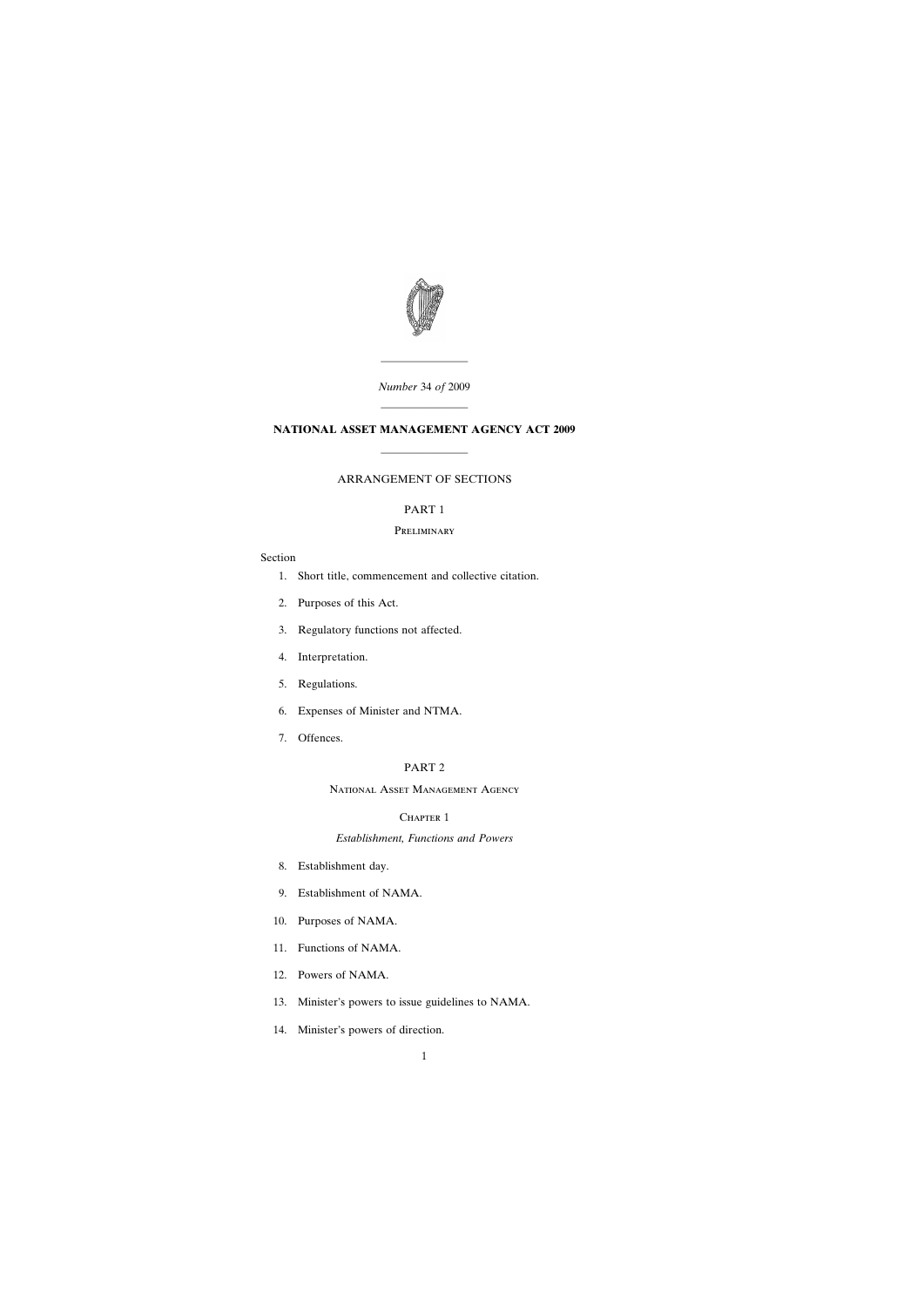- [15. No shadow or](#page-28-0) *de facto* directorship.
- [16. Prevention of corruption.](#page-28-0)
- [17. Liability of NAMA, etc.](#page-29-0)

CHAPTER 2

# *Membership of Board and Related Matters*

- [18. Functions of Board.](#page-29-0)
- [19. Membership of Board.](#page-30-0)
- [20. Term of office of appointed members.](#page-30-0)
- [21. Remuneration, etc., of appointed members.](#page-31-0)
- [22. How appointed members cease to hold office.](#page-31-0)
- 23. How *ex-officio* [members cease to be Board members.](#page-32-0)
- [24. Filling of casual vacancies, etc.](#page-33-0)
- [25. Nomination and remuneration, etc., of Chairperson.](#page-33-0)
- [26. Meetings of Board.](#page-34-0)
- [27. Electronic meetings.](#page-34-0)
- [28. Resolutions by circulation of copies.](#page-34-0)
- [29. Seal of NAMA, etc.](#page-35-0)
- [30. Disclosure of interests.](#page-35-0)
- [31. Register of Board members'](#page-36-0) interests.
- [32. Audit committee, credit committee, finance committee and](#page-36-0) risk-management committee.
- [33. Other committees.](#page-37-0)
- [34. Indemnification of members of Board and officers of](#page-38-0) NAMA, etc.
- [35. Codes of practice.](#page-38-0)
- [36. Application of certain provisions of this Chapter to directors](#page-39-0) of NAMA group entities.

### CHAPTER 3

### *Chief Executive Officer*

- [37. Appointment of first Chief Executive Officer.](#page-39-0)
- [38. Chief Executive Officer's functions.](#page-40-0)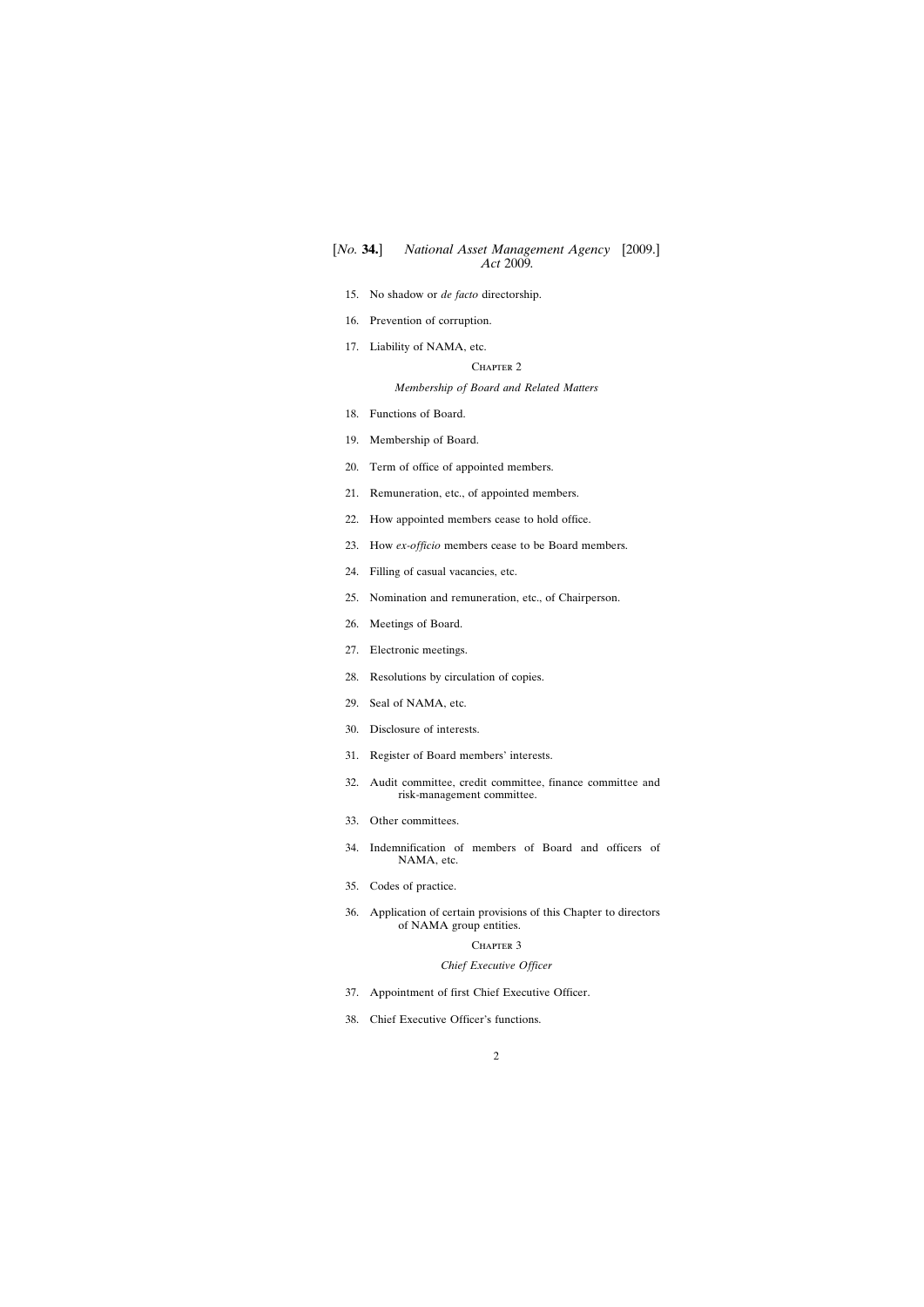- [39. Resignation of Chief Executive Officer.](#page-40-0)
- [40. Removal of Chief Executive Officer from office.](#page-40-0)

#### CHAPTER 4

# *NAMA's Relationship with NTMA*

- [41. NTMA to provide resources to NAMA.](#page-41-0)
- [42. NTMA to provide staff to NAMA.](#page-41-0)
- [43. Suspension of officers of NAMA.](#page-42-0)

# CHAPTER<sub>5</sub>

# *Contracted Service Providers*

- [44. Power to engage service providers, etc.](#page-42-0)
- [45. Professional standards and audit.](#page-43-0)

# PART 3

Finance, Planning, Accountability and Reporting

- [46. Financing arrangements, expenses and advances from Cen](#page-43-0)tral Fund.
- [47. Financing arrangements](#page-44-0) Minister may issue debt securities.
- 48. Financing arrangements [NAMA, etc., may issue debt](#page-44-0) securities.
- 49. Financing arrangements [NAMA, etc., may issue subordi](#page-45-0)nated debt securities.
- [50. Financing arrangements](#page-45-0) limits on borrowings.
- [51. Application of Borrowing Powers of Certain Bodies Act](#page-46-0) 1996.
- [52. Financing arrangements](#page-46-0) treasury services.
- [53. Annual statements.](#page-46-0)
- [54. Annual accounts.](#page-46-0)
- [55. Quarterly reports.](#page-47-0)
- [56. Other reports to Minister.](#page-48-0)
- [57. Audit of accounts by Comptroller and Auditor General.](#page-49-0)
- [58. Accountability to Committee of Public Accounts.](#page-49-0)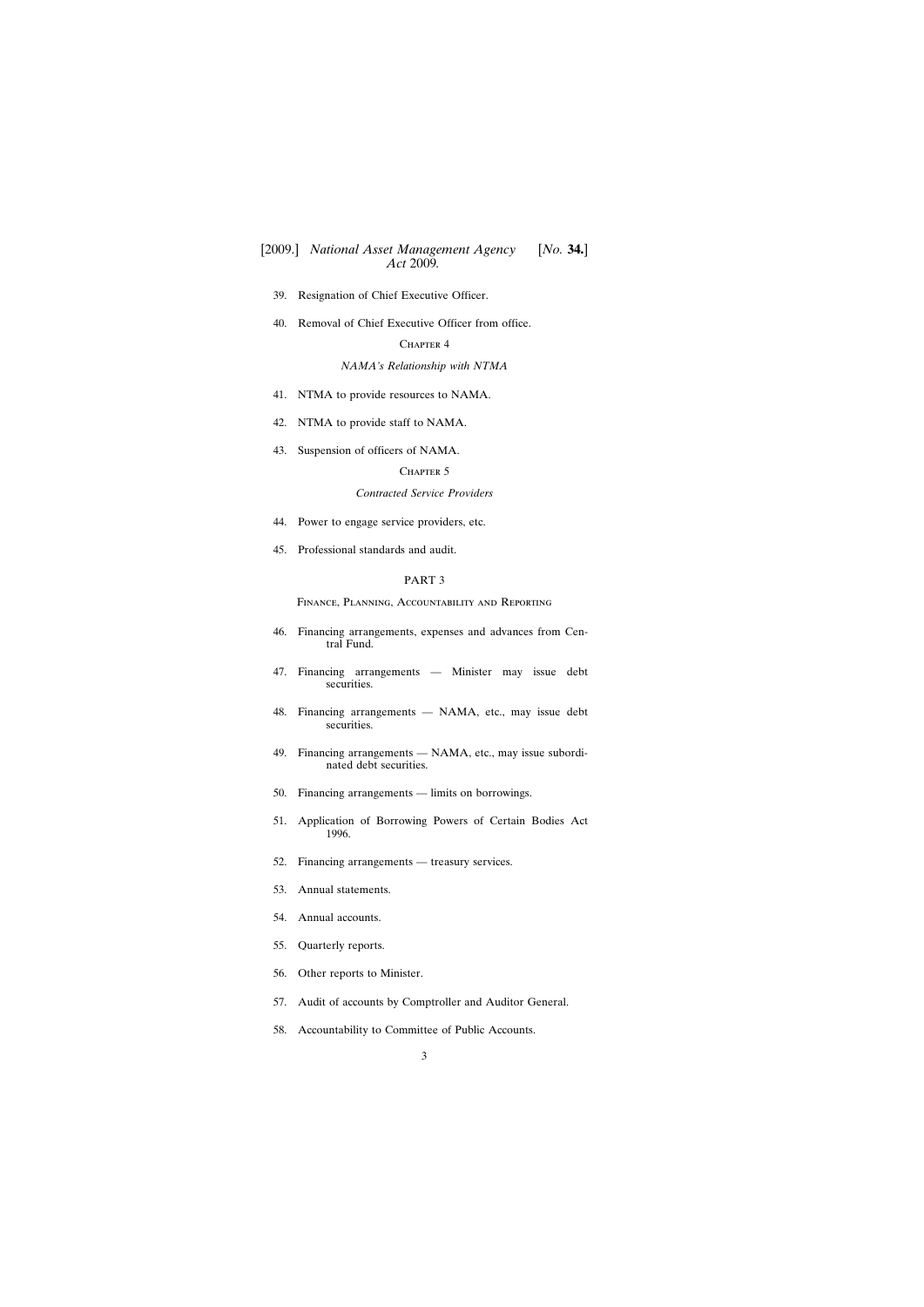[59. Appearances before another Oireachtas Committee.](#page-50-0)

[60. Repayment to Central Fund to redeem debt.](#page-50-0)

### PART 4

#### Designation of Credit Institutions as Participating Institutions and Designation of Eligible Bank Assets

#### CHAPTER 1

#### *Designation of Participating Institutions*

- [61. Definition \(](#page-50-0)*Chapter 1*).
- [62. Applications for designation as participating institution.](#page-51-0)
- [63. Effect of application for designation, etc.](#page-51-0)
- [64. Information, etc., to be provided in support of application](#page-52-0) for designation.
- [65. Capacity of applicant credit institutions, etc.](#page-52-0)
- [66. Dealings by applicant credit institutions, etc., with eligible](#page-53-0) bank assets after application for designation.
- [67. Designation of participating institutions.](#page-54-0)
- [68. Obligations of participating institutions.](#page-55-0)

# CHAPTER<sub>2</sub>

### *Designation of Eligible Bank Assets*

- [69. Eligible bank assets.](#page-56-0)
- 70. Meaning of ["associated debtor"](#page-57-0) in this Act.
- [71. Dealings by participating institutions with eligible bank](#page-58-0) assets.

### PART 5

### Valuation Methodology

- [72. Interpretation \(](#page-59-0)*Part 5*).
- [73. Determination of acquisition values](#page-60-0) valuation dates, etc.
- [74. Determination of acquisition values](#page-60-0) guidelines, etc.
- [75. Acquisition values.](#page-60-0)
- [76. Determination of long-term economic values.](#page-60-0)
- [77. Market values.](#page-61-0)
- [78. Regulations in relation to certain reports.](#page-62-0)
- [79. Regulations in relation to determination of values.](#page-62-0)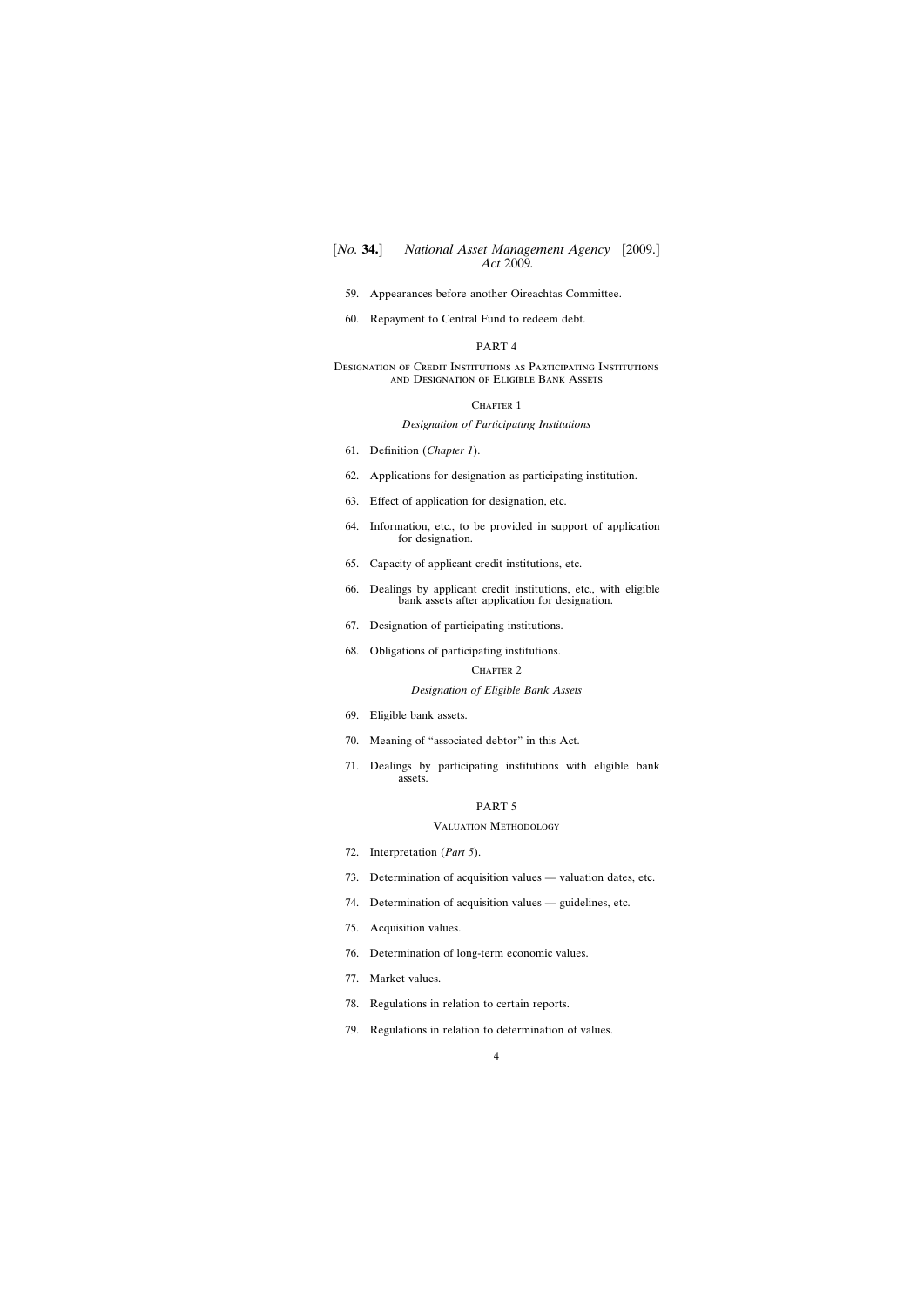# [2009.] [ *National Asset Management Agency No.* **34.**] *Act* 2009*.*

# PART 6

Acquisition of Bank Assets and Related Matters

### CHAPTER 1

# *Acquisition of Bank Assets*

- [80. Applicant credit institutions and participating institutions to](#page-65-0) provide information about eligible bank assets.
- [81. Production of documentation, books and records for](#page-66-0) inspection.
- [82. Provision of information and explanations, etc.](#page-66-0)
- [83. Obligations to co-operate and act in good faith, etc.](#page-67-0)
- [84. Decision about acquisition of eligible bank assets.](#page-68-0)
- [85. NAMA to identify eligible bank assets for acquisition.](#page-69-0)
- [86. NAMA may specify general terms and conditions of](#page-69-0) acquisition.
- [87. NAMA to prepare acquisition schedule.](#page-70-0)
- [88. Errors or omissions in proposed acquisition schedules.](#page-71-0)
- [89. Amendment of acquisition schedule.](#page-71-0)
- [90. Effect of service of acquisition schedule.](#page-71-0)
- [91. Effect of service of acquisition schedule in relation to foreign](#page-73-0) bank assets.
- [92. Payment for bank assets.](#page-74-0)
- [93. Clawback of overpayments.](#page-75-0)
- [94. Dealings with bank assets after service of acquisition sched](#page-75-0)ule until date of acquisition.
- [95. Books, records and title documents of participating](#page-75-0) institutions.
- [96. Notice to debtors, etc., of acquisition of bank assets.](#page-76-0)
- [97. NAMA to notify participating institutions of completion of](#page-76-0) acquisition process.
- [98. Dispute over acquisition value.](#page-77-0)

### CHAPTER<sub>2</sub>

### *Effects of Acquisition of Bank Assets*

- [99. NAMA to have rights of creditors after acquisition of bank](#page-77-0) assets.
- [100. Exercise of certain rights of set-off.](#page-78-0)
- [101. Enforcement of certain representations, etc.](#page-79-0)
- [102. Acquisition of bank assets not to affect conditions, etc.](#page-79-0)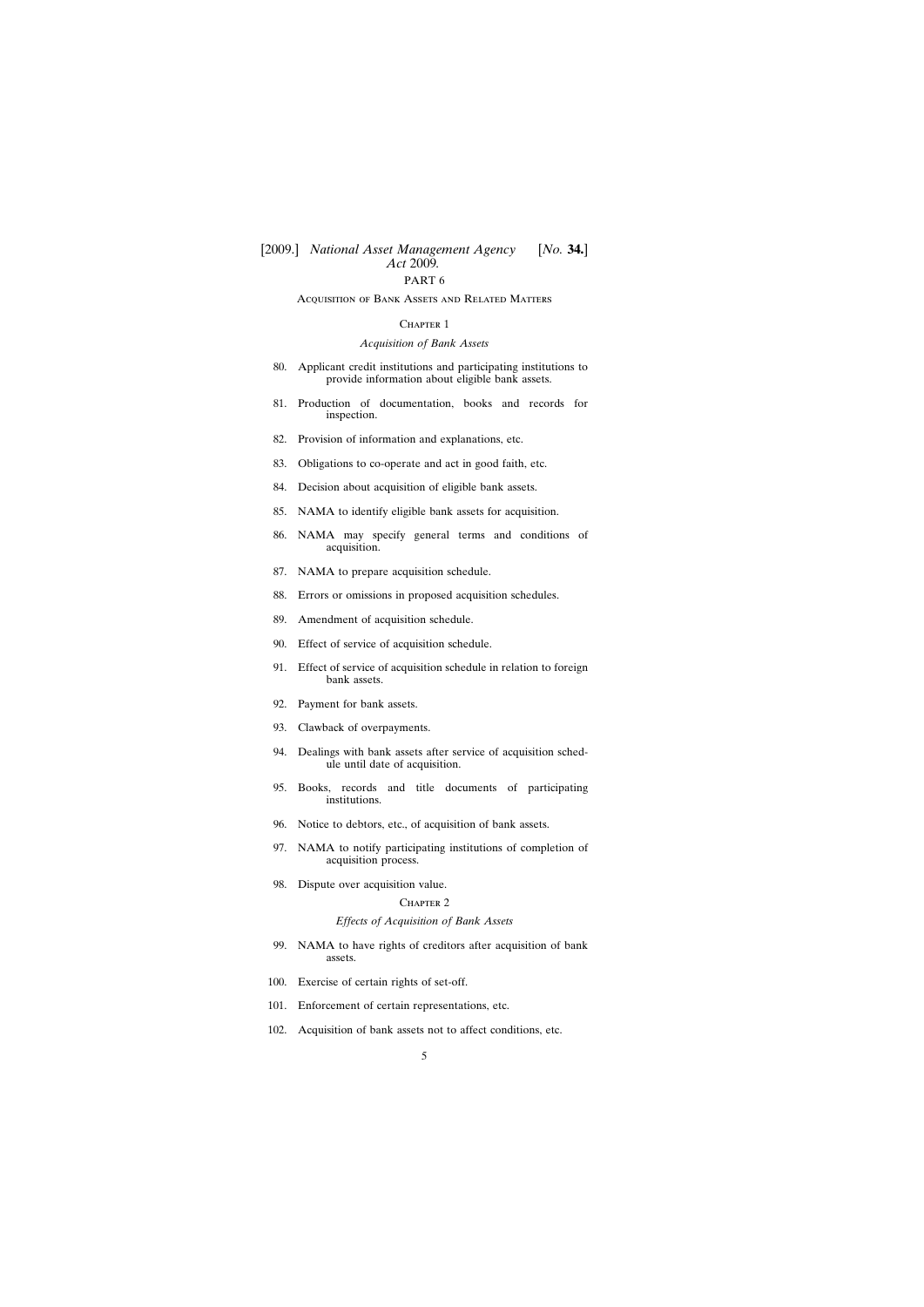- [103. Acquisition of bank assets not to give rise to cause of](#page-80-0) action, etc.
- [104. NAMA to be notified of certain matters.](#page-80-0)
- [105. Acquisition of bank assets not to render NAMA liable for](#page-80-0) wrongs by participating institutions.
- [106. Rights of others not affected by acquisition of bank assets,](#page-80-0) etc.
- [107. NAMA not required to register certain instruments, etc.](#page-80-0)
- [108. NAMA, etc., may give certificates in relation to bank assets](#page-81-0) held.
- [109. NAMA, etc., may give certain directions in relation to bank](#page-82-0) assets.
- [110. Effect of acquisition of bank assets on certain other rights.](#page-82-0)
- [111. Minister's power to modify application of](#page-84-0) *section 110*.

### PART 7

Review of Decisions Relating to Acquisition

# CHAPTER 1

# *Expert Reviewer*

- [112. Appointment and functions of expert reviewer.](#page-85-0)
- [113. Procedure of expert reviewer.](#page-86-0)
- [114. Objections to proposed acquisition of bank assets.](#page-86-0)
- [115. Materials, etc., to be made available to expert reviewer.](#page-86-0)
- [116. Opinion of expert reviewer.](#page-87-0)
- [117. Confirmation by Minister of acquisition, etc.](#page-87-0)
- [118. Costs.](#page-87-0)

# CHAPTER<sub>2</sub>

### *Review of Valuations*

- [119. Appointment of valuation panel.](#page-88-0)
- [120. Procedure of valuation panel.](#page-88-0)
- [121. Objection to value placed on bank assets acquired from part](#page-89-0)icipating institution.
- [122. Dispute over total portfolio acquisition value.](#page-89-0)
- [123. Material, etc., to be made available to valuation panel.](#page-90-0)
- [124. Review by valuation panel.](#page-90-0)
- [125. Minister's determination.](#page-91-0)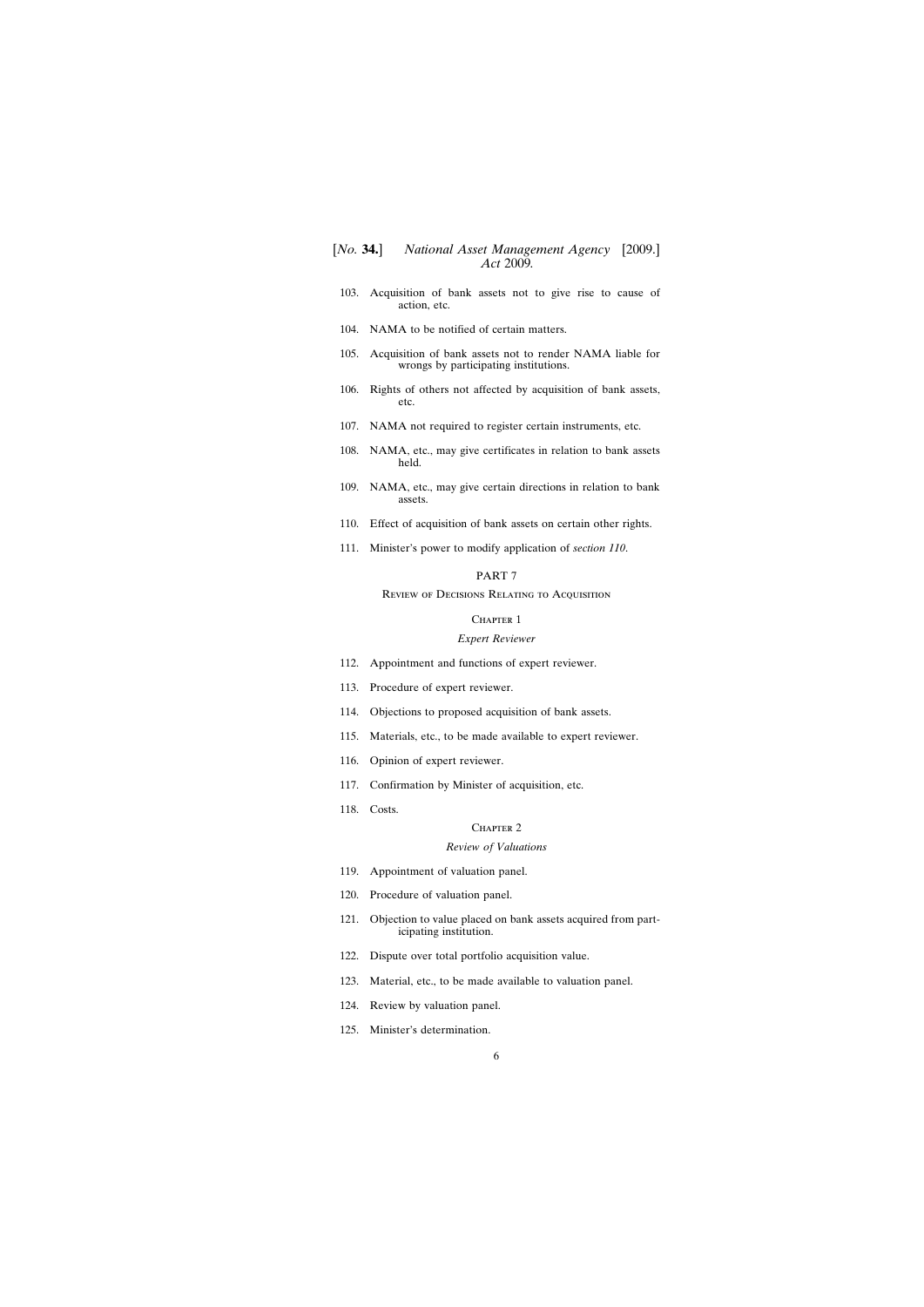- [126. Withdrawal of dispute.](#page-91-0)
- [127. Costs of review of valuations.](#page-92-0)

# PART 8

Relationship between NAMA and Participating Institutions

- [128. Definition \(](#page-92-0)*Part 8*).
- [129. Participating institutions to act in utmost good faith.](#page-92-0)
- [130. Breach of statutory requirements.](#page-92-0)
- [131. Servicing of acquired bank assets by participating](#page-92-0) institutions.
- [132. Other servicing arrangements.](#page-94-0)
- [133. NAMA may give directions about certain bank assets not](#page-94-0) acquired.
- [134. Additional payment on servicing of acquired bank assets.](#page-95-0)
- [135. Participating institutions to indemnify NAMA.](#page-95-0)
- [136. Participating institutions to be agent of subsidiaries, etc.](#page-96-0)

# PART 9

### Powers of NAMA in Relation to Assets

#### CHAPTER 1

#### *Definitions*

[137. Definitions \(](#page-96-0)*Part 9*).

#### CHAPTER<sub>2</sub>

# *General Powers of NAMA in Relation to Assets*

- [138. Interpretation \(](#page-96-0)*Chapter 2*).
- [139. NAMA's powers to dispose of bank assets.](#page-96-0)
- [140. Power to discharge prior charge.](#page-97-0)
- [141. Power of entry to protect value or condition of land or](#page-97-0) buildings.
- [142. Certain instruments by NAMA to be taken to be deeds.](#page-98-0)
- [143. Overreaching for protection of purchasers.](#page-98-0)
- [144. Effect of certain assurances of land.](#page-99-0)
- [145. Certain receivers not obliged to sell property, etc.](#page-99-0)
- [146. Powers of NAMA to enforce securities, etc.](#page-99-0)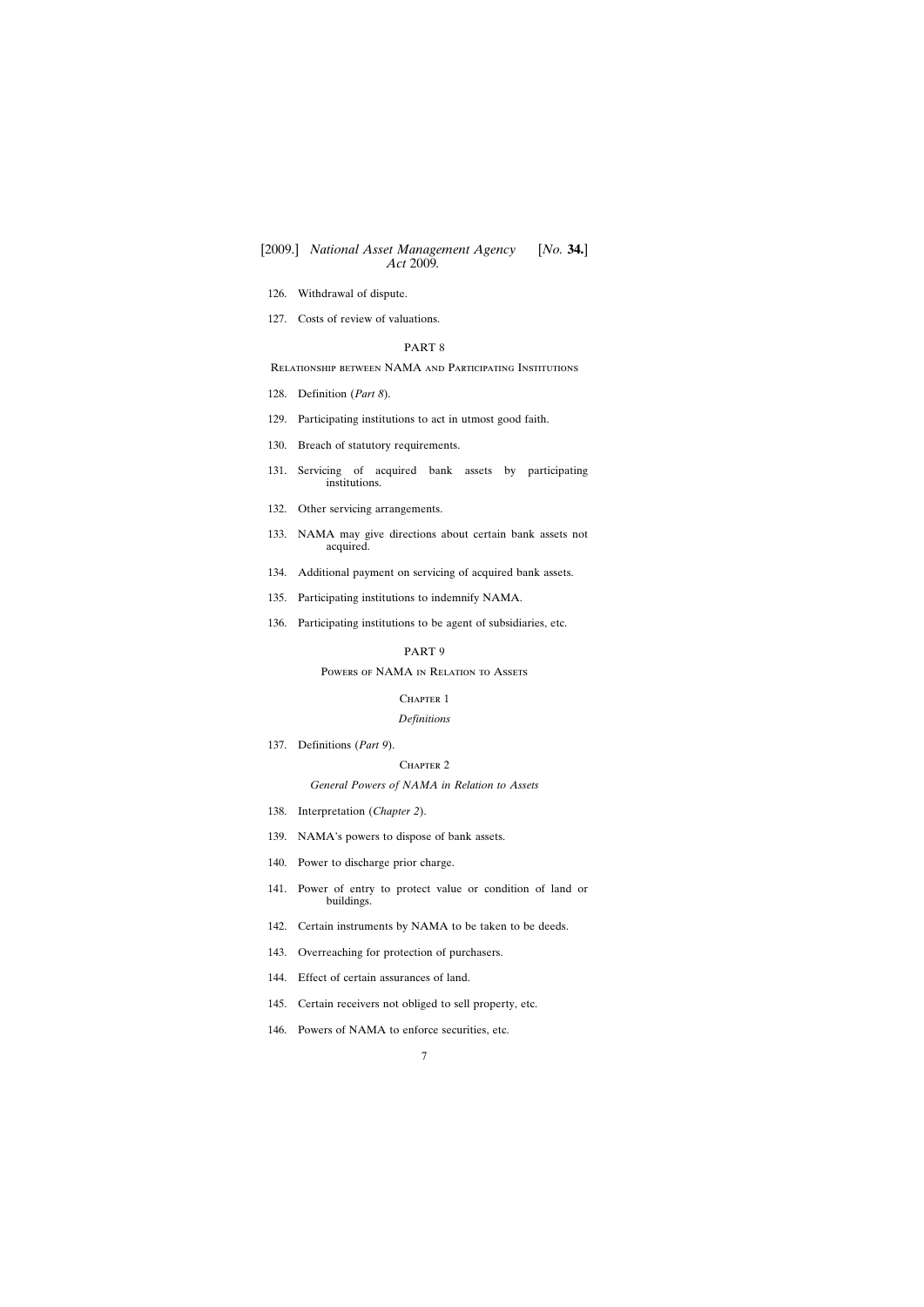# CHAPTER 3

#### *Statutory Receivers*

- [147. NAMA's power to appoint statutory receivers.](#page-100-0)
- [148. Powers of statutory receivers.](#page-100-0)
- [149. Statutory receiver to be agent of chargor, etc.](#page-101-0)
- [150. Appointment of liquidator or examiner to companies whose](#page-101-0) assets are under control of statutory receiver.
- [151. Statutory receiver not obliged to sell property, etc.](#page-102-0)

### CHAPTER 4

#### *Vesting Orders*

- [152. Application to Court.](#page-102-0)
- [153. Vesting orders.](#page-103-0)
- [154. Prior chargee's right to payment.](#page-103-0)
- [155. Effect of vesting order.](#page-103-0)
- [156. Title of purchaser not impeachable.](#page-104-0)

## CHAPTER 5

# *Compulsory Acquisition of Land*

- [157. Definitions \(](#page-104-0)*Chapter 5*).
- [158. NAMA's powers to acquire land compulsorily.](#page-105-0)
- [159. Application to Court for acquisition order.](#page-105-0)
- [160. Initial notice of acquisition.](#page-105-0)
- [161. Maps, plans and books to be deposited.](#page-106-0)
- [162. Consideration by Court of objections.](#page-106-0)
- [163. Acquisition order.](#page-106-0)
- [164. Notice to treat.](#page-107-0)
- [165. NAMA's power to take possession.](#page-107-0)
- [166. Determination of compensation.](#page-108-0)
- [167. Court may make compulsory transfer order.](#page-108-0)
- [168. NAMA to inform Revenue Commissioners if certain liabilit](#page-109-0)ies exist.
- [169. Form and effect of compulsory transfer order.](#page-109-0)
- [170. Effect of compulsory acquisition without compulsory](#page-109-0) transfer order.
- [171. Service of notices.](#page-109-0)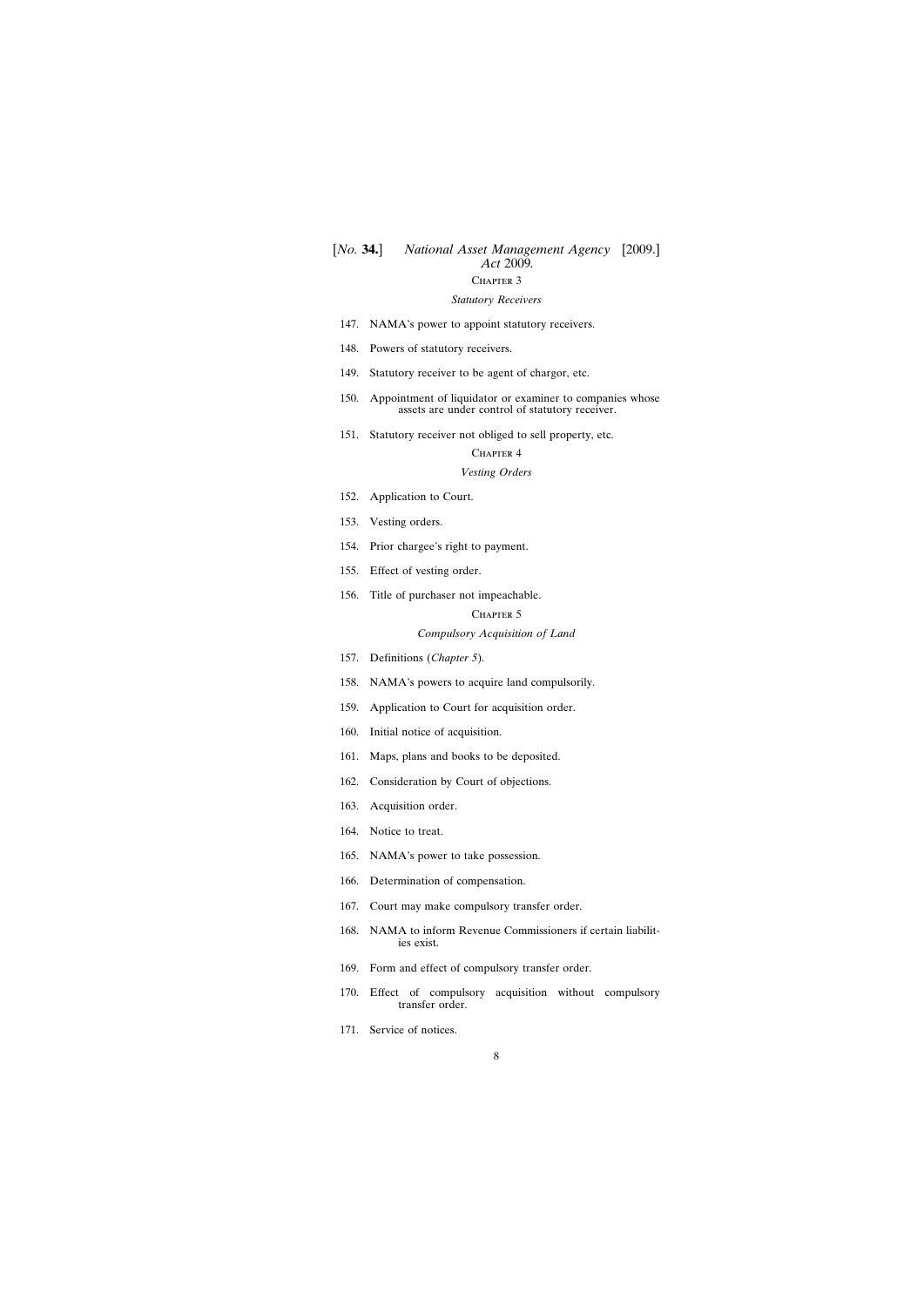# CHAPTER<sub>6</sub>

# *General Powers in Relation to Land*

- [172. Limitations on certain dealings in land, etc.](#page-110-0)
- [173. Set-off of compensation.](#page-111-0)

### CHAPTER<sub>7</sub>

*Powers in Relation to Development of Land*

- [174. Interpretation \(](#page-111-0)*Chapter 7*).
- [175. Application \(](#page-111-0)*Chapter 7*).
- [176. Development of land.](#page-111-0)
- [177. NAMA to have certain contractual rights of land developers.](#page-111-0)
- [178. Designs and planning documents for land development.](#page-112-0)
- [179. Limitation of right to renewal of certain business tenancies.](#page-113-0)

### PART 10

# LEGAL PROCEEDINGS

# CHAPTER 1

# *Interpretation*

[180. Interpretation \(](#page-113-0)*Part 10*).

### CHAPTER 2

*Legal Proceedings Commenced on or after 30 July 2009*

- [181. Application \(](#page-113-0)*Chapter 2*).
- [182. Damages to be only remedy for certain claims.](#page-113-0)

#### CHAPTER<sub>3</sub>

### *Legal Proceedings Generally*

- [183. Application \(](#page-115-0)*Chapter 3*).
- [184. Conduct of legal proceedings in relation to acquired bank](#page-115-0) assets.
- [185. Effect of acquisition, etc., of bank assets on legal proceedings](#page-115-0) — participating institution plaintiff, etc.
- [186. Effect of acquisition of bank assets on legal proceedings](#page-116-0) NAMA, etc., may enforce judgment.
- [187. Effect of acquisition of bank assets on legal proceedings](#page-116-0) where participating institution not plaintiff.
- [188. Conduct of proceedings.](#page-117-0)
- [189. Costs.](#page-117-0)
- 190. Evidence [amount of debt due.](#page-117-0)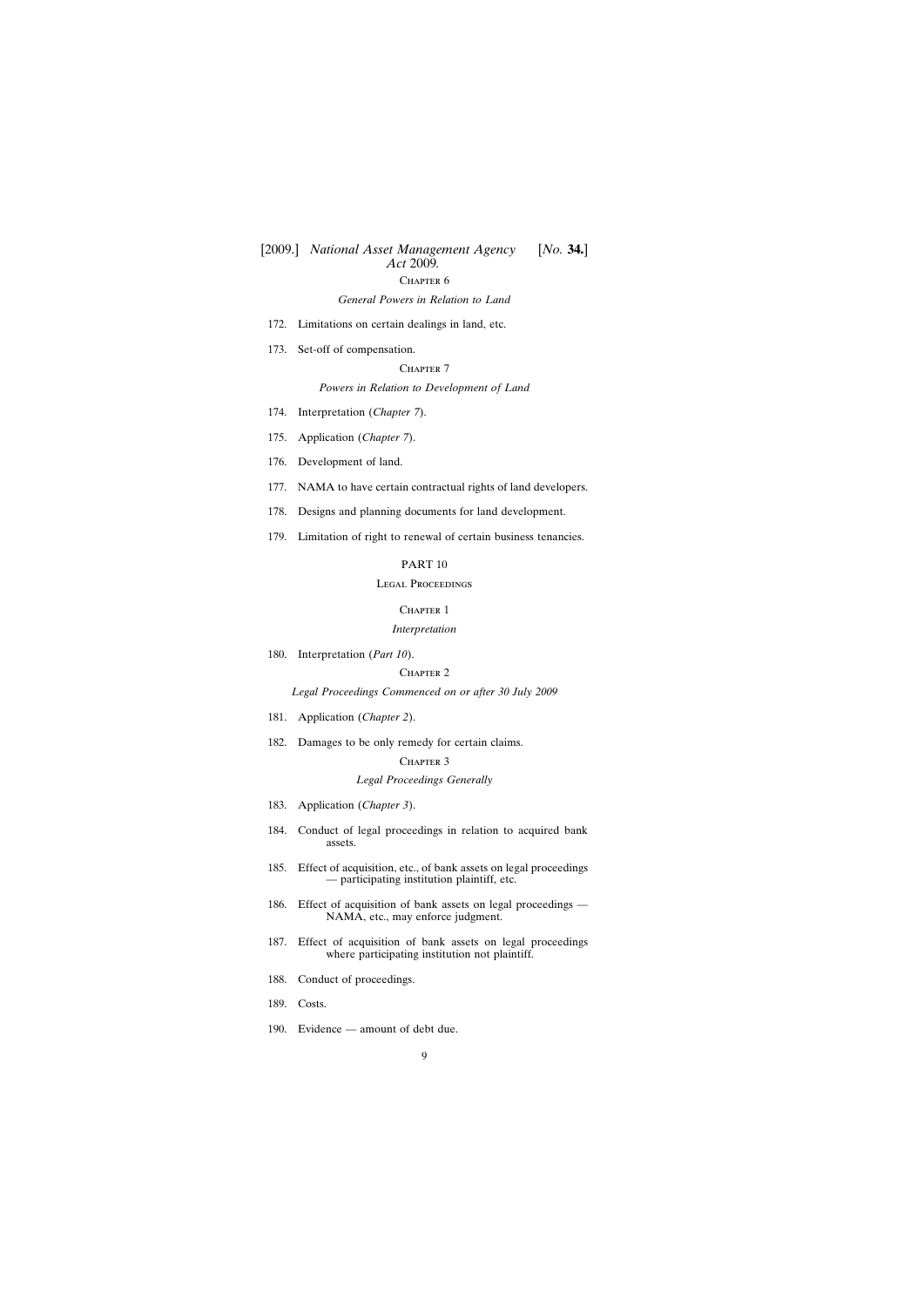- 191. Evidence [application of Bankers'](#page-117-0) Books Evidence Act 1879.
- [192. Limitation of power to grant injunctive relief.](#page-118-0)
- [193. Limitation of judicial review.](#page-118-0)
- [194. Limitation of certain rights of appeal to the Supreme Court.](#page-119-0)
- 195. *Lites pendentes* [to have no effect, etc.](#page-119-0)

# PART 11

### Use of Information

- [196. Definition \(](#page-119-0)*Part 11*).
- [197. Deemed consent to disclosure of information.](#page-120-0)
- [198. Duty of confidentiality, etc., not contravened by provision](#page-120-0) of information or production of documents and books for inspection.
- [199. Duty of confidentiality, etc., not contravened by provision of](#page-120-0) information to, or production of documents and books for inspection by, potential purchasers.
- [200. Obligation to provide information, etc., to NAMA, etc.,](#page-120-0) extends to provision to advisers.
- [201. Operation of Data Protection Acts 1988 and 2003.](#page-120-0)
- [202. Disclosure of confidential information.](#page-120-0)
- [203. Obligation to pass certain information to law-enforcement](#page-122-0) authorities.
- [204. Provision of information to Revenue Commissioners.](#page-123-0)
- [205. Disclosure by regulatory authorities.](#page-123-0)

# PART 12

### Conduct of Participating Institutions

- [206. Directions in relation to conduct of participating institutions.](#page-124-0)
- [207. Reporting by participating institutions.](#page-124-0)
- [208. Restructuring plans.](#page-124-0)
- [209. Compliance with directions.](#page-125-0)
- [210. Guidelines regarding lending practices.](#page-126-0)

# PART 13

#### **MISCELLANEOUS**

- [211. Avoidance of certain transactions.](#page-126-0)
- [212. Provision of tax information to NAMA.](#page-126-0)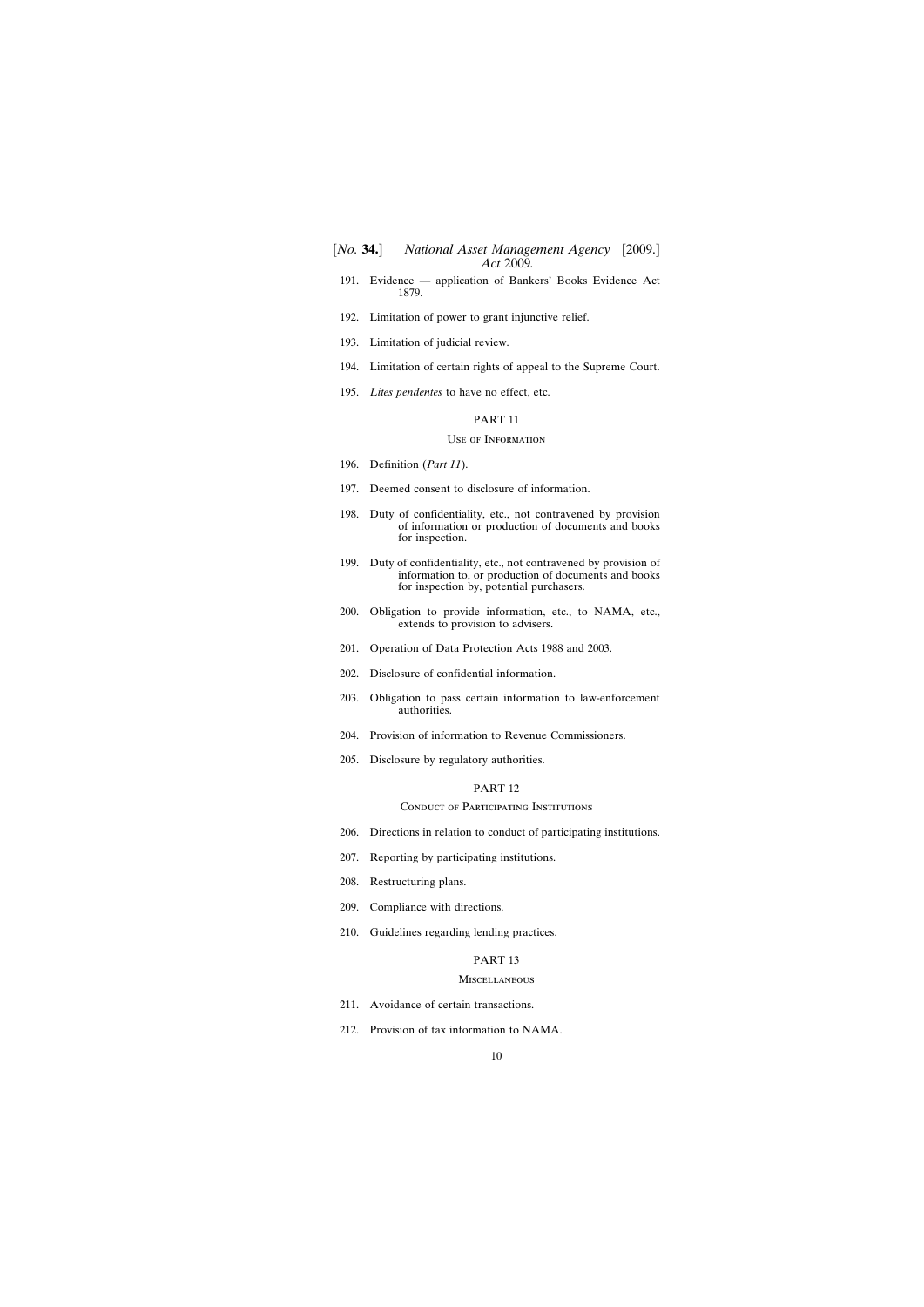# [2009.] [ *National Asset Management Agency No.* **34.**] *Act* 2009*.*

- [213. NAMA, etc., not to make payments in certain circumstances.](#page-127-0)
- [214. NAMA exempt from certain taxes.](#page-128-0)
- [215. Disapplication of certain provisions of Competition Act 2002](#page-128-0) and Credit Institutions (Financial Support) Act 2008.
- [216. NAMA, etc., not to be taken to be carrying on banking busi](#page-128-0)ness, etc.
- [217. Application of laws in relation to netting agreements, etc.](#page-128-0)
- [218. Certain bank assets not invalidated.](#page-128-0)
- [219. Nothing done under Act to be reorganisation or winding](#page-129-0)up measure.
- [220. Operation of certain provisions of Land Registration Rules](#page-129-0) 1972 to 2008.
- [221. Offence of lobbying NAMA, etc.](#page-129-0)
- [222. Protection from civil liability of persons who report certain](#page-131-0) misconduct.
- [223. Prohibition on penalisation.](#page-131-0)
- [224. False statements.](#page-132-0)
- [225. Surcharge on participating institutions.](#page-133-0)

# PART 14

#### Review of NAMA

- [226. Triennial review of NAMA's progress.](#page-134-0)
- [227. Review of achievement of NAMA's purposes.](#page-134-0)

# PART 15

Amendment and Modification of other Enactments

- [228. Operation of certain provisions of Companies Act 1963.](#page-135-0)
- [229. Operation of certain provisions of Companies \(Amendment\)](#page-135-0) Act 1983.
- [230. Disapplication of section 7 of Official Languages Act 2003.](#page-135-0)
- [231. Amendment of Building Societies Act 1989.](#page-135-0)
- [232. Amendment of Central Bank Act 1942.](#page-135-0)
- [233. Amendment of Companies Act 1963.](#page-135-0)
- [234. Amendment of Companies \(Amendment\) Act 1990.](#page-135-0)
- [235. Amendment of Finance Act 1970.](#page-135-0)
- [236. Amendment of Landlord and Tenant \(Amendment\) Act](#page-135-0) 1980.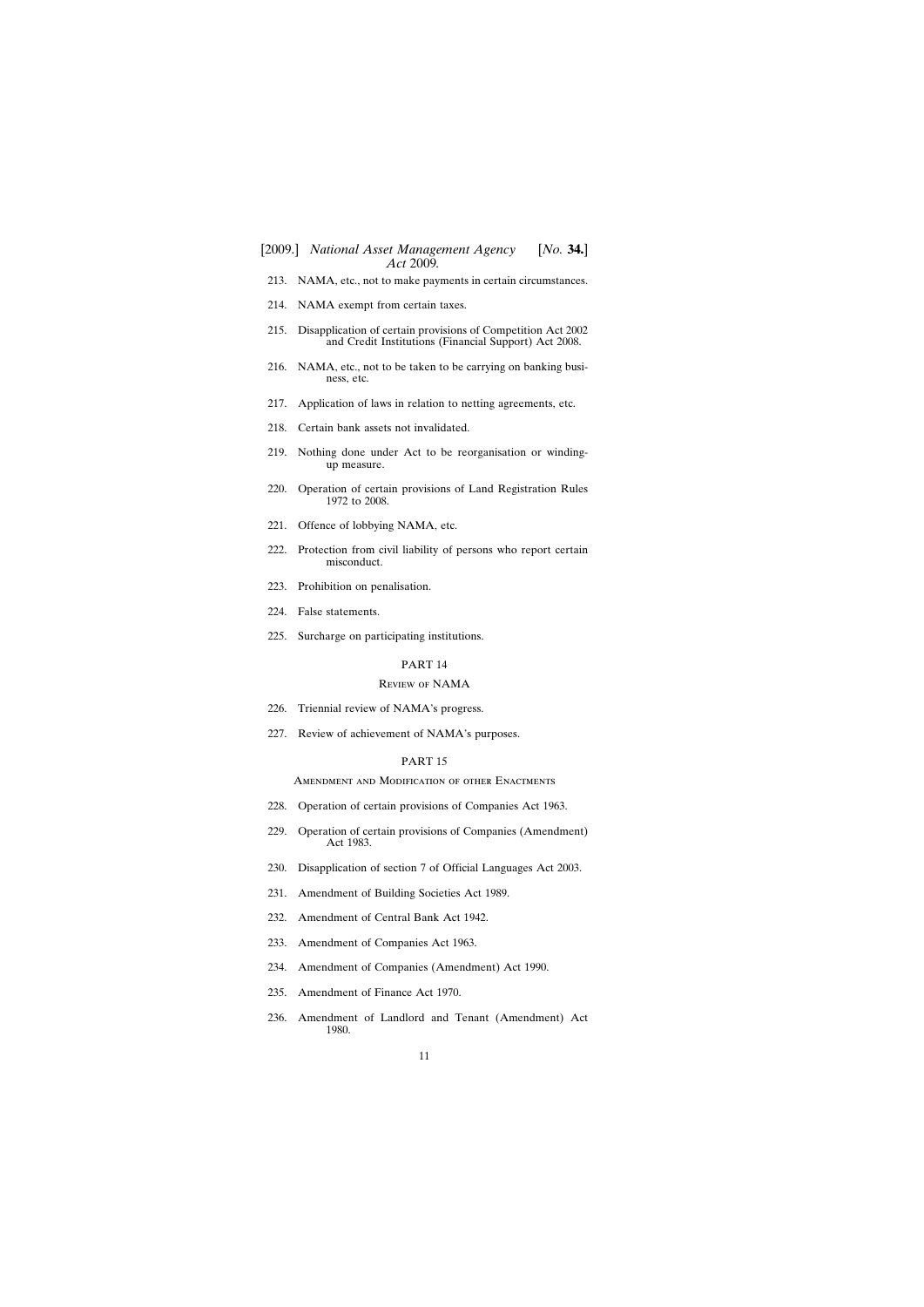[237. Amendment of National Treasury Management Agency](#page-135-0) Act 1990.

[238. Amendment of Planning and Development Act 2000.](#page-136-0)

[239. Amendment of Stamp Duties Consolidation Act 1999.](#page-136-0)

- [240. Amendment of Taxes Consolidation Act 1997.](#page-136-0)
- [241. Amendment of Value-Added Tax Act 1972.](#page-136-0)

# [SCHEDULE 1](#page-137-0)

### POWERS OF STATUTORY RECEIVERS

### [SCHEDULE 2](#page-140-0)

Redress for Contravention of *section 223(3)*

## [SCHEDULE 3](#page-145-0)

Amendments of Other Acts

## PART 1

Amendment of Building Societies Act 1989

#### PART 2

Amendment of Central Bank Act 1942

# PART 3

Amendment of Companies Act 1963

# PART 4

Amendments of Companies (Amendment) Act 1990

# PART 5

Amendment of Finance Act 1970

# PART 6

Amendments of Landlord and Tenant (Amendment) Act 1980

### PART 7

Amendments of National Treasury Management Agency Act 1990

# PART 8

Amendment of Planning and Development Act 2000

# PART 9

Amendment of Stamp Duties Consolidation Act 1999

# PART 10

Amendments of Taxes Consolidation Act 1997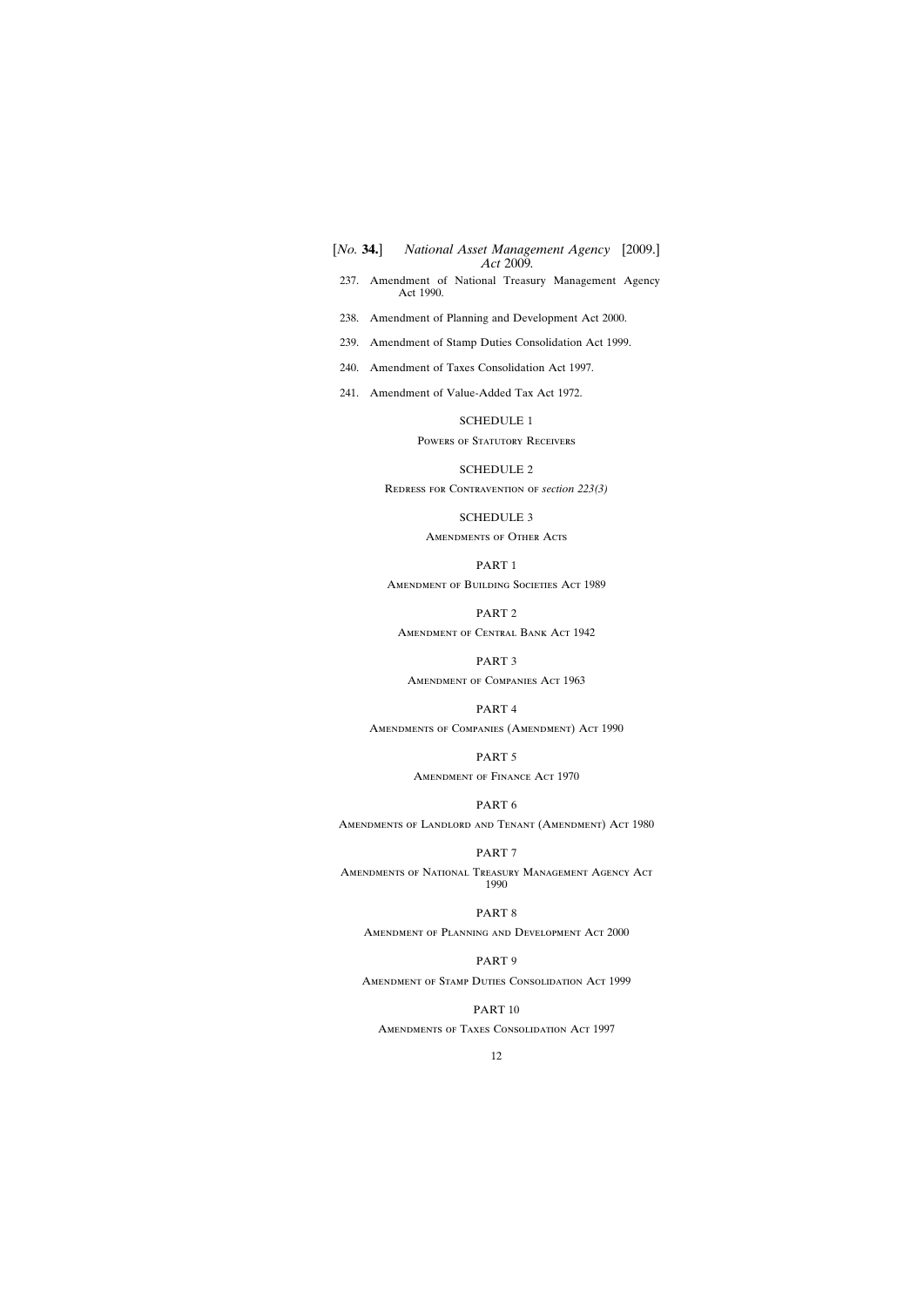# [2009.] [ *National Asset Management Agency No.* **34.**] *Act* 2009*.*

# PART 11

# Amendments of Value-Added Tax Act 1972 ————————

#### Acts Referred to

| Acquisition of Land (Assessment of Compensation) Act<br>1919           | 9 & 10 Geo. 5, c. 57     |
|------------------------------------------------------------------------|--------------------------|
| Agricultural Credit Act 1978                                           | 1978, No. 2              |
| Bankers' Books Evidence Act 1879                                       | 42 & 43 Vict., c. 11     |
| Bankruptcy Act 1988                                                    | 1988, No. 27             |
| Bills of Sale (Ireland) Acts 1879 and 1883                             |                          |
| Borrowing Powers of Certain Bodies Act 1996                            |                          |
|                                                                        | 1996, No. 22             |
| Building Societies Act 1989                                            | 1989, No. 17             |
| Capital Gains Tax Acts<br>Central Bank Act 1942                        |                          |
|                                                                        | 1942, No. 22             |
| Central Bank Act 1997                                                  | 1997, No. 8              |
| Central Bank Acts 1942 to 2001                                         |                          |
| Central Bank and Financial Services Authority of Ireland<br>Act 2003   | 2003, No. 12             |
| Central Bank and Financial Services Authority of Ireland<br>Act 2004   | 2004, No. 21             |
| Civil Service Regulation Act 1956                                      | 1956, No. 46             |
| Companies Act 1963                                                     | 1963, No. 33             |
| Companies Act 1990                                                     | 1990, No. 33             |
| Companies Acts                                                         |                          |
| Companies (Amendment) Act 1982                                         | 1982, No. 10             |
| Companies (Amendment) Act 1983                                         | 1983, No. 13             |
| Companies (Amendment) Act 1990                                         | 1990, No. 27             |
| Competition Act 2002                                                   | 2002, No. 14             |
| Comptroller and Auditor General (Amendment) Act 1993                   | 1993, No. 8              |
| Conveyancing Act 1634                                                  | 10 Chas. 1 sess. 2, c. 3 |
| Conveyancing Act 1881                                                  | 44 & 45 Vict., c. 41     |
| Corporation Tax Acts                                                   |                          |
| Courts Act 1981                                                        | 1981, No. 11             |
| Credit Institutions (Financial Support) Act 2008                       | 2008, No. 18             |
| Data Protection Acts 1988 and 2003                                     |                          |
| Ethics in Public Office Act 1995                                       | 1995, No. 22             |
| European Communities Act 1972                                          | 1972, No. 27             |
| European Parliament Elections Act 1997                                 | 1997, No. 2              |
| Family Home Protection Act 1976                                        | 1976, No. 27             |
| Finance Act 1970                                                       | 1970, No. 14             |
| Health Contributions Act 1979                                          | 1979, No. 4              |
| Housing Act 1966                                                       | 1966, No. 21             |
| Income Tax Acts                                                        |                          |
| Industrial and Commercial Property (Protection) Act 1927               | 1927, No. 16             |
| Interpretation Act 1937                                                | 1937, No. 38             |
| Investment Funds, Companies and Miscellaneous Pro-<br>visions Act 2005 | 2005, No. 12             |
| Investment Funds, Companies and Miscellaneous Pro-<br>visions Act 2006 | 2006, No. 41             |
| Land and Conveyancing Law Reform Act 2009                              | 2009, No. 27             |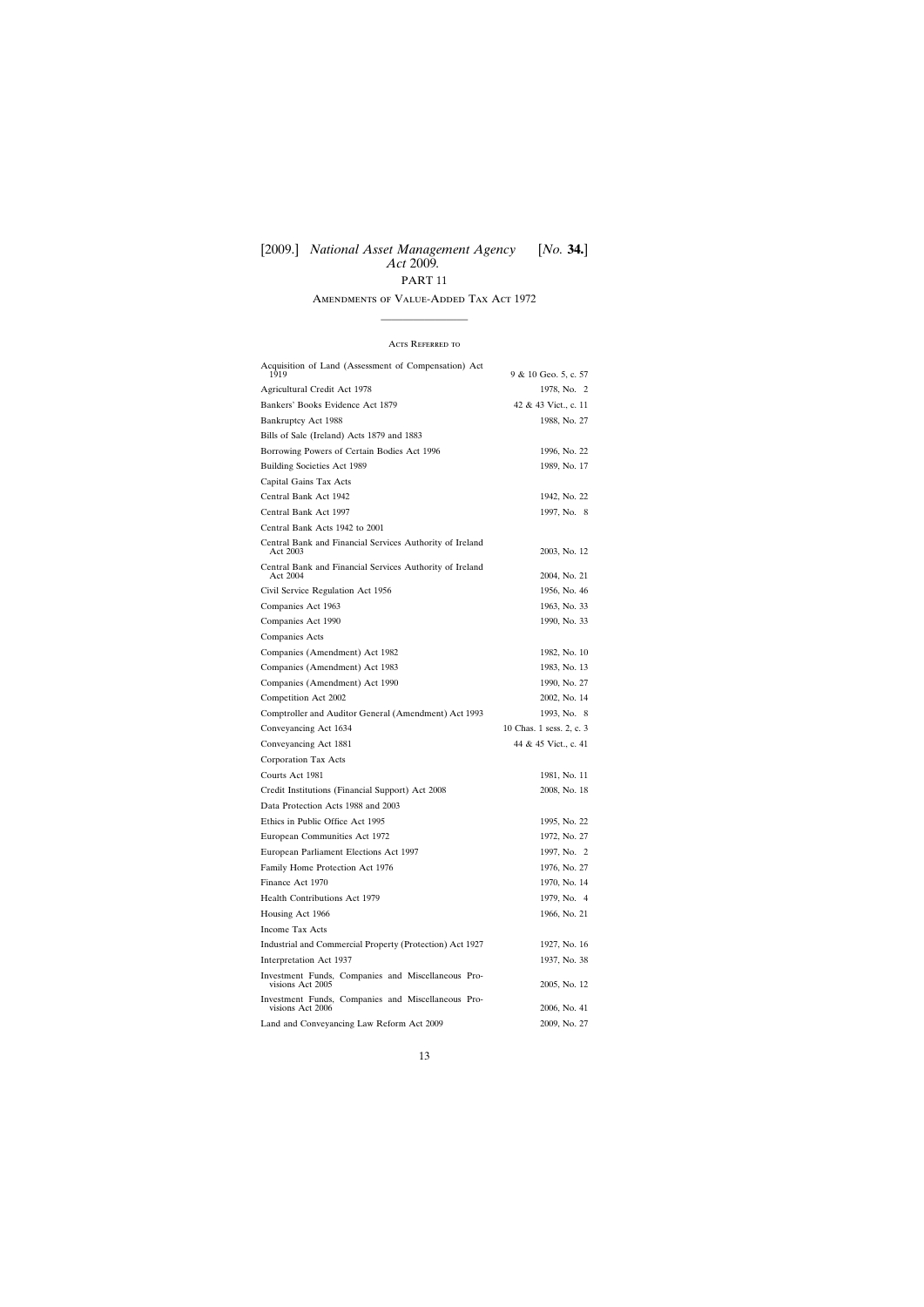| <b>Lands Clauses Acts</b>                                                   |                      |
|-----------------------------------------------------------------------------|----------------------|
| Land Clauses Consolidation Act 1845                                         | 8 & 9 Vict., c. 18   |
| Landlord and Tenant (Amendment) Act 1980                                    | 1980, No. 10         |
| Local Government Act 2001                                                   | 2001, No. 37         |
| Markets in Financial Instruments and Miscellaneous Pro-<br>visions Act 2007 | 2007, No. 37         |
| National Treasury Management Agency Act 1990                                | 1990, No. 18         |
| Netting of Financial Contracts Act 1995                                     | 1995, No. 25         |
| Official Languages Act 2003                                                 | 2003, No. 32         |
| Patents Act 1992                                                            | 1992, No. 1          |
| Planning and Development Act 2000                                           | 2000, No. 30         |
| Planning and Development Acts 2000 to 2007                                  |                      |
| Prevention of Corruption Act 1906                                           | 6 Edw. 7, c. 34      |
| Prevention of Corruption Acts 1889 to 2001                                  |                      |
| Public Bodies Corrupt Practices Act 1889                                    | 52 & 53 Vict., c. 69 |
| Redundancy Payments Act 1967                                                | 1967, No. 21         |
| Registration of Deeds and Title Act 2006                                    | 2006, No. 12         |
| Registration of Deeds and Title Acts 1964 and 2006                          |                      |
| Registration of Title Act 1964                                              | 1964, No. 16         |
| Safety, Health and Welfare at Work Act 2005                                 | 2005, No. 10         |
| Social Welfare Consolidation Act 2005                                       | 2005, No. 26         |
| Stamp Duties Consolidation Act 1999                                         | 1999, No. 31         |
| <b>Statutory Instruments Act 1947</b>                                       | 1947, No. 44         |
| Tax Acts                                                                    |                      |
| Taxes Consolidation Act 1997                                                | 1997, No. 39         |
| Trade Marks Act 1996                                                        | 1996, No. 6          |
| Unfair Dismissals Acts 1977 to 2005                                         |                      |
| Value-Added Tax Act 1972                                                    | 1972, No. 22         |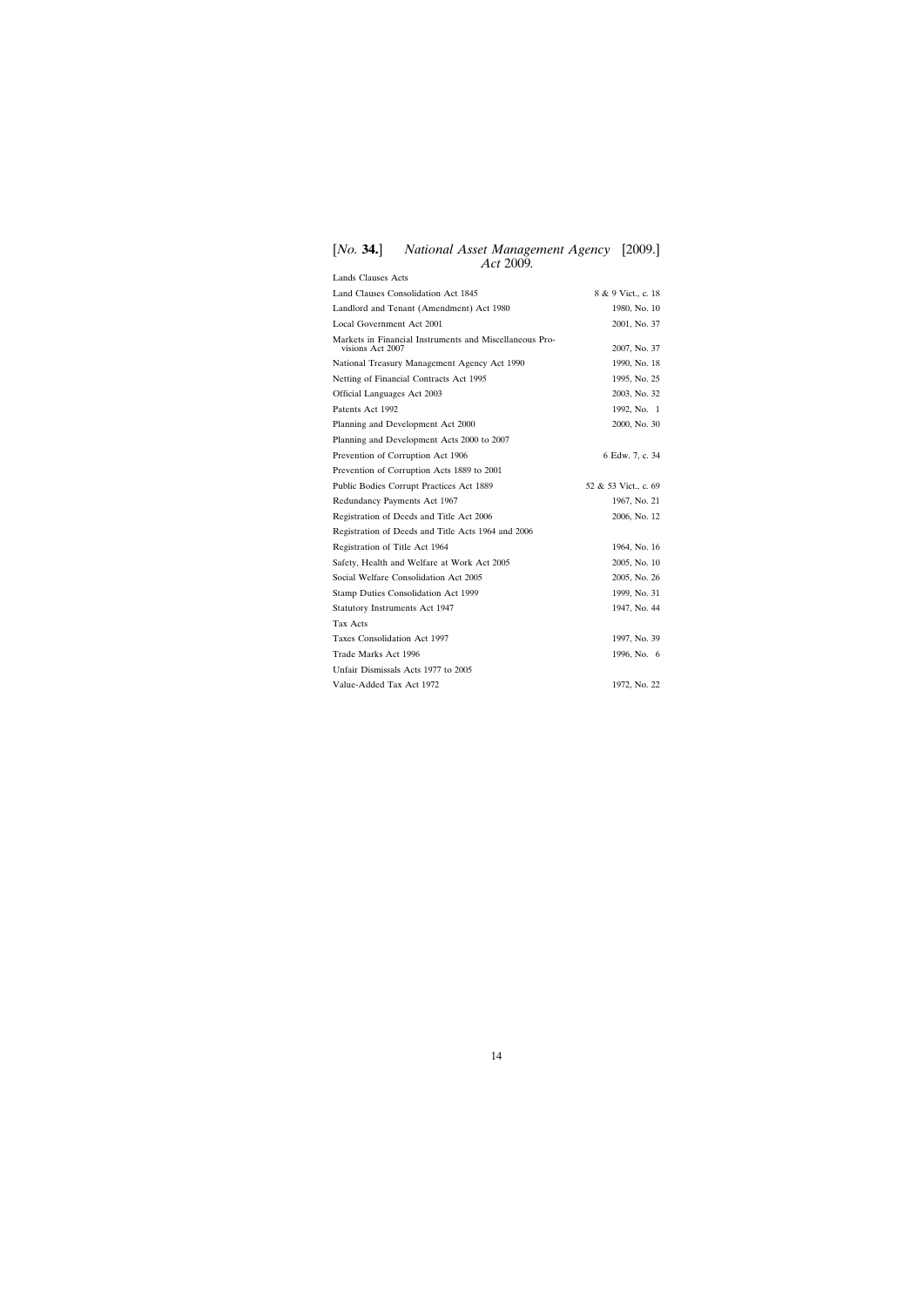

*Number* 34 *of* 2009

————————

————————

# **NATIONAL ASSET MANAGEMENT AGENCY ACT 2009**

————————

AN ACT—

- TO ADDRESS A SERIOUS THREAT TO THE ECONOMY AND TO THE SYSTEMIC STABILITY OF CREDIT INSTI-TUTIONS IN THE STATE GENERALLY BY PROVIDING, IN PARTICULAR, FOR THE ESTABLISHMENT OF A BODY TO BE KNOWN AS THE NATIONAL ASSET MAN-AGEMENT AGENCY FOR THE PURPOSES OF—
	- (*A*) THE ACQUISITION BY THAT AGENCY OF CER-TAIN ASSETS FROM CERTAIN PERSONS TO BE DESIGNATED BY THE MINISTER FOR FINANCE,
	- (*B*) EFFECTING THE EXPEDITIOUS AND EFFICIENT TRANSFER OF THOSE ASSETS TO THAT AGENCY,
	- (*C*) THE HOLDING, MANAGING AND REALISING OF THOSE ASSETS BY THAT AGENCY (INCLUDING THE COLLECTION OF INTEREST AND CAPITAL DUE, THE TAKING OR TAKING OVER OF COL-LATERAL WHERE NECESSARY AND THE PRO-VISION OF FUNDS WHERE APPROPRIATE),
	- (*D*) THE TAKING BY THAT AGENCY OF ALL STEPS NECESSARY OR EXPEDIENT TO PROTECT, ENHANCE AND BETTER REALISE THE VALUE OF ASSETS TRANSFERRED TO IT,
	- (*E*) THE PERFORMANCE BY THAT AGENCY OF SUCH OTHER FUNCTIONS, RELATED TO THE MANAGEMENT OR REALISATION OF THOSE ASSETS, AS PROVIDED IN THIS ACT OR AS DIRECTED BY THE MINISTER, AND
	- (*F*) THE FACILITATION OF RESTRUCTURING OF CREDIT INSTITUTIONS OF SYSTEMIC IMPORT-ANCE TO THE ECONOMY, AND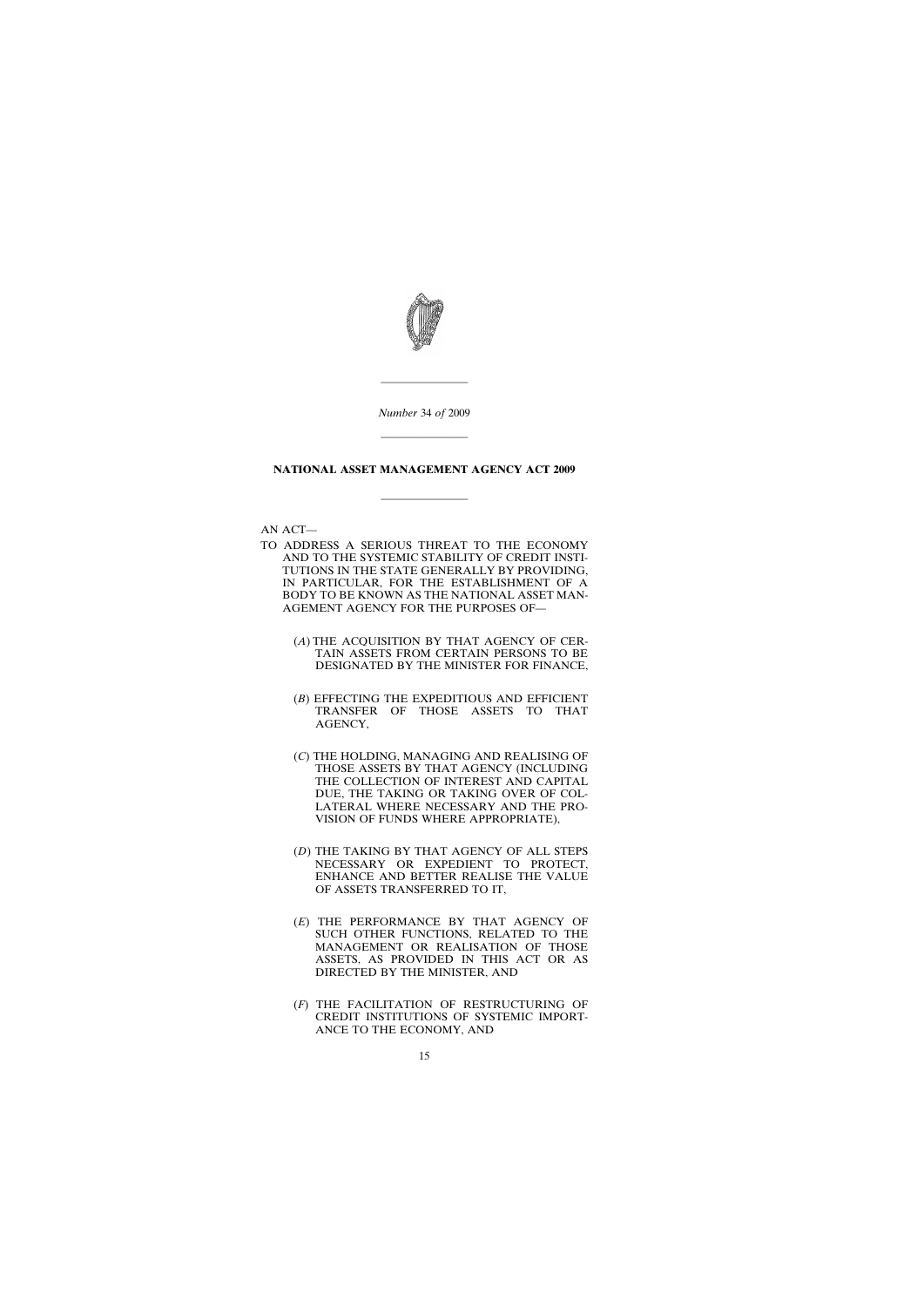- <span id="page-15-0"></span>[*No.* **34.**] *National Asset Management Agency* [2009.] *Act* 2009*.*
- TO PROVIDE FOR THE VALUATION OF THE ASSETS CON-CERNED AND THE REVIEW OF ANY SUCH VALUATION,
- TO GIVE THE NATIONAL ASSET MANAGEMENT AGENCY CERTAIN POWERS AND OTHER FUNCTIONS IN RESPECT OF LAND OR AN INTEREST IN LAND ACQUIRED BY THAT AGENCY, INCLUDING POWERS RELATING TO THE DEVELOPMENT OF LAND,
- TO PROVIDE FOR THE ISSUING OF DEBT SECURITIES BY THE MINISTER FOR FINANCE AND BY THAT AGENCY IN THE PERFORMANCE OF ITS FUNCTIONS UNDER THIS ACT,
- TO PROVIDE FOR CERTAIN LEGAL PROCEEDINGS RELATING TO ASSETS ACQUIRED BY THAT AGENCY, TO AMEND THE CENTRAL BANK ACT 1942, AND TO PROVIDE FOR RELATED MATTERS.

[22*nd November*, 2009]

## BE IT ENACTED BY THE OIREACHTAS AS FOLLOWS:

### PART 1

#### **PRELIMINARY**

commencement and Agency Act 2009. **1**.—(1) This Act may be cited as the National Asset Management

> (2) This Act comes into operation on such day or days as the Minister may appoint by order or orders either generally or with reference to a particular purpose or provision and different days may be so appointed for different purposes or different provisions.

> (3) An order under *subsection (2)* may, in respect of the amendments of Acts set out in *Part 15* and *Schedule 3*, appoint different days for the amendment of different Acts or different provisions of them.

> (4) The Central Bank Acts 1942 to 2001, the Central Bank and Financial Services Authority of Ireland Act 2003, the Central Bank and Financial Services Authority of Ireland Act 2004, this subsection, *section 232*, and *Part 2* of *Schedule 3* may be cited together as the Central Bank and Financial Services Authority of Ireland Acts 1942 to 2009.

Purposes of this Act.

- **2**.—The purposes of this Act are—
	- (*a*) to address the serious threat to the economy and the stability of credit institutions in the State generally and the need for the maintenance and stabilisation of the financial system in the State, and
	- (*b*) to address the compelling need—
		- (i) to facilitate the availability of credit in the economy of the State,

Short title collective citation.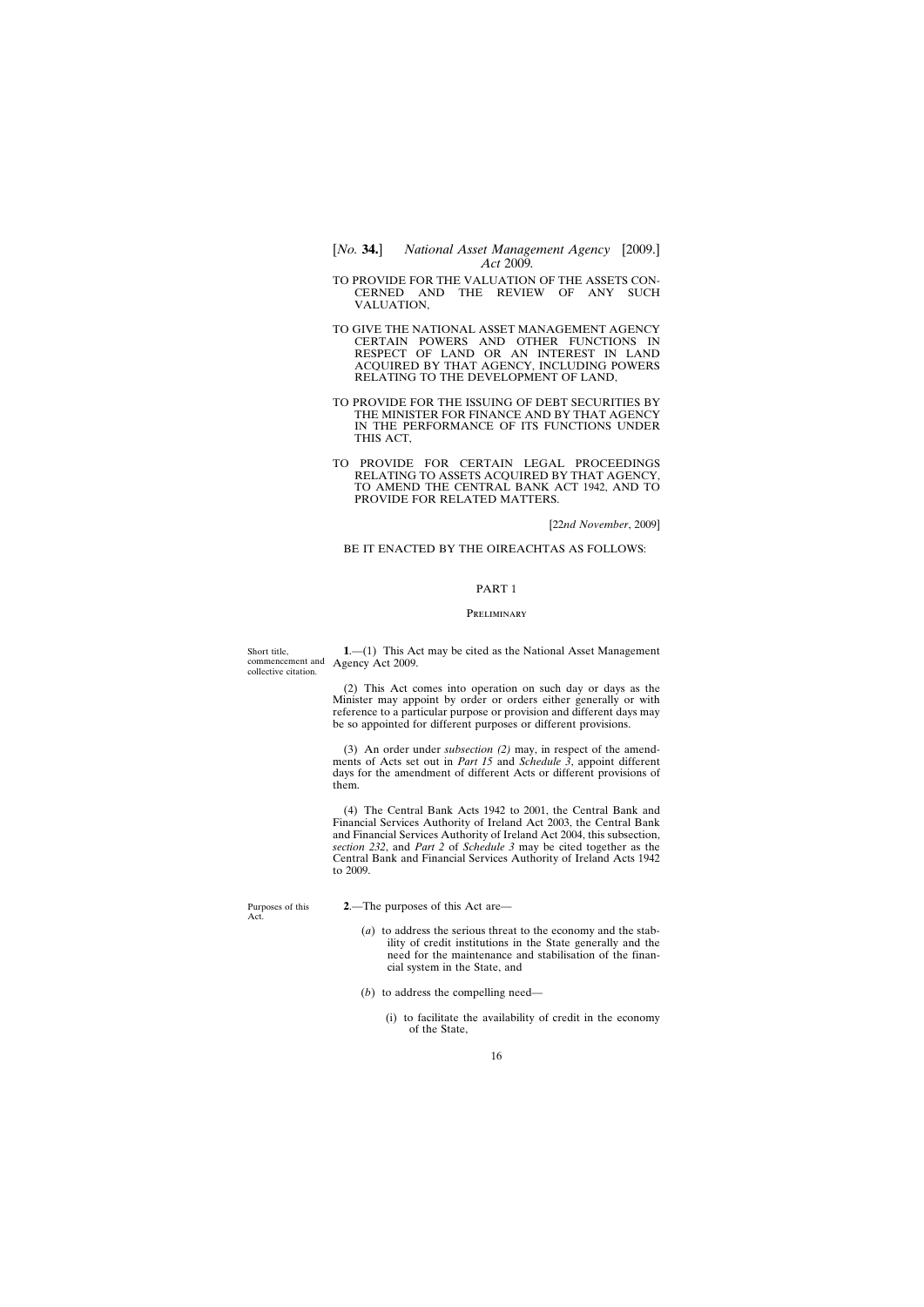# <span id="page-16-0"></span>[2009.] [ *National Asset Management Agency No.* **34.**] *Act* 2009*.*

- (ii) to resolve the problems created by the financial crisis in an expeditious and efficient manner and achieve a recovery in the economy,
- (iii) to protect the State's interest in respect of the guarantees issued by the State pursuant to the Credit Institutions (Financial Support) Act 2008 and to underpin the steps taken by the Government in that regard,
- (iv) to protect the interests of taxpayers,
- (v) to facilitate restructuring of credit institutions of systemic importance to the economy,
- (vi) to remove uncertainty about the valuation and location of certain assets of credit institutions of systemic importance to the economy,
- (vii) to restore confidence in the banking sector and to underpin the effect of Government support measures in relation to that sector, and
- (viii) to contribute to the social and economic development of the State.
- **3**.—Nothing in this Act—
	- (*a*) prevents the performance by the Governor, the Central Bank or the Regulatory Authority of functions in relation to any credit institution or other person authorised or regulated in the State, or affected.
	- (*b*) affects any obligation arising under—
		- (i) the treaties governing the European Communities, or
		- (ii) the ESCB Statute.

**4**.—(1) In this Act—

"acquire", in relation to a bank asset, shall be construed in accordance with *subsection (2)*;

"acquired bank asset" means a bank asset that NAMA or a NAMA group entity has acquired, and in which NAMA or a NAMA group entity retains an interest;

"acquired portfolio", in relation to a participating institution, means all the bank assets specified in a completion notice that have been acquired from the participating institution;

"acquisition schedule" has the meaning given by *sections 87* and *89*;

"acquisition value", in relation to a bank asset, means the value determined by NAMA in accordance with the valuation methodology;

"applicant credit institution" means a credit institution that is applying or has applied under *section 62* to be designated;

Interpretation.

Regulatory functions not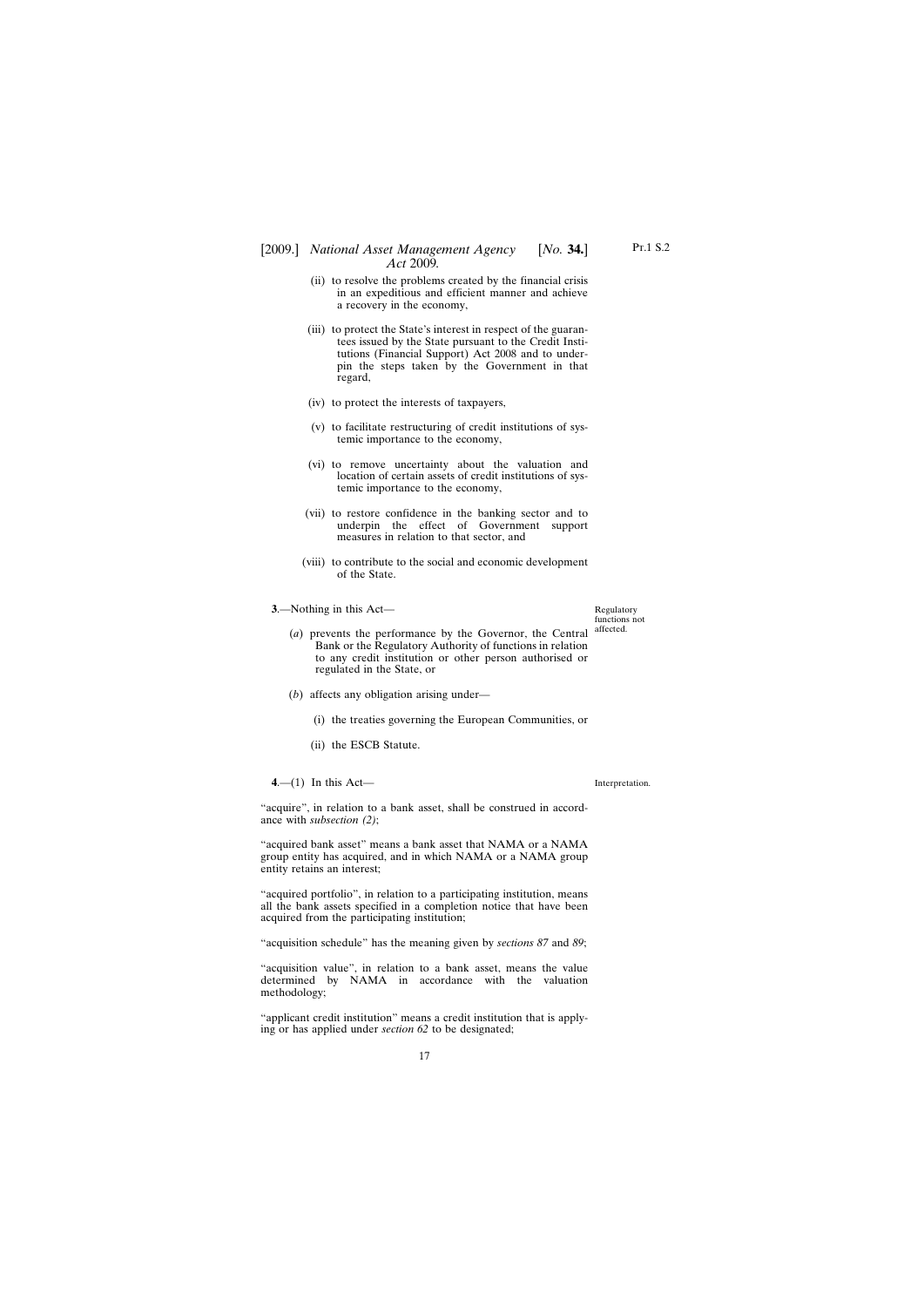"appointed member", in relation to the Board, has the meaning given by *section 19*;

"associated debtor" has the meaning given by *section 70*;

"bank asset" includes—

- (*a*) a credit facility,
- (*b*) any security relating to a credit facility,
- (*c*) every other right arising directly or indirectly in connection with a credit facility,
- (*d*) every other asset owned by a participating institution, and
- (*e*) an interest in a bank asset referred to in any of *paragraphs (a)* to *(d)*;

"Board" means the Board of NAMA referred to in *section 19*;

"borrow" includes the raising of money in any manner (including, in particular, borrowing by the creation and issue of bonds, debentures and debt securities, whether subordinated or not);

"Central Bank" means the Central Bank and Financial Services Authority of Ireland;

"Chairperson" means the appointed member nominated under *section 25*;

"charge" includes—

- (*a*) a mortgage, judgment mortgage, charge, lien, pledge, hypothecation or other security interest or encumbrance or collateral in or over any property,
- (*b*) an assignment by way of security, and
- (*c*) an undertaking or agreement by any person (including a solicitor) to give or create a security interest in property;

"Chief Executive Officer" means the Chief Executive Officer appointed under *section 37* or *40(3)*, and includes—

- (*a*) in relation to any function of NAMA that the Chief Executive Officer has authorised an officer of NAMA to perform, that officer, and
- (*b*) any officer of NAMA designated by the Board under *section 38(4)*;

"company" means—

- (*a*) a company within the meaning of the Companies Acts, or
- (*b*) a body established under the laws of a state other than the State and corresponding to a body referred to in *paragraph (a)*;

"completion notice" means a notice referred to in *section 97*;

"confidential information" has the meaning given by *section 202*;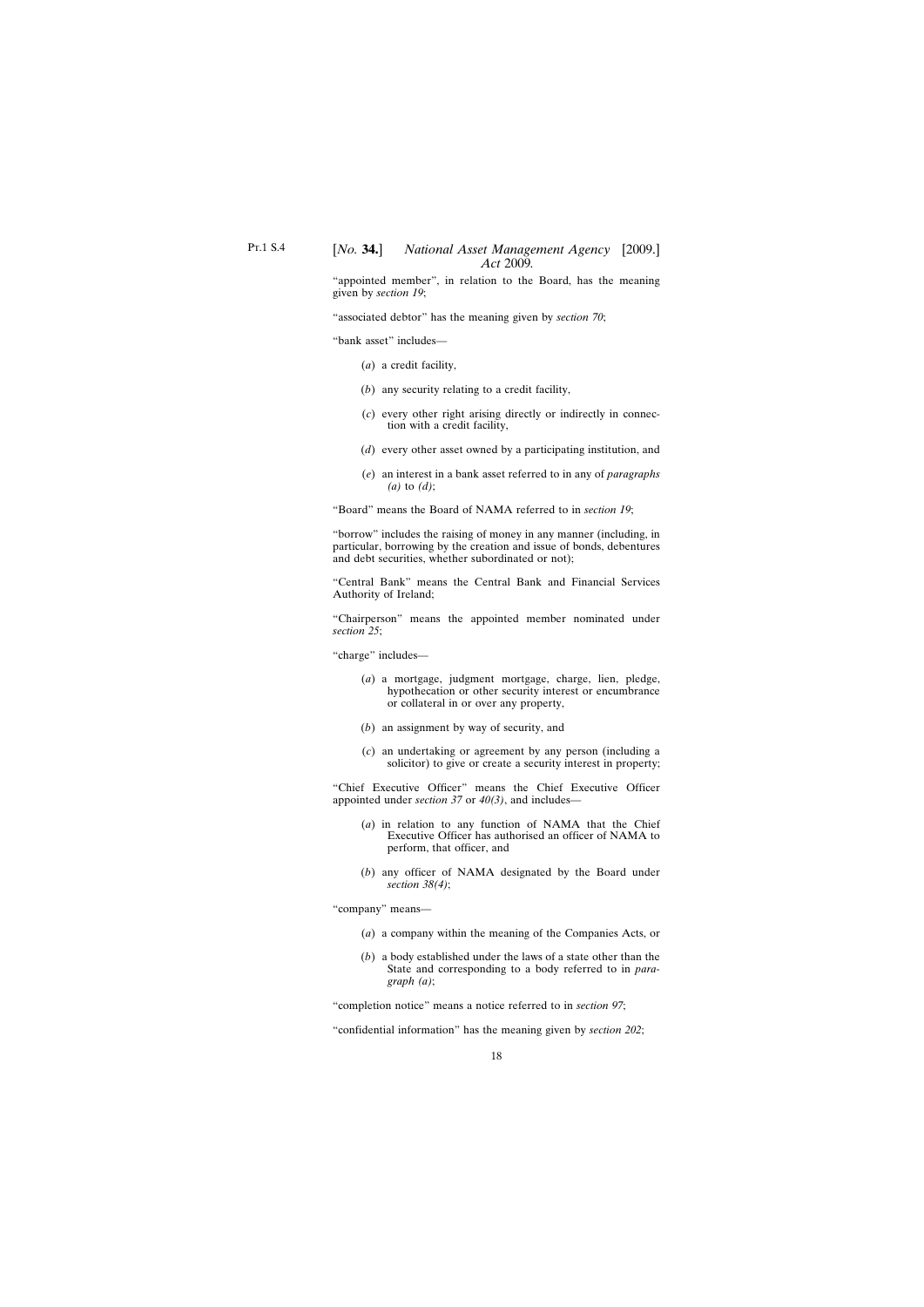Pt.1 S.4

"Court" means the High Court;

"credit facility" includes every kind of financial accommodation (including a loan facility, a line of credit, a hedging facility, a derivative facility, a bond, a letter of credit, a guarantee facility, an invoice discounting facility, a debt factoring facility, a deferred payment arrangement, a leasing facility, a guarantee, an indemnity and any other financial accommodation giving rise to a payment or repayment obligation) provided to a debtor or associated debtor, whether alone or together with another person or persons and whether as part of a syndicate or otherwise;

"credit facility documentation" in relation to a credit facility means the documents, contracts, instruments and agreements containing or evidencing the terms or conditions applicable to, or that otherwise govern or regulate, any aspect of the credit facility or any associated arrangement or transaction entered into in connection with it, including any document issued or entered into by any person that directly or indirectly creates or provides or is expressed to create or provide any security, guarantee or surety or other benefit or collateral in connection with the credit facility or the associated arrangement or transaction;

"credit institution" has the same meaning as it has in the Central Bank Act 1997;

"debtor" means a person who is or was indebted or obligated to a participating institution under or in connection with a credit facility;

"debt security" means a note, bill, bond or similar financial instrument;

"designated bank asset" means a bank asset specified in an acquisition schedule that has been served on a participating institution in accordance with *section 87* or *89*;

"development land" means land wherever situated (regardless of its zoning or its status under the Planning and Development Acts 2000 to 2007 or any other enactment or applicable law)—

- (*a*) in, on, over or under which works or structures were or are to be constructed, or
- (*b*) where it was intended to make a material change in the use of the land,

that was intended to be sold or otherwise exploited;

"eligible bank asset" has the meaning given by *section 69(4)*;

"ESCB Statute" has the meaning given by section 2 of the Central Bank Act 1942;

"establishment day" means the day appointed by the Minister under *section 8* to be the establishment day;

"European Communities" has the meaning given by section 1 of the European Communities Act 1972;

"financial year", in relation to NAMA, means—

(*a*) the period commencing on the establishment day and ending on 31 December 2010, and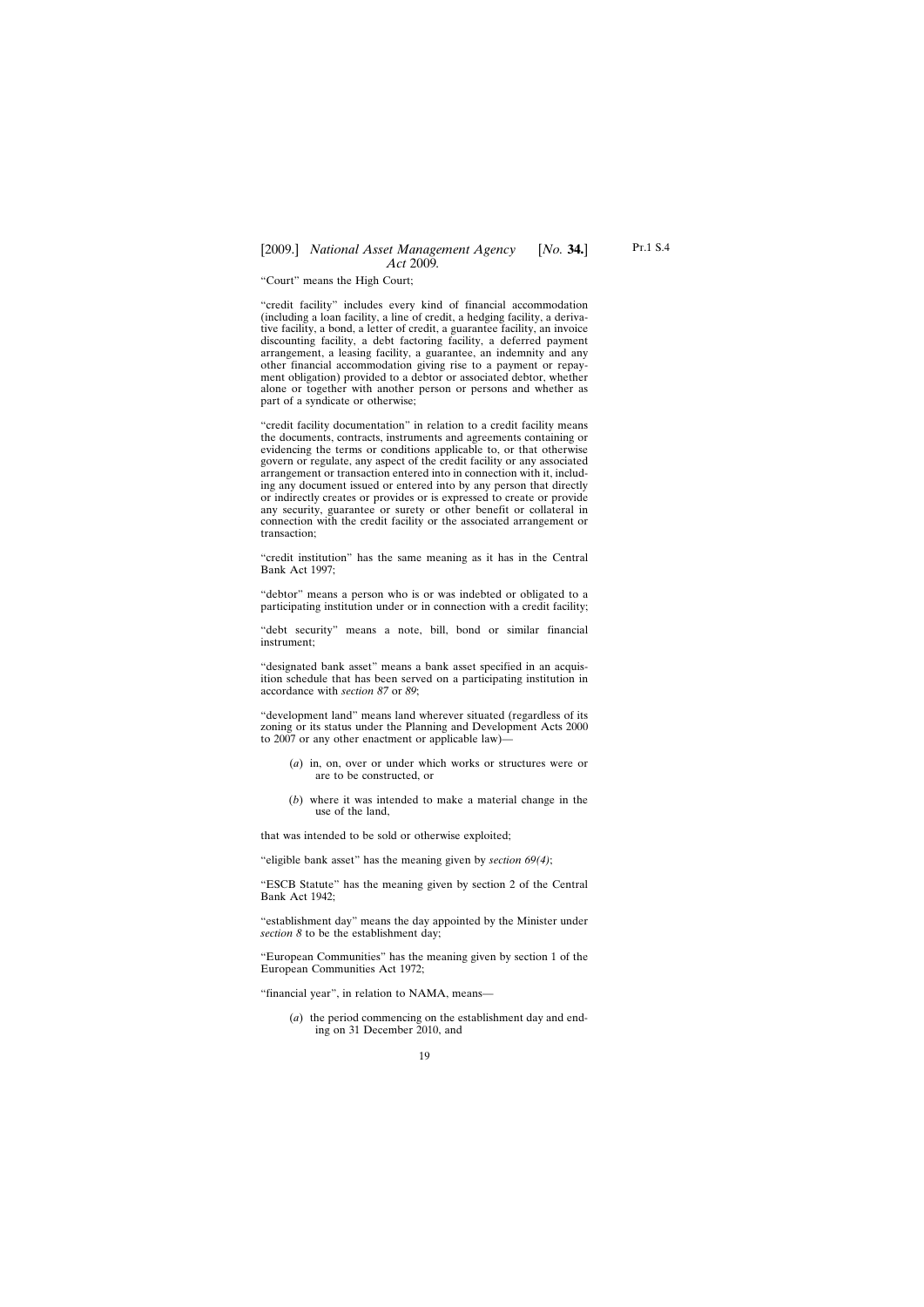(*b*) each subsequent period of 12 months ending on 31 December in any year;

"functions" includes powers and duties, and references to the performance of functions include, with respect to powers and duties, references to the exercise of the powers and the carrying out of the duties;

"Governor" has the same meaning as in the Central Bank Act 1942;

"guarantor" means a person who has entered into a guarantee or indemnity in connection with a bank asset;

"interest", in relation to a bank asset, means—

- (*a*) the whole or any part or fraction of the bank asset,
- (*b*) any other estate in, right or title to or interest in, the bank asset (whether legal or beneficial), or
- (*c*) any interest, other than a legal or beneficial interest;

"land" has the same meaning as in the Land and Conveyancing Law Reform Act 2009, but also includes any right or interest in or over land;

"legal proceedings" includes any form of binding dispute resolution, and in particular includes arbitration;

"local authority" has the same meaning as in the Local Government Act 2001;

"Minister" means the Minister for Finance;

"NAMA" means the National Asset Management Agency;

"NAMA group entity" means—

- (*a*) a subsidiary of NAMA (within the meaning given by section 155 of the Companies Act 1963), or
- (*b*) any other body corporate and any trust, partnership, arrangement for the sharing of profits and losses, joint venture, association, syndicate or other arrangement formed, registered, incorporated or established by NAMA for the purpose of performing any of its functions under this Act;

"non-performing", in relation to a bank asset, has the meaning given by *subsection (3)*;

"NTMA" means the National Treasury Management Agency;

"officer of NAMA" means—

- (*a*) the Chief Executive Officer of NAMA, and
- (*b*) any person assigned to NAMA in accordance with *section 42*;

"participating institution" means a credit institution that has been designated by the Minister under *section 67*, including any of its subsidiaries that is not excluded under that section;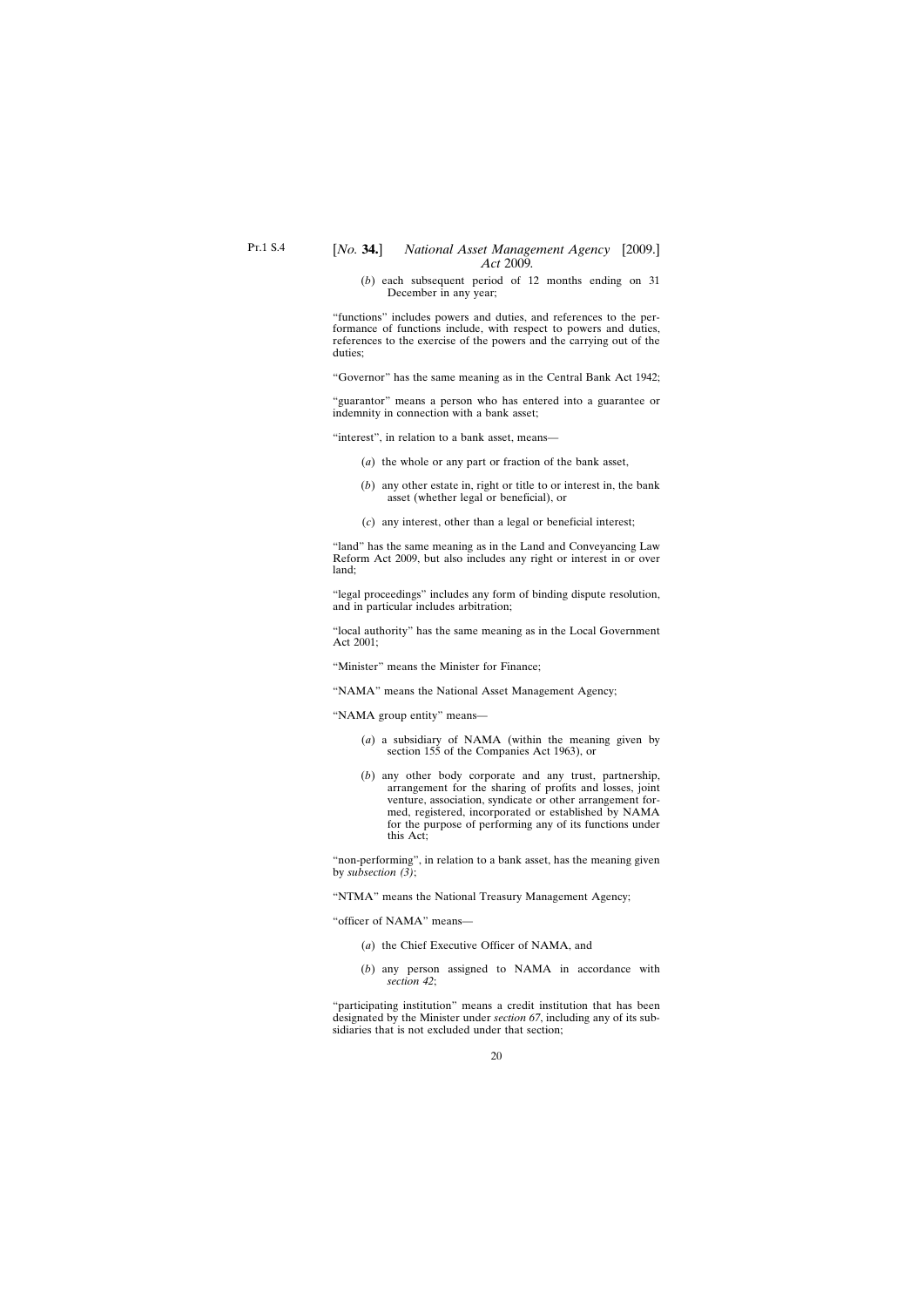# [2009.] [ *National Asset Management Agency No.* **34.**] *Act* 2009*.*

"performing asset" means a bank asset that is not a non-performing asset;

"quarterly report" means the report to the Minister under *section 55*;

"Regulatory Authority" has the same meaning as in the Central Bank Act 1942;

"security" includes—

- (*a*) a charge,
- (*b*) a guarantee, indemnity or surety,
- (*c*) a right of set-off,
- (*d*) a debenture,
- (*e*) a bill of exchange,
- (*f*) a promissory note,
- (*g*) collateral,
- (*h*) any other means of securing—
	- (i) the payment of a debt, or
	- (ii) the discharge or performance of an obligation or liability,

and

(*i*) any other agreement or arrangement having a similar effect;

"statutory receiver" means a receiver appointed by NAMA pursuant to *section 147*;

"subsidiary" means a subsidiary (within the meaning given by section 155 of the Companies Act 1963) or a subsidiary undertaking (within the meaning given by the European Communities (Companies: Group Accounts) Regulations 1992 (S.I. No. 201 of 1992));

"surety" means a person who has provided a security in connection with the repayment by a debtor of a credit facility or in connection with a guarantor's obligations under a guarantee or indemnity;

"tax clearance certificate" has the meaning given by whichever of section 1094 or 1095 of the Taxes Consolidation Act 1997 applies in the particular case;

"total portfolio acquisition value", in relation to an acquired portfolio of a participating institution, means the total of all the acquisition values for the acquired portfolio of the participating institution and any of its subsidiaries that are also participating institutions;

"the treaties governing the European Communities" has the meaning given by section 1 of the European Communities Act 1972;

"valuation methodology" means the valuation methodology set out in *Part 5*.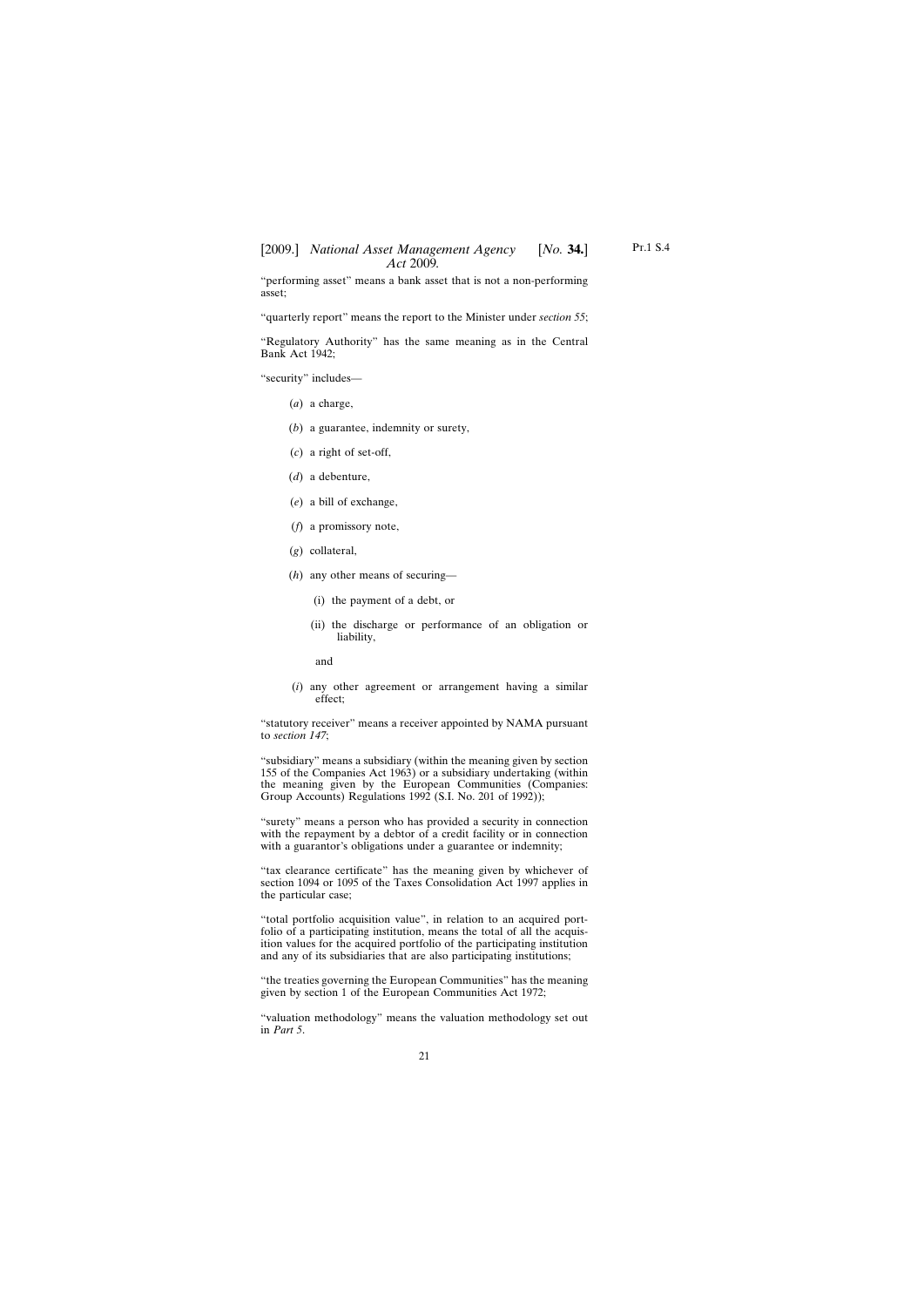<span id="page-21-0"></span>(2) A reference in this Act to acquisition, in relation to a bank asset, includes—

- (*a*) any form of legal or beneficial transfer, including a vesting by operation of law,
- (*b*) a succession by operation of law,
- (*c*) a synthetic transfer,
- (*d*) a risk transfer,
- (*e*) the imposition of a trust,
- (*f*) the creation of a trust interest,
- (*g*) a novation,
- (*h*) an assignment,
- (*i*) an assumption,
- (*j*) sub-participation,
- (*k*) sub-contracting, and
- (*l*) any other form of transfer, acquisition, assumption or vesting recognised by the law applicable to the bank asset.
- (3) For the purposes of this Act, a bank asset is non-performing if—
	- (*a*) it is in the course of being foreclosed or otherwise enforced,
	- (*b*) principal or interest or both are in arrears,
	- (*c*) interest is being or has been capitalised or otherwise deferred otherwise than in accordance with its terms,
	- (*d*) payments are not being, or have not been, met,
	- (*e*) its covenants are not being, or have not been, complied with, or
	- (*f*) other obligations are not being or have not been complied with.

| Regulations. | $5-(1)$ The Minister may make regulations to do anything that        |
|--------------|----------------------------------------------------------------------|
|              | appears necessary or expedient for bringing this Act into operation. |

(2) Where a provision of this Act requires or authorises the Minister to make regulations, such regulations—

- (*a*) may make different provision for different circumstances or cases, classes or types, and
- (*b*) may contain such incidental, consequential or transitional provisions as the Minister considers necessary or expedient for the purposes of this Act.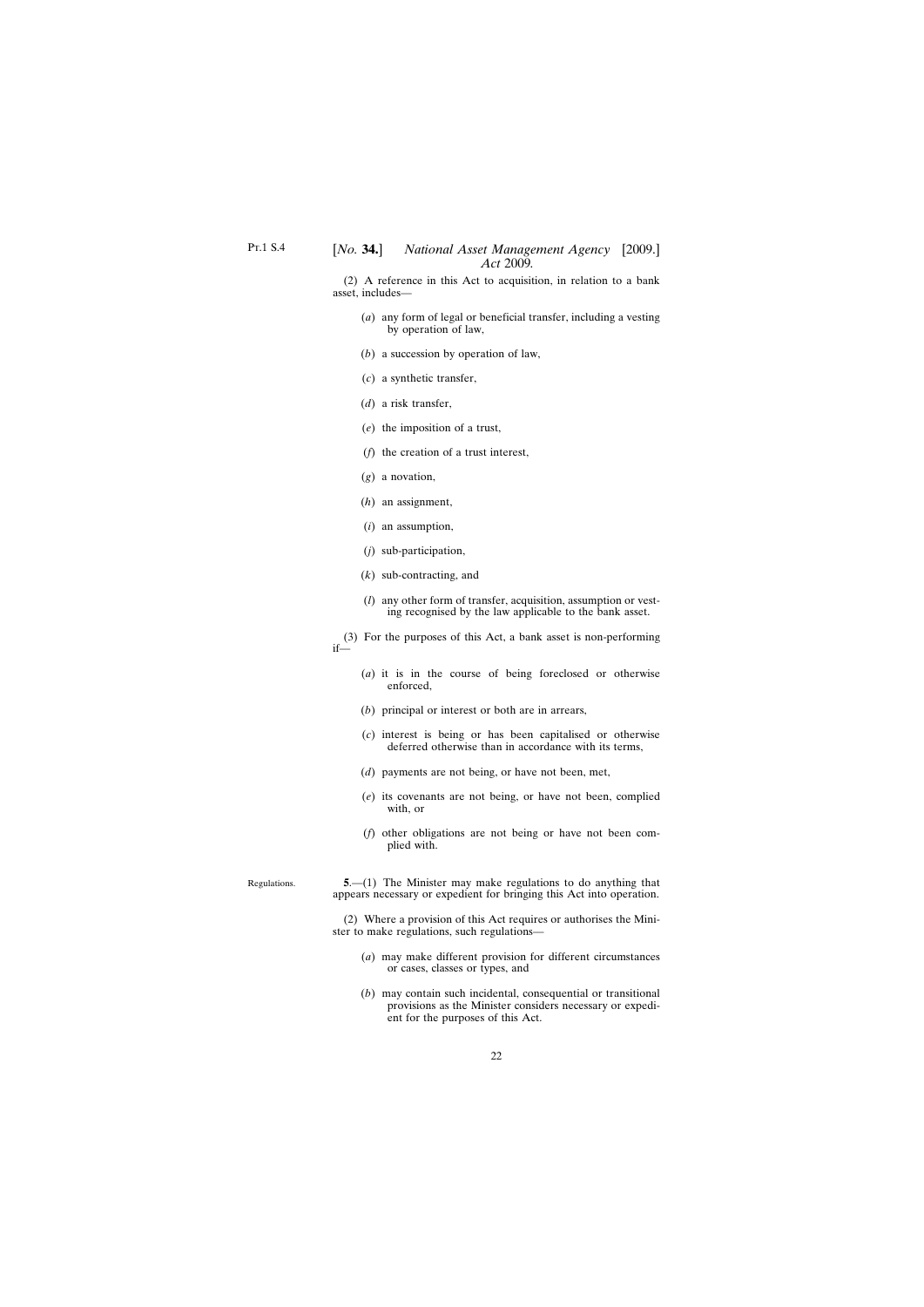<span id="page-22-0"></span>**6.**—(1) The expenses incurred by the Minister in the admini- Expenses of stration of this Act shall be paid out of money provided by the Minister and Oireachtas.

NTMA.

(2) The expenses incurred by the NTMA under this Act shall be paid out of the Central Fund and the growing produce of that Fund.

(3) The expenses incurred by the NTMA in relation to NAMA since 7 April 2009 shall be paid out of the Central Fund and the growing produce of that Fund.

**7.**—(1) A person on whom an obligation is imposed by or under Offences. *section 202(2)* and who intentionally does not comply with the obligation commits an offence.

(2) A person who intentionally, recklessly or through gross negligence provides false or inaccurate information to NAMA commits an offence.

- (3) A person commits an offence if the person—
	- (*a*) intentionally withholds information from NAMA in breach of an obligation to provide that information imposed by or under this Act, and
	- (*b*) does so with the intention of having a material impact upon—
		- (i) the manner in which NAMA deals with a bank asset,
		- (ii) a decision by NAMA to refrain from dealing with a bank asset, or
		- (iii) the value that NAMA determines for a bank asset.

(4) A person who intentionally withholds information from NAMA in breach of an obligation to provide that information imposed under this Act commits an offence if the withholding of the information has a material impact upon—

- (*a*) the manner in which NAMA deals with a bank asset,
- (*b*) a decision by NAMA to refrain from dealing with a bank asset, or
- (*c*) the value which NAMA determines for a bank asset.

(5) A credit institution that commits an offence under this section is liable—

- (*a*) on summary conviction, to a fine not exceeding  $\epsilon$ 5,000, or
- (*b*) on conviction on indictment, to a fine not exceeding  $€20,000,000.$

(6) A person other than a credit institution who commits an offence under this section is liable—

(*a*) on summary conviction, to a fine not exceeding  $\epsilon$ 5,000 or imprisonment for a term not exceeding 12 months or both, or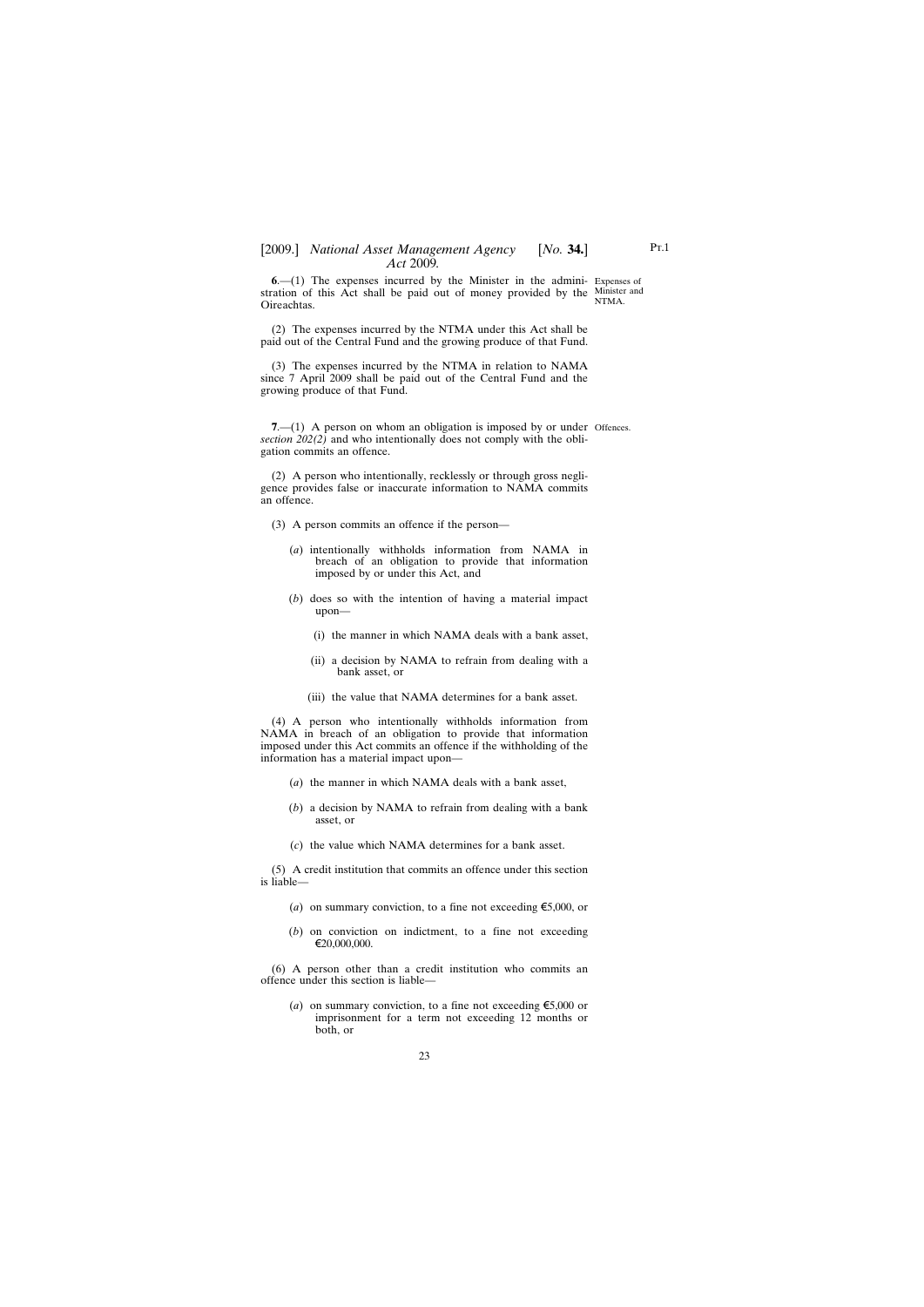- <span id="page-23-0"></span>(*b*) on conviction on indictment, to a fine not exceeding €5,000,000 or imprisonment for a term not exceeding  $\overline{5}$ years or both.
- (7) Where an offence under this section—
	- (*a*) has been committed by a body corporate, and
	- (*b*) is proved to have been committed with the consent or connivance of, or to be attributable to any wilful neglect on the part of, a person—
		- (i) who is a director, manager, secretary or other officer of the body corporate, or
		- (ii) purported to act in any such capacity,

that person as well as the body corporate shall be taken to have committed an offence and is liable to be proceeded against and punished as if he or she were guilty of the first-mentioned offence.

(8) Where the affairs of a body corporate are managed by its members, *subsection (7)* applies in relation to the acts and defaults of a member in connection with his or her functions of management as if he or she were a director or manager of the body corporate.

### PART 2

#### National Asset Management Agency

#### CHAPTER 1

#### *Establishment, Functions and Powers*

| Establishment day.        | <b>8.</b> —The Minister shall by order appoint a day as the establishment<br>day for the purposes of this Act.                                                                                                                                          |
|---------------------------|---------------------------------------------------------------------------------------------------------------------------------------------------------------------------------------------------------------------------------------------------------|
| Establishment of<br>NAMA. | $9-(1)$ There is established, on the establishment day, a body to<br>be known as the National Asset Management Agency (in this Act<br>referred to as "NAMA"), to perform the functions assigned to it by<br>this Act.                                   |
|                           | (2) NAMA shall be a body corporate with perpetual succession.<br>NAMA has power to sue and be sued in its corporate name and to<br>acquire, hold and dispose of land or an interest in land, and to<br>acquire, hold and dispose of any other property. |
|                           | (3) Except where otherwise provided by this Act, NAMA is inde-<br>pendent in the performance of its functions under this Act.                                                                                                                           |
| Purposes of<br>NAMA.      | $10$ —(1) NAMA's purposes shall be to contribute to the achieve-<br>ment of the purposes specified in <i>section</i> 2 by—                                                                                                                              |
|                           | $(a)$ the acquisition from participating institutions of such eli-<br>gible bank assets as is appropriate,                                                                                                                                              |
|                           | $(b)$ dealing expeditiously with the assets acquired by it, and                                                                                                                                                                                         |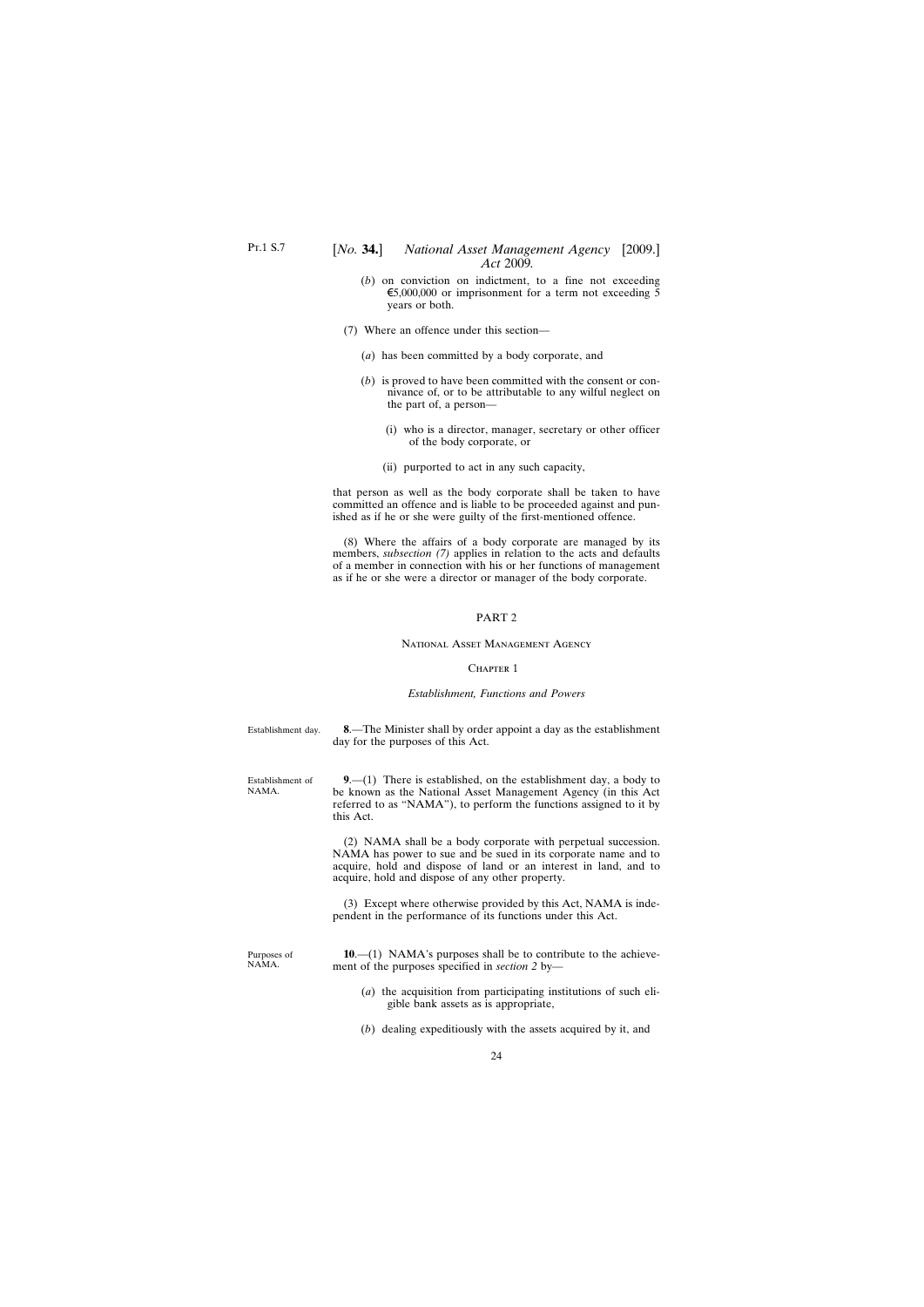# <span id="page-24-0"></span>[2009.] *National Asset Management Agency* [*No.* **34.**] *Act* 2009*.*

(*c*) protecting or otherwise enhancing the value of those assets, in the interests of the State.

(2) So far as possible, NAMA shall, expeditiously and consistently with the achievement of the purposes specified in *subsection (1)*, obtain the best achievable financial return for the State having regard to—

- (*a*) the cost to the Exchequer of acquiring bank assets and dealing with acquired bank assets,
- (*b*) NAMA's cost of capital and other costs, and
- (*c*) any other factor which NAMA considers relevant to the achievement of its purposes.

**11**.—(1) In order to achieve its purposes, NAMA shall perform Functions of the following functions: NAMA.

- (*a*) acquire, in accordance with *Part 6*, such eligible bank assets from participating institutions as it considers necessary or desirable for achieving its purposes;
- (*b*) hold, manage and realise acquired bank assets (including the collection of interest, principal and capital due, the taking or taking over of collateral where necessary and the provision of funds where appropriate);
- (*c*) perform such other functions, related to the management or realisation of acquired bank assets, as the Minister directs pursuant to *section 14*;
- (*d*) take all steps necessary or expedient to protect, enhance or realise the value of acquired bank assets, including—
	- (i) the disposal of loans or portfolios of loans in the market for the best achievable price,
	- (ii) the securitisation or refinancing of portfolios of loans, and
	- (iii) holding, refinancing, realising and disposing of any relevant security.

(2) In the exercise of its functions NAMA shall have regard to the need to avoid undue concentrations or distortions in the market for development land.

(3) The Minister may confer on NAMA, by order, such additional functions connected with the functions for the time being of NAMA as he or she thinks necessary for the achievement of its purposes, subject to such conditions (if any) as may be specified in the order.

(4) An order under this section may contain such incidental, supplemental and consequential provisions as are, in the opinion of the Minister, necessary to give full effect to the order.

(5) An order under *subsection (3)* shall be laid before each House of the Oireachtas as soon as may be after it is made and, if a resolution annulling the order is passed by either such House within the next 21 days on which that House has sat after the order is laid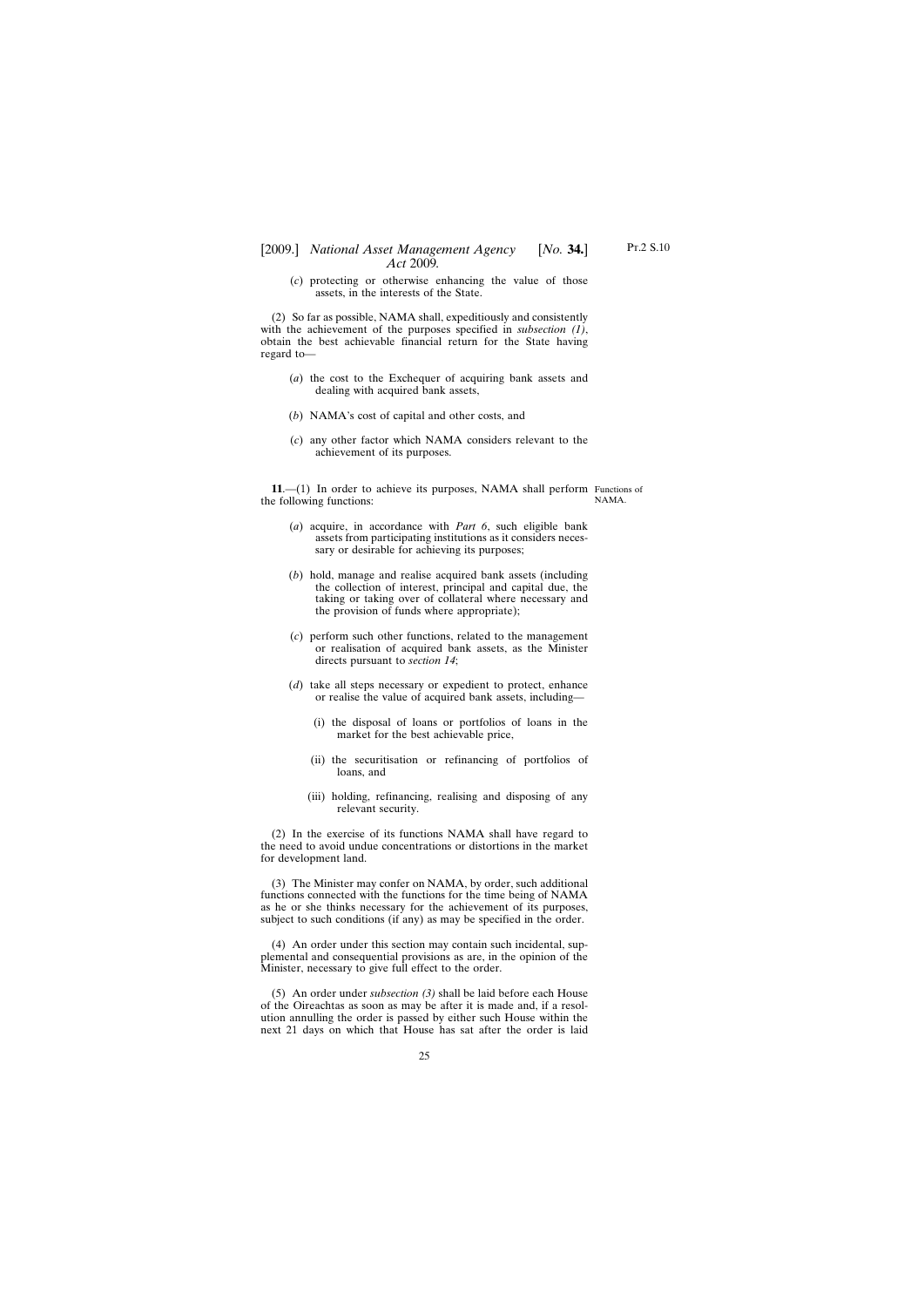<span id="page-25-0"></span>before it, the order shall be annulled accordingly, but without prejudice to the validity of anything previously done thereunder.

(6) NAMA shall act in a transparent manner in carrying out its functions under this Act to the extent that to do so is consistent with the proper and efficient and effective discharge of those functions.

Powers of NAMA. **12**.—(1) NAMA has all powers necessary or expedient for, or incidental to, the achievement of its purposes and performance of its functions.

> (2) Without prejudice to the generality of *subsection (1)*, NAMA may—

- (*a*) provide equity capital and credit facilities on such terms and conditions as NAMA thinks fit,
- (*b*) borrow on any terms and conditions that NAMA thinks fit,
- (*c*) secure the payment of money in any manner, including on the assets of NAMA or on any particular property and rights, present or future, of NAMA,
- (*d*) initiate or participate in any enforcement, restructuring, reorganisation, scheme of arrangement or other compromise,
- (*e*) enter into contract options and other derivative financial instruments (including instruments expressed in currencies other than the currency of the State), whose purposes include—
	- (i) eliminating or reducing the risk of loss arising from changes in interest rates, currency exchange rates or other factors of a similar nature, or
	- (ii) eliminating or reducing the costs of raising funds or borrowing or the cost of other transactions carried out in the ordinary course of business,
- (*f*) guarantee, with or without security, the indebtedness and performance of obligations of others (whether or not NAMA receives any consideration for, or direct or indirect advantage from, the giving of the guarantee),
- (*g*) draw, accept and negotiate negotiable instruments,
- (*h*) distribute assets *in specie* to the Minister,
- (*i*) accept any security, guarantee, indemnity or surety,
- (*j*) enter into contracts of insurance, and insure and selfinsure, in relation to any of its activities and property,
- (*k*) enforce any security, guarantee or indemnity,
- (*l*) compromise any claim,
- (*m*) open and maintain bank accounts, including accounts in currencies other than the currency of the State, and carry out necessary banking transactions,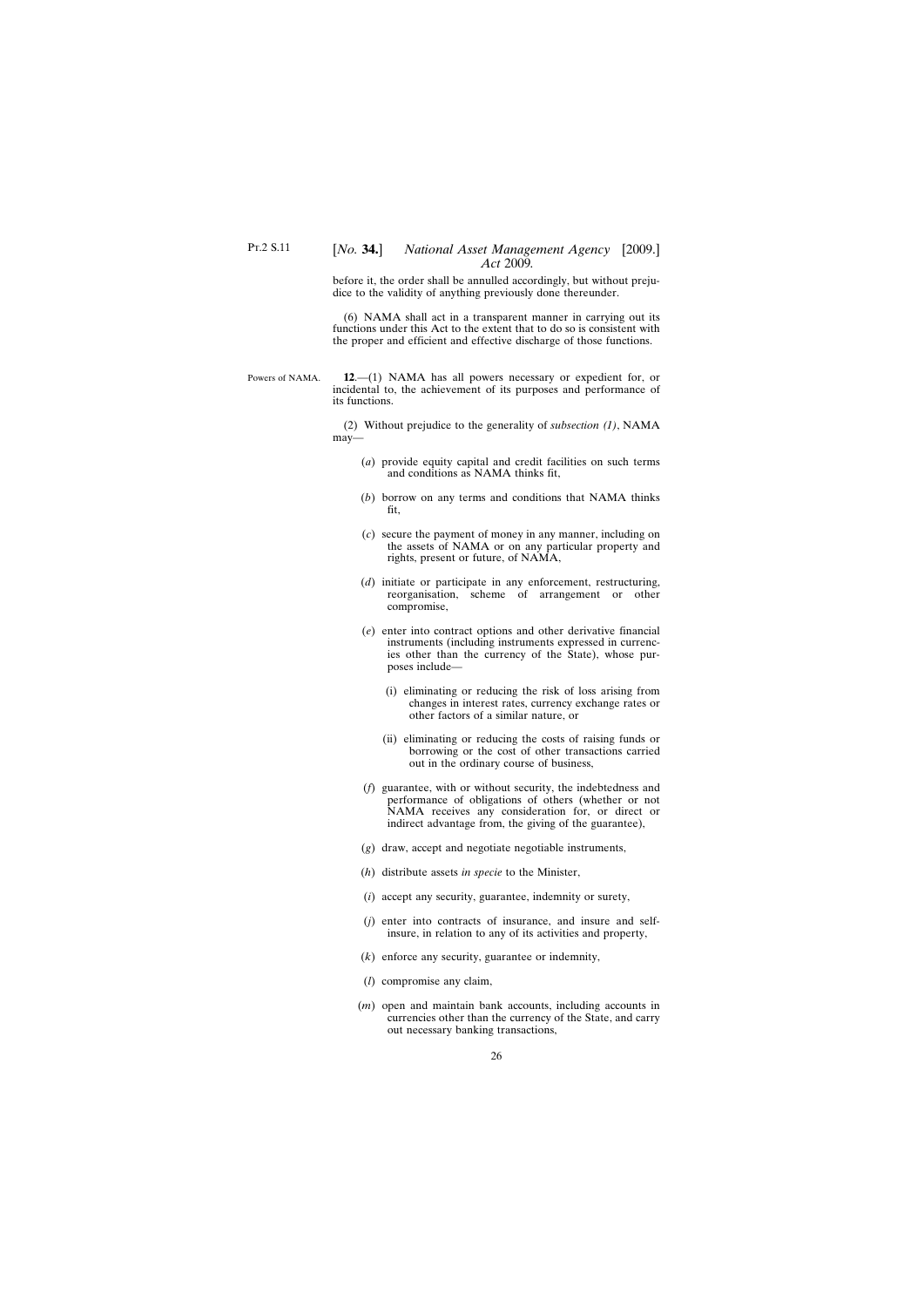- [2009.] *National Asset Management Agency* [*No.* **34.**] *Act* 2009*.*
	- (*n*) form a NAMA group entity for the purpose of performing any of its functions,
	- (*o*) give security for any debt, obligation or liability of a NAMA group entity,
	- (*p*) enter into a partnership or joint venture for the purpose of performing any of its functions,
	- (*q*) establish a trust or participate in a trust as trustee or beneficiary,
	- (*r*) borrow, lend or transfer debt securities, including, (but not limited to) equity and debt instruments,
	- (*s*) acquire and dispose of property,
	- (*t*) purchase, by agreement, bank assets that are not eligible bank assets where in NAMA's opinion it is necessary to do so in the interests of the proper performance of its functions,
	- (*u*) invest its funds as the Board determines,
	- (*v*) vest property in any other person on behalf of, or for the benefit of, NAMA with or without declaring a trust in NAMA's favour,
	- (*w*) sell or dispose of the whole or any part of the property or investments of NAMA, either together or in portions, for such consideration and on such terms as the Board thinks fit,
	- (*x*) discharge any debt, obligation or liability,
	- (*y*) purchase, hold and sell any licence,
	- (*z*) make any planning application in relation to land, and intervene in any planning application made by another person,
	- (*aa*) make any application to develop minerals on land,
	- (*ab*) undertake development for the purpose of realising the full value of any asset,
	- (*ac*) carry on any business that NAMA considers can be conveniently carried on in connection with any of its functions or is calculated directly or indirectly to enhance the value of or facilitate the realisation of or render profitable any of NAMA's property or rights,
	- (*ad*) benefit from any carbon credits acquired by it, and
	- (*ae*) do all such other things as the Board considers incidental to, or conducive to the achievement of, any of NAMA's purposes under this Act.

(3) A reference in another provision of this Act to a power or the exercise of a power conferred by this section does not limit by implication the operation of this section unless the contrary intention is expressed.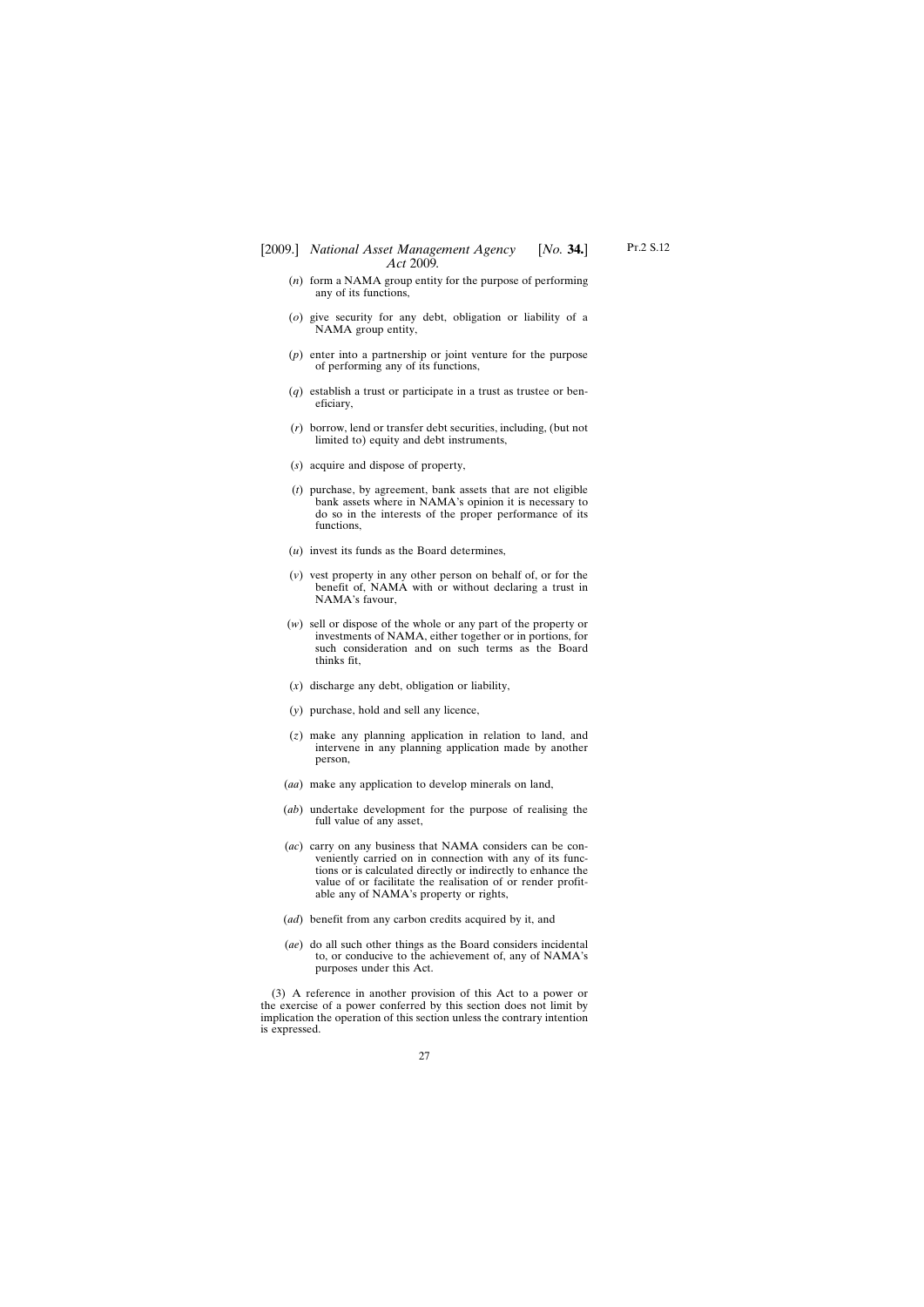<span id="page-27-0"></span>(4) NAMA may exercise any of its powers or carry out any of its functions—

- (*a*) within, or anywhere outside, the State,
- (*b*) alone or in conjunction with others, and
- (*c*) by or through an agent, NAMA group entity, contractor, factor, or trustee.
- (5) NAMA may use its seal outside the State.

(6) NAMA may exercise any of its powers for the benefit of a NAMA group entity.

(7) Nothing in this Act authorises NAMA, when exercising any of its powers or carrying out any of its functions in any place, to act otherwise than in compliance with the law of that place.

(8) In exercise of its powers under *paragraphs (s)*, *(z)*, *(ab)* and *(ac)* of *subsection (2)*, NAMA shall have regard to proper planning and sustainable development as expressed in Government policy and in any relevant regional planning guidelines (within the meaning of the Planning and Development Act 2000) and development plans (within the meaning of that Act).

Minister's powers to issue guidelines to NAMA.

direction.

**13**.—(1) The Minister may issue guidelines in writing to NAMA for the purposes of this Act and, in so far as any such guidelines relate to issues within the Governor's remit, the Minister shall consult with the Governor before doing so.

(2) In particular, and without prejudice to the generality of *subsection (1)*, the Minister may issue guidelines in relation to the purposes mentioned in *subparagraph (viii)* of *section 2(b)*.

(3) In performing its functions under this Act, NAMA shall have regard to any guidelines issued by the Minister under this section.

- (4) As soon as practicable after issuing guidelines, the Minister—
	- (*a*) shall cause the guidelines to be published in *Iris Oifigiúil*, and
	- (*b*) shall lay a copy of the guidelines before each House of the Oireachtas.

Minister's powers of **14**.—(1) The Minister may give a direction in writing to NAMA concerning the achievement of the purposes of this Act.

> (2) In particular, and without prejudice to the generality of *subsection*  $(I)$ , the Minister may give directions in relation to the purposes mentioned in *subparagraph (viii)* of *section 2(b)*.

> (3) NAMA shall comply with a direction given by the Minister under this section.

> (4) As soon as practicable after giving a direction to NAMA, the Minister—

(*a*) shall cause the direction to be published in *Iris Oifigiúil*, and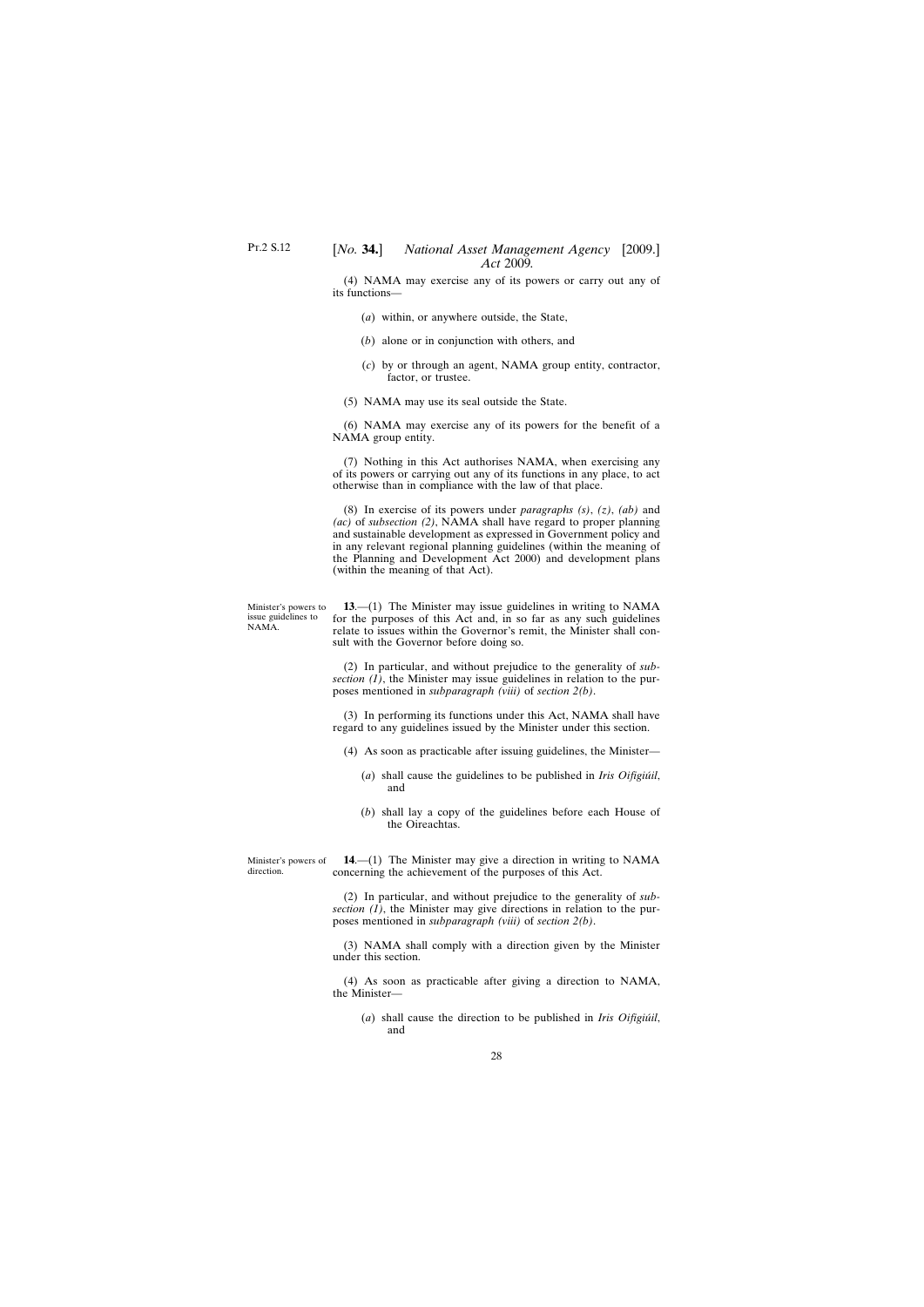# <span id="page-28-0"></span>[2009.] *National Asset Management Agency* [*No.* **34.**] *Act* 2009*.*

(*b*) shall lay a copy of the direction before each House of the Oireachtas.

**15**.—(1) When discharging a function under this Act, none of the No shadow or *de* persons mentioned in *subsection (2)* shall be taken, only because of *facto* directorship. discharging that function, to be a shadow director (within the meaning given by section 27(1) of the Companies Act 1990) nor a *de facto* director nor a person discharging managerial responsibilities of—

- (*a*) any participating institution,
- (*b*) any person that is a debtor, guarantor or surety in relation to an acquired bank asset, or
- (*c*) a person that is an associated debtor of a debtor referred to in *paragraph (b)*.
- (2) The persons are—
	- (*a*) the Minister,
	- (*b*) NAMA,
	- (*c*) any appointed member of the Board,
	- (*d*) the Chief Executive Officer of NAMA,
	- (*e*) an officer of NAMA,
	- (*f*) the NTMA,
	- (*g*) any employee of the NTMA,
	- (*h*) the Chief Executive of the NTMA,
	- (*i*) the Governor,
	- (*j*) a director of the Central Bank,
	- (*k*) an employee of the Central Bank,
	- (*l*) a member of the Regulatory Authority,
	- (*m*) a NAMA group entity,
	- (*n*) a director of a NAMA group entity, and
	- (*o*) an officer of, a consultant or adviser to, or a person employed by or under or acting on behalf of, any person, body or authority mentioned in *paragraphs (a)* to *(n)*.

(3) For the purposes of this section, a *de facto* director is a person who is determined to have been a director of a company although not formally or validly appointed to the position.

**16.**—(1) To avoid doubt, the provisions of the Prevention of Cor- Prevention of ruption Acts 1889 to 2001 apply to—

corruption.

- (*a*) every officer of NAMA,
- (*b*) the Chief Executive Officer,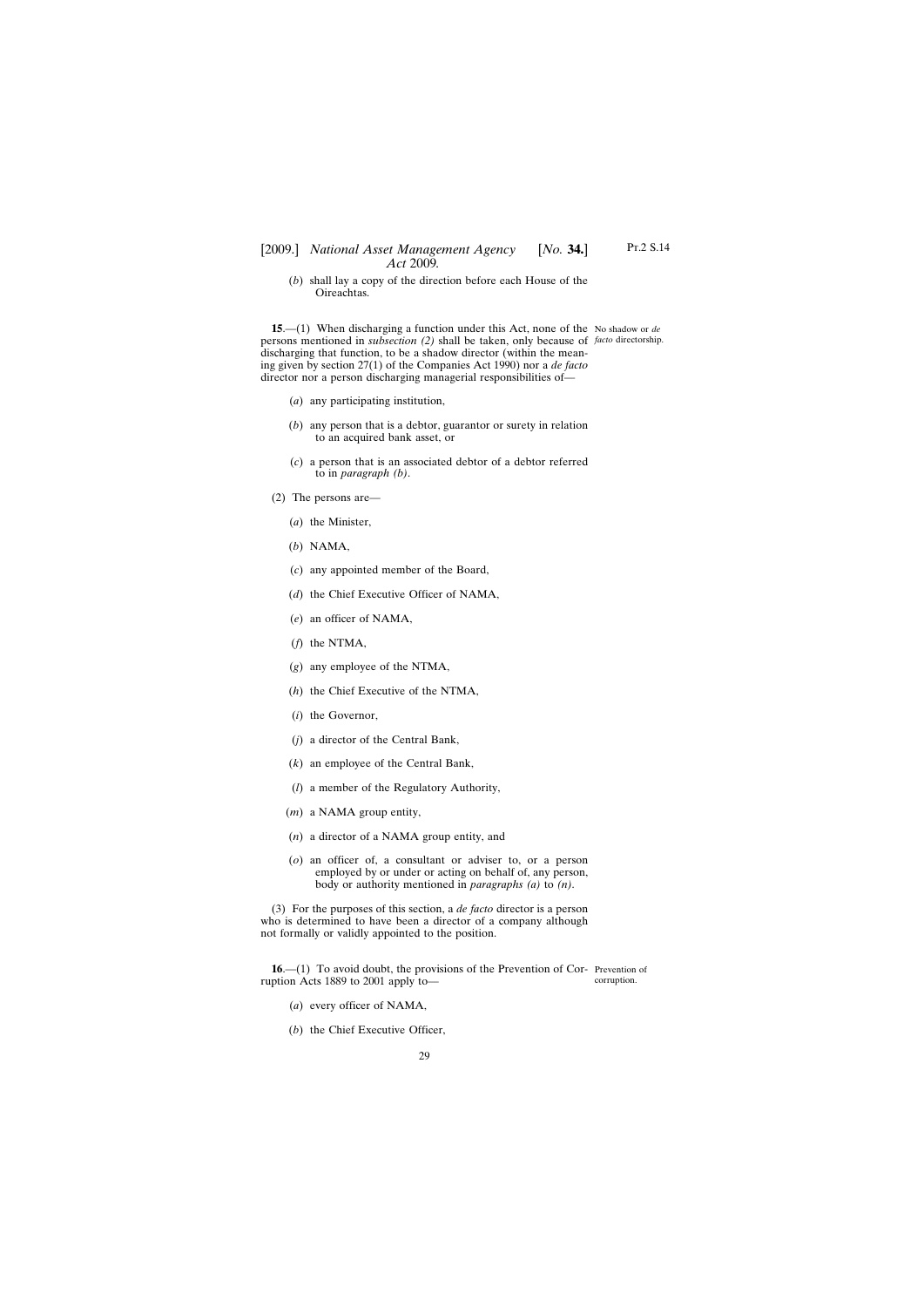- (*c*) the other members of the Board, and
- (*d*) every director of a NAMA group entity.

<span id="page-29-0"></span>(2) Where in any proceedings against a person who performs functions for or on or behalf of NAMA, or who performs functions connected to the valuation of eligible bank assets, for an offence under the Public Bodies Corrupt Practices Act 1889 or the Prevention of Corruption Act 1906 it is shown that—

- (*a*) any gift, consideration or advantage has been given to or received by the person, and
- (*b*) the person who gave the gift, consideration or advantage or on whose behalf the gift, consideration or advantage was given was—
	- (i) a person who is a debtor in relation to an eligible bank asset, or
	- (ii) an associated debtor of such a person,

the gift or consideration or advantage shall be taken, unless the contrary is proved, to have been given and received corruptly as an inducement to or reward for the person performing or omitting to perform any of those functions.

Liability of NAMA, etc. **17**.—Without prejudice to any defence otherwise available to, or immunity otherwise enjoyed at law by NAMA, a NAMA group entity or a person specified in *section 34(1)*, no action for damages shall lie against NAMA, a NAMA group entity or such a person in respect of or arising out of the performance or non-performance in good faith of any of the functions provided for in *Parts 4*, *5* and *6*, or in respect of any decision made in good faith to perform or not to perform any of the functions provided for in *Parts 8* and *9*.

#### CHAPTER<sub>2</sub>

#### *Membership of Board and Related Matters*

- Functions of Board. **18**.—(1) There shall be a Board of NAMA, whose functions are as follows:
	- (*a*) to ensure that the functions of NAMA are performed effectively and efficiently;
	- (*b*) to set the strategic objectives and targets of NAMA;
	- (*c*) to ensure that appropriate systems and procedures are in place to achieve NAMA's strategic objectives and targets and to take all reasonable steps available to it to achieve those targets and objectives.

(2) For the purposes of the Board exercising its functions under *subsection (1)*, and without prejudice to any of its powers at law, the Board may provide for the performance of any such function by an officer of NAMA.

(3) In performing its functions, the Board shall act in utmost good faith with care, skill and diligence.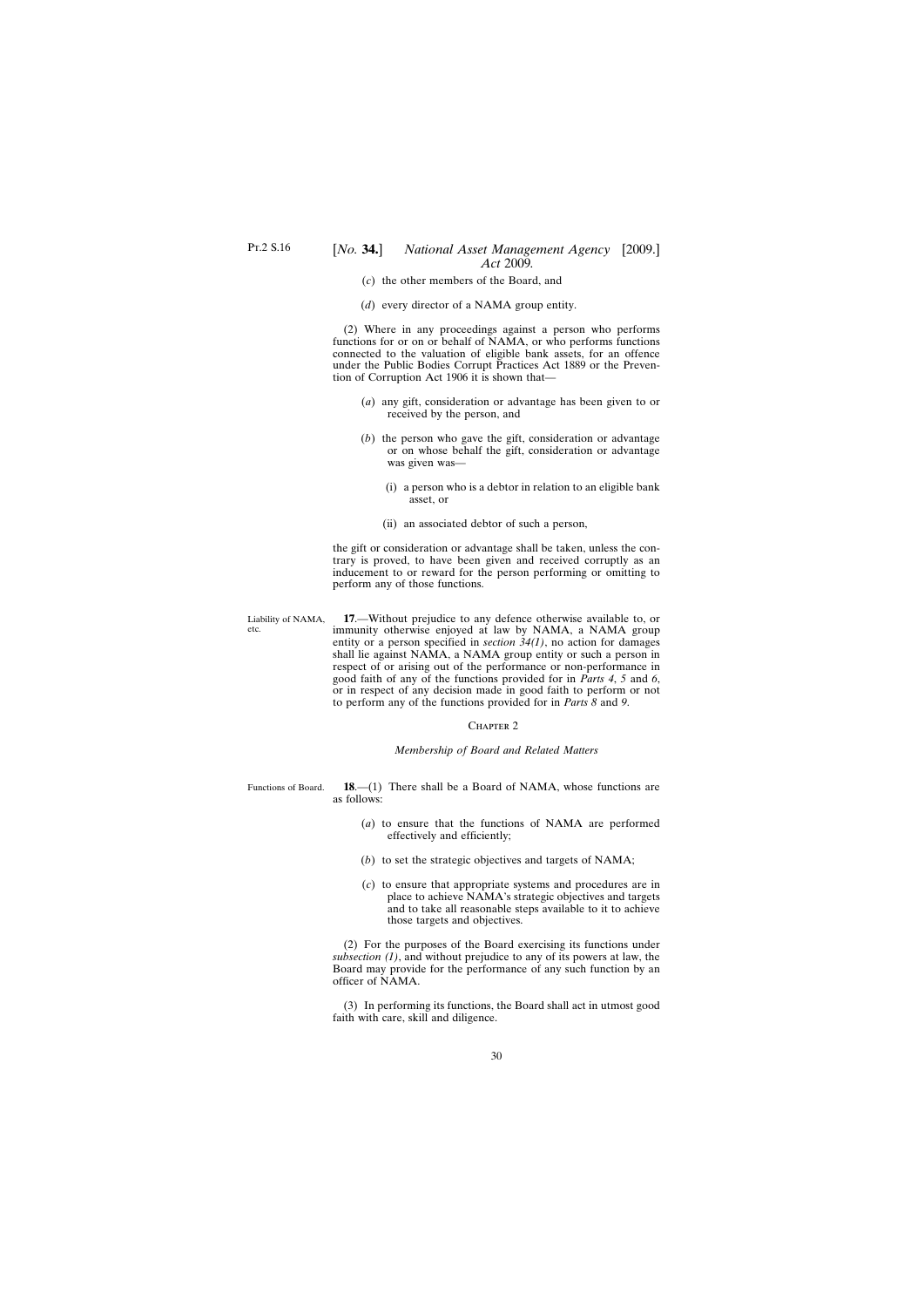<span id="page-30-0"></span>**19**.—(1) The Board consists of—

Membership of Board.

- (*a*) 7 members appointed by the Minister (in this Act referred to as "appointed members"), and
- (*b*) the Chief Executive Officer of NAMA and the Chief Executive of the NTMA as *ex-officio* members.

(2) Subject to *subsections (3), (4)* and *(6)*, the Minister shall appoint a person to be an appointed member only if, in the opinion of the Minister, the person has expertise and experience at a senior level in one or more of the following:

- (*a*) finance and economics;
- (*b*) law;
- (*c*) social housing and community development;
- (*d*) accountancy and auditing;
- (*e*) public administration;
- (*f*) credit management;
- (*g*) project finance;
- (*h*) construction and land development;
- (*i*) property management and sale;
- (*j*) valuation;
- (*k*) urban and land planning;
- (*l*) banking and investment;
- (*m*) insolvency and restructuring;
- (*n*) risk management.

(3) A person who is for the time being entitled under the Standing Orders of either House of the Oireachtas to sit in that House or who is a member of the European Parliament is disqualified from appointment as an appointed member of the Board while he or she is so entitled or is such a member.

(4) A person who is a member of a local authority is disqualified from appointment as a member.

(5) A member of the Board shall, not later than 3 months after appointment, furnish to the Minister a tax clearance certificate.

(6) The Minister shall, so far as is practicable and having regard to relevant experience, ensure an equitable balance between men and women in the composition of the Board.

**20**.—(1) Subject to *subsection* (2), the term of office of an Term of office of appointed member is 5 years.

appointed members.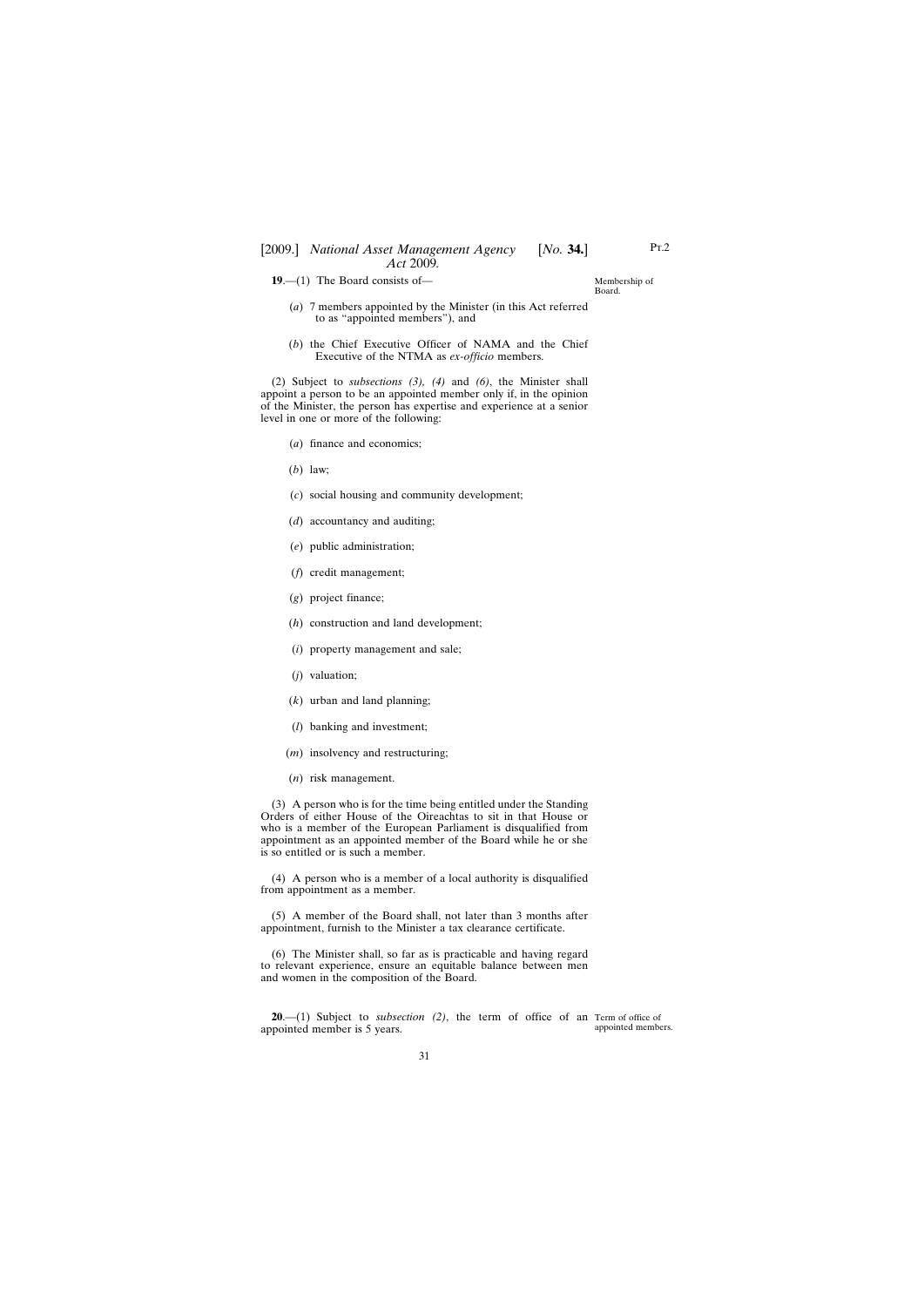<span id="page-31-0"></span>(2) Of the first appointed members, the Minister shall appoint 2 members for a term of office of 3 years and 3 members for a term of office of 4 years.

(3) Subject to *subsection (4)*, an appointed member whose period of office expires by the passage of time is eligible for re-appointment as such a member.

(4) An appointed member is not eligible to serve for more than 2 consecutive terms of office.

Remuneration, etc., of appointed members.

**21**.—(1) An appointed member shall be paid such remuneration and such allowances in reimbursement of expenses incurred as the Minister from time to time determines.

(2) An appointed member holds office on such terms (other than the payment of remuneration and allowances for expenses incurred) as the Minister determines at the time of the member's appointment.

How appointed members cease to hold office.

**22**.—(1) An appointed member ceases to be such a member if he or she—

- (*a*) is adjudicated bankrupt,
- (*b*) makes a composition or arrangement with creditors,
- (*c*) is convicted of an indictable offence in relation to a company,
- (*d*) does not furnish a tax clearance certificate as required by *section 19(5)*,
- (*e*) is convicted of an offence involving fraud or dishonesty, or
- (*f*) is disqualified or restricted from being a director of a company.
- (2) If an appointed member—
	- (*a*) is nominated as a member of Seanad Éireann,
	- (*b*) is elected as a member of either House of the Oireachtas or as a member of the European Parliament,
	- (*c*) is regarded, pursuant to Part XIII of the Second Schedule to the European Parliament Elections Act 1997, as having been elected to the European Parliament to fill a vacancy, or
	- (*d*) becomes a member of a local authority,

he or she thereupon ceases to be an appointed member.

(3) An appointed member may at any time resign his or her membership by letter addressed to the Minister. The resignation takes effect on the date specified in the letter or when the Minister receives the letter, whichever is the later.

(4) The Minister may remove an appointed member on reasonable notice in writing at any time from membership of the Board (or,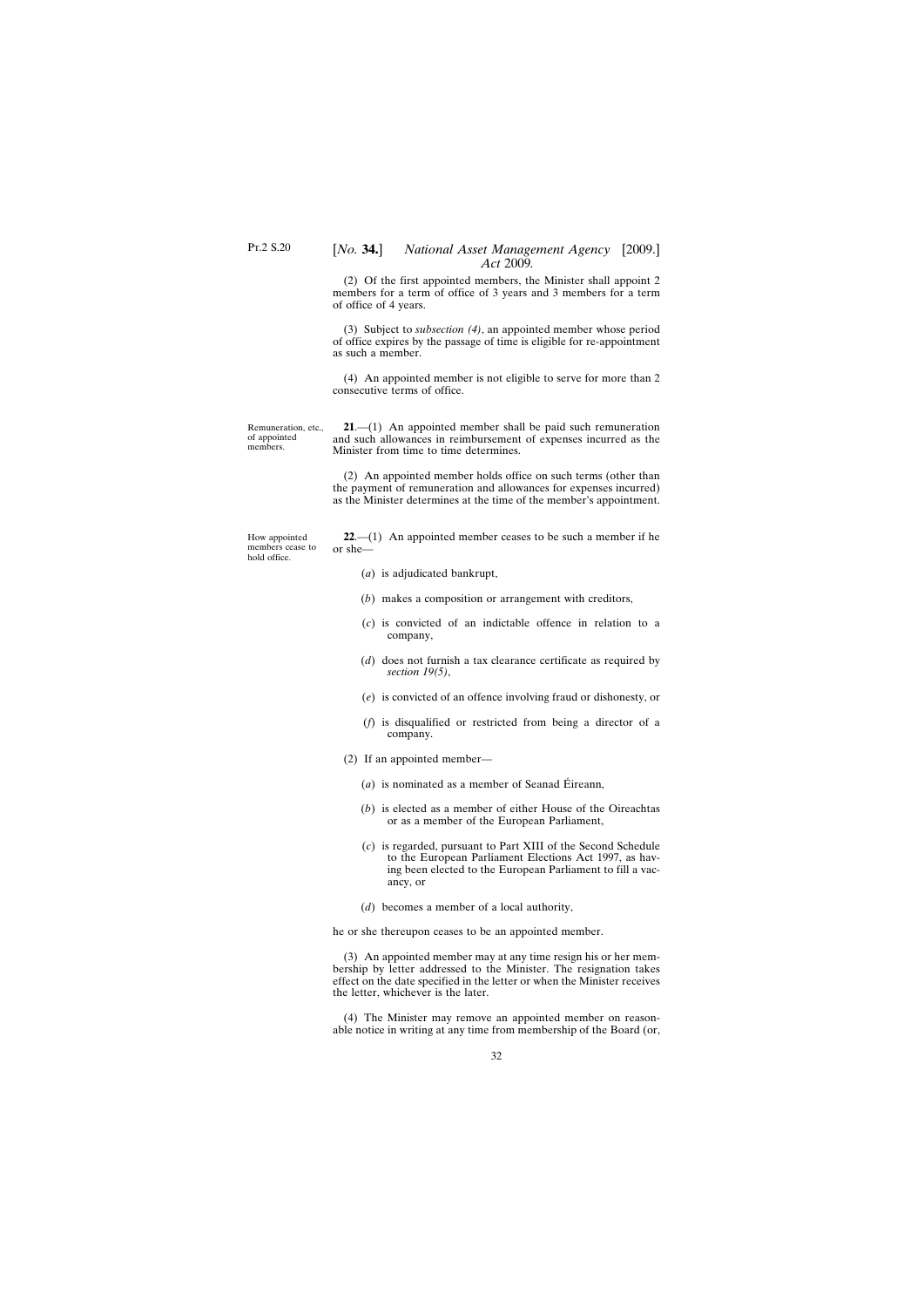<span id="page-32-0"></span>if the appointed member concerned is the Chairperson, either from the Board or only from being Chairperson) if—

- (*a*) in the Minister's opinion, the member—
	- (i) is not adequately performing his or her functions, whether because of incapacity through illness or injury or otherwise,
	- (ii) has contravened *section 30* or *31*, or
	- (iii) has committed misconduct specified in the written notice,
- (*b*) in the Minister's opinion, a material conflict of interest has arisen in relation to the member, or
- (*c*) his or her removal appears to the Minister to be necessary or expedient for the effective performance by NAMA of its functions.

(5) An appointed member of the Board, upon the expiry or other termination of his or her term of office, shall also be taken to have resigned from any directorship of a NAMA group entity.

**23**.—(1) An *ex-officio* member of the Board ceases to be a How *ex-officio* member if he or she—

members cease to be Board members.

- (*a*) ceases to be the Chief Executive Officer of NAMA or the Chief Executive of the NTMA, as the case may be,
- (*b*) is adjudicated bankrupt,
- (*c*) makes a composition or arrangement with creditors,
- (*d*) is convicted of an indictable offence in relation to a company,
- (*e*) is convicted of an offence involving fraud or dishonesty, or
- (*f*) is disqualified or restricted from being a director of a company.
- (2) If an *ex-officio* member of the Board—
	- (*a*) is nominated as a member of Seanad Éireann,
	- (*b*) is elected as a member of either House of the Oireachtas or as a member of the European Parliament,
	- (*c*) is regarded, pursuant to Part XIII of the Second Schedule to the European Parliament Elections Act 1997, as having been elected to the European Parliament to fill a vacancy, or
	- (*d*) becomes a member of a local authority,

he or she thereupon ceases to be an *ex-officio* member.

(3) An *ex-officio* member of the Board, upon the expiry or other termination of his or her term of office, shall also be taken to have resigned from any directorship of a NAMA group entity.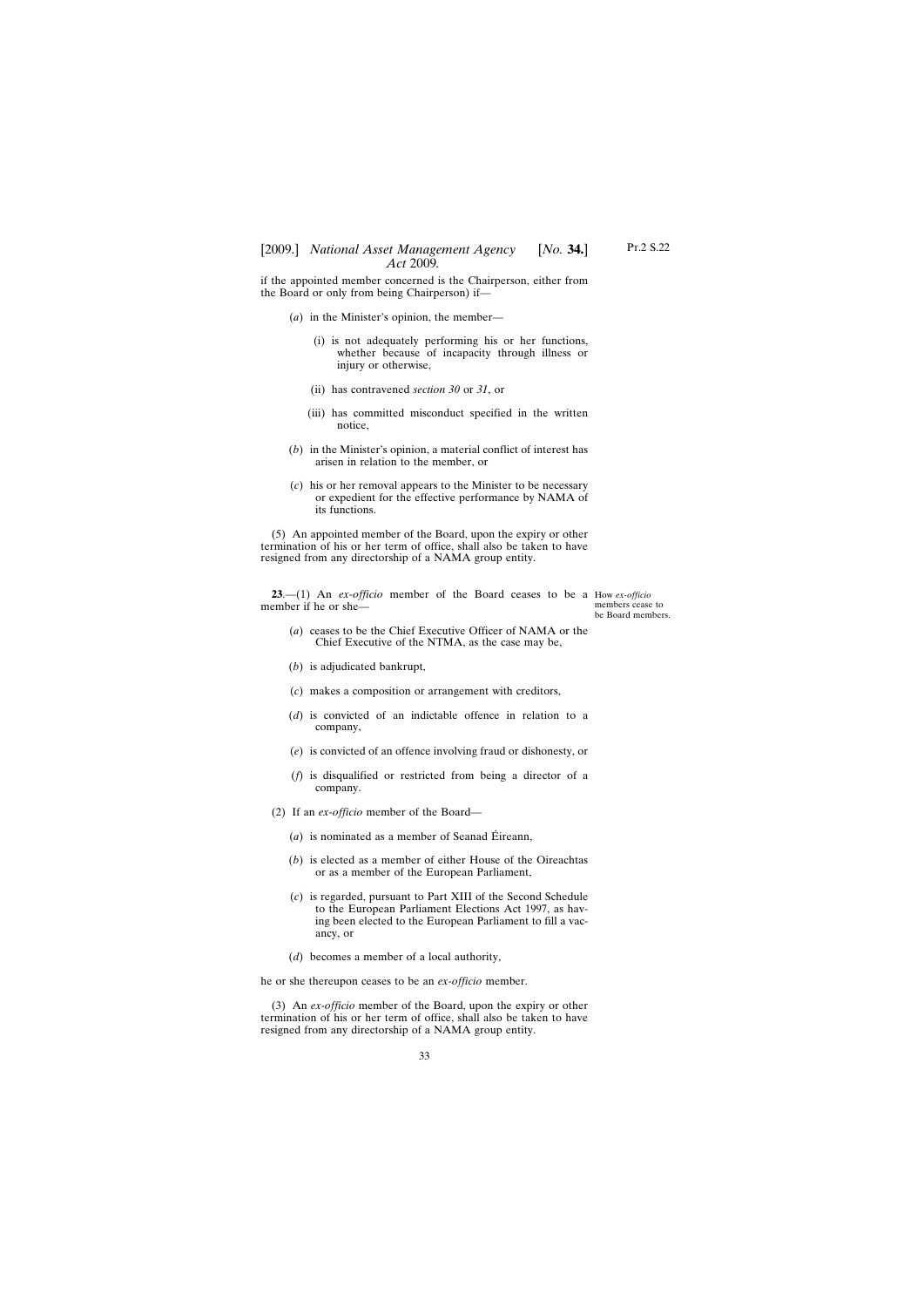<span id="page-33-0"></span>Filling of casual vacancies, etc.

**24**.—(1) If an appointed member dies, resigns, retires, becomes disqualified or is removed from office, the Minister may appoint a person to fill the vacancy so occasioned. The person so appointed shall be appointed in the same manner as, and for the remainder of the term of office of, the member whose death, resignation, retirement, disqualification or removal occasioned the vacancy.

(2) In the circumstances mentioned in *subsection (1)*, and without prejudicing the Minister's powers under that subsection*,* the Minister may appoint a person to act temporarily as a member of the Board. The duration of such an appointment, and the terms under which the person appointed holds office, shall be as the Minister determines at the time of appointment.

(3) Subject to this Act, NAMA may act notwithstanding one or more vacancies among the members of the Board.

Nomination and remuneration, etc., of Chairperson.

**25**.—(1) The Minister shall nominate one of the appointed members as Chairperson.

(2) The Chairperson holds that office for 5 years or until the end (whether by the passage of time, resignation or removal under *section 22*) of his or her term of office as an appointed member, whichever is the earlier.

(3) A person may hold the office of Chairperson for 2 terms only, whether or not the terms are consecutive.

(4) The Chairperson may at any time resign that office (with or without also resigning as an appointed member) by letter addressed to the Minister. The resignation takes effect on the date specified in the letter or when the Minister receives the letter, whichever is the later.

(5) If the Chairperson dies, resigns, retires, becomes disqualified or is removed from office, the Minister shall nominate another person to fill the vacancy so occasioned. The person nominated may be an appointed member.

(6) In the circumstances mentioned in *subsection (5)*, and without prejudicing the Minister's powers under that subsection*,* the Minister may appoint a person to act temporarily as Chairperson. The duration of such an appointment, and the terms under which the person appointed holds that office, shall be as the Minister determines at the time of appointment.

(7) An appointment pursuant to *subsection (5)* may be for all or a specified part of the term of office of the person replaced.

(8) If the Minister proposes to nominate a person under *subsection (5)* who is not already an appointed member, the Minister may—

- (*a*) appoint that person to the Board as an appointed member, even though doing so will cause the number of appointed members specified in *section 19* to be exceeded, and
- (*b*) nominate the person as Chairperson.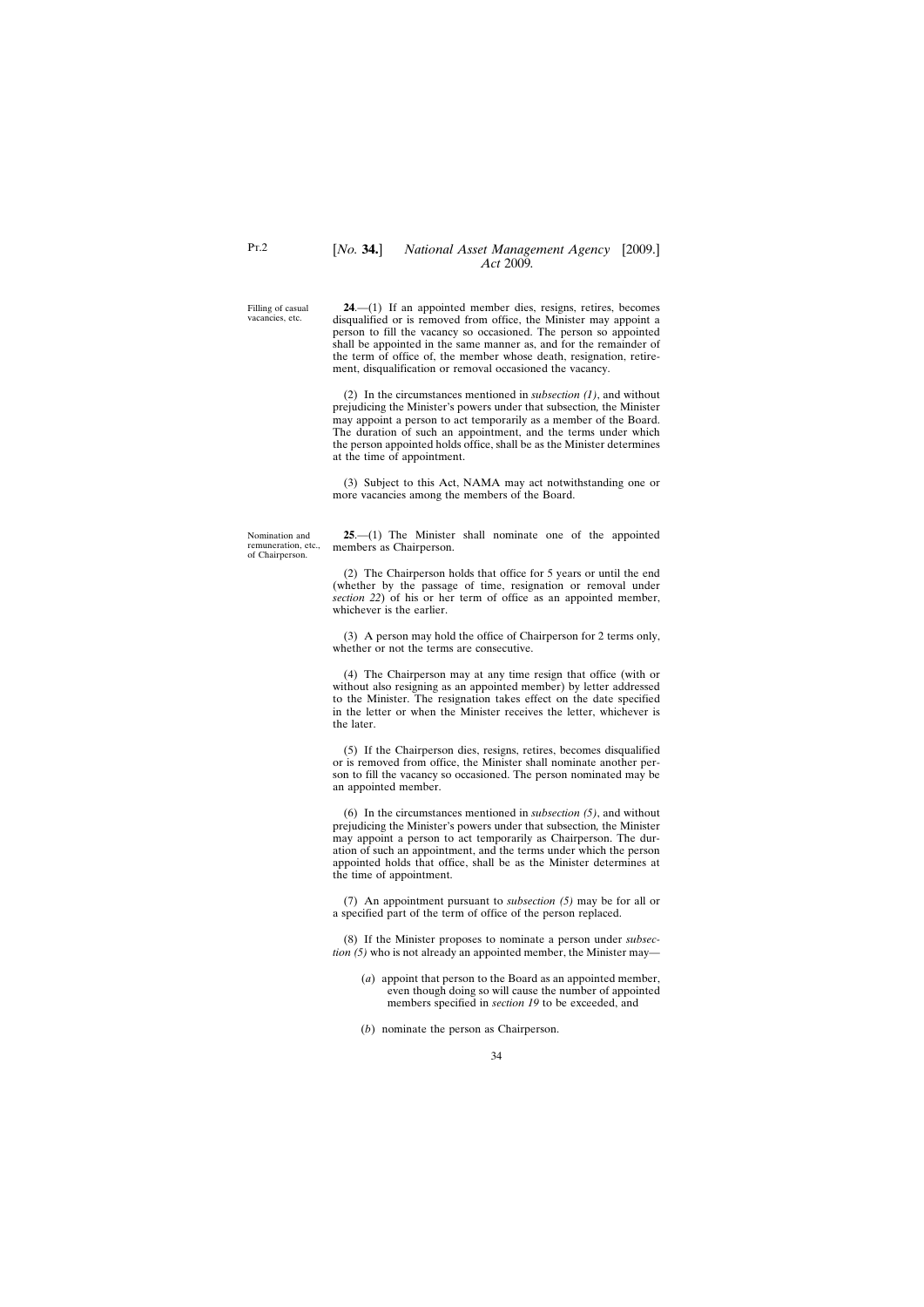# <span id="page-34-0"></span>[2009.] [ *National Asset Management Agency No.* **34.**] *Act* 2009*.*

(9) The Minister may determine that the Chairperson shall be paid additional remuneration or allowances on account of his or her responsibilities as Chairperson.

**26.**—(1) The Board shall hold such meetings as are necessary for Meetings of Board. the performance of its functions.

(2) The Board shall hold its first meeting on the establishment day or as soon as is practicable after that day.

(3) The quorum for a meeting of the Board is 5, or, if there is a vacancy in the Board, 4 while the vacancy exists.

(4) A meeting held while there is a vacancy in the Board is validly held notwithstanding the vacancy, so long as there is a quorum.

(5) At a meeting of the Board—

- (*a*) if the Chairperson is present, he or she shall preside over the meeting, and
- (*b*) if the Chairperson is not present or the office of Chairperson is vacant, the appointed members present shall choose one of themselves to preside over the meeting.

(6) At a meeting of the Board each member present has a vote and any question on which a vote is required in order to establish the Board's view on the matter shall be determined by a majority of votes of members present and voting on the question. In the case of an equal division of votes, the Chairperson or other member presiding over the meeting has an additional casting vote.

(7) Subject to this Act, the Board shall regulate, by standing orders or otherwise, its procedure and business.

**27.**—(1) In addition to meeting with all participants physically Electronic meetings. present, the Board may hold or continue a meeting by the use of any means of communication by which all the participants can hear and be heard at the same time. Such a meeting is referred to in this section as an "electronic meeting".

(2) A member of the Board who participates in an electronic meeting is taken for all purposes to have been present at the meeting.

(3) The Board may establish procedures for electronic meetings (including recording the minutes of such meetings) in its standing orders.

**28.**—(1) The Board may pass a resolution without a meeting Resolutions by being held if—

circulation of copies.

- (*a*) all of the members entitled to vote on the resolution are given notice of the resolution, and
- (*b*) a majority of them sign a document containing a statement that they are in favour of the resolution in the document.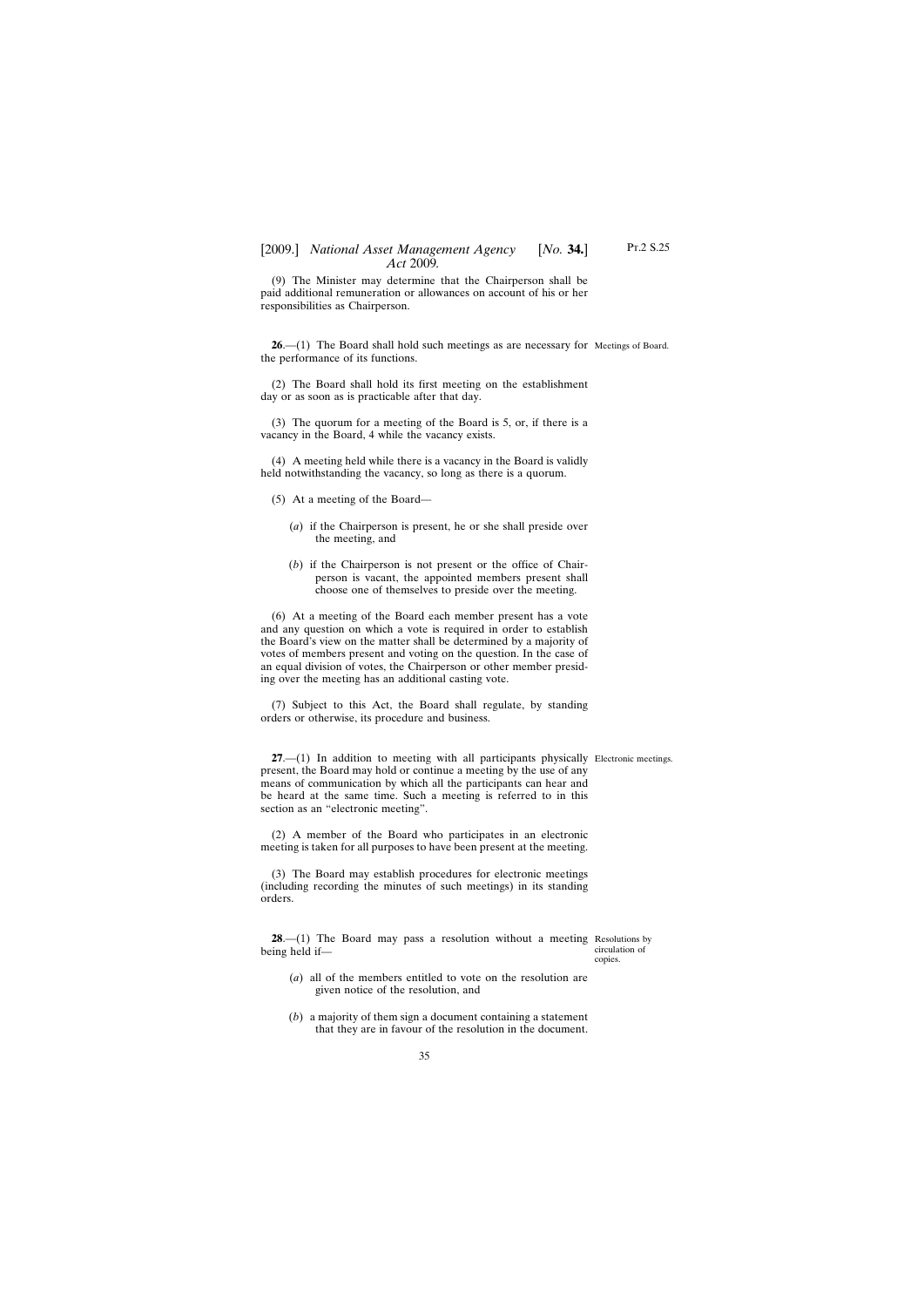<span id="page-35-0"></span>(2) A resolution referred to in *subsection (1)* may be passed by the members or some of them signing separate copies of the document referred to in *paragraph*  $(I)(b)$  if the date and time of each signature is indicated on the document.

(3) A resolution passed in accordance with this section is taken to have been passed at the time when a majority of members entitled to vote on the resolution have signed, or have signed copies of, the document referred to in *paragraph (1)(b)*.

Seal of NAMA, etc. **29**.—(1) The Board shall, as soon as possible after the establishment day, provide NAMA with a seal.

> (2) The seal of NAMA shall be authenticated by the signature of any 2 members of the Board or in any other way that the Board resolves.

> (3) Judicial notice shall be taken of the seal of NAMA. A document purporting to be an instrument made by, and sealed with the seal of, NAMA, and purporting to be authenticated in accordance with *subsection (2)*, shall be received in evidence and be taken to be such an instrument unless the contrary is shown.

> (4) The Board may, as the Board thinks fit, delegate the authority to enter into a contract or instrument that, if entered into by an individual, would not be required to be under seal.

Disclosure of interests.

**30**.—(1) If a member of the Board has a pecuniary interest or other beneficial interest in, and material to, a matter that falls to be considered by the Board—

- (*a*) he or she shall disclose to the other members of the Board the nature of his or her interest in advance of any consideration of the matter,
- (*b*) he or she shall not influence nor seek to influence a decision to be made in relation to the matter,
- (*c*) he or she shall take no part in any consideration of the matter,
- (*d*) he or she shall absent himself or herself from the meeting or that part of the meeting during which the matter is discussed, and
- (*e*) he or she shall not vote or otherwise act on a decision relating to the matter.

(2) If a member discloses an interest pursuant to *subsection (1)*, the disclosure shall be recorded in the minutes of the meeting of the Board or otherwise duly recorded. The Board may, at its discretion, refer to the disclosure in NAMA's quarterly report.

(3) If a member of the Board fails to disclose an interest pursuant to *subsection (1)*, and with that member present the Board makes a decision on the matter, a contract entered into by NAMA in consequence of the decision is not, by reason only of that fact, invalid or unenforceable.

(4) If a member of the Board fails to disclose an interest pursuant to *subsection (1)*, and with that member present the Board makes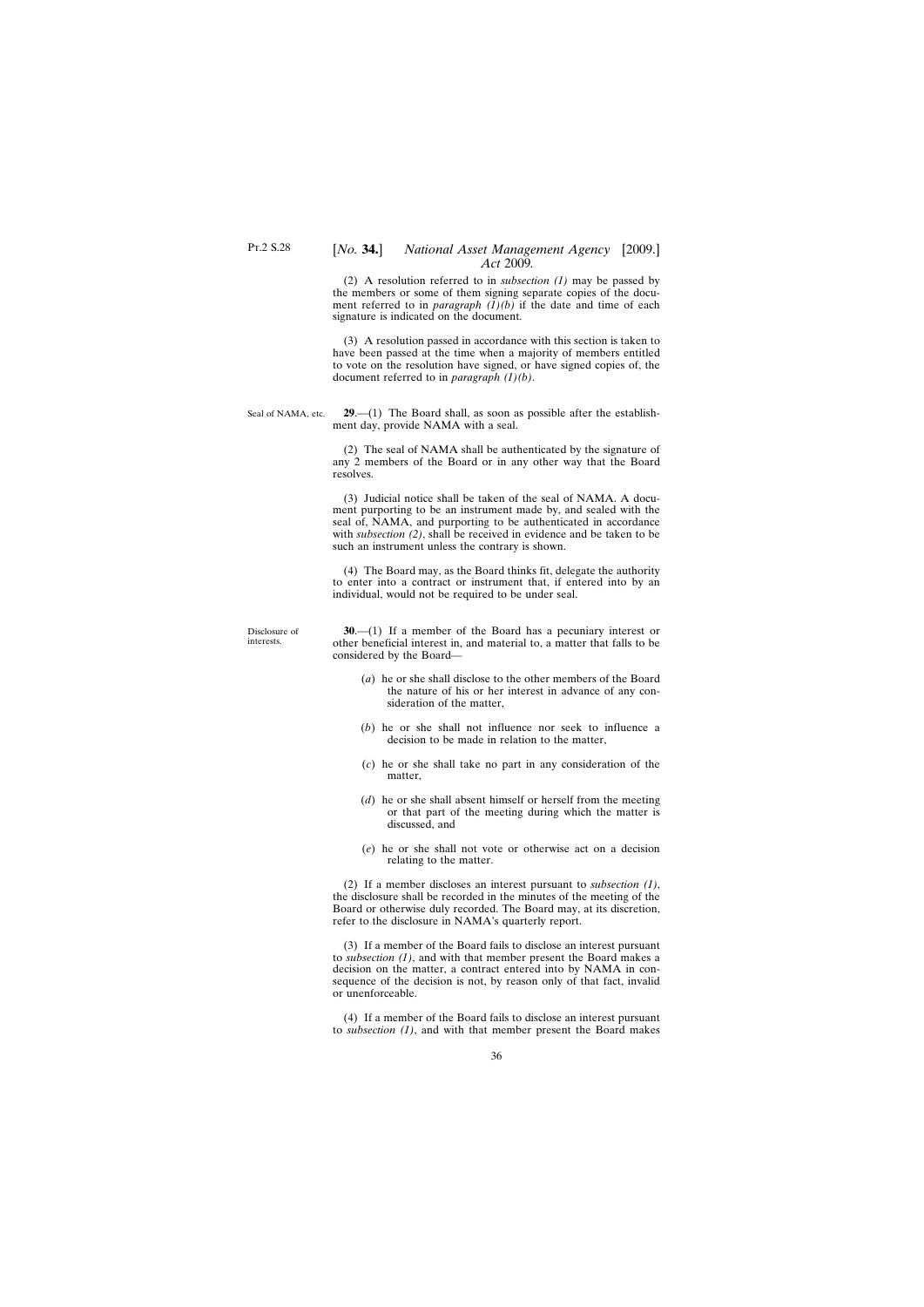a decision on the matter, the decision is not invalid if the Board subsequently reconsiders the matter without that member present and confirms the decision. If the Board does so, the decision shall be taken to have always been valid.

(5) If at a meeting of the Board a question arises as to whether or not a course of conduct, if pursued by a Board member, would constitute a failure by him or her to comply with *subsection (1)*, the Chairperson or member of the Board presiding over the meeting may determine the question. The Chairperson's or presiding member's decision is final. If such a question arises in relation to the Chairperson or person presiding over a meeting, he or she shall retire from the chair and the question shall be determined by majority vote of the remaining Board members. In either case particulars of the determination shall be recorded in the minutes of the meeting.

(6) If the Minister is satisfied that a member of the Board has contravened *subsection (1)*, the Minister may, if he or she thinks fit, remove that member from office.

(7) The Board shall issue guidelines as to what constitutes an interest for the purposes of this section having regard to the definitions in the Ethics in Public Office Act 1995.

**31.**—(1) As soon as practicable after the establishment day, Register of Board NAMA shall prepare a Register of Members' Interests.

- (2) By 31 January in each year—
	- (*a*) each member of the Board, each officer of NAMA who has been directed by the Board to do so and each director of each NAMA group entity shall give notice to NAMA of all of his or her registrable interests (within the meaning given by the Ethics in Public Office Act 1995), and
	- (*b*) NAMA shall ensure that each registrable interest so notified is entered in the Register of Members' Interests.

(3) Part VI of the Ethics In Public Office Act 1995 applies in relation to a contravention of *subsection (2)* as that Part does in relation to a contravention of Part IV of that Act.

**32.**—(1) As soon as practicable after the establishment day, the Audit committee, Board shall establish 4 committees, and shall (subject to *subsection* credit committee, *(2)*, in the case of the audit committee) appoint members to them, as follows:

finance committee and riskmanagement committee.

- (*a*) an audit committee;
- (*b*) a credit committee;
- (*c*) a finance committee;
- (*d*) a risk-management committee.

(2) There shall be 6 members of the audit committee. The Minister shall appoint 2 members from among qualified persons who are not members of the Board, and shall determine the terms of their service on the Committee, including removal and resignation. The Board shall appoint the other 4 members from among the members of the Board.

members' interests.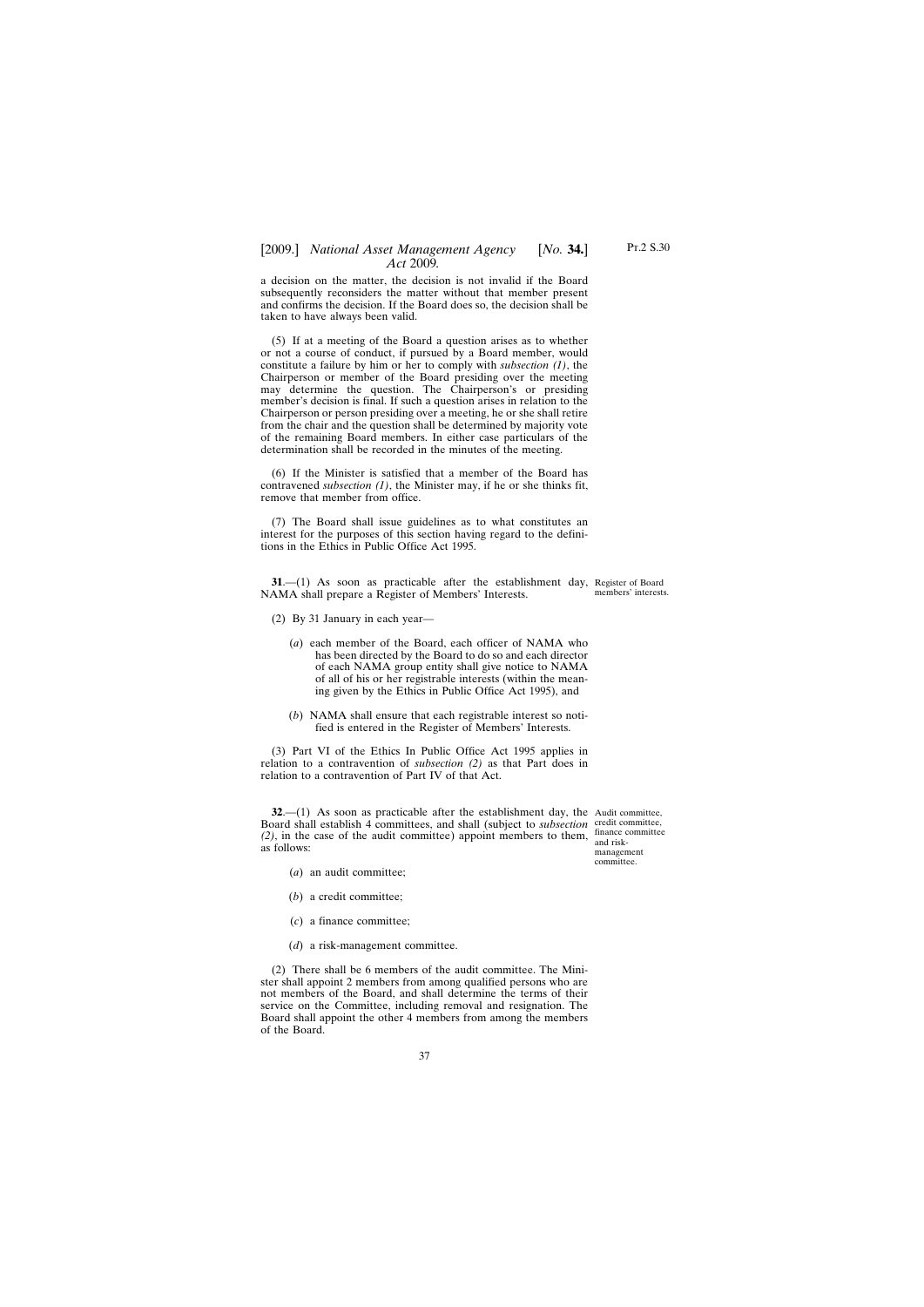(3) The Board shall not appoint the Chairperson or an *ex-officio* member of the Board as a member of the audit committee.

(4) The members of the credit committee, the finance committee and the risk-management committee shall be members of the Board or officers of NAMA. At least 2 members of each of those committees shall be members of the Board.

(5) A member of a committee (other than a member of the audit committee appointed by the Minister) established under *subsection (1)* serves on the committee concerned on such terms (including term of office, removal and resignation) as the Board determines.

(6) The Board shall determine the terms of reference and procedures of each committee established under *subsection (1)*.

(7) With the approval of the Minister, NAMA, from its own resources, may remunerate a member of the audit committee who is not a member of the Board.

(8) The Board may dissolve a committee established under *subsection (1)*. If the Board dissolves such a committee, the Board shall re-establish that committee as soon as practicable.

(9) *Sections 27* and *28* apply in relation to a committee established under *subsection (1)*.

(10) *Section 30* applies in relation to a member of a committee established under *subsection (1)* who is not a member of the Board. For the purposes of that application—

- (*a*) references to members of the Board shall be construed as references to members of the committee,
- (*b*) references to the Board shall be construed as references to the committee, and
- (*c*) guidelines made for the purposes of *section 30(7)* apply with the modifications set out in *paragraphs (a)* and *(b)*.

Other committees.

- **33**.—(1) The Board may establish—
	- (*a*) such advisory committees as it considers necessary or desirable to advise it in the performance of its functions, and
	- (*b*) such other committees and sub-committees as it considers necessary or expedient,

and may appoint members to such a committee as it considers necessary.

(2) A committee established under *subsection (1)* may include persons who are not members of the Board, but a majority of the members of such a committee shall be members of the Board.

(3) A member of a committee established under *subsection (1)* shall serve on the committee on such terms (including term of office, removal and resignation) as the Board determines.

(4) The Board shall determine the terms of reference and procedures of a committee established under *subsection (1)*.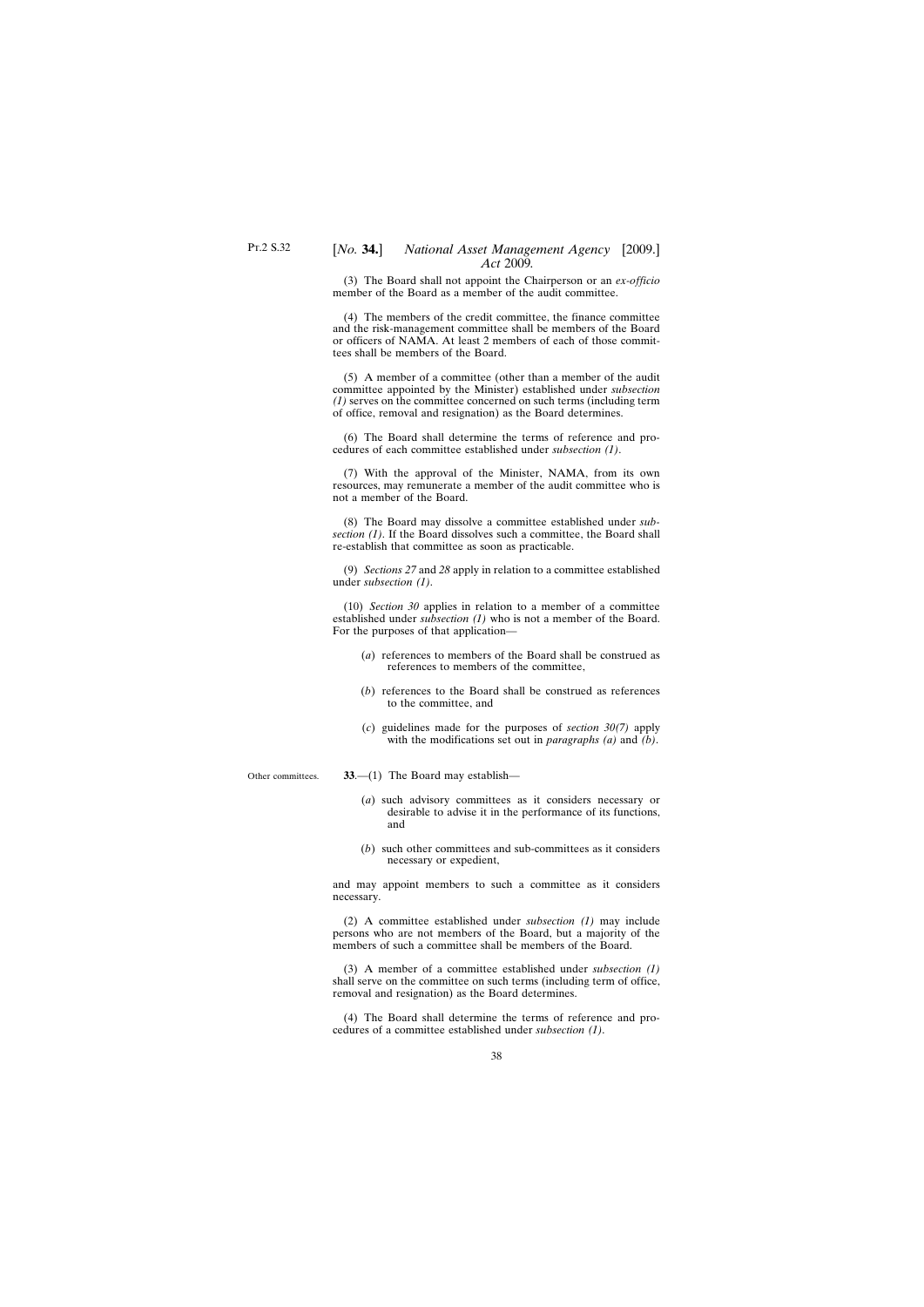(5) With the approval of the Minister, NAMA, from its own resources, may remunerate a member of a committee established under *subsection (1)* who is not a member of the Board.

(6) *Sections 27* and *28* apply in relation to a committee established under *subsection (1)*.

(7) *Section 30* applies in relation to a member of a committee established under *subsection (1)* who is not a member of the Board. For the purposes of that application—

- (*a*) references to members of the Board are to be construed as references to members of the committee,
- (*b*) references to the Board are to be construed as references to the committee, and
- (*c*) guidelines made for the purposes of *section 30(7)* apply with the modifications set out in *paragraphs (a)* and *(b)*.

**34**.—(1) This section applies to the following persons:

- (*a*) each member of the Board;
- (*b*) each member of a committee established under *section 32* or *33*;
- (*c*) each officer of NAMA;
- (*d*) a director of a NAMA group entity;
- (*e*) a member of the staff of the NTMA.

(2) Where the Board is satisfied that a person to whom this section applies has discharged the functions appropriate to that person in relation to the functions of NAMA in good faith, NAMA shall indemnify that person against all actions or claims however they arise in relation to the discharge by that person of those functions.

(3) The Board shall not be prevented from revoking an indemnity granted to, or recovering any payment made pursuant to such an indemnity from, a person who is subsequently found to have carried out his or her duties in bad faith.

**35.**—(1) Within 3 months after the establishment day, NAMA Codes of practice. shall prepare codes of practice for approval by the Minister in relation to the following matters:

- (*a*) the conduct of officers of NAMA;
- (*b*) servicing standards for acquired bank assets;
- (*c*) risk management, including with regard to debtors;
- (*d*) disposal of bank assets;
- (*e*) the manner in which NAMA is to take account of the commercial interests of credit institutions that are not participating institutions;

Indemnification of members of Board and officers of NAMA, etc.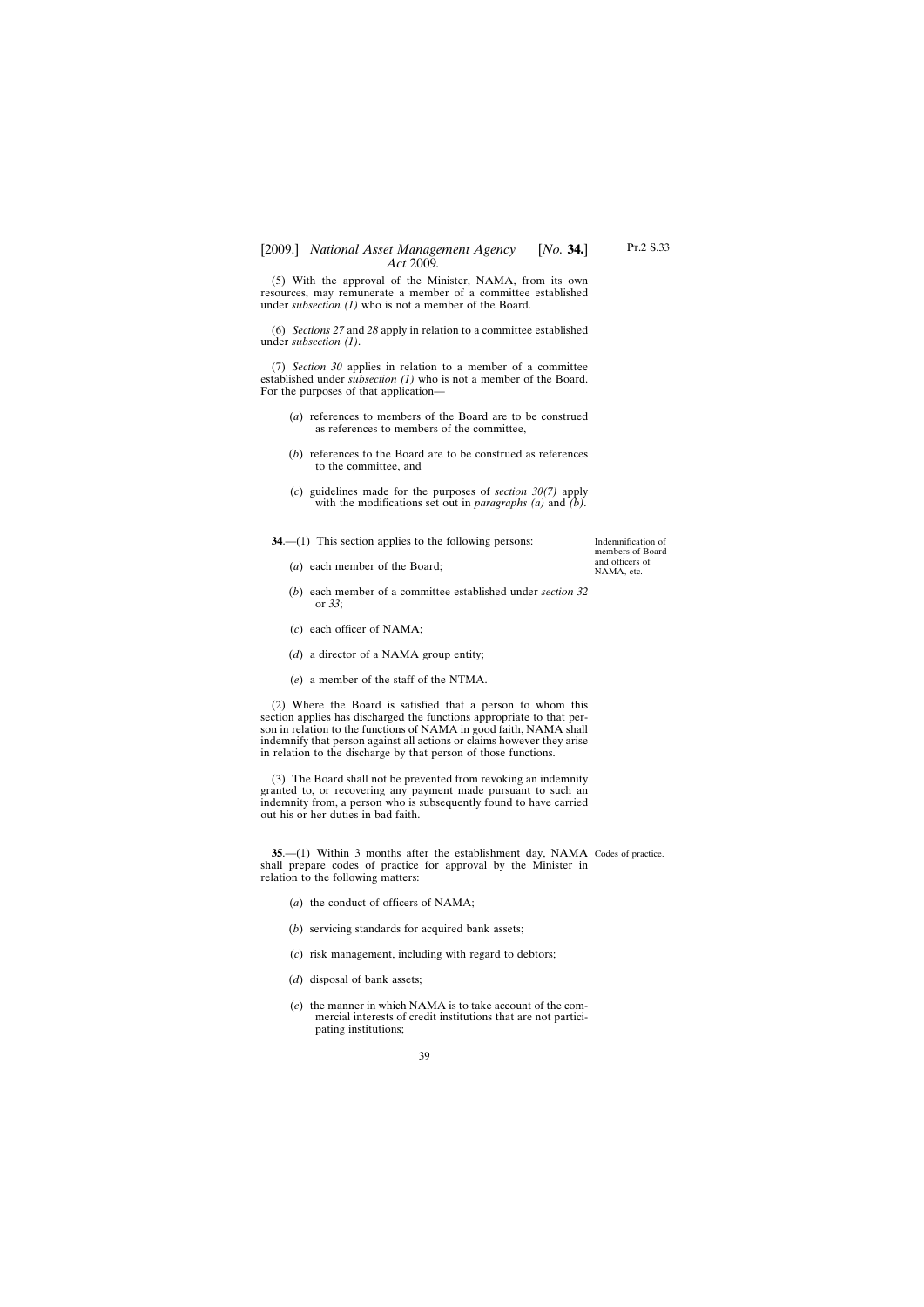(*f*) any other matter in relation to which the Minister directs NAMA to prepare a code of practice.

(2) A code of practice referred to in *subsection (1)(a)* shall set out—

- (*a*) what constitutes misconduct in office for the purposes of *section 43*,
- (*b*) the procedures for the investigation of an officer of NAMA suspected of misconduct, and
- (*c*) the procedures for the suspension of such an officer from his or her duties for misconduct in office.

(3) After a code of practice is approved by the Minister, every person to whom it applies shall have regard to and be guided by that code in the performance of his or her functions and in relation to any other matters to which the code relates.

(4) If in the opinion of the Minister adequate provision has not been made in a code of practice drawn up by NAMA under *subsection (1)*, the Minister may—

- (*a*) direct NAMA to modify the code of practice, or
- (*b*) substitute his or her own code of practice.

(5) NAMA shall publish a code of practice, issued under this section as approved by the Minister, on the NAMA website.

Application of this Chapter to directors of NAMA group entities.

certain provisions of lowing provisions of this Chapter apply in relation to directors of **36**.—(1) With the modifications set out in *subsection (2)*, the fol-NAMA group entities:

- (*a*) *subsections (1)*, *(2)*, *(3)* and *(4)* of *section 22*;
- (*b*) *section 30*.
- (2) The modifications referred to in *subsection (1)* are—
	- (*a*) references to an appointed member shall be read as references to the director concerned,
	- (*b*) references to the Board of NAMA, or to members of that Board, shall be read as references to the directors of the NAMA group entity concerned, and
	- (*c*) the reference to NAMA in *section 30(3)* shall be read as a reference to the NAMA group entity concerned.

### CHAPTER 3

### *Chief Executive Officer*

Appointment of first Chief Executive Officer.

**37**.—(1) The Minister, after consultation with the Chief Executive of the NTMA and the Chairperson of NAMA, shall appoint as the first Chief Executive Officer of NAMA a person who is, in the Minister's opinion, suitably qualified.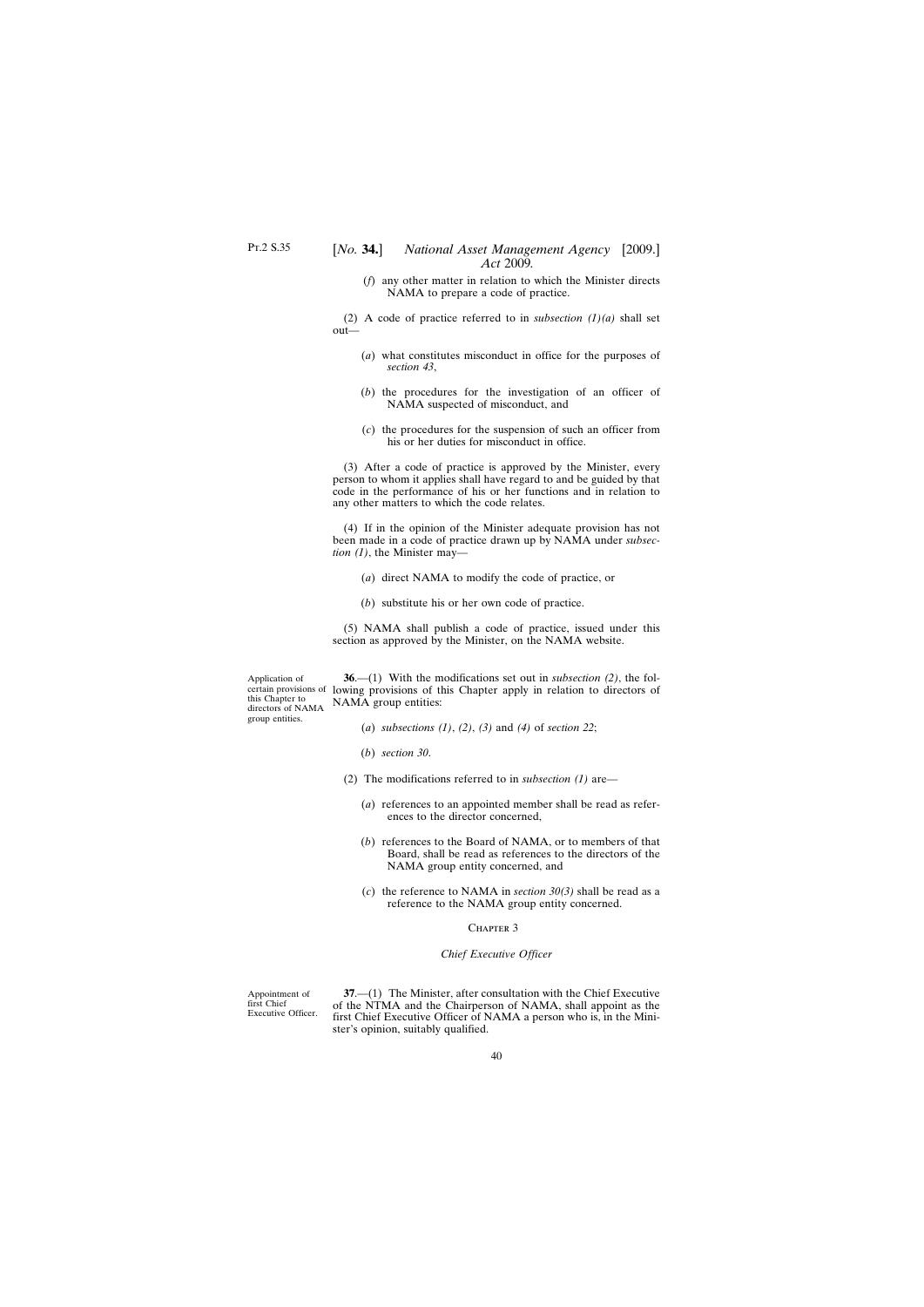(2) A person shall not be appointed under *subsection (1)* if he or she is disqualified from being appointed to the Board.

(3) Upon appointment as Chief Executive Officer, the person so appointed shall be appointed as a member of the staff of the NTMA if he or she is not already such a member. The term of office, remuneration, allowances and other terms and conditions (including the provision of superannuation benefits) of appointment of the Chief Executive Officer shall be determined in accordance with sections 7(2) and 8 of the National Treasury Management Agency Act 1990.

(4) The Chief Executive Officer is not a civil servant within the meaning of the Civil Service Regulation Act 1956.

**38**.—(1) The Chief Executive Officer shall manage and control Chief Executive generally the administration and business of NAMA and the staff Officer's functions. assigned to it, and shall perform any other functions conferred on him or her by or under this Act or by the Board.

(2) The Chief Executive Officer is responsible to the Board for the performance of his or her functions and the implementation of NAMA's strategic targets and objectives.

(3) Such of the functions of the Chief Executive Officer as he or she may from time to time specify, with the consent of the Board, may be performed by an officer or officers of NAMA authorised by the Chief Executive Officer for that purpose. A reference in a provision of this Act to the Chief Executive Officer includes any officer so authorised.

(4) The functions of the Chief Executive Officer may be performed during his or her absence or when the position of Chief Executive Officer is vacant by an officer of NAMA designated for that purpose by the Board. A reference in a provision of this Act to the Chief Executive Officer includes any officer so designated.

(5) The Chief Executive Officer is the person who is accountable for the purposes of the Comptroller and Auditor General (Amendment) Act 1993.

**39**.—The Chief Executive Officer may resign his or her office by Resignation of letter addressed to the Minister. The resignation takes effect on the Chief Executive date specified in the letter or when the Minister receives the letter, Officer. whichever is the later.

**40**.—(1) The Chief Executive Officer ceases to hold that office if Removal of Chief he or she from office.

Executive Officer

(*a*) is adjudicated bankrupt,

- (*b*) makes a composition or arrangement with creditors,
- (*c*) is convicted of an indictable offence in relation to a company,
- (*d*) is convicted of an offence involving fraud or dishonesty, or
- (*e*) is disqualified or restricted from being a director of a company.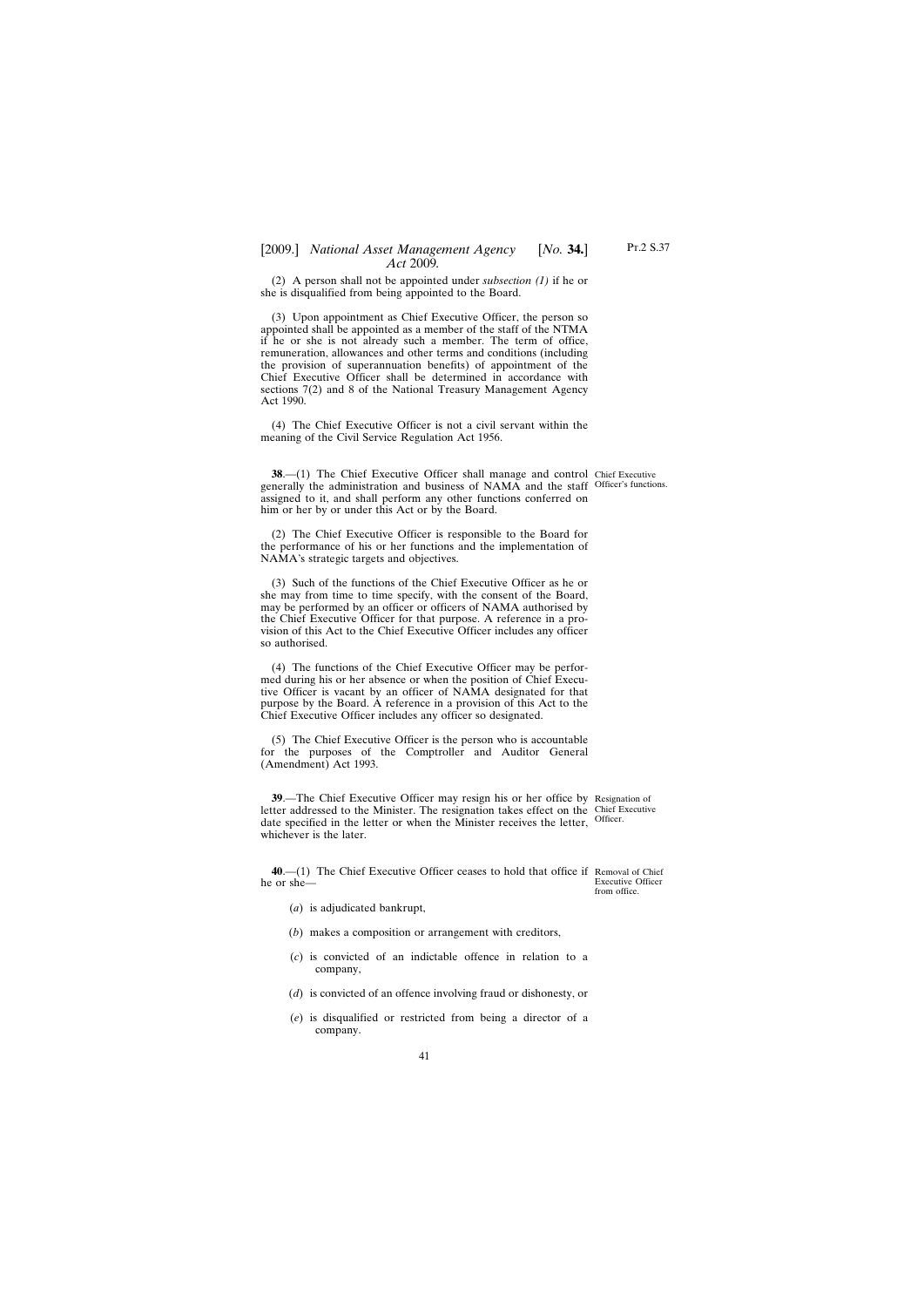(2) The Minister may remove the Chief Executive Officer from office by reasonable notice in writing if—

- (*a*) in the Minister's opinion, the Chief Executive Officer—
	- (i) is not adequately performing his or her functions, whether because of incapacity through illness or injury or otherwise,
	- (ii) has contravened *section 30* or *31*, or
	- (iii) has committed misconduct specified in the written notice,
- (*b*) in the Minister's opinion, a material conflict of interest has arisen in relation to the Chief Executive Officer, or
- (*c*) his or her removal appears to the Minister to be necessary or expedient for the effective performance by NAMA of its functions.

(3) If the Chief Executive Officer dies, resigns, retires, becomes disqualified or is removed from office, the Board, after consulting the Minister and the Chief Executive of the NTMA, shall appoint another person to fill the vacancy so occasioned.

(4) An appointment pursuant to *subsection (3)* may be for all or a specified part of the term of office of the person replaced.

(5) In the circumstances mentioned in *subsection (3)*, and without prejudicing the Board's powers under that subsection, the Board may appoint a person to perform the duties of the Chief Executive Officer temporarily. The duration of such an appointment, and the terms under which the person appointed holds that office, shall be as the Board determines at the time of appointment.

### CHAPTER 4

### *NAMA's Relationship with NTMA*

**41**.—(1) The NTMA shall provide NAMA with such business and support services and systems as the Board determines, acting upon the recommendation of the Chief Executive Officer of NAMA and after consultation with the Chief Executive of the NTMA, to be necessary or expedient for NAMA to perform its functions under this Act.

(2) Where the NTMA is unable for any reason to provide business and support services or systems referred to in *subsection (1)*, the NTMA, as agent of NAMA, may procure such services or systems as are necessary.

NTMA to provide staff to NAMA.

**42**.—(1) The NTMA shall assign so many of its staff to NAMA as the Board determines, upon the recommendation of the Chief Executive Officer of NAMA, after consultation with the Chief Executive of the NTMA, to be necessary for the performance by NAMA of its functions under this Act.

(2) Before employing or otherwise engaging a person to be assigned to NAMA under *subsection (1)*, the NTMA shall ascertain to its satisfaction that the person—

NTMA to provide resources to NAMA.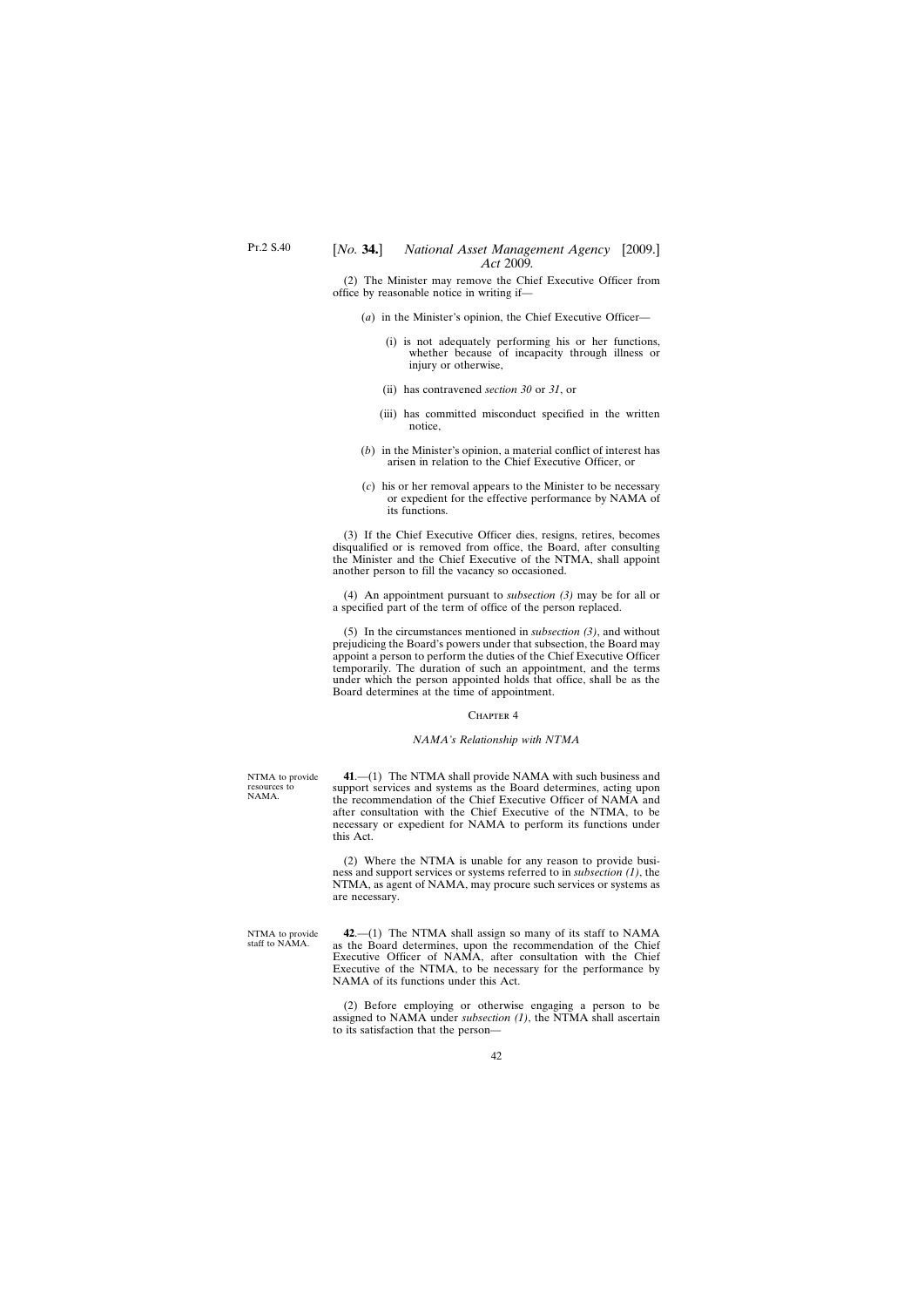- (*a*) is of good character and has not been convicted of any offence likely to render him or her unfit or unsuitable to perform the duties that the person is required to undertake or is likely to be required to undertake,
- (*b*) has not been disqualified or restricted from acting as a director under the Companies Acts, and
- (*c*) has no material conflict of interest, whether actual or potential.

(3) Before the NTMA assigns a member of its staff to NAMA under *subsection (1)*, the NTMA shall ensure that he or she provides a statement of his or her interests, assets and liabilities to the Chief Executive Officer of NAMA and the Chief Executive of the NTMA in a form that the NTMA specifies.

(4) NAMA shall reimburse the NTMA for the costs incurred by the NTMA in consequence of its assigning staff to NAMA under this section.

**43**.—The Chief Executive Officer of NAMA, after consultation Suspension of with the Chief Executive of the NTMA, may suspend, on such terms officers of NAMA. and conditions as he or she thinks fit, an officer of NAMA from his or her duties as such an officer if—

- (*a*) the officer has been convicted at any time of—
	- (i) an offence of theft, fraud or dishonesty, or
	- (ii) any other offence that the Chief Executive Officer considers likely to render him or her unfit or unsuitable to perform his or her duties,
- (*b*) the officer is restricted or disqualified from acting as a director under the Companies Acts,
- (*c*) the officer—
	- (i) is not adequately performing his or her functions, whether because of incapacity through illness or injury or otherwise, or
	- (ii) has committed misconduct in relation to his or her duties as an officer of NAMA,
- (*d*) in the Chief Executive Officer's opinion, a material conflict of interest in relation to his or her duties as an officer of NAMA has arisen in relation to the officer, or
- (*e*) the officer's suspension appears to the Chief Executive Officer to be necessary or expedient for the effective performance by NAMA of its functions.

#### CHAPTER<sub>5</sub>

### *Contracted Service Providers*

**44**.—(1) Without prejudice to the powers of NAMA under *section* Power to engage 12 or otherwise, NAMA may engage the services of any expert service providers,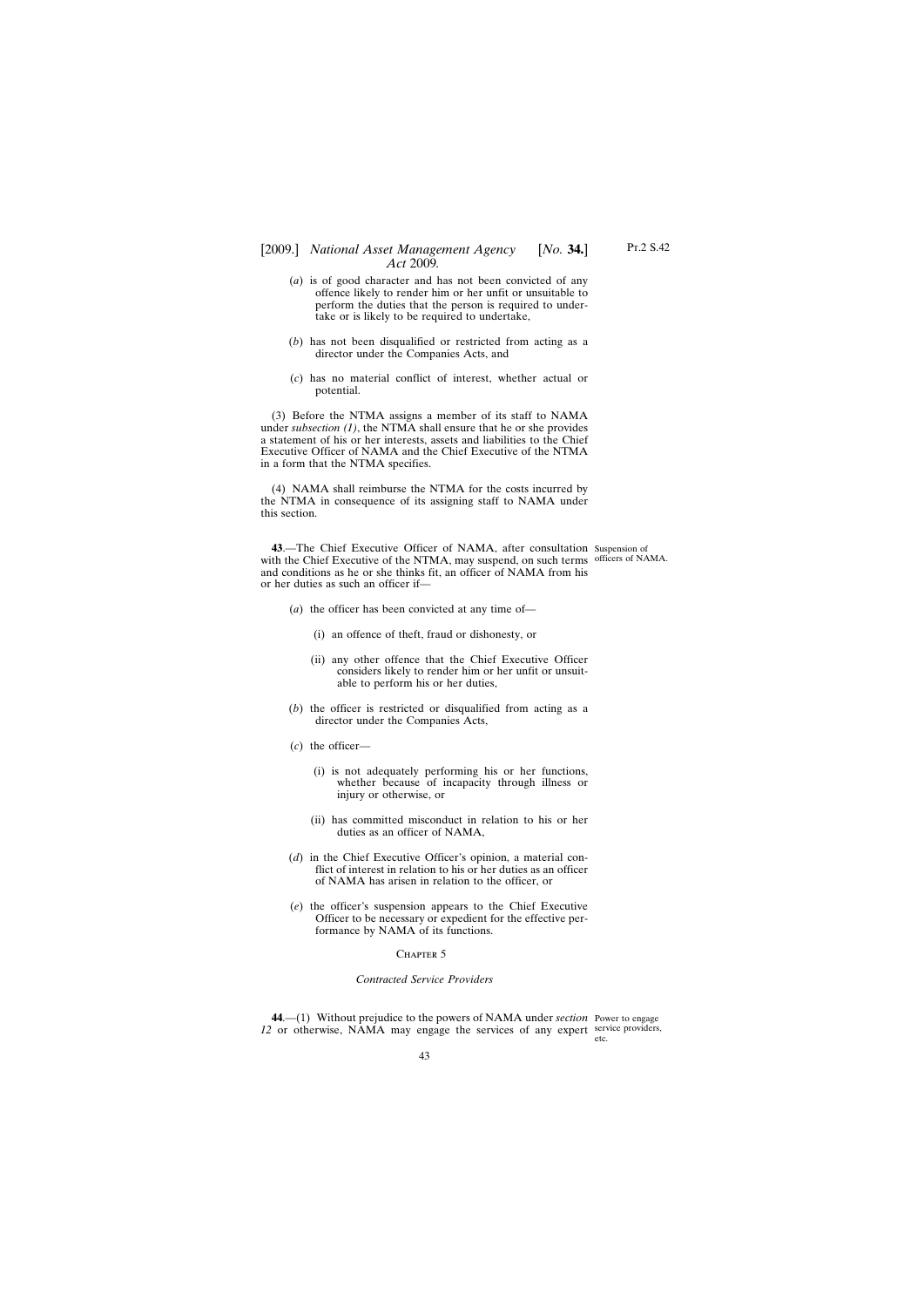adviser or other service provider where NAMA considers it necessary or expedient to do so in connection with the performance of its functions.

(2) Without prejudice to the generality of *subsection (1)*, NAMA may engage a person (including a credit institution that is not a participating institution) to manage or dispose of acquired bank assets as it thinks fit on such terms and conditions as it thinks fit.

(3) The services that NAMA may engage an expert adviser or service provider to provide include relevant services (within the meaning given by *section 128*).

(4) In performing its functions under this Act, in particular in relation to the development of land, NAMA may take account of the resources available to it from the National Building Agency or any other appropriate State agency.

Professional standards and audit. **45**.—In contracts for the provision of services to NAMA by expert advisers and service providers, NAMA shall seek to ensure that each expert adviser or service provider—

- (*a*) operates to the highest standards of honesty and fairness and with due skill, care, prudence and diligence in conducting its business activities under the mandate given to it so as to promote the best interests of NAMA,
- (*b*) effectively employs the resources and procedures that are necessary for the proper performance of such business activities,
- (*c*) makes every effort to avoid or manage conflicts of interest and to declare any such conflict (actual or potential) to NAMA,
- (*d*) complies with any regulatory regime to which it is subject,
- (*e*) permits NAMA to engage auditors to carry out an audit of the books, accounts and other financial statements of the expert adviser or service provider so far as they relate to the services performed for NAMA, and
- (*f*) is obliged to co-operate fully in such audits.

### PART 3

Finance, Planning, Accountability and Reporting

Financing arrangements, expenses and advances from Central Fund.

**46**.—(1) The expenses incurred by NAMA or a NAMA group entity in the performance of NAMA's functions under this Act shall be charged on and paid out of funds at the disposal of NAMA and the NAMA group entities.

(2) The Minister may advance to NAMA or a NAMA group entity such sums of money as are necessary for the performance of its functions from the Central Fund or the growing produce of that Fund on such terms and conditions (including as to repayment of principal and interest) as he or she determines.

(3) *Subsection (2)* does not affect NAMA's borrowing powers.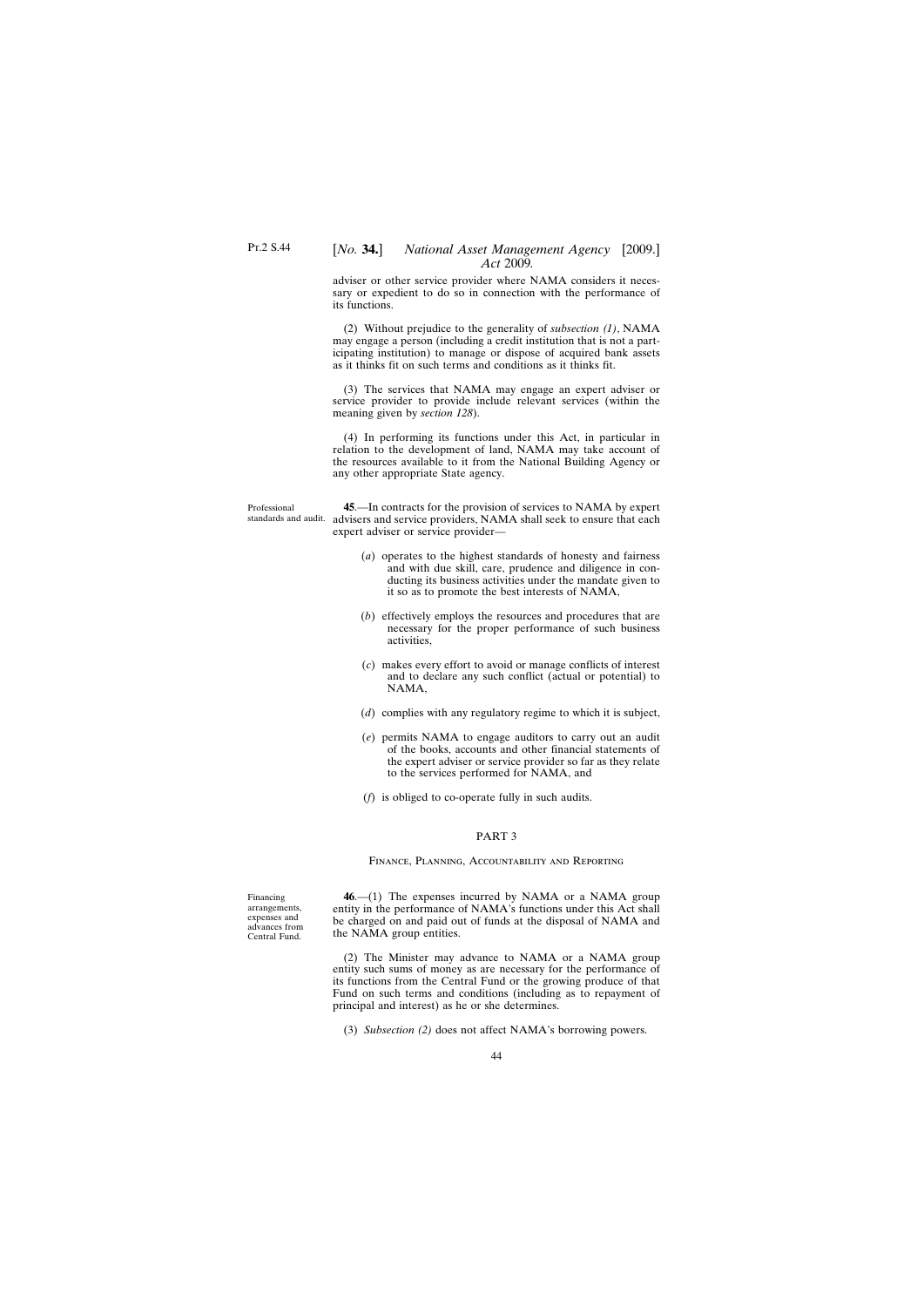**47**.—(1) The Minister may, whenever and so often as he or she Financing thinks fit, create and issue such debt securities that he or she specifies arrangements – by order, charged on the Central Fund or the growing produce of  $\frac{\text{Minister may issue}}{\text{debt securities}}$ that Fund and ranking *pari passu* with debt securities issued by the Minister under section 54 of the Finance Act 1970—

- (*a*) bearing interest at such rate as he or she thinks fit, or no interest,
- (*b*) for such cash or non-cash consideration or deferred consideration as he or she thinks fit, and
- (*c*) subject to such terms and conditions as to repayment, repurchase, cancellation and redemption or any other matter as he or she thinks fit.

(2) When the Minister issues securities under this section he or she shall specify which of the following is the purpose of the issue:

- (*a*) the financing of the general operations of NAMA and NAMA group entities;
- (*b*) the providing of consideration for the acquisition of bank assets.

(3) Securities issued under this section shall be used only for the purpose specified under *subsection (2)*.

**48**.—(1) NAMA or a NAMA group entity may, whenever and so Financing often as it thinks fit, create and issue debt securities—

arrangements — NAMA, etc., may issue debt

- (a) bearing interest at such rate as it thinks fit, or no interest, securities.
- (*b*) for such cash or non-cash consideration or deferred consideration as it thinks fit, and
- (*c*) subject to such terms and conditions as to repayment, repurchase, cancellation and redemption or any other matter as it thinks fit.

(2) When NAMA or a NAMA group entity issues debt securities under this section NAMA or the NAMA group entity shall specify which of the following is the purpose of the issue:

- (*a*) the financing of the general operations of NAMA or the NAMA group entity, as the case may be;
- (*b*) the providing of consideration for the acquisition of bank assets.

(3) The Minister may guarantee debt securities issued by NAMA or a NAMA group entity under this section.

(4) Securities issued under this section shall be used only for the purpose specified under *subsection (2)*.

45

debt securities.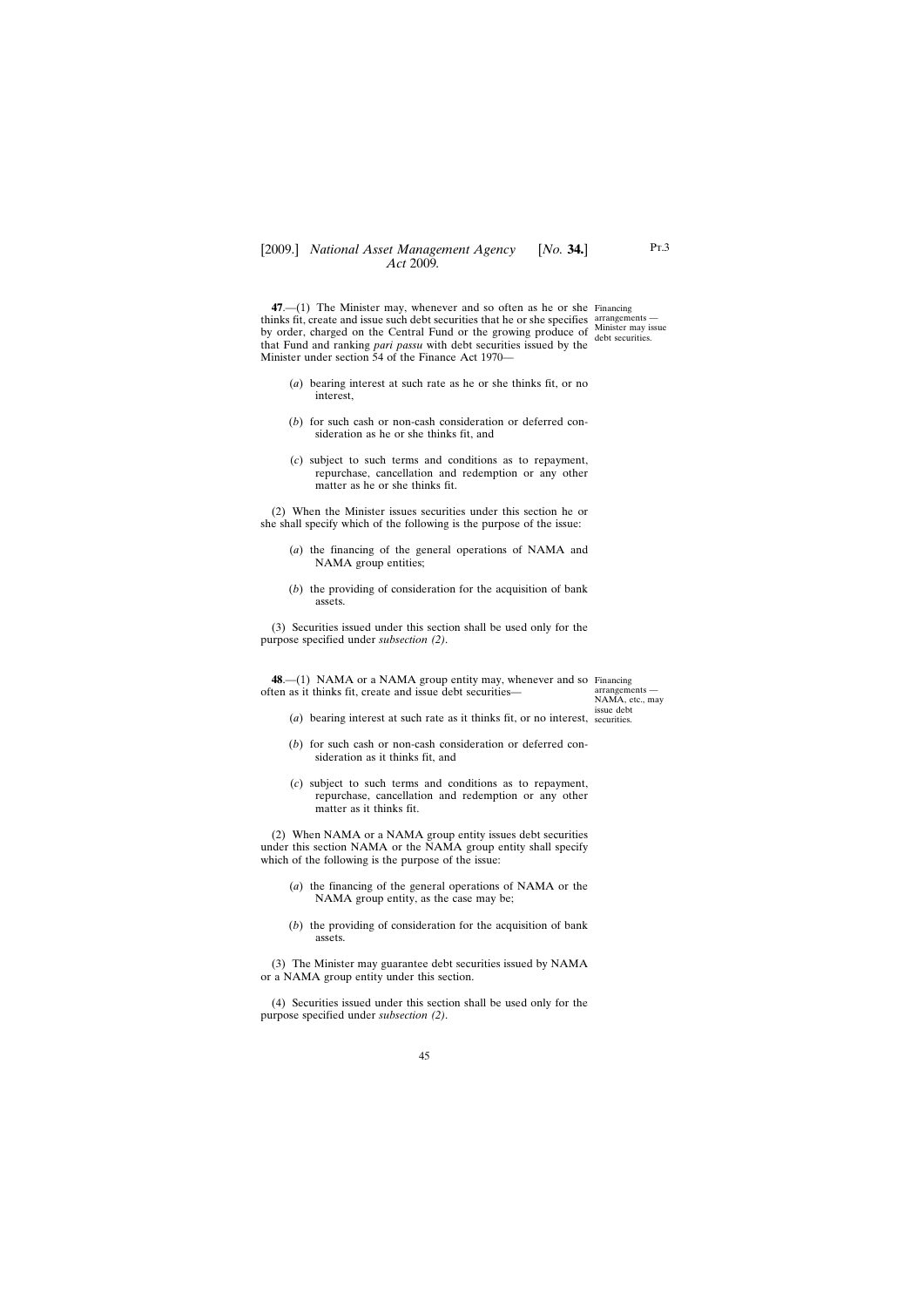debt securities.

Financing arrangements — NAMA, etc., may issue subordinated

# [*No.* **34.**] *National Asset Management Agency* [2009.] *Act* 2009*.*

**49**.—(1) NAMA or a NAMA group entity may, whenever and so often as it thinks fit, create and issue subordinated debt securities of such class or type as it specifies—

- (*a*) bearing interest at such rate as it thinks fit, or no interest,
- (*b*) for such cash or non-cash consideration or deferred consideration as it thinks fit, and
- (*c*) subject to such terms and conditions as to repayment, subordination, repurchase, cancellation or redemption or any other matter as it thinks fit.

(2) Subordinated debt securities issued under this section shall be used only for the purpose of providing part of the consideration for the acquisition of bank assets in accordance with *section 92*.

(3) To the extent that the terms and conditions of the subordinated debt securities (including the terms of subordination) are referenced to or based on a measure of financial performance, the measure shall be the financial performance of NAMA in totality and not any part or parts of the acquired portfolio.

(4) Subordinated debt securities may be subject to different terms and conditions for different classes or types of those securities.

(5) The total amount of subordinated debt securities issued under this section shall not exceed 5 per cent of the aggregate total portfolio acquisition value. Such securities will be issued to the participating institutions *pro rata*.

**50**.—(1) NAMA may, from time to time, exercise its power to borrow, with or without the guarantee of the Minister, such sums of money as are required for the performance of its functions under this Act.

(2) The Minister may guarantee the repayment by NAMA or a NAMA group entity of the principal of any sum borrowed by NAMA or the NAMA group entity or the payment of interest on that sum or the repayment of both principal and interest.

(3) The aggregate of the principal of all sums outstanding for purposes other than the provision of consideration for the acquisition of bank assets shall not exceed  $\epsilon$ 5,000,000,000 or such other amount that the Minister specifies by order for the purposes of this subsection.

(4) The aggregate of the principal of all debt securities issued to enable the provision of consideration for the acquisition of bank assets shall not exceed  $\epsilon$ 54,000,000,000 or such other amount as the Minister may specify by order for the purposes of this subsection.

(5) Where the Minister proposes to make an order under *subsection (3)* or *(4)*—

- (*a*) he or she shall cause a draft of the proposed order to be laid before Dáil Éireann, and
- (*b*) he or she shall not make the order unless and until a resolution approving of the draft has been passed by Dáil Éireann.

Financing arrangements limits on borrowings.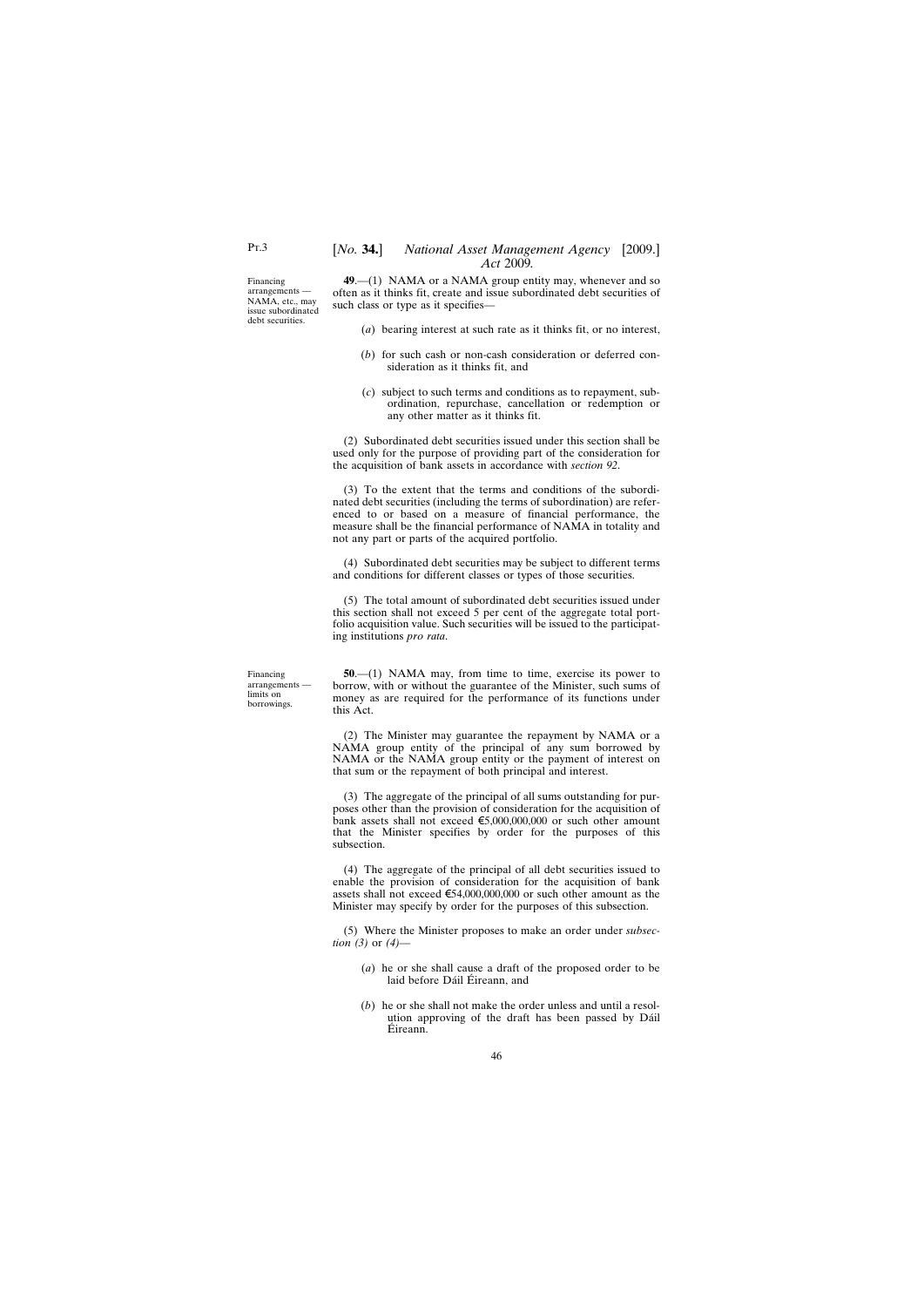(6) Within 30 working days after any issue of debt securities under *section 47*, *48* or *49*, the Minister shall lay before each House of the Oireachtas a statement giving details of the securities.

**51.**—Section 5 of the Borrowing Powers of Certain Bodies Act Application of 1996 does not apply to the giving of guarantees, letters of credit or Borrowing Powers other similar instruments by NAMA or a NAMA group entity.

**52**.—The NTMA shall provide NAMA with treasury services and Financing advice in connection with debt securities, any borrowings of NAMA arrangements and debt securities issued by NAMA or a NAMA group entity, and treasury services. for any other purpose and in connection with the provision of such treasury services, may enter into transactions of a normal banking nature with any person, as agent of NAMA.

**53**.—(1) NAMA shall—

- (*a*) for the financial year 2010, before 1 July 2010, and
- (*b*) for each subsequent financial year 3 months before the commencement of it,

prepare a statement that complies with *subsection (3)*, and submit the statement to the Minister.

(2) The Minister shall cause copies of each statement to be laid before each House of the Oireachtas not later than—

- (*a*) in the case of 2010, 30 November 2010, and
- (*b*) in the case of a statement for any other financial year, one month after the beginning of the subsequent financial year.

(3) A statement submitted to the Minister under *subsection (1)* shall specify—

- (*a*) the proposed objectives of NAMA's activities and those of each NAMA group entity for the financial year concerned,
- (*b*) the proposed nature and scope of the activities to be undertaken,
- (*c*) the proposed strategies and policies for achieving those objectives, and
- (*d*) the uses to which it is proposed to apply NAMA's resources and those of each NAMA group entity.

(4) The Minister may omit from a copy of a statement laid before the Oireachtas under *subsection (2)* any matter that would disclose confidential information. If the Minister omits such matter from such a copy, he or she shall insert in its place a statement that matter has been omitted and a general description of the omitted matter.

47

**54.**—(1) NAMA shall keep, in the form that the Minister directs, Annual accounts. proper and usual accounts of money received and expended by it

of Certain Bodies Act 1996.

Annual statements.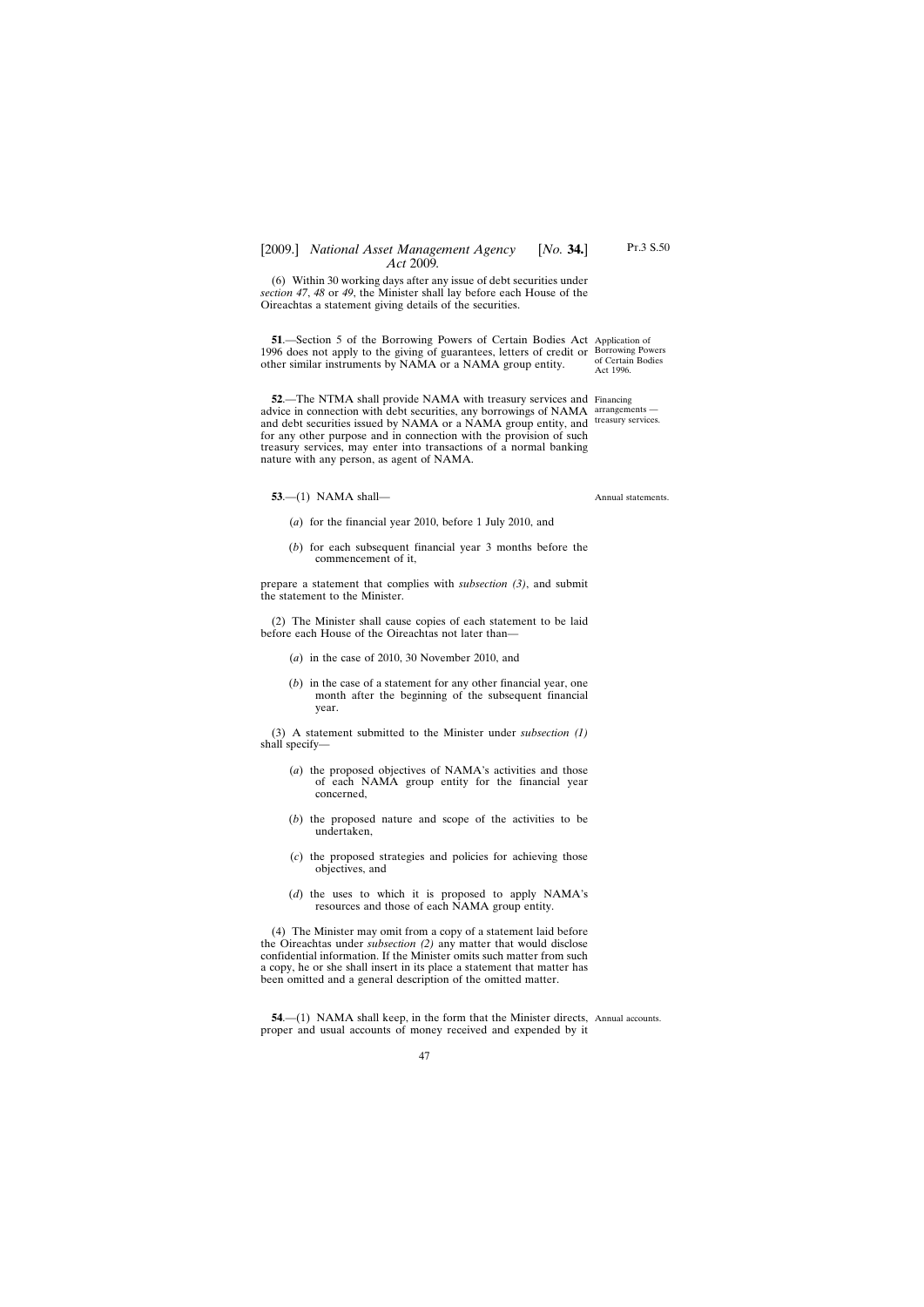and of all financial transactions undertaken in the performance of its functions.

(2) The accounts shall include a separate account of the administration fees and expenses incurred by NAMA and of each NAMA group entity in the performance of its functions.

- (3) The accounts shall include—
	- (*a*) a list of all debt securities issued for the purposes of this Act,
	- (*b*) a list of debt securities issued to and redeemed by each participating institution,
	- (*c*) a list of all advances made to NAMA from the Central Fund,
	- (*d*) a list of all advances made by NAMA and each NAMA group entity,
	- (*e*) a list of all asset portfolios held by NAMA and each NAMA group entity, and the book valuation placed on each portfolio, and
	- (*f*) a list of Government support measures, including any guarantees, received by NAMA and each NAMA group entity,

and may include any other information that the Minister considers appropriate.

Quarterly reports.

**55**.—(1) Every 3 months NAMA shall make a report (referred to in this Act as a "quarterly report") to the Minister of its activities and the activities of each NAMA group entity.

(2) The first quarterly report shall be for the period ending on 31 March 2010 and shall be submitted to the Minister on or before 30 June 2010. Each subsequent quarterly report shall be for the period ending on a 30 June, 30 September, 31 December or 31 March, and shall be submitted to the Minister within 3 months after the end of the relevant quarter.

(3) The Minister shall cause copies of a quarterly report to be laid before each House of the Oireachtas, and shall send a copy of the report to a Committee (or a subcommittee of such a Committee) appointed by either House of the Oireachtas or jointly by both Houses of the Oireachtas (other than the Committee on Members' Interests of Dáil Éireann or the Committee on Members' Interests of Seanad Éireann) to examine matters relating to NAMA.

(4) A quarterly report shall be in the form, and shall include information regarding the matters, that the Minister directs.

(5) In a quarterly report, NAMA shall report on its compliance with—

(*a*) any guideline issued by the Minister under *section 13*, and

(*b*) any direction given by the Minister under *section 14*.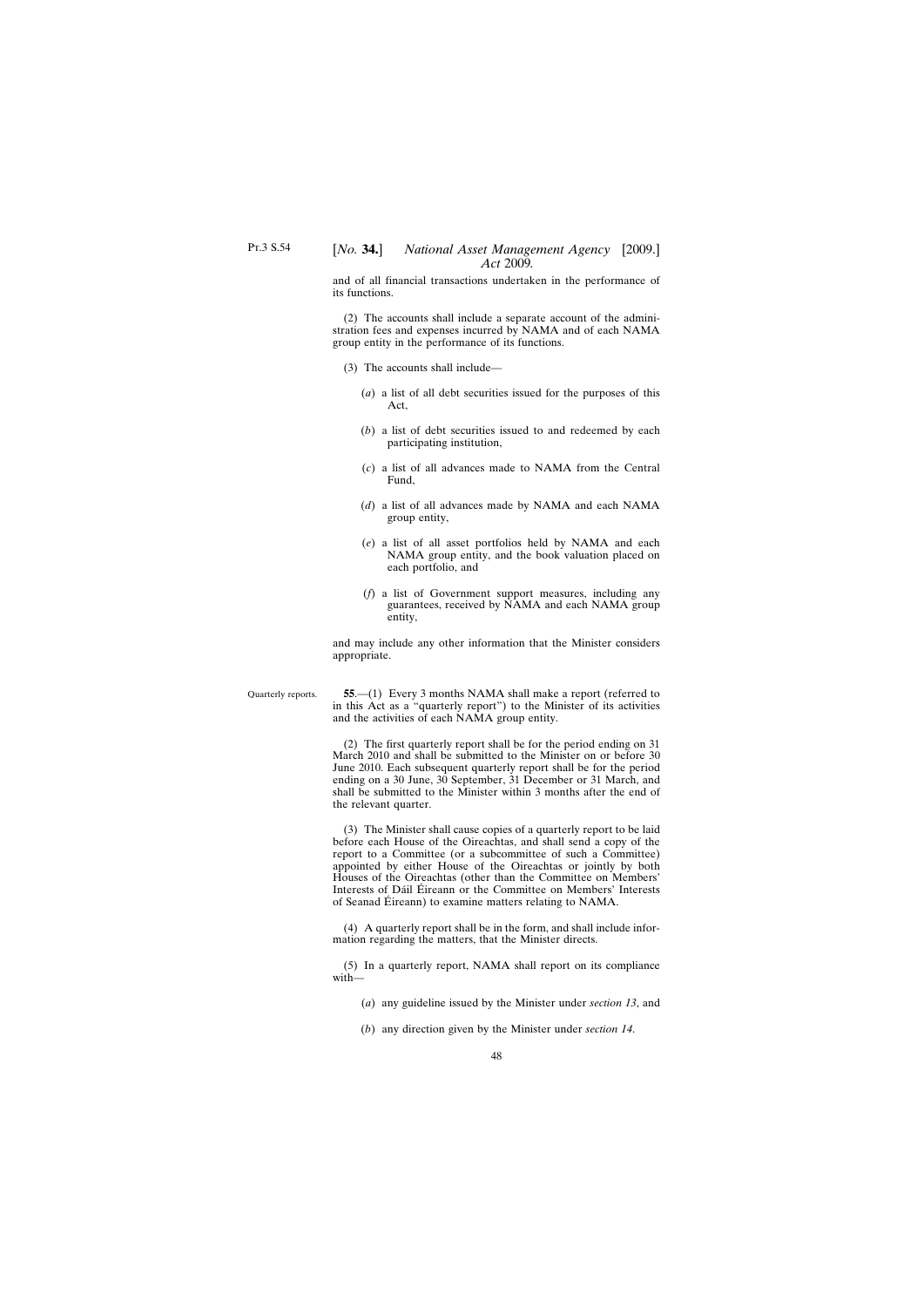(6) A quarterly report shall include the following information for the relevant quarter:

- (*a*) the number of all loans outstanding and the condition of those loans, categorised as between performing and nonperforming loans;
- (*b*) non-performing loans categorised as to the degree of default, distinguishing where default has occurred on capital payment as well as interest payments;
- (*c*) the number of loans being foreclosed or otherwise enforced during the relevant quarter;
- (*d*) the number of cases where liquidators and receivers have been appointed in the relevant quarter;
- (*e*) a list of all legal proceedings (except any proceeding in relation to which a rule of law prohibits publication) commenced by NAMA and each NAMA group entity in relation to bank assets during the quarter, setting out for each proceeding—
	- (i) its title,
	- (ii) the parties to the proceeding, and
	- (iii) the reliefs sought by NAMA or the NAMA group entity concerned;
- (*f*) a schedule of any finance raised by NAMA and each NAMA group entity in the relevant quarter;
- (*g*) sums recovered from property sales in the relevant quarter;
- (*h*) other income from interest-bearing loans owned by NAMA and each NAMA group entity;
- (*i*) an abridged balance sheet of the assets and liabilities of NAMA and each NAMA group entity;
- (*j*) a complete schedule of income and expenditure of NAMA and each NAMA group entity in the relevant quarter;
- (*k*) an updated schedule of all information described in *subsections (2)* and *(3)* of *section 54*;
- (*l*) any other matter directed by the Minister.

**56.**—(1) The Minister may require NAMA to report to him or Other reports to her, at any time and in any format that the Minister directs, on any Minister.matter, including—

- (*a*) the performance of its functions under this Act, and
- (*b*) any information or statistics relating to the performance of its functions.

(2) NAMA shall comply with a requirement of the Minister under *subsection (1)*.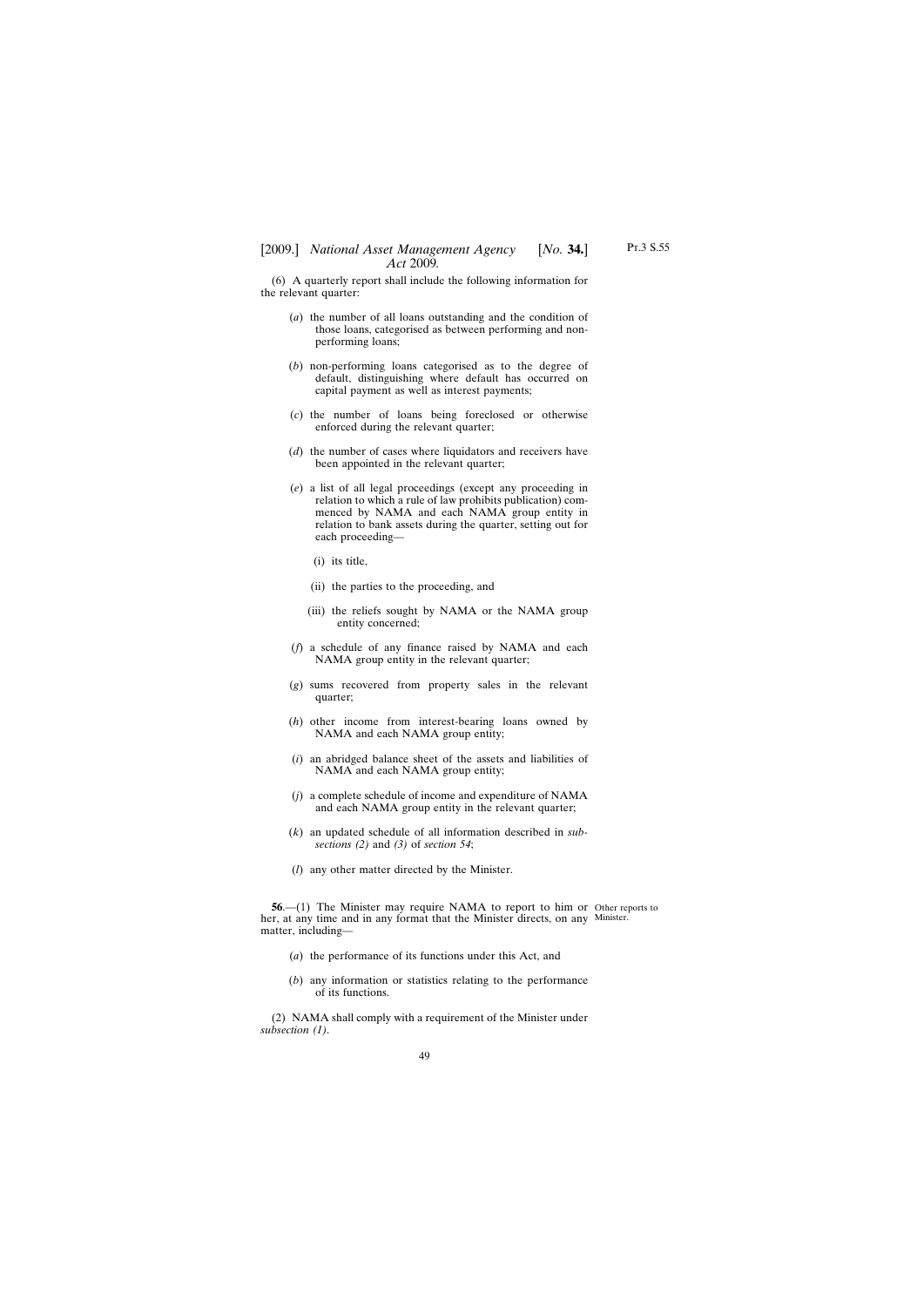(3) The content of a report provided to the Minister under this section may be taken to be confidential information.

(4) A reference in *subsection (1)* to the performance of the functions of NAMA includes the performance of those functions by a NAMA group entity.

Audit of accounts by Comptroller and Auditor General.

**57**.—(1) NAMA and each NAMA group entity shall submit its accounts to the Comptroller and Auditor General for audit within 2 months after the end of the financial year to which they relate, and the Comptroller and Auditor General shall—

- (*a*) if he or she is satisfied that the accounts represent a true and fair view of the state of the affairs of NAMA or the NAMA group entity concerned, so certify, or
- (*b*) otherwise qualify the accounts.

(2) NAMA shall present a copy of the accounts of NAMA and each NAMA group entity as audited to the Minister as soon as may be and the Minister shall cause a copy of the audited accounts to be laid before each House of the Oireachtas.

Accountability to Committee of Public Accounts.

**58.**—(1) The Chairperson, and the Chief Executive Officer, shall, whenever required by the Committee of Dáil Éireann established under the Standing Orders of Dáil Éireann to examine and report to Dáil Éireann on the accounts and reports of the Comptroller and Auditor General, give evidence to that Committee on—

- (*a*) the regularity and propriety of the transactions recorded or required to be recorded in any book or other record or account subject to audit by the Comptroller and Auditor General that NAMA or a NAMA group entity is required by or under an enactment to prepare,
- (*b*) the economy and efficiency of NAMA and each NAMA group entity in its use of the resources made available to it under this Act,
- (*c*) the systems, procedures and practices employed by NAMA and each NAMA group entity for evaluating the effectiveness of its operations, and
- (*d*) any matter affecting NAMA or any NAMA group entity referred to in—
	- (i) any special report of the Comptroller and Auditor General under section 11(2) of the Comptroller and Auditor General (Amendment) Act 1993, or
	- (ii) any other report of the Comptroller and Auditor General (in so far as it relates to a matter specified in any of *paragraphs (a)* to *(c)*) that is laid before Dáil Éireann.

(2) In appearing before a Committee referred to in *subsection (1)*, the Chief Executive Officer appears as an accountable person and not as an accounting officer.

50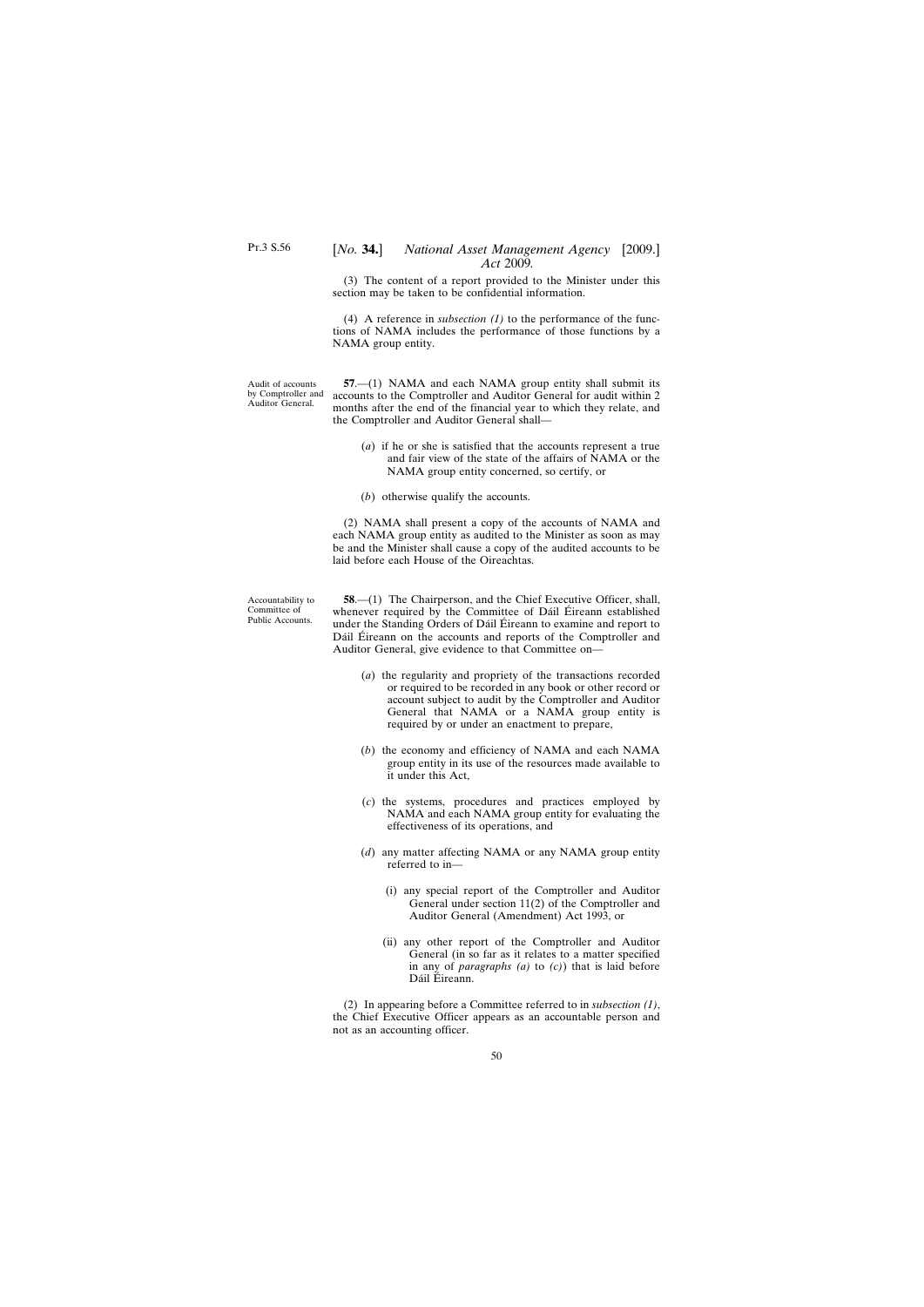(3) The Chairperson and the Chief Executive Officer, in giving evidence under *subsection (1)*, shall not question or express an opinion on the merits of any policy of the Government or a Minister of the Government or on the merits of the objectives of such a policy.

**59.**—(1) The Chairperson and the Chief Executive Officer of Appearances before NAMA shall, if requested to do so by a Committee (or a subcommit-another Oireachtas tee of such a Committee) appointed by either House of the Committee. Oireachtas or jointly by both Houses of the Oireachtas (other than the Committee on Members' Interests of Dáil Éireann or the Committee on Members' Interests of Seanad Éireann) to examine matters relating to NAMA—

- (*a*) attend before that Committee, and
- (*b*) provide that Committee with such information as it requires.

(2) The Chairperson and the Chief Executive Officer, in giving evidence under *subsection (1)*, shall not question or express an opinion on the merits of any policy of the Government or a Minister of the Government or on the merits of the objectives of such a policy.

**60**.—(1) NAMA or a NAMA group entity shall repay any funds Repayment to advanced to it by the Minister out of the resources available to Central Fund to NAMA and the NAMA group entities from time to time. redeem debt.

(2) NAMA may, from time to time, after consultation with the Minister—

- (*a*) use any surplus funds of NAMA to redeem and cancel debt securities issued under this Act, and
- (*b*) transfer any surplus funds remaining after that redemption to the Central Fund.

(3) The assets of NAMA and of any NAMA group entity at the eventual dissolution of NAMA will be transferred to the Minister or paid into the Exchequer as the Minister directs.

### PART 4

### Designation of Credit Institutions as Participating Institutions and Designation of Eligible Bank Assets

#### CHAPTER 1

#### *Designation of Participating Institutions*

**61**.—In this Chapter "group", in relation to a credit institution, Definition (*Chapter* means— *1*).

- (*a*) the credit institution,
- (*b*) its subsidiaries, if any, and
- (*c*) any entity of which it is a subsidiary.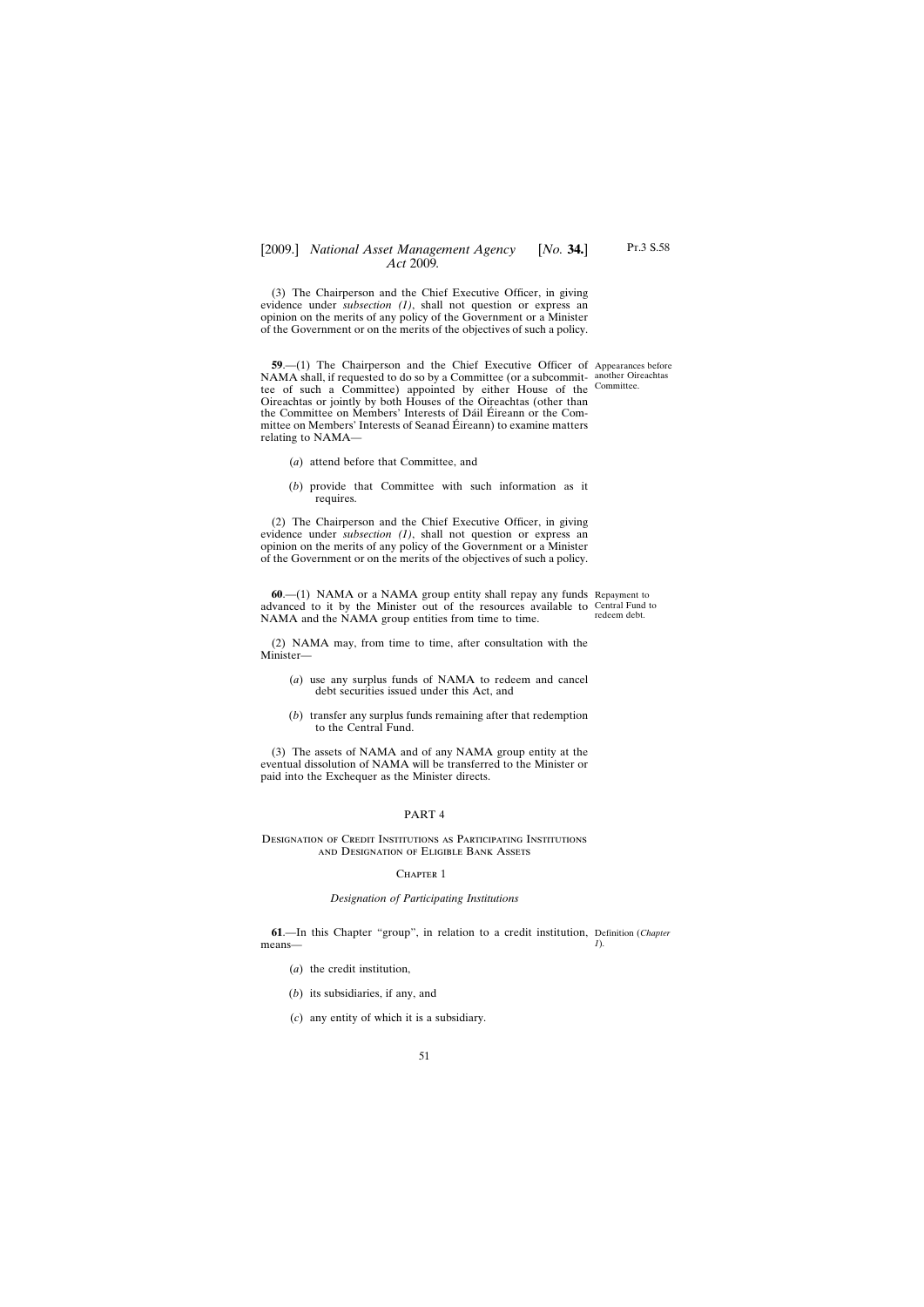Applications for designation as participating institution.

**62**.—(1) A credit institution may apply to the Minister, within 60 days (or such longer period that the Minister prescribes by order under this subsection) after the establishment day, for it and its subsidiaries to be designated as participating institutions. A credit institution that applies under this subsection shall include all of its subsidiaries in the application (including those that it has requested be excluded from designation).

(2) An applicant credit institution may include in its application a request to exclude particular subsidiaries from designation, and shall give reasons for any requested exclusion.

(3) An application under *subsection (1)* shall be in the form that the Minister directs. The Minister may direct that different forms shall be used for that purpose by different credit institutions.

(4) The Minister may direct an applicant credit institution to provide, as part of its application, a certificate, supported by a statutory declaration, in relation to it and all of its subsidiaries collectively, jointly by the chief executive officer and chief financial officer of the applicant credit institution—

- (*a*) that since 30 July 2009, it and each of its subsidiaries has dealt in the way required by *section 66(1)* with such of its bank assets as the Minister specifies, or if to any extent it has not done so, the extent to which it has not done so*,* and
- (*b*) that the information in the application is accurate and complete.

(5) An applicant credit institution that is a subsidiary shall furnish an undertaking by its parent company to provide any information and do anything else required of the parent company or any other member of its group to enable the Minister to consider the application. The Minister is not obliged to consider an application by a subsidiary if no such undertaking is given.

(6) An applicant credit institution shall undertake to obtain all necessary consents, in accordance with any applicable law including the consents of all its subsidiaries (including subsidiaries that it has requested be excluded from designation) and any necessary consent of any other member of its group. The Minister may consider the relevant application whether or not he or she has evidence that any relevant consent has been obtained and is not required to seek evidence of any such consent.

(7) An applicant credit institution may make an application under this section notwithstanding that at the time of the application it has not yet received any or all of the necessary consents.

**63**.—(1) By making an application under this Chapter the applicant credit institution and all of its subsidiaries shall be taken to undertake, subject to any prohibition in any applicable law, to comply with the provisions of this Act (including this Act as amended from time to time) and of any regulations made under it (including any regulations made designating further classes of bank assets as eligible bank assets), so far as those provisions apply to it as an applicant or participating credit institution. As and from the making of the application they shall be bound to comply with that undertaking.

Effect of application for designation, etc.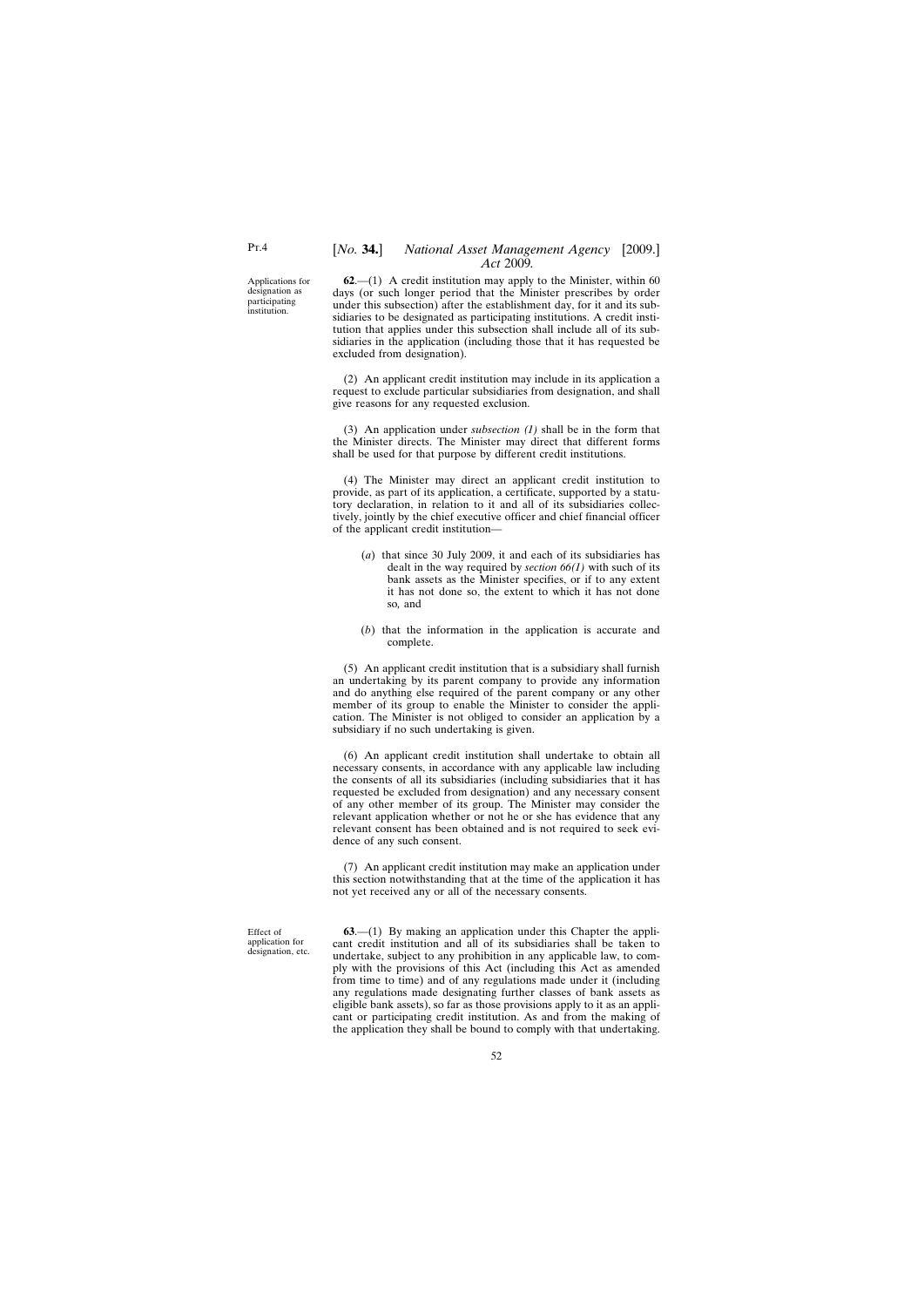(2) The service of a notice on, or any communication with, an applicant credit institution is for all purposes effective as service of the notice on, or communication with, every subsidiary of the credit institution.

**64.**—(1) An applicant credit institution shall provide any infor- Information, etc., to mation, explanation, books, documents and records that the Minister be provided in requires to consider the application, and in particular shall provide support of any information, explanation, books, documents and records that the Minister considers necessary to enable him or her to make a decision in relation to the matters set out in *section 67(2)*.

(2) The Minister may direct an applicant credit institution to procure that any of its subsidiaries provides the information, explanation, books, documents and records referred to in *subsection (1)* in relation to the subsidiary.

(3) The Minister may direct an applicant credit institution that any information provided by the credit institution or any of its subsidiaries under *subsection (1)* or *(2)* is to be certified as accurate and complete jointly by the chief executive officer and chief financial officer of the credit institution.

(4) An applicant credit institution shall, in a certificate under *subsection (3)*, disclose in utmost good faith all matters and circumstances in relation to the credit institution or any subsidiary that might materially affect, or might reasonably be expected to materially affect, the Minister's decision in relation to the matters mentioned in *subsection (2)* of *section 67* (except *paragraph (b)(iv)* of that subsection).

**65**.—(1) An applicant credit institution and each of its subsidiaries Capacity of shall be taken to have, and always to have had, as part of its functions applicant credit and objects, the power and capacity to institutions, etc.

- (*a*) apply for designation as, and become, a participating institution pursuant to this Act,
- (*b*) warrant the truth, accuracy and completeness of the information supplied to NAMA in relation to bank assets, and
- (*c*) indemnify NAMA in relation to—
	- (i) any breach of such a warranty, or
	- (ii) any claim or obligation under *section 135*.

(2) An applicant credit institution and each of its subsidiaries shall be taken to have, and always to have had, as part of its functions and objects, the power and capacity to engage in the following activities in so far as they relate to its designated bank assets:

- (*a*) the provision of credit facilities;
- (*b*) the entering into of joint venture, partnership, co-ownership, shareholder or other similar agreements;
- (*c*) the entering into of contracts (including contracts in a currency other than the currency of the State) whose purpose or one of whose purposes is—

application for designation.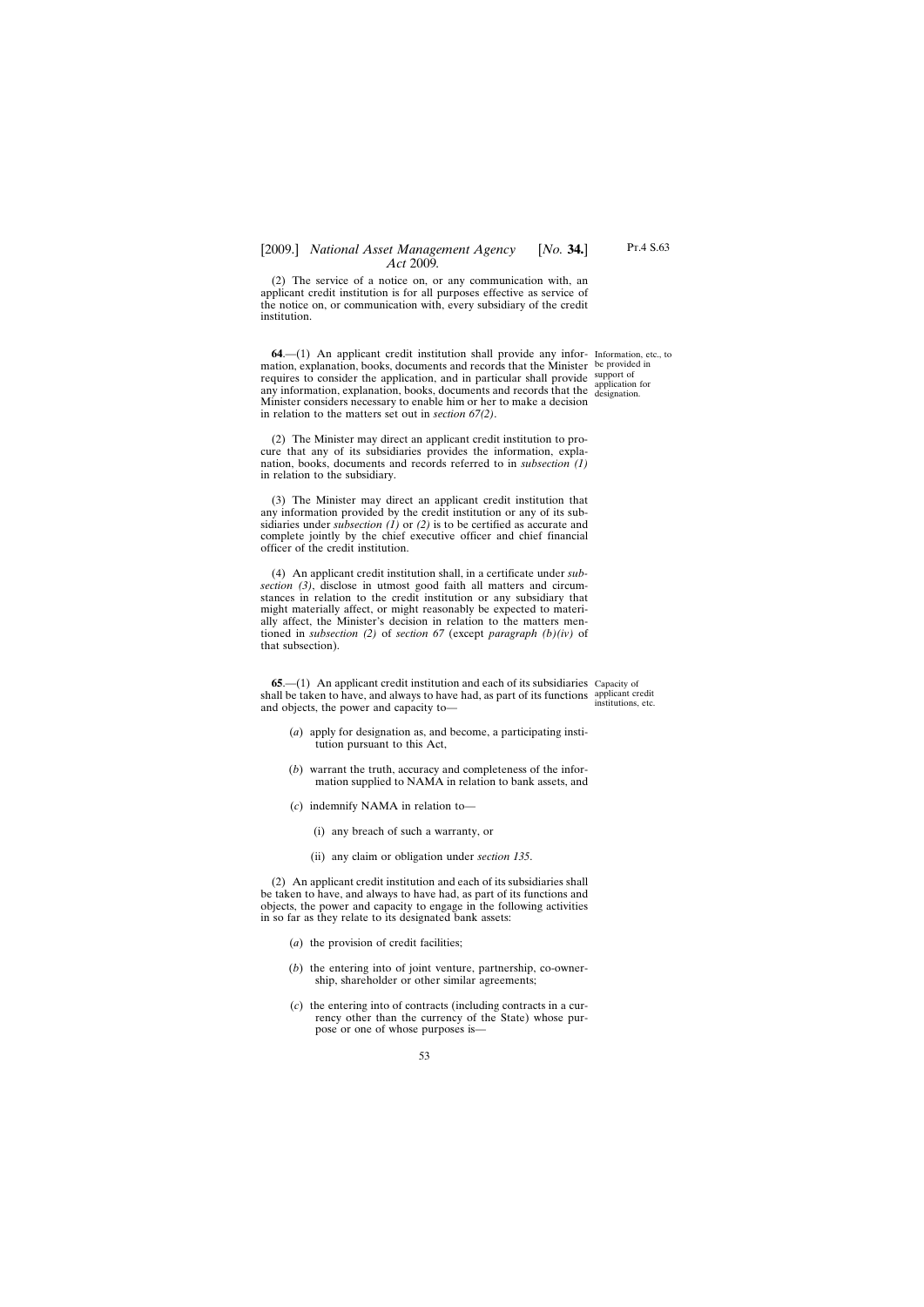- (i) to eliminate or reduce the risk of loss arising from changes in interest rates, currency exchange rates or from other factors of a similar nature, or
- (ii) to eliminate or reduce the costs of raising funds or borrowing or the cost of other transactions carried out in the ordinary course of business;
- (*d*) the entering into of contracts to increase the return on an investment (including a credit facility);

and shall be taken to have and always to have had, as part of its functions and objects, the power to engage in any other transaction in so far as it relates to the acquisition of designated bank assets by NAMA.

(3) Nothing in this section limits the liability of an applicant credit institution or subsidiary to any person based on a transaction beyond its powers. However, any claim based on such a transaction—

- (*a*) is enforceable only against the applicant credit institution or subsidiary and not against NAMA or any NAMA group entity, and
- (*b*) gives rise to a remedy in damages only.

**66**.—(1) An applicant credit institution and each of its subsidiaries shall, until the Minister makes or is taken to have made a decision on the application—

- (*a*) administer, service and deal with all of its eligible bank assets in the same manner as, and with the same level of professional skill, care and diligence as, a prudent lender acting reasonably would so administer, service and deal, and
- (*b*) so act in relation to those bank assets in good faith having regard to the purposes of this Act.

(2) An applicant credit institution and each of its subsidiaries shall not without the prior written approval of NAMA—

- (*a*) deal with any of its eligible bank assets otherwise than in the ordinary course of its business,
- (*b*) deal with any of its eligible bank assets in such a way as to prejudice or impair NAMA's prospective interests or priorities in relation to such a bank asset,
- (*c*) compromise, release, vary or relinquish any claim or otherwise take or omit to take any action if its doing so could reduce, lessen or impair any security, right, obligation, ranking or priority held or enjoyed, directly or indirectly, in connection with such a bank asset, or
- (*d*) amend or vary any contract relating to such a bank asset unless contractually obliged to do so.

(3) NAMA may issue guidelines or policy statements in relation to the kinds of transactions that it is likely to be prepared to approve under *subsection (2)*.

Dealings by applicant credit institutions, etc., with eligible bank assets after application for designation.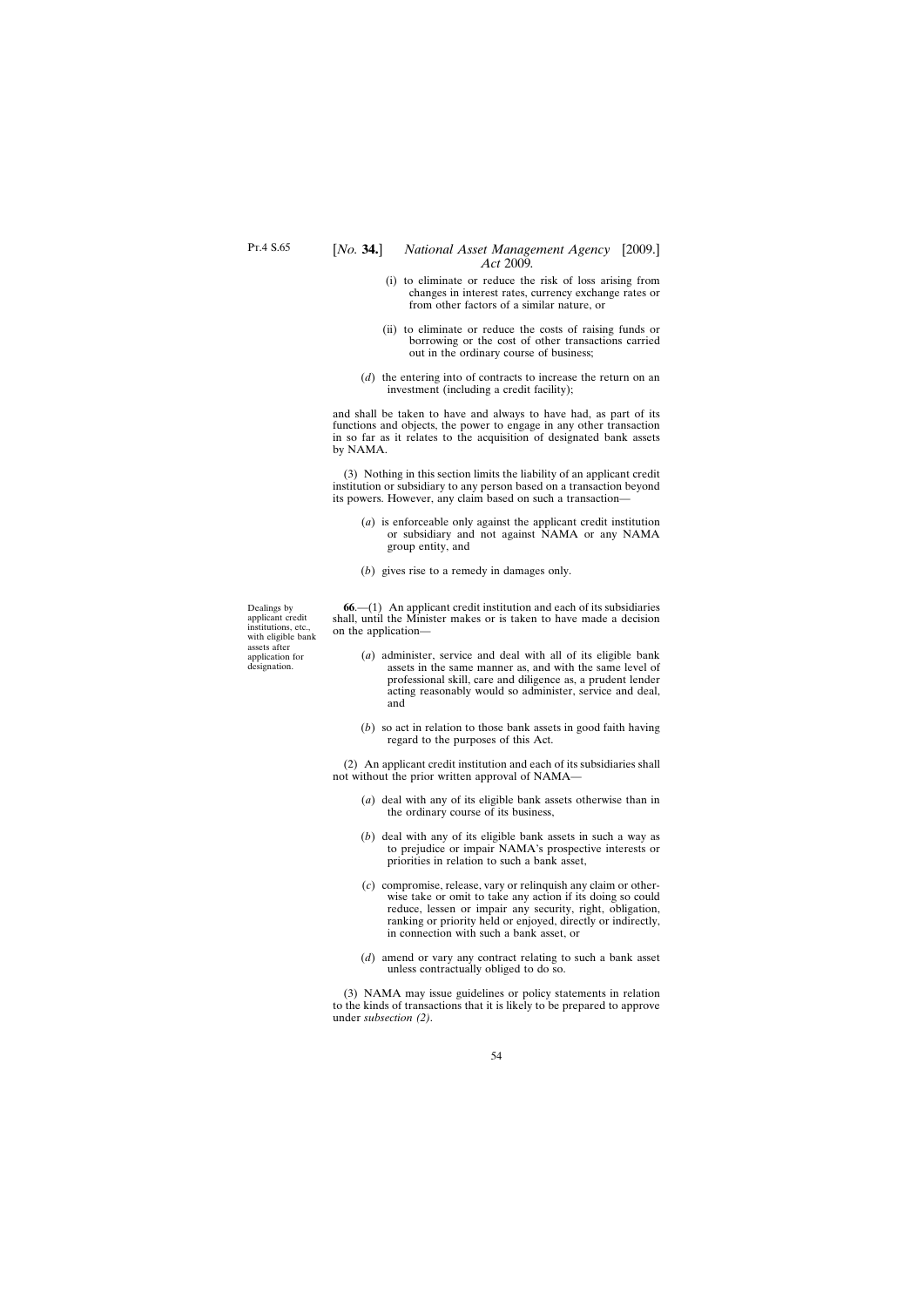**67**.—(1) The Minister, after consultation with the Governor and Designation of the Regulatory Authority, may designate an applicant credit insti-participating tution as a participating institution if the credit institution has applied institutions. under *section 62* to be so designated.

(2) The Minister shall not designate an applicant credit institution as a participating institution unless he or she is satisfied that—

- (*a*) the applicant credit institution is systemically important to the financial system in the State,
- (*b*) the acquisition of bank assets from the applicant credit institution or its subsidiaries is necessary to achieve the purposes of this Act, having regard to—
	- (i) support that—
		- (I) is available to,
		- (II) has been received by, or
		- (III) in normal commercial circumstances might reasonably be expected, or might reasonably have been expected, to be or to have been available to,

the applicant credit institution or its subsidiaries from the State, any other Member State or a member of the group of the applicant credit institution,

- (ii) the financial situation and stability of the applicant credit institution and its subsidiaries,
- (iii) the financial situation and stability of the applicant credit institution's group in the event that bank assets are not acquired from the applicant credit institution or its subsidiaries, and
- (iv) the resources available to NAMA and the Minister,

and

(*c*) the applicant credit institution has complied with all of its applicable obligations under this Act.

(3) The designation of an applicant credit institution as a participating institution operates to designate as participating institutions all of its subsidiaries except any subsidiary excluded under *subsection (6)*.

(4) Designation (including designation of a subsidiary in accordance with *subsection (3)*) has effect notwithstanding the absence of any necessary consent to the relevant application. Designation of a subsidiary does not prejudice any rights that the subsidiary may have against the relevant applicant credit institution.

(5) Before deciding whether to designate an applicant credit institution as a participating institution, the Minister, having consulted the Regulatory Authority, may direct that specified due diligence and stress testing of the applicant credit institution or any member of its group be carried out.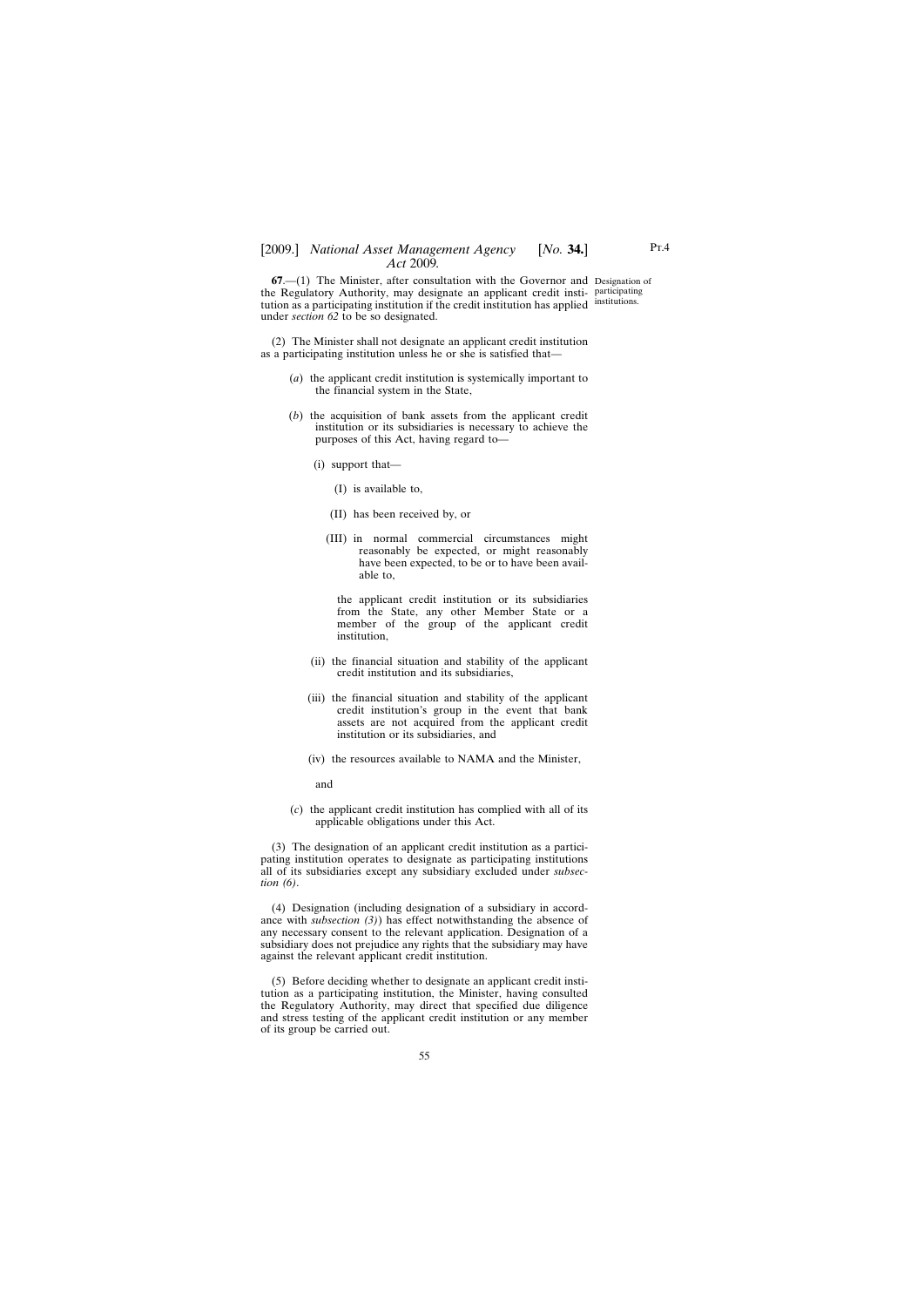(6) If the Minister designates an applicant credit institution as a participating institution, he or she may exclude any subsidiary of the applicant credit institution from designation on any condition that he or she specifies, if he or she is satisfied that the subsidiary should not be designated.

(7) Where the Minister has specified a condition under *subsection (6)* in relation to the exclusion of a subsidiary of an applicant credit institution, and there is a failure to comply with the condition, the Minister may, by written notice to the applicant credit institution and the subsidiary, designate the subsidiary as a participating institution as at and from the date of the notice or a later date that the Minister specifies in the notice.

(8) If the Minister has not designated a credit institution as a participating institution within 3 months after its application under *section 62*, the Minister is taken to have refused the application.

**68**.—(1) A participating institution shall—

- (*a*) when making a report, or providing information, books, records or an explanation, whether or not in answer to a request from NAMA or the Minister, make full disclosure in utmost good faith of matters relevant to the making of a decision by NAMA whether or not to acquire a bank asset or the determination of its acquisition value,
- (*b*) co-operate promptly and fully (including by way of supplying information, books, records and explanations to NAMA in response to any request by NAMA) with NAMA in its due diligence processes in relation to bank assets being considered for acquisition,
- (*c*) provide such services (including relevant services within the meaning given by *section 128*) as NAMA directs in connection with an acquired bank asset, in accordance with any terms and conditions that NAMA specifies,
- (*d*) comply with any direction given by the Minister or NAMA in relation to the performance of the participating institution's obligations under this Act,
- (*e*) comply with such monitoring of lending and balance sheet management as the Minister in consultation with the Regulatory Authority directs, and
- (*f*) comply with any other requirement that the Minister specifies to achieve an effective acquisition of bank assets by NAMA.

(2) A participating institution shall provide such information, explanations, books, documents and records as the Minister requires to perform his or her functions under this Act.

(3) A participating institution shall be taken to have consented to any disclosure of information under *section 205*.

Obligations of participating institutions.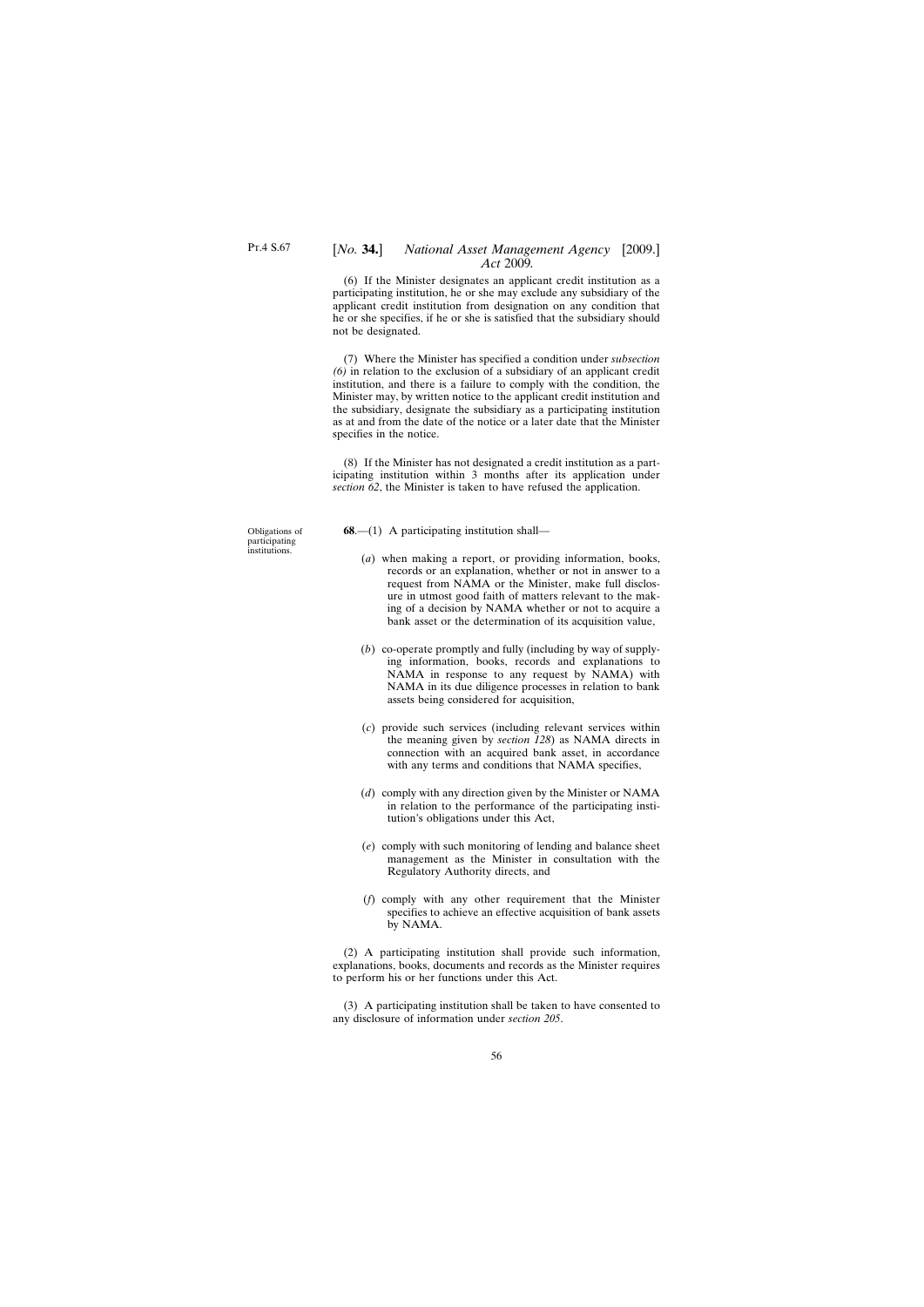### CHAPTER<sub>2</sub>

#### *Designation of Eligible Bank Assets*

**69.**—(1) The Minister may, after consultation with NAMA, the Eligible bank assets. Governor and the Regulatory Authority, and considering the purposes of NAMA and the resources available to the Minister, prescribe, by regulation, classes of bank asset as classes of eligible bank asset.

(2) The classes of bank assets prescribed under *subsection (1)* may include—

- (*a*) credit facilities issued, created or otherwise provided by a participating institution—
	- (i) for the purpose, whether direct or indirect and whether in whole or in part, of purchasing, exploiting or developing development land,
	- (ii) where the security connected with the credit facility is or includes development land,
	- (iii) where the security connected with the credit facility is or includes an interest in a company engaged in purchasing, exploiting or developing development land,
	- (iv) where the credit facility is directly or indirectly guaranteed by a company referred to in *subparagraph (iii)*,
	- (v) directly or indirectly to a debtor who has provided security referred to in *subparagraph (ii)* or *(iii)*, or
	- (vi) directly or indirectly to a person who is an associated debtor of a debtor to whom a credit facility described in any of *subparagraphs (i)* to *(iii)* has been provided,
- (*b*) credit facilities and classes of credit facilities (other than credit facilities referred to in *paragraph (a)*) relating to debtors or associated debtors of participating institutions (or classes of debtors or associated debtors of participating institutions) where the total amount of indebtedness in respect of such facilities is such that, in the opinion of the Minister, acquisition by NAMA is necessary for the purposes of this Act,
- (*c*) other rights arising directly or indirectly in connection with a credit facility described in *paragraph (a)* or *(b)* including—
	- (i) a contract to which the participating institution is a party or in which it has an interest,
	- (ii) a benefit to which the participating institution is entitled, and
	- (iii) any other asset in which the participating institution has an interest,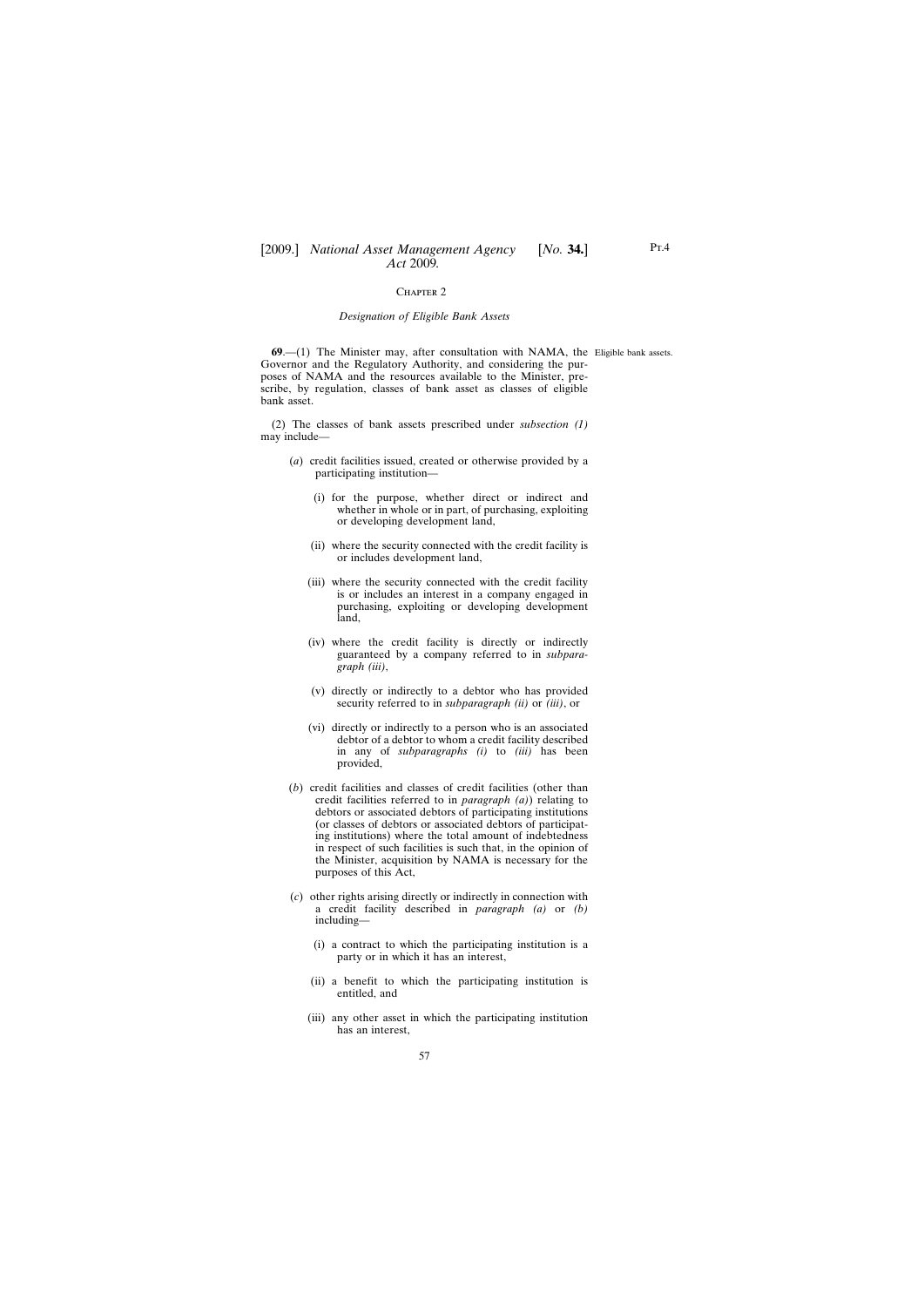- (*d*) bank assets associated with bank assets specified in *paragraphs (a)* and *(b)*, and
- (*e*) any other class of bank asset of a participating institution the acquisition of which the Minister is of opinion, after consultation with the Commission of the European Communities, is necessary for the purposes of this Act.

(3) In forming an opinion for the purpose of *subsection (2)(b)*, the Minister may take into account—

- (*a*) the total number of credit facilities or classes of credit facilities provided by the participating institution to those debtors and associated debtors or classes of debtors and associated debtors, and
- (*b*) the aggregate indebtedness of debtors and associated debtors or classes of debtors or associated debtors referred to in *subsection (2)(b)* owed to any other participating institution.

(4) A bank asset that is in a class prescribed under *subsection (1)* is referred to in this Act as an "eligible bank asset".

(5) A class of bank asset prescribed under *subsection (1)* shall be taken not to include a credit facility that entered a participating institution's balance sheet after 31 December 2008. For the avoidance of doubt, where a credit facility entered a participating institution's balance sheet on or before 31 December 2008, but security was taken for the credit facility after that date, and the credit facility is otherwise an eligible bank asset, the credit facility is an eligible bank asset.

(6) Notwithstanding *subsection (5)*, a bank asset in a prescribed class is an eligible bank asset if, in the opinion of NAMA, the related credit facility entered a participating institution's balance sheet on or before that date even if renegotiated or refinanced after that date. For the purposes of determining whether a credit facility entered a participating institution's balance sheet on or before 31 December 2008, NAMA may take into account the terms of any renegotiation, restructuring or refinancing of a credit facility effected after 31 December 2008.

Meaning of "associated debtor" in this Act. **70**.—(1) For the purposes of this Act, a person is an "associated debtor" of a debtor if the person—

- (*a*) is or was at any time directly or indirectly indebted or otherwise obligated to a participating institution under or in connection with a credit facility, and
- (*b*) is or was at any time—
	- (i) a body corporate that was a subsidiary of, or a related company (within the meaning given by section  $140(5)$  of the Companies Act 1990) to, the debtor,
	- (ii) a nominee of the debtor, including a person who may or does in fact act at the express or implied direction or instruction of the debtor or another associated debtor of the debtor,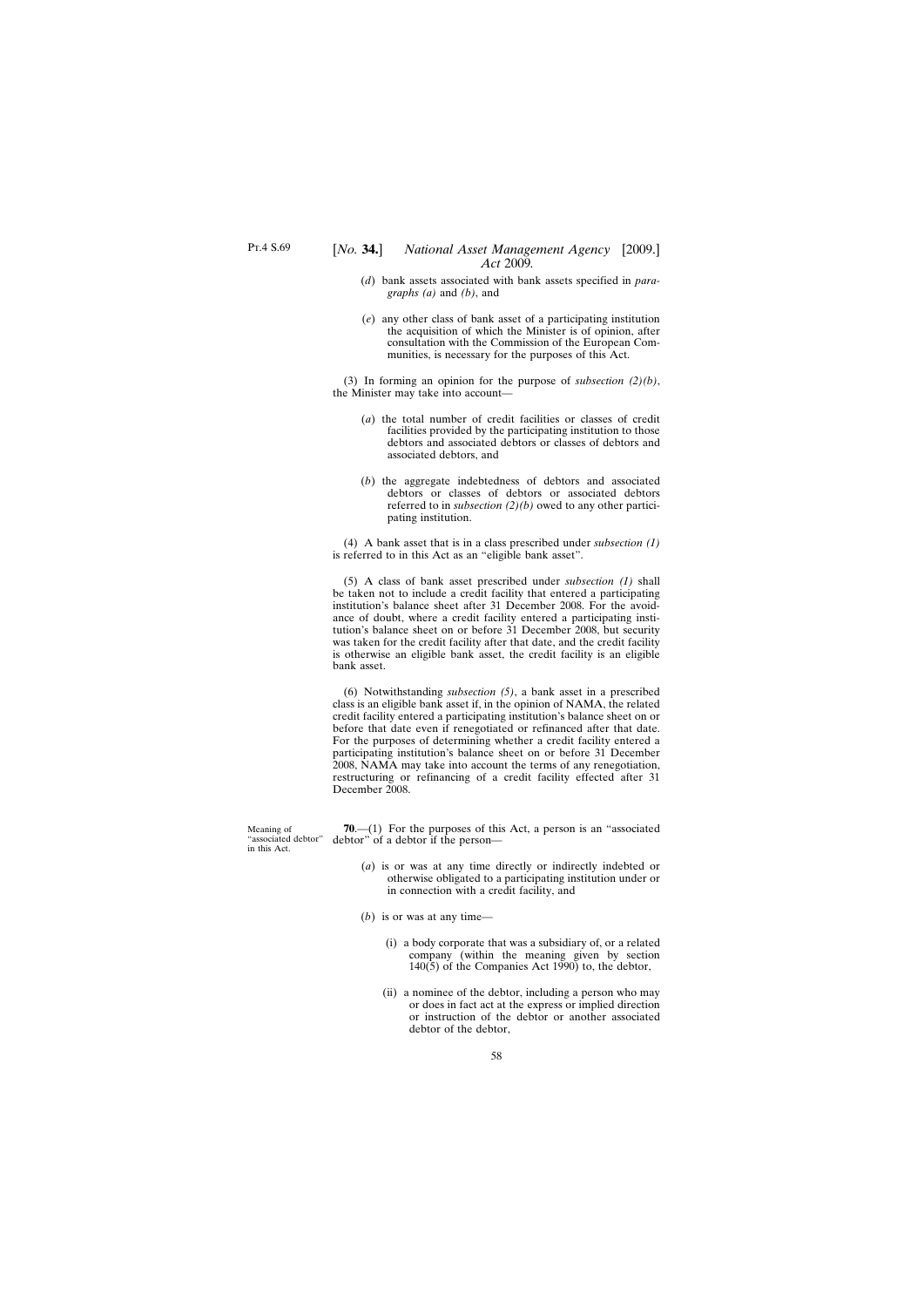- (iii) acting in the capacity of trustee of a declared or undeclared trust the beneficiaries of which include (directly or indirectly)—
	- (I) the debtor,
	- (II) a person referred to in *subparagraph (ii)*, or
	- (III) a body corporate controlled by the debtor or a person referred to in that subparagraph,
- (iv) in partnership, within the meaning of the laws of any relevant place, with the debtor, in relation to a bank asset which at the time of the partnership was, or subsequently became, of a class of bank assets prescribed under *section 69(1)*,
- (v) a body corporate of which the debtor is the sole member, or
- (vi) a body corporate controlled by the debtor,

or

(*c*) a member of any other class of person prescribed by the Minister for the purposes of this subsection.

(2) For the purposes of *subsection (1)(b)(vi)*, a body corporate shall be taken to be controlled by a debtor if the debtor is (whether alone or together with any one or more of the persons mentioned in *subparagraphs (i)* to *(v)* of *subsection (1)(b)*, and whether directly or indirectly)—

- (*a*) interested in one-quarter or more of the equity share capital of the body, or
- (*b*) entitled to exercise or control the exercise of one-quarter or more of the voting powers at any general meeting of the body.
- (3) In *subsection (2)*
	- (*a*) "equity share capital" has the same meaning as it has in section 155 of the Companies Act 1963, and
	- (*b*) the reference to voting power exercised by a debtor includes voting power exercised by a nominee of the debtor or another body corporate which that debtor controls.

(4) Section 54 of the Companies Act 1990 applies for the purpose of determining, for the purposes of *subsection (2)*, whether a person holds an interest in shares.

**71.**—(1) A participating institution shall, until it has been served Dealings by with a completion notice or NAMA directs otherwise—

participating institutions with eligible bank assets.

(*a*) administer, service and deal with all of its eligible bank assets in the same manner as, and with the same level of professional skill, care and diligence as, a prudent lender acting reasonably would so administer, service and deal, and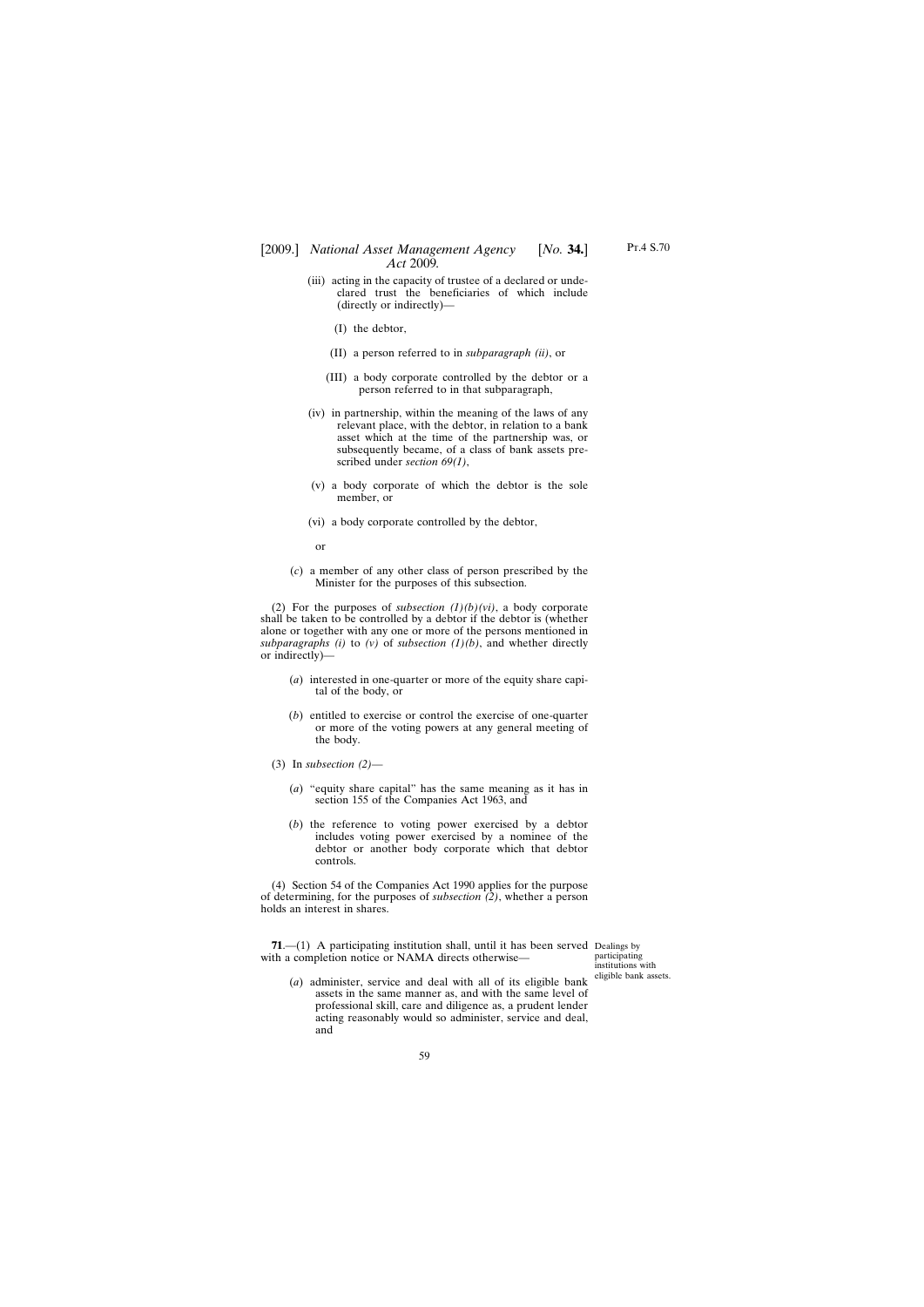(*b*) so act in relation to those bank assets in good faith having regard to the purposes of this Act.

(2) A participating institution shall not without the prior written approval of NAMA—

- (*a*) deal with any of its eligible bank assets otherwise than in the ordinary course of its business,
- (*b*) deal with any of its eligible bank assets in such a way as to prejudice or impair NAMA's prospective interests or priorities in relation to such a bank asset,
- (*c*) compromise any claim or release, vary, relinquish or otherwise take or omit to take any action if its doing so could reduce, lessen or impair any security, right, obligation, ranking or priority held or enjoyed, directly or indirectly, in connection with such a bank asset, or
- (*d*) amend or vary any contract relating to such a bank asset unless contractually obliged to do so.

(3) NAMA may issue guidelines or policy statements in relation to the kinds of transactions that it is likely to be prepared to approve under *subsection (2)*.

### PART 5

### Valuation Methodology

Interpretation (*Part 5*).

**72**.—(1) In this Part "property" means property that is the subject of the security for a credit facility that is a bank asset.

- (2) In this Part:
	- (*a*) a reference to the market value of property is a reference to the estimated amount that would be paid by a willing buyer to a willing seller in an arm's-length transaction after proper marketing (where appropriate) where both parties act knowledgeably, prudently and without compulsion,
	- (*b*) a reference to the market value of a bank asset is a reference to the estimated amount that would be paid by a willing buyer to a willing seller in an arm's-length transaction after proper marketing (where appropriate) where both parties act knowledgeably, prudently and without compulsion,
	- (*c*) a reference to the long-term economic value of property is a reference to the value, as determined by NAMA in accordance with this Part, that it can reasonably be expected to attain in a stable financial system when the crisis conditions prevailing at the passing of this Act are ameliorated and in which a future price or yield of the property is consistent with reasonable expectations having regard to the long-term historical average, and
	- (*d*) a reference to the long-term economic value of a bank asset is a reference to the value, as determined by NAMA in accordance with this Part, that it can reasonably be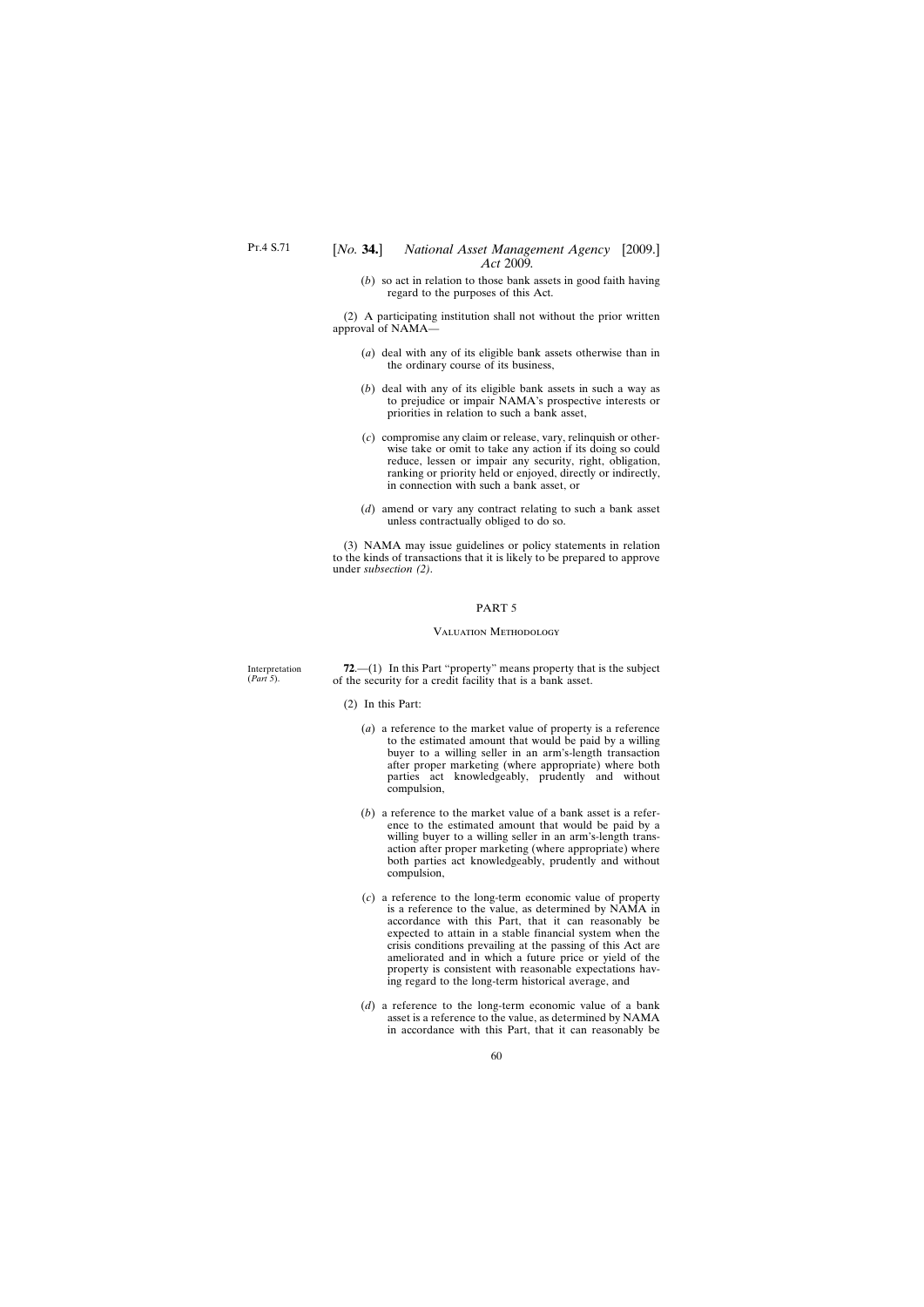expected to attain in a stable financial system when the crisis conditions prevailing at the passing of this Act are ameliorated.

**73**.—(1) NAMA may specify a date or event by reference to Determination of which the market value of a bank asset or type of bank asset or acquisition values property or type of property is to be determined.

(2) Under *subsection (1)* NAMA may specify different dates or events for any or any type of bank assets or property.

(3) Under *subsection (1)* NAMA may specify a date before the coming into operation of this Act.

(4) The specification of a date or event under *subsection (1)* has effect for the determination of a market value for any purpose under this Act (including for the purposes of *Chapter 2* of *Part 7*).

**74**.—NAMA may, for the purpose of determination of values in Determination of accordance with this Part*,* adopt such guidelines or rules as it con-acquisition values siders necessary for efficiency or consistency.

**75.**—(1) Subject to *subsection* (2) and any regulations made by Acquisition values. the Minister under *subsection (3)*, the acquisition value of a bank asset is its long-term economic value as determined by NAMA.

(2) NAMA may, if it considers it appropriate after consultation with the Minister, and subject to any regulations made by the Minister under *subsection (3)*, having regard to—

- (*a*) the purposes of this Act,
- (*b*) the expected date of acquisition of the bank asset concerned,
- (*c*) the type of bank asset,
- (*d*) the laws of the European Communities governing State aid, and
- (*e*) any other relevant matter affecting valuation,

determine that the acquisition value of a bank asset shall be—

- (i) its market value, or
- (ii) a value (between its long-term economic value and its market value) that NAMA considers appropriate in the circumstances, having regard to the matters specified in *paragraphs (a)* to *(e)*.

(3) The Minister may make regulations for the purposes of the application of *subsection (2)*. For that purpose the Minister shall have regard to the factors set out in *paragraphs (a)* and *(c)* to *(e)* of *subsection (2)*.

**76**.—(1) NAMA shall determine the long-term economic value of Determination of a bank asset having regard to the following:

long-term economic values.

— valuation dates, etc.

— guidelines, etc.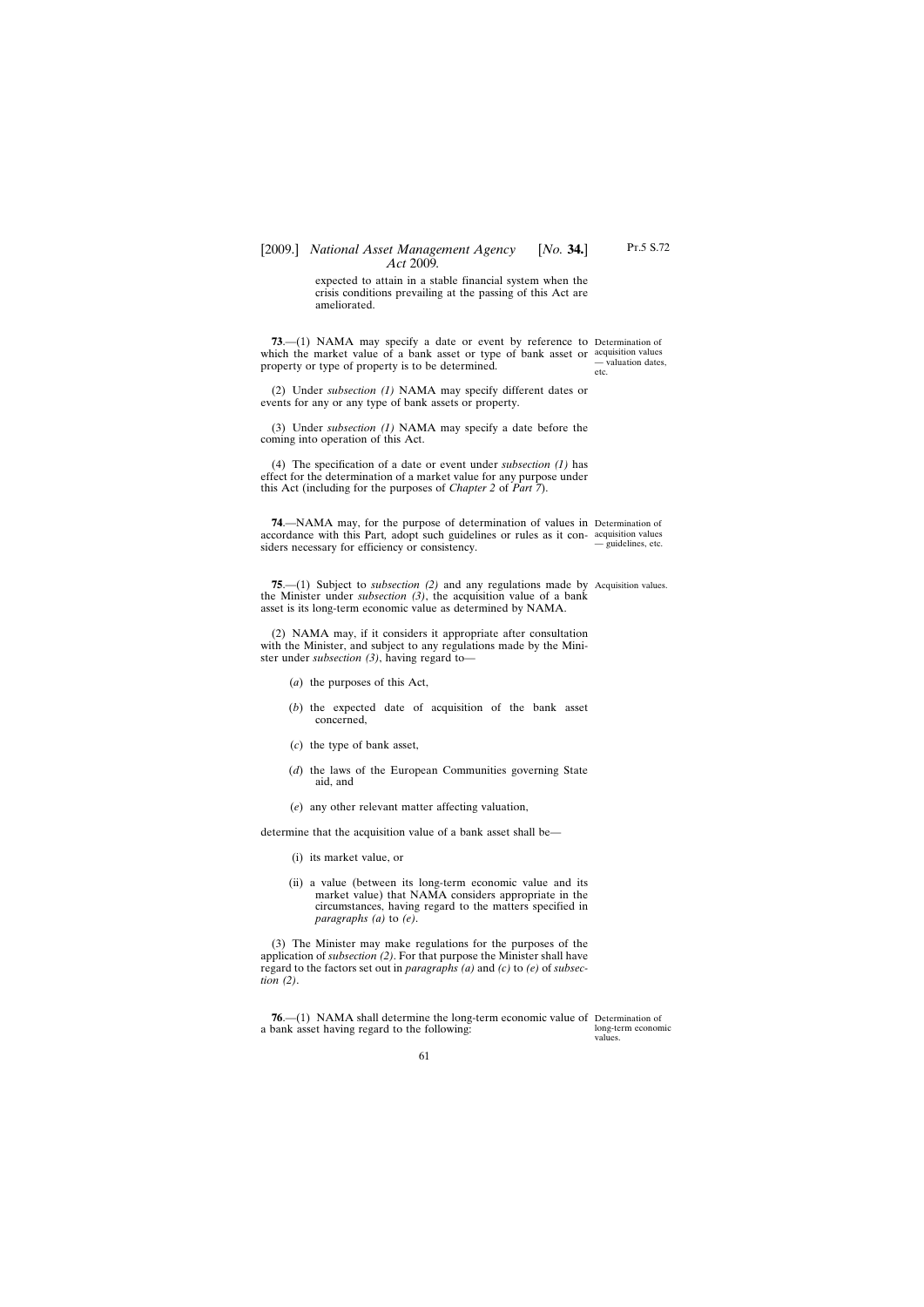- (*a*) the market value of the property;
- (*b*) the market value of the bank asset;
- (*c*) the long-term economic value of the property;
- (*d*) the long-term economic value already determined by NAMA, in accordance with the valuation methodology, of any other similar property or bank asset;
- (*e*) any report prescribed under *section 78* that is reasonably available to NAMA when it carries out the valuation of the particular property or bank asset,

in accordance with—

- (i) any regulations made by the Minister under *section 79*, and
- (ii) the laws of the European Communities governing State aid.

(2) Notwithstanding any other provision of this Act or any regulations made under it—

- (*a*) the long-term economic value determined by NAMA for a parcel of land shall not exceed the market value of the parcel by more than such fraction as the Minister may determine by regulations for the purposes of this paragraph,
- (*b*) the total long-term economic value of all land held as security in an acquired portfolio shall not exceed the total market value of that land by such fraction as the Minister may determine by regulations for the purposes of this paragraph,
- (*c*) NAMA may determine that, with regard to any particular class of property, or in the particular circumstances applicable to a parcel of land, its long-term economic value shall not exceed its market value, and
- (*d*) the long-term economic value of a bank asset shall be calculated on the basis of net present value methodology.

Market values. **77**.—(1) In determining the market value of property, NAMA may take into account—

- (*a*) any value that the participating institution concerned submits as being, in its opinion, the market value of the property,
- (*b*) any report prescribed under *section 78* that is reasonably available to NAMA when it carries out the relevant valuation, and
- (*c*) the market value already determined by NAMA of another similar property.

(2) In determining the market value of a bank asset NAMA may take into account—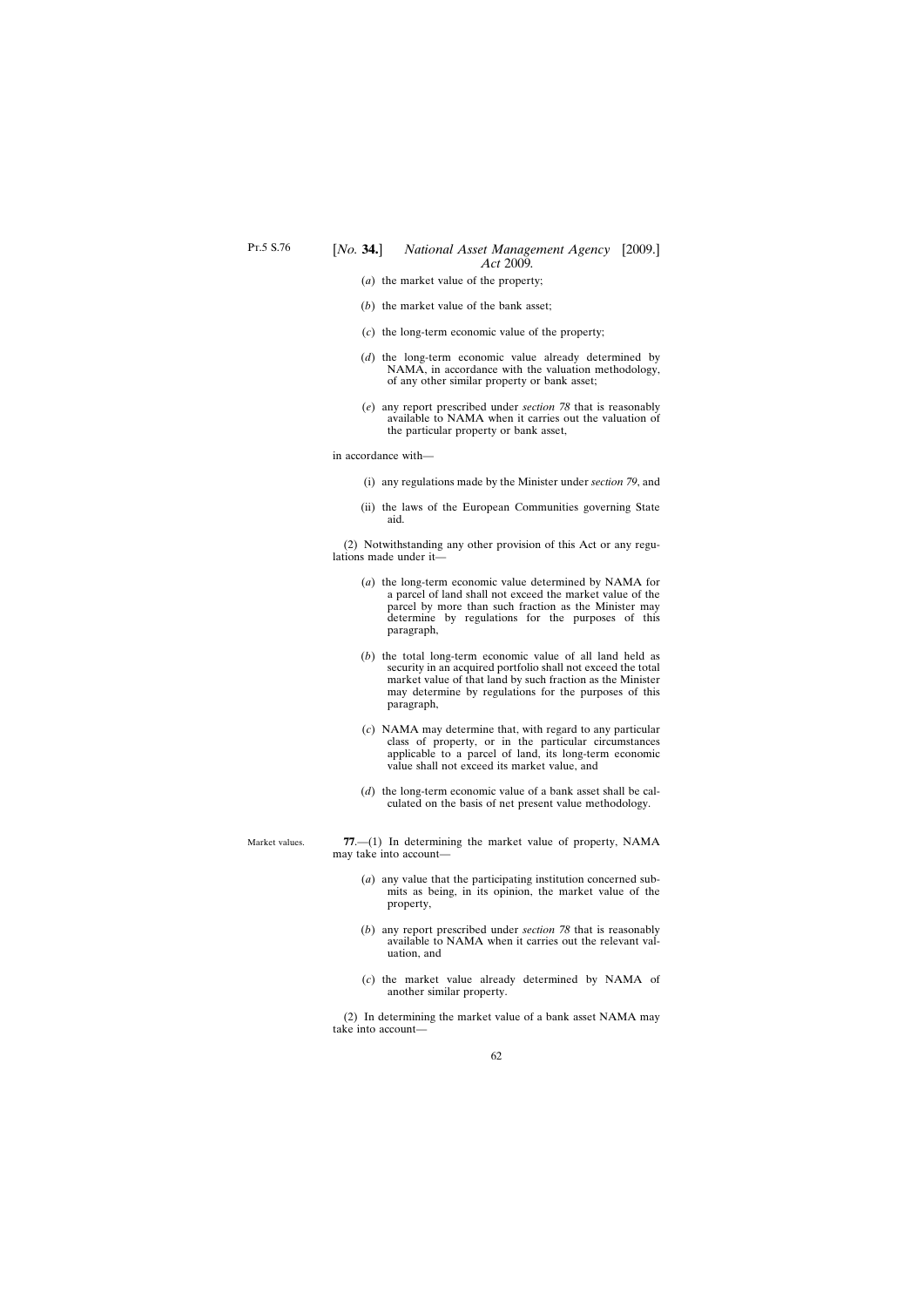- (*a*) any value that the participating institution concerned submits as being, in its opinion, the market value of the bank asset,
- (*b*) the market value already determined by NAMA of any other similar bank asset,
- (*c*) the creditworthiness of the debtor or obligor concerned,
- (*d*) the performance of that asset, and
- (*e*) the market value of property determined by NAMA under *subsection (1)*.

**78**.—The Minister may make regulations prescribing reports or Regulations in classes of reports (including reports prepared before the commence-relation to certain ment of this Act) concerning factors or matters relevant to the valuation of property or of property of a particular type or in specific locations or with specific features or benefits, including—

- (*a*) zoning,
- (*b*) availability of utilities,
- (*c*) availability of similar property in similar locations,
- (*d*) historic value of property in particular locations, and
- (*e*) recent valuations of similar property in similar locations.

**79.**—(1) The Minister may make regulations relating to the deter- Regulations in mination by NAMA of the long-term economic value, or the market relation to value, of a bank asset or a class of bank asset or a property or a class values. of property, including the matters that NAMA shall or may derive, use, apply or take into account for those purposes.

(2) In making regulations for the purposes of *subsection (1)*, the Minister shall have regard to the laws of the European Communities governing State aid and any relevant guidance issued by the Commission of the European Communities, and may have regard, and may include such provisions relating, to such of the following as he or she thinks appropriate:

- (*a*) with reference to the long-term economic value of property—
	- (i) the extent to which the price or yield of such property has deviated from the long-term historical average,
	- (ii) supply and demand projections by reference to the type of asset and its location,
	- (iii) macroeconomic projections for growth in the gross domestic product and for inflation or deflation,
	- (iv) demographic projections,

63

determination of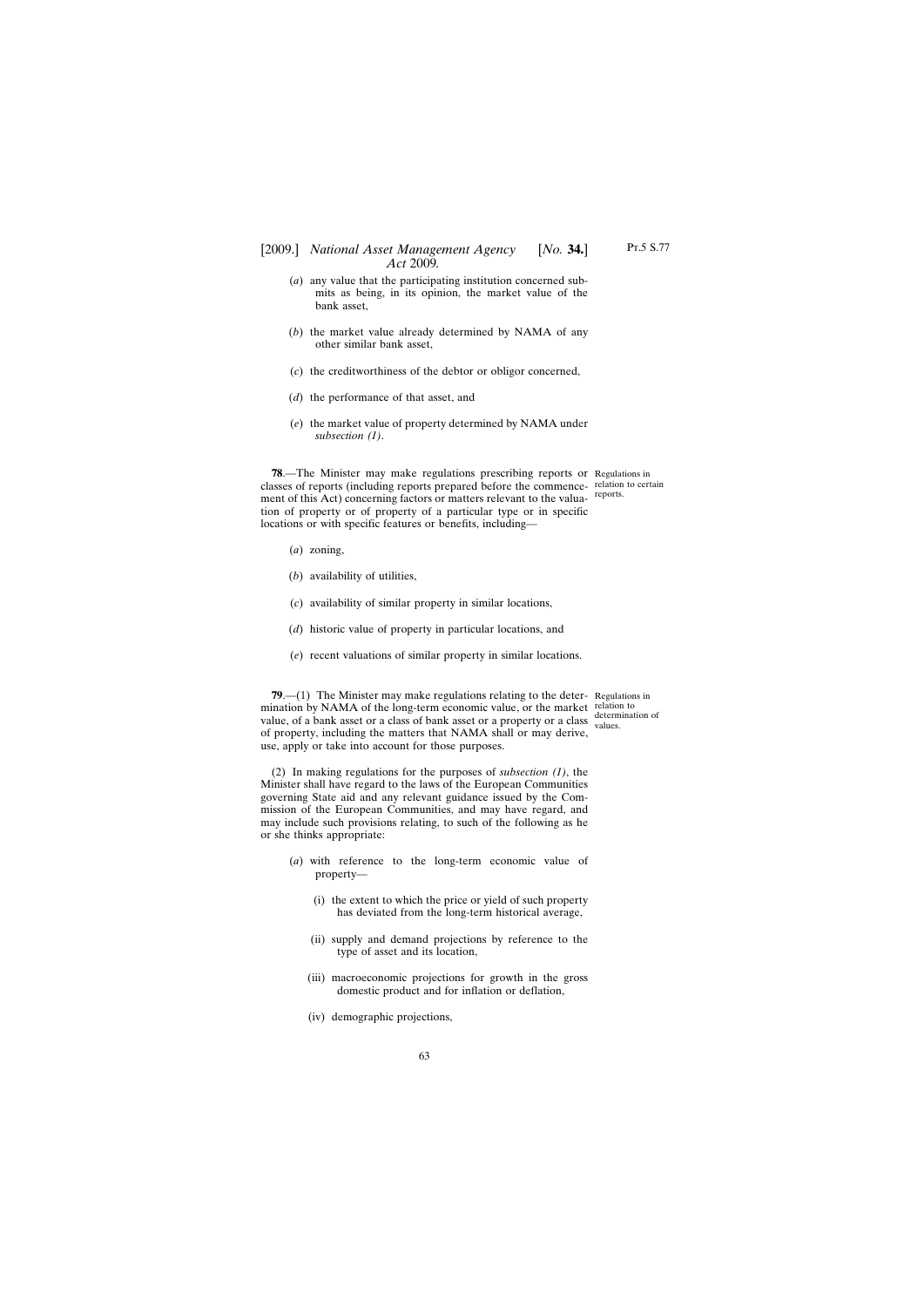- (v) land and planning considerations (including national, regional or local authority development or spatial plans) that may exert an influence on the future value of the asset concerned,
- (vi) analyses presented by the Minister for the Environment, Heritage and Local Government on the extent to which existing land zoning and planning permissions granted and in force meet or exceed projected growth requirements,
- (vii) analyses presented by the Dublin Transportation Office or any national transport authority of existing and future transport planning and the associated supply and demand projections for land use,
- (viii) any analysis by the Minister for Communications, Energy and Natural Resources in relation to the potential rise in energy and other costs due to the long-term decline in non-renewable resources,
- (ix) the specification, for the purposes of the determination of the long-term economic value of particular parcels of land, of a fraction by which the long-term economic value determined by NAMA shall not exceed the market value of each such parcel,
- (x) the specification, for the purposes of the determination of the long-term economic value of all land held as security in acquired portfolios, of a fraction, by which the long-term economic value of that land shall not exceed its total market value;
- (*b*) with reference to the long-term economic value of bank assets—
	- (i) the long-term economic value of property,
	- (ii) the net present value of the anticipated income stream associated with bank assets of that kind,
	- (iii) in the case of rental property, current and projected vacancy rates,
	- (iv) loan margins,
	- (v) an appropriate discount rate to reflect NAMA's cost of funds plus a margin that represents an adequate remuneration to the State that takes account of the risk in relation to the bank assets acquired by NAMA,
	- (vi) the mark-to-market value of any derivative contracts associated with bank assets of that kind,
	- (vii) any ancillary security such as personal guarantees and corporate assets, and
	- (viii) fees reflecting the costs of loan operation, maintenance and enforcement;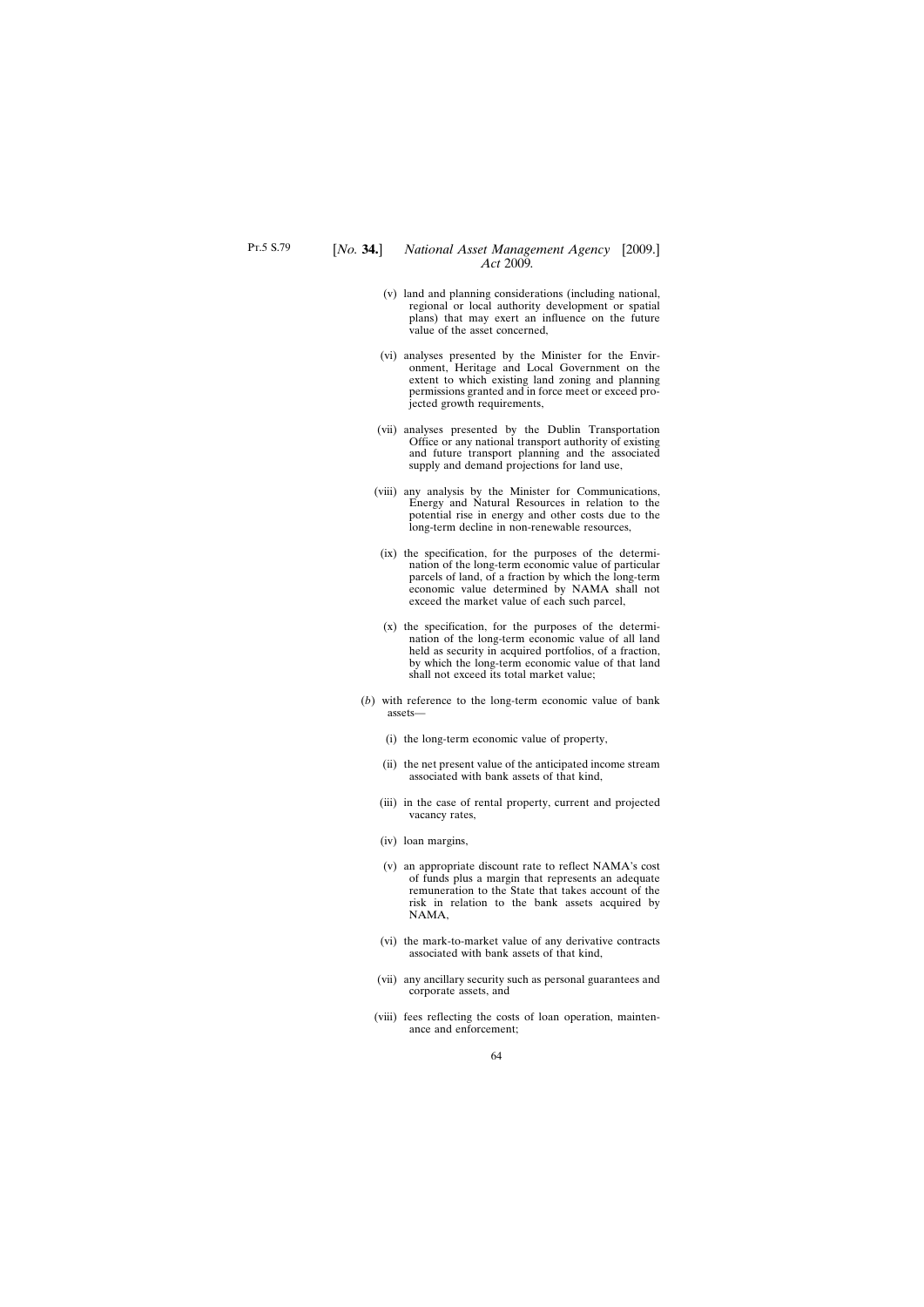- (*c*) such other matters that he or she considers relevant to the long-term economic value or market value of property or bank assets including—
	- (i) matters to be derived, used, applied, taken into account or not taken into account;
	- (ii) the values to be attributed to any matters or the adjustments to be made in or by virtue of their application;
	- (iii) the data, criteria, information, rules and methodology that may be used or applied in determining the value or application of any matters or in deriving any matters to be used or applied;
	- (iv) the use of the net present value methodology in determining the value of any property or bank asset;
	- (v) the appropriate discount rate to reflect NAMA's cost of funds plus a margin that represents an adequate remuneration to the State that takes account of the risk in relation to the acquired bank assets to be applied in determining the net present value of a cash flow;
	- (vi) the specification, for the purposes of attribution and application across all bank assets, or all bank assets of a particular class, of a standard discount rate, to be attributed to or applied in the calculation of each bank asset, or each bank asset of the particular class, as the case may be, acquired by NAMA, which in the opinion of the Minister is necessary or appropriate to provide for enforcement costs, due diligence costs and other relevant costs incurred or likely to be incurred by NAMA over its lifetime in the discharge of its functions;
	- (vii) the extension of the maturity date of any bank asset for such period as NAMA considers appropriate after its actual maturity to allow a reasonable period for its management and enforcement;
	- (viii) the types or classes of property in respect of which the market value shall be deemed to be the longterm economic value.

(3) Every regulation made under *subsection (1)* shall be laid before each House of the Oireachtas as soon as may be after it is made and, if a resolution annulling the regulation is passed by either such House within the next 21 days on which that House has sat after the regulation is laid before it, the regulation shall be annulled accordingly, but without prejudice to the validity of anything previously done under the regulation.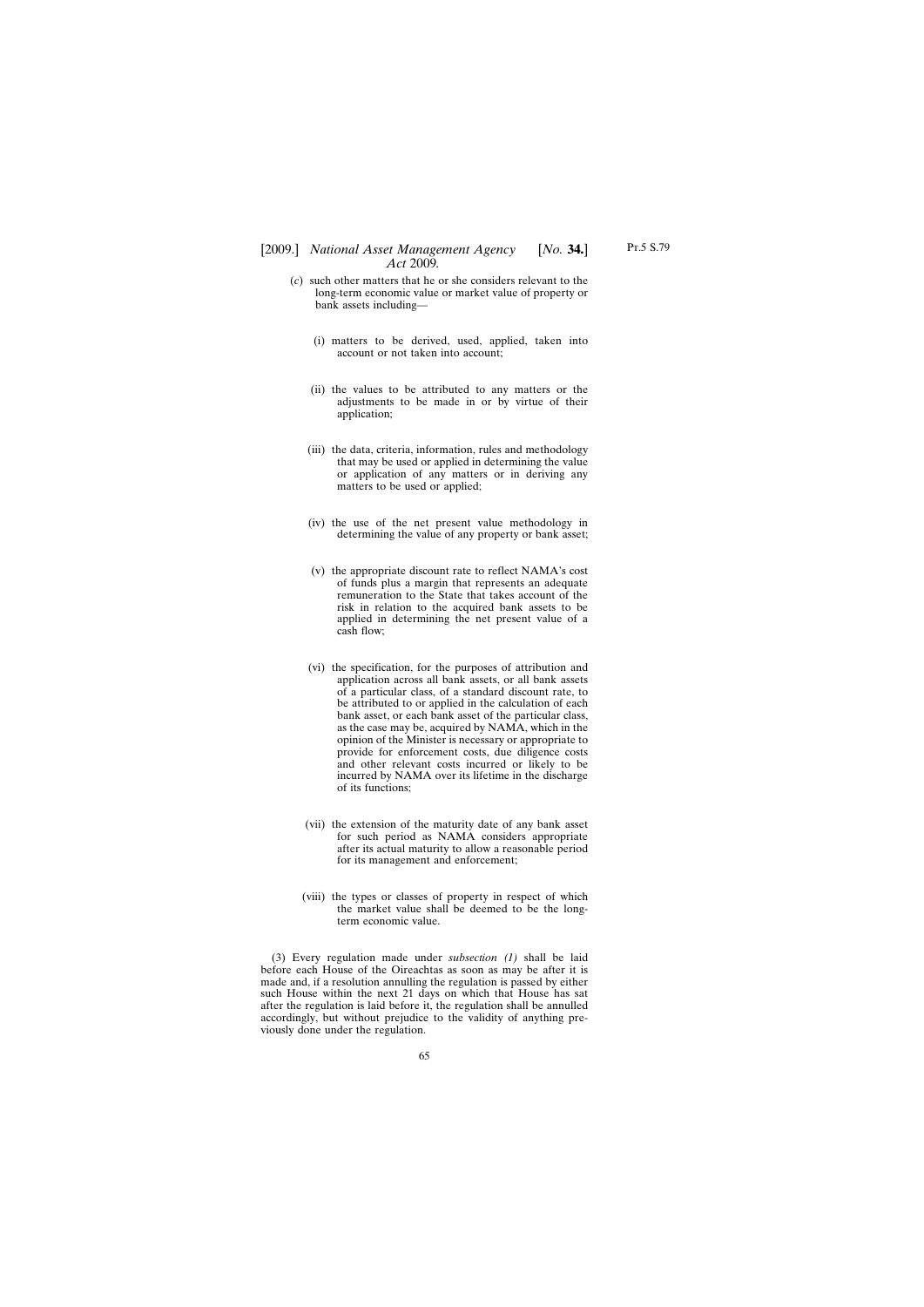#### Acquisition of Bank Assets and Related Matters

#### CHAPTER 1

#### *Acquisition of Bank Assets*

Applicant credit institutions and participating institutions to provide information about eligible bank assets.

**80**.—(1) NAMA may direct an applicant credit institution or a participating institution to provide NAMA with information, in the form directed by NAMA, about each of its bank assets, and (in the case of an applicant credit institution) each bank asset of each of its subsidiaries, that may be an eligible bank asset. In the case of a participating institution, such a direction has effect as a direction to provide that information about the bank assets of the participating institution and each of its subsidiaries that is also a participating institution.

(2) In particular, NAMA may require the provision of information about the debtors, associated debtors, guarantors and sureties concerned and the enforceability and marketability of the security associated with each such bank asset.

(3) When an applicant credit institution or participating institution provides information about bank assets under *subsection (1)* or *(2)*, it shall, if it is of the opinion that a bank asset is not an eligible bank asset, state that fact, that it objects to the acquisition of the bank asset, and the reason for the opinion. If an applicant credit institution or a participating institution wishes to object to the proposed acquisition of a bank asset, it shall do so in that way and the objection shall be dealt with in accordance with *Chapter 1* of *Part 7*.

(4) In a direction under *subsection (1)*, NAMA may require that the information concerned is to be provided in a particular specified manner or form, including by way of tranches described by reference to debtors, associated debtors, security or in any other way.

(5) NAMA may direct an applicant credit institution or a participating institution that any information provided by the applicant credit institution, any of its subsidiaries or the participating institution under *subsection (1)* or *(2)* is to be certified as accurate and complete jointly by the chief executive officer and chief financial officer of the applicant credit institution or participating institution.

(6) An applicant credit institution or participating institution shall, on request by NAMA, provide NAMA with a report or a certificate or both, in the form directed by NAMA, about—

- (*a*) any of its bank assets, or those of a subsidiary, that may be eligible bank assets, or
- (*b*) any information relevant to the determination of the terms of acquisition (including the acquisition value) of any such bank asset.

(7) An applicant credit institution or a participating institution shall, in a report or certificate under *subsection (5)* or *(6)*, disclose in utmost good faith all matters and circumstances in relation to each bank asset concerned that might materially affect, or might reasonably be expected to materially affect, NAMA's decision to acquire the bank asset or the determination of its acquisition value.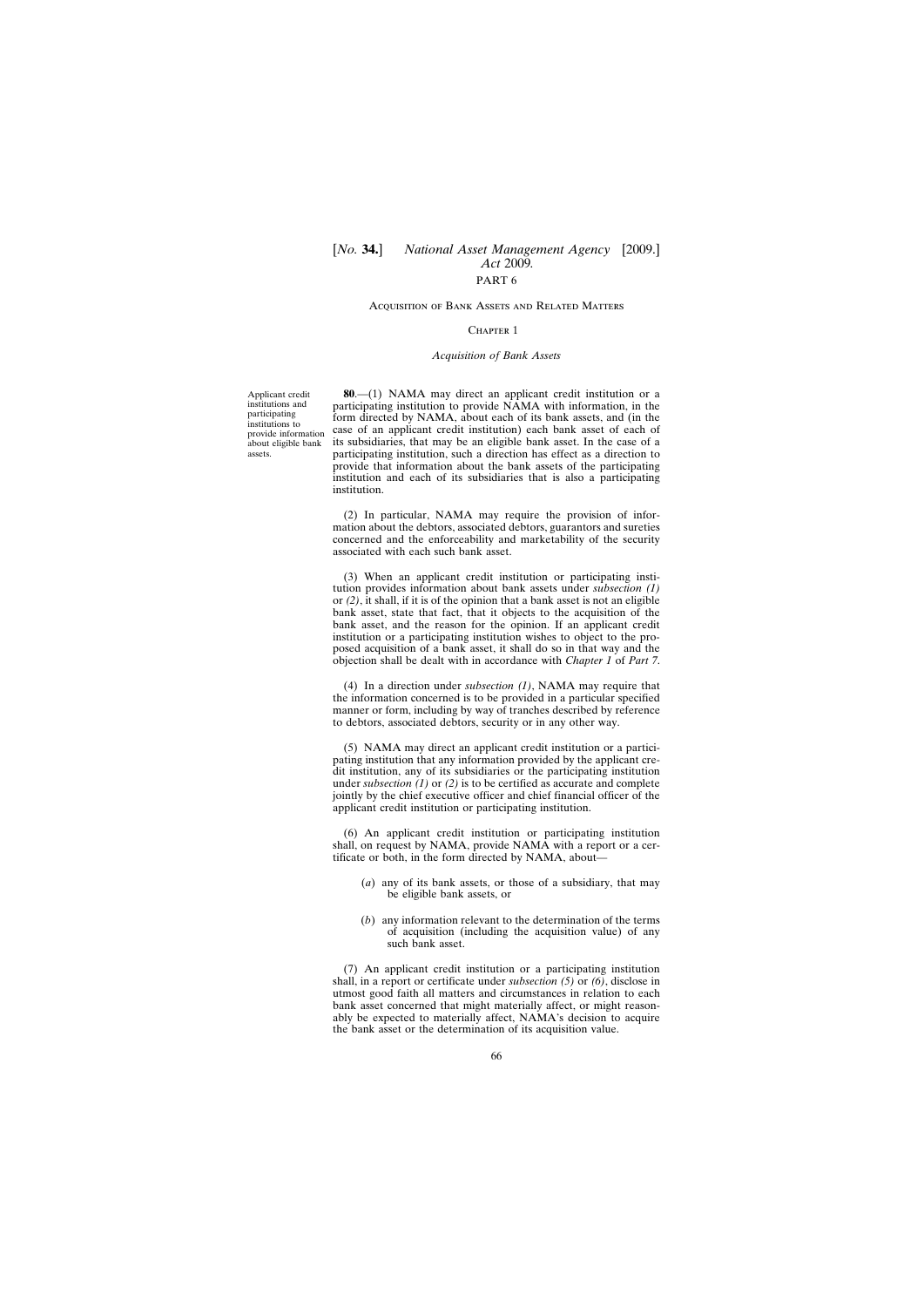(8) Notwithstanding any legal or contractual restriction, NAMA and a NAMA group entity may disclose to each other any information, or any report, certificate or other document, that either one obtains in connection with the performance of any of its functions.

**81.**—(1) An applicant credit institution or a participating insti- Production of tution shall, if NAMA so requests, produce to NAMA for inspection documentation, the credit facility documentation, books and records kept in connection with any eligible bank asset. The applicant credit institution or participating institution shall give NAMA such facilities for inspecting and taking copies of the contents of any such documentation, book or record as NAMA requires.

(2) NAMA may direct an applicant credit institution or a participating institution to procure that any of its subsidiaries—

- (*a*) produces to NAMA for inspection the credit facility documentation, books and records kept in connection with any eligible bank asset, and
- (*b*) gives NAMA such facilities for inspecting and taking copies of the contents of any such documentation, book or record as NAMA requires.

(3) If an applicant credit institution, participating institution or subsidiary is required under *subsection (1)* or *(2)*—

- (*a*) to produce documentation or a book or record in connection with a bank asset to NAMA, or
- (*b*) to provide facilities to NAMA to inspect or take copies of the contents of any such documentation, book or record,

and fails to do so, NAMA may apply to the Court, on notice to the credit institution or participating institution for an order directing the credit institution, participating institution or subsidiary to produce the documentation, book or record, or provide the facilities, as the case requires.

(4) The Court may make an order pursuant to the application under *subsection (3)* if the Court is satisfied that the production of the documentation, book or record, or the provision of the facilities sought is reasonably necessary to enable NAMA to perform any of its functions under this Act. The Court may make any interlocutory order (including a mandatory order) that it considers necessary in the circumstances.

(5) If the Court is satisfied that for reasons of commercial confidentiality a hearing under this section should be conducted otherwise than in public, the Court may so order.

(6) Subject to the privilege against self-incrimination, a document, book or record produced by a person in answer to a request or order under this section is admissible in evidence.

**82.**—(1) An applicant credit institution or a participating insti- Provision of tution shall provide any information and explanations requested by information and NAMA in relation to the matters referred to in *sections 80* and  $\delta I$  explanations, etc. or any other matter relevant to the acquisition of a bank asset, and shall also secure that an officer or staff member of the applicant

books and records for inspection.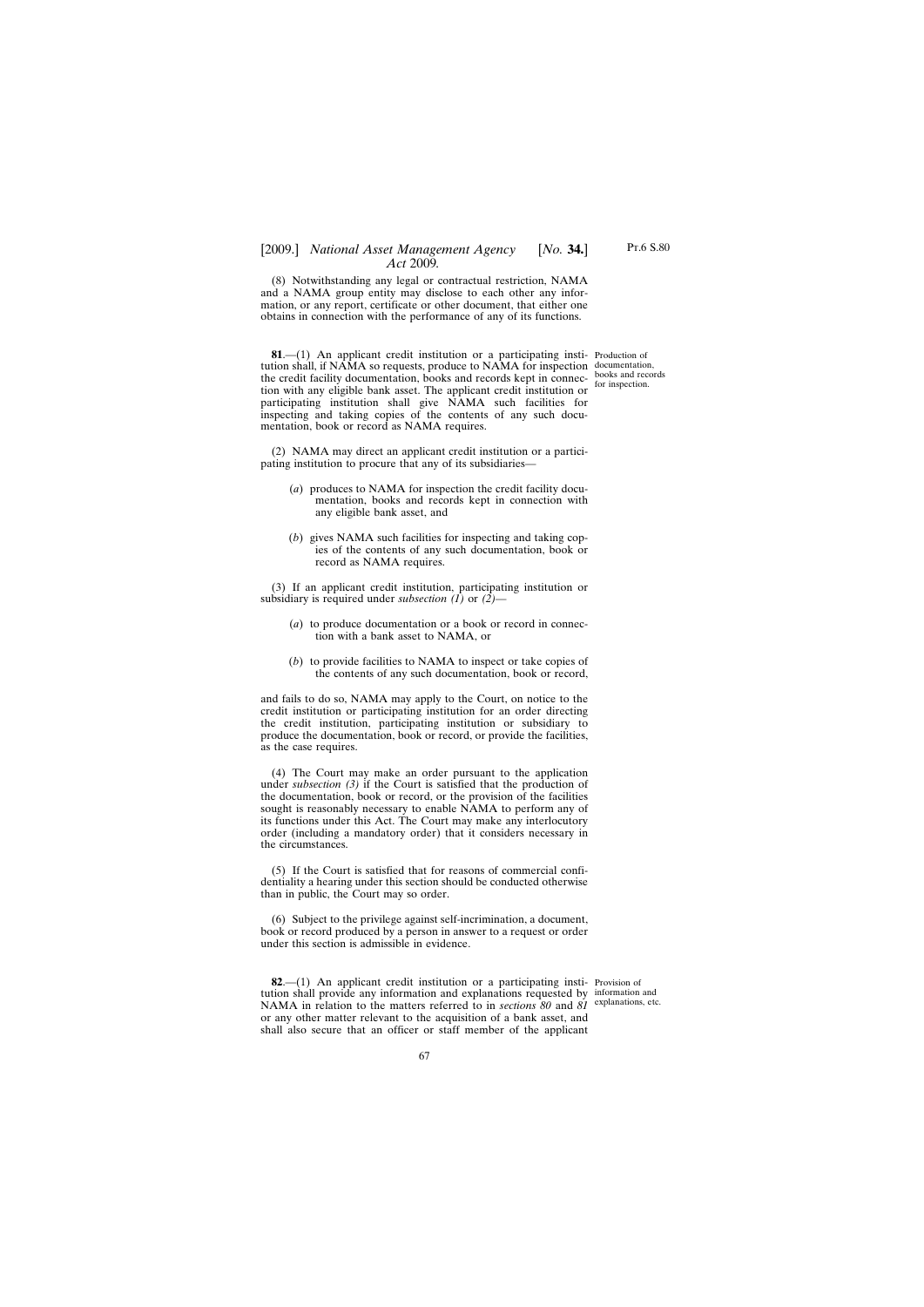credit institution or participating institution shall provide an explanation of any such information, documentation, book or record, including an explanation of any apparent omission from the information, documentation, book or record.

(2) NAMA may direct an applicant credit institution or participating institution to procure that any of its subsidiaries provides the information or explanations referred to in *subsection (1)* in relation to the bank assets of the subsidiary.

(3) If an applicant credit institution or participating institution is required to secure that an officer or staff member of the applicant credit institution, subsidiary or participating institution provides an explanation or information under this section, and fails to do so, NAMA may apply to the Court, on notice to the applicant credit institution or participating institution, for an order directing the applicant credit institution, subsidiary or participating institution to secure the provision of the explanation or information.

(4) The Court may make an order referred to in *subsection (3)* if the Court is satisfied that the provision of the explanation or information sought is reasonably necessary to enable NAMA to make a decision whether to acquire the bank asset concerned or determine its acquisition value. The Court may make any interlocutory order (including a mandatory order) that it considers necessary in the circumstances.

(5) If the Court is satisfied that for reasons of commercial confidentiality a hearing under this section should be conducted otherwise than in public, the Court may so order.

(6) Subject to the privilege against self-incrimination, information provided by a person in answer to a request or order under this section is admissible in evidence.

**83**.—(1) If a person who is a debtor, associated debtor, guarantor or surety of a credit facility has been notified that the credit facility is an eligible bank asset, the person shall co-operate and shall, in good faith, promptly furnish to the participating institution such information relating to the eligible bank asset concerned as the participating institution requests for the purposes of its compliance with a requirement or direction under *section 80*, *81* or *82*.

(2) If a person referred to in *subsection (1)* fails to comply with a requirement of that subsection, the participating institution concerned may apply to the Court, on notice to the person, for an order directing the person to comply with the requirement in any way specified in the order, and shall notify NAMA that it has done so.

(3) The Court may make an order (including a mandatory order) under *subsection (2)* if the Court is satisfied that the compliance sought is reasonably necessary to enable the participating institution concerned to comply with the requirement or direction under *section 80*, *81* or *82*. The Court may make any interlocutory order that it considers necessary in the circumstances.

(4) If the Court is satisfied that for reasons of commercial confidentiality a hearing under this section should be conducted otherwise than in public, the Court may so order.

Obligations to cooperate and act in good faith, etc.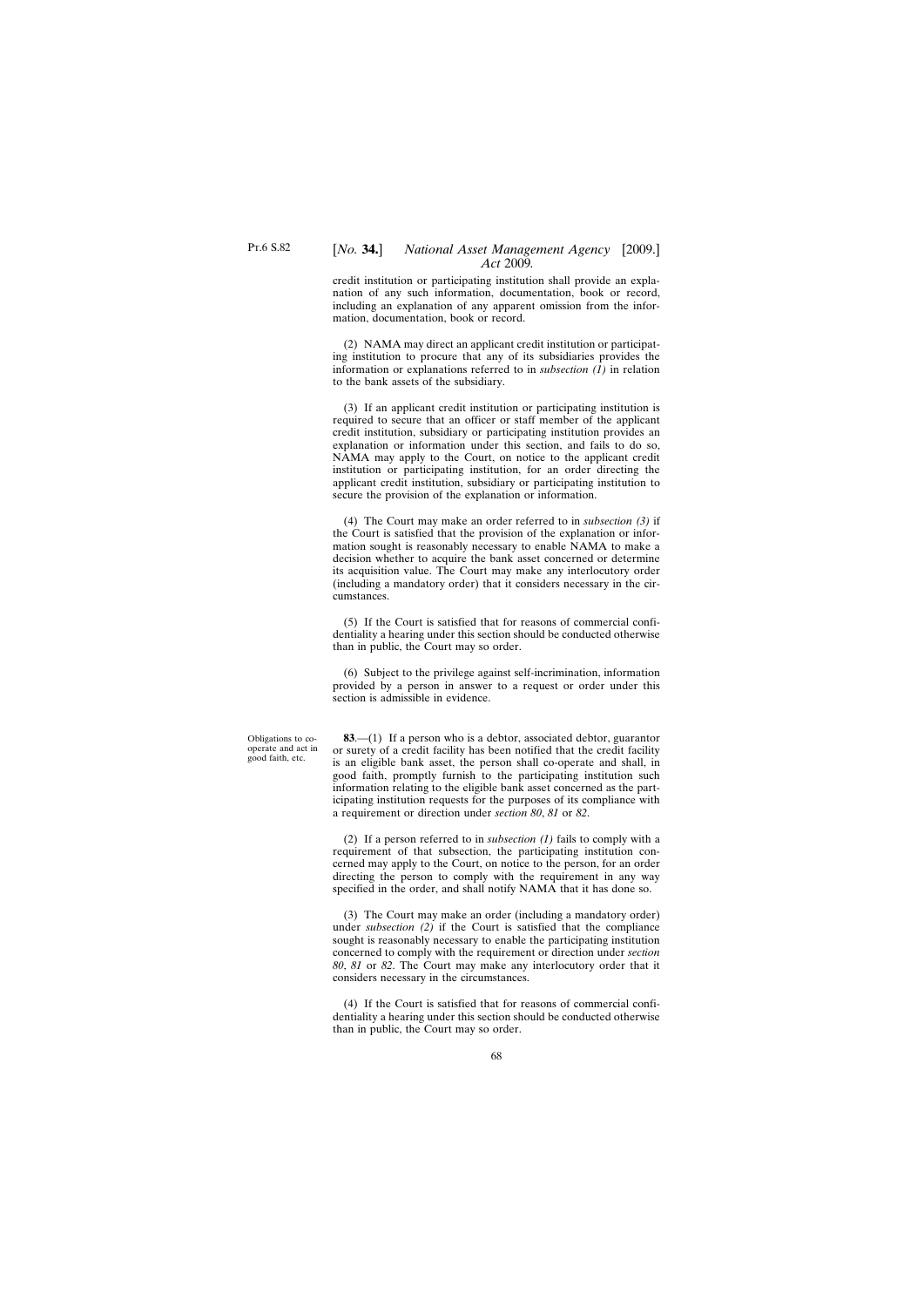(5) Subject to the privilege against self-incrimination, a document, book or record produced by a person in answer to a request or order under this section is admissible in evidence.

(6) If a participating institution suffers loss as a result of a debtor, guarantor or surety failing to comply with an obligation under *subsection (1)*, the debtor, guarantor or surety shall be liable in damages to the participating institution.

**84.**—(1) NAMA may acquire an eligible bank asset of a partici- Decision about pating institution if NAMA considers it necessary or desirable to do acquisition of so having regard to the purposes of this Act and in particular the eligible bank assets. resources available to the Minister. NAMA is not obliged to acquire any particular, or any, eligible bank asset of such an institution on any grounds.

(2) For the avoidance of doubt, NAMA may acquire, from a participating institution, performing or non-performing eligible bank assets.

(3) For the avoidance of doubt, NAMA may, subject to *Chapter 1* of *Part 7*, take steps to acquire an eligible bank asset even though the participating institution concerned has indicated in information provided to NAMA under *section 80* that it does not consider the bank asset to be an eligible bank asset and that it objects to its acquisition.

(4) Without prejudice to the generality of *subsection (1)*, NAMA may, in deciding whether to acquire a particular eligible bank asset, take into account—

- (*a*) whether any security that is part of the bank asset is adequate,
- (*b*) whether any security that is part of the bank asset has been perfected,
- (*c*) the value of that security,
- (*d*) whether the relevant credit facility documentation is defective or incomplete,
- (*e*) whether the participating institution concerned or any other person has engaged in conduct concerning the bank asset that is or could be prejudicial to the position of NAMA,
- (*f*) whether the participating institution has complied with its contractual and legal obligations and its obligations under this Act in relation to the bank asset, or its eligible bank assets generally,
- (*g*) whether in NAMA's opinion the participating institution has advanced a sufficient quantum of the credit facility concerned,
- (*h*) the quality of the title to any property held as security that is part of the bank asset,
- (*i*) any applicable legal, regulatory or planning requirement that has not been complied with in relation to development land held as security that is part of the bank asset,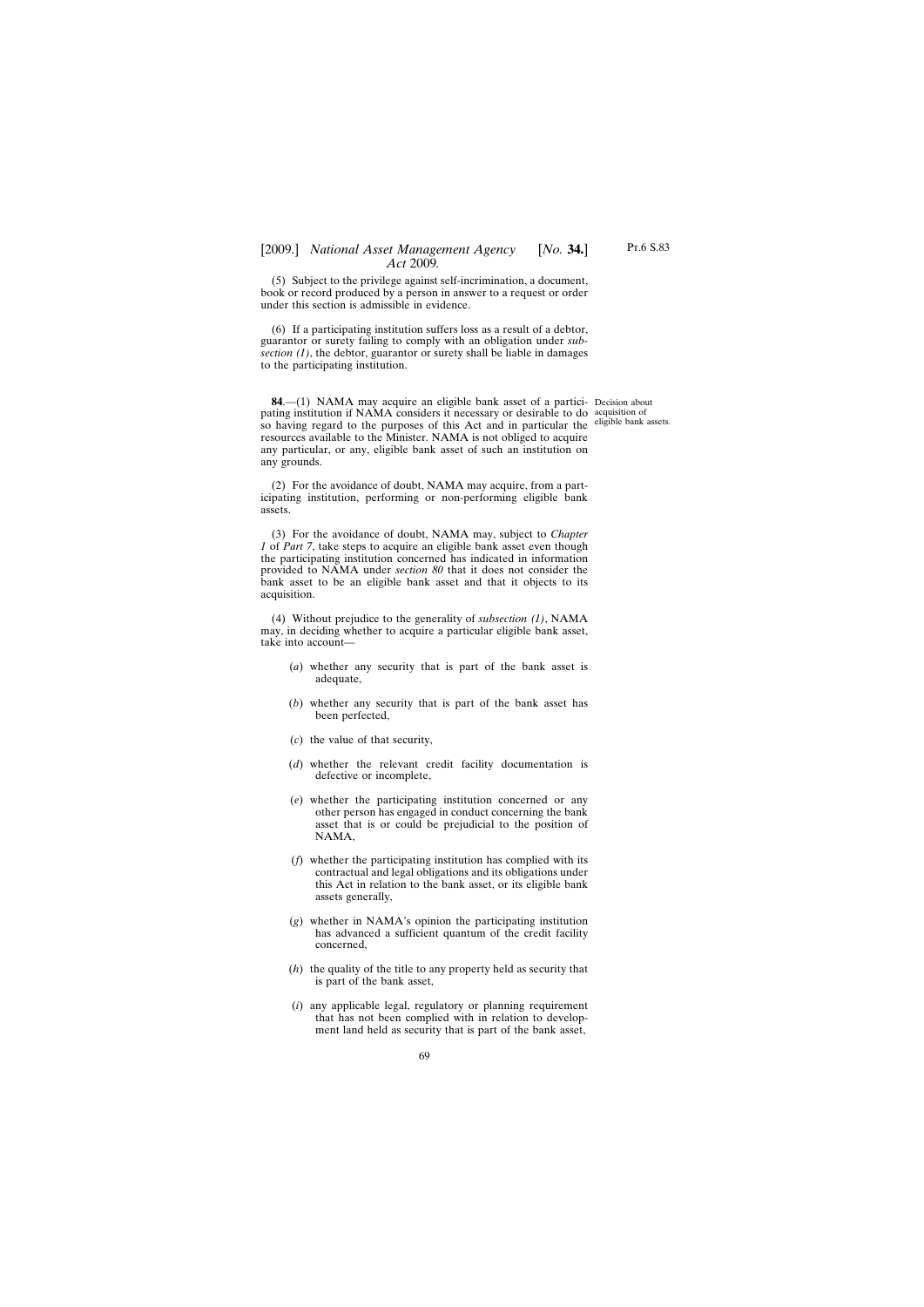- (*j*) any association with another bank asset of a participating institution,
- (*k*) the performance of the bank asset,
- (*l*) any matter disclosed in any due diligence carried out by the participating institution or NAMA,
- (*m*) the type of other eligible bank assets (whether of the participating institution or any other participating institution) that NAMA has acquired or proposes to acquire, and whether not acquiring the particular eligible bank asset concerned would contribute to the achievement of the purposes of this Act, and
- (*n*) any other matter that NAMA considers relevant.

(5) Where NAMA determines that the long-term economic value of the property comprised in the security for a credit facility that is an eligible bank asset is less than the market value of the property, NAMA shall not acquire the bank asset.

NAMA to identify eligible bank assets for acquisition.

**85**.—(1) NAMA shall identify such of the eligible bank assets of a participating institution as NAMA proposes to acquire.

(2) NAMA may, for the purposes of identifying eligible bank assets that it proposes to acquire, consult with the participating institution concerned, but is not obliged to do so. The participating institution shall co-operate expeditiously with NAMA in any such consultation.

(3) If a participating institution has stated in information provided under *section 80* that it does not consider a particular bank asset that NAMA proposes to acquire to be an eligible bank asset and that it objects to its acquisition, NAMA may—

- (*a*) agree not to acquire the bank asset, or
- (*b*) continue with the proposed acquisition and refer the matter to the expert reviewer.

(4) If NAMA proposes to continue with a proposed acquisition in accordance with *subsection (3)(b)*, NAMA shall notify the participating institution concerned of that fact as soon as may be.

(5) NAMA shall inform the participating institution of its proposed timetable for the acquisition of the eligible bank assets identified for acquisition. The timetable may specify that identified bank assets will be acquired on different dates.

NAMA may specify general terms and conditions of acquisition.

**86**.—(1) NAMA may, from time to time, specify the terms and conditions that are to apply generally to the acquisition of eligible bank assets.

(2) The terms and conditions specified under *subsection (1)* may include the following warranties:

(*a*) a warranty (which may be subject to any legal reservation approved by NAMA in a particular case) that the security for the relevant bank asset is enforceable;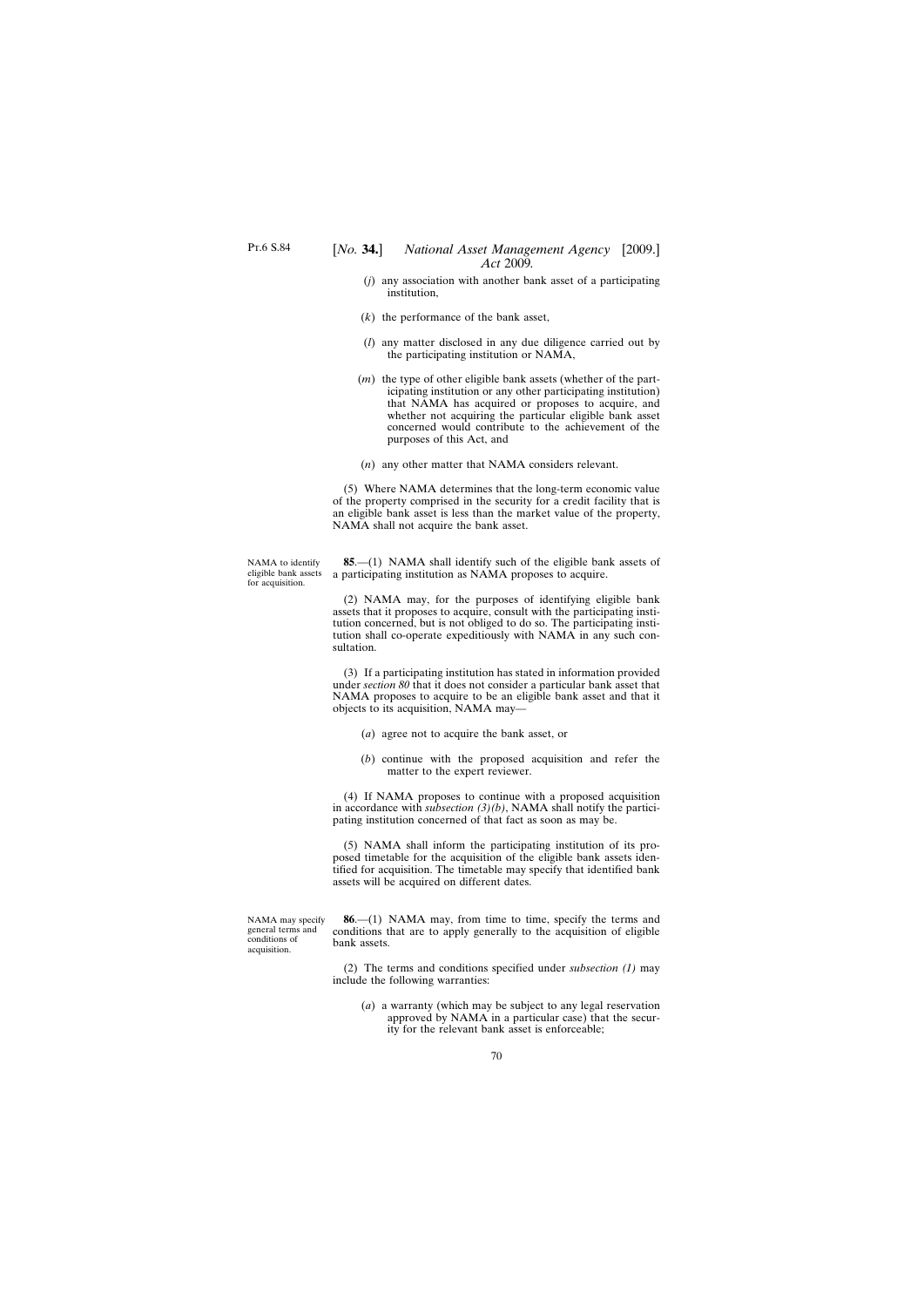- (*b*) a warranty that any land that is the security for the bank asset has good and marketable title;
- (*c*) a warranty that the facts in the participating institution's report in relation to the bank asset are complete and accurate;
- (*d*) a warranty that any certificate provided in relation to the bank asset is accurate and complete;
- (*e*) any other warranty customarily included in transactions for the purchase of bank assets.

(3) In relation to any particular acquisition NAMA may amend or vary the terms and conditions specified under *subsection (1)* as it thinks fit, but if it does so, it shall set out the amendment or variation in the relevant acquisition schedule.

**87.**—(1) When NAMA has identified an eligible bank asset of a NAMA to prepare participating institution that NAMA proposes to acquire, and has acquisition determined the acquisition value of that asset, NAMA shall serve on schedule. the institution a schedule (referred to in this Act as an "acquisition schedule").

(2) NAMA may nominate a NAMA group entity as the entity that is to acquire a bank asset identified for acquisition.

(3) An acquisition schedule shall set out for each eligible bank asset to be acquired—

- (*a*) a statement of the eligible bank asset and the interest to be acquired,
- (*b*) a statement of any obligations or liabilities excluded from the acquisition,
- (*c*) the acquisition value,
- (*d*) details of how the acquisition value was calculated,
- (*e*) any obligations, additional to those imposed by this Act, to be imposed on the participating institution after the acquisition that are to take effect after the acquisition,
- (*f*) the date of acquisition, and
- (*g*) if the eligible bank asset is not to be acquired by NAMA itself, the NAMA group entity that will acquire it.

(4) In addition to the matters required by *subsection (3)*, NAMA may set out in an acquisition schedule any other matter (including any terms and conditions) that it considers necessary in the particular case.

(5) For the avoidance of doubt, an acquisition schedule may specify any number of particular eligible bank assets.

(6) For the avoidance of doubt, NAMA may serve more than one acquisition schedule on a participating institution.

(7) The date of acquisition of a designated bank asset shall be at least 28 days after the relevant acquisition schedule is served on the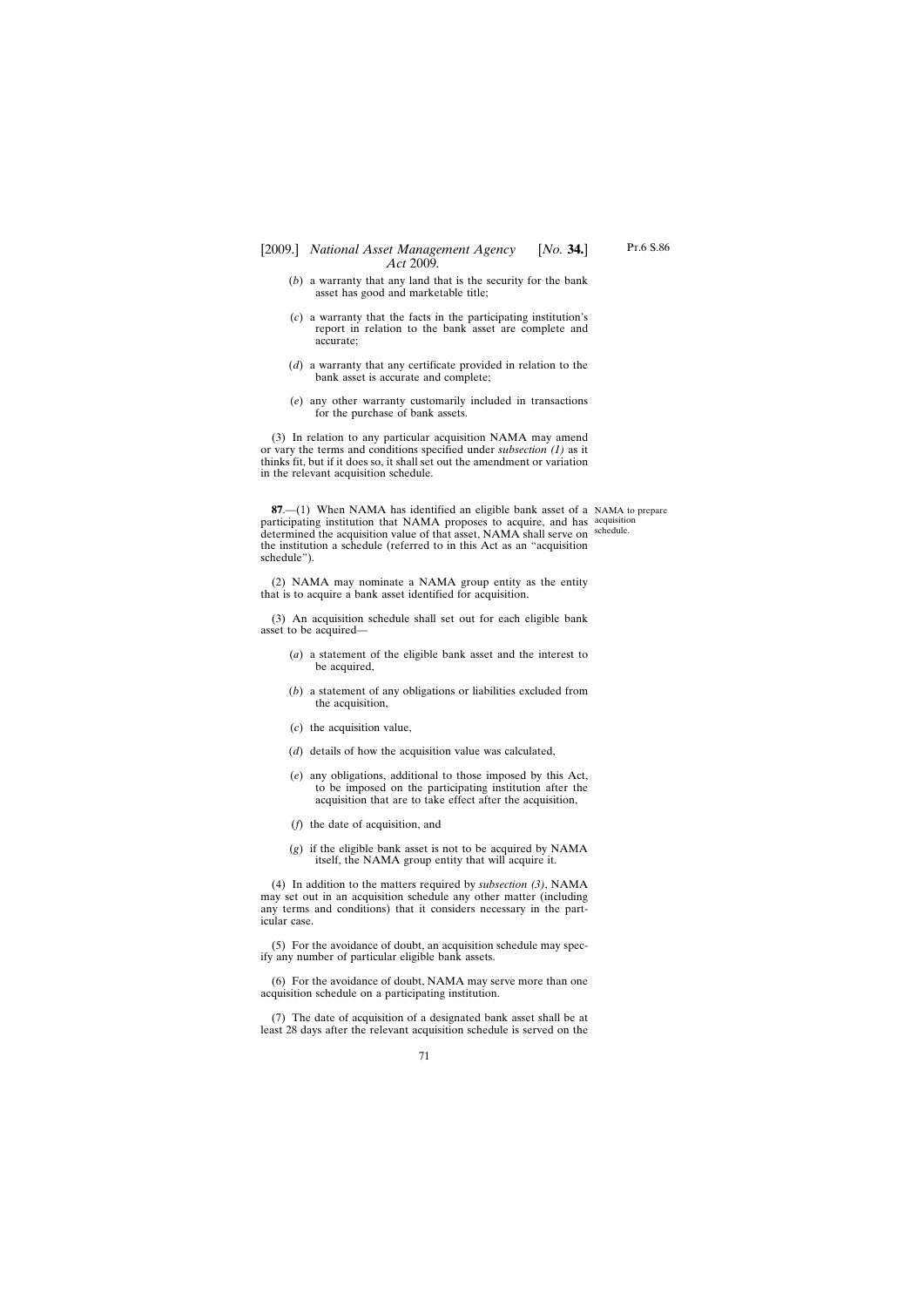participating institution concerned unless NAMA specifies a shorter period in the acquisition schedule.

**88**.—A participating institution may apply to NAMA in writing for the correction of an obvious error or omission in an acquisition schedule. An application under this section is not an objection for

Errors or omissions in proposed acquisition schedules.

Amendment of acquisition schedule.

**89**.—(1) After service of an acquisition schedule on a participating institution, but before the earliest acquisition date specified in the

(*a*) revoke the acquisition schedule, or

the purposes of *section 80* and *section 114*.

acquisition schedule, NAMA may—

(*b*) amend the acquisition schedule in relation to the bank asset in any way.

(2) Without prejudice to the generality of *subsection (1)(b)*, NAMA may amend an acquisition schedule in any of the following ways:

- (*a*) to omit or add a bank asset;
- (*b*) to alter the description of such an asset;
- (*c*) to alter the acquisition date of such an asset;
- (*d*) to alter the acquisition value of such an asset;
- (*e*) to alter any of the terms and conditions of the acquisition schedule;
- (*f*) to correct an obvious error or omission.

(3) When NAMA has amended an acquisition schedule (in this subsection called the "original acquisition schedule"), NAMA shall serve an amended acquisition schedule on the participating institution. Where NAMA does so, the amended acquisition schedule has effect in place of the original acquisition schedule.

(4) When NAMA has revoked an acquisition schedule, NAMA shall serve on the participating institution a notice of the revocation. The revoked acquisition schedule is of no effect from the date of that service.

(5) References in this Act to an acquisition schedule include an acquisition schedule that has been amended in accordance with this section.

**90**.—(1) Subject to *subsection (7)*, the service of an acquisition schedule on a participating institution in accordance with *section 87* or *89* operates by virtue of this Act to effect the acquisition of each bank asset specified in the acquisition schedule by NAMA or the specified NAMA group entity, on the date of acquisition specified in the acquisition schedule as the date of acquisition of the bank asset, notwithstanding that the consideration for the acquisition has not been paid.

(2) The acquisition of a bank asset pursuant to *subsection (1)* is subject to the terms and conditions set out in the acquisition schedule

Effect of service of acquisition schedule.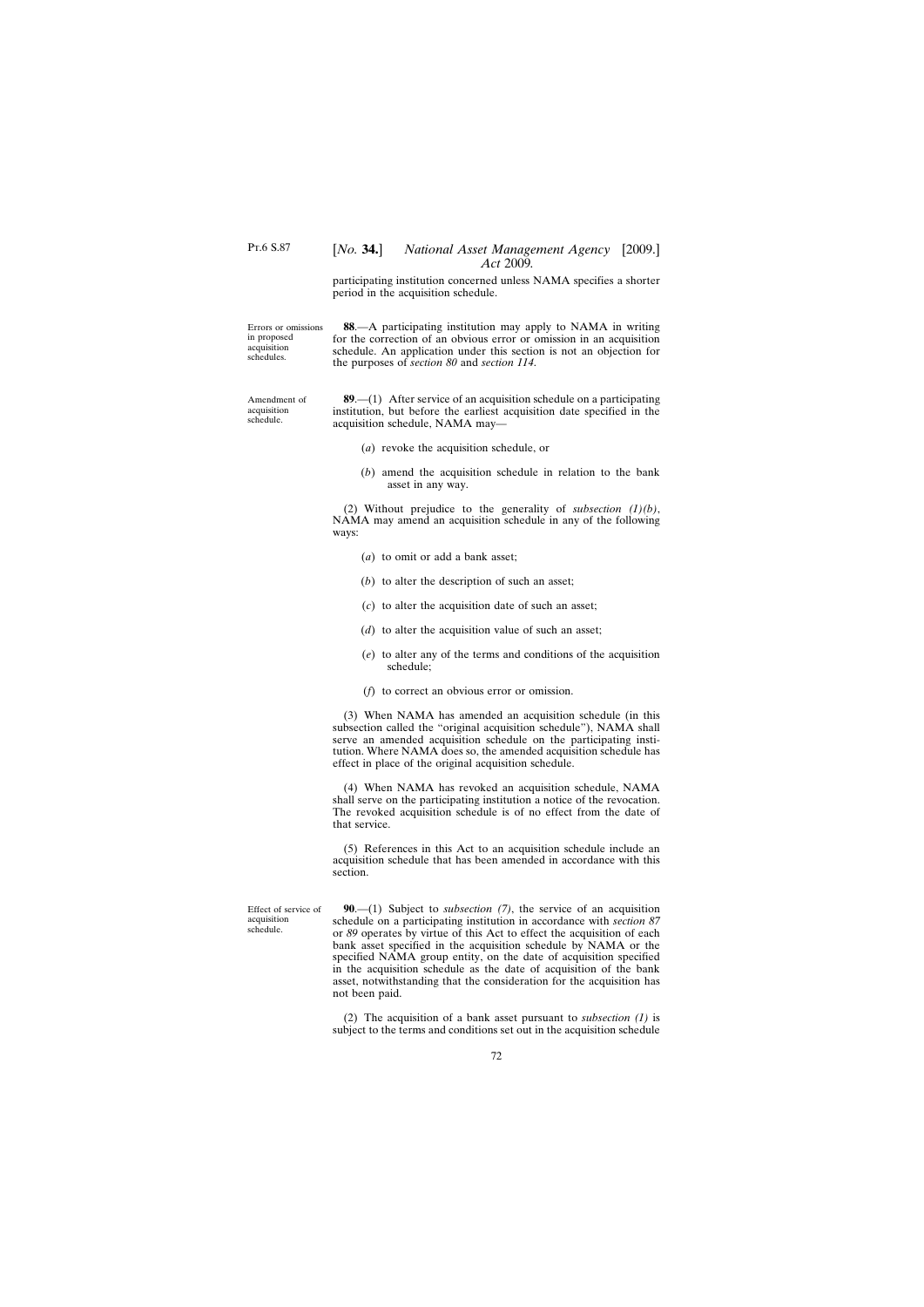### [2009.] [ *National Asset Management Agency No.* **34.**] *Act* 2009*.*

and any general terms and conditions specified by NAMA under *section 86(1)* except to any extent that the acquisition schedule excludes or modifies such specified terms and conditions.

(3) Unless otherwise provided in an acquisition schedule*,* where an eligible bank asset is acquired, every relevant contract is deemed to be assigned to NAMA or the specified NAMA group entity, as the case may be.

- (4) In *subsection (3)* "relevant contract" means a contract—
	- (*a*) relating to the bank asset,
	- (*b*) to which the participating institution is a party or in which it has an interest, and
	- (*c*) the existence of which has been disclosed to NAMA in writing.

(5) Unless otherwise provided in an acquisition schedule*,* where an eligible bank asset is acquired, NAMA or the specified NAMA group entity, as the case may be, becomes entitled to the benefit of—

- (*a*) any certificate of title, solicitor's undertaking, warranty, valuation, report, certificate or document issued to the participating institution or upon which the participating institution is entitled to rely in connection with the asset,
- (*b*) an instruction, order, direction, bond, opinion, search, enquiry, declaration, consent, notice, power of attorney, authority or right given to, held by or issued for the benefit of, directly or indirectly, the participating institution in connection with the asset, and
- (*c*) any other benefit arising under or in connection with any insurance or assurance policy or payment direction relating to the asset.

(6) Subject to *section 91*, *subsections (1)*, *(3)* and *(5)* have effect in relation to a bank asset notwithstanding—

- (*a*) any legal (including contractual) or equitable restrictions on the acquisition of the bank asset or any part of it,
- (*b*) any legal or equitable restriction, inability or incapacity relating to or affecting any matter referred to in the acquisition schedule (whether generally or in particular) or any requirement for a consent, notification, authorisation, licence or document to similar effect (by whatever name and however described), in each case,
- (*c*) any insignificant or immaterial error or any obvious error, or
- (*d*) any provision of any enactment to the contrary.

(7) The service of an acquisition schedule on a participating institution in accordance with *sections 87* and *89* does not have the effects mentioned in *subsections (1)*, *(3)* and *(5)* in relation to a bank asset if—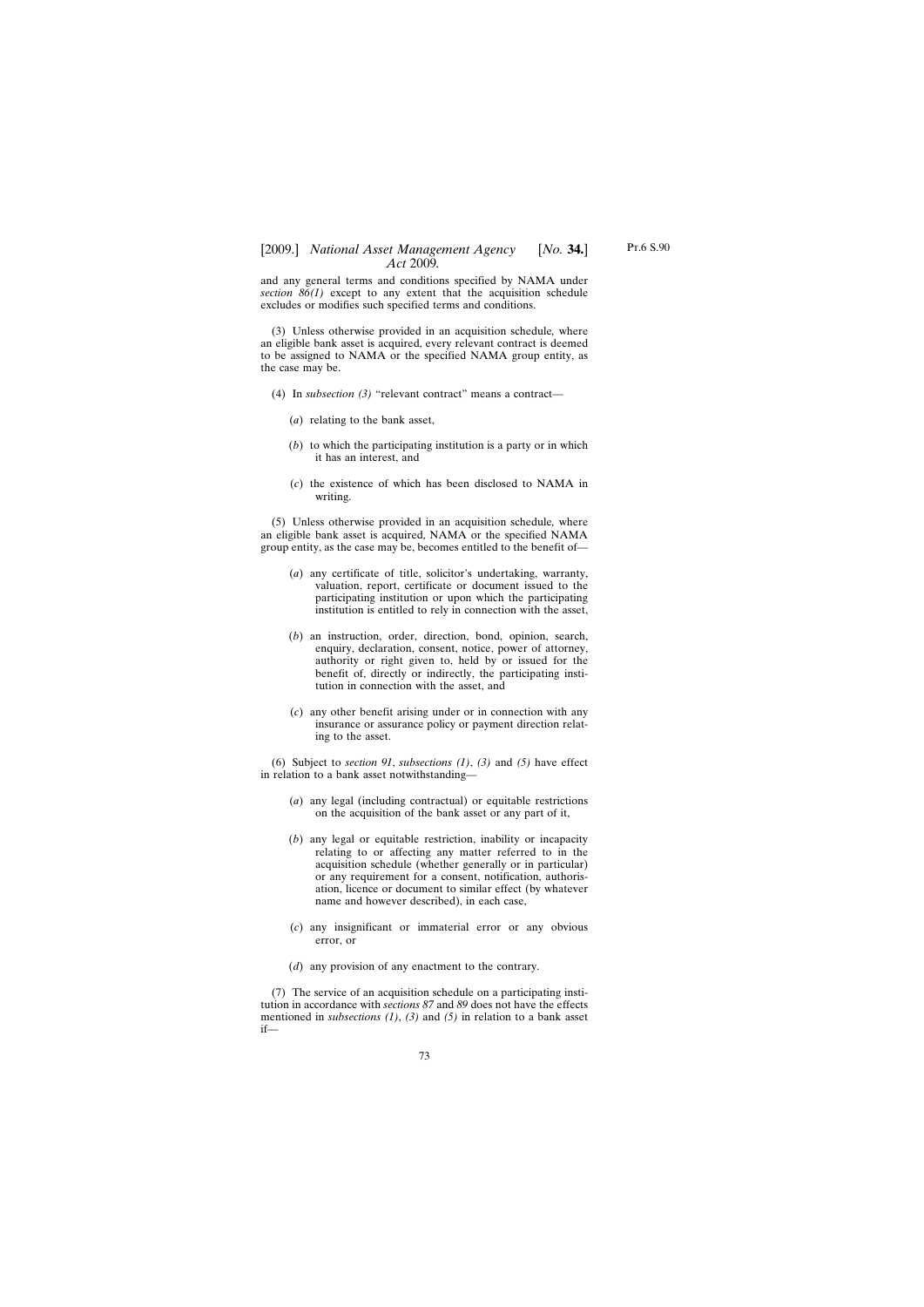- (*a*) notwithstanding that the participating institution stated in information provided under *section 80* that it did not consider the bank asset to be an eligible bank asset, and that it objected to its aquisition NAMA decided under *section 85(3)* to take steps to acquire the bank asset, and
- (*b*) on the acquisition date—
	- (i) the Minister has not confirmed the inclusion of the bank asset in the acquisition schedule in accordance with *section 117*, or
	- (ii) NAMA—
		- (I) has amended the acquisition schedule to remove the bank asset from the acquisition schedule, or
		- (II) has revoked the acquisition schedule in accordance with *section 89* or *121*.

Effect of service of acquisition schedule in relation to foreign bank assets.

**91**.—(1) In this Part—

"foreign bank asset" means a bank asset in which the transfer or assignment of any right, title or interest that NAMA proposes to acquire is governed in whole or in part by the law of a state (including the law of a territorial unit of a state) other than the State;

"foreign law", in relation to a foreign bank asset or a transaction in relation to a foreign bank asset means the law of a state other than the State.

(2) In this section, where a bank asset is to be acquired by a NAMA group entity, a reference to NAMA in this section (but not in *sections 92* and *93* as applied by *subsection (10)*) shall be construed as a reference to the NAMA group entity.

(3) To the extent that a bank asset proposed to be acquired by NAMA is or includes a foreign bank asset—

- (*a*) if the law governing the transfer or assignment of the foreign bank asset permits the transfer or assignment of that asset, the participating institution shall if NAMA so directs do everything required by law to give effect to the acquisition, or
- (*b*) if the relevant foreign law does not permit the transfer or assignment of the foreign bank asset, the participating institution shall if NAMA so directs do all that the participating institution is permitted to do under that law to assign to NAMA the greatest interest possible in the foreign bank asset.

(4) A participating institution, to the extent that a foreign bank asset is one to which *subsection (3)(b)* applies—

- (*a*) is subject to duties, obligations and liabilities as nearly as possible corresponding to those of a trustee in relation to that bank asset, and
- (*b*) shall hold the bank asset for the benefit and to the direction of NAMA,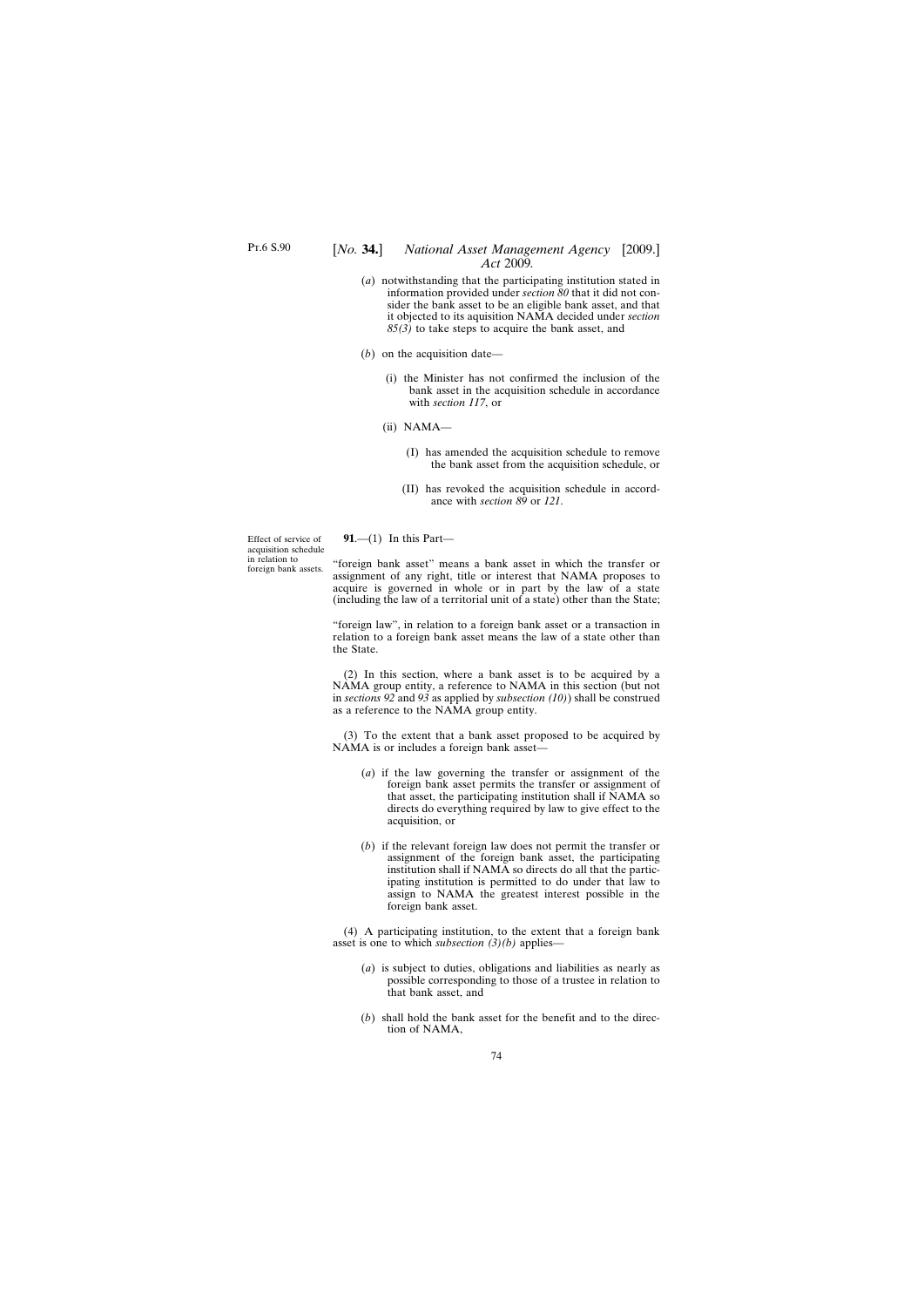# [2009.] *National Asset Management Agency* [*No.* **34.**] *Act* 2009*.*

in each case subject to the nature of, and the terms and conditions of the acquisition of, the foreign bank asset.

(5) *Subsection (3)* applies in so far as the service of an acquisition schedule would not, of itself, as a matter of foreign law, operate to give effect to the acquisition of a foreign bank asset or otherwise effect or achieve the result referred to in that subsection in relation to such a bank asset.

(6) Without prejudice to *subsection (4)*, a participating institution shall, immediately upon being so directed by NAMA to do so, execute and deliver to NAMA any contract, document, agreements, deed or other instrument that NAMA considers necessary or desirable to ensure that there is effected a binding acquisition by NAMA or the NAMA group entity concerned, under the applicable law, of the interest specified in the relevant acquisition schedule. NAMA may issue more than one direction under this subsection in connection with a foreign bank asset.

(7) A trust, duty, obligation or liability created or constituted by this section shall not be taken to constitute a security.

(8) A participating institution shall comply with any direction of NAMA in relation to any duty, obligation or liability under this section.

(9) A participating institution shall obtain, make, maintain and comply with any authorisation, consent, approval, resolution, licence, exemption, filing, notarisation or registration that is necessary in the State and in any other place in connection with ensuring the legality and enforceability of any act, matter or thing referred to in this section.

(10) *Sections 92* and *93* apply with any necessary modifications in relation to a foreign bank asset.

**92.**—(1) As soon as may be after the service on a participating Payment for bank institution of an acquisition schedule (or after service of an amended assets.acquisition schedule or a decision under *section 117* or *121* to confirm or continue with an acquisition schedule, as the case may be), NAMA shall notify the Minister and the NTMA of the amount payable to the participating institution as the acquisition value of the bank assets to be acquired.

(2) The Minister shall ensure that debt securities to an amount sufficient to allow the payment of the consideration payable under the acquisition schedule (other than any part of the consideration provided by an issue of subordinated debt securities under *section 49*) are issued.

(3) On the date of acquisition of a bank asset, NAMA or the NAMA group entity that acquired the bank asset shall transfer or issue to the participating institution concerned debt securities, or debt securities and subordinated debt securities, equal to the acquisition value of the bank asset.

(4) *Subsections (1)*, *(2)* and *(3)* have effect in relation to a bank asset even if at the relevant time the total portfolio acquisition value is the subject of an objection.

(5) Subject to *subsection (6)*, in the case of the acquisition of a foreign bank asset (within the meaning given by *section 91*), on the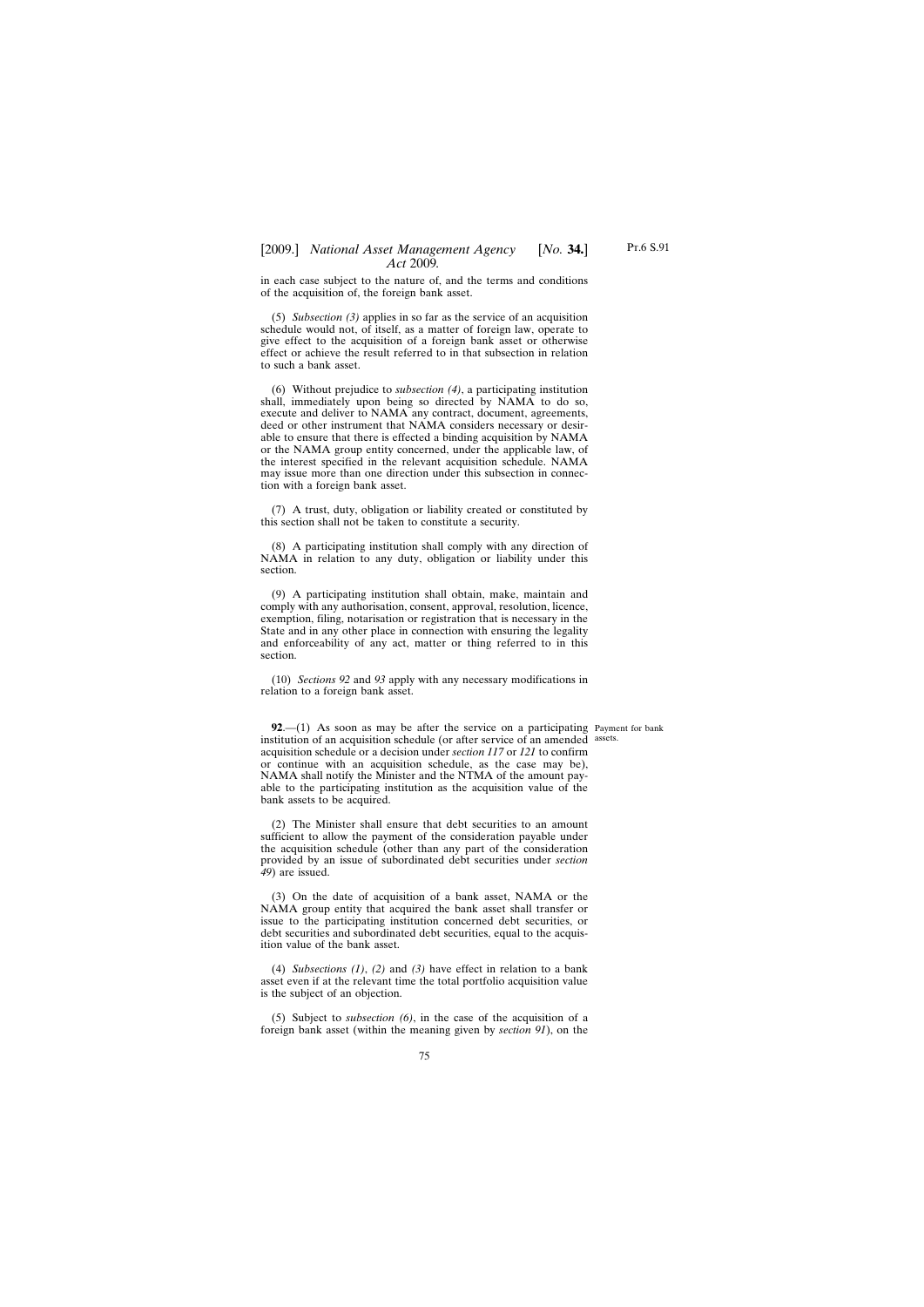Clawback of overpayments.

## [*No.* **34.**] *National Asset Management Agency* [2009.] *Act* 2009*.*

date of acquisition, NAMA or the NAMA group entity concerned shall transfer or issue to the participating institution concerned debt securities, or debt securities and subordinated debt securities, equal in value to the acquisition value of the bank asset.

(6) In the case of the acquisition of a foreign bank asset (within the meaning given by *section 91*), NAMA or the NAMA group entity concerned may withhold all or part of the acquisition value of a foreign bank asset until satisfied that the participating institution concerned has met its obligations under *section 91*.

**93**.—(1) If a participating institution receives from NAMA or a NAMA group entity an amount in exchange for acquired bank assets that is more than is due to the participating institution under this Act, or receives any other amount from NAMA or a NAMA group entity to which it is not entitled, the institution shall repay to NAMA—

- (*a*) in the case of overpayment of an amount due for the acquisition of bank assets, an amount equal to the overpayment and any accrued interest on it within the period that NAMA determines, or
- (*b*) in any other case, an amount equal to the overpayment and any accrued interest on it within the period that NAMA determines.

(2) A certificate issued by NAMA under its seal as to the amount of an overpayment referred to in *subsection (1)* is admissible as evidence of the amount of that overpayment.

Dealings with bank assets after service of acquisition schedule until date of acquisition.

**94**.—After the service of an acquisition schedule on a participating institution, until the date of acquisition for each bank asset specified in the acquisition schedule, the participating institution—

- (*a*) shall continue to hold and manage each bank asset concerned in accordance with *section 71*,
- (*b*) shall not make nor permit the making of any change to the bank asset concerned without NAMA's written consent, and
- (*c*) shall notify NAMA in writing of any change in the bank asset concerned of which the participating institution is aware.

Books, records and title documents of participating institutions.

**95**.—(1) Where NAMA has acquired a bank asset, NAMA may direct the participating institution from which the bank asset was acquired—

- (*a*) to deliver to NAMA all its books and records in relation to the bank asset concerned and any documents of title that it holds for any property that is subject to a security that is part of the bank asset, and
- (*b*) to provide any information or explanation that NAMA requires in relation to those books, records and documents.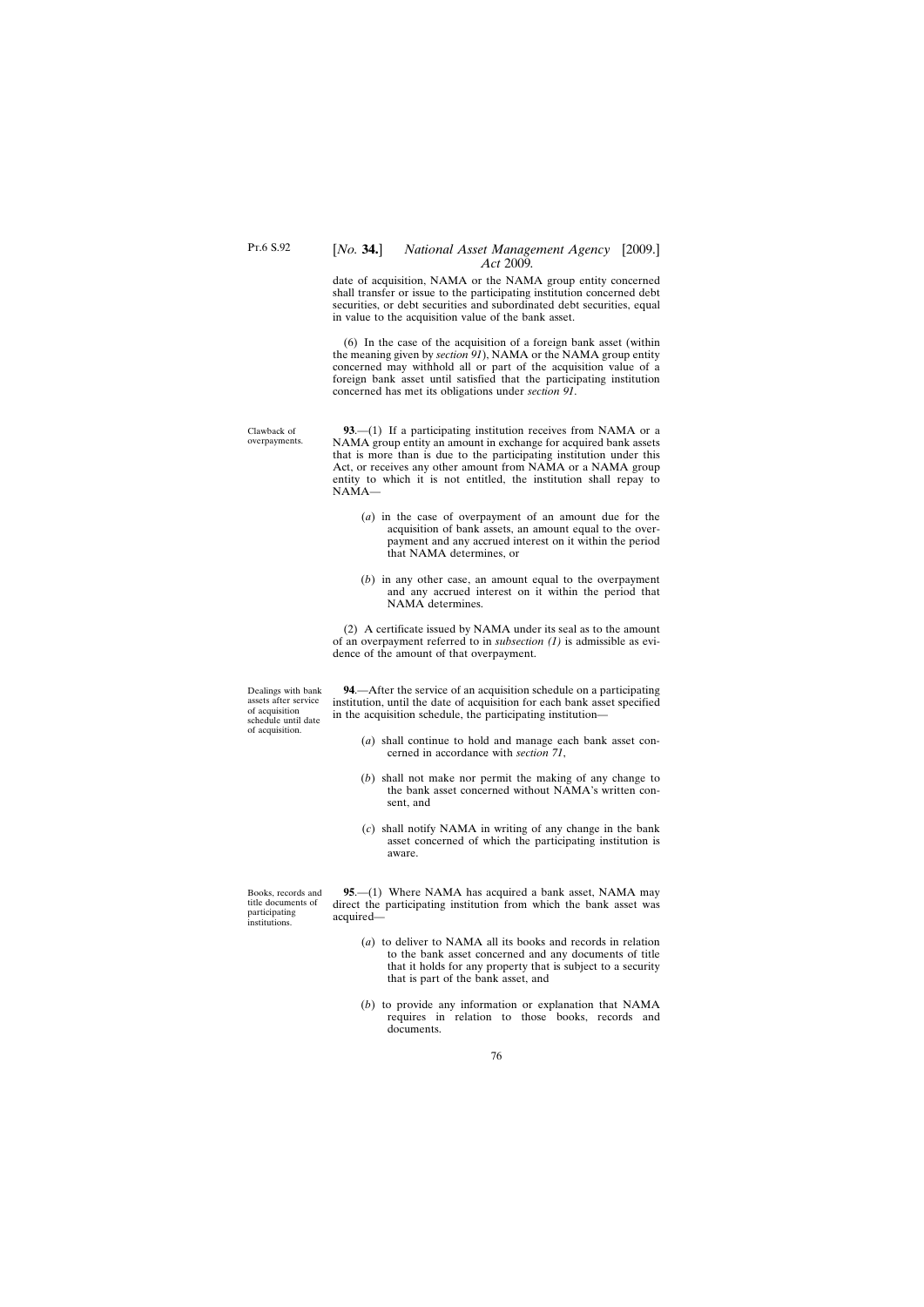# [2009.] [ *National Asset Management Agency No.* **34.**] *Act* 2009*.*

(2) A participating institution shall comply with a direction under *subsection (1)*.

(3) Where NAMA directs a participating institution under *subsection (1)* to deliver to NAMA books, records or documents in relation to a bank asset, the participating institution shall also secure that any officer, employee or agent of the participating institution who is able to do so provides an explanation of any such book, record or document, including an explanation of any apparent omission from such a book, record or document.

(4) If a participating institution is subject to a direction under *subsection (1)* and does not comply with the direction, NAMA may apply to the Court, on notice to the participating institution, for an order directing the institution to comply with the direction.

(5) The Court may make an order (including a mandatory or interlocutory order) under *subsection (4)* if the Court is satisfied that the production of the book, record, document or explanation, the provision of the facilities sought is reasonably necessary to enable NAMA to perform any of its functions under this Act.

(6) Where NAMA so directs, a participating institution shall retain custody, on behalf of NAMA, of any book, record, document or document of title referred to in this section subject to the giving of an accountable trust receipt or on other terms that NAMA directs.

**96.**—(1) Within 60 days after the acquisition of a bank asset from Notice to debtors, a participating institution, the participating institution shall make etc., of acquisition reasonable efforts to notify each debtor, associated debtor, guarantor of bank assets. or surety in relation to the credit facility concerned of the acquisition of the bank asset by NAMA or the relevant NAMA group entity.

(2) Where there has been failure or delay in notifying a person in accordance with *subsection (1)*—

- (*a*) neither NAMA nor the relevant NAMA group entity is liable for any such failure or delay,
- (*b*) the acquisition is valid notwithstanding any such failure or delay, and
- (*c*) no objection may be raised by any debtor, associated debtor, guarantor or surety to NAMA's or the relevant NAMA group entity's acquisition of the bank asset concerned based on any such failure or delay.

**97.**—(1) When NAMA has served on a participating institution NAMA to notify one or more acquisition schedules that specify all the bank assets participating that NAMA has acquired or at the time proposes to acquire from  $\frac{\text{insitutions of}}{\text{complement}}$ the participating institution, NAMA shall serve on the participating acquisition or institution a notice in writing of that fact (in this Act referred to as a "completion notice").

acquisition process.

- (2) A completion notice shall specify—
	- (*a*) all the bank assets (being bank assets that are eligible bank assets at the time of service of the completion notice) that NAMA has acquired or proposes to acquire from the participating institution concerned,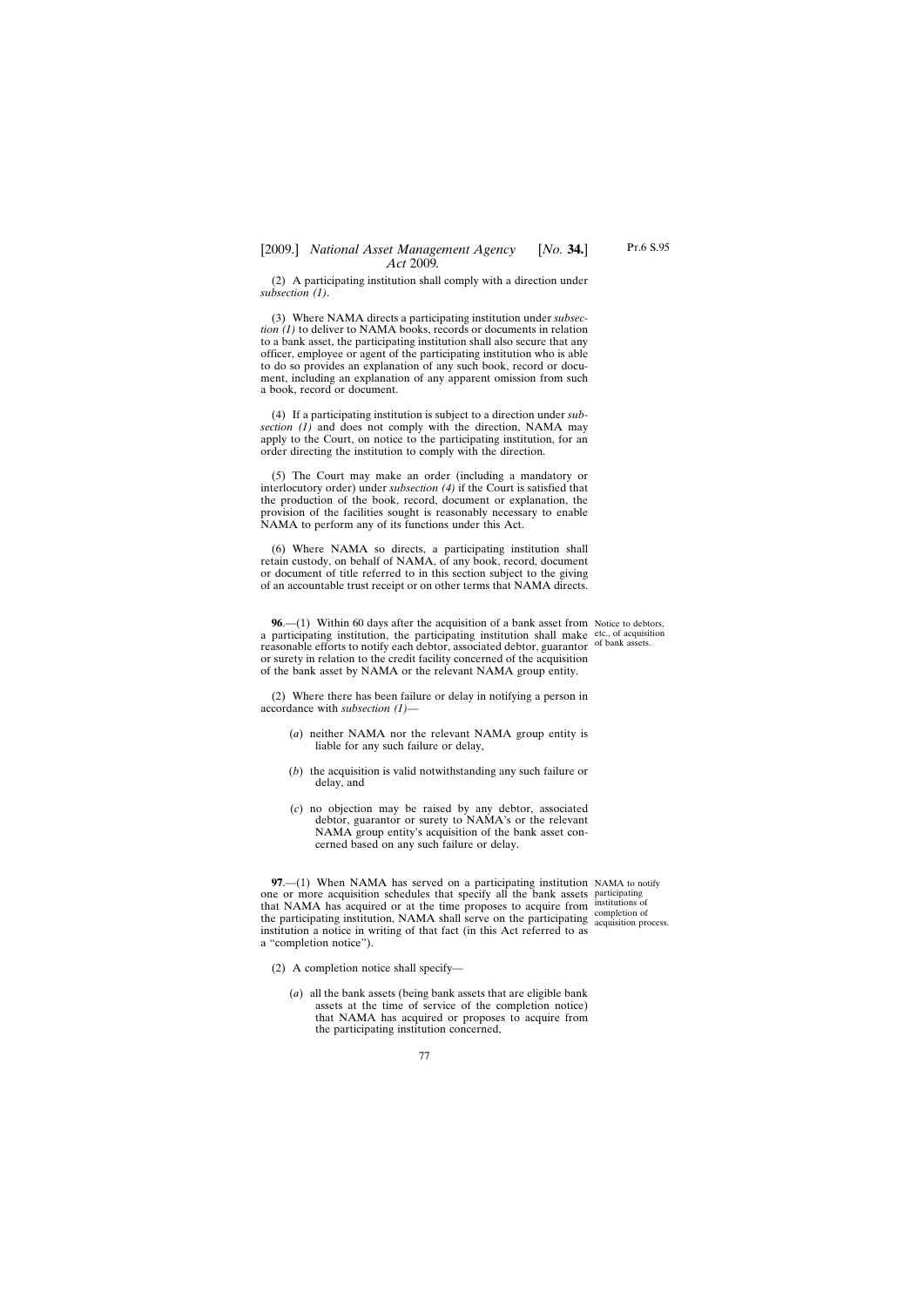- (*b*) the acquisition value determined by NAMA for each such bank asset, and
- (*c*) the total value for those assets.

(3) NAMA shall not serve any further acquisition schedules on a participating institution after service of a completion notice on the institution unless the Minister prescribes further classes of eligible bank assets.

Dispute over acquisition value.

**98.—(1)** If a participating institution wishes to dispute an acquisition value, it shall do so solely in accordance with this section and *sections 121* and *122*.

(2) A participating institution may apply to NAMA in writing for the correction of an obvious error in relation to the value of a bank asset in an acquisition schedule. An application under this subsection is not an objection or dispute for the purposes of *sections 121* and *122*.

#### CHAPTER<sub>2</sub>

#### *Effects of Acquisition of Bank Assets*

NAMA to have rights of creditors after acquisition of bank assets.

**99**.—(1) After NAMA or a NAMA group entity acquires a bank asset, and subject to *section 101* and any exclusion of obligations and liabilities from the acquisition set out in the acquisition schedule—

- (*a*) NAMA and the NAMA group entity each have and may exercise all the rights and powers, and subject to this Act is bound by all of the obligations, of the participating institution from which the bank asset was acquired in relation to—
	- (i) the bank asset,
	- (ii) the debtor concerned and any guarantor, surety or other person concerned,
	- (iii) any receiver, liquidator, or examiner concerned, and
	- (iv) the Official Assignee in Bankruptcy,

and

(*b*) the participating institution ceases to have those rights and obligations except to any extent to which this Act provides otherwise.

(2) The reference in *subsection (1)* to the rights, powers or obligations of a participating institution in relation to a bank asset is a reference to the rights, powers or obligations, as the case may be—

- (*a*) derived from the bank asset, and
- (*b*) arising under any law or in equity or by way of contract.

(3) In particular, NAMA and the NAMA group entity may each—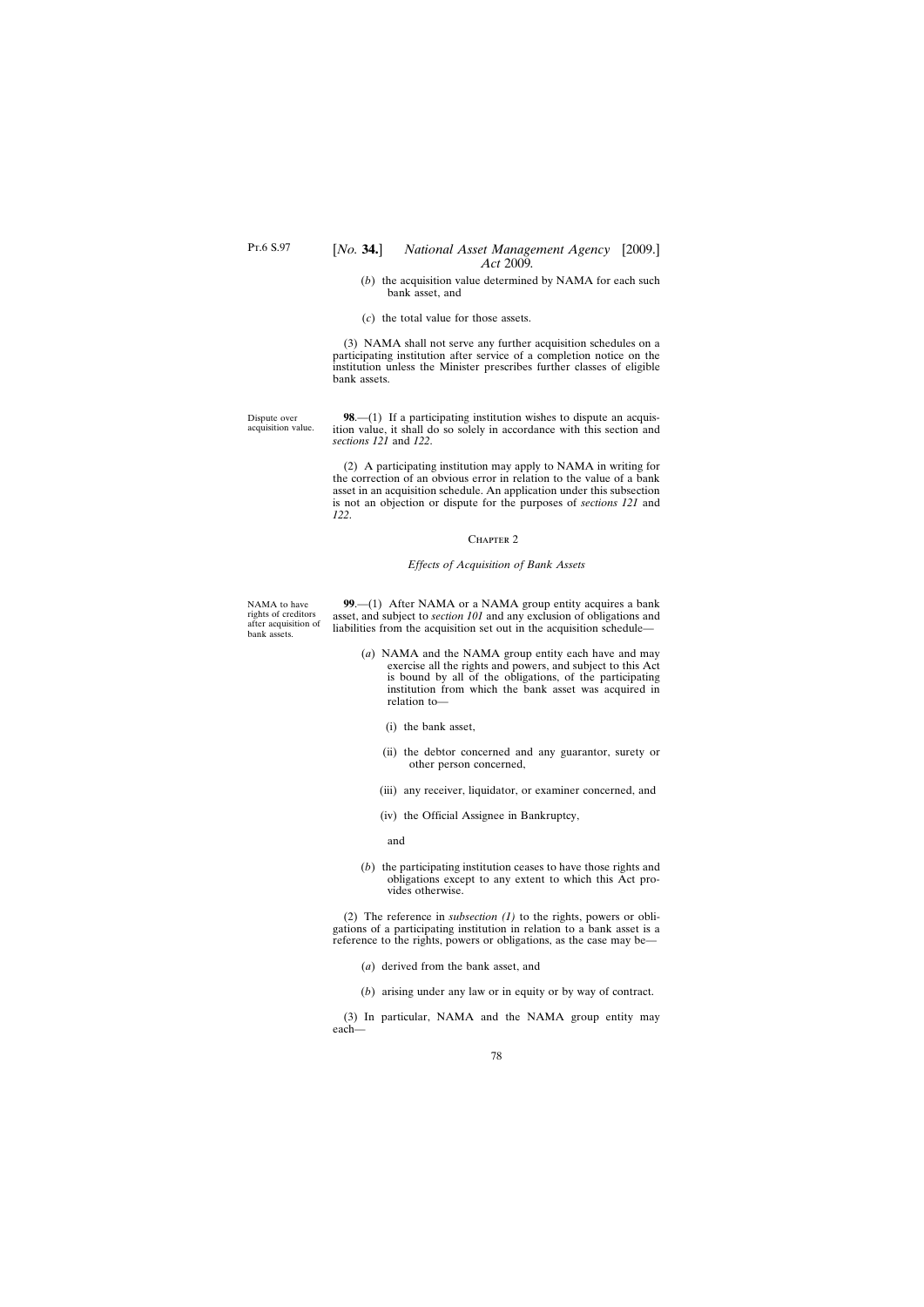## [2009.] *National Asset Management Agency* [*No.* **34.**] *Act* 2009*.*

- (*a*) take any action, including court action, that the participating institution could have taken to protect, perfect or enforce any security, right, interest, obligation or liability,
- (*b*) realise any security that the participating institution could have realised,
- (*c*) call up any guarantee that the participating institution could have called up,
- (*d*) participate to the same extent as the participating institution could have participated in any resolution, workout, restructuring, arrangement, reorganisation, scheme or insolvency proceeding in relation to the bank asset, and
- (*e*) exercise any powers conferred by any document that forms part of the bank asset of reviewing or amending any term or condition of any part of the bank asset.

**100.**—(1) If a participating institution has a right to set off a claim Exercise of certain owing by it to a debtor against a claim owing by the debtor to it in rights of set-off.relation to a bank asset, and NAMA or a NAMA group entity acquires the bank asset, the right is taken to continue in existence as between the participating institution and the debtor as if the bank asset had not been acquired and—

- (*a*) the participating institution shall inform NAMA in writing of the existence of the right,
- (*b*) if NAMA so directs—
	- (i) the claims shall be set off as if they were mutual claims when and to the extent that the right of setoff would have become exercisable or would have arisen if there had been no acquisition, and
	- (ii) the claims shall be taken to have been discharged to the extent of that set-off,
	- and
- (*c*) if the claims are so discharged, the participating institution shall, as soon as may be, pay an amount equal to the amount of the set-off to NAMA or the NAMA group entity concerned.

(2) If a debtor exercises, or is taken to have exercised, a set-off of a claim made by a participating institution against an acquired bank asset, the participating institution shall, as soon as may be, pay an amount equal to the amount of the set-off to NAMA or to the NAMA group entity concerned.

- (3) In this section—
	- (*a*) a reference to a right of set-off includes a right of combination of accounts and any similar right, and
	- (*b*) a reference to a claim includes a direct or contingent obligation.

(4) Upon and following the acquisition of a bank asset from a participating institution by NAMA or a NAMA group entity, for the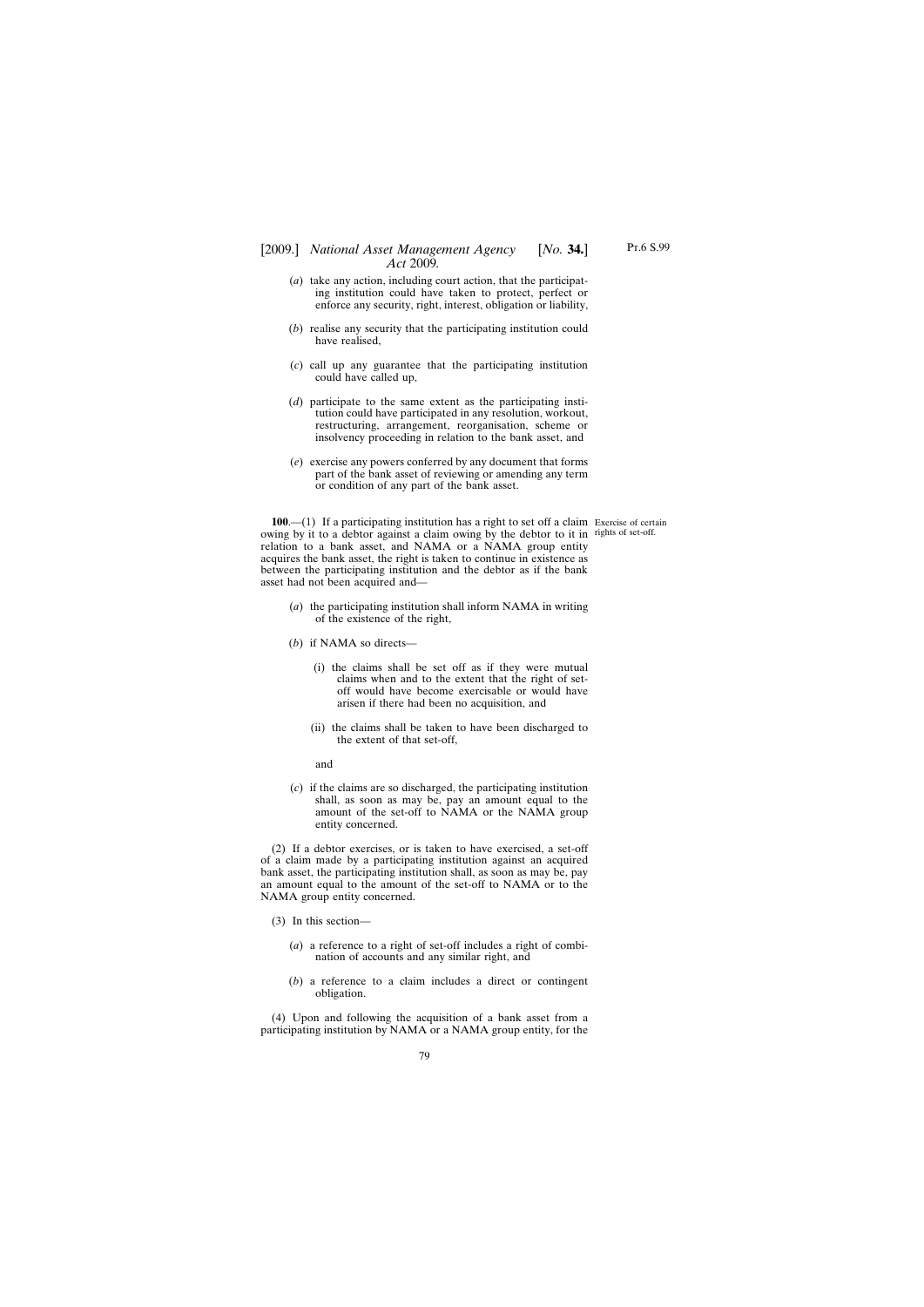purposes only of the set-off pursuant to *subsection (1)* the claims shall be taken to be mutual for the purposes of paragraph 17(1) of the First Schedule to the Bankruptcy Act 1988.

Enforcement of certain representations, etc.

**101**.—(1) If in relation to a bank asset that NAMA or a NAMA group entity has acquired—

- (*a*) it is alleged that a representation was made to, a consent was given to, an undertaking was given to, or any other obligation was undertaken (by agreement or otherwise) in favour of, the debtor or another person by the participating institution from which the bank asset was acquired or by some person acting or claiming to act on its behalf,
- (*b*) no such representation, consent, undertaking or obligation was disclosed to NAMA in writing, before the service on the participating institution of the relevant acquisition schedule,
- (*c*) the records of the participating institution do not contain a note or memorandum in writing of the terms of any such representation, consent, undertaking or obligation or do not contain a record of any consideration paid in relation to any such representation, undertaking or obligation, and
- (*d*) the representation, consent, undertaking or obligation, if made, given or undertaken, would affect the creditor's rights in relation to the bank asset,

then that representation, consent, undertaking or obligation—

- (i) is not enforceable, and cannot be relied on, by the debtor or any other person against NAMA or the NAMA group entity,
- (ii) is enforceable, and can be relied on, by the debtor or any other person, if at all, only against a person other than NAMA or a NAMA group entity, and
- (iii) is not enforceable, and cannot be relied on, by NAMA or the NAMA group entity against the debtor.

(2) A claim based on a representation, consent, undertaking or obligation referred to in *subsection (1)* gives rise only to a remedy in damages or other relief that does not in any way affect the bank asset, its acquisition, or the interest of NAMA or the NAMA group entity or (for the avoidance of doubt) any property the subject of any security that is part of such a bank asset.

(3) The Court shall not make an order under *section 182* in relation to a claim to enforce a representation, undertaking or obligation referred to in *subsection (1)*.

Acquisition of bank assets not to affect conditions, etc.

**102**.—(1) Subject to the provisions of this Act, after a bank asset is acquired by NAMA or a NAMA group entity, the terms and conditions of the bank asset are unchanged.

(2) Where the documentation for a credit facility forming part of a bank asset that has been acquired by NAMA or a NAMA group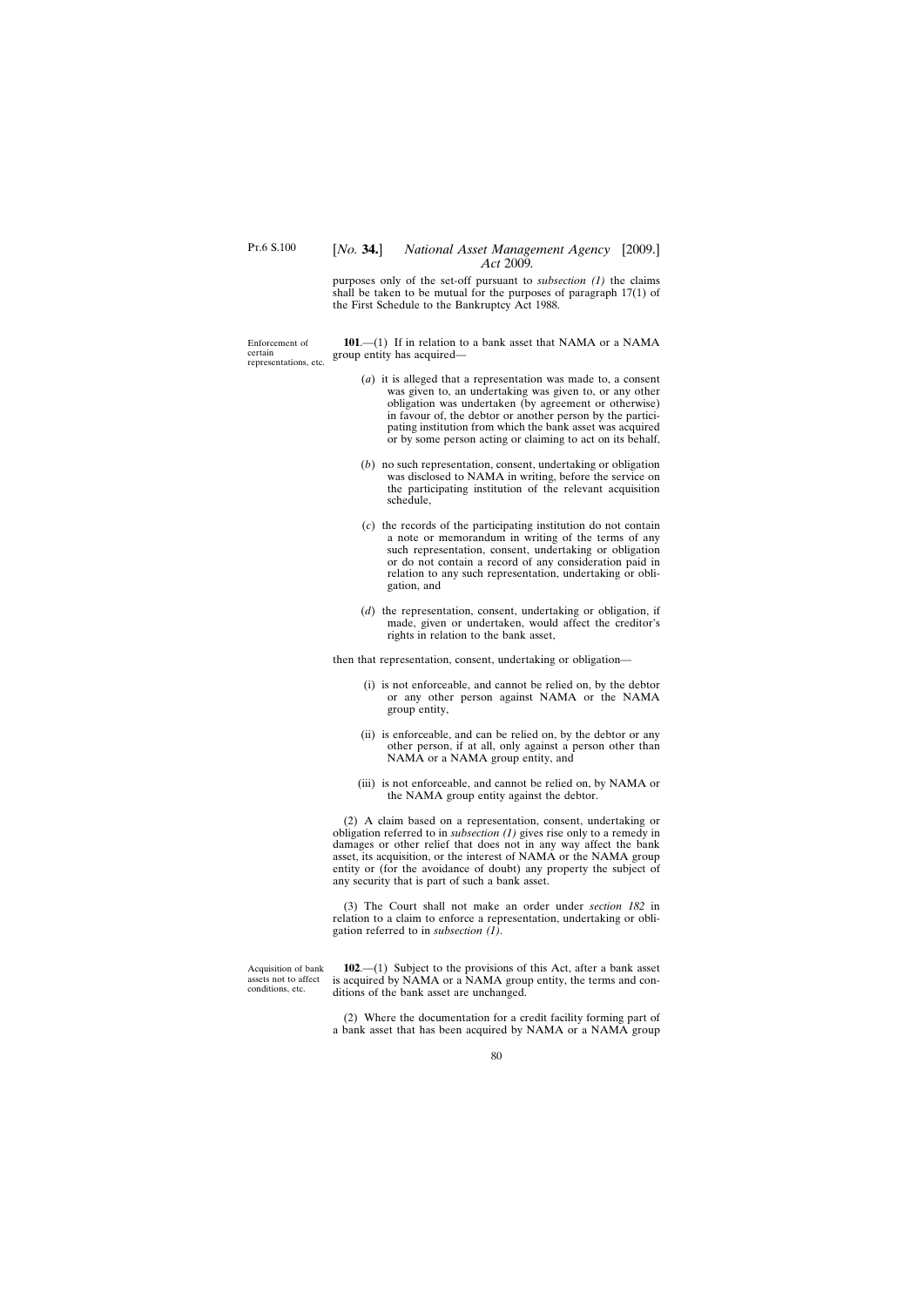#### [2009.] [ *National Asset Management Agency No.* **34.**] *Act* 2009*.*

entity refers to a reference rate of interest that is set by the participating institution concerned but is no longer available, the documentation shall continue to be construed as though it referred to—

- (*a*) that participating institution's reference rate for credit facilities of that type, or
- (*b*) at NAMA's discretion, another reference rate specified by NAMA.

(3) Where by reason of the acquisition by NAMA or a NAMA group entity of a bank asset, compliance with, or the operation of, a term or condition of the bank asset is no longer, in the opinion of NAMA, reasonably practicable, NAMA may, by notice in writing, change that term or condition. The new term or condition shall be as nearly as possible equivalent to the original term or condition.

(4) For the avoidance of doubt, the acquisition by NAMA or a NAMA group entity of a bank asset under this Act does not affect any relief or remedy to which the participating institution would otherwise be entitled.

**103.**—No cause of action lies or is maintainable against NAMA or Acquisition of bank any NAMA group entity by reason solely of the acquisition of a bank assets not to give asset by NAMA or a NAMA group entity.

**104**.—If within one year after NAMA or a NAMA group entity NAMA to be acquires a bank asset, the participating institution from which the notified of certain bank asset was acquired is notified or becomes aware of any significant dealing, event or circumstance or significant proposed or potential dealing, event or circumstance in relation to the bank asset that would adversely affect the bank asset or the rights (including priority), obligations or liabilities of NAMA or the NAMA group entity in relation to it, the participating institution shall notify NAMA of the dealing, event or circumstance without delay.

**105.**—(1) Nothing in this Act renders NAMA or a NAMA group Acquisition of bank entity liable for any breach of contract, misrepresentation, breach of duty, breach of trust or other legal or equitable wrong committed by a participating institution.

(2) No legal proceedings shall be brought against NAMA or a NAMA group entity in relation to any legal or equitable wrong referred to in *subsection (1)*.

(3) Nothing in this Act deprives any person of a remedy in damages against a participating institution in relation to a legal or equitable wrong referred to in *subsection (1)*.

**106**.—Nothing in this Act relieves NAMA or a NAMA group Rights of others not entity of any obligation, at law or in equity, except to any extent to affected by which this Act specifically provides otherwise.

**107.**—(1) Where a bank asset has been acquired by NAMA or a NAMA not NAMA group entity—

(*a*) notwithstanding anything in any Act listed in *subsection (2)* or any other Act that provides for the registration of

rise to cause of action, etc.

matters.

assets not to render NAMA liable for wrongs by participating institutions.

acquisition of bank assets, etc.

required to register certain instruments, etc.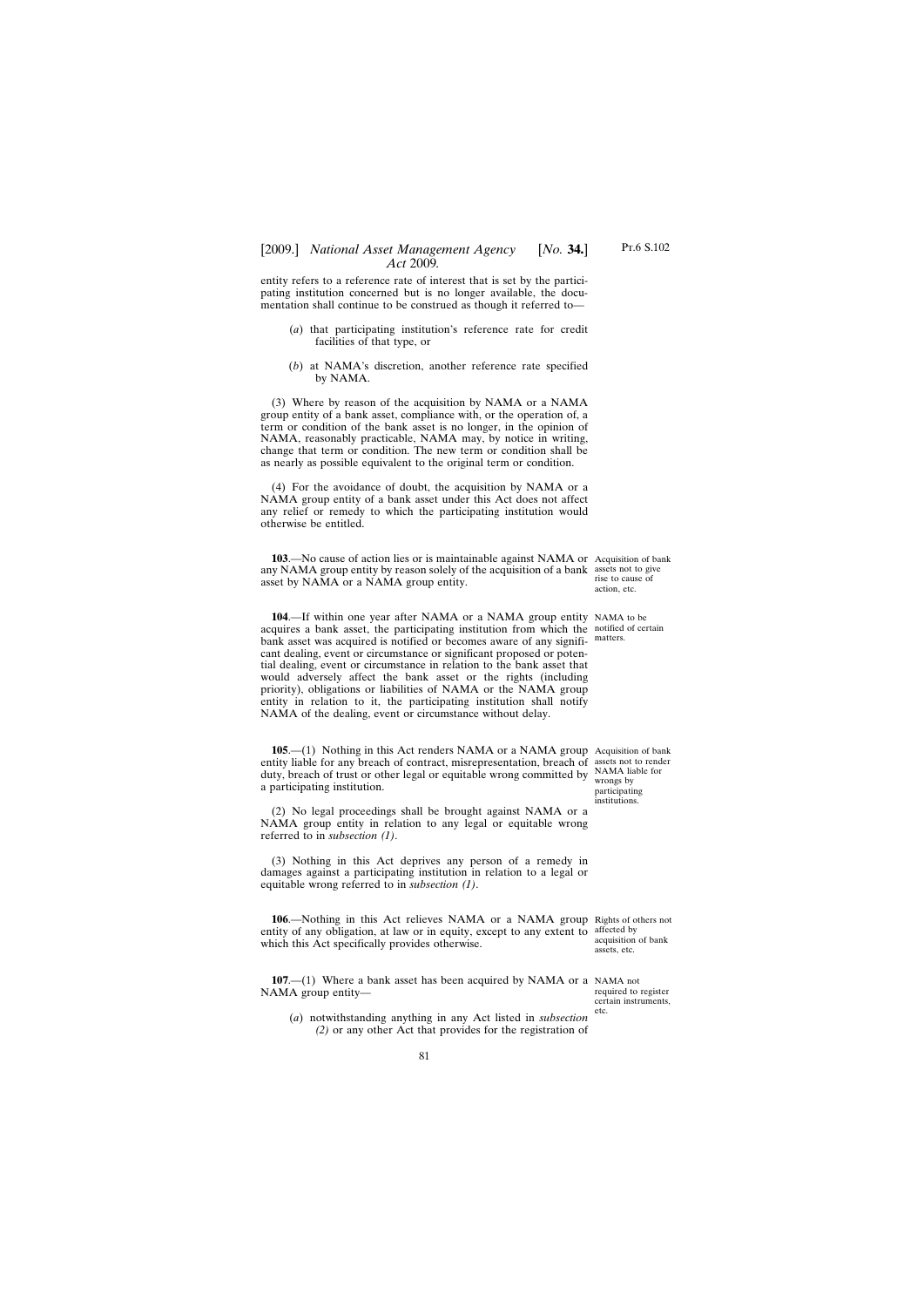assets, security or details of them, NAMA or the NAMA group entity is not required to become registered as owner of any security that is part of the bank asset,

- (*b*) notwithstanding sections 62 and 64 of the Registration of Title Act 1964, NAMA or the NAMA group entity has, in relation to any such charge, the powers of a mortgagee under a mortgage by deed, even though NAMA or the NAMA group entity is not registered as owner of any such charge,
- (*c*) NAMA or the NAMA group entity has the powers and rights conferred on the registered owner of a charge by the Registration of Title Act 1964.
- (2) The Acts referred to *subsection (1)(a)* are the following:
	- (*a*) the Bills of Sale (Ireland) Acts 1879 and 1883;
	- (*b*) the Industrial and Commercial Property (Protection) Act 1927;
	- (*c*) the Companies Act 1963;
	- (*d*) the Registration of Deeds and Title Acts 1964 and 2006;
	- (*e*) the Agricultural Credit Act 1978;
	- (*f*) the Patents Act 1992;
	- (*g*) the Trade Marks Act 1996;
	- (*h*) the Taxes Consolidation Act 1997.

(3) For the purposes of an Act referred to in *subsection (1)(a)*, an acquisition schedule has effect in relation to a bank asset as a deed registered on the date of acquisition of the bank asset concerned.

(4) For the purposes of an Act referred to in *subsection (1)(a)*, the registration in relation to an acquired bank asset of a participating institution has effect for all purposes as a registration of NAMA or the NAMA group entity concerned.

(5) Nothing in this section prevents NAMA or a NAMA group entity from registering any interest capable of registration.

(6) Nothing in this section has the effect of relieving NAMA or a NAMA group entity from any obligation under a relevant foreign law.

(7) Sections 23 and 25 of the Registration of Title Act 1964 do not apply to NAMA or a NAMA group entity.

(8) Where a NAMA group entity acquires a bank asset from NAMA or another NAMA group entity, the provisions of this section also apply to the first-mentioned NAMA group entity.

NAMA, etc., may give certificates in relation to bank assets held.

**108**.—(1) NAMA or a NAMA group entity may certify under its seal or common seal, as the case requires, that NAMA or the NAMA group entity holds a bank asset specified in the certificate.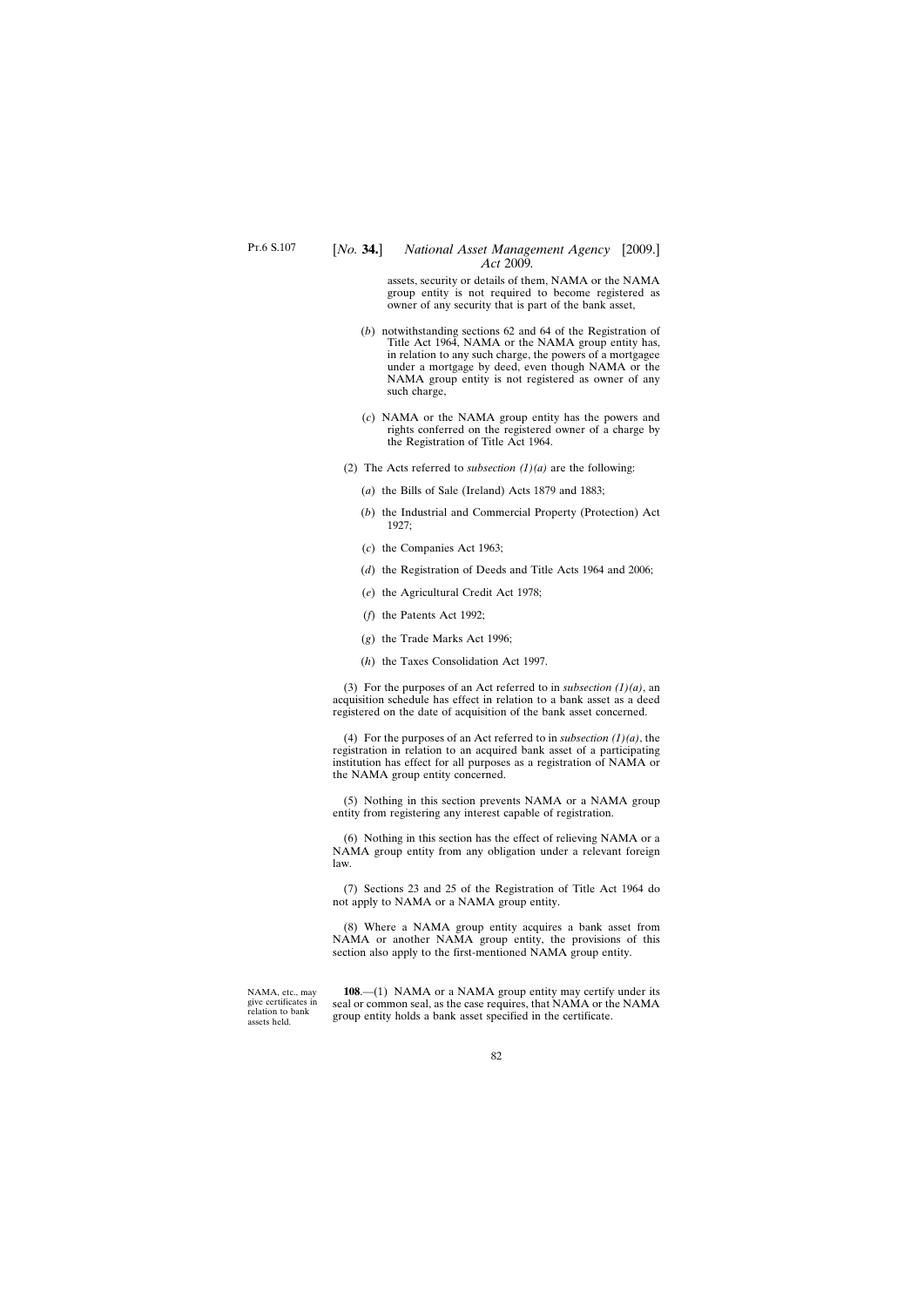(2) A document purporting to be a certificate issued in accordance with *subsection (1)*—

- (*a*) shall be taken to be such a certificate, and to have been certified under the seal of NAMA or the NAMA group entity, as the case may be, unless the contrary is proved, and
- (*b*) is conclusive as to the matters set out in it.

**109.**—(1) This section applies, without prejudice to any other pro-NAMA, etc., may vision of this Act or any right arising at law, to a bank asset that give certain NAMA or a NAMA group entity has acquired, the terms and conditions of which entitle the participating institution from which NAMA or the NAMA group entity acquired it to give directions to a third party that holds an interest in the bank asset on behalf of others.

directions in relation to bank assets.

(2) In relation to a bank asset to which or in relation to which this section applies—

- (*a*) NAMA or a NAMA group entity may give directions to the third party concerned to realise any security, enforce any guarantee or surety or do any other act or thing in relation to the bank asset, or
- (*b*) if the third party is not incorporated in the State, but is a subsidiary of an entity that is incorporated in the State, NAMA or a NAMA group entity may direct the entity concerned to secure compliance by the subsidiary with a direction to do any of the things mentioned in *paragraph (a)*.

(3) Where a direction is given under *subsection (2)(a)*, then the third party shall be under an equivalent obligation to comply with the direction as if the direction had been given by the participating institution from which the bank asset concerned was acquired.

(4) Where a direction is given under *subsection (2)(b)*, then the entity shall be under an obligation to secure the compliance of the subsidiary but only to the extent that the subsidiary would be bound to comply with a direction given under *paragraph (a)* of *subsection (2)* if the subsidiary were incorporated in the State.

**110.**—(1) In this section "relevant instrument" means an agree- Effect of acquisition ment, licence, document, security, obligation or other instrument of bank assets on (other than the Credit Institutions (Financial Support) Scheme 2008 certain other rights.(S.I. No. 411 of 2008)) (or an instrument entered into under that Scheme) to which any of the following is a party or by which any of the following is bound or in which any of the following has an interest:

- (*a*) a participating institution;
- (*b*) a subsidiary of such an institution;
- (*c*) any body corporate in which a participating institution or any of its subsidiaries has any interest.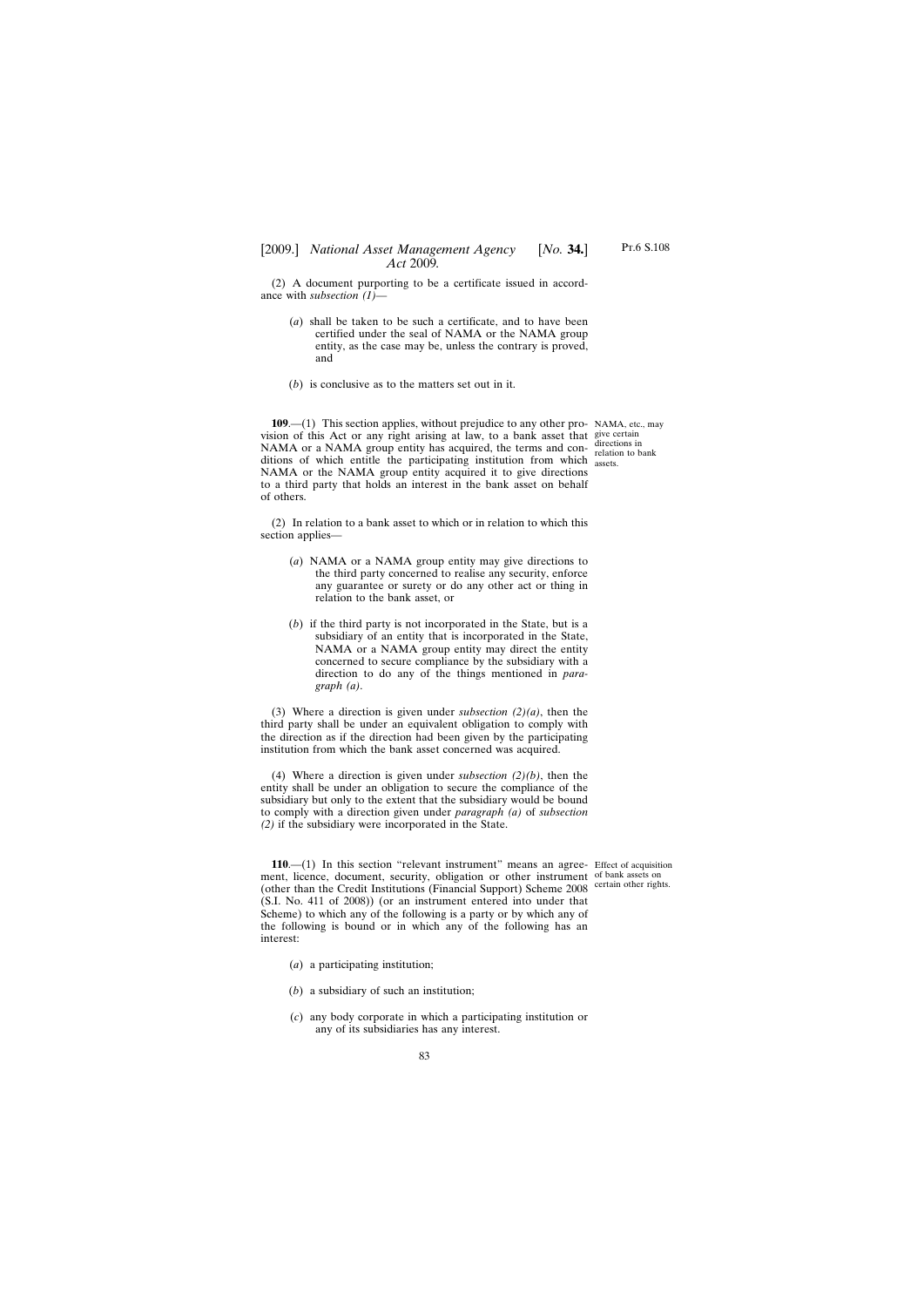(2) Any provision in a relevant instrument that would (apart from this subsection) cause any of the consequences specified in *subsection (3)* to follow by virtue of—

- (*a*) the enactment of this Act,
- (*b*) any entity becoming a participating institution,
- (*c*) the provision of any information to NAMA by an applicant credit institution or a participating institution pursuant to this Act,
- (*d*) the acquisition of a bank asset by NAMA or a NAMA group entity under this Act,
- (*e*) any disposition by NAMA or a NAMA group entity of any acquired bank asset, or
- (*f*) any other thing done or authorised to be done under, pursuant to or resulting from any provision of this Act,

is of no effect, without the express consent of NAMA, except to any extent to which the Minister provides otherwise by order under *section 111*.

(3) The consequences referred to in *subsection (2)* are the following:

- (*a*) the creation of an obligation;
- (*b*) the suspension or extinction (however described, and whether in whole or in part) of a right or an obligation or the becoming subject to a right or an obligation;
- (*c*) the termination of the relevant instrument concerned or a right or obligation under it;
- (*d*) a right becoming exercisable to terminate or modify the relevant instrument or a right or obligation under it;
- (*e*) an amount becoming due and payable or capable of being declared due and payable;
- (*f*) any other change in the amount or timing of any payment falling to be made or due to be received by any person;
- (*g*) a right becoming exercisable to withhold, net or set off any payment;
- (*h*) the occurrence of an event giving rise to a default or breach of a right or obligation;
- (*i*) a right becoming exercisable not to advance any amount;
- (*j*) an obligation arising to provide or transfer a deposit or collateral;
- (*k*) a right of transfer or assignment of the asset that is stated to be exercisable only once or for a limited number of times;
- (*l*) a right to enforce a guarantee, indemnity or security interest (however described);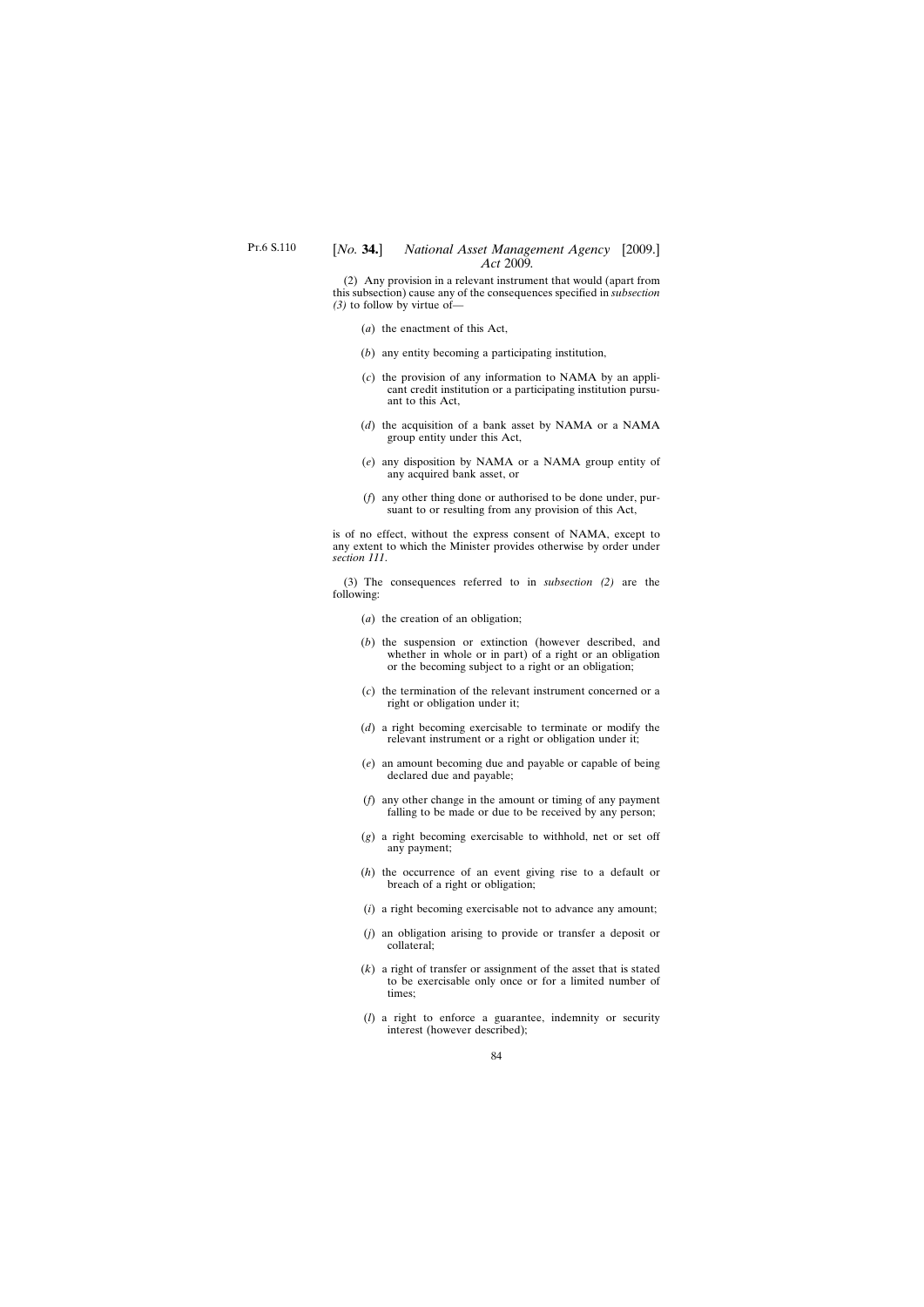- (*m*) the triggering of any mandatory prepayment;
- (*n*) any obligation to return collateral or its equivalent;
- (*o*) the cancellation of any obligation to advance any amount or to provide credit or a contingent instrument;
- (*p*) legal proceedings becoming maintainable to enforce the relevant instrument, to any extent that such proceedings would not have been maintainable had the bank asset not been acquired or had any other thing done or matter arising by virtue of or in connection with this Act not been done or not arisen, as the case may be;
- (*q*) any other right or remedy (whether or not similar in kind to those referred to in *paragraphs (a)* to *(o)*) arising or becoming exercisable;
- (*r*) the termination or modification of an obligation to provide a service or product.

(4) In making an order referred to in *subsection (2)*, the Minister shall have regard to—

- (*a*) the consequences specified in *subsection (3)* so far as they are relevant,
- (*b*) the matters set out in *subsection (2)*, and
- (*c*) the likely impact of the proposed order on any of the matters specified in *section 2*, and on NAMA's ability to perform its functions under this Act.

**111.**—(1) In this section "relevant instrument" has the same Minister's power to meaning as in *section 110*.

modify application of *section 110*.

(2) If the Minister is satisfied that in the special circumstances of—

- (*a*) a particular case, or
- (*b*) a particular class of cases,

the effect of *section 110* would be unduly onerous or would cause undue unfairness or undue hardship, and that it is appropriate in all the circumstances to do so, he or she may by order provide that, notwithstanding anything in that section, a provision in a relevant instrument that provides for a consequence mentioned or referred to in that section has effect to the extent specified in the order.

- (3) An order under *subsection (2)*
	- (*a*) may make provision in relation to the effect of a provision—
		- (i) in a particular relevant instrument,
		- (ii) in relevant instruments of a particular class,
		- (iii) on rights held under a relevant instrument by—
			- (I) a particular person, or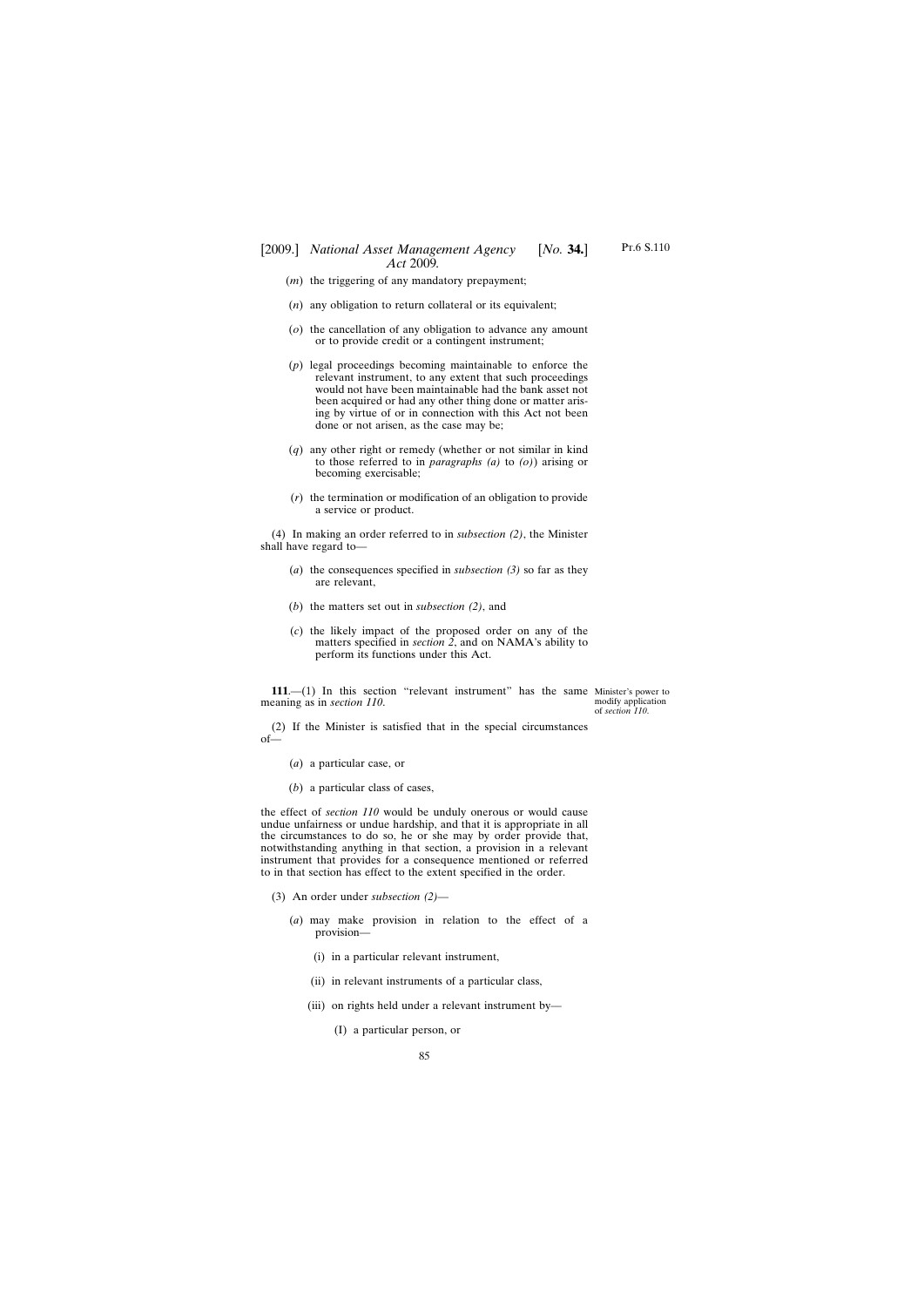(II) a particular class of person,

or

- (iv) on rights held under relevant instruments of a particular class by—
	- (I) a particular person, or
	- (II) a particular class of person,
- (*b*) in the case of an order that makes provision in relation to relevant instruments of a particular class, may specify the class by reference to any common characteristic of the instruments concerned,
- (*c*) in the case of an order that makes provision in relation to rights held by a particular class of persons, may specify the class by reference to any common characteristic of the persons concerned, and
- (*d*) may be expressed to have retrospective effect to a date falling after 30 July 2009.

(4) If the Minister considers that an order under *subsection (2)* contains matter that is commercially sensitive, he or she may direct—

- (*a*) that the obligations in relation to the order under section 3(1) of the Statutory Instruments Act 1947 are to be taken to be satisfied by the printing, sending to the institutions mentioned in section  $3(1)(a)$  of that Act, publication and sale of a version of the order from which the commercially sensitive matter is omitted, or
- (*b*) if the preparation of such a version would be impracticable, or would result in the version being seriously misleading, that the order is exempt from the operation of section 3(1) of that Act.

(5) A version of an order prepared in accordance with a direction given by the Minister under *subsection (4)(a)* shall indicate that matter has been omitted from the version of the order and the general nature of that matter.

(6) A direction given by the Minister under *subsection (4)* shall be published in *Iris Oifigiúil* as soon as practicable.

(7) Evidence of a direction given by the Minister under *subsection (4)* may be given by the production of a copy of *Iris Oifigiúil* purporting to contain the direction.

# PART 7

#### Review of Decisions Relating to Acquisition

#### CHAPTER 1

#### *Expert Reviewer*

Appointment and functions of expert reviewer.

**112**.—(1) The Minister may appoint as the expert reviewer for the purposes of this Chapter a suitably qualified person who, in the Minister's opinion, has the experience necessary to perform the functions conferred on the expert reviewer under this Chapter.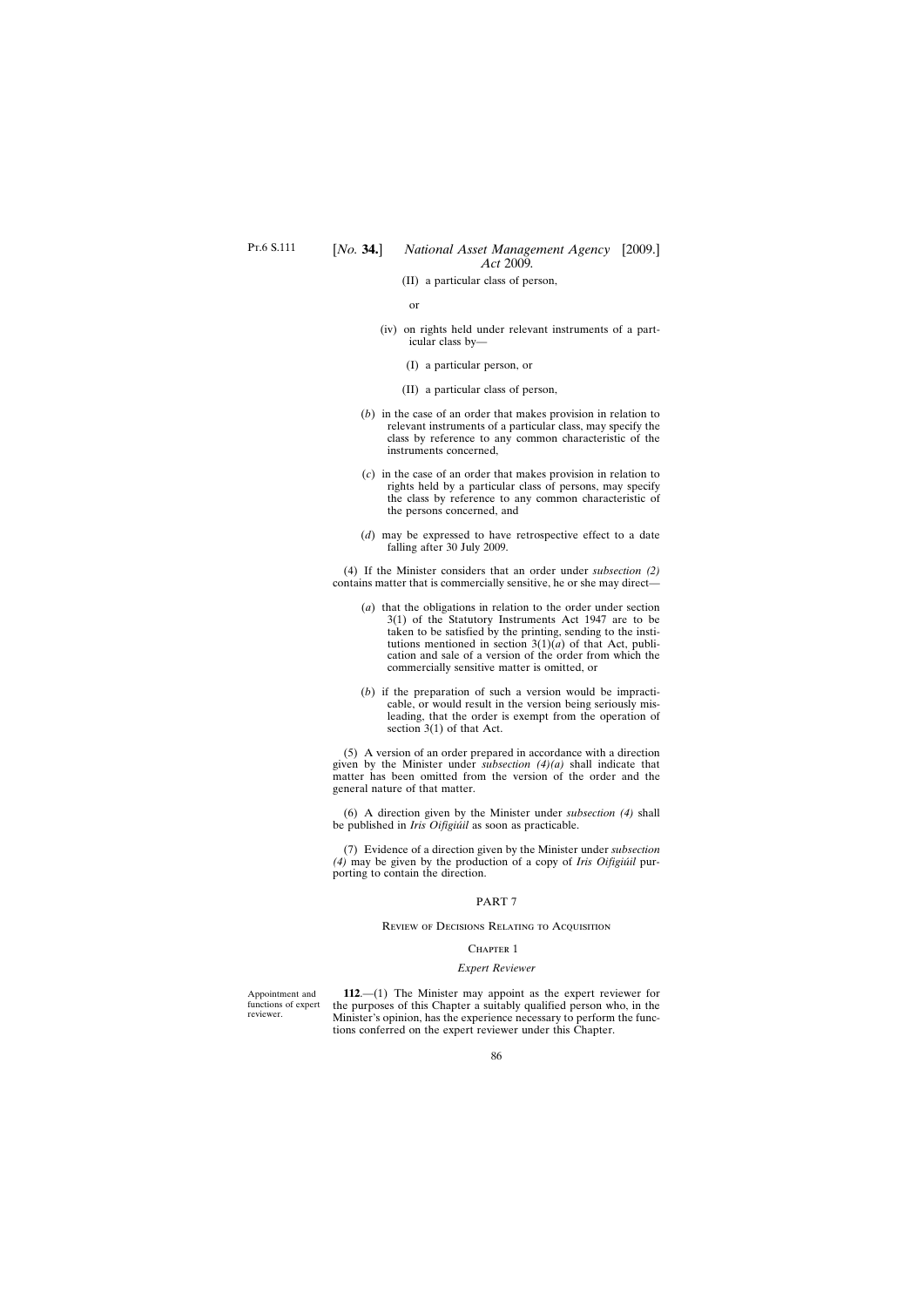# [2009.] *National Asset Management Agency* [*No.* **34.**] *Act* 2009*.*

(2) The terms and conditions of the appointment of the expert reviewer (including remuneration and reimbursement for expenses incurred) shall be as the Minister determines at the time of appointment.

(3) The functions of the expert reviewer are to review the objections referred to him or her under *section 85(3)* and to advise the Minister in accordance with *section 116*.

(4) Without prejudice to *subsection (3)*, the expert reviewer may, if he or she thinks that it is appropriate to do so, conduct the review of all or some of the objections from a participating institution on the basis of a sample of the bank assets that were the subject of objections referred to him or her under *section 85(3)* and if he or she does so, the advice to the Minister under *section 116* shall be based on that sample and shall be as valid, for all purposes of this Chapter, as if it had been based on a review of each bank asset that was the subject of an objection.

**113**.—(1) The Minister may make regulations providing for the Procedure of expert procedures of the expert reviewer. reviewer.

(2) Subject to any regulations made by the Minister under *subsection (1)*, the expert reviewer shall determine, in his or her sole discretion, procedures for—

- (*a*) the form and type of submissions to be made to the expert reviewer,
- (*b*) the means by which confidential information will be protected from public disclosure, and
- (*c*) the performance of any of the expert reviewer's functions.

**114.**—A participating institution may object to the proposed Objections to acquisition of a bank asset only as provided for in *section 80*.

proposed acquisition of bank assets.

**115.**—(1) A participating institution shall provide to the expert Materials, etc., to reviewer and to NAMA, no later than 7 days after NAMA notifies be made available the participating institution under *section*  $85(4)$ , all the material on <sup>to expert reviewer.</sup> which it bases its objection and any comments it may wish to make regarding the objection.

(2) For the purposes of the expert reviewer's review of NAMA's decision to acquire a bank asset, NAMA shall make available to the expert reviewer and the participating institution concerned, no later than 7 days after NAMA refers the objection to the expert reviewer under *section 85(3)(b)*, all the material that was before NAMA when it made its decision and any comments it may wish to make on the objection.

(3) NAMA and the participating institution shall each be allowed an opportunity to respond to the other's material and comments, and shall furnish any such responses to the expert reviewer and to the participating institution or NAMA, as the case may be, no later than 4 days after that material and those comments have been made available.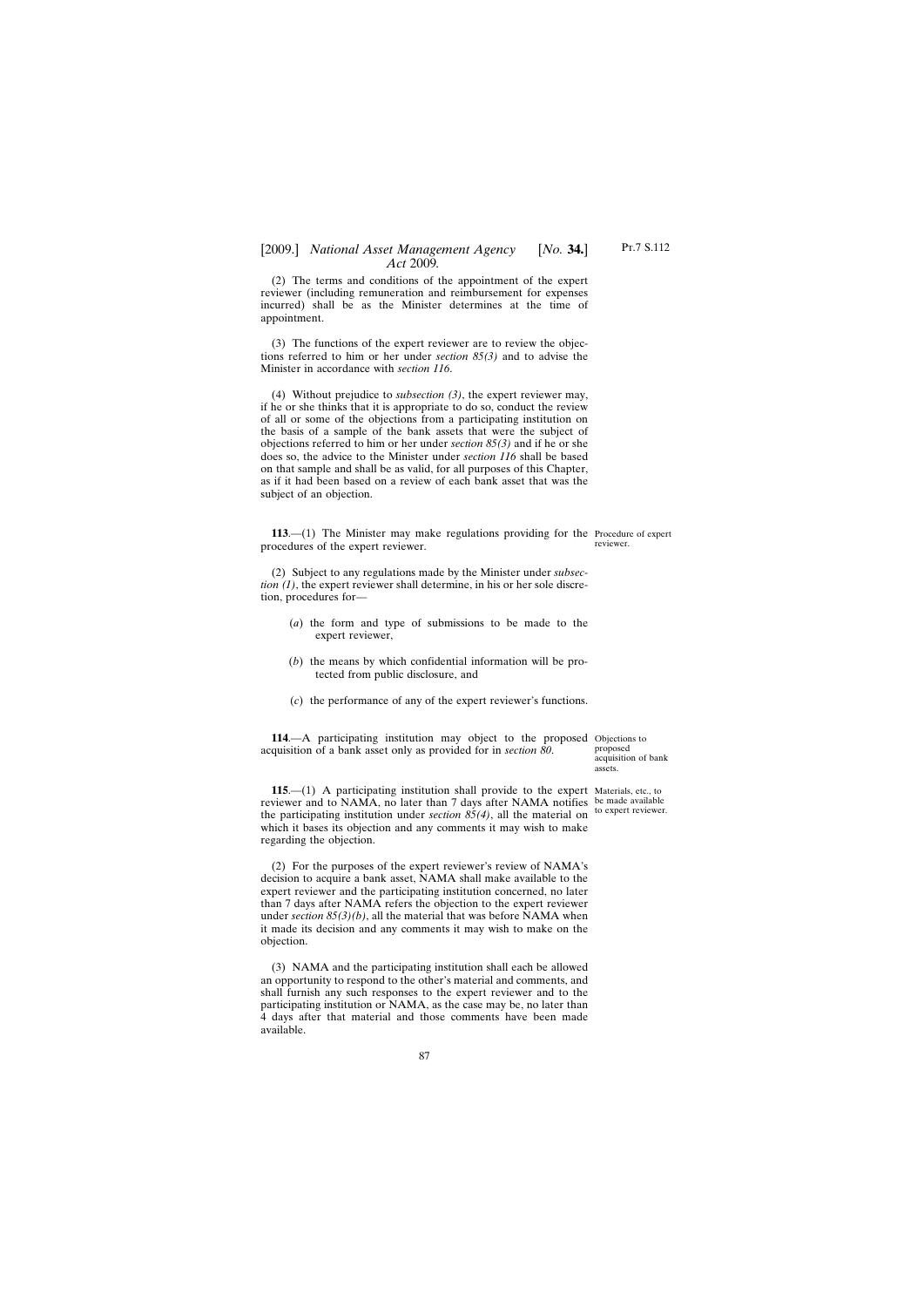(4) The expert reviewer may request NAMA or a participating institution to provide additional information in relation to a bank asset that NAMA proposes to acquire. NAMA or a participating institution shall comply with any such request without delay.

Opinion of expert reviewer.

**116**.—(1) In forming his or her opinion, the expert reviewer shall take into account the material, comments, responses and any additional information provided by the participating institution and NAMA under *section 115*.

(2) The expert reviewer shall advise the Minister, no later than 5 days after receiving the material, comments, responses and information under *section 115*, whether he or she is of the opinion that the bank asset is or is not an eligible bank asset.

(3) The Minister may, if he or she considers that to do so is warranted by exceptional circumstances, specify a longer period within which the expert reviewer is to provide advice under *subsection (2)*.

Confirmation by Minister of acquisition, etc.

**117**.—(1) The Minister shall, in accordance with the advice of the expert reviewer under *section 116* in relation to a bank asset, and no later than 5 days after receipt of that advice—

- (*a*) confirm that the bank asset may be acquired by NAMA, or
- (*b*) direct NAMA not to acquire the bank asset on the grounds that it is not an eligible bank asset.

(2) The Minister shall send copies of his or her confirmation or direction under *subsection (1)* to NAMA and to the participating institution concerned.

**118**.—(1) The costs of a review under this Chapter are payable as follows:

- (*a*) in a case where the Minister's decision is one referred to in *section*  $117(1)(a)$ , the costs of both parties are payable by the participating institution; and
- (*b*) in any other case, neither of the parties pays costs and each of the parties bears its own costs.

(2) If a participating institution withdraws an application for the review under this Chapter, it is liable for the costs incurred up to the time of the withdrawal unless NAMA agrees otherwise.

(3) If NAMA and the participating institution concerned cannot reach agreement on costs*,* the costs of the review shall be determined by a Taxing Master of the Court. For that purpose, the Taxing Master has all the functions for the time being conferred on him or her under any enactment or in any rules of court (with any necessary modifications) in relation to the taxation of costs to be paid by one party to another in proceedings before the Court.

(4) The Taxing Master may direct that the costs of all reviews under this Chapter in relation to a participating institution shall be dealt with together after the service on the participating institution of a completion notice.

Costs.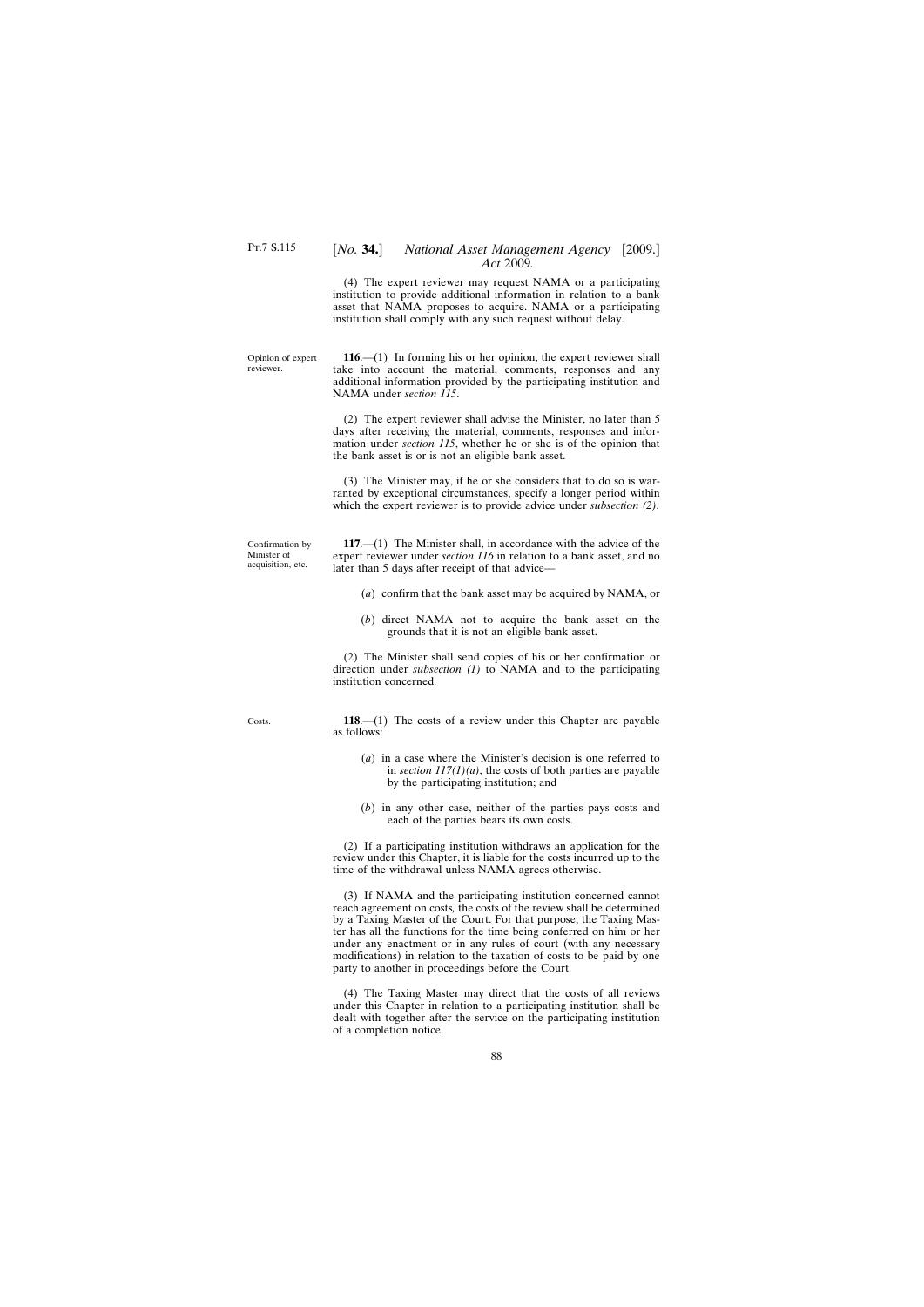#### CHAPTER<sub>2</sub>

#### *Review of Valuations*

**119.**—(1) There shall be a valuation panel to adjudicate on dis-Appointment of putes referred to it by NAMA under *section 122(3)*.

(2) The valuation panel shall consist of persons that the Minister appoints to be members of it. The Minister may determine how many members there shall be, but there shall not be more than 12 members.

(3) The Minister shall appoint a person as a member of the valuation panel only if the Minister is of the opinion that the person has relevant expertise or specialist knowledge.

(4) Without prejudice to the generality of *subsection (3)*, a person has relevant expertise or specialist knowledge if he or she is qualified, or has experience at a senior level, in any one or more of the following:

- (*a*) finance and economics;
- (*b*) law;
- (*c*) accountancy and auditing;
- (*d*) public administration;
- (*e*) project finance;
- (*f*) construction and land development;
- (*g*) property management and sale;
- (*h*) valuation;
- (*i*) urban and land planning;
- (*j*) banking and investment;
- (*k*) insolvency and restructuring.

(5) The terms and conditions of appointment (including remuneration and reimbursement of expenses incurred) of a member of the valuation panel shall be as the Minister determines.

**120.**—(1) The Minister may make regulations providing for the Procedure of procedure of the valuation panel and any matters relating to the valuation panel.review to be carried out.

(2) Subject to any regulations made by the Minister under *subsection (1)*, the valuation panel shall determine, in its sole discretion, procedures for—

- (*a*) the form and type of submissions to be made to the valuation panel,
- (*b*) the means by which confidential information will be protected from public disclosure, and

valuation panel.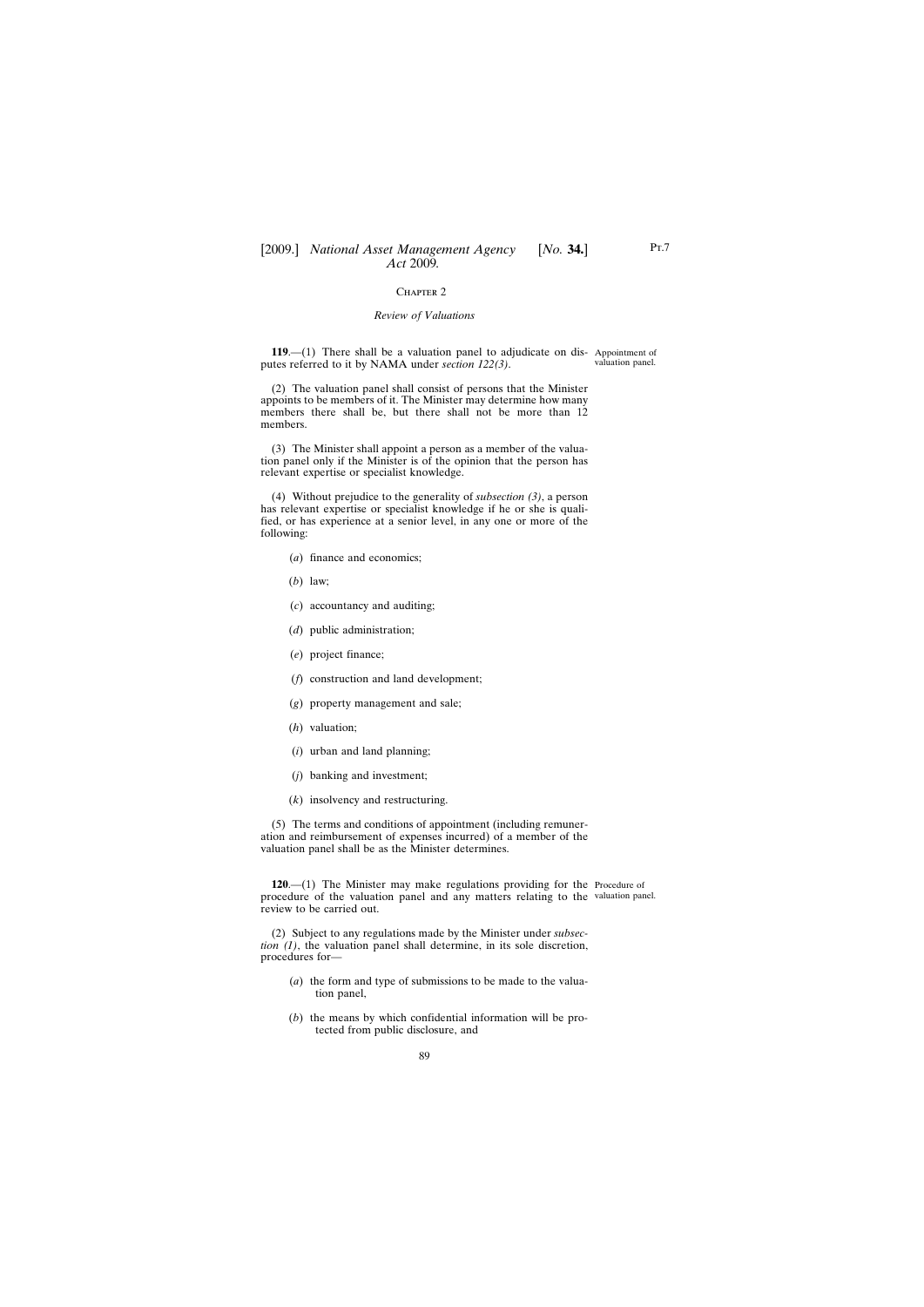(*c*) the performance of any of the valuation panel's functions.

(3) Without prejudice to *subsection (1)*, the valuation panel may, if it thinks that it is appropriate to do so, conduct a review of the valuation of an acquired portfolio on the basis of a sample of the bank assets in the acquired portfolio concerned and if it does so, the advice to the Minister under *section 124* shall be based on that sample and shall be as valid, for all purposes of this Chapter, as if it had been determined in relation to all the assets in the acquired portfolio.

Objection to value placed on bank assets acquired from participating institution.

**121**.—(1) If, after the service on a participating institution of an acquisition schedule, a participating institution objects to the acquisition value specified in that schedule in relation to a bank asset, the participating institution shall serve on NAMA a notice in writing of its objection invoking the provisions of this Chapter within 14 days after the service on it of the acquisition schedule.

- (2) On receipt of a notice under *subsection (1)*, NAMA may—
	- (*a*) remove the bank asset concerned from the relevant acquisition schedule,
	- (*b*) revoke the acquisition schedule, or
	- (*c*) continue with the acquisition in accordance with the acquisition schedule.

(3) NAMA shall notify the participating institution as soon as may be of its decision under *subsection (2)*.

(4) Where NAMA continues with an acquisition in accordance with the acquisition schedule concerned, the participating institution may dispute only the total portfolio acquisition value and may do so only as provided for and in accordance with *section 122*, and is not otherwise entitled to dispute the valuation of any particular acquired bank asset.

(5) A participating institution is not entitled to challenge any valuation of NAMA including a total portfolio acquisition value, other than in accordance with this Chapter.

Dispute over total portfolio acquisition value.

**122**.—(1) If, after service of a completion notice on a participating institution, the participating institution wishes to dispute the total portfolio acquisition value, it shall do so only if—

- (*a*) it is of the opinion that the aggregate market value of the acquired portfolio exceeds the total portfolio acquisition value, and
- (*b*) it has served a notice or notices under *section 121* in relation to acquired bank assets comprising at least 12.5 per cent by value of the total portfolio acquisition value.

(2) A participating institution that wishes to dispute the total portfolio acquisition value shall serve on NAMA a notice in writing, in the form (if any) that the Minister prescribes by regulation, no later than 14 days after the service of the relevant completion notice, specifying the reasons for its opinion.

(3) If a participating institution serves notice under *subsection (2)*, NAMA shall refer the dispute to the valuation panel for review.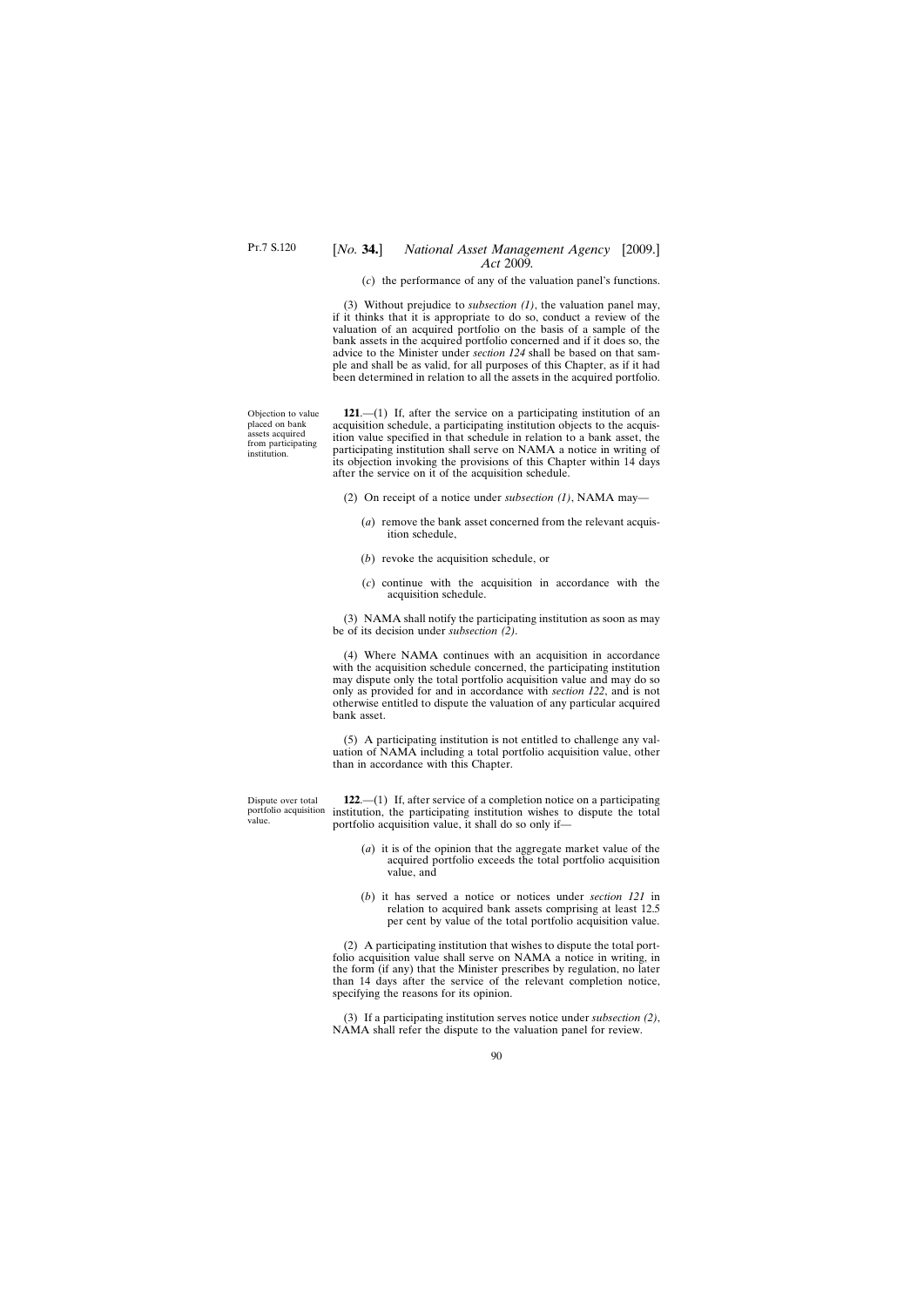## [2009.] [ *National Asset Management Agency No.* **34.**] *Act* 2009*.*

(4) The service of notice by a participating institution under *subsection (2)* does not affect the acquisition by NAMA of the bank assets concerned.

**123.**—(1) A participating institution that has served a notice Material, etc., to be under *section 122(2)* shall provide to the valuation panel and to made available to NAMA, no later than 28 days after service of the relevant com-valuation panel. pletion notice, all the material on which its dispute is based and any comments it wishes to make regarding the disputed total portfolio acquisition value.

(2) For the purposes of the valuation panel's review, NAMA shall make available to the valuation panel and the participating institution concerned, no later than 28 days after service on it of the relevant notice under *section 122(2)*, the information on which NAMA based its determination of the market value of bank assets in the acquired portfolio concerned and any comments it wishes to make on the dispute.

(3) NAMA and the participating institution shall each be allowed an opportunity to respond to the other's material and comments, and shall furnish any such responses, no later than 7 days after that material and those comments have been made available, to the valuation panel and to the participating institution or NAMA, as the case may be.

(4) The valuation panel may request NAMA or a participating institution to provide additional information in relation to the total portfolio acquisition value of the acquired portfolio concerned. NAMA or a participating institution shall comply with any such request without delay.

(5) The valuation panel shall take into account the material, comments, responses and any relevant additional information provided by the participating institution and NAMA.

**124.**—(1) The function of the valuation panel is to review whether Review by the aggregate market value of an acquired portfolio is correct. In valuation panel.carrying out that review, the test to be applied by the valuation panel is whether the participating institution concerned has established, as a matter of probability, and taking into account the degree of expertise and specialist knowledge possessed by NAMA, and taking the process as a whole, that the determination of the aggregate market value was vitiated by a serious and significant error or a series of such errors.

(2) For the avoidance of doubt, for the purposes of a review under *subsection (1)*, the market value of an acquired bank asset is its market value as at the date or event specified by NAMA under *section 73*.

(3) The valuation panel shall advise the Minister of its determination, including of the aggregate market value, and the reasons for it.

(4) The panel shall give its advice to the Minister in relation to a dispute under *section 122* no later than 90 days after receiving the material, comments, responses and any additional information under *section 123*, or a longer period specified by the Minister by notice in writing, if he or she considers that to do so is warranted by exceptional circumstances.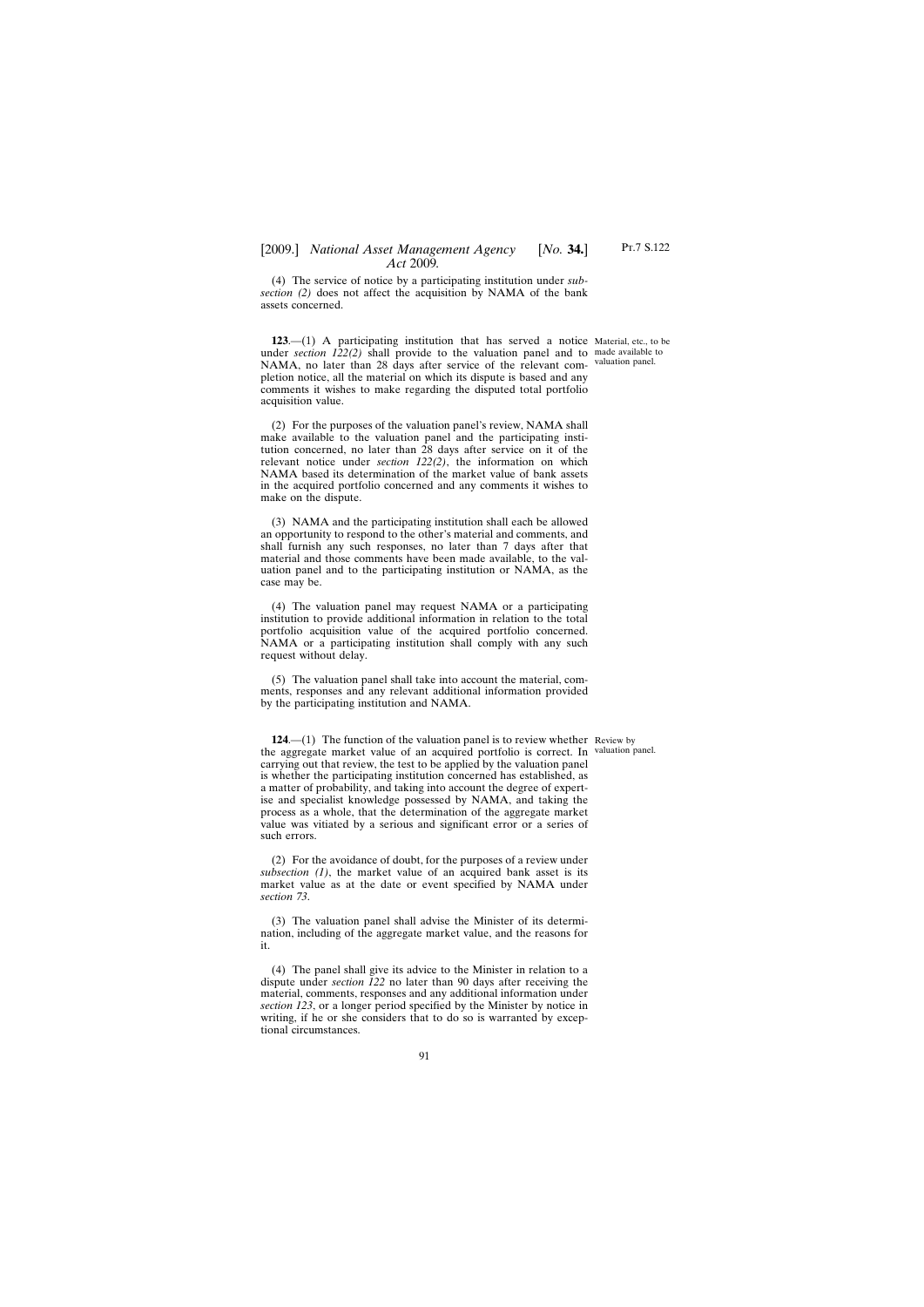Minister's determination.

**125**.—(1) The Minister shall consider the advice of the valuation panel under *section 124* in relation to the acquired portfolio concerned and shall, no later than 28 days after receipt of that advice—

- (*a*) confirm the aggregate market value of the acquired portfolio as advised by the valuation panel, or
- (*b*) if the valuation panel's determination of the aggregate market value is greater than the total portfolio acquisition value and he or she considers that the advice of the valuation panel is wrong in a material respect, remit the matter to the valuation panel for reconsideration setting out his or her reasons for doing so.

(2) Where the Minister remits the matter to the valuation panel under *subsection (1)(b)*, *subsections (4)* and *(5)* of *section 123* and *section 124* apply to the reconsideration with any necessary modifications.

(3) The Minister shall send copies of his or her determination under *subsection (1)* to NAMA and to the participating institution concerned.

(4) Where the Minister confirms that the aggregate market value of the acquired portfolio is greater than the total portfolio acquisition value as determined by NAMA, the Minister shall direct NAMA to compensate the participating institution by, at NAMA's option, doing either of the following (or both in any combination)—

- (*a*) returning to the participating institution bank assets equal in value to the difference between the total portfolio acquisition value determined by NAMA and the aggregate market value determined by the Minister, or
- (*b*) giving further consideration to the participating institution (in the form of cash, securities or Government-guaranteed securities or in any other form that NAMA considers appropriate) equal to the difference referred to in *paragraph (a)*.

(5) The amount of compensation payable to a participating institution under *subsection*  $(4)$  is to be no greater than the amount by which the total portfolio acquisition value determined by NAMA is less than the aggregate market value of the portfolio as confirmed by the Minister.

(6) The value of a bank asset to be returned under *subsection (4)(a)* is its acquisition value.

(7) The payment for, or transfer of, bank assets under *subsections (4)* to *(6)* is subject to the laws of the European Communities governing State aid.

Withdrawal of dispute.

**126**.—A participating institution may withdraw a notice served under *section 122* at any time before the Minister sends a copy of his or her determination to it under *section 125* in relation to the review of the total portfolio acquisition value of the acquired portfolio concerned.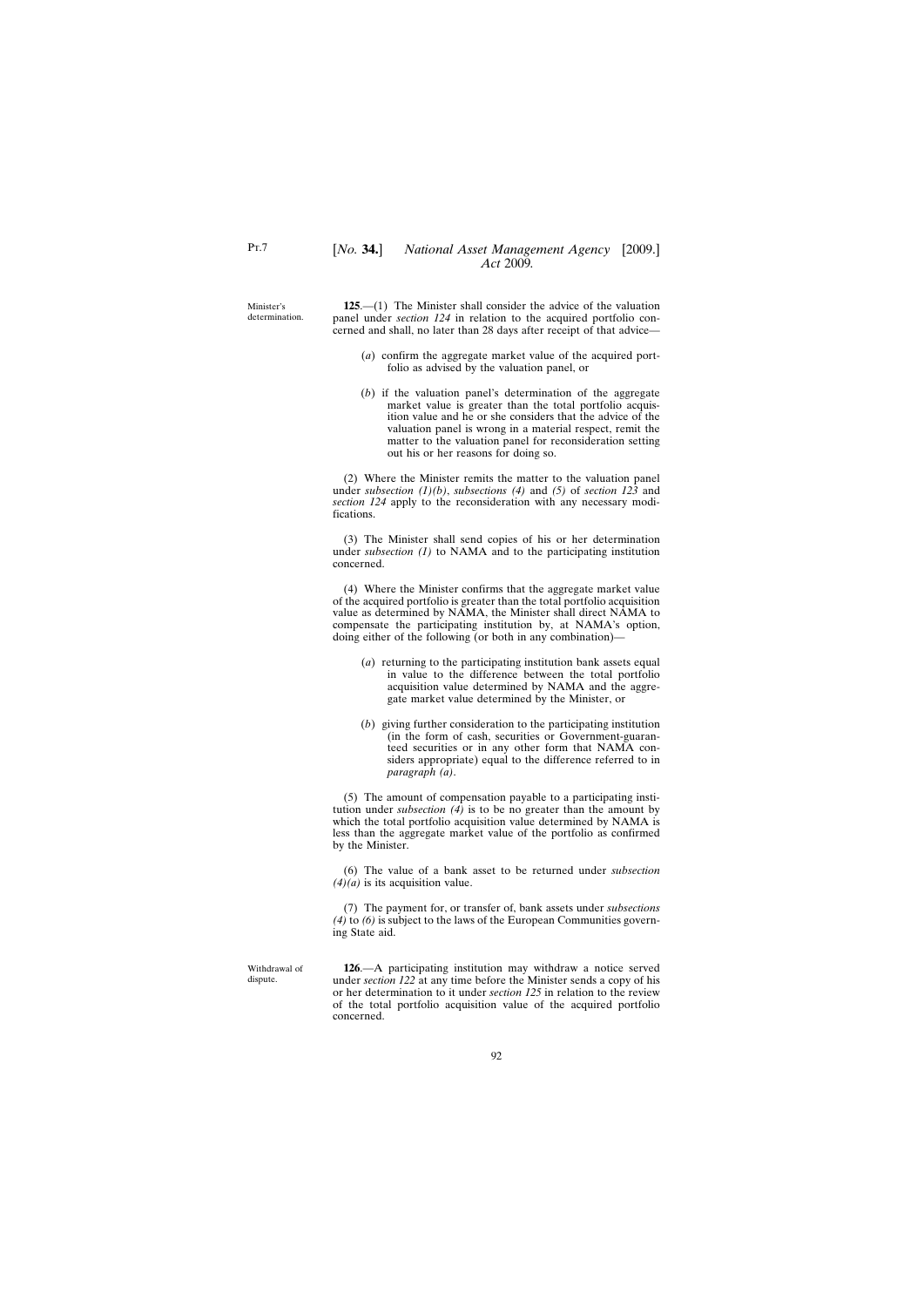### [2009.] [ *National Asset Management Agency No.* **34.**] *Act* 2009*.*

**127.**—(1) The costs of a review under this Chapter are payable by Costs of review of the participating institution concerned unless the Minister's determi-valuations. nation under *section 125* entitles the participating institution to compensation under that section.

(2) If a participating institution withdraws a notice under *section 126*, it is liable for the costs incurred up to the time of the withdrawal unless NAMA agrees otherwise.

(3) If NAMA and the participating institution concerned cannot reach agreement on costs*,* the costs of the review shall be determined by a Taxing Master of the Court. For that purpose, the Taxing Master has all the functions for the time being conferred on him or her under any enactment or in any rules of court (with any necessary modifications) in relation to the taxation of costs to be paid by one party to another in proceedings before the Court.

#### PART 8

Relationship between NAMA and Participating Institutions

**128**.—In this Part "relevant service" includes management, Definition (*Part 8*). administration, restructuring and enforcement services in relation to bank assets, including any activity specified as part of a direction by NAMA or an arrangement or agreement to which NAMA or a NAMA group entity is a party.

**129**.—(1) A participating institution shall act in utmost good faith Participating at all times in its dealings with the Minister, NAMA, NAMA group institutions to act in entities, their agents, the expert reviewer and the valuation panel utmost good faith. pursuant to this Act.

(2) A participating institution shall inform the Minister, NAMA and any NAMA group entity concerned of any fact or thing that may impede—

- (*a*) the achievement of the purposes of this Act,
- (*b*) the performance by the Minister of his or her functions, or NAMA of its functions, under this Act, or
- (*c*) the fulfilment by the participating institution of its obligations under this Act.

(3) If a participating institution identifies such an impediment the participating institution shall take all reasonable steps to address the impediment in a manner that best furthers the achievement of the purposes of the Act.

**130.**—A participating institution that fails to comply with any obli- Breach of statutory gation under this Act is liable to NAMA and any NAMA group requirements. entity concerned in damages in addition to any other consequence of the failure under this Act.

**131.**—(1) For the purposes of this section, in the event of a con- Servicing of flict between—

(*a*) a direction by NAMA, and

acquired bank assets by participating institutions.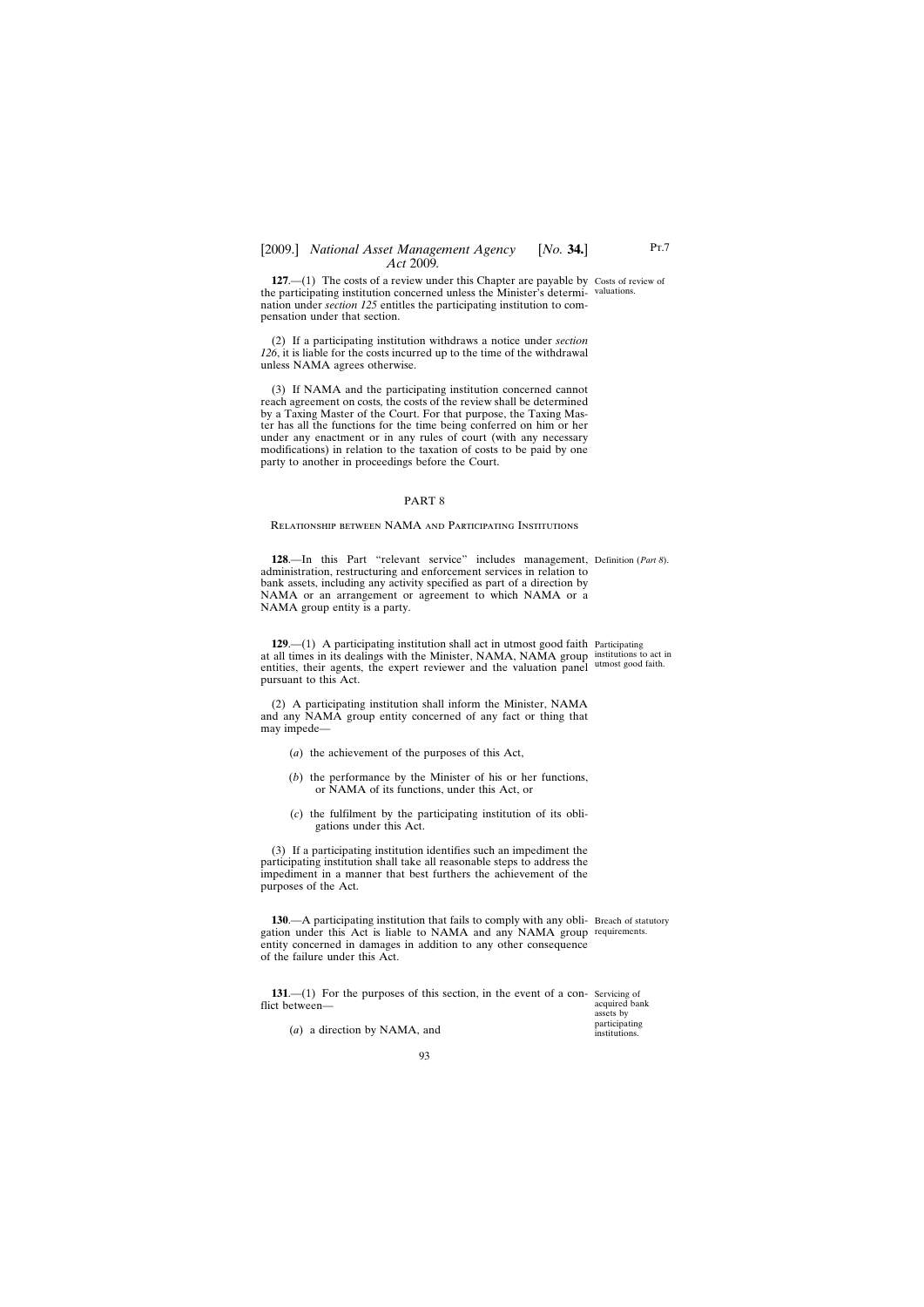(*b*) a term of an arrangement or agreement to which NAMA or a NAMA group entity is a party in relation to the provision of a relevant service,

then a direction by NAMA, a term of such an arrangement and a term of such an agreement shall have effect in that order of priority.

(2) The participating institution from which NAMA or a NAMA group entity has acquired or intends to acquire a bank asset shall, until NAMA or the NAMA group entity directs otherwise, continue to perform relevant services in respect of the bank asset. NAMA or the NAMA group entity shall reimburse the participating institution in respect of the agreed cost of such service.

(3) NAMA may direct a participating institution to perform a relevant service in connection with a bank asset that NAMA or a NAMA group entity has acquired or intends to acquire from that participating institution or any other participating institution. NAMA or the NAMA group entity shall reimburse the participating institution for the agreed cost of such service.

- (4) A direction under *subsection (3)*
	- (*a*) may require a participating institution to enter into an arrangement or agreement that includes an obligation to provide access for and permit the use by NAMA or a NAMA group entity of facilities, books, records and systems, and
	- (*b*) may require a participating institution concerned to provide a relevant service for the benefit of a NAMA group entity.

(5) NAMA may at any time amend, suspend or revoke a direction pursuant to this section.

- (6) A participating institution shall—
	- (*a*) comply with a direction, and any amendment, suspension or revocation of a direction, pursuant to this section, and
	- (*b*) ensure that any subsidiary to which such a direction extends also complies with it.

(7) A participating institution shall ensure that it and each of its subsidiaries—

- (*a*) obtains and maintains in effect any authorisation, consent, approval, resolution, licence, exemption, filing, notarisation or registration required (in the State or in any other place) in connection with the provision of the services required by a direction pursuant to this section, and
- (*b*) complies with the terms and conditions of, and any requirement of or under any law in relation to, any such authorisation, consent, approval, resolution, licence, exemption, filing, notarisation or registration.

(8) NAMA may give a debtor, associated debtor, guarantor or surety in relation to a bank asset in which NAMA or a NAMA group entity has acquired an interest, or any other person, notice of any direction given pursuant to this section. However, NAMA and the NAMA group entity are not liable to any debtor, associated debtor,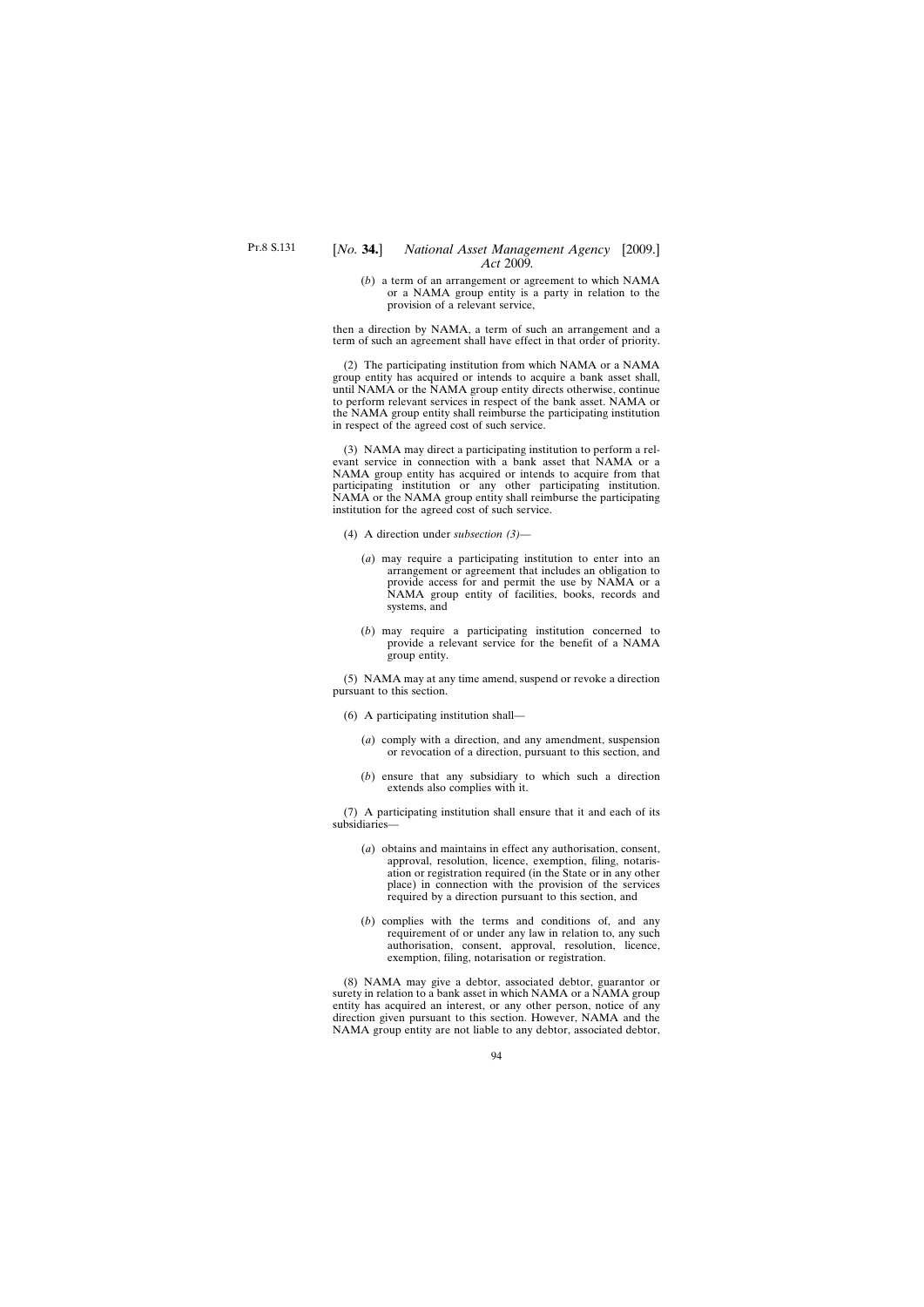guarantor or surety or any other person for failure to give such a notice.

(9) Any receivable or other amount received or recovered by a participating institution pursuant to the performance by it of a relevant service shall be held by that participating institution on trust absolutely for and to the order of NAMA or a NAMA group entity, as the case may be, and any amount so held shall be accounted for to NAMA or the NAMA group entity as NAMA from time to time directs. A trust constituted by this subsection—

- (*a*) does not form part of the assets of the participating institution whether for the purposes of laws generally applicable to winding up, reorganisations, liquidations or otherwise,
- (*b*) is effective for all purposes, and
- (*c*) shall not be taken to constitute or create a security.

**132.**—(1) Where in relation to an acquired bank asset NAMA or Other servicing a NAMA group entity has arranged with a service provider other arrangements. than the participating institution from which the bank asset was acquired for the provision of relevant services in respect of an acquired bank asset, then—

- (*a*) the terms of the bank asset shall be taken to require each debtor, associated debtor, guarantor or surety in respect of a bank asset to deal with the service provider concerned,
- (*b*) NAMA or the NAMA group entity may give such a debtor, associated debtor, guarantor or surety notice of any arrangement for the provision of a relevant service in respect of that bank asset, and
- (*c*) NAMA and the NAMA group entity concerned are not liable to any such debtor, associated debtor, guarantor or surety or any other person for failure to give such a notice.

(2) Where NAMA or a NAMA group entity has arranged with a service provider for the provision of relevant services in respect of a bank asset that has been acquired or is to be acquired by NAMA or the NAMA group entity, the participating institution from which the bank asset is to be or was acquired shall do all such acts or things that NAMA or the NAMA group entity directs to facilitate the provision by the service provider of those relevant services.

**133.**—(1) Where NAMA or a NAMA group entity has acquired NAMA may give a bank asset from a participating institution NAMA may, for the directions about furtherance of the achievement of its purposes under this  $\overrightarrow{Act}$ , direct certain bank assets the participating institution to deal in a specified way with any part not acquired. of the bank asset not acquired, being a way in which the participating institution may lawfully deal, or has the authority to deal, with the bank asset or part.

(2) A participating institution shall comply with a direction by

NAMA under *subsection (1)*.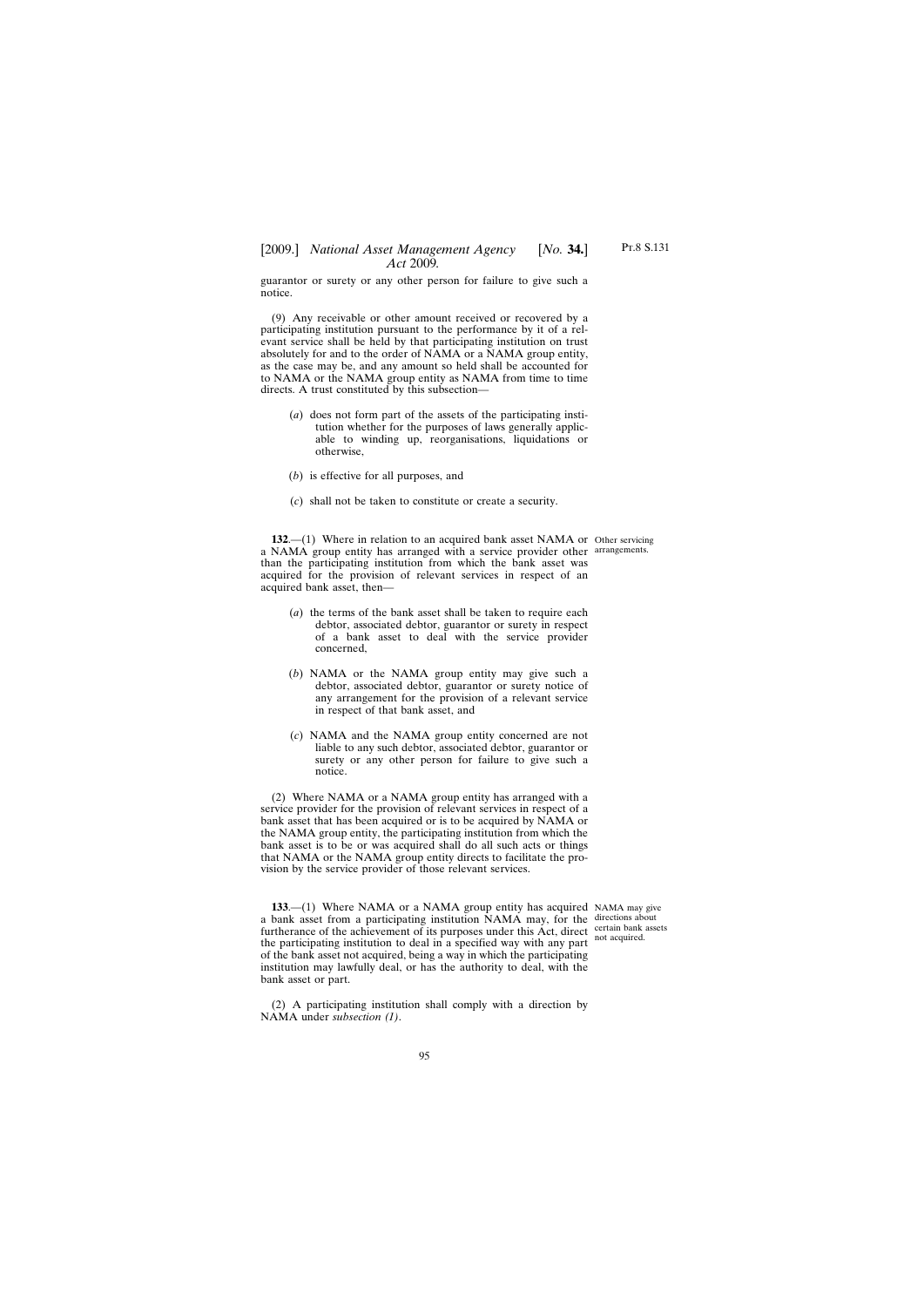Additional payment on servicing of acquired bank assets.

**134**.—(1) With the consent of the Minister, NAMA or a NAMA group entity may agree with a participating institution on an arrangement in relation to the servicing of acquired bank assets.

(2) Without prejudice to the generality of *subsection (1)*, an arrangement referred to in that subsection may provide for—

- (*a*) an adjustment to the total portfolio acquisition value,
- (*b*) performance fees, and the reimbursement of costs and expenses, on terms approved by the Minister, or
- (*c*) any combination of the things mentioned in *paragraphs (a)* and *(b)*.

**135**.—(1) If NAMA so directs, a participating institution shall indemnify NAMA or a NAMA group entity and each of their officers against any liability or loss (however arising, and regardless of any default on the part of NAMA or a NAMA group entity)—

- (*a*) arising from any error, omission or misstatement in any information, explanation, instrument, document, record, book or certificate provided to NAMA or the NAMA group entity by or on behalf of the participating institution,
- (*b*) in respect of any claim, award, payment or damages which NAMA or the NAMA group entity becomes liable to pay to any person by reason of the operation of the European Communities (Protection of Employees on Transfer of Undertakings) Regulations 2003 (S.I. No. 131 of 2003) where the liability arises in connection with a cause of action accruing before the relevant acquisition date (or any proportion of the liability or loss is attributable to a period before the relevant acquisition date) including any claim made by or on behalf of such a person that relates to an act or omission of the participating institution in connection with that person's employment before the acquisition date, and
- (*c*) in respect of any redundancy payment, or any other severance payment, paid by NAMA or the NAMA group entity, or that NAMA or the NAMA group entity is ordered to pay, to any person whose employment transfers to NAMA or the NAMA group entity by reason of the operation of those Regulations and whose employment is terminated by NAMA or the NAMA group entity by reason of redundancy.

(2) Where the Court determines ownership of a bank asset in favour of a third party and as a result NAMA or a NAMA group entity is obliged to transfer the bank asset to the third party or pay damages in lieu, the participating institution shall indemnify NAMA or the NAMA group entity against that liability and all losses suffered by it.

(3) The Court and any other court or tribunal in which legal proceedings are brought in respect of a matter referred to in *subsection (1)* shall not make NAMA or a NAMA group entity a party to the proceedings in any capacity where the liability is that of the participating institution.

Participating institutions to indemnify NAMA.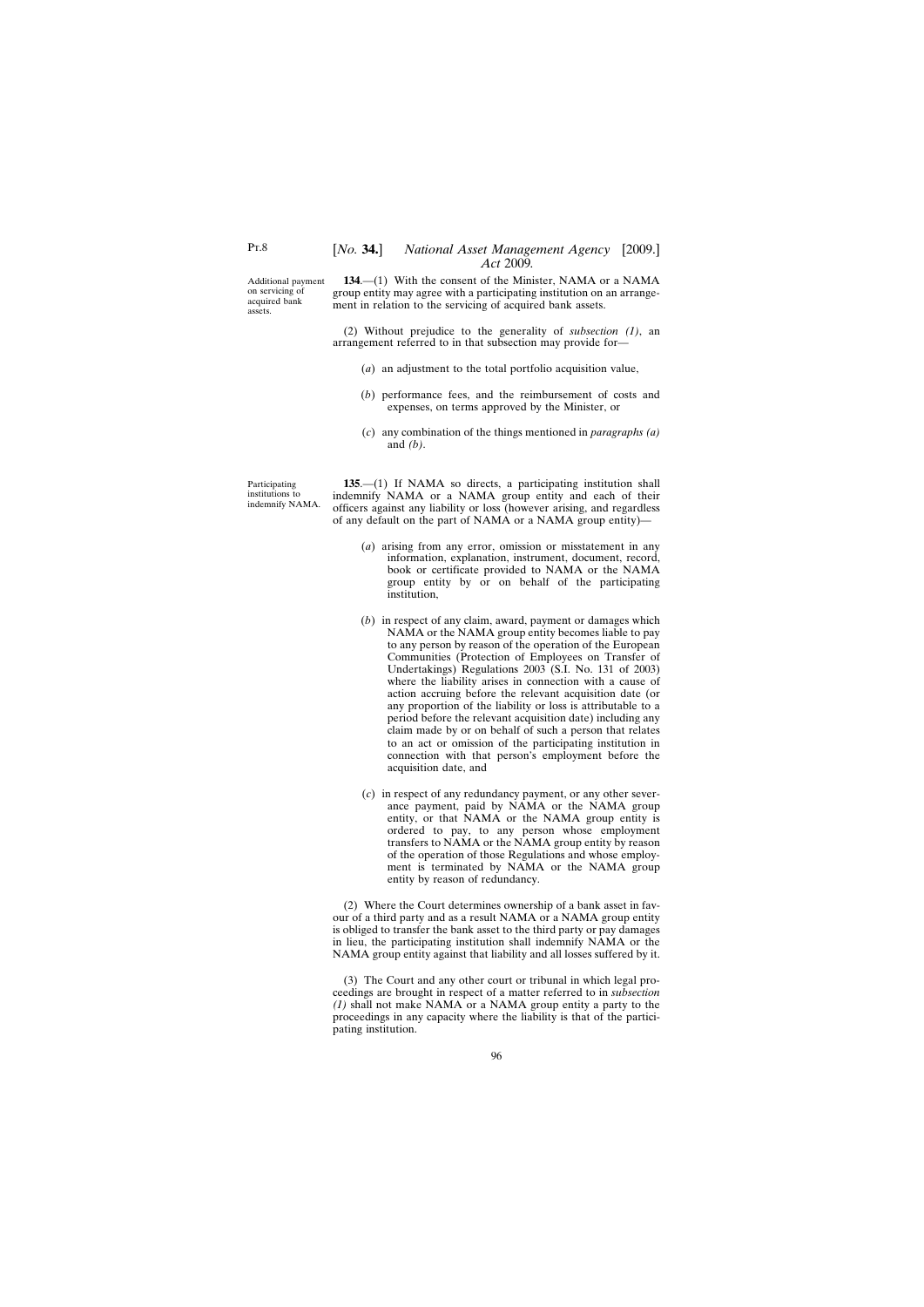## [2009.] *National Asset Management Agency* [*No.* **34.**] *Act* 2009*.*

(4) If NAMA or a NAMA group entity so directs, and without prejudice to *section 105*, a participating institution shall indemnify NAMA or the NAMA group entity and its officers against any liability or loss in respect of a legal or equitable wrong referred to in that section.

**136.**—(1) A participating institution is for all purposes of this Act Participating the agent of each other legal entity in its group with full power to institutions to be bind each other such entity.

agent of subsidiaries, etc.

(2) The service of a notice on, or any communication with, a participating institution referred to in *subsection (1)* is for all purposes of this Act effective as service of the notice on, or communication with, any other entity in the participating institution's group.

(3) In this section "group", in relation to a participating institution, means—

- (*a*) the participating institution,
- (*b*) any subsidiary of the participating institution, and
- (*c*) any entity of which the participating institution is a subsidiary.

#### PART 9

#### Powers of NAMA in Relation to Assets

#### CHAPTER 1

#### *Definitions*

**137**.—In this Part—

notwithstanding—

Definitions (*Part 9*).

"charged land" means land that is subject to a charge that is part of an acquired bank asset;

"convey" and "conveyance" have the same meanings respectively as in the Land and Conveyancing Law Reform Act 2009, and "conveyed" shall be construed accordingly;

"vesting order" means an order under *section 153*.

#### CHAPTER<sub>2</sub>

#### *General Powers of NAMA in Relation to Assets*

138.—For the purposes of this Chapter, a reference in this Chapter Interpretation to NAMA shall be construed, in relation to a bank asset that has (*Chapter 2*). been acquired by a NAMA group entity, as a reference to either NAMA or the NAMA group entity unless the contrary intention appears.

**139**.—NAMA may validly transfer, assign, convey, sell on or NAMA's powers to otherwise dispose of an acquired bank asset to any person dispose of bank assets.

(*a*) any restrictions on such a disposal at law or in equity,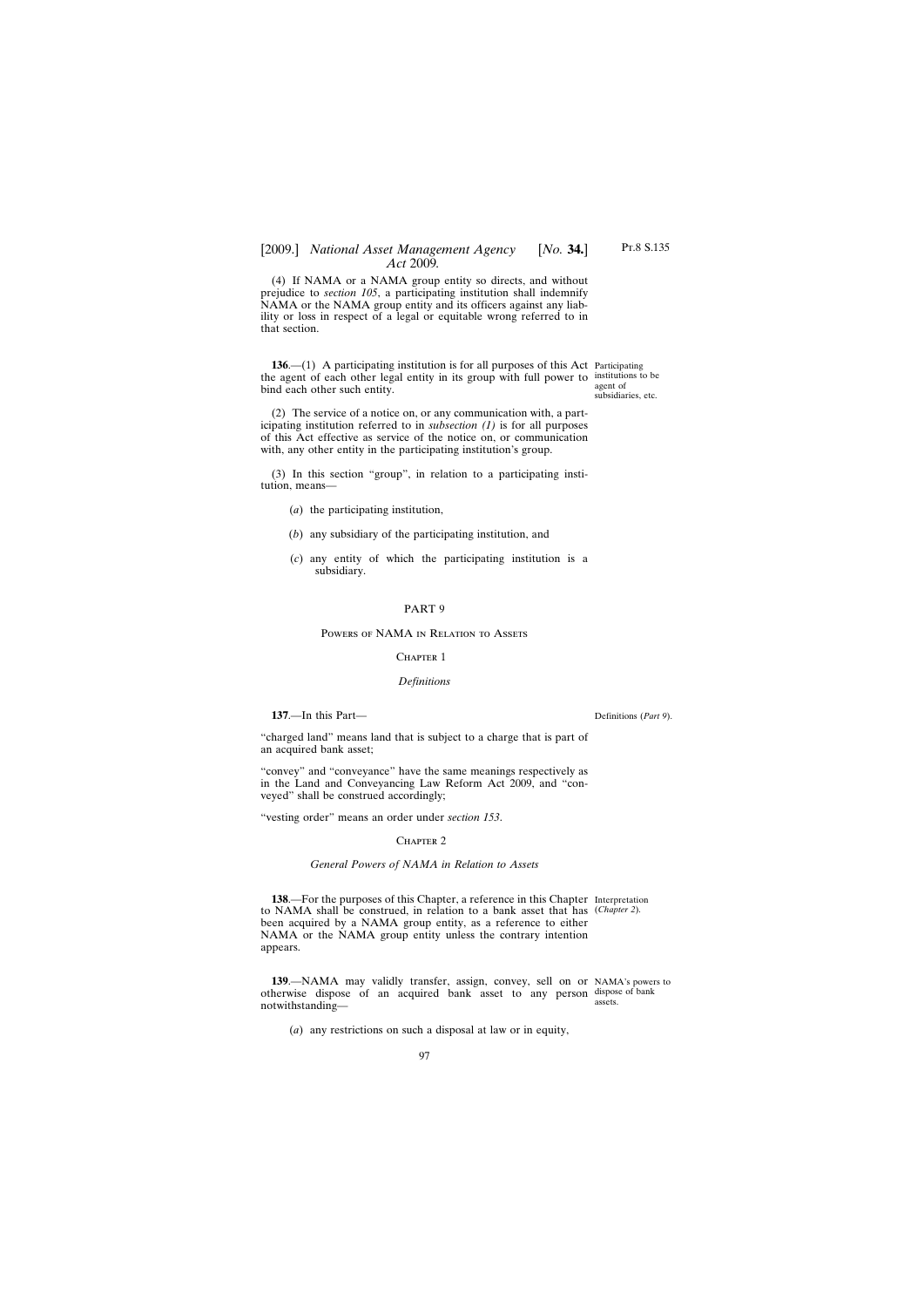- (*b*) any contractual requirement, or any requirement under any enactment, for the consent of, for notice to, or for a document from, any person to such a disposal, or
- (*c*) any provision of any enactment that would otherwise prohibit or restrict such a disposal.

**140**.—Where an acquired bank asset is secured by a charge (including a charge that is a collateral security), but the charge is a second or subsequent charge, NAMA may redeem or discharge any one (or more) of the prior charges in accordance with its terms.

**141**.—(1) Where an acquired bank asset is secured by a charge over land (including a charge that is a collateral security), and any one or more of the following paragraphs applies:

- (*a*) the land or any building or structure on it has been abandoned;
- (*b*) the land is or has become overgrown;
- (*c*) the land or any building or structure on it is or has become infested with vermin;
- (*d*) any building or structure on the land has fallen, or there is a serious risk of the building or structure falling, into disrepair;
- (*e*) the land or any building or structure on it is at risk from trespassers or vandalism;

then NAMA may apply to a judge of the District Court for the time being assigned to the District Court district in which any part of the land concerned is situated, on notice to the owner and any occupier of the land, for an order (in this section referred to as an "entry and maintenance order") authorising it to enter (by force, if the order so provides) upon the land or any building or structure on it for any one or more of the following purposes:

- (i) to fence or otherwise secure the boundary of the land;
- (ii) to clear the land of overgrown vegetation;
- (iii) to clear or treat the land or any building or structure on it in a manner designed to remove vermin;
- (iv) to repair or make secure any building or structure on the land.

(2) NAMA shall serve a copy of an application under *subsection (1)* on every person it knows to have an interest in the relevant land.

(3) The District Court may make an order in accordance with an application under *subsection (1)* and if it does so shall specify the period, being not greater than 6 months beginning on the date of the order, for which the order shall have effect.

(4) NAMA shall give each owner and, where the relevant land is occupied, each occupier of the relevant land at least 24 hours' notice of its intention to enter on the land or any building or structure on it under the authority of an entry and maintenance order.

Power to discharge prior charge.

Power of entry to protect value or condition of land or buildings.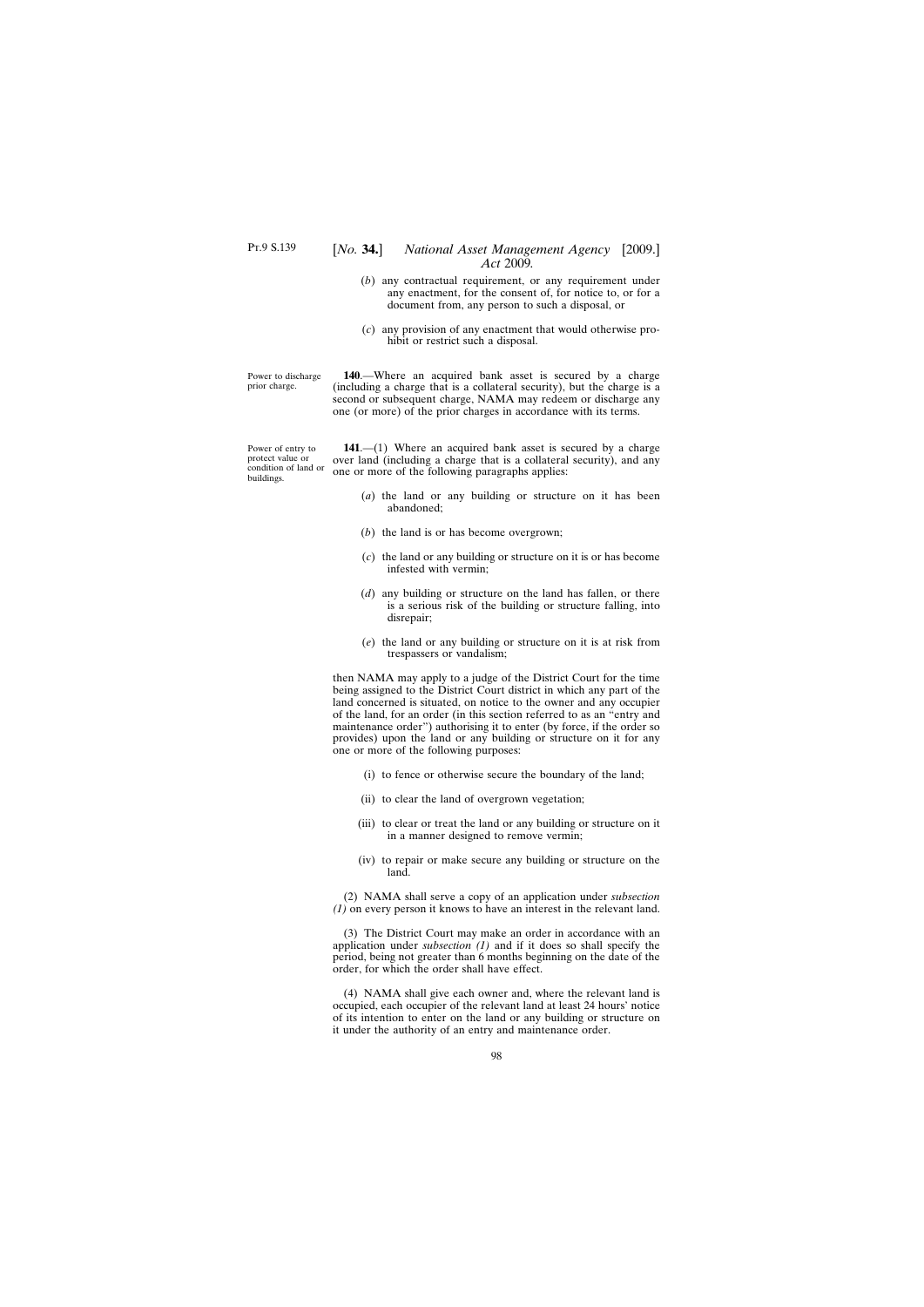### [2009.] [ *National Asset Management Agency No.* **34.**] *Act* 2009*.*

(5) An entry and maintenance order does not authorise forcible entry on the land, building or structure concerned unless the order expressly so provides.

(6) If NAMA enters on land or a building or structure under the authority of an entry and maintenance order, NAMA shall not be taken to be a mortgagee in possession of the land or any building or structure on it.

(7) Any cost, expense or liability that NAMA incurs pursuant to this section—

- (*a*) is a debt due under the bank asset concerned, and
- (*b*) is recoverable from the debtor, associated debtor, guarantor or surety concerned,

and the repayment of any such cost, expense or liability stands secured against the land.

**142.**—(1) In relation to any land in which NAMA has an interest, Certain instruments whether legal or beneficial, an instrument under seal of NAMA or by NAMA to be the common seal of the NAMA group entity concerned that is taken to be deeds. expressed to convey that interest or any part of that interest in the land concerned to another person shall be taken for all purposes to be a deed of conveyance of the land executed under seal by the owner of the interest in the land concerned.

(2) An instrument referred to in *subsection (1)* extinguishes the interest of any other chargee or mortgagee in the land concerned other than a charge that has priority to the interest of NAMA concerned and has not been redeemed or discharged under *section 140*.

(3) Where the interest of a chargee or mortgagee in land is extinguished by the operation of this section the interest attaches to the proceeds of the sale concerned.

(4) Where the interests of more than one chargee or mortgagee are extinguished by the operation of this section the interests so extinguished attach to the proceeds of the sale concerned in the same order of priority as those interests had before the extinguishment.

**143**.—(1) Subject to *subsection (2)*, a conveyance by NAMA Overreaching for (including a conveyance by way of an instrument referred to in protection of section 142) to a purchaser of a legal estate or legal interest in land <sup>purchasers.</sup> overreaches any equitable interest in the land so that the equitable interest ceases to affect that estate or interest, whether or not the purchaser has notice of the equitable interest.

(2) *Subsection (1)* does not apply to an equitable interest—

- (*a*) to which the conveyance is expressly made subject,
- (*b*) that arises by virtue of an equitable mortgage related to the land concerned,
- (*c*) that, before the conveyance, is registered against the land in the Registry of Deeds or the Land Registry, or
- (*d*) that—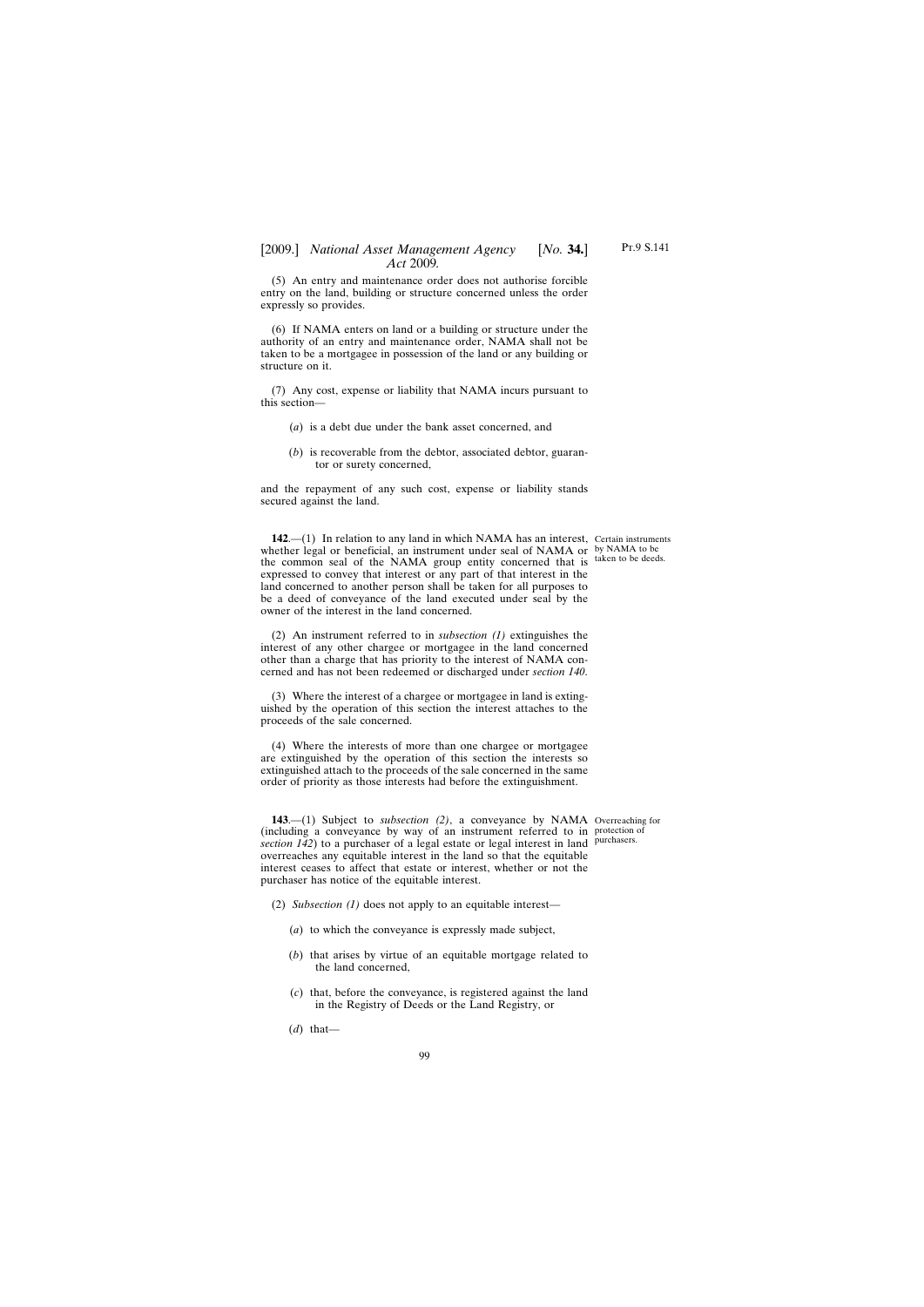- (i) in the case of an interest in registered land, is a burden of a kind referred to in section 72(1)(*j*) of the Registration of Title Act 1964, or
- (ii) in the case of an interest in unregistered land, would take effect as such a burden if the land were registered land.

(3) Where an equitable interest is overreached under this section it attaches to the proceeds arising from the conveyance, and effect shall be given to it accordingly.

(4) NAMA shall discharge any obligations under *subsection (3)* as soon as is practicable.

(5) For the avoidance of doubt, overreaching in accordance with *subsections (1)* and *(2)* has effect in relation to land that is or includes a person's principal private residence.

(6) In this section "equitable mortgage" means a mortgage created by—

- (*a*) the deposit of documents of title relating to the legal estate or legal interest in the land concerned, or
- (*b*) an undertaking by a solicitor to hold the documents of title relating to the legal estate or legal interest in the land concerned in trust for a credit institution and which undertaking, where applicable, has been registered as a charge under section 99 or 111 of the Companies Act 1963.

**144**.—An assurance of charged land or a right or interest in charged land before the acquisition by, or vesting in, NAMA of the relevant charge (whether or not the land was charged at the date of the assurance) shall be taken to have created, for the benefit of the charged land, any easement or *profit a` prendre* over any land retained by the grantor of the assurance that it is reasonable to assume, in the circumstances of the case, was within the contemplation of the parties at the date of the assurance as being included in it, or would have been within that contemplation at that time if they had adverted to the matter.

Certain receivers not obliged to sell property, etc.

Effect of certain assurances of land.

> **145**.—(1) A receiver of the rents and profits of property appointed by NAMA pursuant to its powers as a chargee of the property is not obliged to sell the property at any particular time or at all, but is accountable for all profits and other monetary benefits arising directly from possession of the property.

> (2) A receiver appointed to the property of a company by NAMA in its capacity as a creditor of the company is not obliged to sell any property of the company at any particular time or at all, but is accountable for all profits and other monetary benefits arising directly from possession of the property of the company.

Powers of NAMA to enforce securities, etc.

**146**.—The enforcement of a security by NAMA is not subject to the restrictions in the Conveyancing Act 1881 or the Land and Conveyancing Law Reform Act 2009.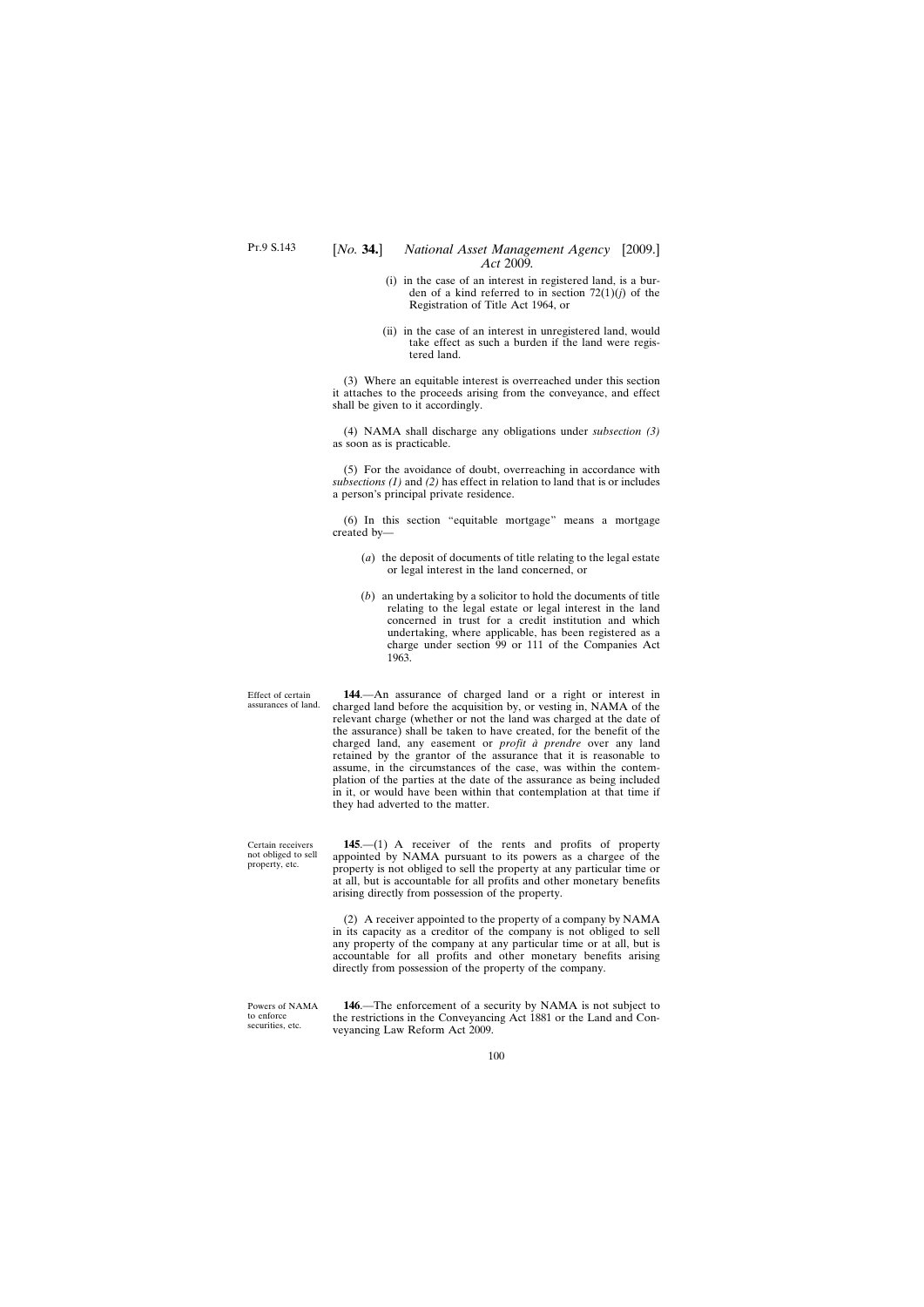#### CHAPTER<sub>3</sub>

#### *Statutory Receivers*

**147.**—(1) Where any of the following occurs under the terms of NAMA's power to an acquired bank asset:

appoint statutory receivers.

- (*a*) a power of sale becomes exercisable;
- (*b*) a power to appoint a receiver becomes exercisable;

then NAMA may appoint any person, including an officer of NAMA, as a statutory receiver of the property the subject of the bank asset.

(2) NAMA may remove a statutory receiver and may appoint a new statutory receiver in the place of a statutory receiver removed.

(3) The appointment of a statutory receiver is not subject to the restrictions in the Conveyancing Act 1881 or the Land and Conveyancing Law Reform Act 2009 on the appointment of a receiver.

(4) NAMA may fix the remuneration of a statutory receiver. A maximum rate imposed by law (including that specified in section 24(6) of the Conveyancing Act 1881 or prescribed by regulations under section 108(7) of the Land and Conveyancing Law Reform Act 2009) does not apply.

(5) NAMA's power to appoint a statutory receiver under this Chapter does not affect any powers to appoint a receiver pursuant to any contractual power in any bank asset acquired by NAMA.

(6) The powers of NAMA under this section are exercisable by NAMA (and only by NAMA) in relation to a bank asset held by a NAMA group entity.

**148.**—(1) A statutory receiver has the powers, rights and obli- Powers of statutory gations that a receiver has under the Companies Acts, and the receivers.powers, rights and obligations specified in *Schedule 1*.

(2) In *Schedule 1* a reference to a secured asset is, in relation to a particular statutory receiver, a reference to land or property that is subject to a charge or other security that is included in the bank asset pursuant to which the statutory receiver was appointed.

(3) Where a charge provides for a receiver appointed under it to have any power in addition to those referred to in *subsection (1)*, a statutory receiver appointed in relation to the property subject to the charge also has that additional power. However, a statutory receiver exercising any such additional power is taken to do so by virtue of his or her appointment under this Chapter and is not bound by any restriction on its exercise specified in the charge.

(4) A statutory receiver is not subject to the restrictions on the powers of a receiver in the Conveyancing Act 1881 or the Land and Conveyancing Law Reform Act 2009.

(5) The enforcement of a security by a statutory receiver is not subject to the restrictions in the Conveyancing Act 1881 or the Land and Conveyancing Law Reform Act 2009.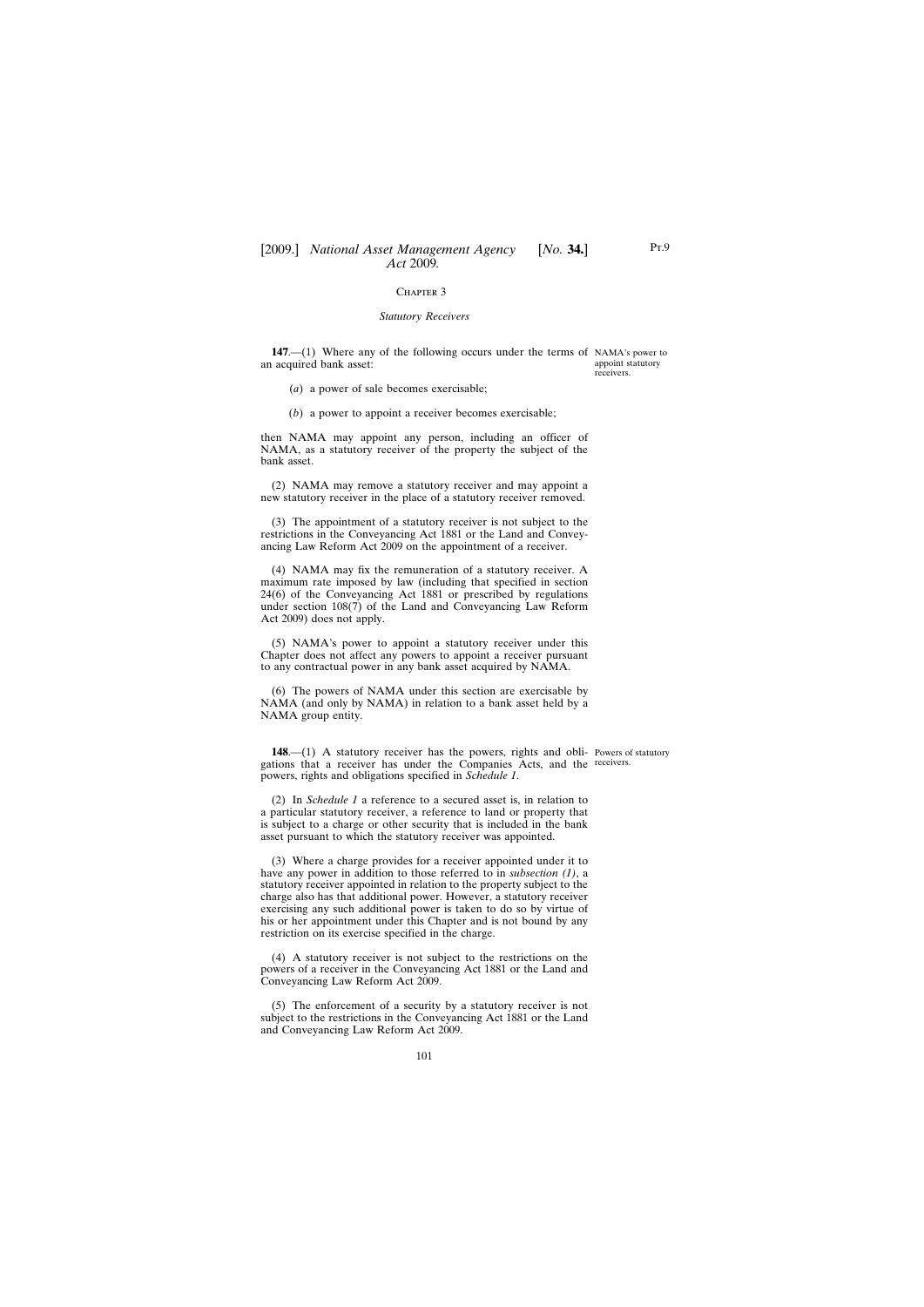(6) Section 100(2) of the Land and Conveyancing Law Reform Act 2009 does not apply to the exercise of a power of sale by NAMA or a statutory receiver.

(7) A statutory receiver, in selling property the subject of a charge in favour of NAMA, shall exercise all reasonable care to obtain the best price reasonably obtainable for the property at the time of sale.

(8) If joint statutory receivers are appointed, each one severally may exercise any power or carry out any function of a statutory receiver.

**149**.—(1) A statutory receiver shall be taken to be the agent of the chargor for all purposes.

(2) The chargor is solely responsible for the remuneration, contracts, engagements, acts, omissions, defaults and losses of a statutory receiver and for liabilities incurred by a statutory receiver. NAMA does not incur any liability (either to the chargor or to any other person) by reason of the appointment of a statutory receiver or for the actions or inactions of a statutory receiver.

(3) A statutory receiver shall be taken to have been irrevocably appointed as an attorney of the chargor (with full powers of substitution and delegation) and to have the authority in the chargor's name, on the chargor's behalf and as the chargor's act and deed, to—

- (*a*) sign, seal, execute, deliver and perfect and do all deeds, instruments, acts and things that the chargor could do or ought to do pursuant to any bank asset that has been acquired by NAMA or a NAMA group entity,
- (*b*) generally in the chargor's name and on the chargor's behalf exercise all or any of the powers, authorities and discretions—
	- (i) conferred by any enactment, or the common law or pursuant to any agreement forming part of any acquired bank asset, or
	- (ii) that NAMA or the statutory receiver thinks fit for carrying into effect a sale, lease, charge, mortgage or dealing by NAMA, the relevant NAMA group entity concerned or the statutory receiver,

and

(*c*) generally to use the chargor's name in the exercise of any power, authority or discretion conferred on a statutory receiver.

**150**.—(1) Notwithstanding any provision of the Companies (Amendment) Act 1990, the appointment of an examiner to a company whose assets or any part of them are under the control of a statutory receiver does not—

- (*a*) displace the statutory receiver or affect his or her powers, authority or agency,
- (*b*) prevent the statutory receiver from enforcing any security held by NAMA or a NAMA group entity, or

Statutory receiver to be agent of chargor, etc.

Appointment of liquidator or examiner to companies whose assets are under control of statutory receiver.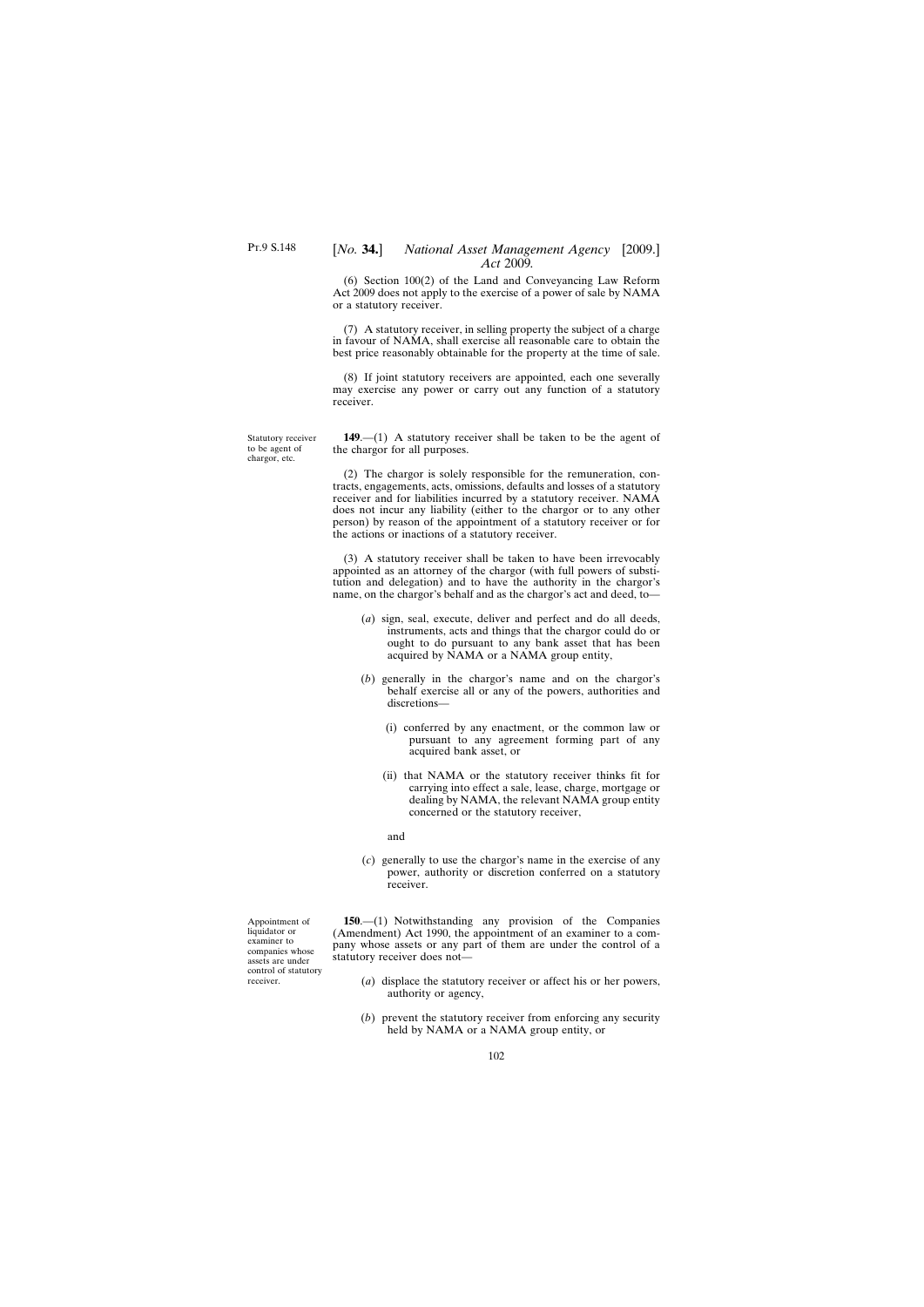## [2009.] *National Asset Management Agency* [*No.* **34.**] *Act* 2009*.*

(*c*) cause the de-crystallisation of any charge created as a floating charge over assets that are under the control of the statutory receiver.

(2) The appointment of a liquidator to a company whose assets or any part of them are under the control of a statutory receiver does not displace the statutory receiver and does not affect his or her powers, authority and agency.

**151**.—A statutory receiver is not obliged to sell a charged property Statutory receiver at any particular time or at all, but is accountable for all profits and not obliged to sell other monetary benefits arising directly from possession of the property, etc. property.

#### CHAPTER 4

#### *Vesting Orders*

**152.**—(1) NAMA may apply to the Court for a vesting order if— Application to

Court.

- (*a*) an acquired bank asset includes a charge over land,
- (*b*) the chargee's power of sale has become exercisable, and
- (*c*) NAMA forms the view that it is unlikely that the sum secured by the charge can be recovered by a sale within 3 months after the application.

(2) An application under *subsection (1)* shall, where there is a charge secured over the land concerned that has priority to the charge referred to in *paragraph (a)* of that subsection, contain an undertaking by NAMA to discharge that charge in accordance with *section 154*.

(3) An application under *subsection (1)* shall be supported by an affidavit to which is exhibited evidence—

- (*a*) as to the price likely to be realised, within 3 months after the application, by a sale of the land concerned, and
- (*b*) of any other interests in the land, including any prior charge referred to in *subsection (2)*.
- (4) NAMA shall serve notice of the application on—
	- (*a*) the chargor concerned,
	- (*b*) any chargee (whether prior or subsequent), and
	- (*c*) any guarantor of the relevant credit facility.

(5) NAMA shall publish a notice of an application for a vesting order in at least one daily newspaper circulating generally in the State.

(6) The Court shall set down an application under *subsection (1)* for preliminary hearing, at which it shall give directions for the taking of accounts in relation to the credit facility concerned. At the preliminary hearing the Court may stay the proceedings if a subsequent chargee wishes to offer to redeem in full the charge held by NAMA or a NAMA group entity.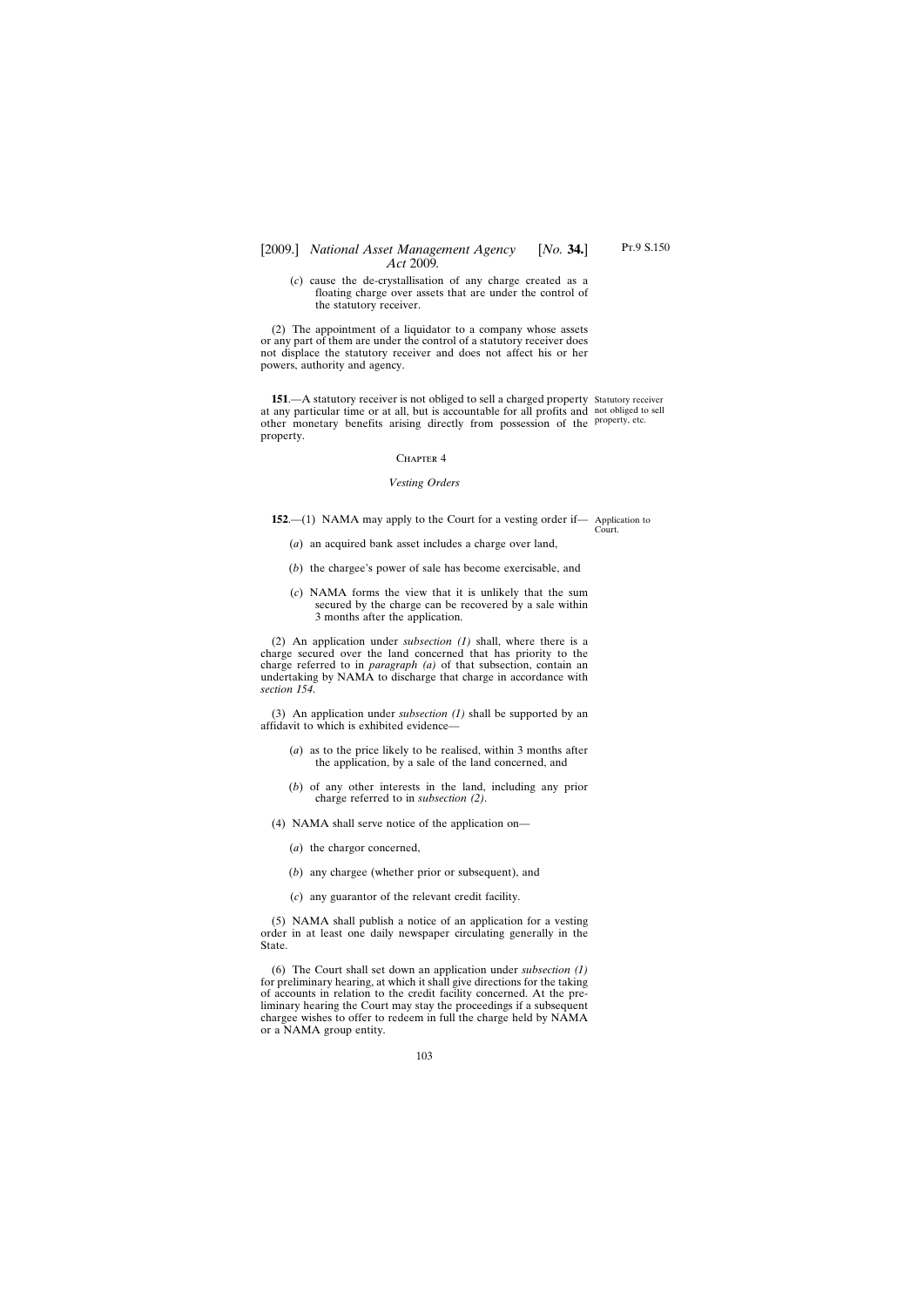(7) At a preliminary hearing under *subsection (6)*, the Court may direct that notice of the application shall be given to any other person.

(8) The Court may, in any application under this Chapter where it seems to the Court appropriate to do so, direct that evidence be given on affidavit. The Court may deal with the application summarily on consideration of any affidavits presented to it.

Vesting orders. **153**.—(1) If the Court is satisfied, after considering the accounts and other relevant matters, that—

- (*a*) it is unlikely that the sum secured by the charge would be recovered were the land to be sold within 3 months after the application, and
- (*b*) there is no reasonable prospect of the chargor redeeming the charge concerned,

the Court shall make an order (in this Part referred to as a "vesting order") vesting in NAMA, or a NAMA group entity nominated by NAMA, the interest of the chargor, subject to any undertaking under *section 152(2)*, in the land concerned.

- (2) If the Court makes a vesting order, the Court shall also—
	- (*a*) determine the amount likely to be realised were the land to be sold within 3 months after the application, and
	- (*b*) make an order for possession of the land concerned in favour of NAMA or the nominated NAMA group entity.

Prior chargee's right to payment.

**154**.—(1) In this section "value" means the amount determined by the court under *section 153(2)(a)*.

(2) Where the Court makes a vesting order in relation to land that is subject to a charge that is either prior to, or ranks equally with, that held by NAMA or the NAMA group entity concerned, the Court shall also order NAMA or the NAMA group entity—

- (*a*) if there is only one such chargee, to pay to that chargee whichever is the lesser of the amount secured by its charge and the value, or
- (*b*) if there is more than one such chargee, to pay to each such chargee, in the order of their priority, whichever is the lesser of—
	- (i) the amount secured by its charge, and
	- (ii) the value or the remainder of the value, as the case requires.

Effect of vesting order.

**155**.—(1) Notwithstanding any other enactment or rule of law, a vesting order—

(*a*) extinguishes the chargor's equity of redemption in the land concerned,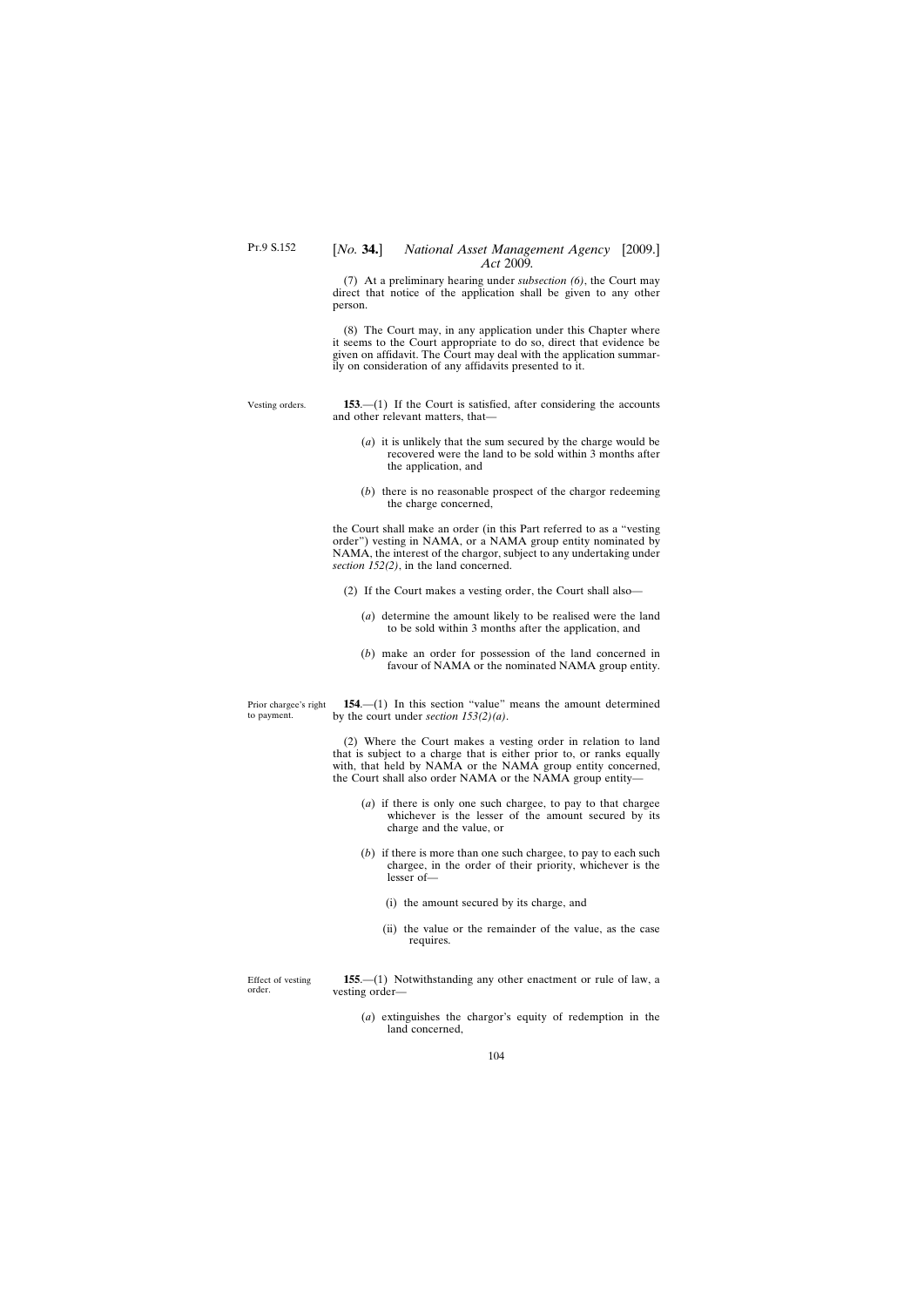## [2009.] *National Asset Management Agency* [*No.* **34.**] *Act* 2009*.*

- (*b*) vests title to the land in NAMA or the NAMA group entity nominated by NAMA for that purpose,
- (*c*) extinguishes the interest in the land of any other chargee, and
- (*d*) satisfies the requirements of the Land Registration Rules 1972 to 2008.

(2) The extinguishing of the interest of a chargee by *subsection (1)(c)* does not extinguish the debt secured by the charge concerned. However, a payment ordered to be made under *section 154(2)* shall be applied in reduction of the debt secured by the relevant charge.

(3) The debt or debts owed by the chargor to NAMA or the NAMA group entity shall be reduced by the extent, if any, to which the value (within the meaning given by *section 154*) of the charged land exceeds the amount paid under that section.

(4) NAMA shall cause a vesting order to be sent to the Property Registration Authority under the Registration of Title Act 1964 and the Registration of Deeds and Title Act 2006. The Property Registration Authority shall cause NAMA or the nominated NAMA group entity, as the case requires, to be registered as owner of the land in accordance with the order.

(5) For the avoidance of doubt, the making of a vesting order in relation to land does not impose on NAMA or any NAMA group entity any obligation to sell the land within any particular period or at all.

**156.**—(1) The title of a purchaser from NAMA or a NAMA Title of purchaser group entity of land in relation to which NAMA has obtained a vest-not impeachable. ing order is not impeachable on the ground of any irregularity in the vesting order or any irregularity or impropriety in the obtaining of it.

(2) No purchaser from NAMA or a NAMA group entity, and no subsequent purchaser, of land referred to in *subsection (1)* is either required or entitled to raise any requisition or make any objection on title specific to the vesting order.

#### CHAPTER 5

#### *Compulsory Acquisition of Land*

**157**.—(1) In this Chapter—

"acquisition order" means an order under *section 163*;

"compulsory transfer order" means an order under *section 167*;

"initial notice" means a notice referred to in *section 160*.

- (2) In this Chapter—
	- (*a*) a reference to charged land includes land in relation to which a vesting order has been made, and
	- (*b*) a reference to the nominated NAMA group entity in relation to land is a reference to the NAMA group entity

**Definitions** (*Chapter 5*).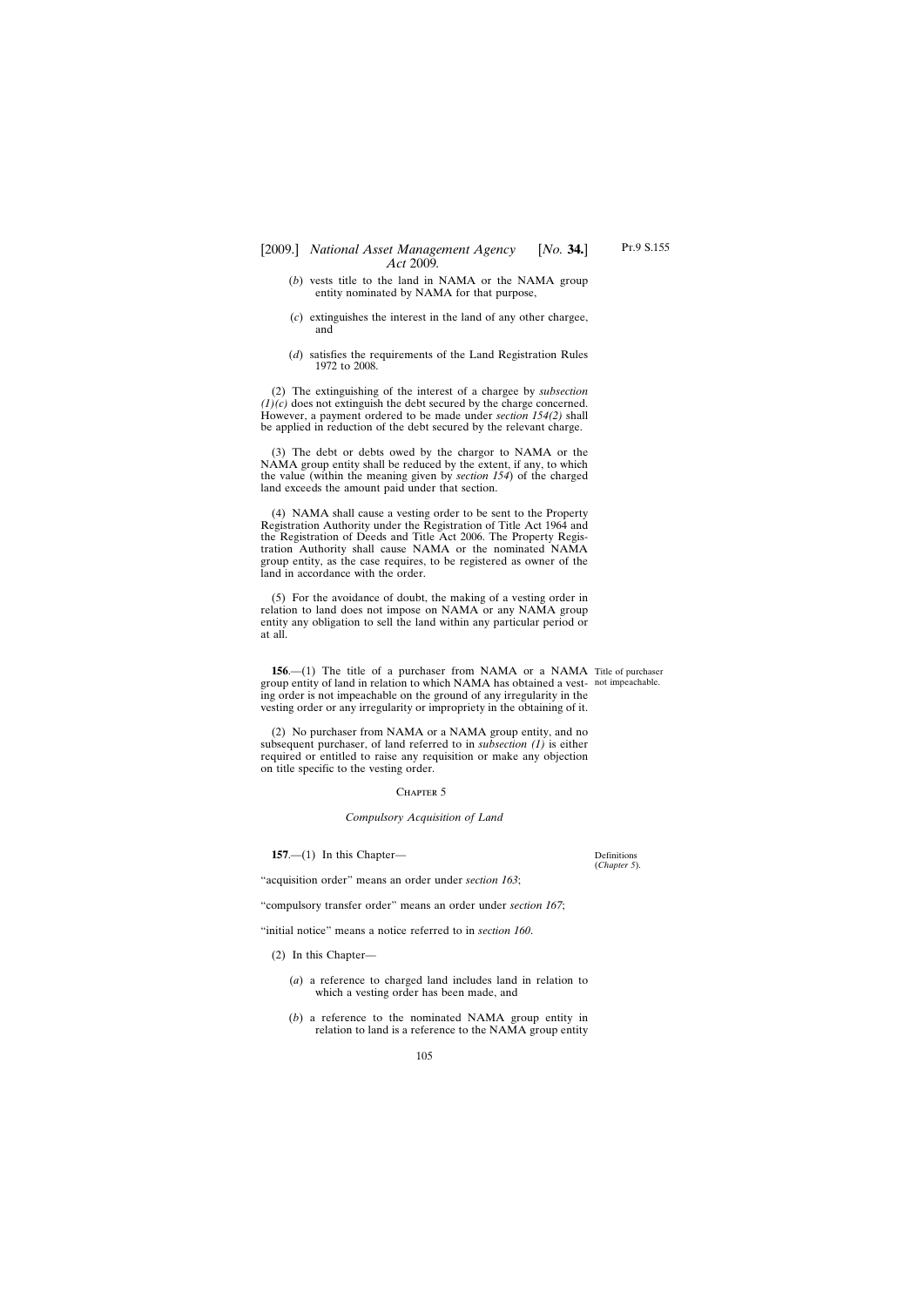nominated by NAMA under *section 163(1)* in relation to the land.

NAMA's powers to acquire land compulsorily.

**158**.—(1) NAMA may compulsorily acquire land if in its opinion it is necessary to do so—

- (*a*) to enable NAMA to perform the functions referred to in *section 10(1)(b)* and *(c)*,
- (*b*) to enable a building constructed on charged land to be used or enjoyed for the purpose for which it was developed, or
- (*c*) to enable NAMA or a NAMA group entity to vest in a prudent and experienced purchaser good and marketable title to charged land but only if the land sought to be acquired is only of material benefit to the owner in so far as it affects the use or development of charged land.
- (2) In addition, NAMA may compulsorily acquire land where—
	- (*a*) the land is owned by a person who is a debtor, associated debtor, guarantor or surety in relation to an acquired bank asset, and that person is in material default of his or her obligations to NAMA or a NAMA group entity and the default has caused, or is likely to cause, NAMA or the NAMA group entity substantial loss,
	- (*b*) the land was intended to form part of a security in relation to a credit facility provided by a participating institution but was not included in the security through an error or omission, or
	- (*c*) a debtor, associated debtor, guarantor or surety in relation to an acquired bank asset is using or intends to use his or her ownership of the land to materially impede the disposition, at a fair and reasonable price, of land by NAMA or a NAMA group entity.

(3) NAMA may compulsorily acquire land only if it has first made a reasonable attempt to acquire the land by agreement.

**159**.—(1) If NAMA proposes to compulsorily acquire any land, NAMA shall apply to the Court for an order (in this Chapter called an "acquisition order") authorising it to acquire the land.

(2) The application under *subsection (1)* shall be accompanied by the maps, plans and books of reference to be deposited in accordance with *section 161*.

**160**.—(1) NAMA shall publish a notice (in this Chapter called the "initial notice"), in the form (if any) prescribed by the Minister by regulations, of an application under *section 159* in a daily newspaper circulating in the State generally.

(2) NAMA shall serve a copy of an initial notice on every person who appears to NAMA to have an estate or interest in the land concerned, so far as it is reasonably practicable to ascertain those persons. However, failure to serve an initial notice on every such person does not invalidate the acquisition order concerned.

Application to Court for acquisition order.

Initial notice of acquisition.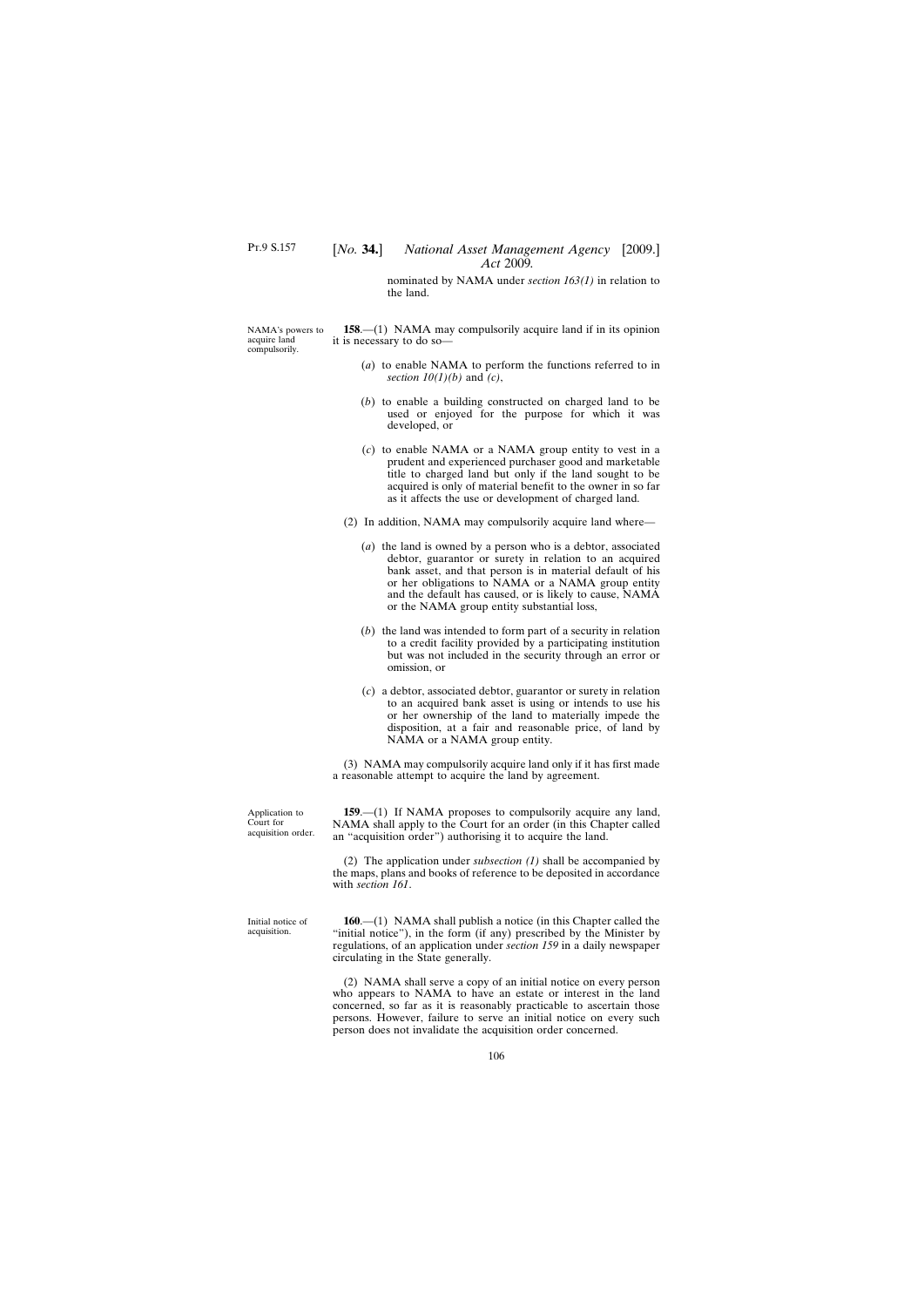(3) An initial notice—

- (*a*) shall include a statement that persons claiming an estate or interest in the land concerned have the right to lodge with the Court, within 21 days after the publication of the notice, an objection to the making of an acquisition order in relation to the land, and
- (*b*) shall specify the times and places where the maps, plans and books of reference deposited in accordance with *section 161* can be inspected.

**161.**—(1) NAMA shall cause maps, plans and books of reference Maps, plans and to be deposited in accordance with this section.

(2) The maps and plans shall be sufficient in quantity and character to show the land at an adequate scale.

(3) The books of reference shall so far as practicable contain the names of the owners or reputed owners, lessees or reputed lessees, and occupiers of the land that is proposed to be acquired.

(4) The maps, plans and books of reference shall be deposited at such place or places as NAMA considers suitable and shall remain so deposited for at least 21 days after publication of the initial notice. While so deposited, they shall be open to inspection, free of charge, between 10 o'clock in the morning and 4 o'clock in the afternoon on every day except Saturdays, Sundays and public holidays.

**162**.—(1) A person claiming an estate or interest in land in Consideration by relation to which an initial notice has been published and served may Court of objections. lodge with the Court, within 21 days after the publication of the initial notice, an objection to the making of an acquisition order in relation to the land, setting out the grounds on which the objection is based.

(2) In determining an application by NAMA under this Chapter, the Court shall consider any objection lodged with the Court in accordance with *subsection (1)*.

- (3) The Court is not obliged to consider any objection—
	- (*a*) that is not lodged within the period allowed by *subsection (1)*, or
	- (*b*) that does not show on its face the objector's estate or interest in the land concerned.

(4) In considering an objection under *subsection (1)*, the Court shall have regard to the nature of the objector's estate or interest in the land.

**163.**—(1) If no objection to NAMA's application is lodged with Acquisition order. the Court within the period referred to in *section 162(1)*, the Court shall make an order authorising NAMA or a NAMA group entity nominated by NAMA to acquire the land concerned compulsorily in accordance with the terms of its application.

(2) If an objection to NAMA's application is lodged with the Court within the period referred to in *section 162(1)* the Court shall

books to be deposited.

Pt.9 S.160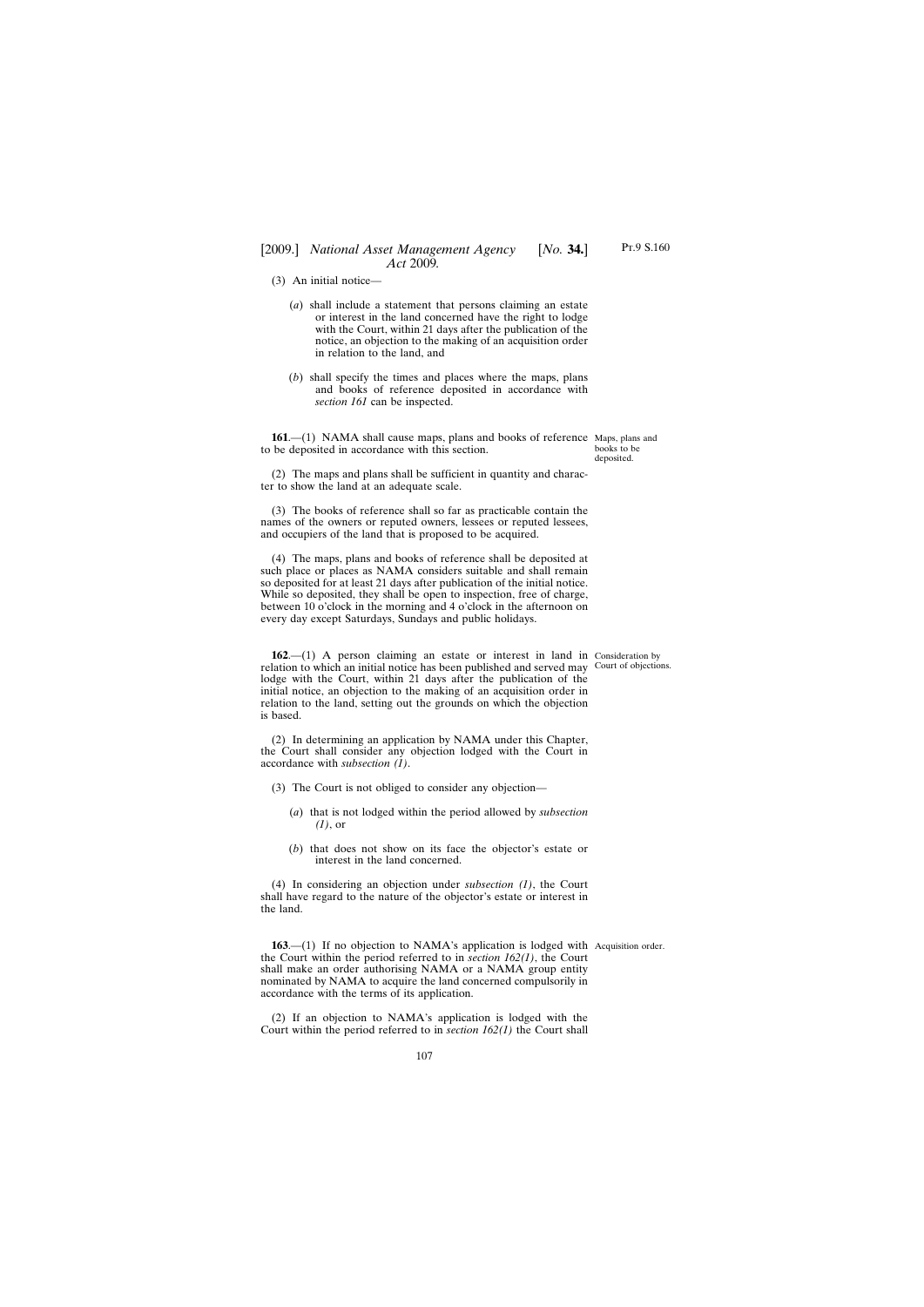make an order referred to in *subsection (1)* if the Court is satisfied that—

- (*a*) one of the following applies:
	- (i) NAMA has reasonably formed the opinion referred to in *section 158(1)*;
	- (ii) a condition set out in *section 158(2)* is satisfied;
- (*b*) NAMA has complied with the obligation in *section 158(3)*, and
- (*c*) it is just and equitable to make the order.

(3) The Third Schedule to the Housing Act 1966 applies to an acquisition order subject to the following modifications:

- (*a*) references to a sum of money shall be construed as references to the equivalent sum in euro;
- (*b*) references to a housing authority or an authority shall be construed as references to NAMA;
- (*c*) references to the Minister shall be construed as a reference to the Court in the exercise of its functions under this Chapter;
- (*d*) the omission of Article 4, paragraphs (1) to (4) of Article 5 and Article 5(5)(*d*).

Notice to treat. **164**.—(1) Where an acquisition order has been made, NAMA may serve a notice (referred to as a notice to treat) on every owner, lessee and occupier of the land (except tenants for a month or a shorter period).

- (2) A notice to treat—
	- (*a*) shall state that NAMA is willing to treat for the purchase of the several interests in the land, and
	- (*b*) shall require each owner, lessee and occupier—
		- (i) to state within a specified period (not less than one month from the date of service of the notice to treat) the exact nature of the interest in respect of which he or she claims compensation and details of the compensation claimed, and
		- (ii) if NAMA so requires, to distinguish separate amounts of that compensation in such manner as NAMA specifies in the notice to treat and show how each such amount is calculated.

(3) A notice to treat served under *subsection (1)* shall be taken to be a notice to treat for the purposes of the Acquisition of Land (Assessment of Compensation) Act 1919.

NAMA's power to take possession.

**165**.—(1) At any time after the making of an acquisition order and before conveyance or ascertainment of price, NAMA or the NAMA group entity nominated by NAMA under *section 163(1)*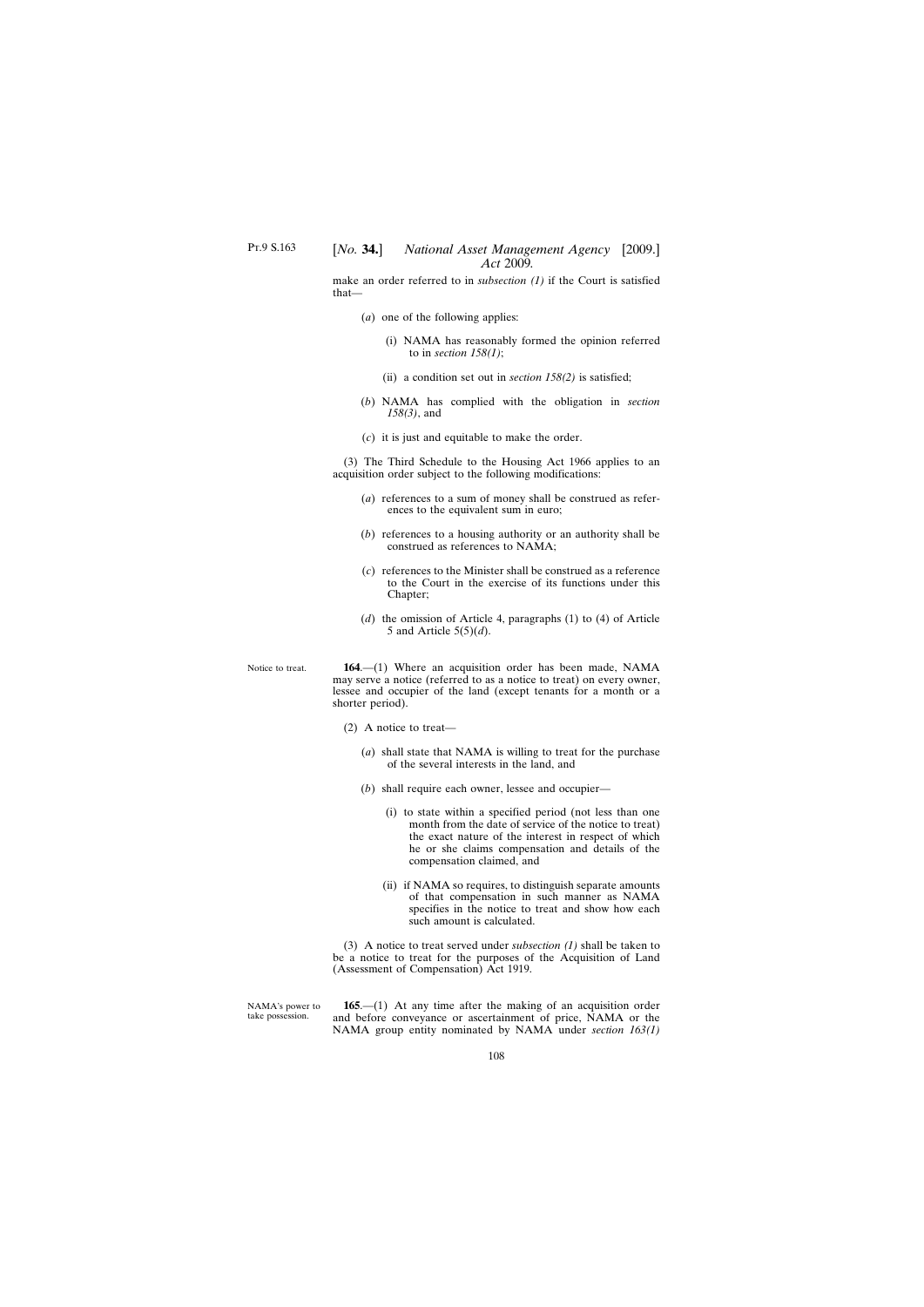# [2009.] [ *National Asset Management Agency No.* **34.**] *Act* 2009*.*

may, subject to *subsection (2)*, enter on and take possession of the land to be acquired.

(2) NAMA or the nominated NAMA group entity referred to in *subsection (1)* shall not enter on or take possession of land under this section without giving any occupier or owner of the land at least 14 days' notice in writing of its intention to do so.

**166.**—(1) The amount of the price to be paid by NAMA for land Determination of shall, in default of agreement, be fixed under and in accordance with compensation. the Acquisition of Land (Assessment of Compensation) Act 1919.

(2) Section 63 and sections 69 to 79 of the Lands Clauses Consolidation Act 1845 apply to the price and, subject to *sections 167* and *169* of this Act*,* to the land acquired. For the purpose of the application of those sections a reference to the promoters of an undertaking shall be construed as a reference to NAMA.

(3) If NAMA or a NAMA group entity exercises its power of entry under *section 165*, NAMA is liable to pay compensation as if the provisions of the Lands Clauses Acts (within the meaning given by the Schedule to the Interpretation Act 1937) relating to entry on lands had been complied with and to pay interest upon that compensation from the date of entry at the rate applicable to compulsory purchase orders by local authorities in accordance with the provisions of the Housing Act 1966.

**167.**—(1) Where NAMA or a NAMA group entity has entered Court may make on and taken possession of land in accordance with *section 165* and compulsory transfer the Court is satisfied that order.

- (*a*) the several estates or interests in the land have not been conveyed or transferred to NAMA or the nominated NAMA group entity,
- (*b*) it is necessary, in connection with the purposes for which NAMA has been authorised to acquire the land compulsorily, that the acquisition of the land should be completed, and
- (*c*) NAMA has made an offer in writing to each person having an estate or interest in the land who has furnished sufficient particulars of that estate or interest to enable NAMA to make an offer for it,

then the Court may make an order (in this Chapter referred to as a "compulsory transfer order") vesting the land in NAMA or the nominated NAMA group entity subject to any terms and conditions that the Court thinks fit.

(2) After the Court makes a compulsory transfer order, NAMA shall within 7 days after having received notification from the Court of the making of the order—

(*a*) publish in a newspaper circulating in the area of the land to which the order relates a notice stating that the order has been made, describing the land and naming a place where a copy of the order may be seen at all reasonable times, and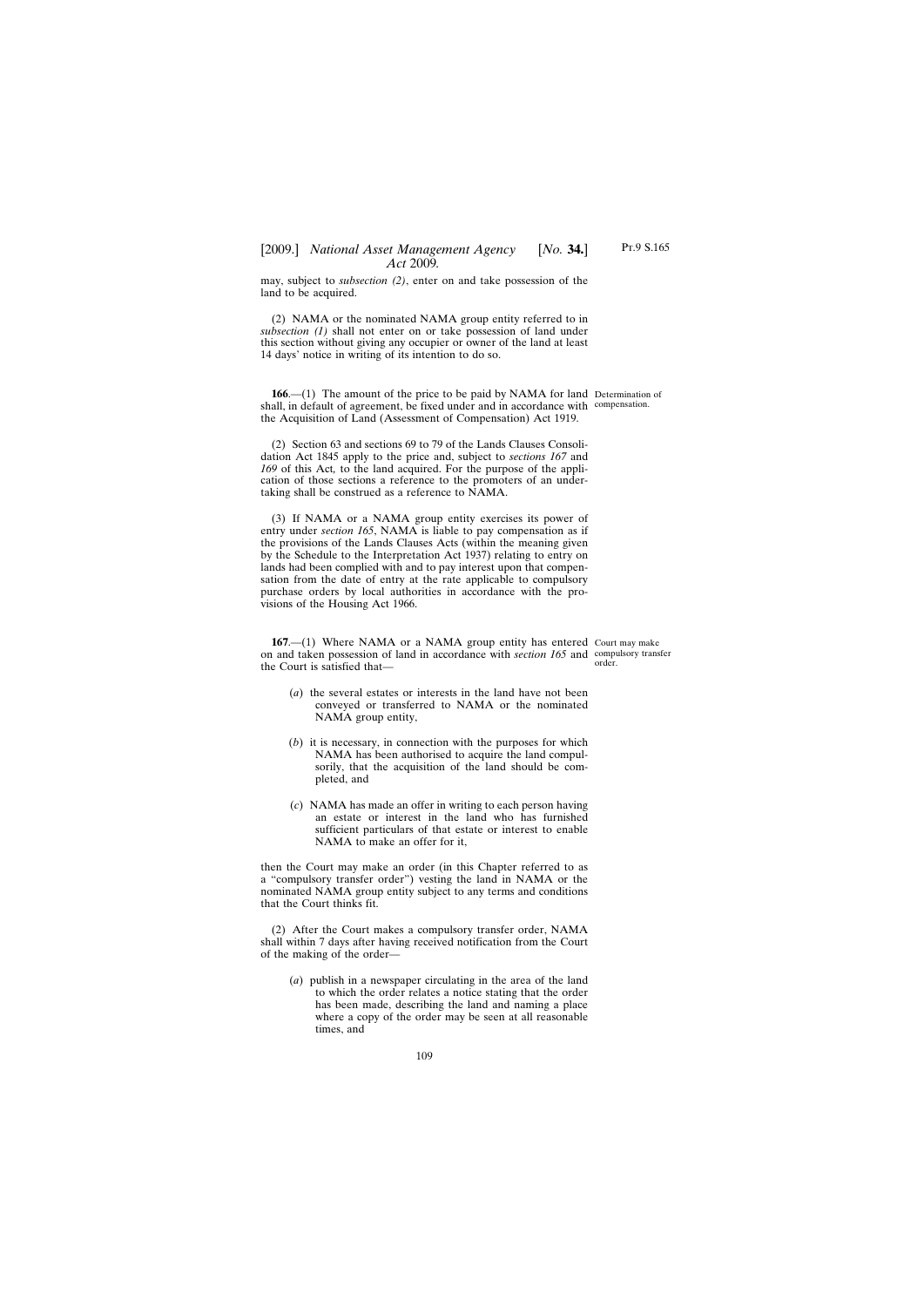(*b*) serve on every person appearing to NAMA to have an estate or interest in the land a notice that the order has been made and the effect of the order.

**168**.—Where NAMA becomes aware, before the making of a compulsory transfer order, that a person from whom an estate or interest in the land is to be transferred by the order is subject to a liability for estate duty, succession duty or inheritance tax, NAMA shall notify the Revenue Commissioners of the Court's intention to make the order.

compulsory transfer map of the land to which it relates. **169**.—(1) A compulsory transfer order shall have attached to it a

> (2) A compulsory transfer order vests in NAMA or the NAMA group entity nominated by NAMA under *section 163(1)* the land specified in it in fee simple free from encumbrances and all estates, rights, titles and interests of whatever kind (other than any public right of way) with effect from a date (not earlier than 21 days after the making of the order) specified in the order.

> (3) NAMA shall cause a compulsory transfer order to be sent to the Property Registration Authority under the Registration of Title Act 1964 and the Registration of Deeds and Title Act 2006. The Property Registration Authority shall cause NAMA or the nominated NAMA group entity referred to in *section 163(1)* to be registered as owner of the land in accordance with the order.

> **170.**—(1) Upon the completion of a compulsory acquisition otherwise than by compulsory transfer order, all private rights of way and all rights of laying down, erecting, continuing or maintaining pipes, sewers, drains, wires or cables on, under or over the land concerned (together with the property in those pipes, sewers, drains, wires or cables) and all other rights or easements in or relating to the land shall (except so far as otherwise agreed by NAMA or the NAMA group entity nominated by NAMA under *section 163(1)* and the person entitled to the right) vest in NAMA or the nominated NAMA group entity without any conveyance or transfer.

> (2) A person who suffers loss by the vesting, by virtue of *subsection (1)*, of a right or property is entitled to be paid compensation by NAMA.

> (3) Compensation payable by virtue of *subsection (2)* shall be determined under and in accordance with the Acquisition of Land (Assessment of Compensation) Act 1919.

> **171**.—(1) A notice under this Chapter may be served on a person by sending it by registered post in an envelope addressed to him or her at his or her usual or last known address.

> (2) If for any reason the envelope cannot be so addressed, it may be served on the person for whom it is intended by—

- (*a*) sending it by registered post in an envelope addressed to "the occupier" without stating his or her name, at the land to which the notice relates, or
- (*b*) affixing a copy of the notice prominently on the land.

NAMA to inform Revenue Commissioners if certain liabilities exist.

Form and effect of order.

Effect of compulsory acquisition without compulsory transfer order.

Service of notices.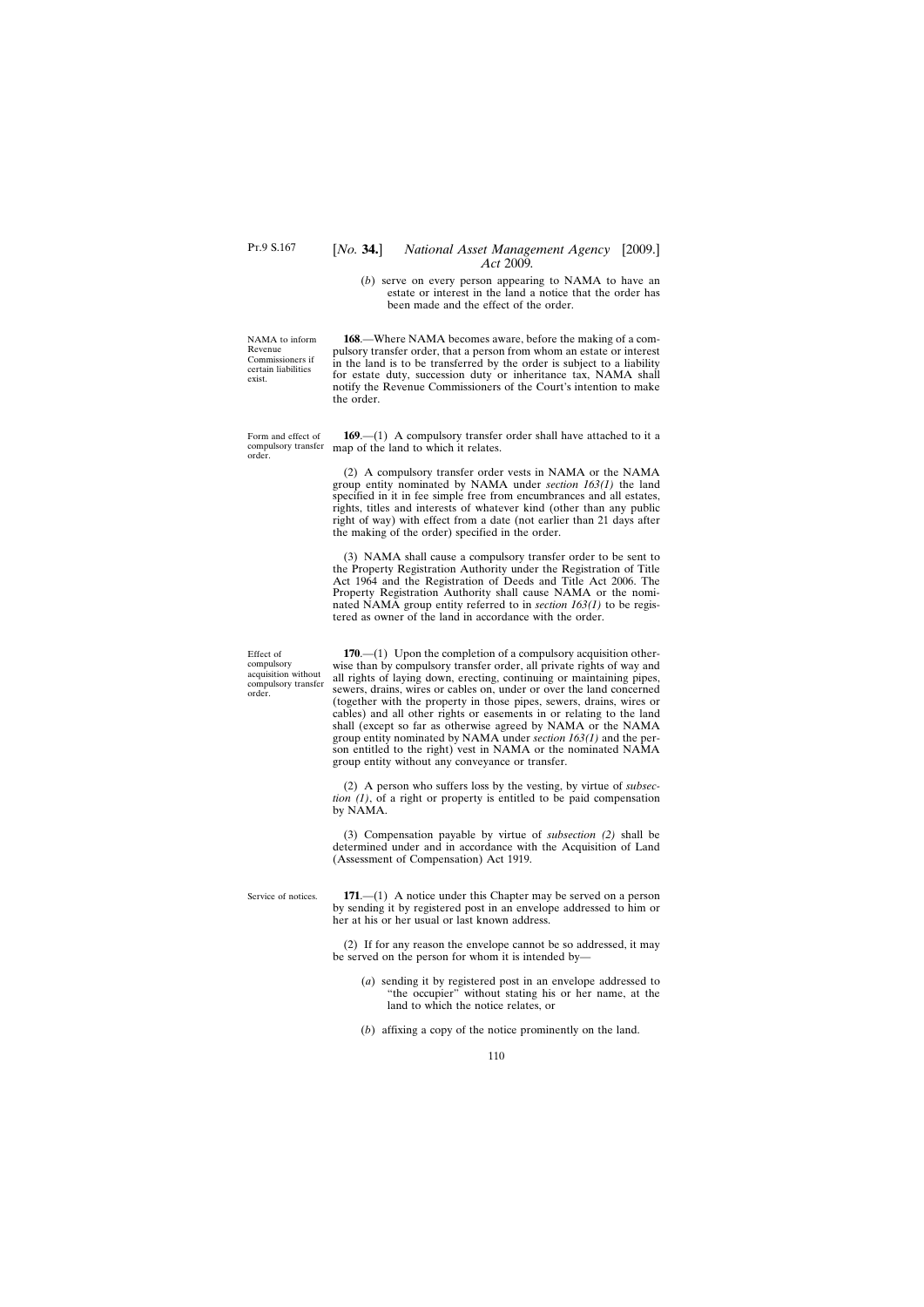## CHAPTER 6

#### *General Powers in Relation to Land*

**172**.—(1) If a person owns charged land and—

- (*a*) the person—
	- (i) owns other land (in this subsection referred to as the "relevant land") or holds an option to acquire such land, or
	- (ii) holds an interest in other land, or an option to acquire such an interest,

and

(*b*) unless the relevant land, the interest or the option were owned or held (as the case requires) by NAMA, the charged land would be unable to realise its full value for development, sale, leasing or any other use,

the person shall not deal with the relevant land, the interest or the option without giving reasonable written notice to NAMA.

(2) A dealing in contravention of *subsection (1)* is voidable at NAMA's option except against a person who has in good faith and for value acquired an interest in the land concerned.

(3) A person who is the debtor in relation to an acquired bank asset, who is a person referred to in any of *subparagraphs (i)*, *(ii)*, *(iii)*, *(v)* or *(vi)* of *section* 70(1)*(b)* or who is a person on whose behalf the debtor or the person referred to in one of those subparagraphs acts as a nominee or trustee in relation to an acquired bank asset shall not, if any of those persons is in default in relation to any acquired bank asset, acquire from NAMA or a NAMA group entity, any legal or beneficial interest in property comprised in the security forming part of any acquired bank asset in relation to which the default has occurred.

(4) The Minister may, if in the opinion of the Minister it is necessary to do so having regard to the purposes of this Act and, in particular, to the interests of taxpayers and the nature and extent of the default, make regulations—

- (*a*) prohibiting or restricting the acquisition by a person who is in a prescribed class of debtors, or of persons directly or indirectly connected to debtors, of any legal or beneficial interest in property comprised in the security forming part of any acquired bank asset or any acquired bank asset of a prescribed class of acquired bank assets, where the debtor concerned is in material default of any payment obligation to NAMA or a NAMA group entity for which a satisfactory arrangement to remedy the default has not been made, and
- (*b*) prescribing the requirements which such persons would be required to meet in order to acquire property comprised in the security forming part of any acquired bank asset or any acquired bank asset of a specified class of acquired bank assets from NAMA or a NAMA group entity.

Limitations on certain dealings in land, etc.

P<sub>T.9</sub>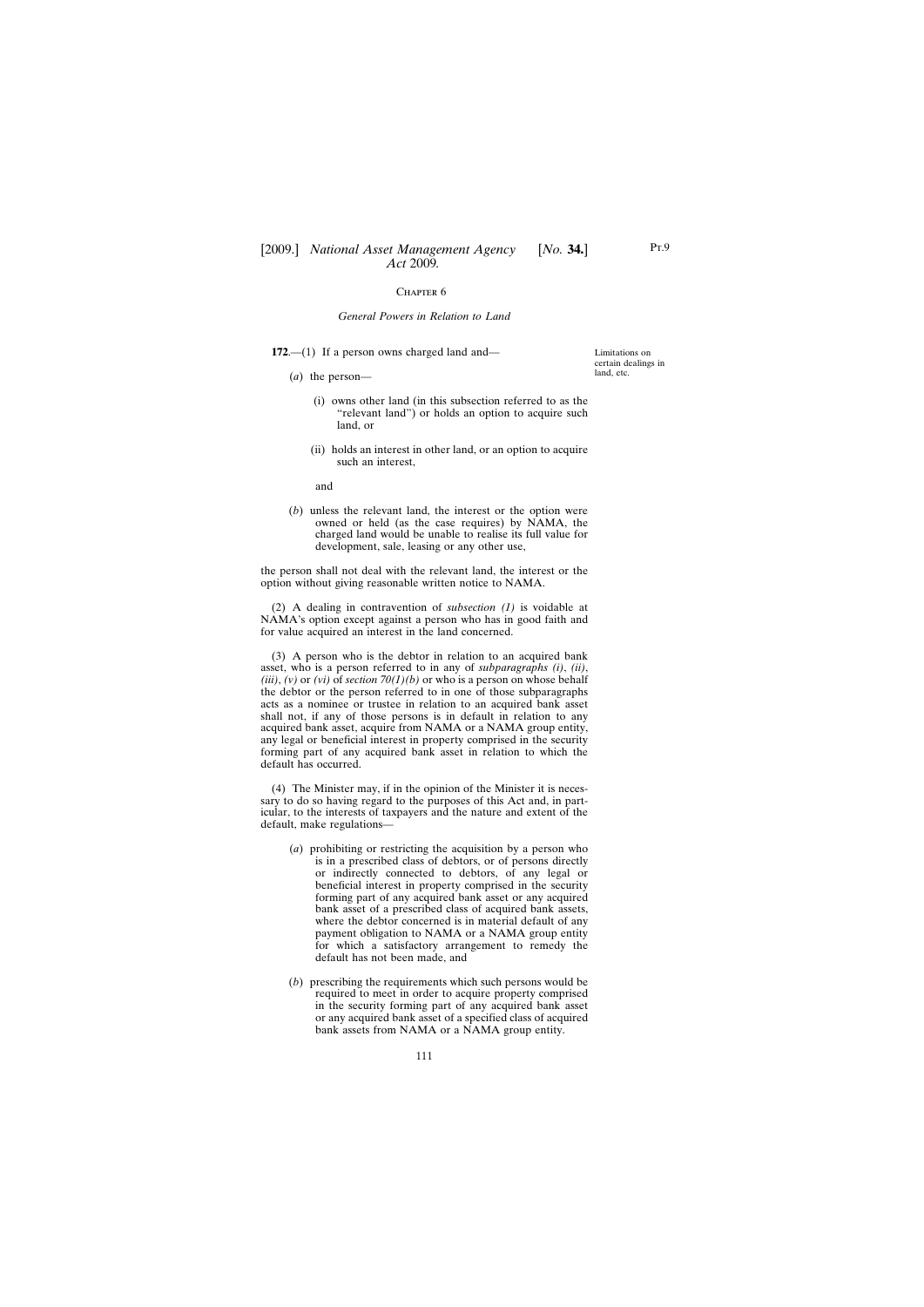Pt.9 S.172

Set-off of

# [*No.* **34.**] *National Asset Management Agency* [2009.] *Act* 2009*.*

(5) A draft of every regulation proposed to be made under *subsection (4)* shall be laid before each House of the Oireachtas and the regulation shall not be made until a resolution approving of the draft has been passed by each such House.

compensation. **173**.—Where a person is indebted to NAMA or a NAMA group entity (whether under an acquired bank asset or otherwise) the amount of any compensation payable by NAMA or any other payment due by NAMA or a NAMA group entity to that person under this Act may, without prejudice to any other right of set-off arising as a matter of law, be applied towards satisfaction of the debt due to NAMA or the NAMA group entity.

#### CHAPTER<sub>7</sub>

# *Powers in Relation to Development of Land*

Interpretation (*Chapter 7*). **174**.—For the purposes of this Chapter, a reference in this Chapter to NAMA shall be construed, in relation to a bank asset that has been acquired by a NAMA group entity, as a reference to either NAMA or the NAMA group entity unless the contrary intention appears.

> **175**.—This Chapter applies where an acquired bank asset includes a charge over development land and—

- (*a*) the Court has made a vesting order in relation to the land, or
- (*b*) the chargee's power of sale has become exercisable, or
- (*c*) a statutory receiver has been appointed.

**176**.—(1) Where this Chapter applies, NAMA may enter into an agreement (including an agreement with the person who was the debtor in relation to the bank asset concerned) for the purpose of developing the land.

(2) NAMA's objective in entering into an agreement under *subsection (1)* shall be the orderly development of the land concerned to secure the best return reasonably possible.

NAMA to have certain contractual rights of land **177**.—(1) Where this Chapter applies, NAMA has, without prejudice to any rights arising at law, the same rights as the participating institution and the debtor and any associated debtor, guarantor or surety in relation to the acquired bank asset concerned in relation to any breach of contract or obligation (including defective design or workmanship in any building or other structure constructed or to be constructed, or works to be carried out, on, in or under the land concerned). All such rights shall be taken to have been assigned to

- (*a*) any obligations or liabilities of the participating institution under the relevant bank asset, and
- (*b*) any exclusion of obligations and liabilities from the acquisition set out in the relevant acquisition schedule.

Development of land.

developers.

Application (*Chapter 7*).

NAMA by the acquisition by NAMA of the bank asset, subject to—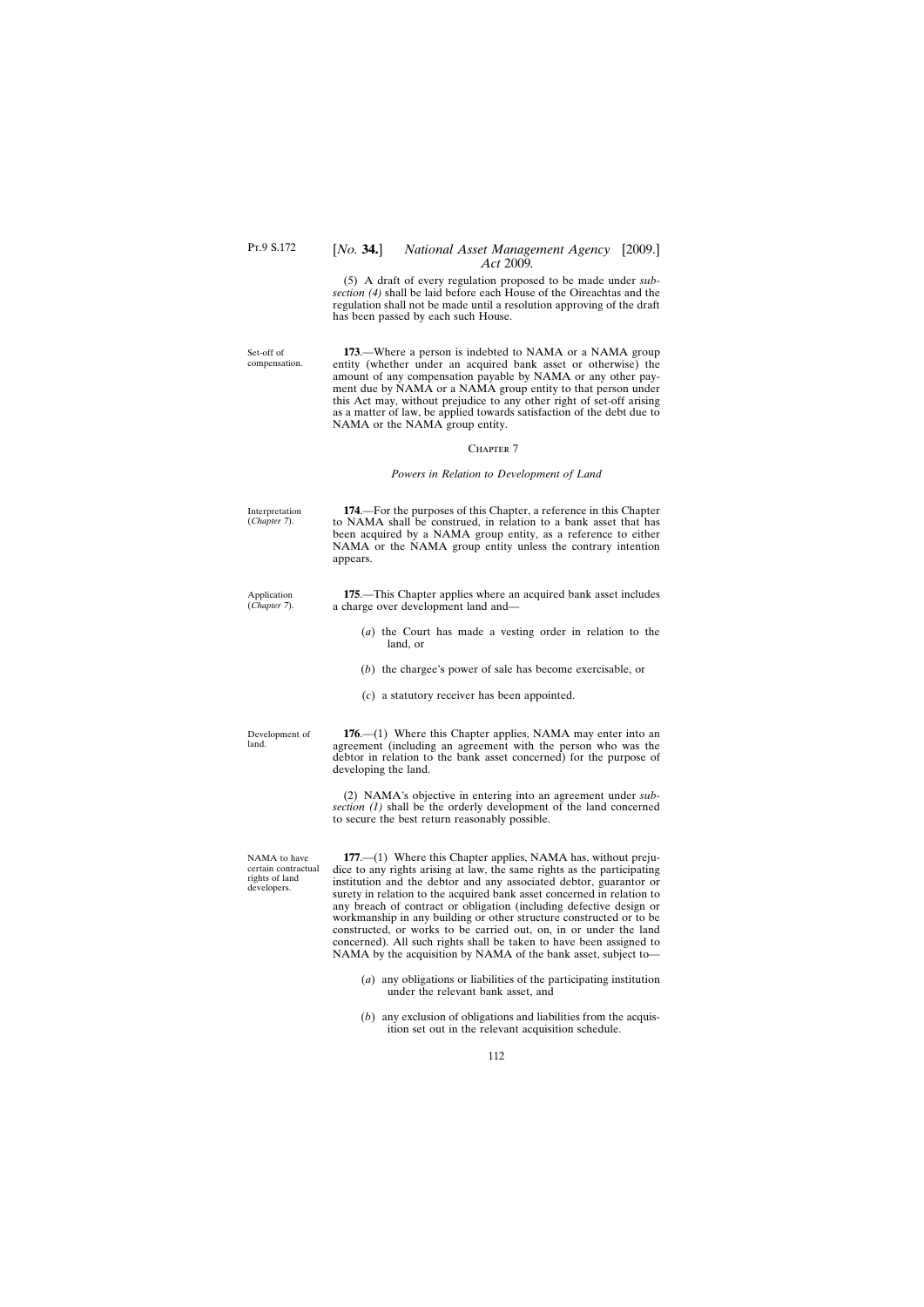# [2009.] *National Asset Management Agency* [*No.* **34.**] *Act* 2009*.*

(2) Where under *subsection (1)* NAMA acquires a right in relation to any breach of contract or obligation, NAMA may, by certificate under its seal, confer that right on another person.

**178**.—(1) Where—

- (*a*) this Chapter applies, and
- (*b*) there is an agreement with a person in relation to the development of the land concerned,

then—

- (i) the person shall deliver to NAMA, on demand, a copy of the agreement (and, if under the agreement any design, plan or other document has been prepared for the purposes of the development of the land, a copy of the design, plan or other document prepared), and
- (ii) NAMA may elect to continue, in accordance with its terms, the agreement (with or without entering into a further agreement with the person) as it thinks fit and if it does continue the agreement, NAMA shall assume the rights and obligations under that agreement.

(2) Where an agreement referred to in *subsection (1)(b)* creates a lien over any design, plan or document prepared for the purposes of the development, the lien is void as against NAMA, without prejudice to the claim underlying the lien.

(3) Without prejudice to *subsection (1)(b)(ii)*, where an agreement referred to in *subsection (1)(b)* confers a right to do so on a participating institution, NAMA may direct the participating institution to assign the agreement to NAMA and when NAMA does so, the participating institution shall comply with the direction.

(4) Where an agreement referred to in *subsection (1)(b)* is assigned to NAMA in accordance with a direction under *subsection (3)*, or NAMA makes an election under *subsection (1)(b)(ii)*, NAMA is not liable for any breach of the agreement that occurs, or liability that arises, before the assignment or the election to continue the agreement.

(5) Where a participating institution cannot assign to NAMA any licence that it holds, then NAMA, at its option, shall, by virtue of this section, be taken to hold a licence from the person referred to in *subsection (1)(b)*—

- (*a*) authorising the reproduction, making available, adaptation, distribution and use by NAMA of any intellectual property of the person in any drawings, designs, plans or other documents referred to in that subsection, and
- (*b*) authorising NAMA to grant a sub-licence of that licence.
- (6) Where a licence held by a participating institution—
	- (*a*) does not authorise the reproduction, making available, adaptation, distribution and use by the participating institution of any intellectual property of the person referred to in *subsection (1)(b)* in any drawings, designs, plans or other documents referred to in that subsection, or

Designs and planning documents for land development.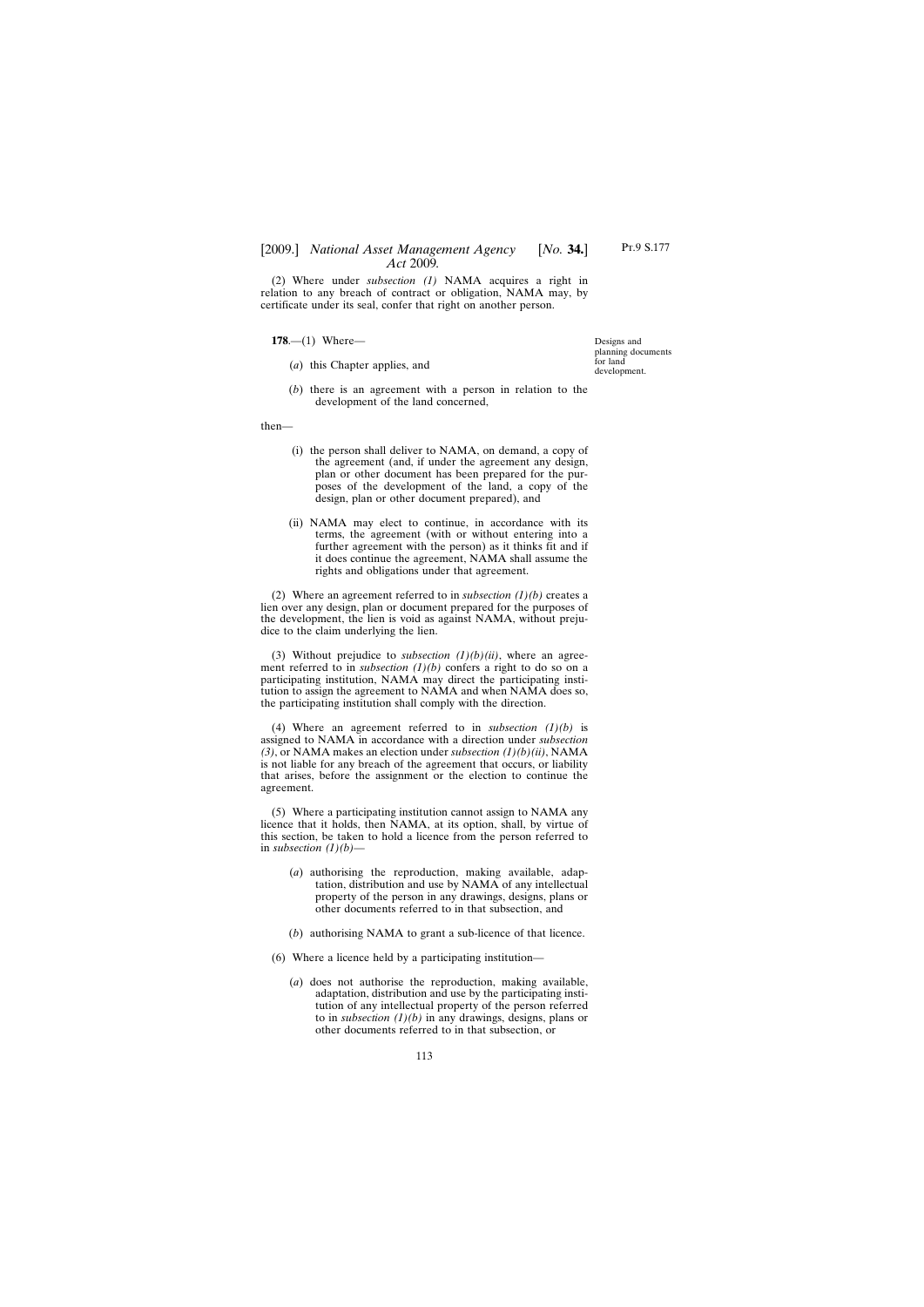(*b*) does not authorise the participating institution to grant a sub-licence of the licence,

then, at its option, NAMA shall, by virtue of this section, be taken to hold a licence from the person authorising it to do the things mentioned in *paragraphs (a)* and *(b)*.

- (7) Nothing in this section deprives a person of—
	- (*a*) fair and reasonable remuneration for work already done, or
	- (*b*) a fair and reasonable licence fee in relation to a licence referred to in *subsection (5).*

Limitation of right to renewal of certain business tenancies.

**179**.—Section 16 of the Landlord and Tenant (Amendment) Act 1980 does not apply in relation to a tenancy (other than a renewal of an existing tenancy) granted by NAMA or a NAMA group entity of a tenement (within the meaning given by section 5 of that Act) unless NAMA or the NAMA group entity specifies otherwise in writing.

## PART 10

## Legal Proceedings

# CHAPTER 1

## *Interpretation*

Interpretation (*Part 10*).

**180**.—In this Part:

"Court" means the High Court;

"court" includes an arbitrator;

"defendant" includes a respondent in arbitration proceedings;

"plaintiff" includes an applicant in arbitration proceedings.

## CHAPTER<sub>2</sub>

*Legal Proceedings Commenced on or after 30 July 2009*

Application (*Chapter 2*).

**181**.—(1) The provisions of this Chapter apply in relation to legal proceedings commenced on or after 30 July 2009 by a person who is a debtor, associated debtor, guarantor or surety in relation to a bank asset, or a participating institution in connection with a bank asset if the bank asset is specified (whether at the commencement of the proceedings or afterwards) in an acquisition schedule.

(2) The provisions of this Chapter apply in relation to legal proceedings referred to in *subsection (1)* on and from the time at which the bank asset concerned is specified in an acquisition schedule.

Damages to be only remedy for certain claims.

**182**.—(1) Subject to *subsection (2)*, a claim to which this Chapter applies gives rise only to a remedy in damages or other relief that does not in any way affect the bank asset, its acquisition, or the interest of NAMA or the NAMA group entity or (for the avoidance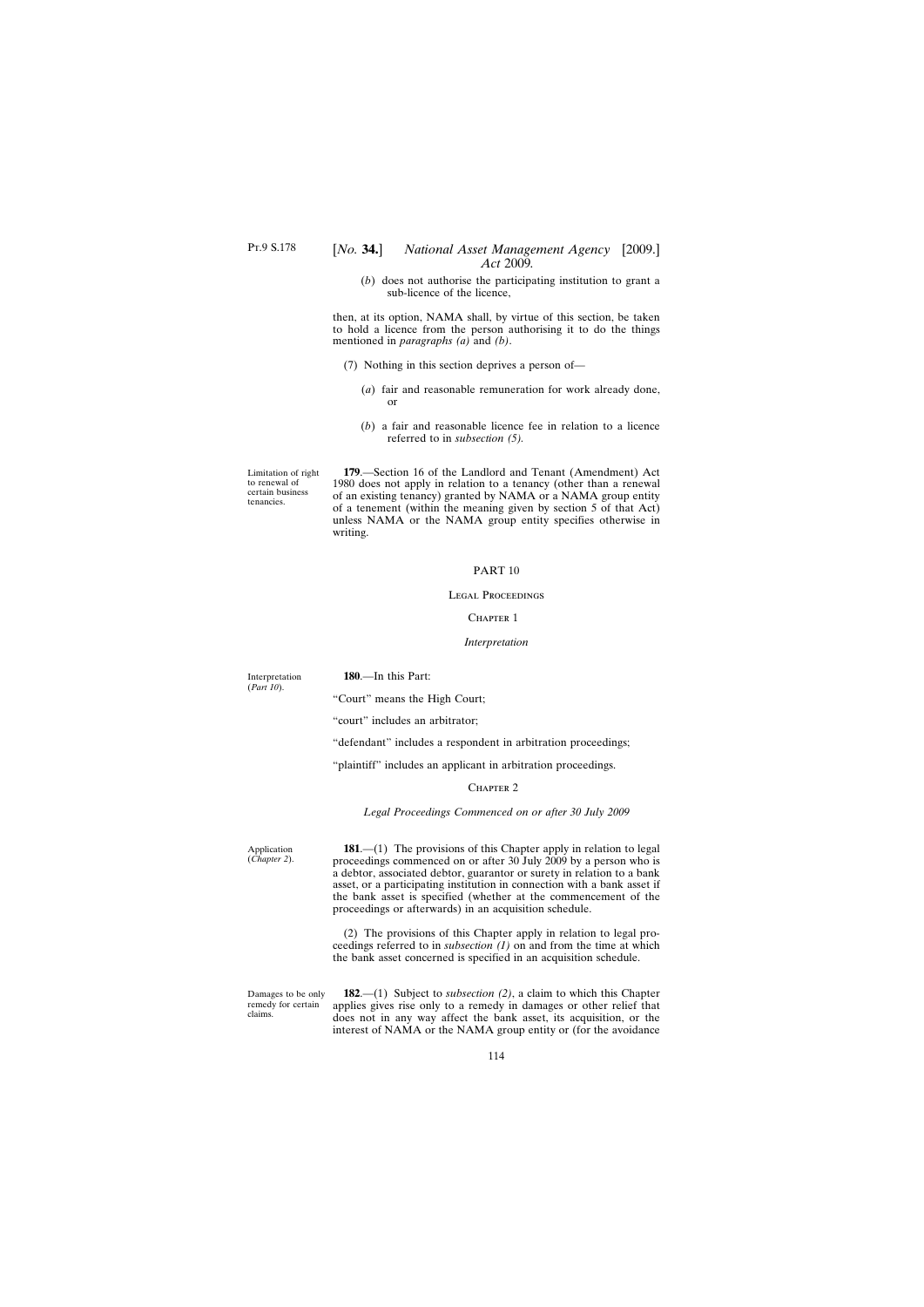# [2009.] [ *National Asset Management Agency No.* **34.**] *Act* 2009*.*

of doubt) any property the subject of any security that is part of such a bank asset.

(2) A person may apply for an order that the person may apply for a remedy other than or in addition to that permitted by *subsection (1)* in relation to a claim to which this Chapter applies.

(3) An application for an order mentioned in *subsection (2)* shall be made only by leave of the Court. An application for such leave may be made *ex parte*.

(4) Leave shall not be granted to apply for an order under *subsection (2)* unless the Court is satisfied that the application raises a substantial issue for the Court's determination and—

- (*a*) the application for leave is made to the Court within 30 days after the later of—
	- (i) the notification by the participating institution to the relevant debtor, associated debtor, guarantor or surety under *section 96*, and
	- (ii) the accrual of the cause of action in respect of which the legal proceedings arose,
	- or
- (*b*) the Court is satisfied that—
	- (i) there are substantial reasons why the application was not made within that period, and
	- (ii) it is just and equitable in all the circumstances to grant leave having regard to the interests of any affected person.

(5) If the Court grants leave to apply for an order under *subsection (2)*, the applicant shall serve on NAMA the order granting leave and the application.

(6) The Court shall make an order under *subsection (2)* if and only if the Court is satisfied that if the applicant's claim were established, damages would not be an adequate remedy.

(7) For the avoidance of doubt, this Chapter applies to proceedings in being at the time of specification in an acquisition schedule of a relevant bank asset.

- (8) Nothing in this section prevents a party—
	- (*a*) defending proceedings *in rem* in respect of a bank asset instituted against it by NAMA, a NAMA group entity, a participating institution or a statutory receiver, in a manner which might affect the bank asset, its acquisition by NAMA or a NAMA group entity or any property the subject of any security, or
	- (*b*) in the defence of such proceedings, making any claim in relation to such a bank asset.

(9) Nothing in the section affects the operation of the Family Home Protection Act 1976.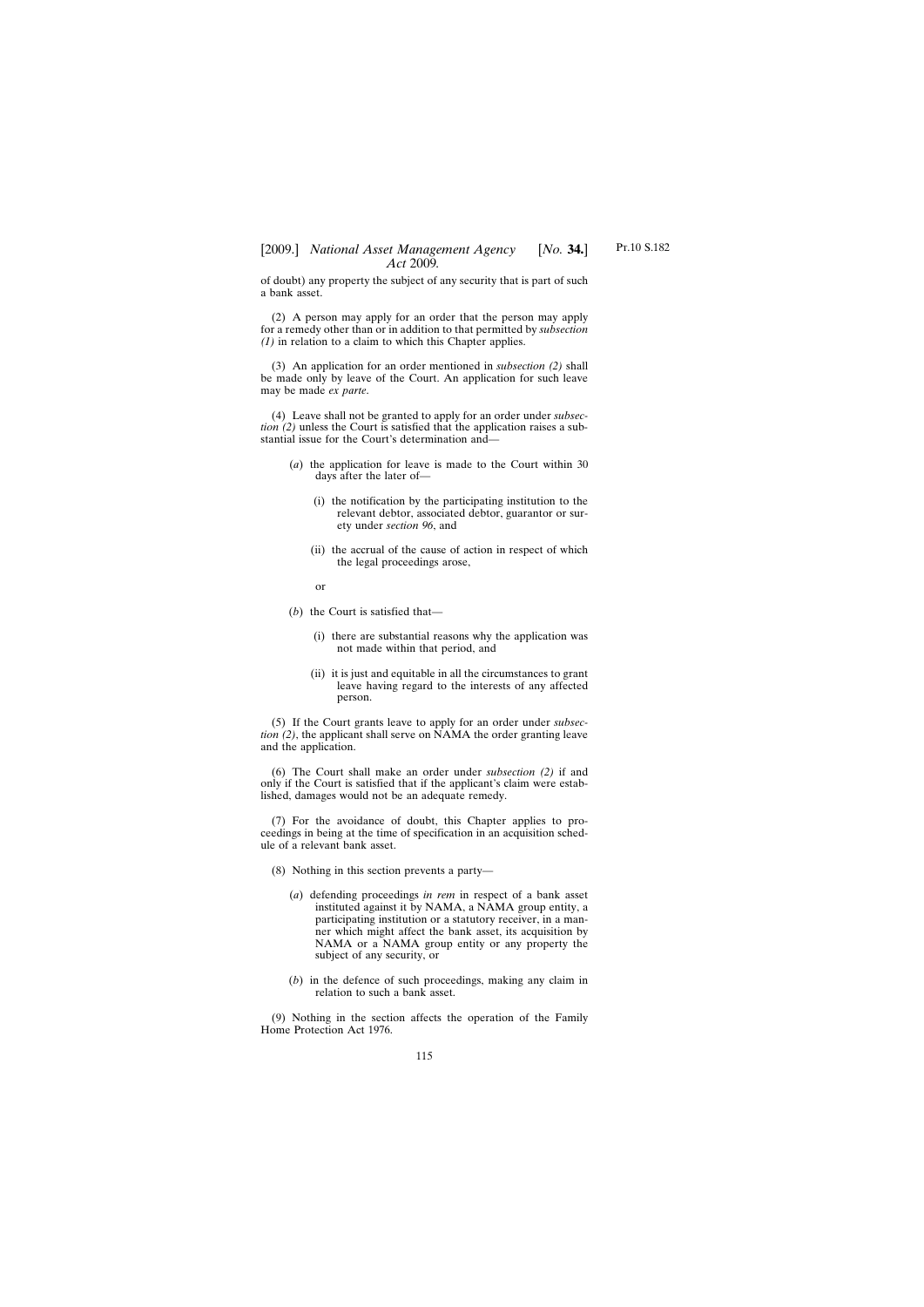Application (*Chapter 3*).

## CHAPTER 3

#### *Legal Proceedings Generally*

**183**.—This Chapter applies in relation to all legal proceedings—

- (*a*) to which NAMA or a NAMA group entity is or becomes a party,
- (*b*) relating to a designated bank asset or acquired bank asset, or
- (*c*) otherwise relating to NAMA.

Conduct of legal proceedings in relation to acquired bank assets.

**184**.—(1) Where NAMA or a NAMA group entity is a party to any legal proceedings affecting an acquired bank asset, the participating institution from which the bank asset was acquired shall, without prejudice to any other obligation arising under this Act, if NAMA or the NAMA group entity so requests, provide NAMA or the NAMA group entity with any assistance reasonably required by NAMA or the NAMA group entity for the purpose of the proceedings, including—

- (*a*) the provision of documents or information,
- (*b*) the making available of witnesses, and
- (*c*) the provision of evidence by affidavit or otherwise.

(2) A participating institution has, and shall be taken always to have had, as part of its functions and objects, the power and capacity to give the assistance required by *subsection (1)*.

**185**.—(1) If legal proceedings were in being in relation to a bank asset immediately before the time when it was acquired under this Act, and the participating institution concerned was a plaintiff in those proceedings, those proceedings shall continue. After the bank asset is acquired, NAMA or the NAMA group entity concerned may elect to be substituted for the participating institution, in its capacity as plaintiff, in the proceedings.

(2) If NAMA or a NAMA group entity is substituted under *subsection (1)*, subject to this section it assumes all of the rights and obligations in relation to the relevant proceedings that the participating institution had immediately before that time, other than the obligations in relation to the defence of or liability for any counterclaim or cross-claim. The participating institution has full rights in relation to, and is solely liable for any remedy awarded in relation to, any such counterclaim or cross-claim.

(3) Notwithstanding *subsection (1)*, where NAMA or a NAMA group entity is substituted under *subsection (1)*, the participating institution remains a party to the proceedings as defendant or respondent to any counterclaim or cross-claim in the proceedings.

(4) Where NAMA or a NAMA group entity is substituted under *subsection (1)*—

Effect of acquisition, etc., of bank assets on legal proceedings participating institution plaintiff, etc.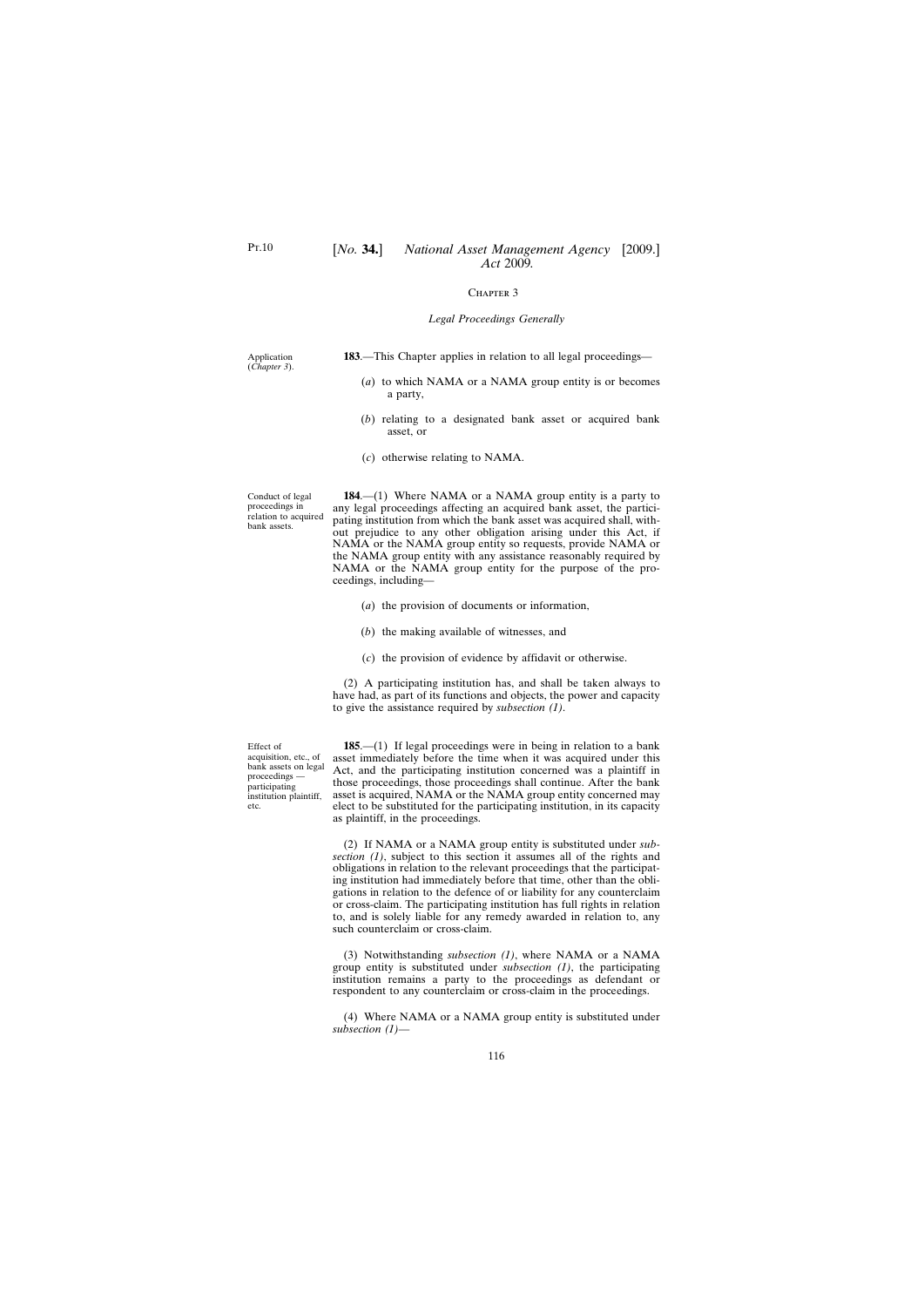# [2009.] *National Asset Management Agency* [*No.* **34.**] *Act* 2009*.*

- (*a*) the court may order the participating institution to make discovery or answer interrogatories as if it were still a party to the proceedings, and
- (*b*) NAMA or the NAMA group entity shall not be ordered to make discovery or answer interrogatories unless the court considers it necessary to do so for any special reason in the interests of justice.

(5) Notwithstanding *subsection (1)*, an election by NAMA or a NAMA group entity to be substituted under *subsection (1)* does not render NAMA or the NAMA group entity liable in relation to any counterclaim or cross-claim, or claim to set off, in those proceedings.

(6) Where NAMA or a NAMA group entity has elected to be substituted under *subsection (1)*, NAMA or the NAMA group entity shall as soon as may be file a notice in the court concerned of the election and shall serve a copy of the notice on the participating institution and each other party to the proceedings. No amendment to the proceedings is to be required.

(7) Where NAMA or a NAMA group entity is substituted under *subsection (1)*, without prejudice to any application for costs by the participating institution against any person other than NAMA or a NAMA group entity, the participating institution continues to be liable for—

- (*a*) its own costs in the proceedings before the substitution of NAMA or the NAMA group entity as a party and any potential costs liability incurred to other parties to the proceedings as a result of the participating institution being a party to the proceedings before that substitution, and
- (*b*) any subsequent costs that it may incur in any capacity in which it remains a party to the proceedings.

(8) A party to legal proceedings referred to in this section is not entitled to join NAMA or a NAMA group entity as a party to the proceedings.

(9) The provisions of this section apply with any necessary modifications to arbitration proceedings.

**186.**—(1) Where a participating institution has obtained judgment Effect of acquisition in legal proceedings in relation to an acquired bank asset, the of bank assets on judgment so obtained shall be taken to have been assigned to  $\frac{\text{legal procedures}}{\text{NAME} + \text{new}}$ NAMA or the NAMA group entity concerned.

NAMA, etc., may enforce judgment.

(2) NAMA or the NAMA group entity concerned may enforce a judgment referred to in *subsection (1)* by any means (including by issuing execution). In particular, NAMA or the NAMA group entity may apply for a judgment mortgage pursuant to the judgment.

**187.**—(1) If the participating institution from which NAMA or a Effect of acquisition NAMA group entity acquires a bank asset is, at the time of acquis- of bank assets on ition of the bank asset, a party (otherwise than as plaintiff) in legal  $\frac{\text{legal}}{\text{where}}$  proceedings proceedings in relation to the bank asset, the participating institution institution not remains a party to the proceedings in the same capacity.

institution not plaintiff.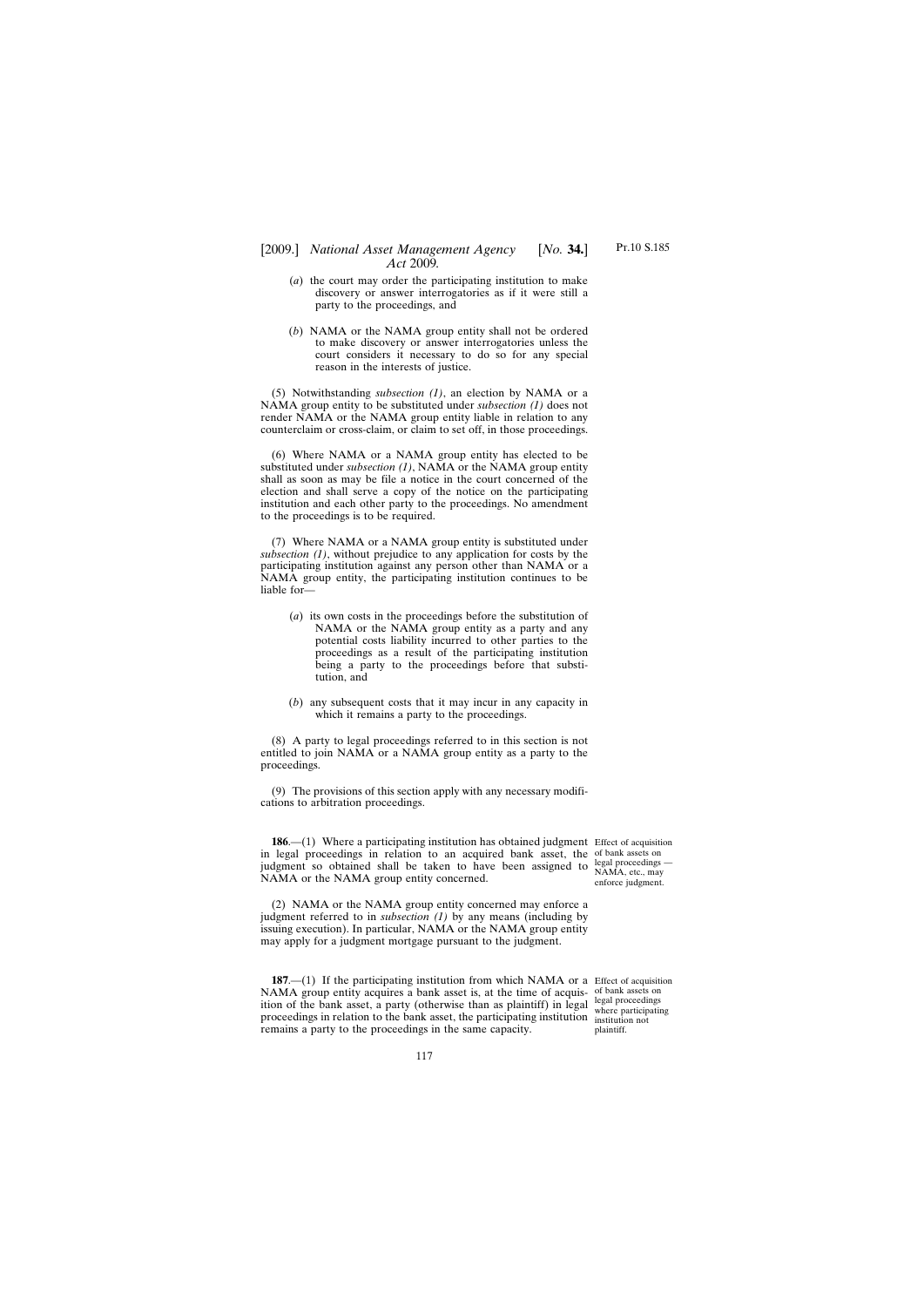Costs.

# [*No.* **34.**] *National Asset Management Agency* [2009.] *Act* 2009*.*

(2) NAMA or a NAMA group entity may elect to become a party to any legal proceedings referred to in *subsection (1)*. In a case where the participating institution has brought a counterclaim NAMA or the NAMA group entity may at its election be substituted for the participating institution as counterclaimant but does not become liable in respect of the claim.

Conduct of proceedings. **188**.—If NAMA or a NAMA group entity elects not to be substituted for a participating institution in relation to legal proceedings, or elects only to be substituted as plaintiff under *section 185*—

- (*a*) the participating institution shall conduct the proceedings with all due vigour in a way that protects the interests of NAMA and the NAMA group entity and in accordance with any directions given by NAMA or the NAMA group entity, and
- (*b*) NAMA or the NAMA group entity may at its election join the proceedings as a notice party.

**189**.—(1) At the conclusion of each interlocutory application in any legal proceedings to which this Chapter applies, the court concerned shall make orders as to costs in respect of the application and, having received submissions from the parties as to the levels of those costs, the court shall measure those costs.

(2) Costs measured under *subsection (1)* shall be enforceable against the party directed to pay those costs. If the party fails to discharge those costs within 30 days of the court order measuring those costs, the court may on the application of any party to the proceedings or of its own motion impose terms as to the continuation of the proceedings pending the discharge of the costs.

amount of debt due. group entity of money, a certificate in writing under the seal of **190**.—In any proceedings for the recovery by NAMA or a NAMA NAMA or the common seal of the NAMA group entity that a specified sum of money was owing to NAMA or the NAMA group entity at the date of the certificate by a specified person on a specified account is, at any time within one month after the date of the certificate, evidence that the sum specified in the certificate is and remains owing to NAMA or the NAMA group entity by the person and on the account specified in the certificate.

Evidence application of Bankers' Books Evidence Act 1879.

Evidence —

**191**.—(1) In this section "Act of 1879" means the Bankers' Books Evidence Act 1879.

- (2) Where—
	- (*a*) a copy of an entry in a bankers' book (within the meaning given by section 9(2) of the Act of 1879) falls to be produced in evidence,
	- (*b*) the book is in the custody or under the control of NAMA or a NAMA group entity, and
	- (*c*) an officer of NAMA or a NAMA group entity gives evidence (orally or by affidavit) that—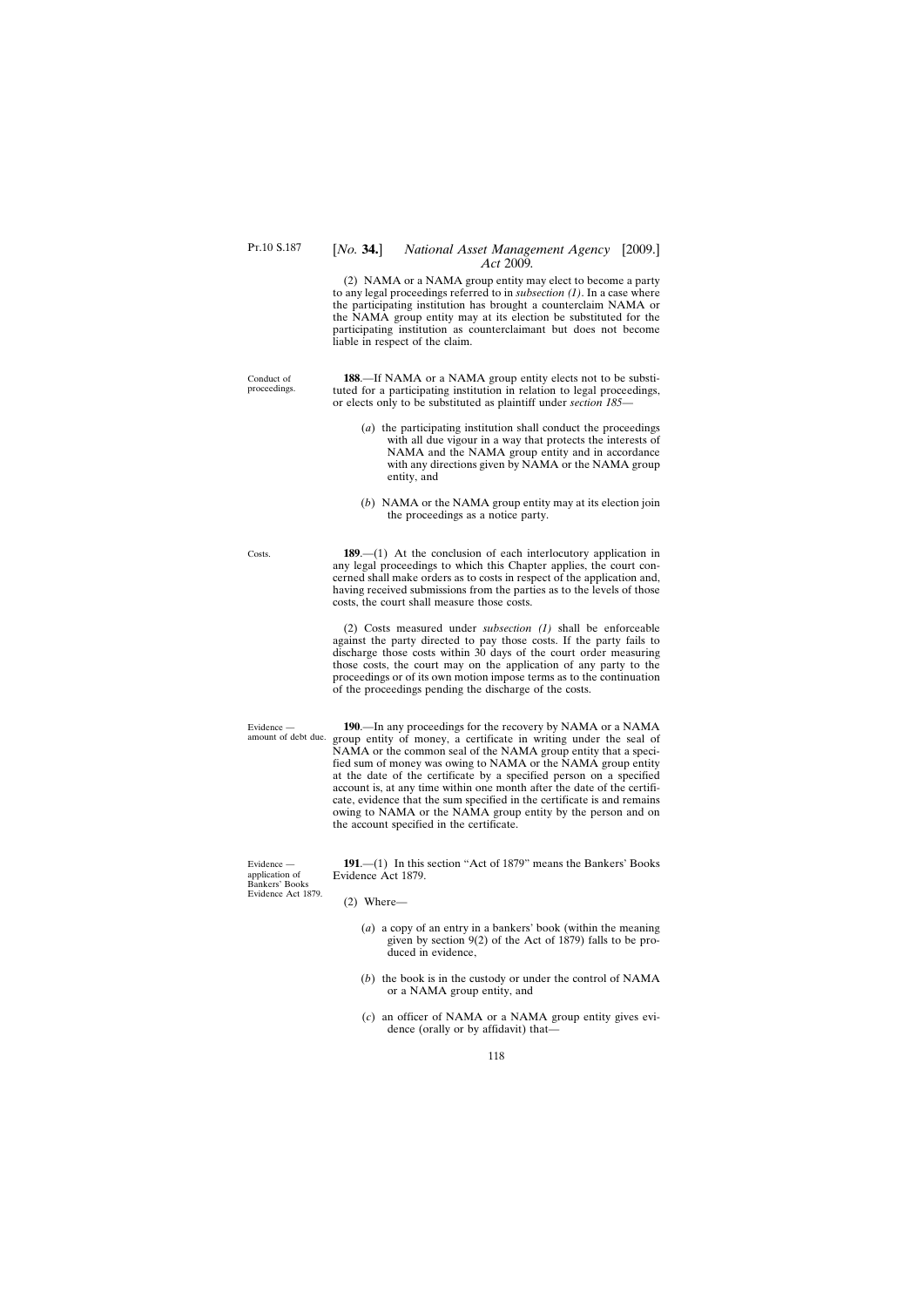# [2009.] *National Asset Management Agency* [*No.* **34.**] *Act* 2009*.*

- (i) he or she truly believes that the book or record was kept in the ordinary course of the bank's business, and
- (ii) the book is in the custody or under the control of NAMA or the NAMA group entity,

then the requirement for proof in section 4 of the Act of 1879 shall be taken to have been satisfied.

(3) The Act of 1879 has effect in relation to the books and records of NAMA or a NAMA group entity as if—

- (*a*) NAMA or the NAMA group entity were a bank,
- (*b*) references to bankers' books in that Act were to the ordinary books and records of NAMA or the NAMA group entity, and
- (*c*) references in that Act to an officer of a bank were references to an officer of NAMA or the NAMA group entity.

**192.**—(1) Where injunctive relief is sought on an interim or inter- Limitation of power locutory basis in proceedings to which this Chapter applies—

to grant injunctive relief.

- (*a*) to compel NAMA or a NAMA group entity to take or refrain from taking any action, or
- (*b*) to compel any other person to take or refrain from taking any action where the relief if granted would adversely affect NAMA or a NAMA group entity,

the Court shall have regard, in determining whether to grant such relief, to the public interest.

(2) In considering the public interest, the Court shall have regard to—

- (*a*) the purposes of this Act, and
- (*b*) the importance of permitting NAMA to discharge its functions in an expeditious and efficient manner.

(3) Unless the Court is satisfied that not granting injunctive relief would give rise to an injustice, the Court shall not grant such relief where a remedy in damages would be available to the person who seeks that relief.

(4) For the purposes of *subsection (3)*, the possibility that the action against which injunctive relief is sought would or might result in a person being declared bankrupt or ordered to be wound up or otherwise adversely affected is not, of itself, sufficient to establish that not granting such relief would give rise to an injustice.

**193**.—(1) Leave shall not be granted for judicial review of a Limitation of decision under this Act unless judicial review.

(*a*) either—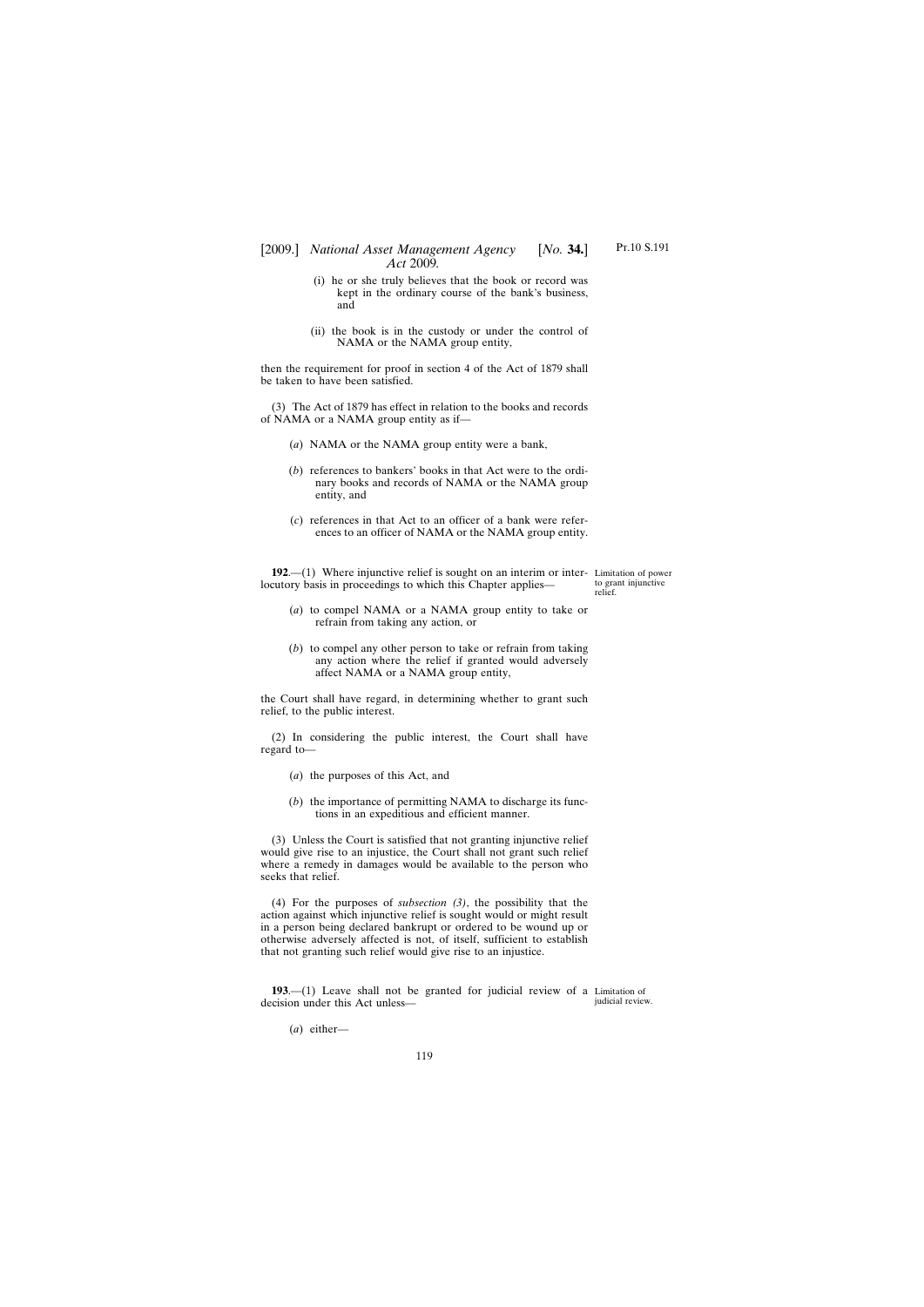- (i) the application for leave to seek judicial review is made to the Court within one month after the decision is notified to the person concerned, or
- (ii) the Court is satisfied that—
	- (I) there are substantial reasons why the application was not made within that period, and
	- (II) it is just, in all the circumstances, to grant leave, having regard to the interests of other affected persons and the public interest,

and

(*b*) the Court is satisfied that the application raises a substantial issue for the Court's determination.

(2) The Court may make such order on the hearing of the judicial review as it thinks fit, including an order remitting the matter back to the maker of the decision with such directions as the Court thinks appropriate or necessary.

(3) This section applies to NAMA and a NAMA group entity in the same manner as it applies to any other applicant for judicial review of a decision under or pursuant to this Act.

**194**.—(1) The determination of the Court of an application for leave to apply for judicial review, of an application for judicial review, of an application for leave to apply for an order*,* or an application for an order, under *section 182*, is final and no appeal lies from the decision of the Court to the Supreme Court in either case, except with the leave of the Court.

(2) The Court shall grant leave under *subsection (1)* only if that Court certifies that its decision involves a point of law of exceptional public importance and that it is desirable in the public interest that an appeal should be taken to the Supreme Court.

(3) This section does not apply to a determination of the Court in so far as it involves a question as to the validity of any law having regard to the provisions of the Constitution.

**195**.—Where NAMA or a NAMA group entity has acquired a bank asset, a *lis pendens*, caution or inhibition registered on or after 30 July 2009 shall be of no effect against NAMA, a NAMA group entity or a person who acquires that bank asset from NAMA or a NAMA group entity, even if it is registered against the title to any registered land that forms part of the bank asset unless the party registering it has secured or secures an order under *section 182(2)*.

## PART 11

## Use of Information

Definition (*Part 11*).

**196**.—In this Part "adviser" includes an investment adviser, an investment banker, a property valuer, a solicitor, an accountant and an auditor and any staff member or employee of, and any agent or other person acting on behalf of, an adviser.

Limitation of certain rights of appeal to the Supreme Court.

*Lites pendentes* to have no effect, etc.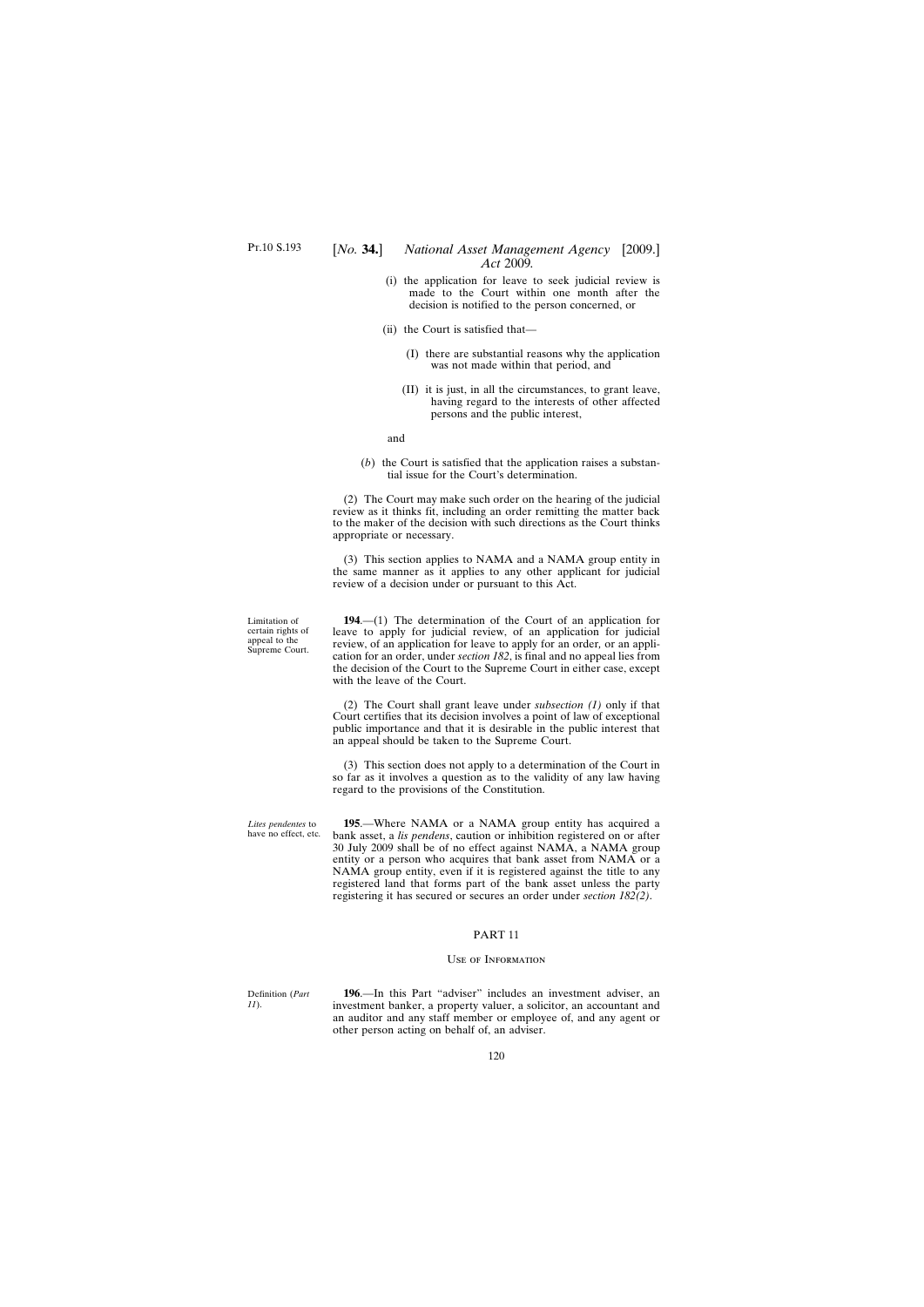**197**.—A participating institution shall be taken for all purposes to Deemed consent to have consented to the disclosure of information in accordance with disclosure of this Part. information.

**198.**—(1) Disclosure by a credit institution to NAMA or the Duty of NTMA of information or records about a bank asset, or about any confidentiality, etc., person connected with a bank asset, made on or after 30 July 2009, not contravened by does not contravene any duty of confidentiality to which the credit information institution or any other person is subject.

(2) The production by a person to NAMA, a NAMA group entity or the NTMA of a document that a person could not have been compelled to produce to a court on the grounds of legal professional privilege does not constitute a waiver of that privilege from production in relation to the document.

**199.**—(1) The disclosure of information or a book, document or Duty of record in relation to a bank asset by NAMA or a NAMA group confidentiality, etc., entity to a potential purchaser or to such a purchaser's agent or  $\frac{1}{\alpha}$  not contravened by entity to a potential paremaser of to such a paremaser of agent of provision of adviser does not contravene any duty of confidentiality to which information NAMA or the NAMA group entity would otherwise be subject.

(2) The production of any book, document or record under *sub*section  $(I)$  that NAMA or a NAMA group entity could not have  $\frac{2I}{\text{purchasers}}$ . been compelled to produce to any court on the grounds of legal professional privilege does not constitute a waiver of that privilege.

(3) NAMA or a NAMA group entity may disclose confidential information to a participating institution, but only if to do so is necessary for the identification of bank assets, for the purposes of NAMA's making a decision whether or not to acquire bank assets, or for the proper management of acquired bank assets.

**200.**—An obligation under this Act of a person to provide infor- Obligation to mation to NAMA or a NAMA group entity, to produce a book, provide document or record to NAMA or a NAMA group entity, or to provide facilities for the inspection of or taking copies from a book, document or record also has effect as an obligation of the person to to advisers. provide such information, produce such a book, document or record or provide such facilities to an agent or adviser acting on behalf of NAMA or the NAMA group entity.

**201**.—To avoid doubt, an obligation on a credit institution or any Operation of Data other person under this Act to disclose information to NAMA, a Protection Acts NAMA group entity or the NTMA extends to personal information, <sup>1988 and 2003.</sup> within the meaning of the Data Protection Acts 1988 and 2003.

**202**.—(1) In this Act "confidential information" means—

- (*a*) information relating to the commercial or business interests of a participating institution or of a person who is or has been in a relationship with a participating institution,
- (*b*) information that is subject at law or in equity to a duty of confidentiality,

information or production of documents and books for inspection.

information to, or production of documents and books for inspection by, potential

information, etc., to NAMA, etc., extends to provision

Disclosure of confidential information.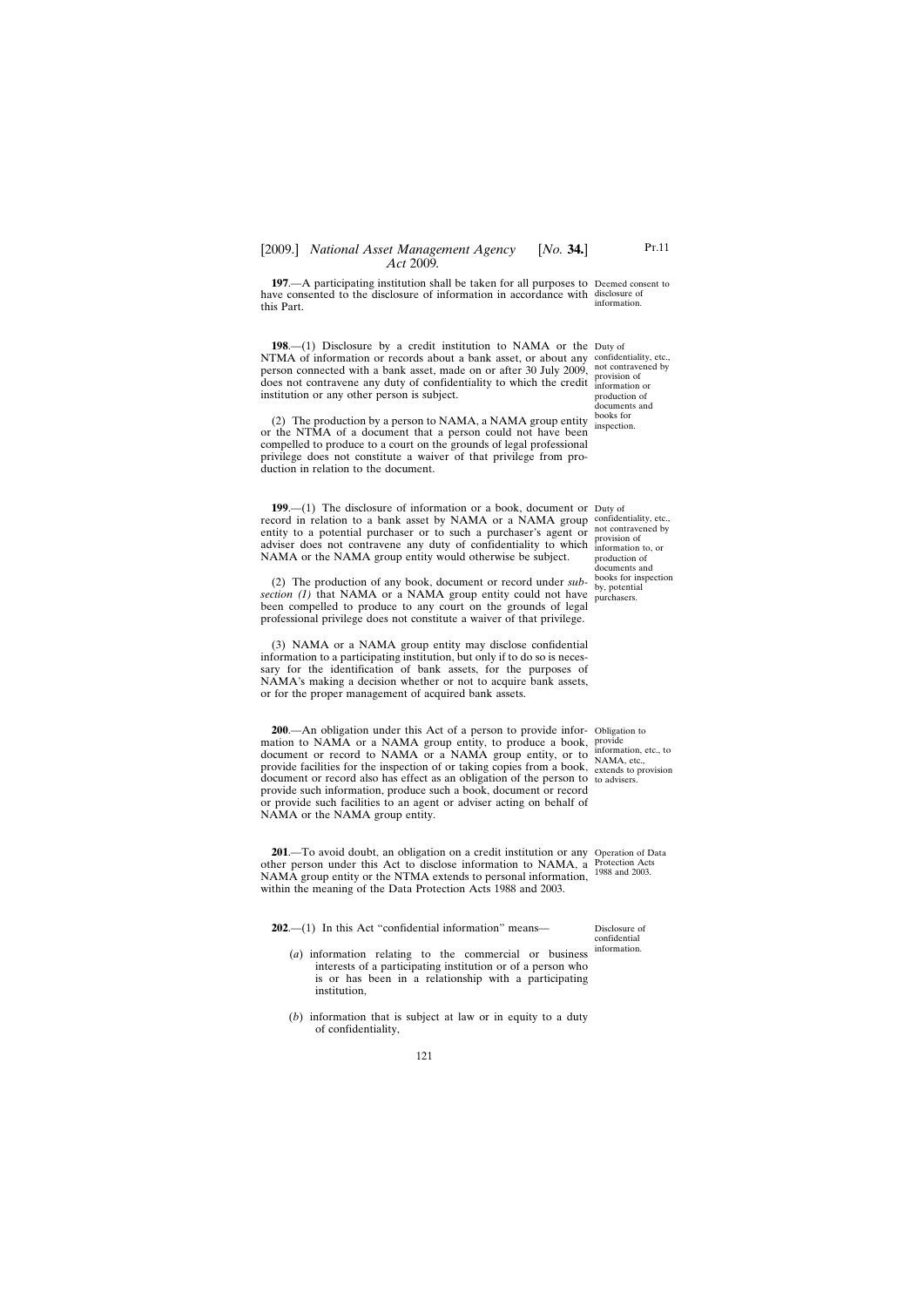- (*c*) information that, if it were contained in a document, would have the result that a person could not be compelled to disclose the document in evidence,
- (*d*) information the disclosure of which would tend to place NAMA, a NAMA group entity or the NTMA at a commercial disadvantage, or
- (*e*) information about proposals of a commercial nature and tenders submitted to NAMA, a NAMA group entity or the NTMA.

(2) Except as otherwise provided or authorised by this section or another enactment, a person shall not, unless authorised by NAMA, a NAMA group entity or the NTMA or authorised or obliged by law to do so, disclose information that he or she knows is confidential information, or use, to the direct or indirect advantage of himself or herself or of another person (other than NAMA, a NAMA group entity or the NTMA), confidential information that he or she obtained—

- (*a*) while a member of the Board,
- (*b*) while an officer of NAMA or a staff member of the NTMA or otherwise performing duties on behalf of NAMA or the NTMA,
- (*c*) as a result of a disclosure to him or her permitted by *subsection (5)(d)* or *section 199(3)*, or
- (*d*) in the course of the provision (including the provision by another person) of a service to NAMA or the NTMA.

(3) A reference in *subsection (2)* to the disclosure or use of information includes the disclosure or use of a document containing the information.

(4) For the purposes of this section, it shall be presumed, unless the contrary is shown, that a person knew that information was confidential information, if that person reasonably ought to have known that it was confidential information.

(5) Nothing in *subsection (2)* prevents the disclosure of information—

- (*a*) to NAMA or a NAMA group entity, the NTMA or the Minister,
- (*b*) in the course of giving evidence before a court or tribunal having the power to examine witnesses on oath,
- (*c*) in the course of giving evidence before a House of the Oireachtas or a Committee of either or both such Houses, or
- (*d*) to an agent of NAMA, a NAMA group entity, the NTMA or the Minister.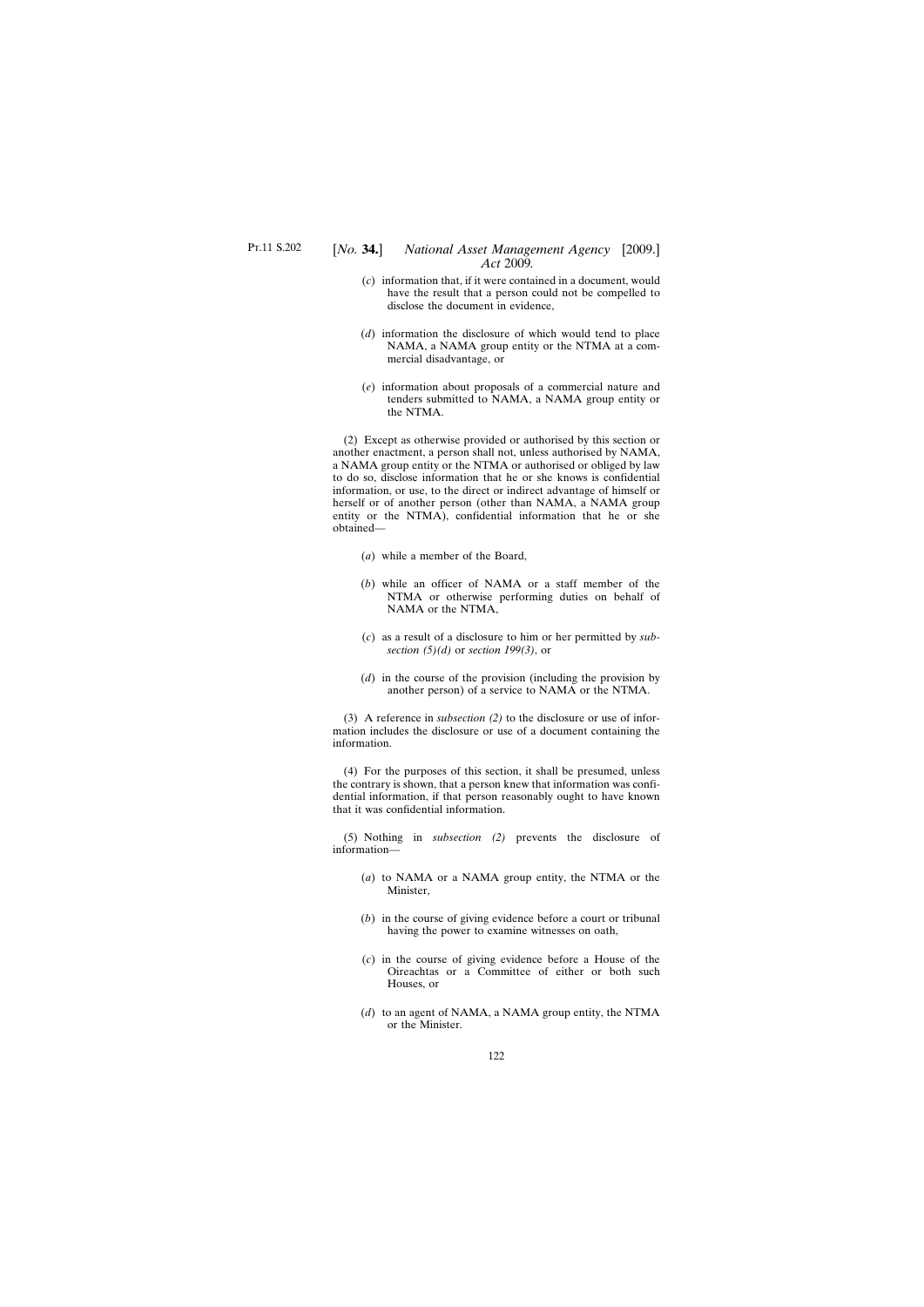# [2009.] [ *National Asset Management Agency No.* **34.**] *Act* 2009*.*

(6) Notwithstanding *subsection (2)*, it is not an offence for a person, acting in good faith, to disclose confidential information to—

- (*a*) the Garda Síochána,
- (*b*) the Revenue Commissioners,
- (*c*) the Director of Corporate Enforcement,
- (*d*) the Competition Authority,
- (*e*) the Regulatory Authority,
- (*f*) any other body (whether within the State or not) responsible for the detection or investigation of criminal offences, or
- (*g*) any other body (whether within the State or not) responsible for the detection or investigation of contraventions of law (whether of the State or not) relating to taxation, companies, the regulation of financial services, or competition,

where that information gives rise to a reasonable suspicion that a participating institution, an employee or agent of a participating institution, a debtor in respect of a bank asset acquired by NAMA or a NAMA group entity or an employee or agent of such a debtor may have—

- (i) committed a criminal offence, or
- (ii) contravened a law relating to taxation, companies, the regulation of financial services, or competition.

**203**.—Where NAMA has reason to suspect that—

- (*a*) a participating institution may have committed a criminal  $\frac{1}{2}$  olaw-enforcement offence, or
- (*b*) a participating institution may have contravened a law relating to taxation, companies, the regulation of financial services, or competition,

then NAMA shall report the information that leads it to form that suspicion to—

- (i) the Garda Síochána,
- (ii) the Revenue Commissioners,
- (iii) the Director of Corporate Enforcement,
- (iv) the Competition Authority,
- (v) the Regulatory Authority,
- (vi) any other body (whether within the State or not) responsible for the detection or investigation of criminal offences, or
- (vii) any other body (whether within the State or not) responsible for the detection or investigation of contraventions

Obligation to pass certain information authorities.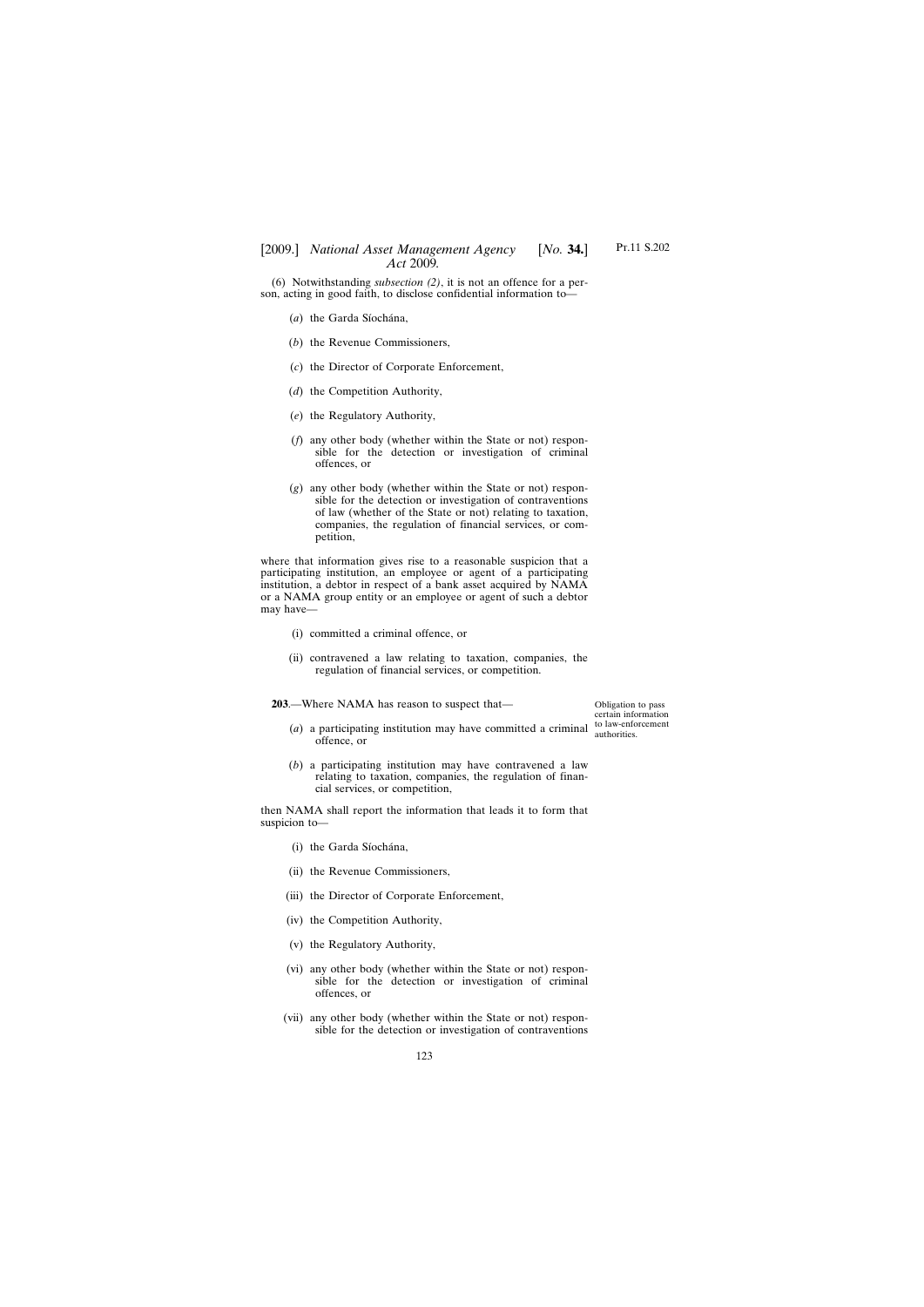of law (whether of the State or not) relating to taxation, companies, the regulation of financial services, or competition,

as the case appears to it to require.

Provision of information to Revenue Commissioners. **204**.—(1) In this section—

"relevant person" means a debtor, associated debtor, guarantor, surety or chargor and includes a connected person (within the meaning given by section 10 of the Taxes Consolidation Act 1997) in relation to a debtor, associated debtor, guarantor, surety or chargor;

"tax" has the meaning given by section 960A of the Taxes Consolidation Act 1997.

(2) Notwithstanding any provision of this Act or any other enactment—

- (*a*) the Revenue Commissioners may, for the purposes of the performance of their functions under Part 42 of the Taxes Consolidation Act 1997 and any regulations made under that Part, seek from NAMA information in the possession of NAMA, or which NAMA has knowledge of, in relation to a named relevant person, and
- (*b*) where NAMA is in possession of, or has knowledge of, the information referred to in *paragraph (a)*, NAMA shall provide it to the Revenue Commissioners.

(3) Notwithstanding any other enactment, the Revenue Commissioners shall disclose to NAMA information in relation to a named relevant person that, in the opinion of the Revenue Commissioners or of NAMA, is required by NAMA for the purposes of the performance of its functions under this Act, and that is in the possession of the Revenue Commissioners, or of which the Revenue Commissioners have knowledge.

**205**.—(1) The Minister, the Governor and the Regulatory Authority may, in accordance with applicable law, disclose to each other any information that any of them receives concerning a participating institution or any of its subsidiaries. The recipient shall treat any information disclosed pursuant to this section as confidential.

(2) Disclosure under *subsection (1)* is subject to the requirements of—

(*a*) the treaties governing the European Communities, and

(*b*) the ESCB Statute.

(3) In *subsection (1)* "information" includes information relating to a period before the participating institution concerned was designated under *section 67* as a participating institution.

(4) The Governor and the Regulatory Authority may use information disclosed to either of them under *subsection (1)* in the performance of their functions.

Disclosure by regulatory authorities.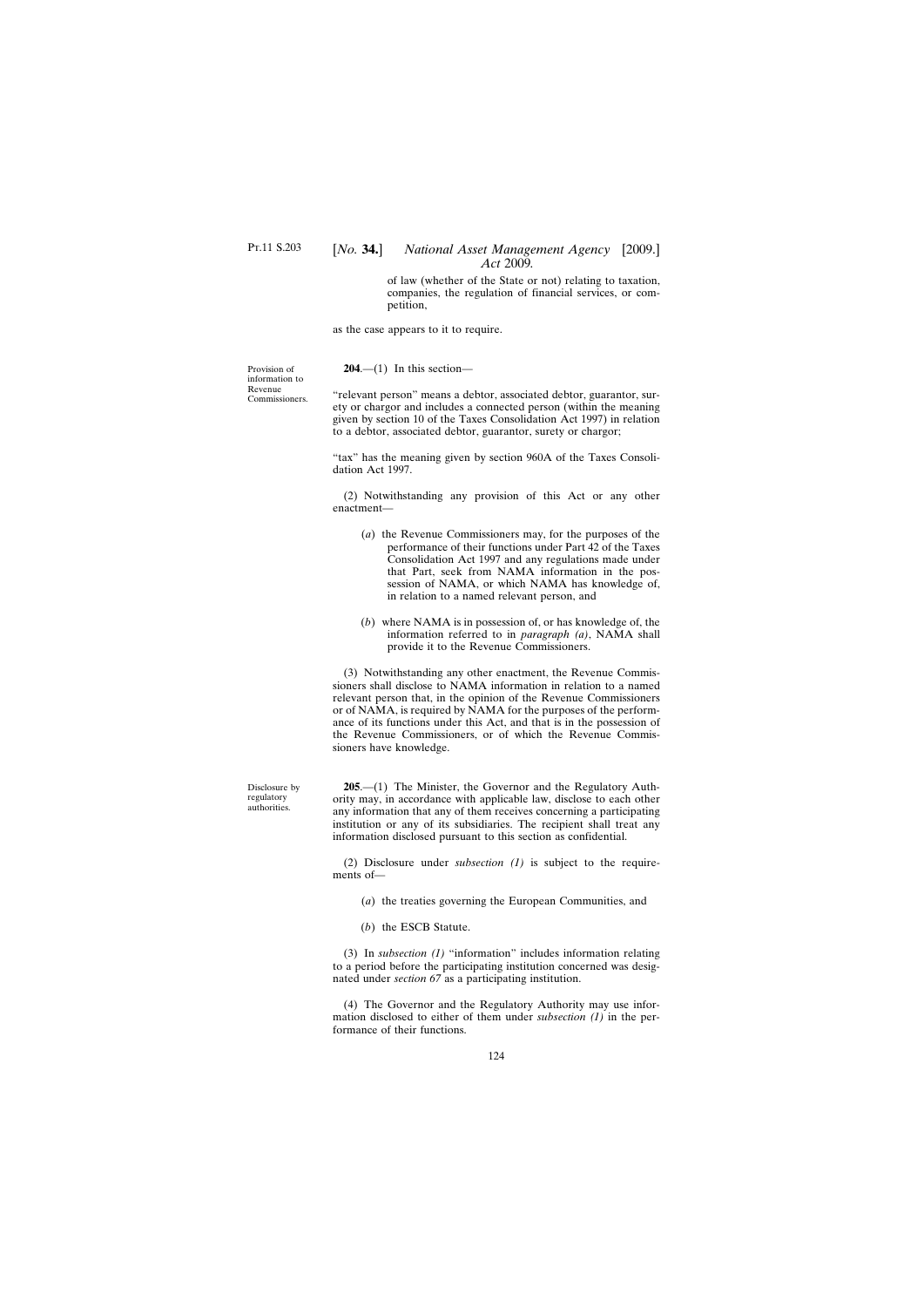# PART 12

## Conduct of Participating Institutions

**206.**—(1) The Regulatory Authority, may, with the approval of Directions in the Minister, give a direction to a participating institution in order relation to conduct to achieve the purposes of this Act, as specified in *section 2*.

of participating institutions.

- (2) A direction under *subsection (1)* may—
	- (*a*) restrict balance sheet growth,
	- (*b*) restrict the institution's ability to take over other credit institutions,
	- (*c*) require balance sheet reduction, or
	- (*d*) restrict or require consolidation and merger of participating institutions.

**207.**—(1) The Regulatory Authority may direct a participating Reporting by institution in writing to make any report that the Regulatory Auth-participating ority considers necessary to monitor the institution's compliance with institutions. its obligations under or by virtue of this Part.

(2) A direction under *subsection (1)* shall specify the information to be provided in the report and the period within which the report shall be submitted to the Regulatory Authority.

(3) A participating institution that is directed to make a report under *subsection (1)* shall comply with the direction.

(4) The Minister may direct the Regulatory Authority to require such other reports from a participating institution as the Minister considers necessary.

(5) The Minister may make regulations providing for the making by participating institutions of periodic reports, the frequency and form of such reports and the matters that such reports shall address.

(6) If the Minister makes regulations under *subsection (5)*, the matters prescribed may include liquidity requirements, capital ratios, asset quality, risk exposures and funding costs.

**208.**—(1) The Minister, after consultation with the Governor and Restructuring plans. the Regulatory Authority, may direct a participating institution to draw up or amend, within a specified period, a restructuring plan for the purposes of this Act.

(2) A participating institution that is given a direction under *subsection (1)* shall submit a draft of the restructuring plan for the Minister's approval within the period specified in the direction.

(3) The Minister, after consultation with the Governor and the Regulatory Authority, may direct a participating institution to amend a draft restructuring plan in a specified respect. The direction shall specify a period within which the participating institution is required to do so.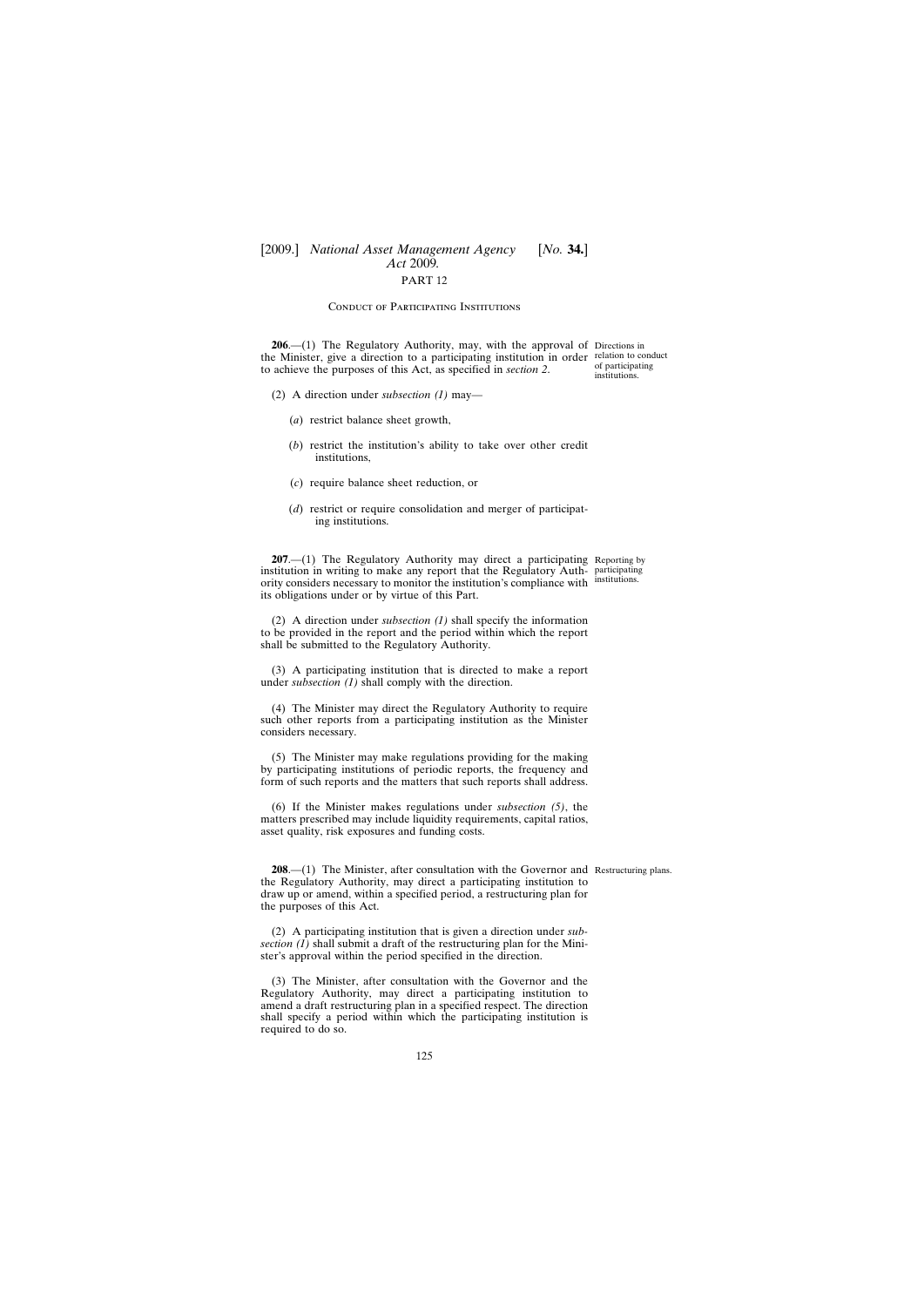(4) A participating institution that is directed under *subsection (3)* to amend a draft restructuring plan shall do so within the period specified in the direction.

(5) If the Minister approves a draft restructuring plan, the participating institution concerned shall put the plan into effect in accordance with a timetable directed by the Minister.

(6) The Minister, after consultation with the Governor and the Regulatory Authority, may direct a participating institution to submit to the Minister a business plan in accordance with this section.

(7) A participating institution that is given a direction under *subsection (6)* shall submit a draft of the business plan for the Minister's approval within the period specified in the direction.

(8) The Minister, after consulting with the Governor and the Regulatory Authority, may direct a participating institution to amend a draft business plan submitted to the Minister under *subsection (7)* in accordance with the direction.

(9) A participating institution that is directed to amend a draft business plan under *subsection (8)* shall comply with the direction within the period specified in the direction.

(10) A participating institution shall take all reasonable steps to ensure that any draft business plan submitted to the Minister accurately contains all relevant information. If the Minister approves a draft business plan, the participating institution shall take all reasonable steps to implement that plan.

(11) The Minister shall not approve a restructuring plan or business plan that does not comply with the law of the State and of the European Communities relating to competition and with the laws of the European Communities governing State aid.

**209**.—(1) Where the Regulatory Authority is of the opinion that a participating institution has not complied with a direction under this Part, the Regulatory Authority may apply to the Court for an order that the institution comply with the direction.

(2) On hearing an application under *subsection (1)*, the Court may order the participating institution concerned to comply with the relevant direction or refuse the application, as it thinks fit.

(3) An application under *subsection (1)* shall be made summarily.

(4) When dealing with an application under *subsection (1)* the Court may make any interim or interlocutory order it considers appropriate.

(5) The Court shall not deny interim or interlocutory relief referred to in *subsection (4)* solely on the basis that the Regulatory Authority would not suffer any damage if the relief were not granted pending conclusion of the proceedings.

(6) If the Court is satisfied that for reasons of commercial confidentiality a hearing under this section should be conducted otherwise than in public, the Court may so order.

Compliance with directions.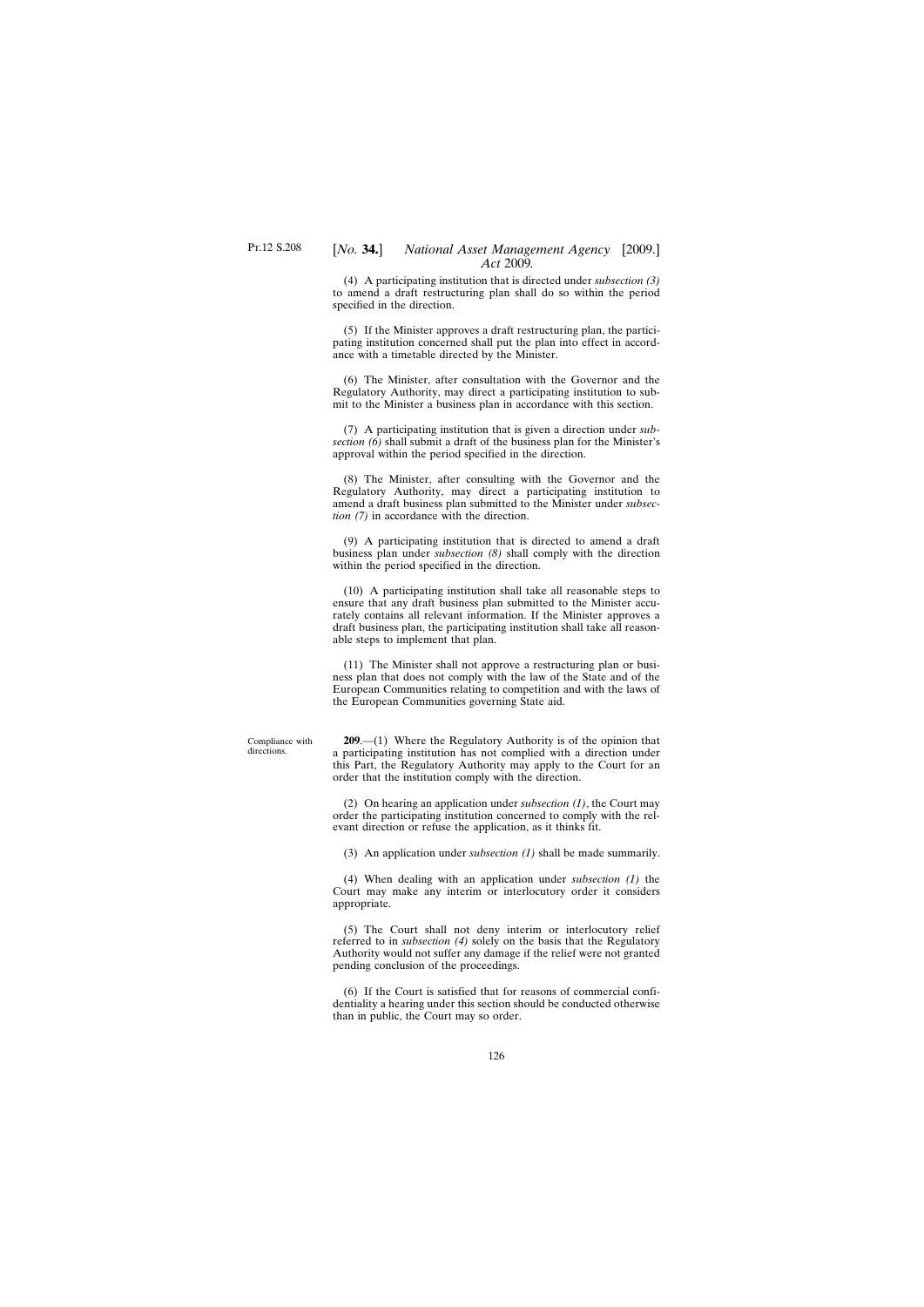# [2009.] [ *National Asset Management Agency No.* **34.**] *Act* 2009*.*

**210**.—(1) The Minister may issue guidelines—

- (*a*) regarding lending practices and procedures to facilitate the availability of credit to classes of borrowers or potential borrowers including small and medium sized enterprises, and
- (*b*) relating to the review of decisions of participating institutions to refuse credit facilities.

(2) The Minister shall cause a copy of guidelines issued under *subsection (1)* to be laid before each House of the Oireachtas as soon as practicable.

(3) A participating institution shall comply with any guidelines issued under *subsection (1)*.

## PART 13

#### **MISCELLANEOUS**

**211.**—(1) Where, on the application of NAMA or a NAMA Avoidance of group entity, it is shown to the satisfaction of the Court that—

- certain transactions.
- (*a*) an asset of a debtor or associated debtor, guarantor or surety was disposed of, and
- (*b*) the effect of the disposition was to defeat, delay or hinder the acquisition by NAMA or a NAMA group entity of an eligible bank asset, or to impair the value of an eligible bank asset or any rights (including a right to damages or any other remedy, a right to enforce a judgment and a priority) that NAMA or the NAMA group entity would have acquired or increased a liability or obligation but for that disposition,

the Court may declare the disposition to be void if in the Court's opinion it is just and equitable to do so.

(2) In deciding whether it is just and equitable to make a declaration under *subsection (1)*, the Court shall have regard to the rights of any person who has in good faith and for value acquired an interest in the asset the subject of the disposition.

(3) Nothing in this section affects the operation of section 14 of the Conveyancing Act 1634 or section  $74(4)(a)$  of the Land and Conveyancing Law Reform Act 2009.

**212.**—(1) In this section "the Capital Gains Tax Acts" and "the Provision of tax Corporation Tax Acts" have the respective meanings given by information to section 1(2) of the Taxes Consolidation Act 1997. NAMA.

- (2) Where shares in a company are acquired by—
	- (*a*) NAMA,
	- (*b*) a company referred to in section  $616(1)(g)$  of the Taxes Consolidation Act 1997, or
	- (*c*) a NAMA group entity,

Guidelines regarding lending practices.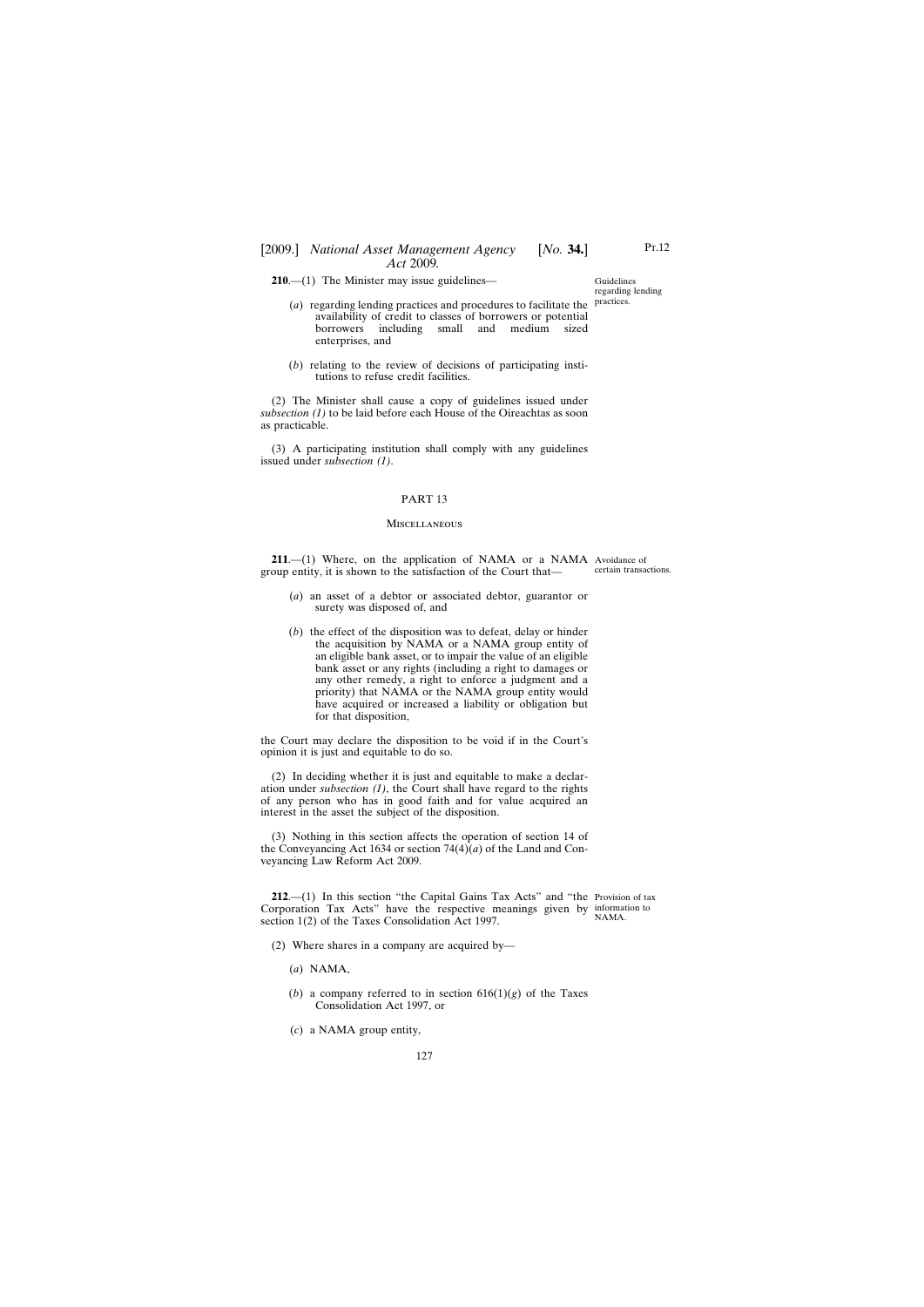and, as a consequence of the acquisition, the provisions of the Capital Gains Tax Acts, the Corporation Tax Acts or the Stamp Duties Consolidation Act 1999 as amended or extended impose a charge to tax or duty on the company by virtue of a clawback of a relief, the person from whom the shares are acquired shall inform NAMA, the acquiring company or the NAMA group entity of the charge and the amount of tax or duty due.

NAMA, etc., not to make payments in certain circumstances.

**213**.—(1) In this section—

"the Acts" has the meaning given by section 1095 of the Taxes Consolidation Act 1997;

"Collector-General" has the meaning given by section 2(1) of the Taxes Consolidation Act 1997;

"outstanding tax", in relation to a relevant person, means any obligation on the relevant person arising under the Acts in relation to the payment or remittance of any taxes, interest or penalties required to be paid or remitted under the Acts;

"relevant person" means a debtor, associated debtor, guarantor, surety or chargor and includes a connected person (within the meaning given by section 10 of the Taxes Consolidation Act 1997) in relation to a debtor, associated debtor, guarantor, surety or chargor.

(2) This section applies where in the exercise of any of its functions under this Act, NAMA or a NAMA group entity is obliged to pay an amount of money to a relevant person.

(3) Where this section applies, NAMA or the NAMA group entity concerned shall not make any payment to a relevant person until—

- (*a*) the relevant person delivers to NAMA, or to a person authorised by NAMA, a valid tax clearance certificate issued to the relevant person by the Collector-General, or
- (*b*) the Collector-General has confirmed to NAMA, following a request from NAMA, that it has no objection to the making of a payment to the relevant person.

(4) Where a relevant person is unable to produce a valid tax clearance certificate to NAMA because of any outstanding tax and NAMA or a NAMA group entity is obliged to pay an amount of money to the relevant person, the relevant person may issue a notice in writing to NAMA or the NAMA group entity directing it to forward to the Collector-General—

- (*a*) where the amount of money is greater than the outstanding tax, an amount of money equal to the amount of the outstanding tax, or
- (*b*) where the amount of money is equal to or less than the outstanding tax, that amount of money.

(5) On receipt by the Collector-General of an amount of money paid by NAMA or a NAMA group entity pursuant to *subsection (4)*, the Collector-General shall notify the relevant person.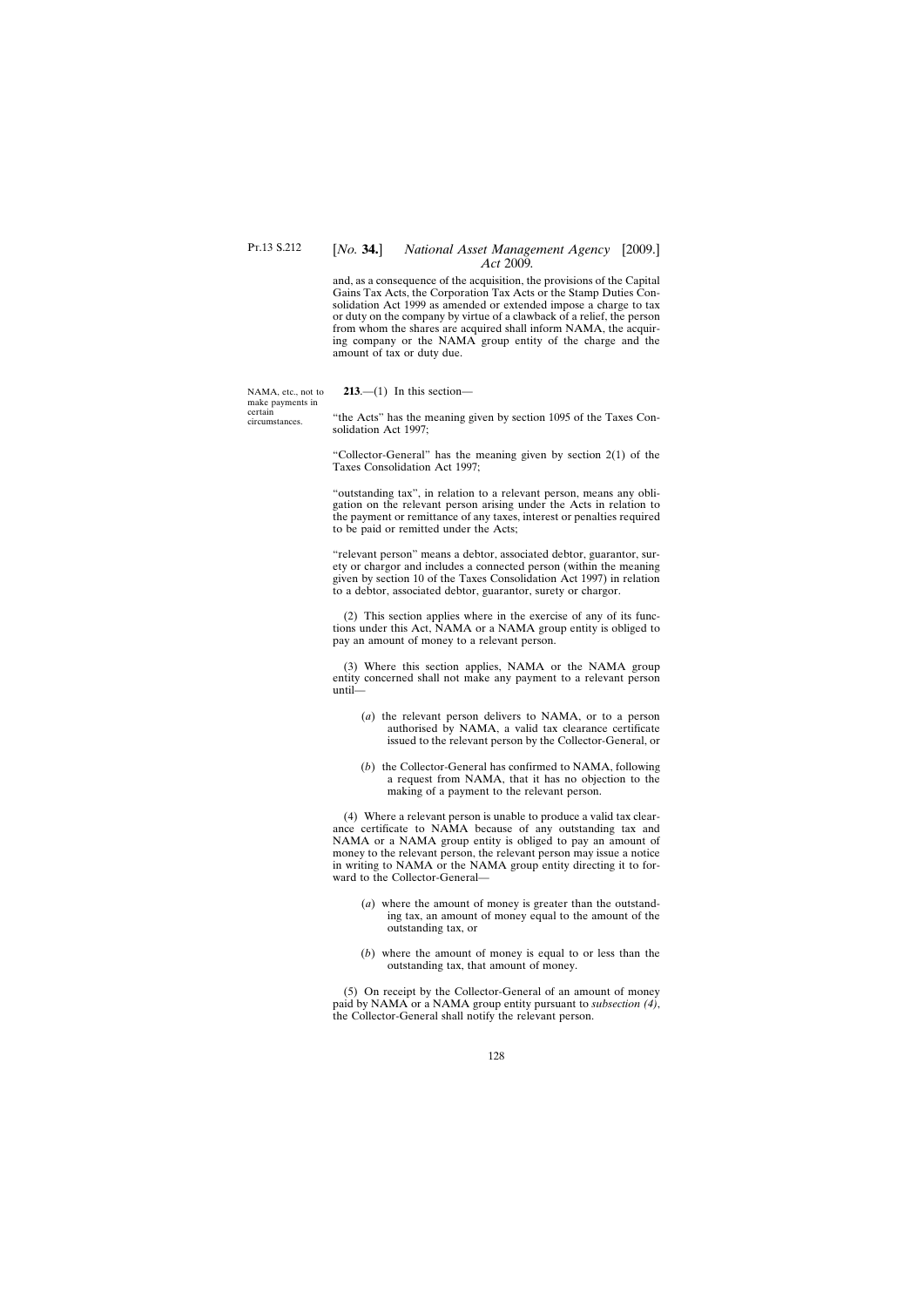# [2009.] [ *National Asset Management Agency No.* **34.**] *Act* 2009*.*

**214**.—Income and gains arising to NAMA shall be exempt from NAMA exempt income tax, corporation tax and capital gains tax.

**215.**—(1) Parts 2 and 3 of the Competition Act 2002 do not apply Disapplication of with respect to the acquisition of bank assets under this Act.

(2) Section 7 of the Credit Institutions (Financial Support) Act Institutions 2008 does not apply with respect to the acquisition of bank assets (Financial Support) under this Act.

**216.**—(1) Except pursuant to the provisions mentioned or NAMA, etc., not to referred to in *subsection (2)*, neither NAMA nor a NAMA group be taken to be entity shall be taken to be providing a service or carrying on an  $\frac{1}{2}$  carrying on banking activity which would require it to be authorised or regulated by the Central Bank.

- (2) The provisions referred to in *subsection (1)* are:
	- (*a*) Irish market abuse law, as defined in section 29(1) of the Investment Funds, Companies and Miscellaneous Provisions Act 2005;
	- (*b*) Irish prospectus law, as defined in section 38(1) of the Investment Funds, Companies and Miscellaneous Provisions Act 2005;
	- (*c*) transparency (regulated markets) law, as defined in section 19(1) of the Investment Funds, Companies and Miscellaneous Provisions Act 2006;
	- (*d*) regulations made under section 6A of the Markets in Financial Instruments and Miscellaneous Provisions Act 2007 if in those regulations the Minister declares that those regulations apply for the purposes of this section;
	- (*e*) any other provision that the Minister by regulation from time to time declares to apply to NAMA or a NAMA group entity.

**217**.—Nothing in this Act affects the operation of—

- (*a*) the Netting of Financial Contracts Act 1995,
- (*b*) the European Communities (Settlement Finality) Regulations 2008 (S.I. No. 88 of 2008),
- (*c*) the European Communities (Financial Collateral Arrangements) Regulations 2004 (S.I. No. 1 of 2004), or
- (*d*) regulation 30 of the European Communities (Reorganisation and Winding-Up of Credit Institutions) Regulations 2004 (S.I. No. 198 of 2004),

in relation to an agreement to which a participating institution is a party.

**218.**—(1) An acquired bank asset is not invalidated or rendered Certain bank assets void or voidable as against NAMA or a NAMA group entity or their not invalidated.successors in title—

Application of laws in relation to netting agreements, etc.

from certain taxes.

certain provisions of Competition Act 2002 and Credit Act 2008.

business, etc.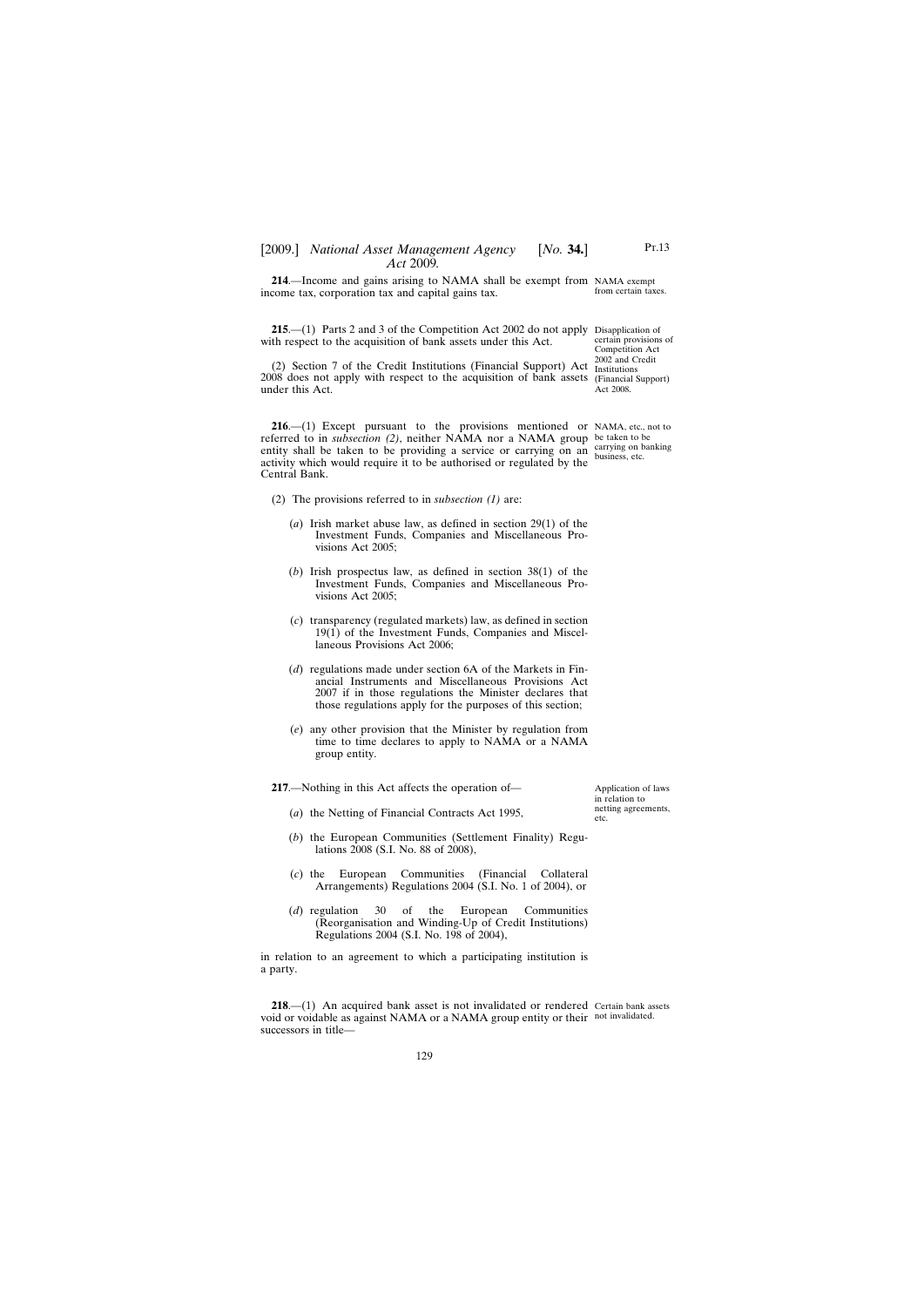- (*a*) by section 60, 99, 100, 101, 111, 286 or 288 of the Companies Act 1963,
- (*b*) by section 29, 31 or 139 of the Companies Act 1990,
- (*c*) on the grounds that it was *ultra vires*,
- (*d*) by reason that the provider may not have been able to pay its debts as they fell due at the time the security was given or that the directors of that provider ceased to have the power to create that security,
- (*e*) by reason that the grant of the security may not have been duly authorised by the grantor or may not have been for the benefit of the grantor, or
- (*f*) by reason that the consent of a party required for the creation of the security may not have been obtained.

(2) Notwithstanding section 127(4) of the Stamp Duties Consolidation Act 1999, a charge or security that secures an acquired bank asset that is required to be stamped but has not been stamped or is insufficiently stamped is not rendered inadmissible in evidence or unenforceable only by reason that it is unstamped or insufficiently stamped.

(3) *Subsection (1)* shall not affect the existing priority of any other charge.

**219**.—Nothing done under this Act constitutes a reorganisation or winding-up measure for the purposes of—

- (*a*) the European Communities (Reorganisation and Winding-Up of Credit Institutions) Regulations 2004 (S.I. No. 198 of 2004), or
- (*b*) the European Communities (Reorganisation and Winding-Up of Insurance Undertakings) Regulations 2003 (S.I. No. 168 of 2003).

Operation of Land Registration Rules 1972 to 2008.

Nothing done under

Act to be reorganisation or winding-up measure.

certain provisions of Rules 1972 to 2008, an officer of NAMA, an adviser acting on behalf **220**.—(1) Notwithstanding anything in the Land Registration of NAMA or a person nominated in writing by the Chief Executive Officer of NAMA may inspect and take copies of any document filed in the Land Registry on a dealing or transaction with the property of any person.

> (2) This section applies only to documents relevant to an acquired bank asset.

> (3) A person who seeks to inspect or take a copy of a document pursuant to *subsection (1)* shall produce to the Property Registration Authority evidence that he or she is a person authorised under that subsection to do so.

Offence of lobbying NAMA, etc.

**221**.—(1) Subject to *subsections (3)* and *(4)*, if a person communicates, on behalf of another person, with NAMA, a NAMA group entity or a person providing services or advice to NAMA or a NAMA group entity with the intention of influencing the making of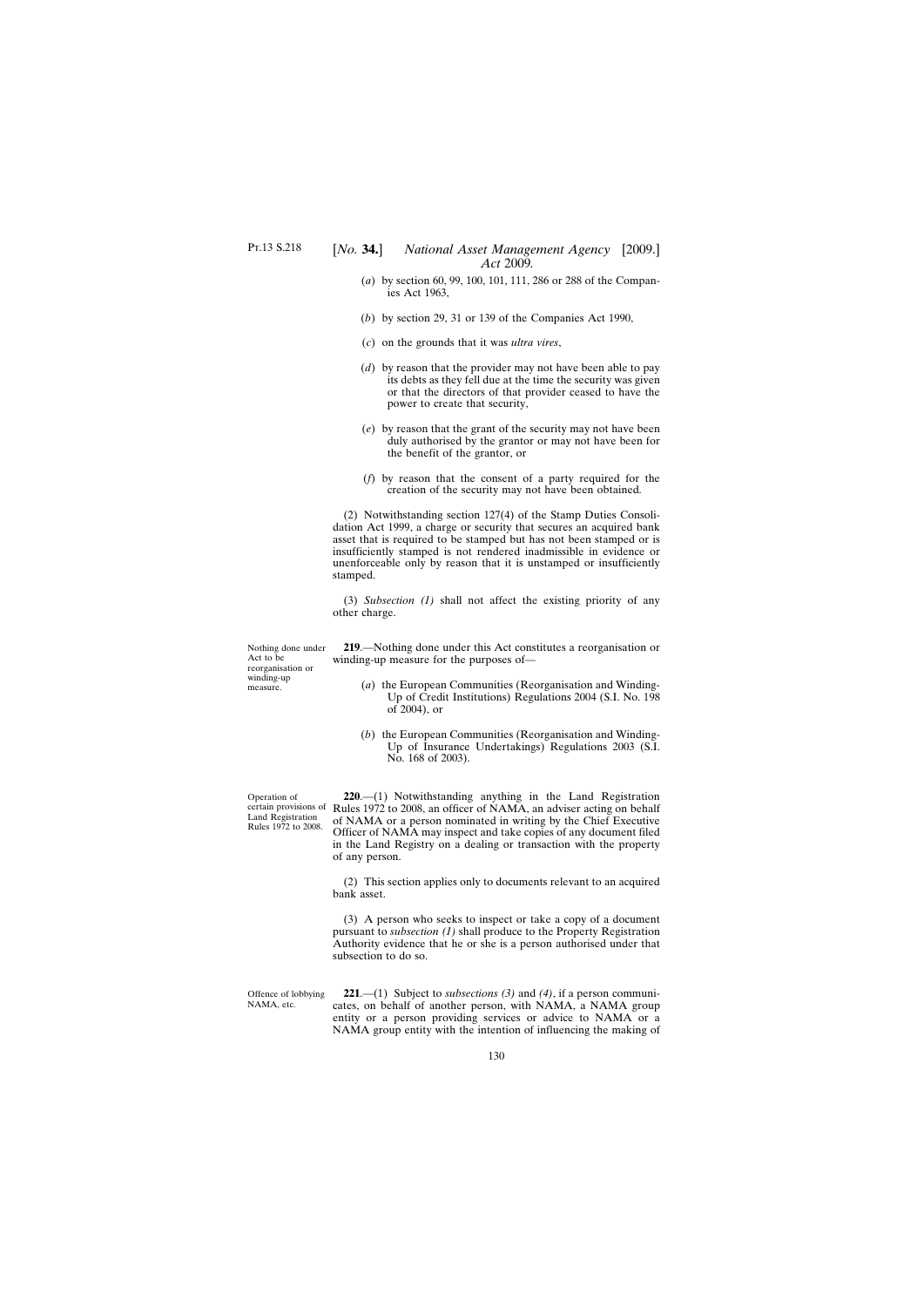# [2009.] *National Asset Management Agency* [*No.* **34.**] *Act* 2009*.*

a decision in relation to the performance of the functions of NAMA or the NAMA group entity, the person commits an offence.

(2) Without prejudice to the generality of *subsection (1)*, a reference in that subsection to a decision relating to the performance of the functions of NAMA includes a decision relating to—

- (*a*) the lending of money,
- (*b*) the initiation of legal proceedings,
- (*c*) legal proceedings in being,
- (*d*) the engagement of the services of an expert adviser or other service provider,
- (*e*) any other matter that could give rise to an advantage or benefit to a person other than NAMA,
- (*f*) a tender, or
- (*g*) the purchase or sale of property.

(3) It is not an offence pursuant to *subsection (1)* if the communication concerned—

- (*a*) is made public at the time of the communication,
- (*b*) is made without an intention to benefit, or confer an advantage on, any specific person, or
- (*c*) is made in the public interest.

(4) It is not an offence pursuant to *subsection (1)* if the person who makes the communication concerned—

- (*a*) is acting in his or her professional capacity or in the course of his or her employment, and
- (*b*) does so in that capacity.

(5) A person who believes that he or she has been communicated with in contravention of *subsection (1)* shall, as soon as may be, report—

- (*a*) that the communication was made,
- (*b*) the details of the communication made, and
- (*c*) the name of the person who communicated with him or her,

to a member of the Garda Síochána.

(6) A person who fails to comply with *subsection (5)* commits an offence.

(7) A person who commits an offence under this section is liable on summary conviction to a fine not exceeding  $\epsilon 1,000$  or imprisonment for a term not exceeding 6 months or both.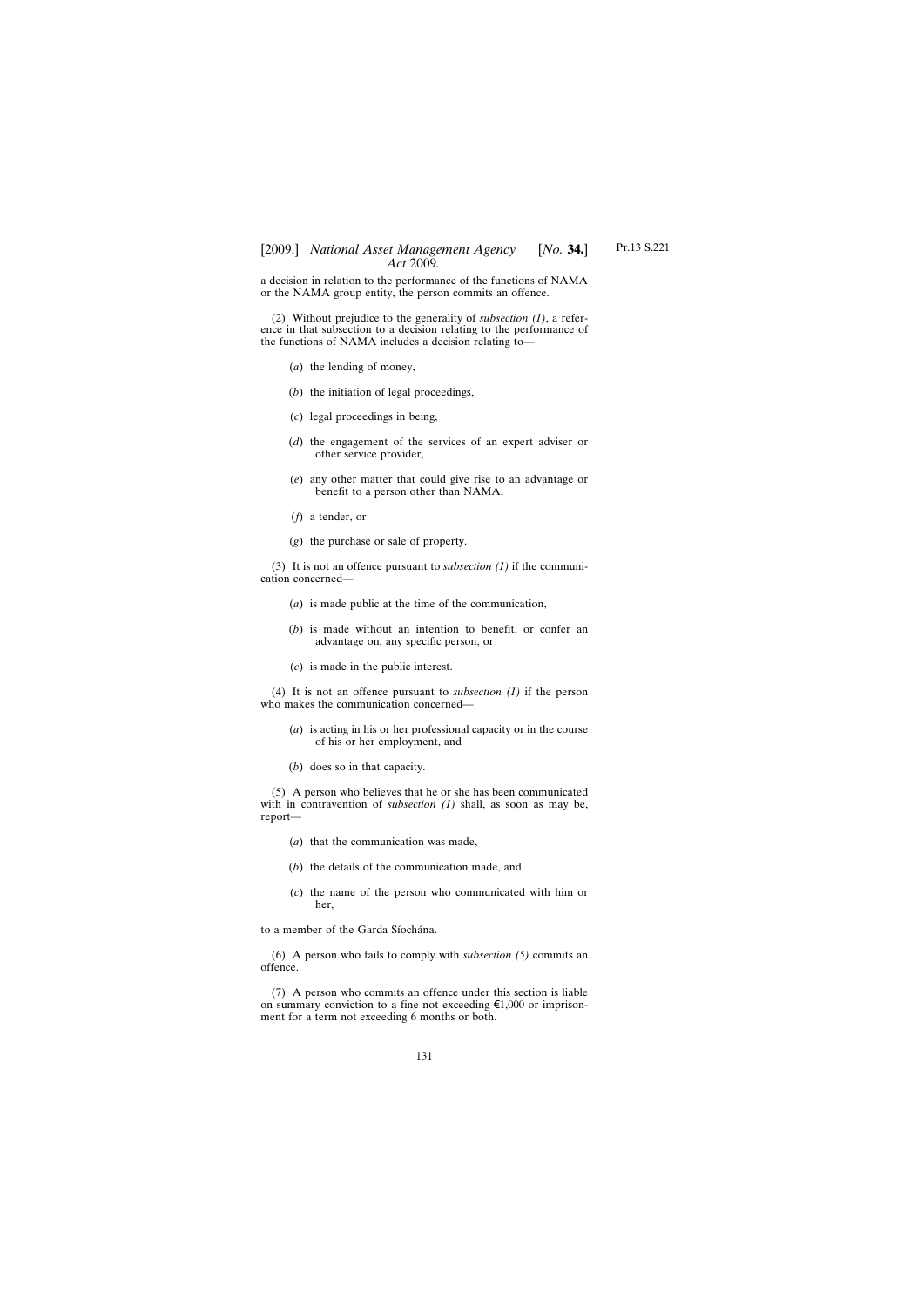Protection from civil liability of persons who report certain misconduct.

**222**.—(1) Where a person who is an employee of a participating institution or an officer of NAMA or a director or employee of a NAMA group entity communicates his or her opinion, whether in writing or otherwise, to a member of the Garda Síochána or a member of the Board that—

- (*a*) an offence under this Act or any other enactment has been or is being committed,
- (*b*) any provision of this Act or any other enactment or rule of law has been or is being contravened, or
- (*c*) there has been other serious wrongdoing in relation to NAMA or a NAMA group entity,

then, unless the person acts in bad faith, he or she shall not be regarded as having committed any breach of duty towards any other person, and no person shall have a cause of action against the firstmentioned person in respect of that communication.

(2) Where a person who is an employee of a participating institution, an officer of NAMA or a director or employee of a NAMA group entity communicates his or her opinion, whether in writing or otherwise, to the Minister that a direction given by the Minister under this Act has been or is being contravened, then, unless the person acts in bad faith, he or she shall not be regarded as having committed any breach of duty towards any other person, and no person shall have a cause of action against the first-mentioned person in respect of that communication.

- (3) This section applies to a communication—
	- (*a*) that would, but for this section, constitute a breach of duty by the person who made it, or
	- (*b*) in respect of which another person would, but for this section, have a cause of action against the person who made it.

**223**.—(1) In this section and in *Schedule 2*:

"employee" means—

- (*a*) an employee of a participating institution,
- (*b*) an officer of NAMA, or
- (*c*) an employee of a NAMA group entity;

"employer" means—

- (*a*) a participating institution,
- (*b*) in relation to an officer of NAMA, both NAMA and the NTMA, or
- (*c*) a NAMA group entity;

"penalisation" includes any act or omission by an employer or a person acting on behalf of an employer that affects an employee to his or her detriment with respect to any term or condition of his or her employment, and in particular includes—

Prohibition on penalisation.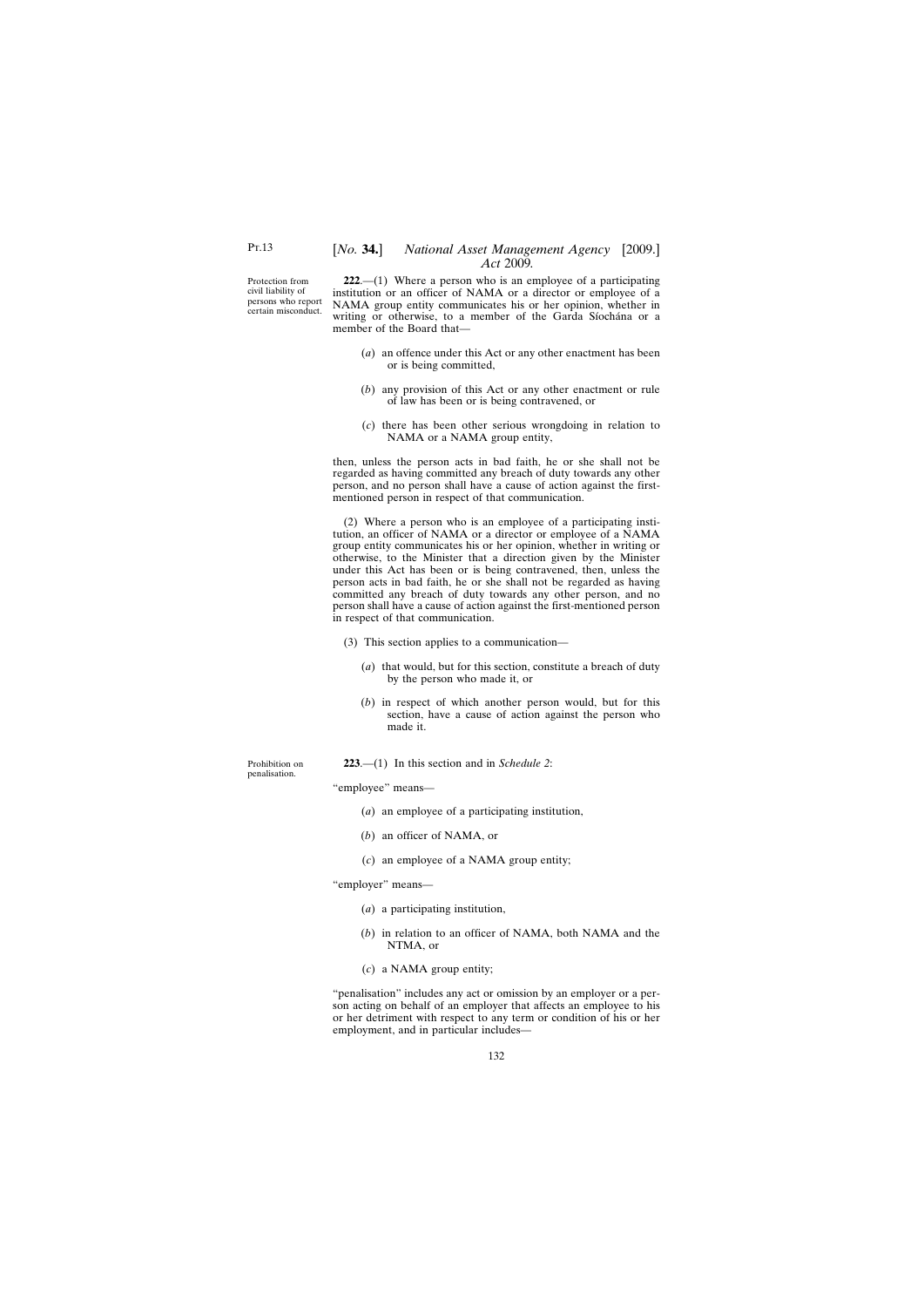# [2009.] *National Asset Management Agency* [*No.* **34.**] *Act* 2009*.*

- (*a*) suspension, lay-off or dismissal (including a dismissal within the meaning of the Unfair Dismissals Acts 1977 to 2005), or the threat of suspension, lay-off or dismissal,
- (*b*) demotion or loss of opportunity for promotion,
- (*c*) transfer of duties, change of location of place of work, reduction in wages or change in working hours,
- (*d*) the imposition or administering of any discipline, reprimand or other penalty (including a financial penalty), and
- (*e*) coercion or intimidation.

(2) To avoid doubt, this section and *Schedule 2* have effect in relation to a person who is an officer of NAMA as if both NAMA and the NTMA were employers of the person.

(3) An employer shall not penalise or threaten penalisation against an employee for—

- (*a*) making a complaint to a member of the Garda Síochána or the Minister that a provision of this Act is not being complied with,
- (*b*) giving evidence in any proceedings under this Act, or
- (*c*) giving notice of his or her intention to do any of the things referred to in *paragraph (a)* or *(b)*.

(4) *Schedule 2* has effect in relation to an alleged contravention of *subsection (3)* and matters consequential on such a contravention.

(5) If a penalisation of an employee, in contravention of *subsection (3)*, constitutes a dismissal of the employee within the meaning of the Unfair Dismissals Acts 1977 to 2005, relief may not be granted to the employee in respect of that penalisation both under *Schedule 2* and under those Acts.

**224**.—(1) A person who states to a member of the Garda Síoch-False statements.ána or a member of the Board that—

- (*a*) an offence under this Act or any other enactment has been or is being committed,
- (*b*) a provision of this Act, a provision of any other enactment or any rule of law has been or is being contravened, or
- (*c*) there has been serious wrongdoing by any person in relation to NAMA or a NAMA group entity,

knowing the statement to be false commits an offence.

- (2) A person guilty of an offence under this section is liable—
	- (*a*) on summary conviction to a fine not exceeding  $\epsilon$ 5,000 or imprisonment for a term not exceeding 12 months or both, or
	- (*b*) on conviction on indictment to a fine not exceeding  $\epsilon$ 100,000 or imprisonment for a term not exceeding 3 years or both.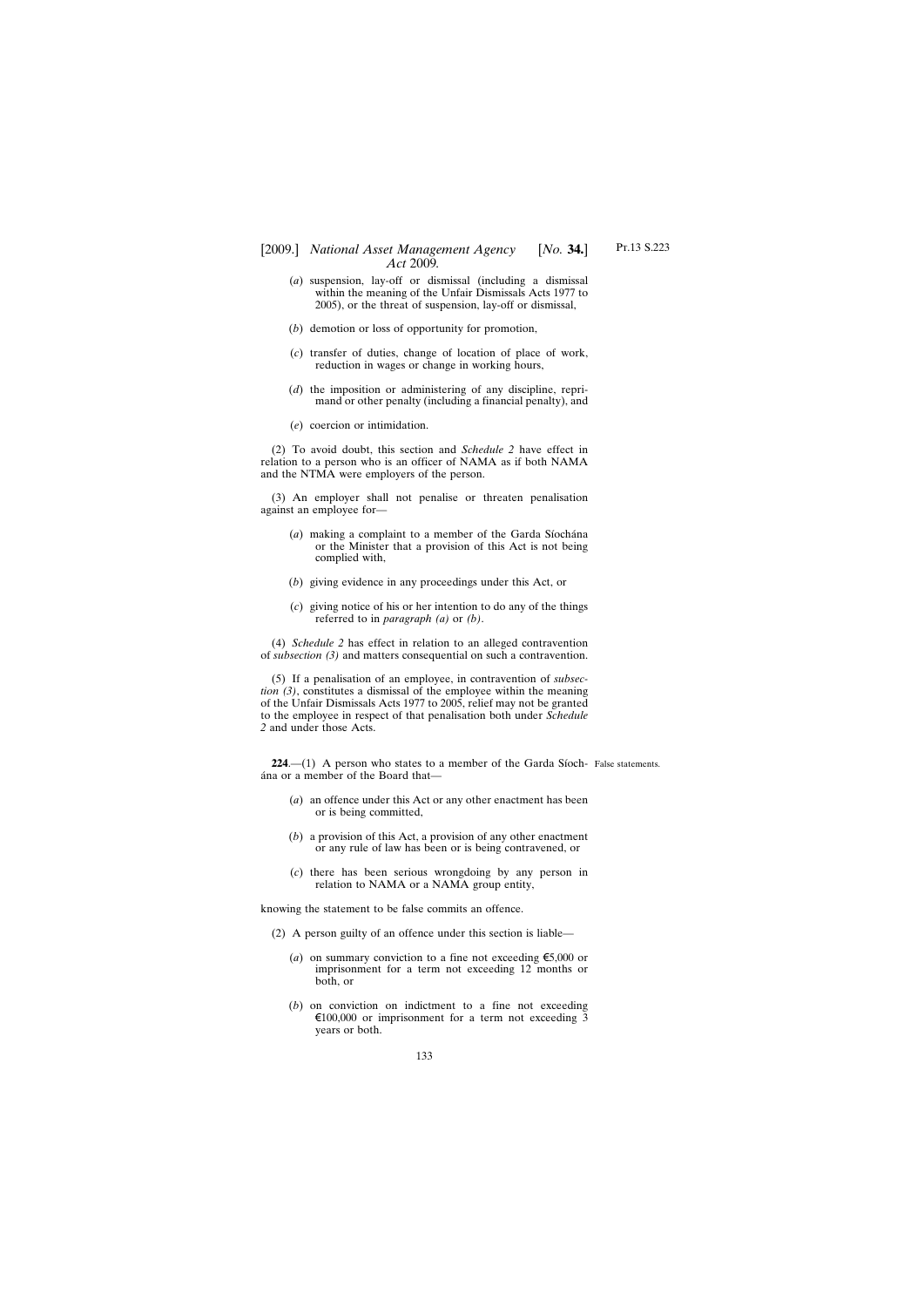Surcharge on participating institutions.

**225**.—(1) In this section:

"accounting period" shall be construed in accordance with section 27 of the Taxes Consolidation Act 1997;

"surcharge" means the tax referred to in *subsection (3)*;

"underlying loss" means the amount, if any, by which the aggregate of losses incurred by NAMA (including NAMA group entities) exceeds the aggregate of the profits arising to NAMA (including those entities) in the period from the date of its establishment to the date referred to in the direction under *subsection (2)* or the date of the occurrence of the event so referred to.

 $(2)$  If—

- (*a*) the Minister decides under *section 227(3)(b)* that the continuation of NAMA is unnecessary having regard to the purposes of this Act, the Minister shall, or
- (*b*) (i) 10 years have elapsed since the establishment of NAMA, or
	- (ii) the Minister proposes to publish or has published a Bill for NAMA's dissolution, restructuring or material alteration,

the Minister may,

direct NAMA to prepare a report and accounts as at a date specified by the Minister or as at the date of the occurrence of an event so specified—

- (I) showing the aggregate profits and losses arising to and incurred by NAMA (including NAMA group entities), respectively, from its activities in the period from the date of its establishment to the date or the occurrence of the event so specified, and
- (II) duly certified by the Comptroller and Auditor General,

and NAMA shall send such report and accounts so certified to the Minister.

- (3) Where—
	- (*a*) the report and accounts sent to the Minister under *subsection (2)* disclose an underlying loss has been incurred by NAMA (including NAMA group entities), and
	- (*b*) the Minister is of the opinion that such underlying loss is unlikely to be otherwise made good,

then the Minister may cause—

- (i) a provision to be included in a Money Bill, or
- (ii) a provision to like effect to be included in any other Bill initiated in Dáil Éireann,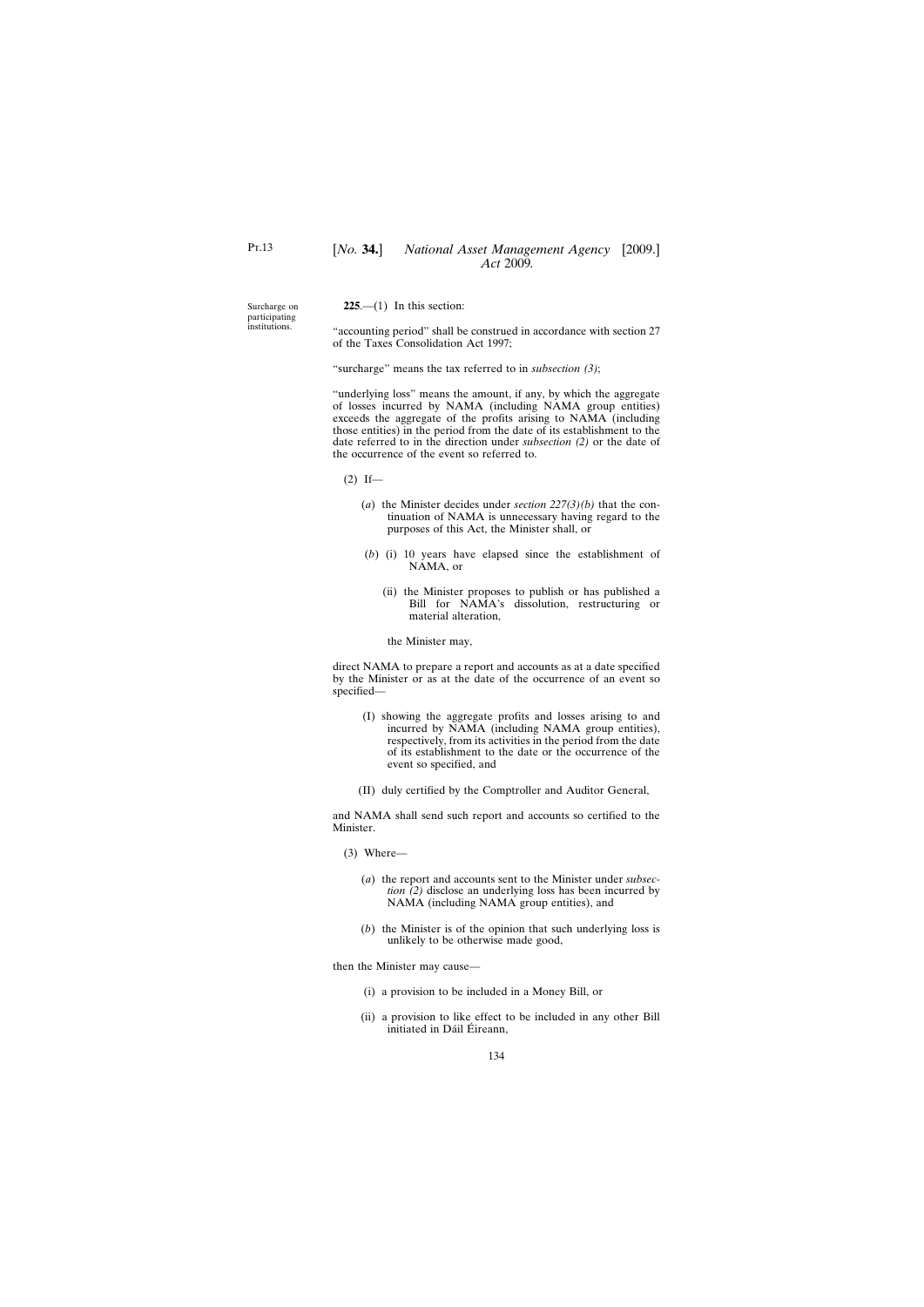# [2009.] [ *National Asset Management Agency No.* **34.**] *Act* 2009*.*

providing for the imposition of a special tax by way of a surcharge on participating institutions in accordance with *subsection (4)*.

(4) The aggregate tax by way of a surcharge to be imposed on participating institutions on their respective profits (within the meaning of section 4 of the Taxes Consolidation Act, 1997) if any—

- (*a*) shall not exceed the amount of the underlying loss, if any, incurred by NAMA (including NAMA group entities),
- (*b*) shall be apportioned to each participating institution on the basis of the book value of the bank assets acquired from each participating institution concerned as a proportion of the total book value of the bank assets acquired from all of the participating institutions,

and the surcharge so apportioned shall be imposed on each institution accordingly and paid by each of them over such period and at such times as provided for by the subsequent Act giving effect to this section and to which *subsection (3)* relates.

(5) Any surcharge due to be paid by a participating institution in accordance with *subsection (4)* may not exceed 100 per cent of the corporation tax, if any, due and payable by that participating institution for the accounting period or periods as the case may be, falling within the period referred to in that subsection.

- (6) No surcharge shall become payable until either—
	- (*a*) 10 years after the passing of this Act, or
	- (*b*) NAMA is dissolved or restructured, or there is a material alteration of NAMA's functions,

whichever last occurs.

## PART 14

## Review of NAMA

**226**.—(1) As soon as may be after 31 December 2012, and every Triennial review of 3 years after that while NAMA continues in existence, the Comptrol-NAMA's progress. ler and Auditor General shall assess the extent to which NAMA has made progress toward achieving its overall objectives.

(2) The Comptroller and Auditor General shall present a copy of that report to the Minister as soon as may be and the Minister shall cause a copy of the report to be laid before each House of the Oireachtas.

**227.**—(1) The Minister may at any time require NAMA to report Review of to him or her regarding progress with regard to the achievement of achievement of NAMA's purposes.

(2) The Minister shall lay a copy of a report under *subsection (1)* before each House of the Oireachtas as soon as reasonably practicable.

(3) As soon as may be after 31 December 2012, and every 5 years after that while NAMA continues in existence, the Minister—

NAMA's purposes.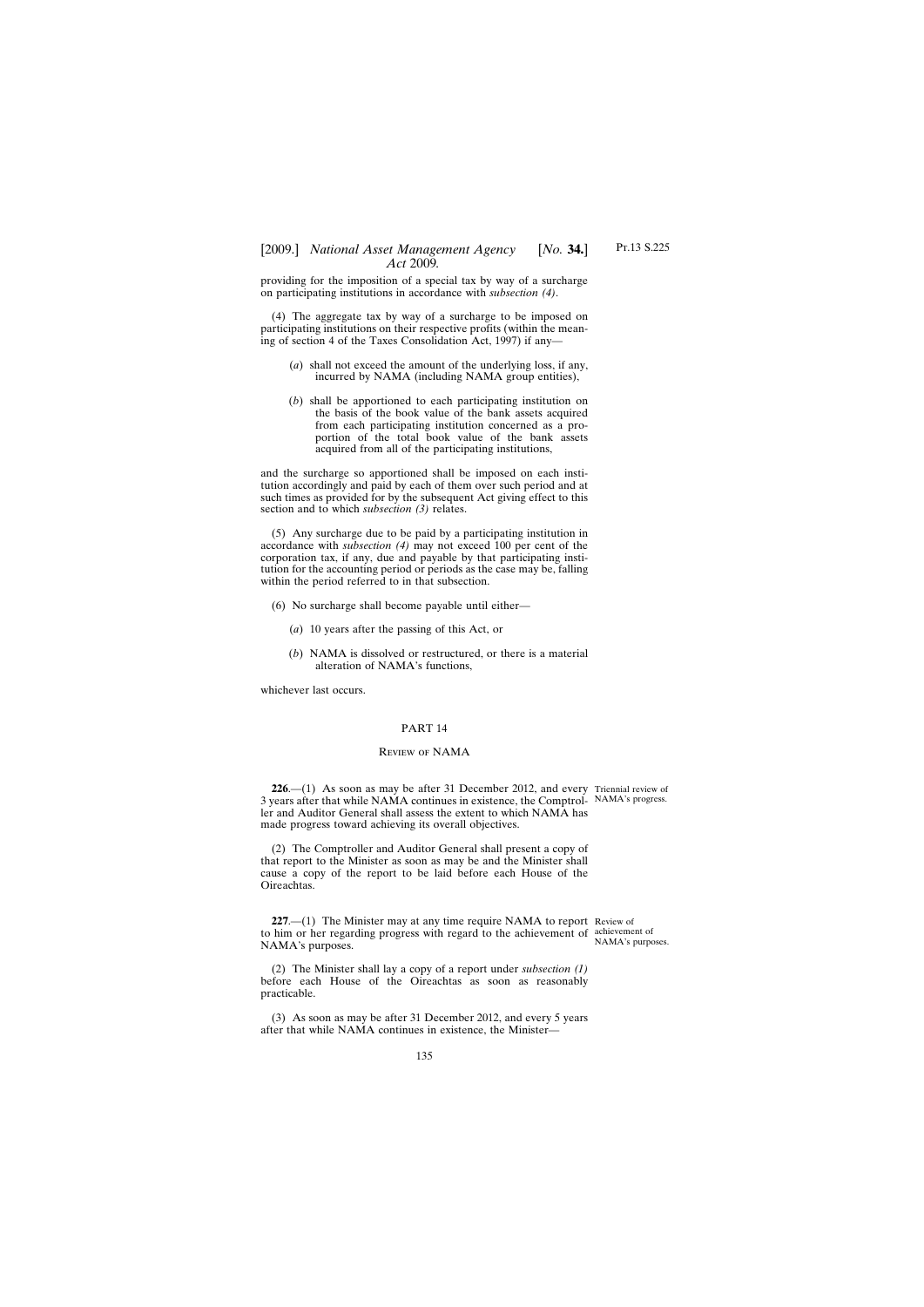- (*a*) shall assess the extent to which NAMA has made progress toward achieving its overall objectives, and
- (*b*) shall decide whether continuation of NAMA is necessary having regard to the purposes of this Act.

## PART 15

#### Amendment and Modification of other Enactments

Operation of certain provisions of the Companies Act 1963 shall be taken not to include a NAMA Companies Act **228.**—(1) A reference to a company in section  $60(1)$  or  $72(1)$  of group entity.

> (2) Section 286 of the Companies Act 1963 shall not be taken to invalidate or render void a payment made to NAMA or to another person at NAMA's direction.

Operation of **Companies** (Amendment) Act 1983.

1963.

Disapplication of section 7 of Official Languages Act 2003.

Amendment of Building Societies Act 1989.

Amendment of Central Bank Act 1942.

Amendment of Companies Act 1963.

Amendment of Companies (Amendment) Act 1990.

Amendment of Finance Act 1970.

Amendment of Landlord and Tenant (Amendment) Act 1980.

Amendment of National Treasury Management Agency Act 1990.

certain provisions of or (3) of section 45, of the Companies (Amendment) Act 1983 shall **229**.—A reference to a company in section 41(1), or subsection (1) be taken not to include a NAMA group entity.

> **230**.—Section 7 of the Official Languages Act 2003 does not apply in relation to this Act. The text of this Act shall be made available electronically in each of the official languages as soon as practicable after its enactment.

> **231**.—The Building Societies Act 1989 is amended as specified in *Part 1* of *Schedule 3*.

> **232**.—The Central Bank Act 1942 is amended as specified in *Part 2* of *Schedule 3*.

> **233**.—The Companies Act 1963 is amended as specified in *Part 3* of *Schedule 3*.

> **234**.—The Companies (Amendment) Act 1990 is amended as specified in *Part 4* of *Schedule 3*.

> **235**.—Section 54 of the Finance Act 1970 is amended as specified in *Part 5* of *Schedule 3*.

> **236**.—The Landlord and Tenant (Amendment) Act 1980 is amended as specified in *Part 6* of *Schedule 3*.

> **237**.—The National Treasury Management Agency Act 1990 is amended as specified in *Part 7* of *Schedule 3*.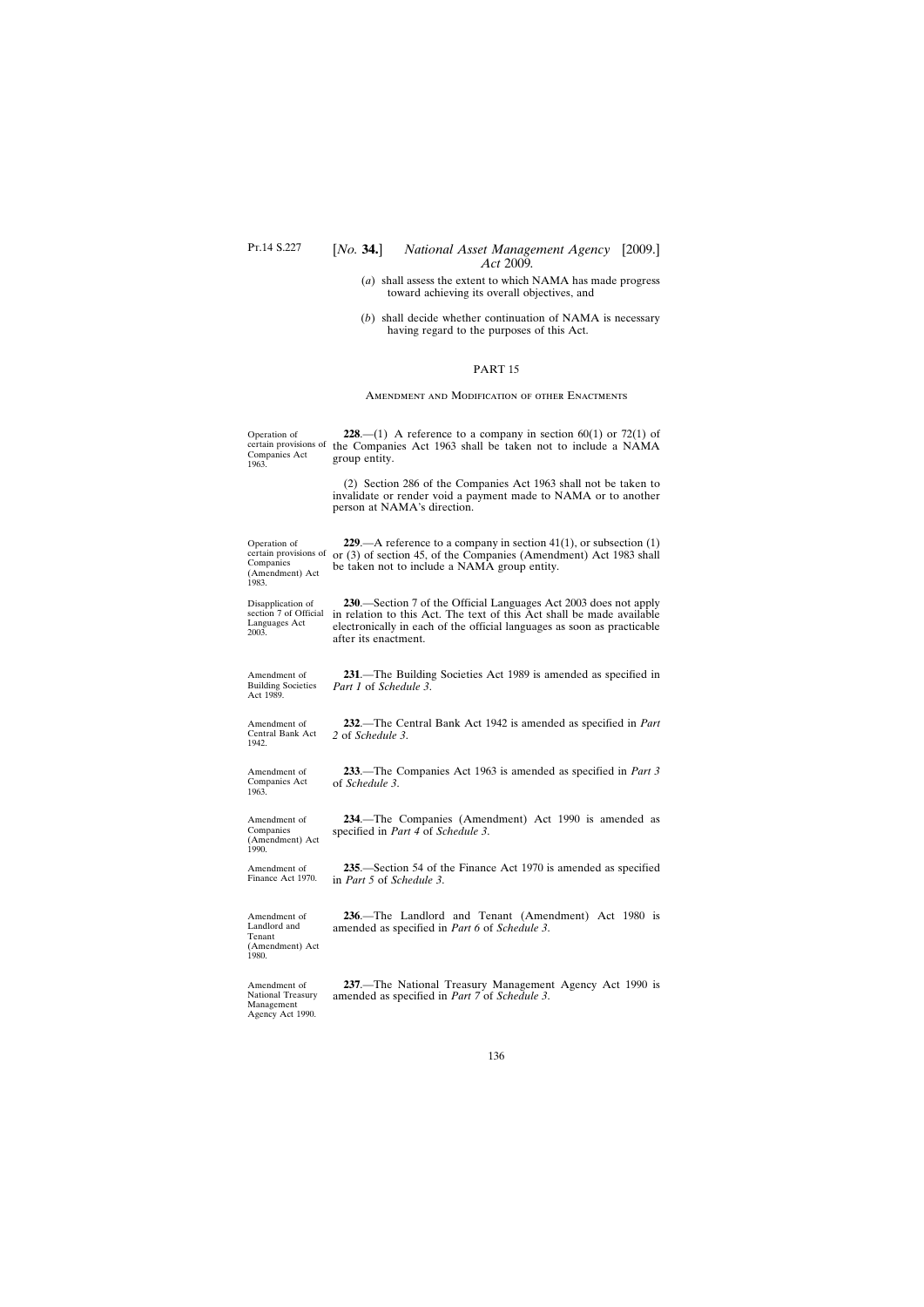**238**.—The Planning and Development Act 2000 is amended as Amendment of specified in *Part 8* of *Schedule 3*.

Planning and Development Act 2000.

| 239.—The Stamp Duties Consolidation Act 1999 is amended as Amendment of |  |  |                     |
|-------------------------------------------------------------------------|--|--|---------------------|
| specified in <i>Part 9</i> of <i>Schedule 3</i> .                       |  |  | <b>Stamp Duties</b> |
|                                                                         |  |  | Consolidation Act   |
|                                                                         |  |  | 1999.               |

**240**.—The Taxes Consolidation Act 1997 is amended as specified Amendment of in *Part 10* of *Schedule 3*. Taxes Consolidation Act 1997.

**241**.—The Value-Added Tax Act 1972 is amended as specified in *Part 11* of *Schedule 3*. Amendment of

Value-Added Tax Act 1972.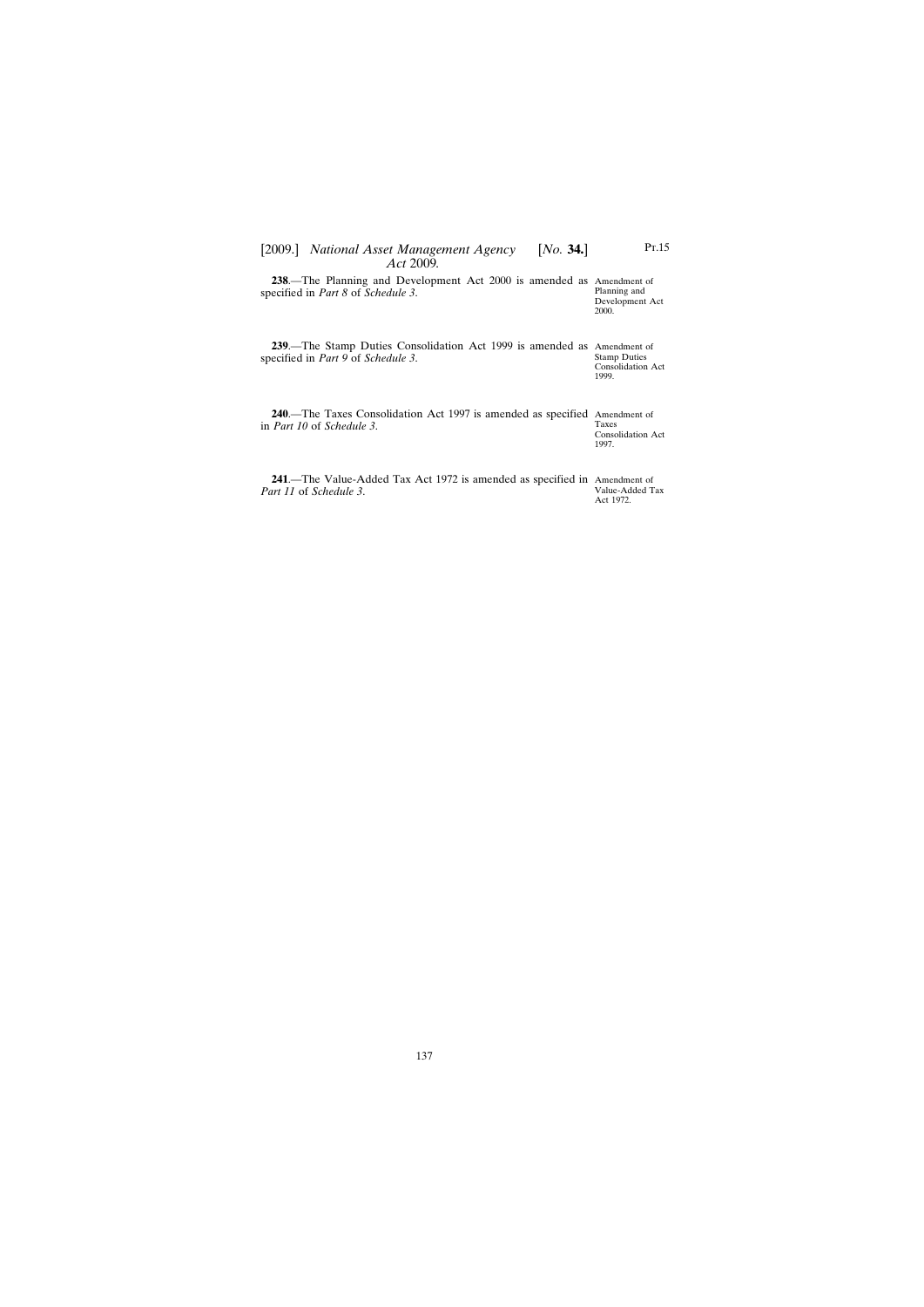## SCHEDULE 1

## Powers of Statutory Receivers

1. To take immediate possession of, get in and collect any secured asset or any part of it in respect of which he or she is appointed and to make such demands and take such proceedings as may seem expedient for that purpose, and to take possession of the secured assets over which he or she is appointed with like rights.

2. To sell, realise or otherwise dispose of property.

3. To carry on, manage, develop, reconstruct, amalgamate or diversify or concur in carrying on, managing, developing, reconstructing, amalgamating or diversifying any business of the chargor in any manner he or she thinks fit.

4. To appoint and discharge managers, officers, agents, professional advisers, consultants, servants, workmen, employees and others for the purposes specified in this Schedule upon such terms as to remuneration or otherwise as he or she thinks fit and to remove any person so appointed to any such position by the chargor.

5. To raise and borrow money or incur any other liability, either unsecured or on the security of any secured asset either in priority to NAMA's or the relevant NAMA group entity's security or otherwise and generally on any terms and for whatever purpose he or she thinks fit.

6. To grant rights, options or easements over, dispose of, convert into money and realise any secured asset by public auction or private contract and generally in any manner and on any terms he or she thinks fit. The consideration for any such transaction may consist of cash, debentures or other obligations, shares, stock or other valuable consideration and any such consideration may be payable in a lump sum or by instalments spread over any period he or she thinks fit. Fixtures, plant and machinery may be severed and sold separately from the property containing them without the consent of the chargor.

7. To let, hire, lease, licence or grant any interest in any secured asset for any term and at any rent (with or without a premium) he or she thinks fit and to vary the terms, surrender or accept a surrender of any lease or tenancy of any secured asset on any terms which he or she thinks fit (including the payment of money to a lessee or tenant on a surrender).

8. Where the chargor is a company, to require the chargor, or the directors of the chargor, to make calls conditionally or unconditionally upon the shareholders of the chargor in respect of any uncalled capital of the chargor and enforce payment of any call so made by action (in the name of the chargor or the statutory receiver as he or she may think fit) or otherwise.

9. To sell or assign all or any of the book debts in respect of which he or she is appointed in such manner, and generally on such terms and conditions, as he or she thinks fit.

10. To exercise in respect of any secured asset all voting or other powers or rights in such manner as he or she thinks fit.

*Section 148*.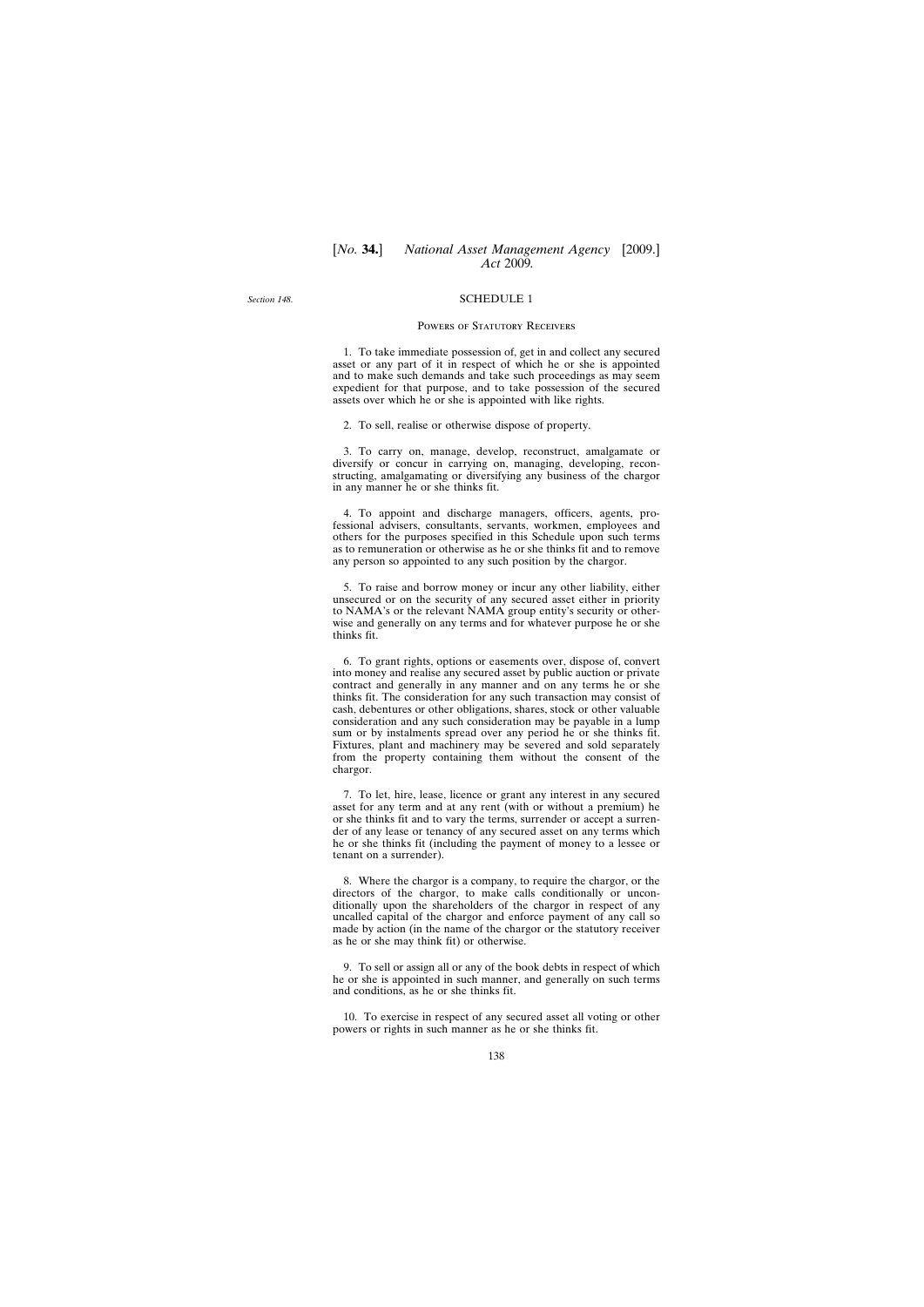11. To purchase or acquire any land or any interest in or right over land.

12. To exercise on behalf of the chargor, and without the consent of or notice to the chargor, all the powers conferred on a landlord or a tenant by any legislation from time to time in force in any relevant jurisdiction relating to rents or agriculture in respect of any part of the secured assets.

13. To exercise on behalf of the chargor and in the name of the chargor all powers and rights of the chargor relevant to effecting and necessary to effect the registration in the Land Registry of any fixed or specific charge created on any registered land, of the crystallisation of any floating charge or his or her appointment as statutory receiver.

14. To settle, adjust, refer to arbitration, allow time for payment, compromise and arrange any claim, contract, account, dispute, question or demand with or by any person who is or claims to be a creditor of the chargor or relating in any way to any secured asset.

15. To bring, prosecute, enforce, defend and abandon any action, suit or proceedings both in his or her own name and in the name of the chargor in relation to any secured asset which he or she thinks fit.

16. To give a valid receipt for any money and execute any assurance or thing that may be necessary or desirable for realising any secured asset.

17. Where the chargor is a company, to form a subsidiary of the chargor, arrange for any such subsidiary to trade or cease to trade as he or she sees fit, in his or her capacity as shareholder and transfer to that subsidiary any secured asset and sell or otherwise dispose of any such subsidiary.

18. To delegate his or her powers.

19. To appoint managers, officers, agents, professional advisers, consultants, servants, workmen, employees and others, for the purpose of exercising his or her powers at such salaries, for such periods and on such terms as he or she determines.

20. To enter into, abandon, perform, repudiate, rescind, vary or cancel any contracts as he or she thinks fit.

21. To lend money or advance credit to any customer of the chargor.

22. To make substitutions of, or improvements to, the chargor's plant and machinery as he or she thinks fit.

23. To effect with any insurer any policy of insurance either in lieu or satisfaction of, or in addition to, the insurances required to be maintained under any security document or loan facility agreement entered into by the chargor which is held by NAMA or a NAMA group entity.

24. To make any election for value-added tax purposes that he or she thinks fit.

25. To run the tax affairs of the chargor in any manner that he or she thinks fit.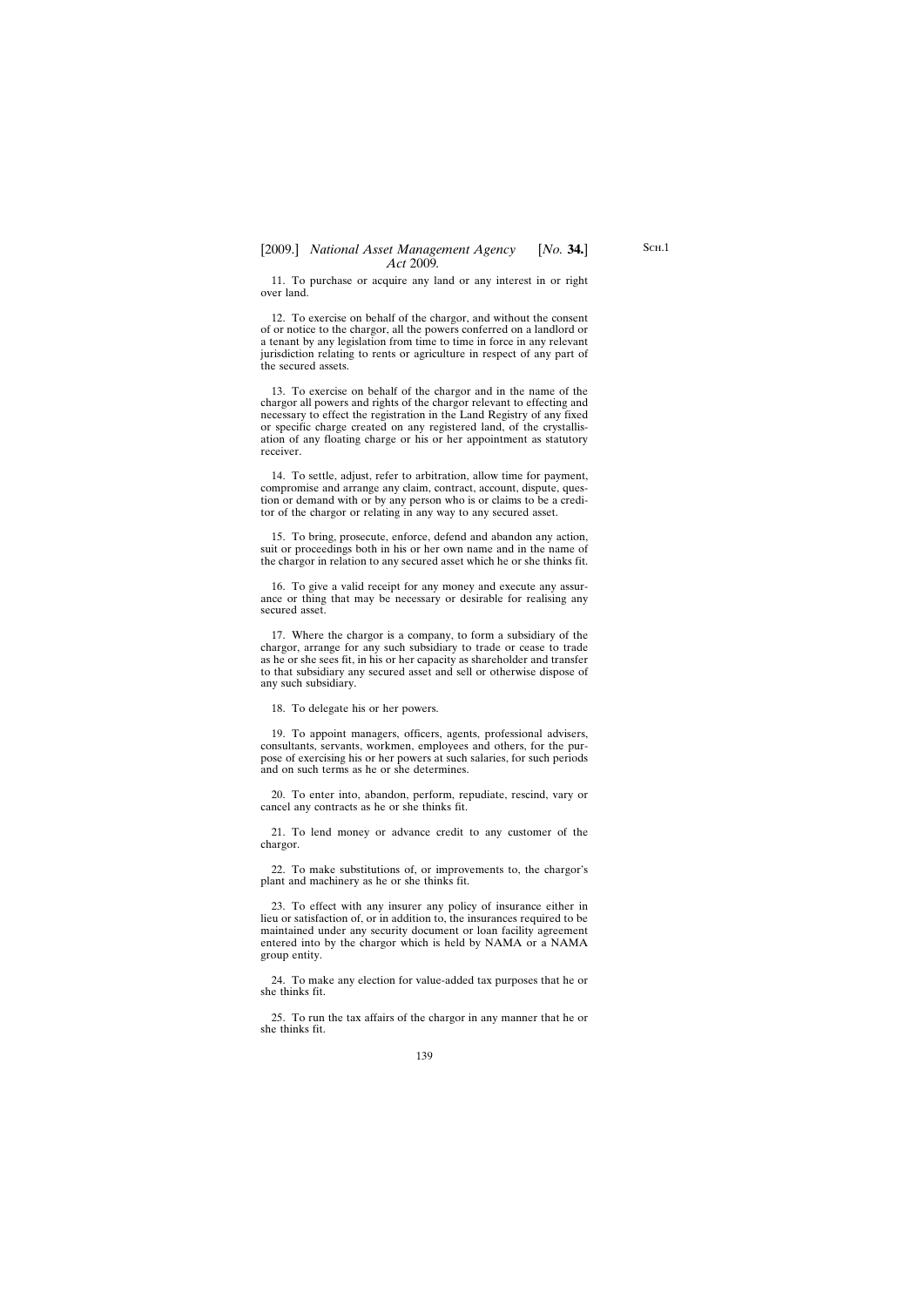26. To conduct and complete all investigations, studies, sampling and testing and all remedial, removal and other actions required by law or by NAMA or a NAMA group entity and comply with all lawful orders and directives of any authority under an environmental law.

27. To take all steps necessary to effect any registration, renewal, application or notification that he or she thinks fit to maintain in force or protect any intellectual property.

28. To redeem any prior security interest and to settle and pass the accounts to which that security interest relates. Any accounts so settled and passed are conclusive and binding on the chargor, and any money so paid shall be taken to be an expense properly incurred by him or her.

29. To effect any repair or insurance and do any other act which the chargor might do in the ordinary conduct of its business to protect or improve any secured asset.

30. To commence and complete any building operation, and to complete any building operation already begun.

31. To arrange for or provide any service proper for the efficient use or management of the secured assets.

32. To apply for and maintain any planning permission, building regulation approval or any other authorisation.

33. To do all other acts and things which he or she may consider desirable or necessary for realising any secured asset or incidental or conducive to any of the rights, powers or discretions conferred on a statutory receiver.

34. To exercise in relation to a secured asset all the rights, powers and authorities that he or she could exercise if he or she were the absolute beneficial owner of the secured asset.

35. To use the name of the chargor when exercising any of the rights, powers or discretions conferred on him or her.

36. Where the chargor is a company, to use the chargor's seal.

37. To do all acts and to execute in the name and on behalf of the chargor any deed, receipt or other document.

38. To draw, accept, make or endorse any bill of exchange or promissory note in the name of and on behalf of the chargor.

39. To make any payment which is necessary or incidental to the performance of his or her functions.

40. To rank and claim in the bankruptcy, insolvency, sequestration or liquidation of any person indebted to the chargor and to receive dividends, and to accede to the trust deeds for the creditors of any such person.

41. Where the chargor is a company, to change the location of the chargor's registered office.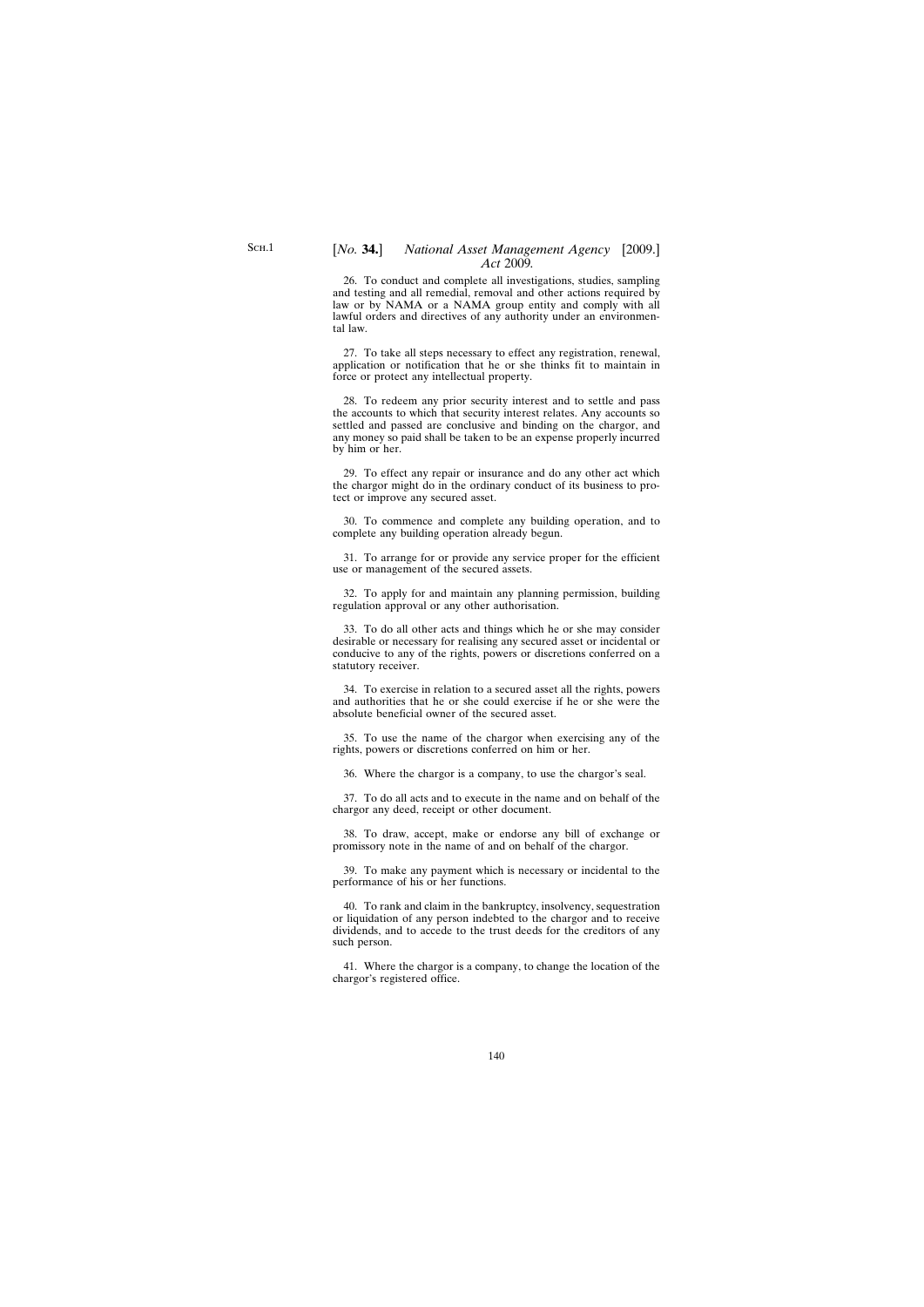Redress for Contravention of *section 223(3)*

*Complaints to rights commissioner*

- 1. (1) An employee may present a complaint to a rights commissioner that his or her employer has contravened *section 223(3)* in relation to the employee.
	- (2) Where a complaint under *subparagraph 1* is made, the rights commissioner shall—
		- (*a*) give the parties an opportunity to be heard by the commissioner and to present to the commissioner any evidence relevant to the complaint,
		- (*b*) give a decision in writing in relation to it, and
		- (*c*) communicate the decision to the parties.
	- (3) A decision of a rights commissioner under *subparagraph (2)* shall do one or more of the following:
		- (*a*) declare that the complaint was or, as the case may be, was not well founded;
		- (*b*) require the employer to take a specified course of action;
		- (*c*) require the employer to pay to the employee compensation of such amount (if any) as is just and equitable having regard to all the circumstances.
	- (4) The references in *subparagraph (3)* to an employer shall be construed, in a case where ownership of the business of the employer changes after the contravention to which the complaint relates occurred, as references to the person who, by virtue of the change, becomes entitled to that ownership.
	- (5) A rights commissioner shall not entertain a complaint under this paragraph if it is presented to him or her after the expiration of the period of 6 months beginning on the date of the contravention to which the complaint relates.
	- (6) Notwithstanding *subparagraph (5)*, a rights commissioner may entertain a complaint under this paragraph presented to him or her after the expiration of the period referred to in *subparagraph (5)* (but not later than 6 months after such expiration) if he or she is satisfied that the failure to present the complaint within that period was due to reasonable cause.
	- (7) A complaint shall be presented by giving notice of it in writing to a rights commissioner and the notice shall contain such particulars and be in such form as may be specified from time to time by the Minister.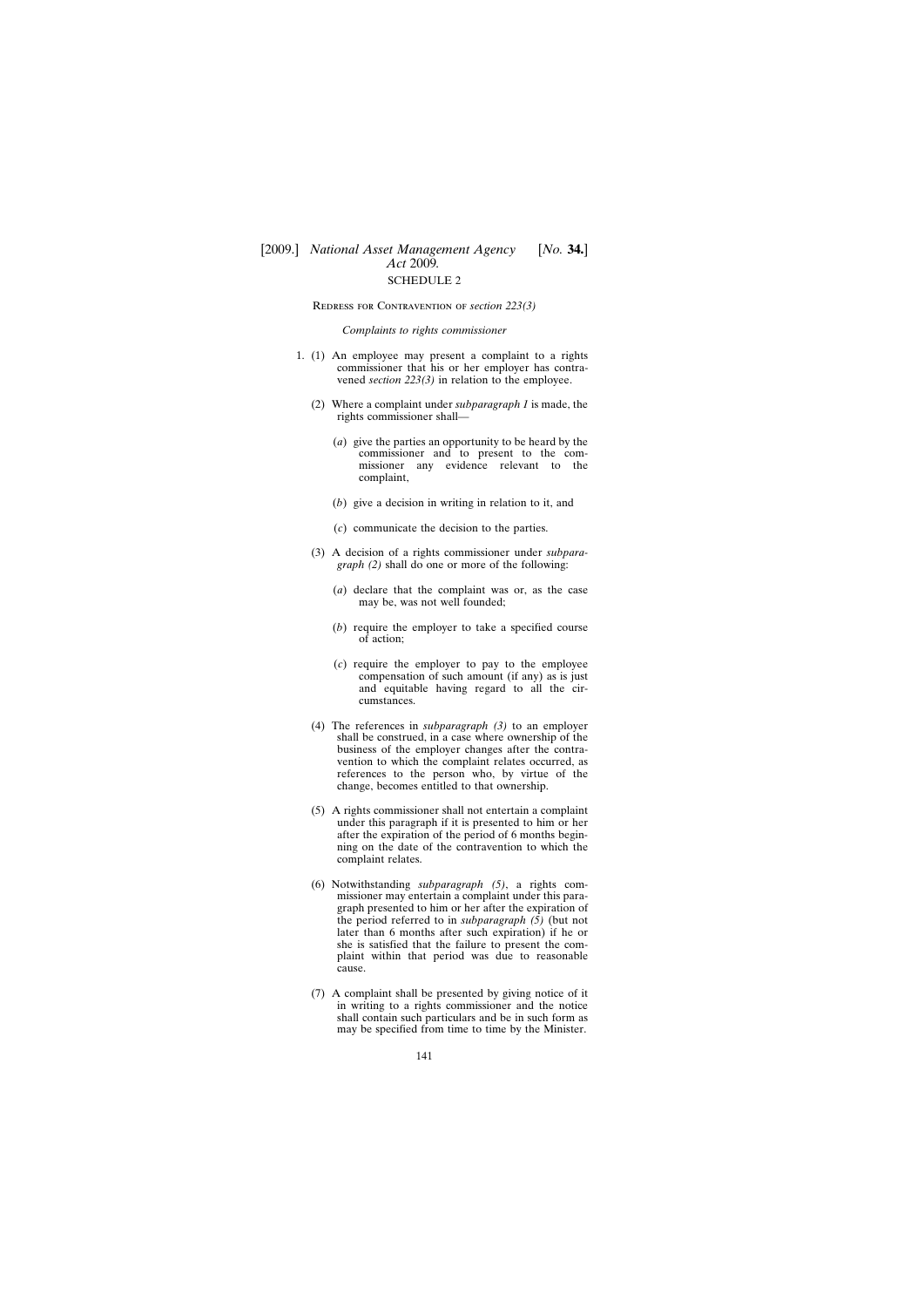- [*No.* **34.**] *National Asset Management Agency* [2009.] *Act* 2009*.*
	- (8) A copy of a notice under *subparagraph (7)* shall be given to the other party concerned by the rights commissioner concerned.
	- (9) Proceedings under this paragraph before a rights commissioner shall be conducted otherwise than in public.
	- (10) A rights commissioner shall furnish the Labour Court with a copy of each decision given by the commissioner under *subparagraph (2)*.

*Appeals from decisions of rights commissioner*

- 2. (1) A party concerned may appeal to the Labour Court from a decision of a rights commissioner under *paragraph 1* and, if the party does so, the Labour Court—
	- (*a*) shall give the parties an opportunity to be heard by it and to present to it any evidence relevant to the appeal,
	- (*b*) shall make a determination in writing in relation to the appeal affirming, varying or setting aside the decision, and
	- (*c*) shall communicate the determination to the parties.
	- (2) An appeal under this paragraph shall be initiated by the party concerned giving within 6 weeks (or such greater period as the Court may determine in the particular circumstances) from the date on which the decision to which it relates was communicated to the party, a notice in writing to the Labour Court containing such particulars as are determined by the Labour Court under *subparagraph (4)* and stating the intention of the party concerned to appeal against the decision.
	- (3) A copy of a notice under *subparagraph (2)* shall be given by the Labour Court to any other party concerned as soon as practicable after the receipt of the notice by the Labour Court.
	- (4) The Labour Court shall determine the following matters, or the procedures to be followed in relation to them:
		- (*a*) the procedure in relation to all matters concerning the initiation and the hearing by the Labour Court of appeals under this paragraph;
		- (*b*) the times and places of hearings of such appeals;
		- (*c*) the representation of the parties to such appeals;
		- (*d*) the publication and notification of determinations of the Labour Court;
		- (*e*) the particulars to be contained in a notice under *subparagraph (2)*;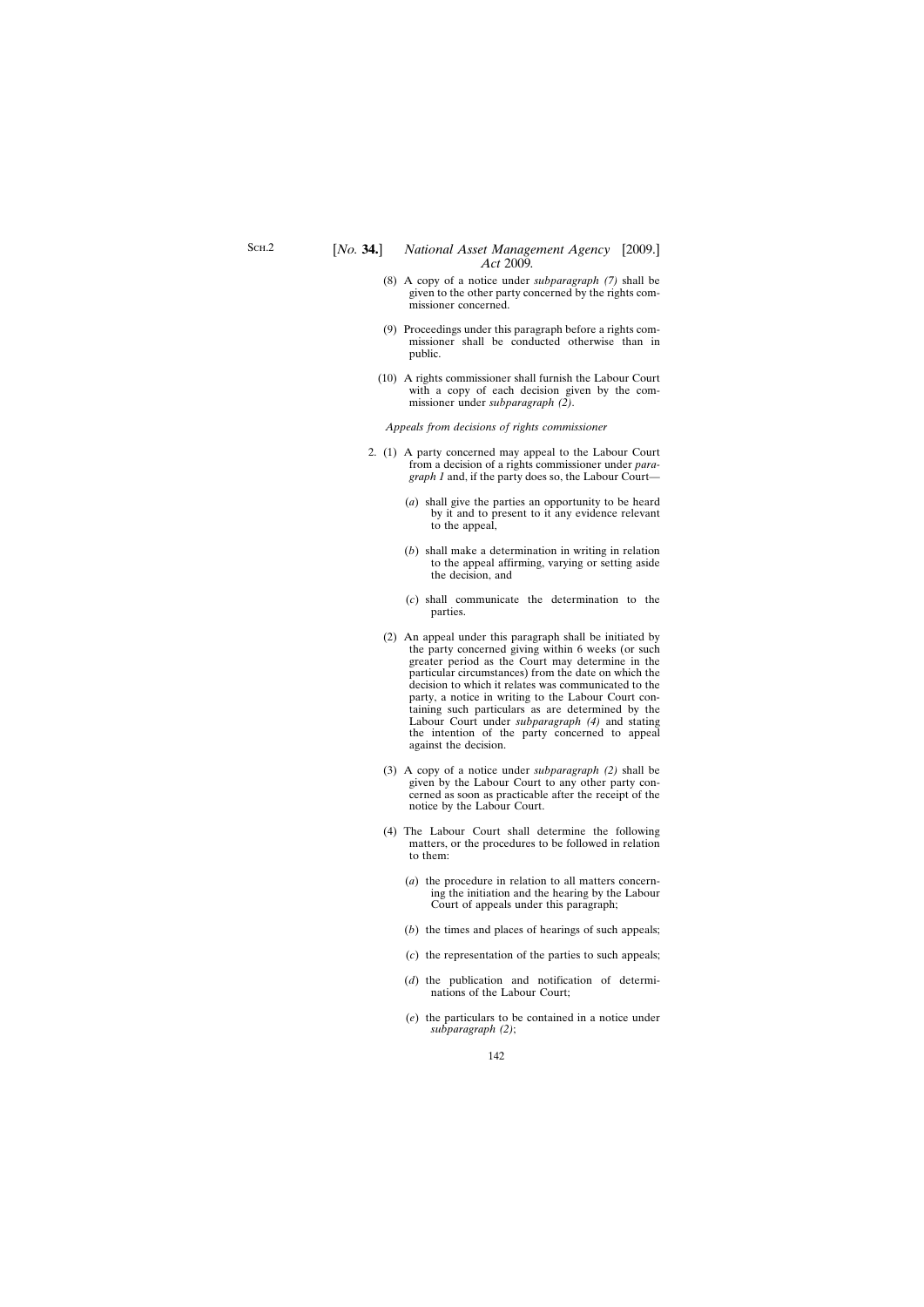# [2009.] [ *National Asset Management Agency No.* **34.**] *Act* 2009*.*

- (*f*) any matters consequential on, or incidental to, the foregoing matters.
- (5) The Minister may, at the request of the Labour Court, refer a question of law arising in proceedings before it under this paragraph to the High Court for its determination. The determination of the High Court in relation to such a question shall be final and conclusive.
- (6) A party to proceedings before the Labour Court under this paragraph may appeal to the High Court from a determination of the Labour Court on a point of law. The determination of the High Court on such an appeal shall be final and conclusive.

### *Paragraphs 1 and 2: supplemental provisions*

- 3. (1) Section 39(17) of the Redundancy Payments Act 1967 shall apply in relation to proceedings before the Labour Court under *paragraph 2* as it applies to matters referred to the Employment Appeals Tribunal under that section with—
	- (*a*) the substitution in that provision of references to the Labour Court for references to the Tribunal, and
	- (*b*) the substitution in paragraph (*e*) of that provision of " $\text{\textsterling}3,000$ " for "£150".
	- (2) Where a decision of a rights commissioner in relation to a complaint under this Schedule has not been carried out by the employer concerned in accordance with its terms, the time for bringing an appeal against the decision has expired and no such appeal has been brought, the employee concerned may bring the complaint before the Labour Court and the Labour Court shall, without hearing the employer concerned or any evidence (other than in relation to the matters aforesaid), make a determination to the like effect as the decision.
	- (3) The bringing of a complaint before the Labour Court under *subparagraph (2)* shall be effected by giving to the Labour Court a written notice containing such particulars (if any) as may be determined by the Labour Court.
	- (4) The Labour Court shall publish, in a manner it considers appropriate, particulars of any determination made by it under *subparagraph (4)(a)*, *(b)*, *(c)*, *(e)* and *(f)* of *paragraph 2* (not being a determination in relation to a particular appeal under that paragraph) and *subparagraph (3)*.

## *Enforcement of determinations of Labour Court*

4. (1) If an employer fails to carry out a determination of the Labour Court in relation to a complaint under *paragraph 1* in accordance with its terms within 6 weeks from the date on which the determination is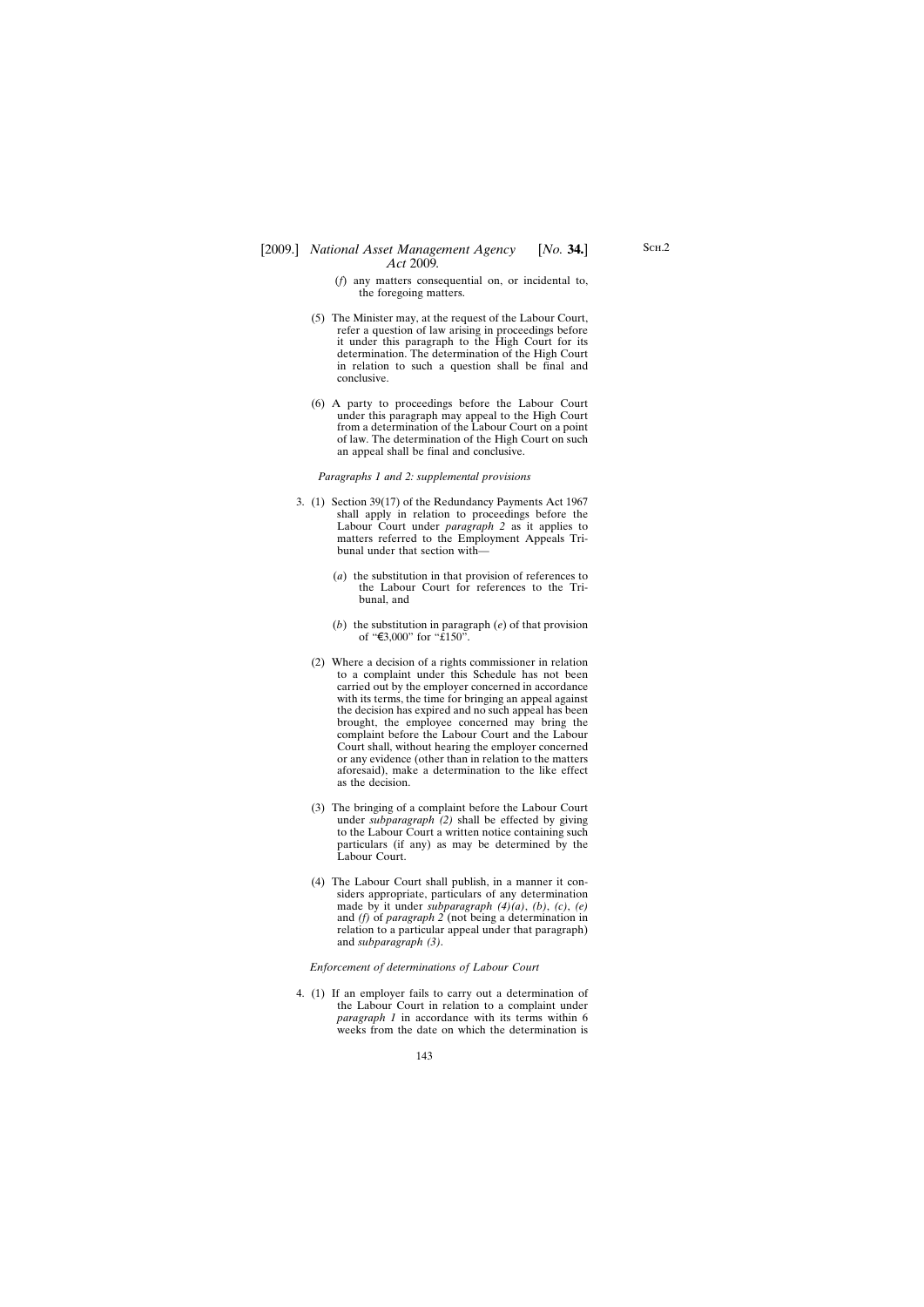communicated to the parties, the Circuit Court shall, on application to it in that behalf by—

- (*a*) the employee concerned,
- (*b*) with the consent of the employee, any trade union of which the employee is a member, or
- (*c*) the Minister, if the Minister considers it appropriate to make the application having regard to all the circumstances,

without hearing the employer or any evidence (other than in relation to the matters aforesaid), make an order directing the employer to carry out the determination in accordance with its terms.

- (2) The reference in *subparagraph (1)* to a determination of the Labour Court is a reference to a determination in relation to which, at the expiration of the time for bringing an appeal against it, no such appeal has been brought or, if such an appeal has been brought it has been abandoned and the references to the date on which the determination is communicated to the parties shall, in a case where such an appeal is abandoned, be read as references to the date of such abandonment.
- (3) In an order under this paragraph providing for the payment of compensation, the Circuit Court may, if in all the circumstances it considers it appropriate to do so, direct the employer concerned to pay to the employee concerned interest on the compensation at the rate referred to in section 22 of the Courts Act 1981, in respect of the whole or any part of the period beginning 6 weeks after the date on which the determination of the Labour Court is communicated to the parties and ending on the date of the order.
- (4) An application under this paragraph shall be made to the Circuit Court sitting in the Circuit in which is situated the place of work (within the meaning of the Safety, Health and Welfare at Work Act 2005) at which the employee is normally employed by the employer.

## *Provisions relating to winding up and bankruptcy*

5. (1) There shall be included among the debts which, under section 285 of the Companies Act 1963 (as amended by section 10 of the Companies (Amendment) Act 1982 and section 134 of the Companies Act 1990) are, in the distribution of the assets of a company being wound up, to be paid in priority to all other debts, all compensation payable by virtue of a decision under *paragraph*  $I(2)(b)$  or a determination under *paragraph*  $2(I)$  by the company to an employee, and that Act shall have effect accordingly. Formal proof of the debts to which priority is given under this subparagraph shall not be required except in cases where it may otherwise be provided by rules made under that Act.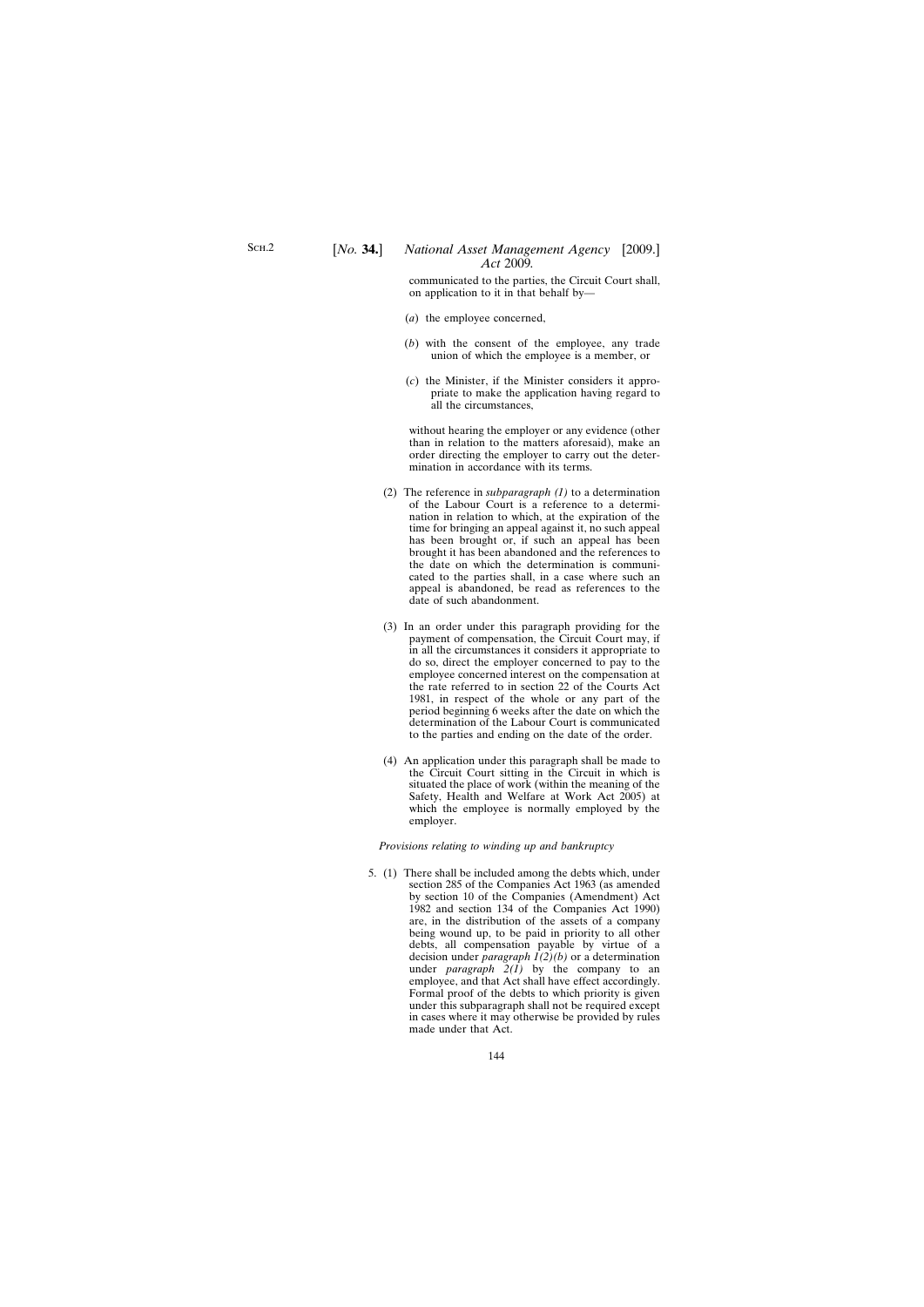(2) There shall be included among the debts which, under section 81 of the Bankruptcy Act 1988 are, in the distribution of the property of a bankrupt or arranging debtor, to be paid in priority to all other debts, all compensation payable by virtue of a decision under *paragraph 1(2)(b)* or a determination under *paragraph 2(1)* by the bankrupt or arranging debtor, as the case may be, to an employee, and that Act shall have effect accordingly. Formal proof of the debts to which priority is given under this subparagraph shall not be required except in cases where it may otherwise be provided under that Act.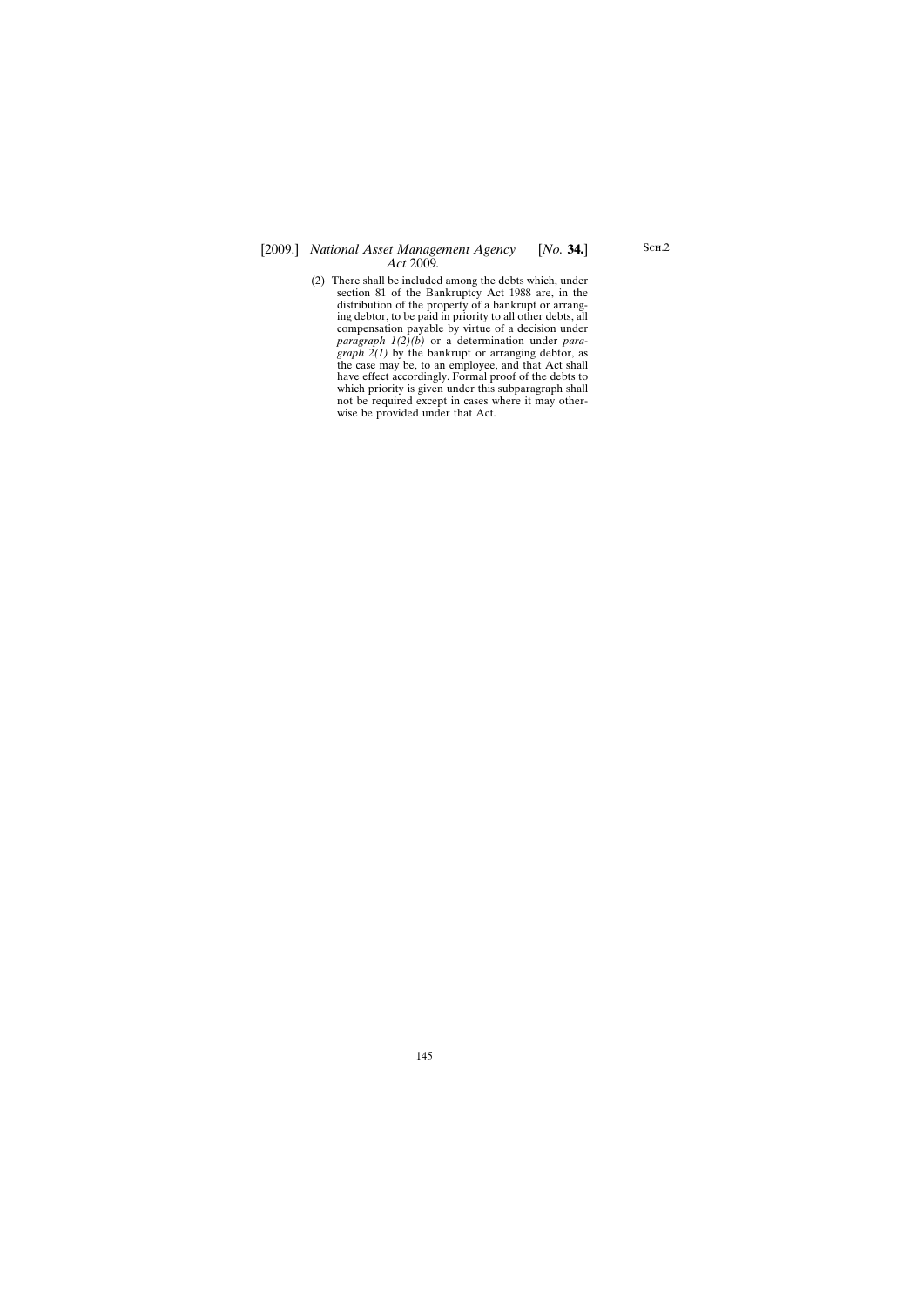*Section 231.*

#### Amendments of Other Acts

### PART 1

### Amendment of Building Societies Act 1989

| Item | Provision<br>amended   | Amendment                                                                                                                                                                                                                                                                                |
|------|------------------------|------------------------------------------------------------------------------------------------------------------------------------------------------------------------------------------------------------------------------------------------------------------------------------------|
| 1    | Section $2(1)$         | After the definition of "society", insert-                                                                                                                                                                                                                                               |
|      |                        | " 'special investment shares' shall be construed in<br>accordance with section $18(1A)$ ;".                                                                                                                                                                                              |
| 2    | Section<br>14(6)       | Substitute "With the exception of any alteration to the rules<br>that make changes necessary to or consequential on the<br>issue of special investment shares, an alteration" for "An<br>alteration".                                                                                    |
| 3    | Section<br>17(3)       | After paragraph $(a)$ , insert—                                                                                                                                                                                                                                                          |
|      |                        | "( <i>aa</i> ) the acceptance of payments by way of<br>subscription for special investment shares;".                                                                                                                                                                                     |
| 4    | Section<br>18(1)(b)(i) | After "deferred", insert ", special investment".                                                                                                                                                                                                                                         |
| 5    | Section<br>18(1)       | After subsection (1), insert—                                                                                                                                                                                                                                                            |
|      |                        | "(1A) Special investment shares shall be issued only to<br>the Minister for Finance or to such other person as he or<br>she may nominate, and that Minister may specify the terms<br>and conditions on which special investment shares may be<br>issued, including terms and conditions- |
|      |                        | (a) that entitle the holder of the shares to such<br>voting rights on resolutions as the terms of<br>issue provide in accordance with section<br>69(3A),                                                                                                                                 |
|      |                        | $(b)$ that entitle the holder of the shares to appoint<br>such number of directors of the society as the<br>terms of issue provide in accordance with<br>section $50(18)$ , and                                                                                                          |
|      |                        | $(c)$ that the Minister for Finance considers<br>necessary in the context of the Minister's<br>agreement to subscribe for such shares and<br>for the purposes of the Credit Institutions<br>(Financial Support) Act 2008, including terms<br>and conditions relating to-                 |
|      |                        | (i) the capital status and priority of the shares,                                                                                                                                                                                                                                       |
|      |                        | (ii) the redemption, repurchase or other<br>realisation of the shares,                                                                                                                                                                                                                   |
|      |                        | (iii) the dividends, if any, to be paid on the<br>shares, and                                                                                                                                                                                                                            |
|      |                        | (iv) the transferability of the shares,                                                                                                                                                                                                                                                  |
|      |                        | but nothing in this Act or the society's rules shall be<br>construed as limiting or affecting such terms and conditions,<br>or the enforceability of, or rights arising from, such terms<br>and conditions.".                                                                            |
| 6    |                        | After section 18, insert—                                                                                                                                                                                                                                                                |
|      |                        | "Relationship framework.                                                                                                                                                                                                                                                                 |
|      |                        | $18A$ .— $(1)(a)$ The Minister for Finance may from time to<br>$time-$                                                                                                                                                                                                                   |
|      |                        | (i) specify in writing a relationship framework                                                                                                                                                                                                                                          |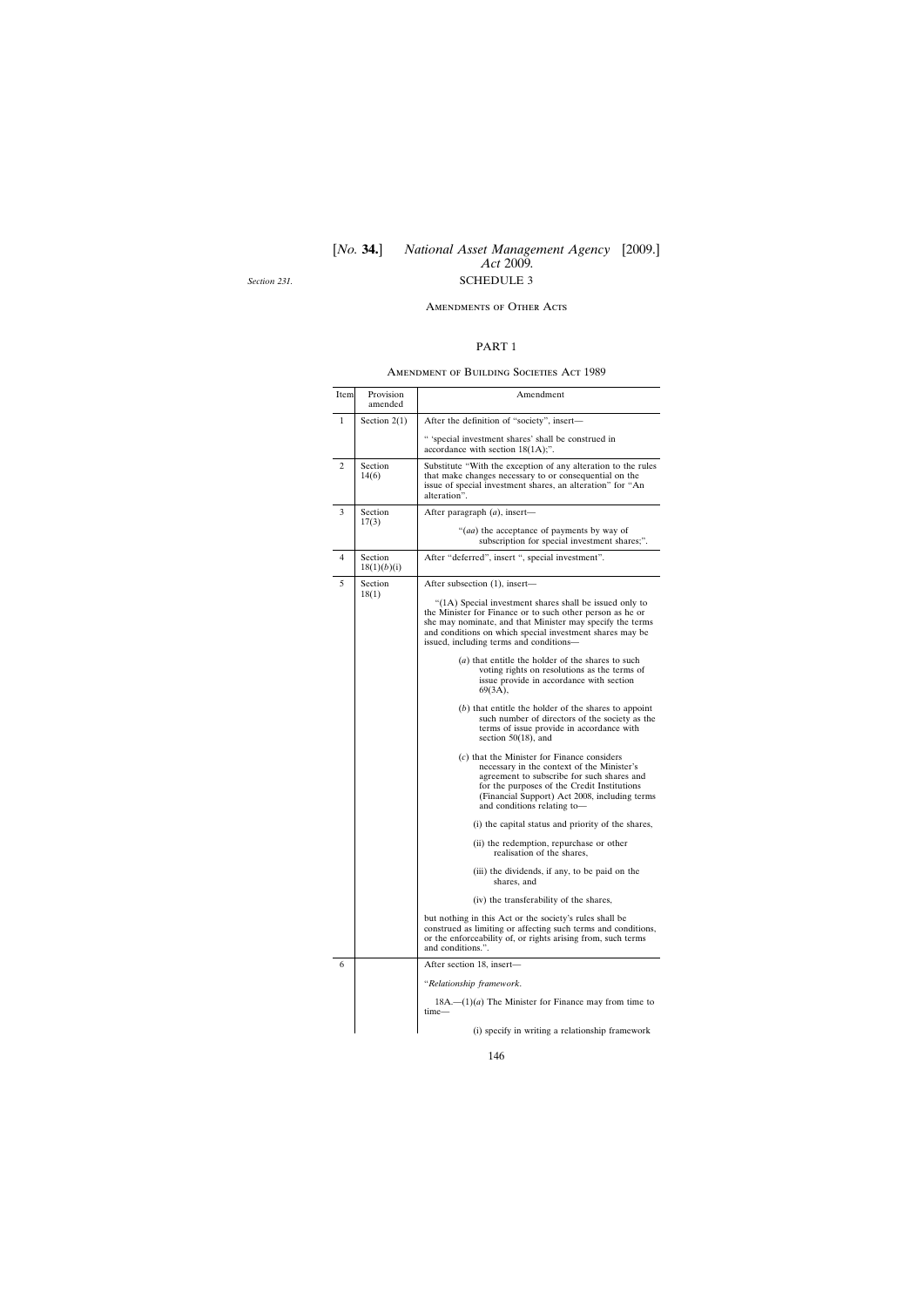| Item | Provision<br>amended | Amendment                                                                                                                                                                                                                                                                                                                                                                                                   |
|------|----------------------|-------------------------------------------------------------------------------------------------------------------------------------------------------------------------------------------------------------------------------------------------------------------------------------------------------------------------------------------------------------------------------------------------------------|
|      |                      | to govern the relationship between a<br>building society that issues one or more<br>special investment shares to the Minister<br>for Finance or that Minister's nominee,<br>and that Minister or nominee, and                                                                                                                                                                                               |
|      |                      | (ii) amend or revoke any such relationship<br>framework.                                                                                                                                                                                                                                                                                                                                                    |
|      |                      | $(b)$ Such a relationship framework shall recognise<br>the separation of the building society<br>concerned from that Minister or nominee and<br>limit the extent of any intervention by that<br>Minister or nominee in the conduct of the<br>building society's business to that necessary<br>to protect the public interest.                                                                               |
|      |                      | $(c)$ The relationship framework shall at all times<br>comply with regulatory requirements.                                                                                                                                                                                                                                                                                                                 |
|      |                      | (2) The building society concerned, the Minister for<br>Finance and any nominee of that Minister shall act in<br>accordance with any relationship framework specified under<br>subsection $(1)$ .                                                                                                                                                                                                           |
|      |                      | (3) Parts 2 and 3 of the Competition Act 2002 shall not<br>apply to the issue to the Minister for Finance, or that<br>Minister's nominee, of one or more special investment<br>shares.                                                                                                                                                                                                                      |
|      |                      | (4) Section 7 of the Credit Institutions (Financial<br>Support) Act 2008 shall not apply to the issue to the<br>Minister for Finance, or that Minister's nominee, of one or<br>more special investment shares.".                                                                                                                                                                                            |
| 7    | Section<br>50(1)     | Substitute "subsections $(11)$ , $(16)$ and $(18)$ and section<br>$69(3A)(c)$ " for "subsections (11) and (16)".                                                                                                                                                                                                                                                                                            |
| 8    | Section 50           | Insert after subsection $(17)$ —                                                                                                                                                                                                                                                                                                                                                                            |
|      |                      | "(18) Where the terms and conditions of issue so<br>provide, a member who holds special investment shares<br>shall be entitled, from time to time, by notice in writing to<br>the society, to appoint such number of directors of the<br>society as may be specified in the terms of issue of such<br>shares, to remove any director so appointed and to replace<br>the person removed with another person. |
|      |                      | (19) A provision in the memorandum or rules of a<br>society shall not operate to-                                                                                                                                                                                                                                                                                                                           |
|      |                      | (a) prevent the appointment of directors pursuant<br>to subsection $(18)$ , or                                                                                                                                                                                                                                                                                                                              |
|      |                      | $(b)$ have the effect of requiring a director<br>appointed by a member holding special<br>investment shares to be a member of the<br>society, to hold shares in or a deposit with<br>the society or to resign or retire from office<br>other than in accordance with subsection<br>(18).                                                                                                                    |
|      |                      | (20) Where the terms and conditions of issue so provide,<br>a member who holds special investment shares shall be<br>entitled, by ordinary resolution, to remove a director before<br>the expiration of his or her period of office notwithstanding<br>anything in the rules or in any agreement between the<br>society and the director.".                                                                 |
| 9    | Section<br>69(1)(a)  | Substitute-                                                                                                                                                                                                                                                                                                                                                                                                 |
|      |                      | "( <i>a</i> ) on a resolution other than a conversion<br>resolution-                                                                                                                                                                                                                                                                                                                                        |
|      |                      | (i) all the members who at the end of the last<br>financial year of the society before the                                                                                                                                                                                                                                                                                                                  |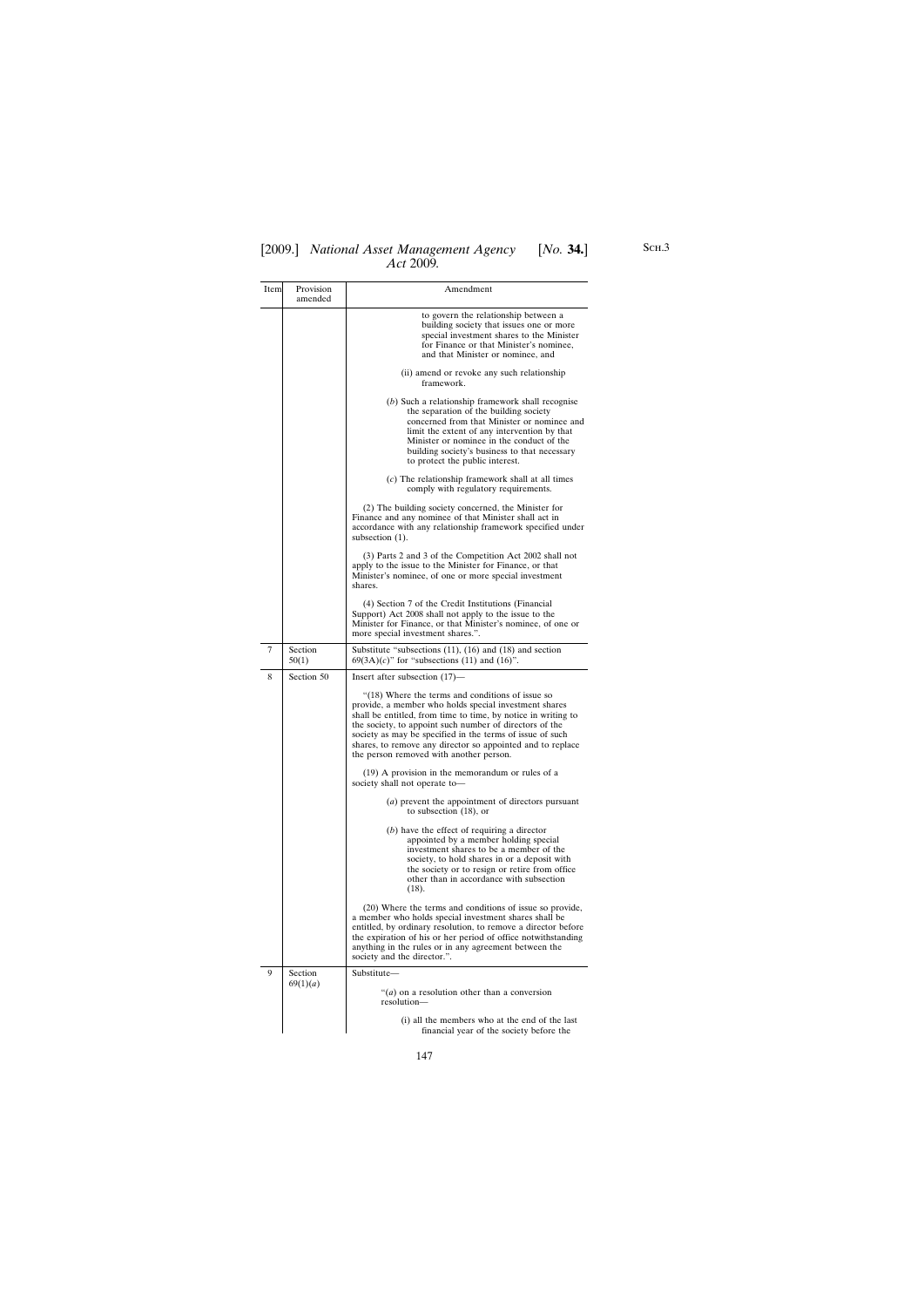| Item | Provision<br>amended | Amendment                                                                                                                                                                                                                                                                                                                                                                                                                                                                                                                                                                                          |
|------|----------------------|----------------------------------------------------------------------------------------------------------------------------------------------------------------------------------------------------------------------------------------------------------------------------------------------------------------------------------------------------------------------------------------------------------------------------------------------------------------------------------------------------------------------------------------------------------------------------------------------------|
|      |                      | date of the meeting or the postal ballot,<br>as the case may be, had held continuously<br>shares to the value of not less than €125<br>for the preceding period of 6 months and<br>continue to hold such shares on the<br>voting date, and                                                                                                                                                                                                                                                                                                                                                         |
|      |                      | (ii) any member holding special investment<br>shares; and".                                                                                                                                                                                                                                                                                                                                                                                                                                                                                                                                        |
| 10   | Section<br>69(3)     | Substitute "Subject to subsection (3A), on" for "On".                                                                                                                                                                                                                                                                                                                                                                                                                                                                                                                                              |
| 11   | Section 69           | After subsection (3), insert—                                                                                                                                                                                                                                                                                                                                                                                                                                                                                                                                                                      |
|      |                      | "(3A) At any time when special investment shares are in<br>issue and their terms so provide—                                                                                                                                                                                                                                                                                                                                                                                                                                                                                                       |
|      |                      | $(a)$ no resolution may be passed without the<br>consent in writing of the member holding<br>such shares,                                                                                                                                                                                                                                                                                                                                                                                                                                                                                          |
|      |                      | $(b)$ where the member holding such shares votes in<br>favour of a resolution, that resolution shall be<br>treated for all purposes as having been<br>passed by a majority of the members entitled<br>to vote on such resolution, and                                                                                                                                                                                                                                                                                                                                                              |
|      |                      | $(c)$ notwithstanding any other provision of this Act<br>or any provision of the society's rules-                                                                                                                                                                                                                                                                                                                                                                                                                                                                                                  |
|      |                      | (i) a resolution in writing signed by the<br>member holding such shares shall be as<br>valid and effective for all purposes as if<br>the resolution had been passed at a<br>general meeting of the society duly<br>convened and held, and                                                                                                                                                                                                                                                                                                                                                          |
|      |                      | (ii) a resolution mentioned in subparagraph (i),<br>if described as a special resolution or<br>conversion resolution, shall be deemed to<br>be such a resolution.".                                                                                                                                                                                                                                                                                                                                                                                                                                |
| 12   | Section<br>70(2)     | Substitute "Subject to section 69(3A), a resolution" for "A<br>resolution".                                                                                                                                                                                                                                                                                                                                                                                                                                                                                                                        |
| 13   | Section<br>71(1)     | Substitute "Subject to section 69(3A), a resolution" for "A<br>resolution".                                                                                                                                                                                                                                                                                                                                                                                                                                                                                                                        |
| 14   |                      | After section 71, insert—                                                                                                                                                                                                                                                                                                                                                                                                                                                                                                                                                                          |
|      |                      | "Resolutions for special investment shares.                                                                                                                                                                                                                                                                                                                                                                                                                                                                                                                                                        |
|      |                      | $71A$ .— $(1)$ Where a building society proposes to issue<br>special investment shares and its board of directors in good<br>faith forms the opinion that the issue of such shares will<br>assist in securing the financial position of the building<br>society, the board of directors may, notwithstanding any<br>provision in the society's rules, propose a resolution to<br>approve of the issue of such shares and a special resolution<br>to alter the society's memorandum and rules to give effect<br>to all necessary and consequential changes relating to the<br>issue of such shares. |
|      |                      | (2) Where the resolution and special resolution<br>mentioned in subsection (1) are to be considered at a<br>meeting, then, notwithstanding any other provision of this<br>Act or any provision of the rules, the board of directors of<br>the society concerned may reduce the period of notice<br>otherwise required to be given for the meeting to a period<br>not shorter than 5 days, if that board is of the view that the<br>circumstances warrant it.                                                                                                                                       |
|      |                      | (3) Where the resolution and special resolution<br>mentioned in subsection (1) are to be voted on by postal<br>ballot, then, notwithstanding any other provision of this Act                                                                                                                                                                                                                                                                                                                                                                                                                       |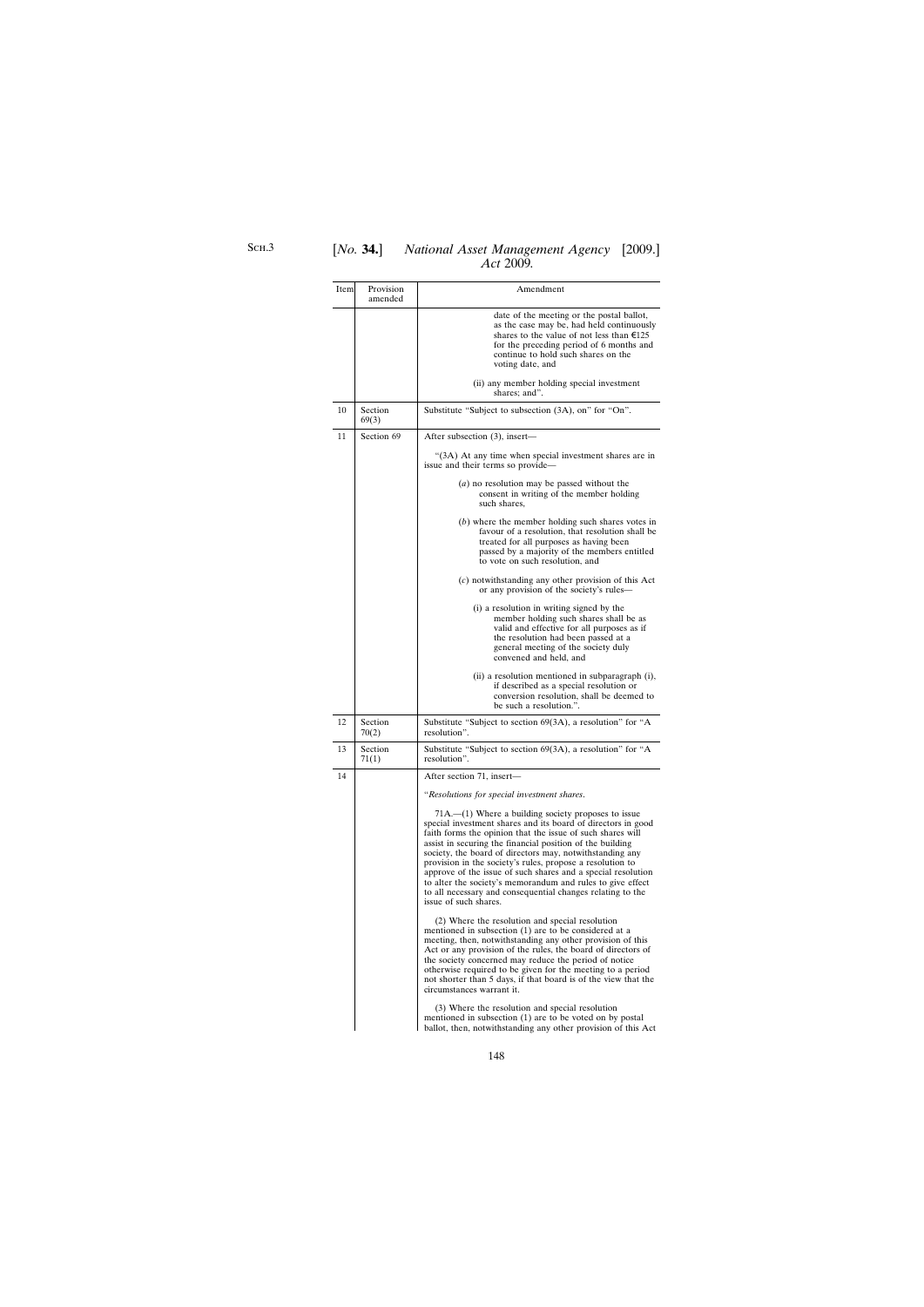| Item | Provision<br>amended | Amendment                                                                                                                                                                                                                                                                                                                           |
|------|----------------------|-------------------------------------------------------------------------------------------------------------------------------------------------------------------------------------------------------------------------------------------------------------------------------------------------------------------------------------|
|      |                      | or any provision of the rules, the board of directors of the<br>society concerned may reduce the period of notice<br>otherwise required to a period not shorter than 5 days<br>before the date which the board specifies as the date for<br>the postal ballot, if that board is of the view that the<br>circumstances warrant it.". |
| 15   | Section<br>73(1)(b)  | Substitute—<br>" $(b)$ of making ineffective a demand for a poll on<br>any such question which is made by—<br>(i) not less than 10 members having the right<br>to vote at the meeting, or<br>(ii) a member holding special investment<br>shares.".                                                                                  |

### PART 2

*Section 232.*

#### Amendment of Central Bank Act 1942

| Item           | Provision<br>amended | Amendment                                                                                                                                                                                                                                                                                                                                                                                                                                                    |
|----------------|----------------------|--------------------------------------------------------------------------------------------------------------------------------------------------------------------------------------------------------------------------------------------------------------------------------------------------------------------------------------------------------------------------------------------------------------------------------------------------------------|
| 1              | Section<br>18B(2)    | Delete subsection.                                                                                                                                                                                                                                                                                                                                                                                                                                           |
| $\overline{c}$ |                      | After section 18B, insert-                                                                                                                                                                                                                                                                                                                                                                                                                                   |
|                |                      | "Membership of Board and Regulatory Authority.                                                                                                                                                                                                                                                                                                                                                                                                               |
|                |                      | $18BA$ — $(1)$ Nothing in this Act shall be read so as to<br>prevent any member of the Board from being a<br>member of the Regulatory Authority.                                                                                                                                                                                                                                                                                                             |
|                |                      | (2) Where more than half of the members of the<br>Board are also members of the Regulatory<br>Authority, then paragraph 2 of Schedule 1 shall<br>apply as if it read 'A quorum for all meetings of<br>the Board is 7'.".                                                                                                                                                                                                                                     |
| 3              |                      | After section 19A, insert-                                                                                                                                                                                                                                                                                                                                                                                                                                   |
|                |                      | "Decisions about certain issues involving Treaties governing<br>European Communities and ESCB Statute.                                                                                                                                                                                                                                                                                                                                                       |
|                |                      | 19B — Where the Board is considering a budgetary or<br>funding issue relating to the Bank or the Regulatory Authority<br>that may have implications for the independence of the Bank or<br>the performance by the Governor of the functions conferred on<br>the Governor and the Bank by or under the treaties governing<br>the European Communities (within the meaning given by<br>section 1 of the European Communities Act 1972) or the ESCB<br>Statute- |
|                |                      | (a) the Governor has the sole right to determine the<br>issue, and                                                                                                                                                                                                                                                                                                                                                                                           |
|                |                      | $(b)$ the Governor's decision is final.".                                                                                                                                                                                                                                                                                                                                                                                                                    |
| 4              | Section<br>25(2)     | Delete subsection.                                                                                                                                                                                                                                                                                                                                                                                                                                           |
| 5              | Section<br>25(3)     | Delete "otherwise than by virtue of being a member of the<br>Regulatory Authority".                                                                                                                                                                                                                                                                                                                                                                          |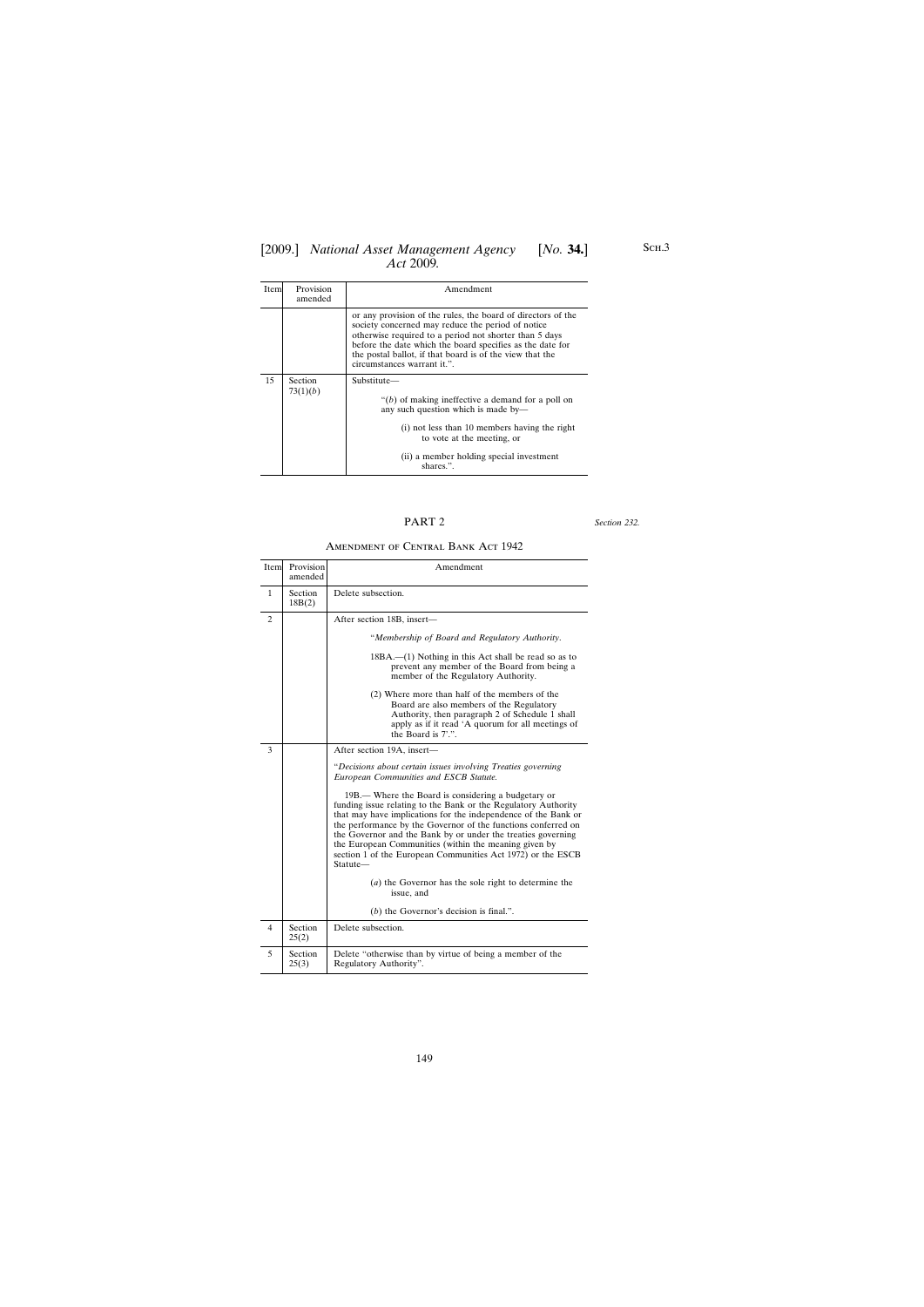| Item | Provision<br>amended                   | Amendment                                                                                                                                                                                                                                                                                  |  |
|------|----------------------------------------|--------------------------------------------------------------------------------------------------------------------------------------------------------------------------------------------------------------------------------------------------------------------------------------------|--|
| 6    | Section<br>25(4)(b)                    | Substitute-<br>" $(b)$ in order to enable the Board or the Board and<br>the Regulatory Authority to function effectively,<br>$\alpha$ r<br>$(c)$ in order to facilitate a restructuring of the Board<br>and the Authority so as to enable a closer<br>working relationship between them.". |  |
| 7    | Section<br>33E(1)                      | Substitute "The Regulatory Authority comprises no fewer than<br>8 and no more than 12 members" for "The Regulatory<br>Authority comprises no fewer than 8 and no more than 10<br>members".                                                                                                 |  |
| 8    | Section<br>33E(1)(c)                   | Substitute "no fewer than 6 and no more than 10 are persons<br>appointed by the Minister for Finance" for "no fewer than 6 and<br>no more than 8 are persons appointed by the Minister for<br>Finance".                                                                                    |  |
| 9    | Section<br>33 <sub>E</sub>             | After subsection (1), insert-<br>"(1A) Nothing in this Act shall be read so as to<br>prevent any member of the Regulatory Authority<br>from being a member of the Board.".                                                                                                                 |  |
| 10   | Section<br>33I                         | After subsection (1), insert—<br>" $(1A)$ Where the Minister appoints or has appointed the<br>Governor as a member of the Authority, then nothing<br>in this Act shall be read so as to prevent the<br>appointment of the Governor as its Chairperson.".                                   |  |
| 11   | Schedule<br>2, Part<br>1               | At the end, insert—<br><b>National Asset</b><br>Part<br>Management<br>12<br>Agency Act 2009<br>$\cdot$ .                                                                                                                                                                                   |  |
| 12   | Schedule<br>3.<br>paragraph<br>5(3)(b) | Substitute-<br>" $(b)$ in order to enable the Regulatory Authority or<br>the Authority and the Board to function<br>effectively, or<br>$(c)$ in order to facilitate a restructuring of the<br>Authority and the Board so as to enable a closer<br>working relationship between them.".     |  |

#### *Section 233*.

#### PART 3

#### Amendment of Companies Act 1963

| <b>Item</b> | Provision<br>amended | Amendment                                                                                                                                                                                                                                                                  |
|-------------|----------------------|----------------------------------------------------------------------------------------------------------------------------------------------------------------------------------------------------------------------------------------------------------------------------|
|             | Section 216          | After subsection $(1)$ , insert—<br>$(2)$ The court shall not make an order for the winding<br>up of a company unless—<br>(a) the court is satisfied that the company has no<br>obligations in relation to a bank asset that<br>has been transferred to the National Asset |
|             |                      | Management Agency or a NAMA group<br>entity, or<br>$(b)$ if the company has any such obligation—                                                                                                                                                                           |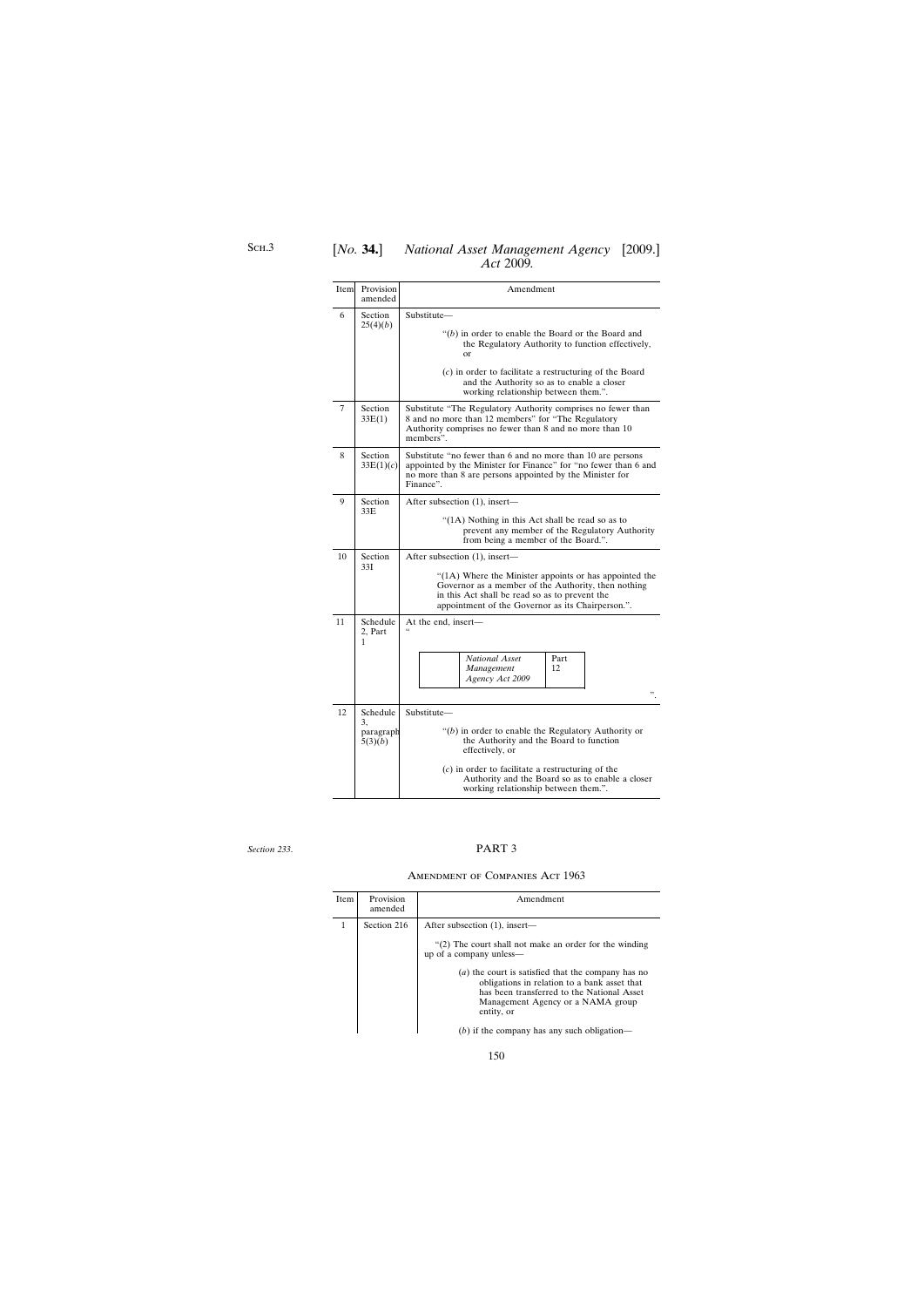| Item | Provision<br>amended | Amendment                                                                                                                                                 |
|------|----------------------|-----------------------------------------------------------------------------------------------------------------------------------------------------------|
|      |                      | (i) a copy of the petition has been served on<br>that Agency, and                                                                                         |
|      |                      | (ii) the court has heard that Agency in relation<br>to the making of the order.                                                                           |
|      |                      | (3) In subsection (2) 'bank asset' and 'NAMA group<br>entity' have the same respective meanings as in the<br>National Asset Management Agency Act 2009.". |

#### PART 4

*Section 234*.

#### Amendments of Companies (Amendment) Act 1990

| Item | Provision<br>amended | Amendment                                                                                                                                                                                                   |
|------|----------------------|-------------------------------------------------------------------------------------------------------------------------------------------------------------------------------------------------------------|
| 1    | Section 2            | After subsection (4), insert—                                                                                                                                                                               |
|      |                      | " $(5)$ The court shall not make an order under this<br>section unless—                                                                                                                                     |
|      |                      | (a) the court is satisfied that the company has no<br>obligations in relation to a bank asset that<br>has been transferred to the National Asset<br>Management Agency or a NAMA group<br>entity, or         |
|      |                      | $(b)$ if the company has any such obligation—                                                                                                                                                               |
|      |                      | (i) a copy of the petition has been served on<br>that Agency, and                                                                                                                                           |
|      |                      | (ii) the court has heard that Agency in<br>relation to the making of the order.                                                                                                                             |
|      |                      | $(6)$ In subsection $(5)$ 'bank asset' and 'NAMA group<br>entity' have the same respective meanings as in the<br>National Asset Management Agency Act 2009.".                                               |
| 2    | Section 4            | After subsection (6), insert—                                                                                                                                                                               |
|      |                      | "(7) The court shall not make an order under this<br>section unless-                                                                                                                                        |
|      |                      | (a) the court is satisfied that the related company<br>has no obligations in relation to a bank asset<br>that has been transferred to the National<br>Asset Management Agency or a NAMA<br>group entity, or |
|      |                      | $(b)$ if the related company has any such obligation—                                                                                                                                                       |
|      |                      | (i) a copy of the petition has been served on<br>that Agency, and                                                                                                                                           |
|      |                      | (ii) the court has heard that Agency in<br>relation to the making of the order.                                                                                                                             |
|      |                      | (8) In subsection (7) 'bank asset' and 'NAMA group<br>entity' have the same respective meanings as in the<br>National Asset Management Agency Act 2009.".                                                   |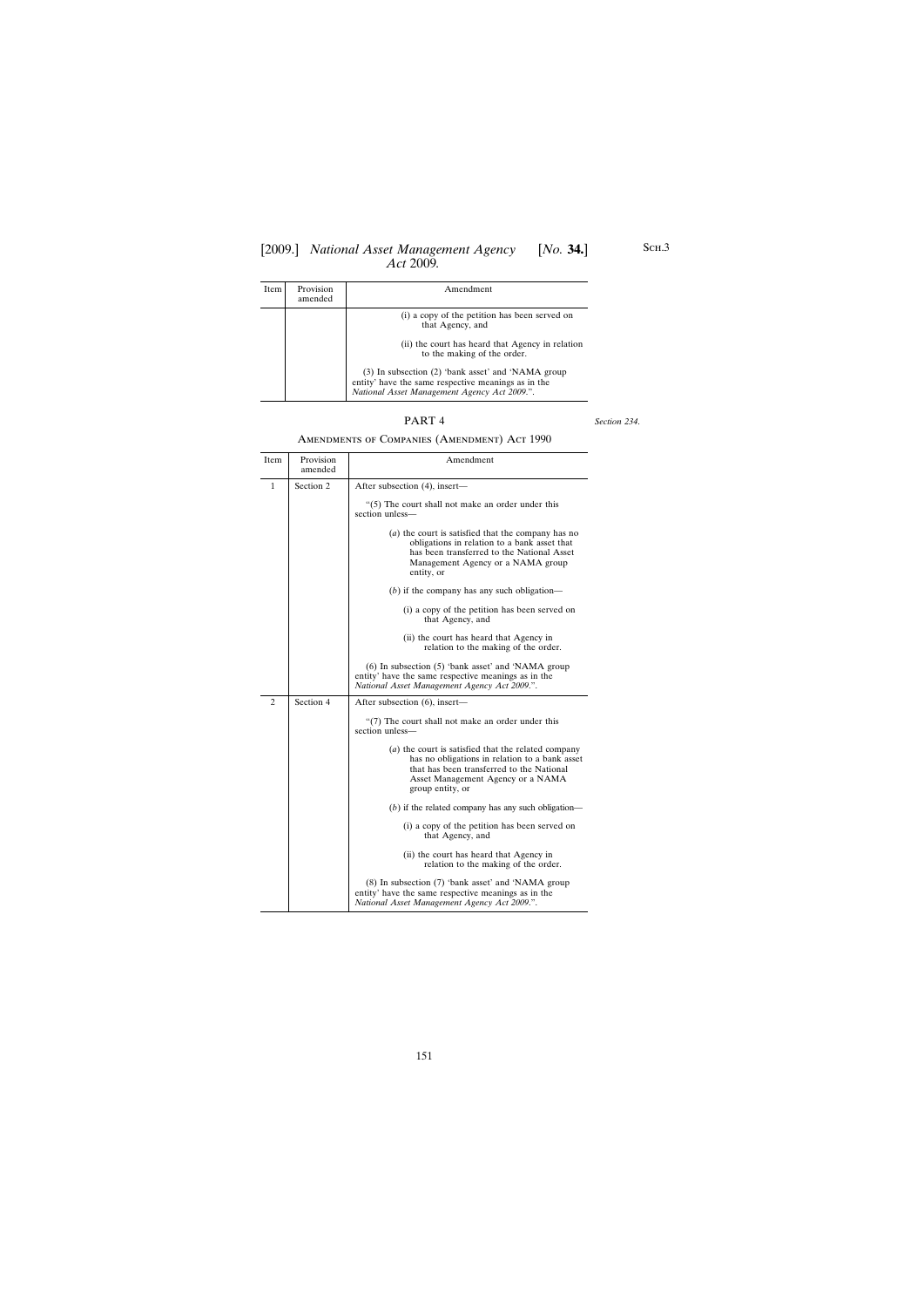*Section 235*.

Amendment of Finance Act 1970

| <b>Item</b>  | Provision<br>amended | Amendment                                                                                                                                                                                          |
|--------------|----------------------|----------------------------------------------------------------------------------------------------------------------------------------------------------------------------------------------------|
| $\mathbf{1}$ | Section 54           | After subsection (7D), insert—                                                                                                                                                                     |
|              |                      | "(7E) The Minister-                                                                                                                                                                                |
|              |                      | $(a)$ may engage in such transactions of a normal<br>banking nature with any person as he or she<br>considers appropriate—                                                                         |
|              |                      | (i) in connection with the performance of his<br>or her functions under the <i>National Asset</i><br>Management Agency Act 2009, and                                                               |
|              |                      | (ii) for the purpose of the better management<br>of any indebtedness incurred by the<br>Minister under that Act,                                                                                   |
|              |                      | and                                                                                                                                                                                                |
|              |                      | $(b)$ may for the purpose of those transactions<br>issue such funds from the Exchequer as he<br>or she considers appropriate.                                                                      |
|              |                      | The expenses and other costs incurred by the Minister in<br>connection with or arising out of those transactions shall<br>be charged on the Central Fund or the growing produce of<br>that Fund.". |

*Section 236*.

### PART 6

# Amendments of Landlord and Tenant (Amendment) Act 1980

| <b>Item</b>   | Provision<br>amended   | Amendment                                                                                                                                                                                                                                                                                                                                                                  |
|---------------|------------------------|----------------------------------------------------------------------------------------------------------------------------------------------------------------------------------------------------------------------------------------------------------------------------------------------------------------------------------------------------------------------------|
| 1             | Section<br>17(2)(a)(v) | Substitute "management, or" for "management.".                                                                                                                                                                                                                                                                                                                             |
| $\mathcal{L}$ | Section<br>17(2)(a)    | After subparagraph $(v)$ , insert—<br>"(vi) the landlord (being the National Asset)"<br>Management Agency) will require possession,<br>within 5 years after the termination of the<br>existing tenancy, for any purpose for which<br>that Agency is entitled to acquire (by<br>purchase or otherwise) property under the<br>National Asset Management Agency Act<br>2009." |

152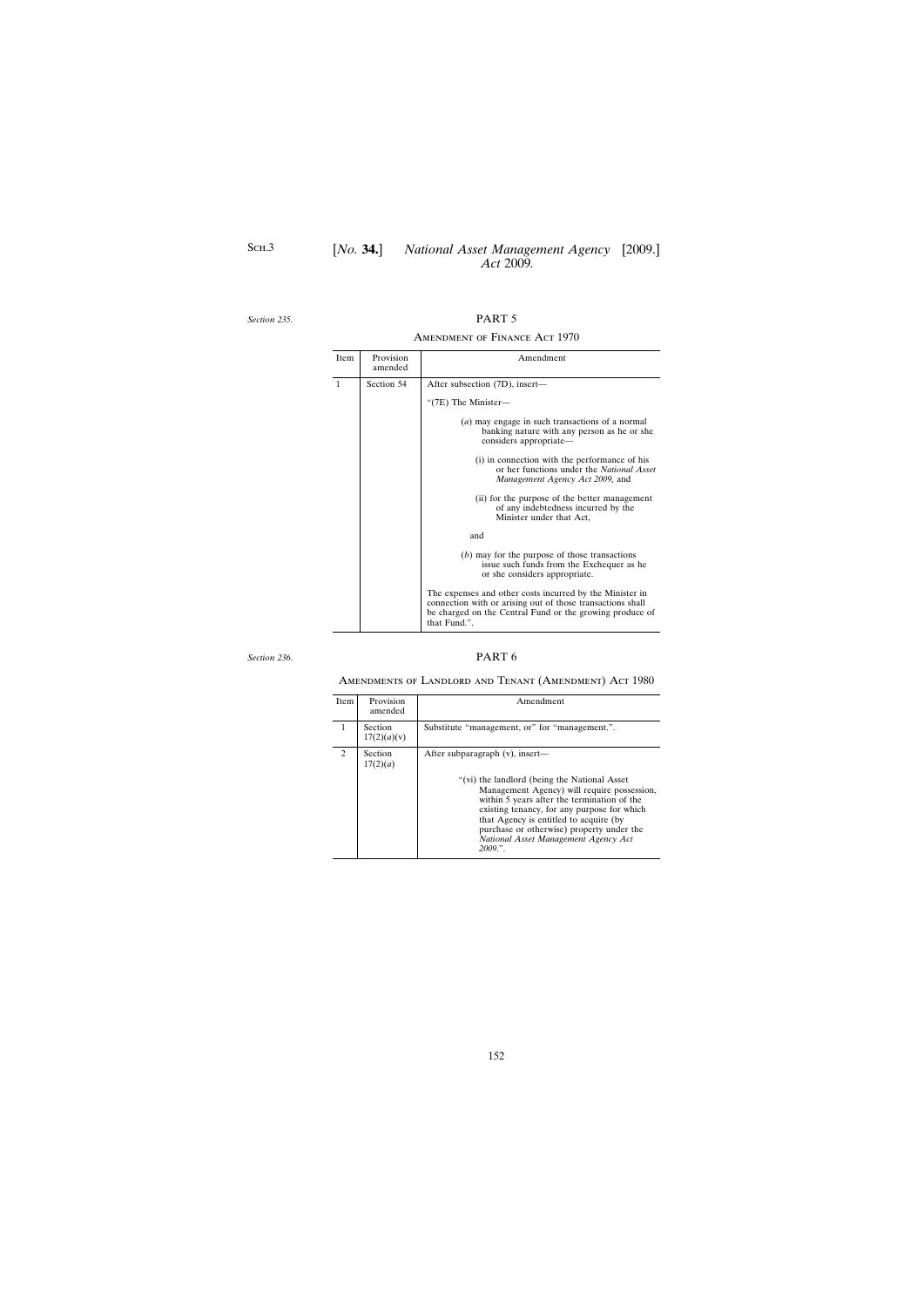### PART 7

#### *Section 237*.

#### Amendments of National Treasury Management Agency Act 1990

| Item           | Provision<br>amended | Amendment                                                                                                                                                                                                                        |
|----------------|----------------------|----------------------------------------------------------------------------------------------------------------------------------------------------------------------------------------------------------------------------------|
| $\mathbf{1}$   |                      | After section 4A, insert-                                                                                                                                                                                                        |
|                |                      | "Further powers of NTMA.                                                                                                                                                                                                         |
|                |                      | $4B$ — $(1)$ The Agency shall have all powers<br>necessary or expedient for the performance of any<br>function conferred on it by the National Asset<br>Management Agency Act 2009.                                              |
|                |                      | (2) The performance by the Agency of a function<br>under the National Asset Management Agency Act<br>2009 is not a function of the Agency under this<br>Act."                                                                    |
| $\overline{c}$ | Section 12           | After subsection (3), insert—                                                                                                                                                                                                    |
|                |                      | "(4) The audited accounts prepared in pursuance<br>of this section shall include a record of any expenses<br>incurred by the Agency in the performance of<br>functions under the National Asset Management<br>Agency Act 2009.". |
| 3              | Schedule 1           | After paragraph $(ge)$ , insert—                                                                                                                                                                                                 |
|                |                      | "(gf) section 54(7E) (inserted by the <i>National</i><br>Asset Management Agency Act 2009) of the<br>Finance Act 1970;".                                                                                                         |
| $\overline{4}$ | Schedule 1           | After paragraph $(t)$ , insert—                                                                                                                                                                                                  |
|                |                      | "(u) section 47 of the National Asset Management"<br>Agency Act 2009.".                                                                                                                                                          |

#### PART 8

*Section 238*.

#### Amendment of Planning and Development Act 2000

| Item                          | Provision<br>amended | Amendment                                                                                                                                                                                                                                                                                                                                                                                                                                                                                                                   |
|-------------------------------|----------------------|-----------------------------------------------------------------------------------------------------------------------------------------------------------------------------------------------------------------------------------------------------------------------------------------------------------------------------------------------------------------------------------------------------------------------------------------------------------------------------------------------------------------------------|
| 1                             | Section<br>40(3)     | Substitute "In this section and sections 42 and 42A," for "In<br>this section and in section 42,".                                                                                                                                                                                                                                                                                                                                                                                                                          |
| $\mathfrak{D}_{\mathfrak{p}}$ |                      | After section 42, insert-                                                                                                                                                                                                                                                                                                                                                                                                                                                                                                   |
|                               |                      | "Power to extend appropriate period on application"<br>of NAMA.                                                                                                                                                                                                                                                                                                                                                                                                                                                             |
|                               |                      | $42A$ ,— $(1)$ Notwithstanding section 42, on<br>application by the National Asset Management<br>Agency to it in that behalf a planning authority shall,<br>as regards a particular permission as and from the<br>expiry of that permission, extend the appropriate<br>period by such additional period not exceeding 5<br>years as the authority considers requisite to enable<br>the development to which the permission relates to<br>be completed provided that each of the following<br>requirements is complied with: |
|                               |                      | $(a)$ either—                                                                                                                                                                                                                                                                                                                                                                                                                                                                                                               |
|                               |                      | (i) the authority is satisfied that—                                                                                                                                                                                                                                                                                                                                                                                                                                                                                        |
|                               |                      | (I) the development to which the                                                                                                                                                                                                                                                                                                                                                                                                                                                                                            |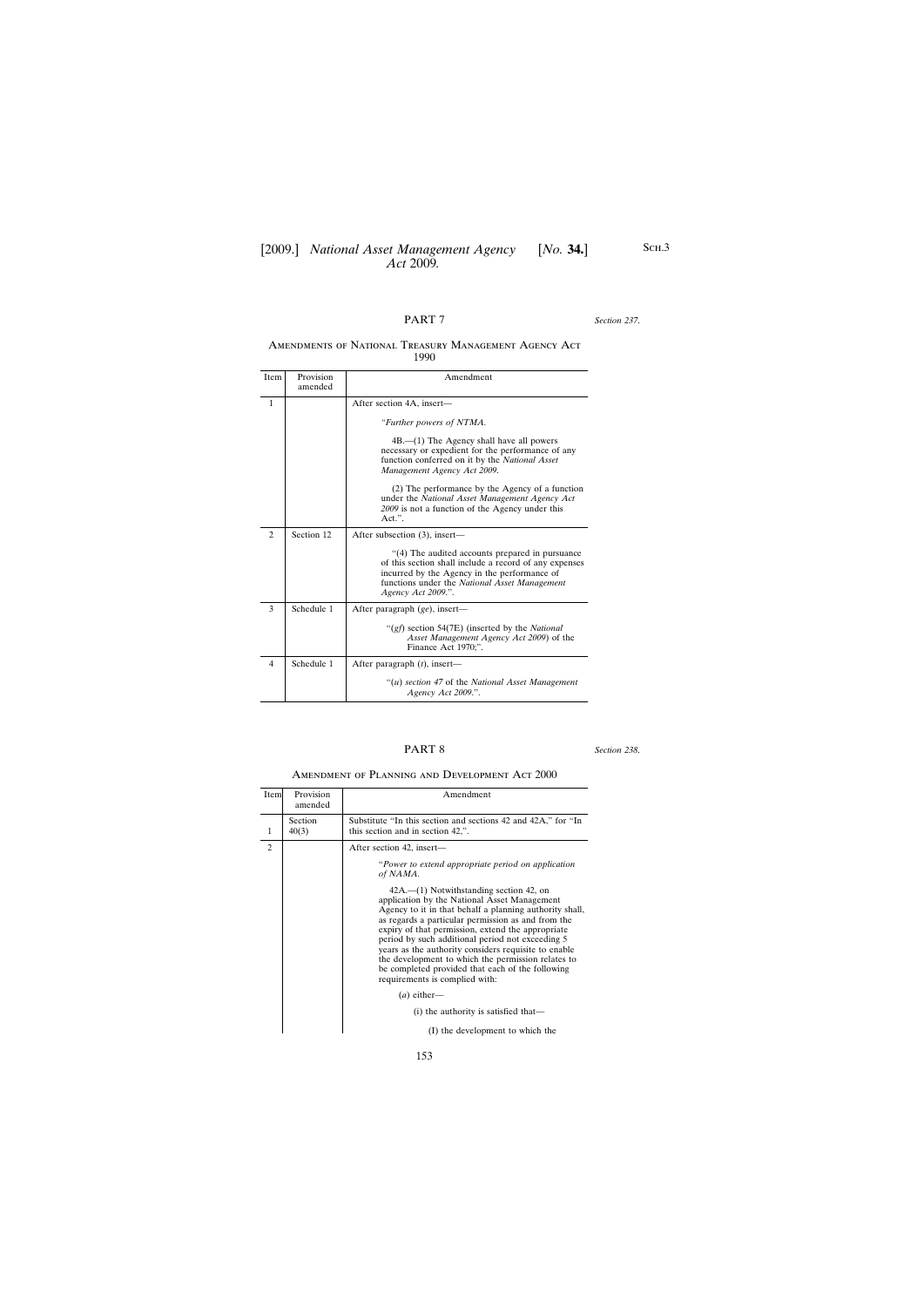| Item | Provision<br>amended | Amendment                                                                                                                                                                                                                                                                                                                                                                                                                                                                                                                                     |
|------|----------------------|-----------------------------------------------------------------------------------------------------------------------------------------------------------------------------------------------------------------------------------------------------------------------------------------------------------------------------------------------------------------------------------------------------------------------------------------------------------------------------------------------------------------------------------------------|
|      |                      | permission relates was commenced<br>before the expiration of the<br>appropriate period sought to be<br>extended,                                                                                                                                                                                                                                                                                                                                                                                                                              |
|      |                      | (II) substantial works were carried out<br>pursuant to the permission during<br>that period, and                                                                                                                                                                                                                                                                                                                                                                                                                                              |
|      |                      | (III) the development will be completed<br>within a reasonable time,                                                                                                                                                                                                                                                                                                                                                                                                                                                                          |
|      |                      | or                                                                                                                                                                                                                                                                                                                                                                                                                                                                                                                                            |
|      |                      | (ii) the authority is satisfied that—                                                                                                                                                                                                                                                                                                                                                                                                                                                                                                         |
|      |                      | (I) there were considerations of a<br>commercial, economic or technical<br>nature beyond the control of the<br>applicant which substantially<br>militated against either the<br>commencement of development or<br>the carrying out of substantial<br>works pursuant to the planning<br>permission, and                                                                                                                                                                                                                                        |
|      |                      | (II) there have been no significant<br>changes in the development<br>objectives in the development plan<br>or in regional development<br>objectives in the regional planning<br>guidelines for the area of the<br>planning authority since the date<br>of the permission such that the<br>authority would not, as a result of<br>those changes, grant an application<br>for permission for the<br>development as being in material<br>contravention of the proper<br>planning and sustainable<br>development of the area of the<br>authority, |
|      |                      | $(b)$ the application is in accordance with such<br>regulations under this Act as apply to it,                                                                                                                                                                                                                                                                                                                                                                                                                                                |
|      |                      | $(c)$ any requirements of, or made under those<br>regulations are complied with as regards<br>the application, and                                                                                                                                                                                                                                                                                                                                                                                                                            |
|      |                      | (d) subject to subsection $(7)$ , the application is<br>duly made prior to the end of the<br>appropriate period.                                                                                                                                                                                                                                                                                                                                                                                                                              |
|      |                      | $(2)$ ( <i>a</i> ) Where an application is duly made under this<br>section to a planning authority and any require-<br>ments of, or made under, regulations under<br>section 43 are complied with as regards the<br>application, the planning authority shall make<br>its decision on the application as expeditiously<br>as possible.                                                                                                                                                                                                        |
|      |                      | (b) Without prejudice to the generality of<br>paragraph $(a)$ , it shall be the objective of<br>the planning authority to ensure that it<br>shall give notice of its decision on an<br>application under this section within the<br>period of 8 weeks beginning on—                                                                                                                                                                                                                                                                           |
|      |                      | (i) in case all of the requirements referred<br>to in paragraph $(a)$ , are complied with<br>on or before the day of receipt by the<br>planning authority of the application,<br>that day, and                                                                                                                                                                                                                                                                                                                                                |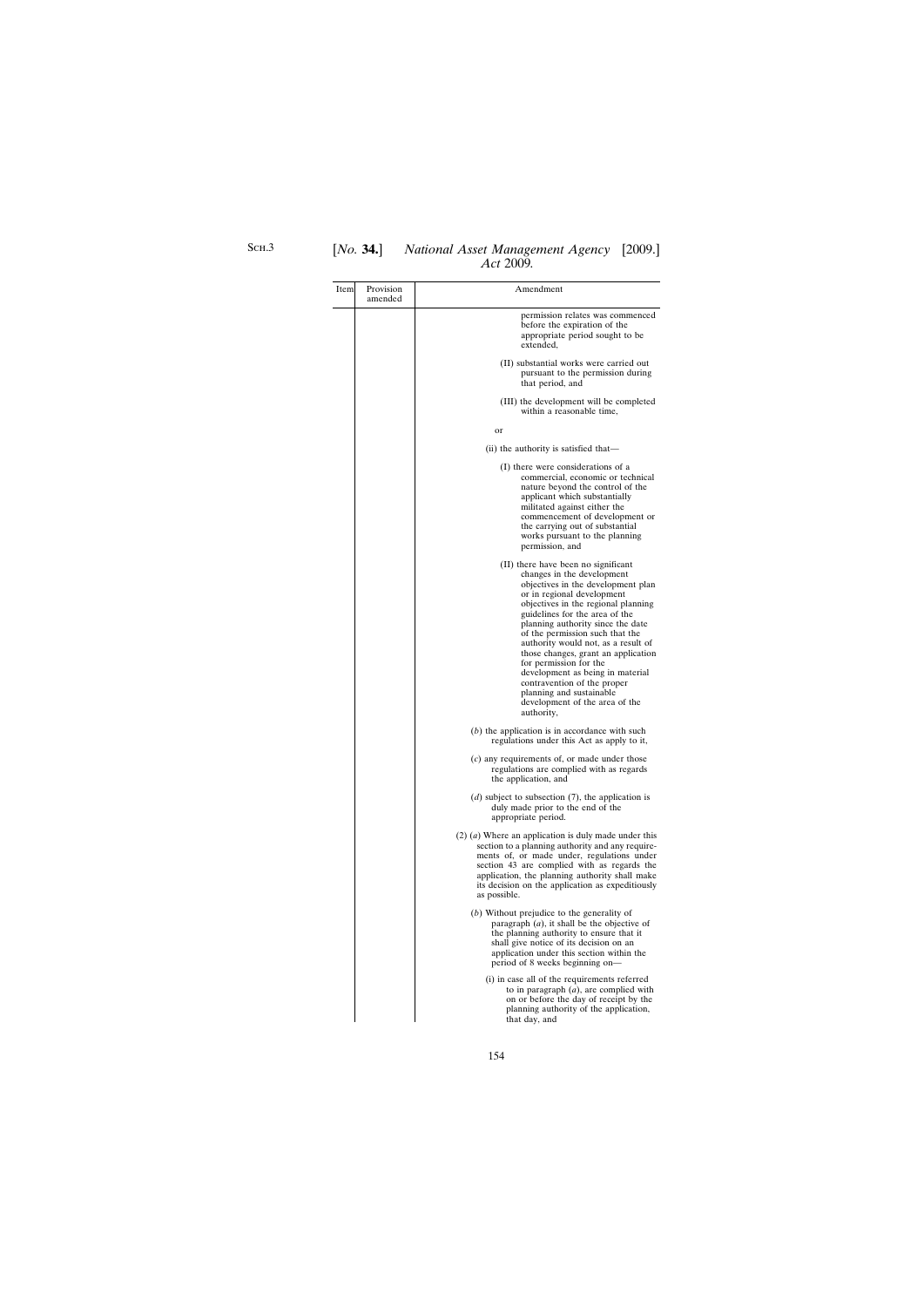| Item | Provision<br>amended | Amendment                                                                                                                                                                                                                                                                                                                    |
|------|----------------------|------------------------------------------------------------------------------------------------------------------------------------------------------------------------------------------------------------------------------------------------------------------------------------------------------------------------------|
|      |                      | (ii) in any other case, the day on which all<br>of those requirements stand complied<br>with.                                                                                                                                                                                                                                |
|      |                      | (3) A decision to extend an appropriate period<br>shall be made once and once only under this section<br>and a planning authority shall not further extend the<br>appropriate period.                                                                                                                                        |
|      |                      | (4) Particulars of any application made to a<br>planning authority under this section and of the<br>decision of the planning authority in respect of the<br>application shall be recorded on the relevant entry in<br>the register.                                                                                          |
|      |                      | (5) Where a decision to extend is made under this<br>section, section 40 shall, in relation to the permission<br>to which the decision relates, be construed and have<br>effect, subject to, and in accordance with, the terms<br>of the decision.                                                                           |
|      |                      | (6) In satisfying itself under subsection $(1)(a)(ii)$ ,<br>a planning authority shall have regard to any<br>guidelines issued by the Minister under section 28,<br>notwithstanding that they were so issued after the<br>date of the grant of permission in relation to which<br>an application is made under this section. |
|      |                      | (7) In relation to a permission where the expiry of<br>the appropriate period occurs during the period<br>beginning on or after 1 January 2009 and ending on<br>or before 31 December 2011, NAMA may make an<br>application to extend the appropriate period-                                                                |
|      |                      | $(a)$ before the expiry of the appropriate period,<br>$\alpha$ r                                                                                                                                                                                                                                                             |
|      |                      | $(b)$ at any time during the period of 2 years<br>beginning on the date of expiry of the<br>appropriate period.".                                                                                                                                                                                                            |

### PART 9

*Section 239*.

#### Amendment of Stamp Duties Consolidation Act 1999

| <b>Item</b> | Provision<br>amended | Amendment                                                                                                                                                                                                                                |
|-------------|----------------------|------------------------------------------------------------------------------------------------------------------------------------------------------------------------------------------------------------------------------------------|
| 1           |                      | After section 108A, insert-                                                                                                                                                                                                              |
|             |                      | "National Asset Management Agency.                                                                                                                                                                                                       |
|             |                      | $108B$ .— $(1)$ In this section:                                                                                                                                                                                                         |
|             |                      | 'acquired bank asset', 'bank asset' and 'participating<br>institution' have, respectively, the meanings given by<br>section $4(1)$ of the Act of 2009;                                                                                   |
|             |                      | 'Act of 2009' means the <i>National Asset Management Agency</i><br>Act 2009;                                                                                                                                                             |
|             |                      | 'NAMA' means the National Asset Management Agency;                                                                                                                                                                                       |
|             |                      | 'NAMA-subsidiary', in relation to an instrument referred to<br>in subsection (3), means a body corporate which at the time<br>of execution of the instrument is associated with NAMA in<br>accordance with the provisions of section 79. |
|             |                      | $(2)$ $(a)$ Where NAMA directly owns any part of the<br>ordinary share capital, within the meaning of<br>section 79, of another body corporate (in this<br>subsection referred to as the 'first body                                     |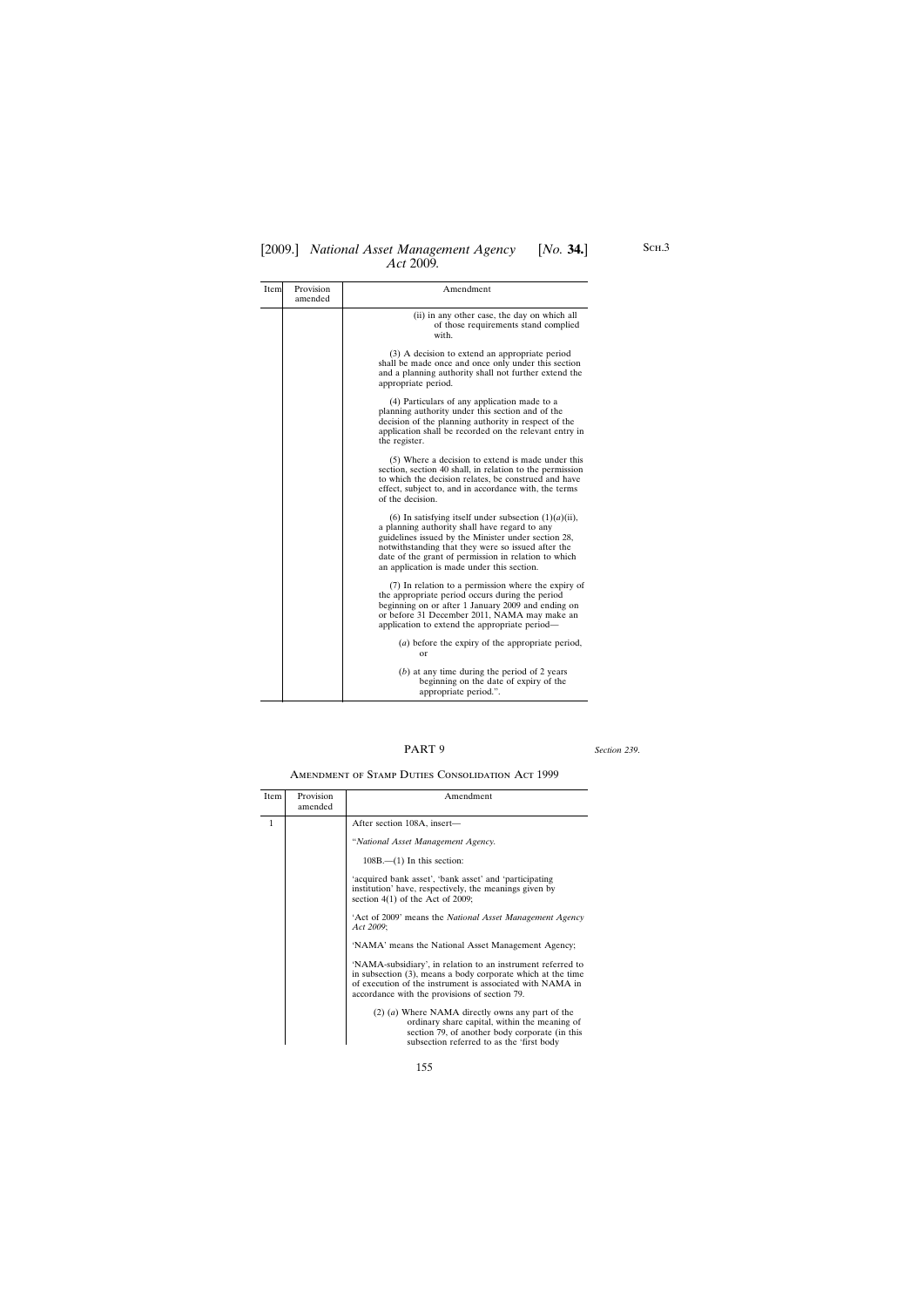| Item | Provision<br>amended | Amendment                                                                                                                                                                                                                                                                                                                                                             |
|------|----------------------|-----------------------------------------------------------------------------------------------------------------------------------------------------------------------------------------------------------------------------------------------------------------------------------------------------------------------------------------------------------------------|
|      |                      | corporate'), then NAMA shall be deemed to<br>be associated with the first body corporate in<br>accordance with the provisions of section 79.                                                                                                                                                                                                                          |
|      |                      | (b) Where the first body corporate is associated,<br>directly or indirectly, with another body<br>corporate (referred to in this paragraph as<br>the 'second body corporate') in accordance<br>with the provisions of section 79, then<br>NAMA shall be deemed to be associated<br>with the second body corporate in<br>accordance with the provisions of section 79. |
|      |                      | (3) Stamp duty shall not be chargeable under or by<br>reference to any Heading in Schedule 1 on an instrument-                                                                                                                                                                                                                                                        |
|      |                      | $(a)$ for the sale, transfer, lease or other disposition<br>of any property, asset or documentation to<br>NAMA or a NAMA-subsidiary by NAMA, a<br>NAMA-subsidiary or a participating<br>institution,                                                                                                                                                                  |
|      |                      | $(b)$ for the transfer, to a NAMA-subsidiary or a<br>participating institution, of securities issued in<br>accordance with the Act of 2009 for the<br>purposes of section $47(2)(b)$ , $48(2)(b)$ or 49 of<br>that Act,                                                                                                                                               |
|      |                      | $(c)$ for the transfer to a NAMA-subsidiary by<br>NAMA or a NAMA-subsidiary of securities<br>issued in accordance with the Act of 2009 for<br>the purposes of section $47(2)(a)$ or $48(2)(a)$ of<br>that Act,                                                                                                                                                        |
|      |                      | $(d)$ for the transfer to a participating institution of<br>a bank asset, security or other property by<br>NAMA or a NAMA-subsidiary in connection<br>with section 125 of the Act of 2009, or                                                                                                                                                                         |
|      |                      | $(e)$ for the transfer or other disposition to NAMA<br>or a NAMA-subsidiary of any property in<br>settlement or part settlement of an acquired<br>bank asset.                                                                                                                                                                                                         |
|      |                      | $(4)$ Section 12 $(2)$ shall not apply to an instrument to<br>which subsection $(3)$ applies.                                                                                                                                                                                                                                                                         |
|      |                      | (5) This section applies as respects instruments executed<br>on or after the establishment day (within the meaning of<br>section 4 of the Act of 2009).".                                                                                                                                                                                                             |

*Section 240*.

# PART 10

| AMENDMENTS OF TAXES CONSOLIDATION ACT 1997 |  |
|--------------------------------------------|--|
|--------------------------------------------|--|

| <b>Item</b> | Provision<br>amended                                                      | Amendment                                                                                                                                            |
|-------------|---------------------------------------------------------------------------|------------------------------------------------------------------------------------------------------------------------------------------------------|
|             | Section<br>$172A(1)(a)$ ,<br>definition<br>of "relevant<br>distribution"  | In subparagraph $(i)(II)$ , substitute "Commission," for<br>"Commission, or".                                                                        |
| 2           | Section<br>$172A(1)(a)$ ,<br>definition<br>of "relevant"<br>distribution" | After subparagraph $(i)(III)$ , insert—<br>"(IV) the National Asset Management Agency, or<br>a company referred to in section $616(1)(g)$ ,<br>and". |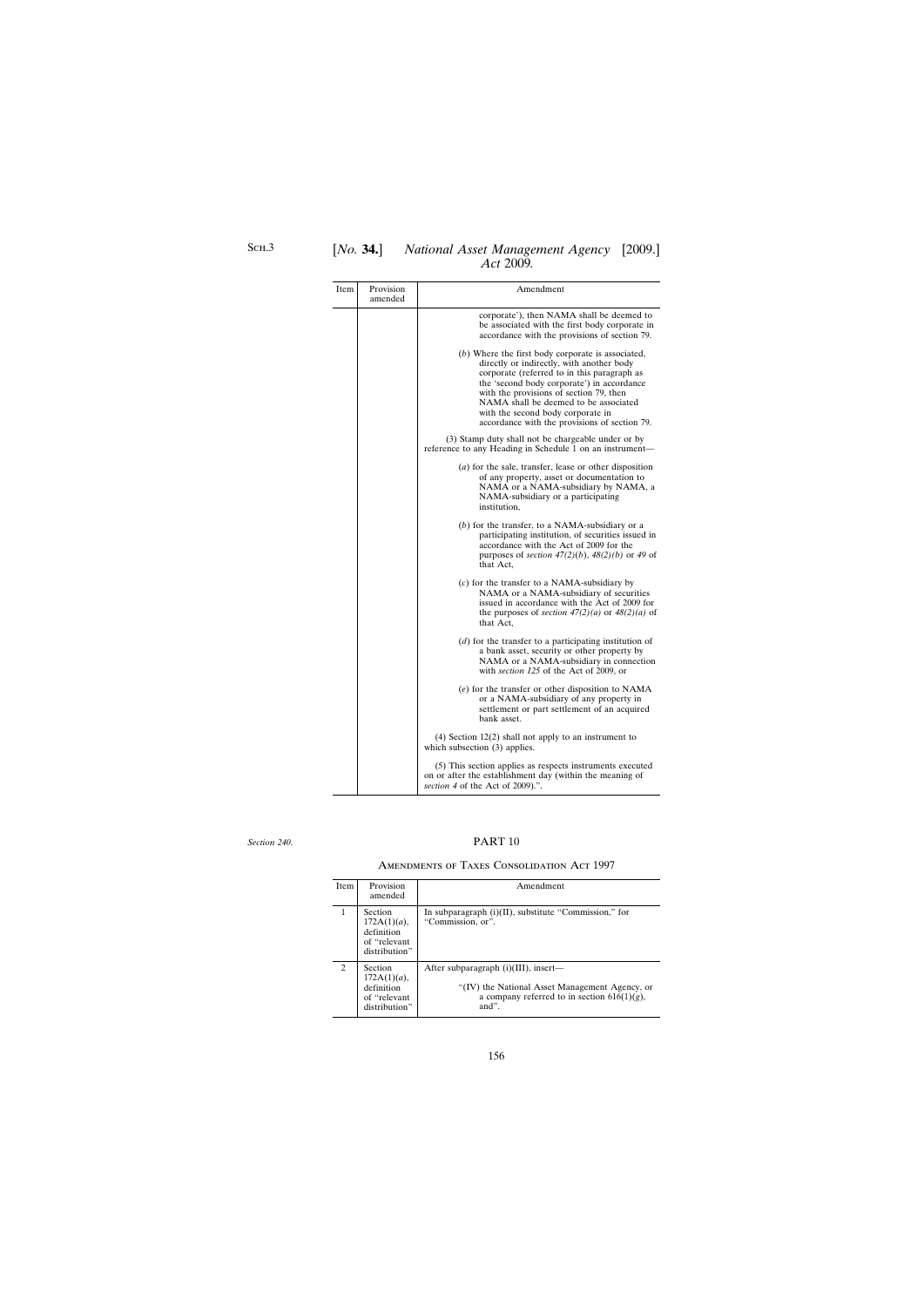| Item | Provision<br>amended                                                   | Amendment                                                                                                                                                                                                                                                                                                                                                                                                                                                                                                                                    |
|------|------------------------------------------------------------------------|----------------------------------------------------------------------------------------------------------------------------------------------------------------------------------------------------------------------------------------------------------------------------------------------------------------------------------------------------------------------------------------------------------------------------------------------------------------------------------------------------------------------------------------------|
| 3    |                                                                        | After section 230A, insert—                                                                                                                                                                                                                                                                                                                                                                                                                                                                                                                  |
|      |                                                                        | "NAMA profits exempt from corporation tax.                                                                                                                                                                                                                                                                                                                                                                                                                                                                                                   |
|      |                                                                        | 230AA.—Notwithstanding any provision of the<br>Corporation Tax Acts, profits arising to the National Asset<br>Management Agency shall be exempt from corporation<br>$\text{tax."}$ .                                                                                                                                                                                                                                                                                                                                                         |
| 4    | Section                                                                | After paragraph $(e)$ , insert—                                                                                                                                                                                                                                                                                                                                                                                                                                                                                                              |
|      | 246(3)                                                                 | "(ea) interest paid to-                                                                                                                                                                                                                                                                                                                                                                                                                                                                                                                      |
|      |                                                                        | (i) the National Asset Management Agency or<br>a company referred to in section<br>$616(1)(g)$ ,                                                                                                                                                                                                                                                                                                                                                                                                                                             |
|      |                                                                        | (ii) the State acting through the National Asset<br>Management Agency or through a<br>company referred to in section $616(1)(g)$ ,<br>$\alpha$ r                                                                                                                                                                                                                                                                                                                                                                                             |
|      |                                                                        | (iii) the National Treasury Management<br>Agency by the National Asset<br>Management Agency or by a company<br>referred to in section $616(1)(g)$ ,                                                                                                                                                                                                                                                                                                                                                                                          |
|      |                                                                        | ( <i>eb</i> ) interest paid by—                                                                                                                                                                                                                                                                                                                                                                                                                                                                                                              |
|      |                                                                        | (i) the National Asset Management Agency,                                                                                                                                                                                                                                                                                                                                                                                                                                                                                                    |
|      |                                                                        | (ii) a company referred to in section $616(1)(g)$ ,<br>or                                                                                                                                                                                                                                                                                                                                                                                                                                                                                    |
|      |                                                                        | (iii) the State acting through the National<br>Asset Management Agency, or through a<br>company referred to in section $616(1)(g)$ ,                                                                                                                                                                                                                                                                                                                                                                                                         |
|      |                                                                        | to a person who, by virtue of the law of a<br>relevant territory, is resident for the purposes of<br>tax in the relevant territory, except, in a case<br>where the person is a company, where such<br>interest is paid to the company in connection<br>with a trade or business which is carried on in<br>the State by the company through a branch or<br>agency,".                                                                                                                                                                          |
| 5    | Section                                                                | After subparagraph (iiic), insert—                                                                                                                                                                                                                                                                                                                                                                                                                                                                                                           |
|      | 256(1),<br>definition<br>of "relevant<br>deposit",<br>paragraph<br>(a) | "(iiid) the National Asset Management Agency,                                                                                                                                                                                                                                                                                                                                                                                                                                                                                                |
|      |                                                                        | (iiie) the State acting through the National Asset<br>Management Agency,".                                                                                                                                                                                                                                                                                                                                                                                                                                                                   |
| 6    | Section<br>396(1)                                                      | Substitute "Subject to section 396C, where in any<br>accounting period" for "Where in any accounting period".                                                                                                                                                                                                                                                                                                                                                                                                                                |
| 7    |                                                                        | After section 396B, insert-                                                                                                                                                                                                                                                                                                                                                                                                                                                                                                                  |
|      |                                                                        | "Relief from Corporation Tax for losses of participating<br><i>institutions.</i><br>$396C$ — $(1)(a)$ In this section—                                                                                                                                                                                                                                                                                                                                                                                                                       |
|      |                                                                        | 'available losses', in relation to an accounting period<br>of a participating institution, means losses, carried<br>forward from preceding accounting periods, for<br>which relief is available under section $396(1)$ in that<br>accounting period or succeeding accounting periods;<br>'group company', for an accounting period in<br>relation to a participating institution (in this<br>definition referred to as the 'first-mentioned<br>institution'), means a company which is a<br>participating institution that has an accounting |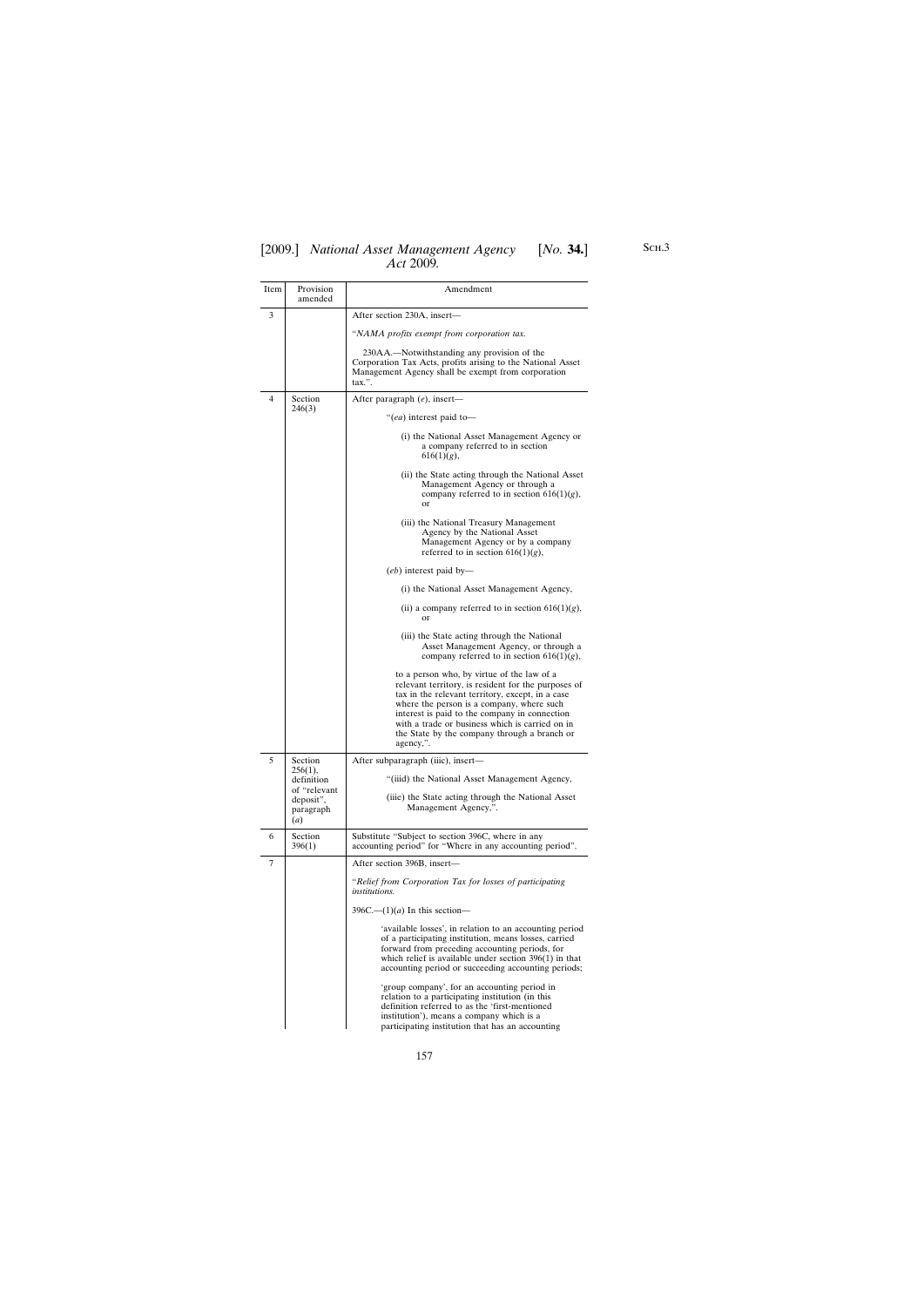| Item | Provision<br>amended | Amendment                                                                                                                                                                                                                                                                                                                                                                                                                                         |
|------|----------------------|---------------------------------------------------------------------------------------------------------------------------------------------------------------------------------------------------------------------------------------------------------------------------------------------------------------------------------------------------------------------------------------------------------------------------------------------------|
|      |                      | period that coincides with the accounting period of<br>the first-mentioned institution where, throughout<br>the accounting period of the first-mentioned<br>institution-                                                                                                                                                                                                                                                                          |
|      |                      | $(a)$ the company is a subsidiary of the first-<br>mentioned institution,                                                                                                                                                                                                                                                                                                                                                                         |
|      |                      | $(b)$ the first-mentioned institution is a<br>subsidiary of the company, or                                                                                                                                                                                                                                                                                                                                                                       |
|      |                      | $(c)$ both the company and the first-mentioned<br>institution are subsidiaries of a third<br>company;                                                                                                                                                                                                                                                                                                                                             |
|      |                      | 'participating institution' and 'subsidiary' have the<br>same meanings respectively as in section 4 of the<br>National Asset Management Agency Act 2009;                                                                                                                                                                                                                                                                                          |
|      |                      | 'relevant amount' for an accounting period in<br>relation to a participating institution means 50 per<br>cent of the amount, if any, by which the aggregate<br>of the trading income, if any, of the participating<br>institution and its group companies for the<br>accounting period exceeds the aggregate of the<br>trading losses, if any, incurred by the participating<br>institution and its group companies in that<br>accounting period; |
|      |                      | 'relevant limit' in relation to an accounting period of<br>a participating institution means an amount<br>determined by the formula-                                                                                                                                                                                                                                                                                                              |
|      |                      | AХВ                                                                                                                                                                                                                                                                                                                                                                                                                                               |
|      |                      |                                                                                                                                                                                                                                                                                                                                                                                                                                                   |
|      |                      | where—                                                                                                                                                                                                                                                                                                                                                                                                                                            |
|      |                      | A is the relevant amount for the accounting<br>period in relation to the participating<br>institution,                                                                                                                                                                                                                                                                                                                                            |
|      |                      | B is the aggregate amount of the trading<br>income, if any, of the participating<br>institution for the accounting period<br>before any relief for available losses,<br>and                                                                                                                                                                                                                                                                       |
|      |                      | $C$ is the aggregate amount of the trading<br>income, if any, of the participating<br>institution and its group companies<br>for the accounting period before any<br>relief for available losses.                                                                                                                                                                                                                                                 |
|      |                      | $(b)$ For the purposes of this section—                                                                                                                                                                                                                                                                                                                                                                                                           |
|      |                      | (i) an accounting period of a company<br>coincides with an accounting period of<br>another company if the first-mentioned<br>accounting period begins on the same day<br>and ends on the same day as the second-<br>mentioned accounting period, and                                                                                                                                                                                              |
|      |                      | (ii) references to trading income or trading<br>losses are references to trading income or<br>trading losses, as the case may be,<br>arising—                                                                                                                                                                                                                                                                                                     |
|      |                      | (I) to a company resident in the State, or                                                                                                                                                                                                                                                                                                                                                                                                        |
|      |                      | (II) through or from a branch or agency in<br>the State of a company that is not so<br>resident.                                                                                                                                                                                                                                                                                                                                                  |
|      |                      | (2) Where for any accounting period a participating                                                                                                                                                                                                                                                                                                                                                                                               |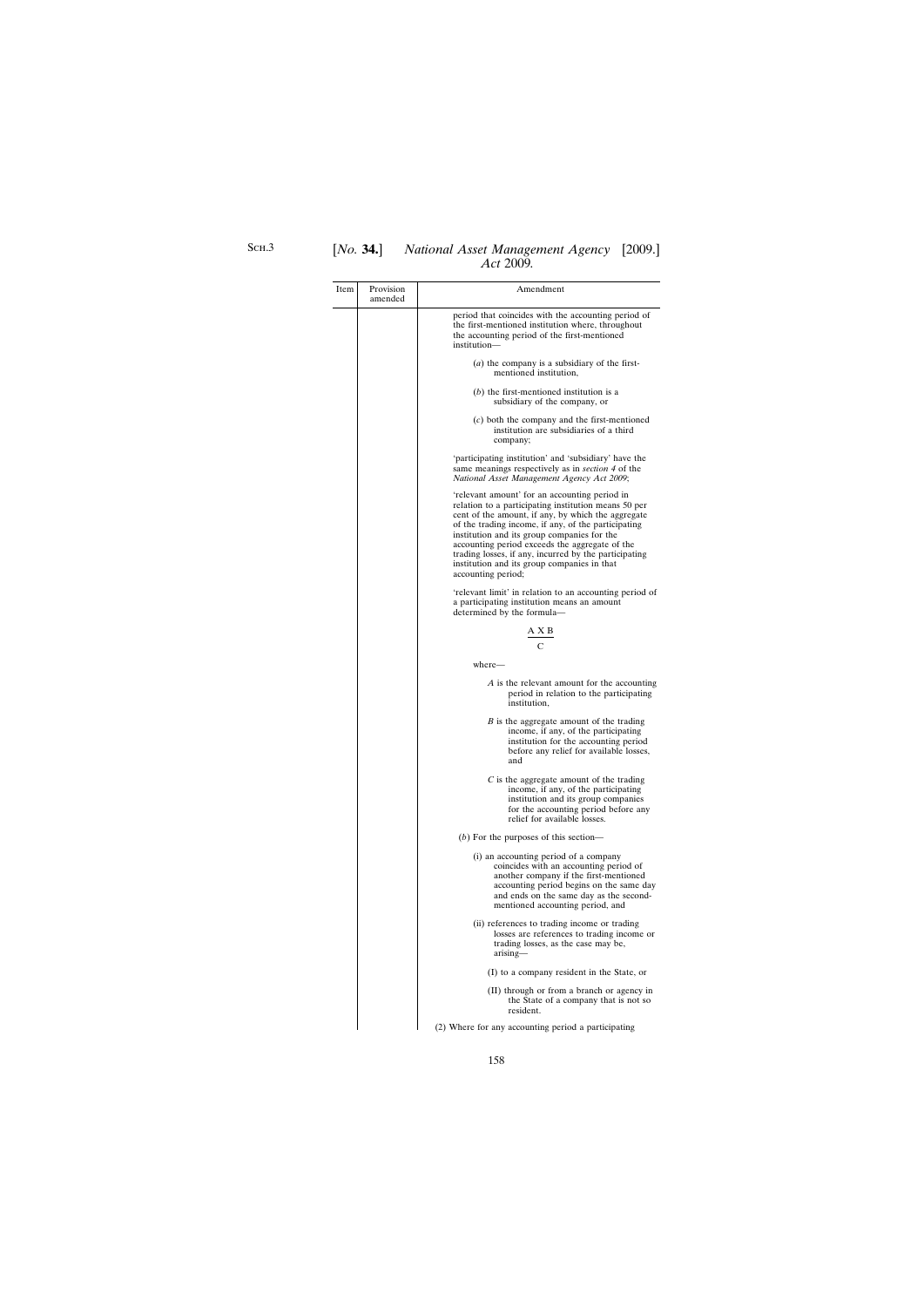| Item | Provision<br>amended | Amendment                                                                                                                                                                                                                                                                                                                                                                                                                                                                                 |
|------|----------------------|-------------------------------------------------------------------------------------------------------------------------------------------------------------------------------------------------------------------------------------------------------------------------------------------------------------------------------------------------------------------------------------------------------------------------------------------------------------------------------------------|
|      |                      | institution makes a claim under subsection 396(1) for relief<br>in respect of available losses incurred, or deemed under<br>subsection (3) to have been incurred, in a trade carried on<br>by that institution, the amount of the losses which may be<br>set off against trading income of the trade in that<br>accounting period shall not exceed the relevant limit of the<br>participating institution for that period.                                                                |
|      |                      | $(3)$ (a) Subject to subsection (2) and paragraphs (b) and<br>$(c)$ , where in relation to an accounting period—                                                                                                                                                                                                                                                                                                                                                                          |
|      |                      | (i) a participating institution has an amount of<br>available losses (referred to in this<br>subsection as the 'excess available losses')<br>in respect of which it cannot obtain relief<br>for that period, and                                                                                                                                                                                                                                                                          |
|      |                      | (ii) a group company in relation to that<br>institution, having claimed all relief under<br>section $396(1)$ , if any, to which it would<br>otherwise be entitled (including by<br>reference to other claims made under this<br>subsection), could obtain relief, or more<br>relief, under section $396(1)$ for that<br>accounting period if some or all of the<br>excess available losses of the participating<br>institution were deemed to have been<br>incurred by the group company, |
|      |                      | then, on the making of a claim in that regard by the<br>group company, the participating institution may<br>surrender to the group company an amount of those<br>excess available losses that does not exceed the<br>amount for which the group company could obtain<br>relief for that accounting period, having claimed all<br>other relief under section $396(1)$ to which it is<br>entitled, and-                                                                                     |
|      |                      | (I) that group company shall be deemed<br>for the purposes of section $396(1)$ to<br>have incurred those losses and shall<br>set off the amount so surrendered<br>against its trading income for the<br>accounting period, which income shall<br>be treated as reduced by that amount,<br>and                                                                                                                                                                                             |
|      |                      | (II) the available losses of the surrendering<br>company shall be deemed for all<br>purposes of the Corporation Tax Acts<br>to be reduced by the amount<br>surrendered.                                                                                                                                                                                                                                                                                                                   |
|      |                      | (b) More than one group company may make a<br>claim under this subsection relating to the<br>same participating institution and to the same<br>accounting period of that institution but,<br>whether by reference to this section or any<br>other section of the Corporation Tax Acts or<br>any combination thereof, relief shall not be<br>given more than once in respect of an<br>amount of available losses.                                                                          |
|      |                      | $(c)$ A claim for relief under this subsection—                                                                                                                                                                                                                                                                                                                                                                                                                                           |
|      |                      | (i) shall be made in the return required to be<br>made under section 951 for the<br>accounting period of the group company<br>which is claiming the relief,                                                                                                                                                                                                                                                                                                                               |
|      |                      | (ii) shall require the consent of the<br>participating institution notified to the<br>inspector in such form as the Revenue<br>Commissioners may require, and                                                                                                                                                                                                                                                                                                                             |
|      |                      | (iii) shall be made within 2 years from the end                                                                                                                                                                                                                                                                                                                                                                                                                                           |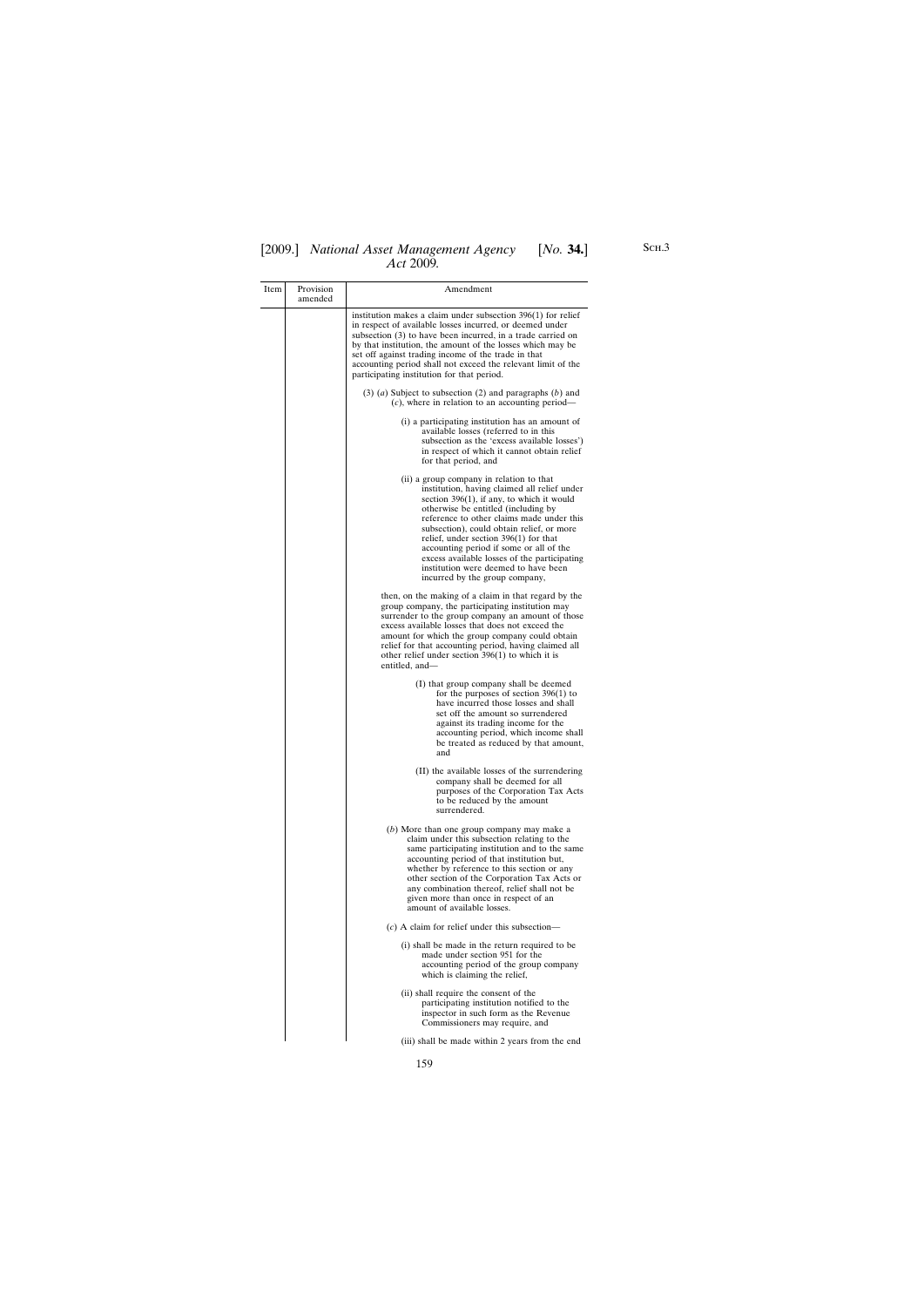| [ <i>No.</i> <b>34.</b> ] | National Asset Management Agency [2009.] |  |
|---------------------------|------------------------------------------|--|
|                           | Act 2009.                                |  |

| Item | Provision<br>amended                                          | Amendment                                                                                                                                                                                                                                                                                                                                                      |
|------|---------------------------------------------------------------|----------------------------------------------------------------------------------------------------------------------------------------------------------------------------------------------------------------------------------------------------------------------------------------------------------------------------------------------------------------|
|      |                                                               | of the accounting period to which the<br>claim relates.                                                                                                                                                                                                                                                                                                        |
|      |                                                               | (4) (a) Subject to subparagraph $(b)$ , where the<br>inspector ascertains that any relief claimed in<br>accordance with this section is or has become<br>excessive, he or she may make an assessment<br>to corporation tax under Case I of Schedule D<br>in the amount which in his or her opinion<br>ought to be charged.                                     |
|      |                                                               | (b) Subparagraph $(a)$ is without prejudice to the<br>making of an assessment under section<br>$919(5)(b)(iii)$ and to the making of all such<br>other adjustments by means of discharge or<br>repayment of tax or otherwise as may be<br>required where a company has obtained too<br>much relief.                                                            |
|      |                                                               | (5) This section has effect for accounting periods<br>commencing on or after the passing of the National Asset<br>Management Agency Act 2009.".                                                                                                                                                                                                                |
| 8    | Section<br>495(10)                                            | Substitute-                                                                                                                                                                                                                                                                                                                                                    |
|      |                                                               | "(10) Subject to section 507, the company shall not at<br>any time in the relevant period-                                                                                                                                                                                                                                                                     |
|      |                                                               | (a) control (or together with any person connected<br>with it control) another company or be under<br>the control of another company (or of<br>another company and any person connected<br>with that other company) unless such control<br>is exercised by the National Asset<br>Management Agency, or by a company<br>referred to in section $616(1)(g)$ , or |
|      |                                                               | $(b)$ be a 51 per cent subsidiary of any company<br>other than the National Asset Management<br>Agency or a company referred to in section<br>$616(1)(g)$ , or itself have a 51 per cent<br>subsidiary,                                                                                                                                                        |
|      |                                                               | and no arrangements shall be in existence at any time in<br>that period by virtue of which the company could fall<br>within paragraph $(a)$ or $(b)$ .".                                                                                                                                                                                                       |
| 9    | Section                                                       | After the definition of "meat processing operations", insert:                                                                                                                                                                                                                                                                                                  |
|      | 530(1)                                                        | " 'NAMA' and 'NAMA group entity' have the<br>same meanings, respectively, as they have in the<br>National Asset Management Agency Act 2009;".                                                                                                                                                                                                                  |
| 10   | Section<br>530(1),<br>definition<br>of "relevant<br>contract" | After "of employment", insert ", or a contract between<br>NAMA and a NAMA group entity or a contract between a<br>NAMA group entity and another NAMA group entity".                                                                                                                                                                                            |
| 11   | Section                                                       | After paragraph (f), insert:                                                                                                                                                                                                                                                                                                                                   |
|      | 616(1)                                                        | "(g) Notwithstanding paragraph $(b)$ —                                                                                                                                                                                                                                                                                                                         |
|      |                                                               | (i) a company (in this paragraph referred to as<br>the 'first-mentioned company') shall be<br>an effective 75 per cent subsidiary of the<br>National Asset Management Agency<br>where that Agency directly owns any part<br>of the ordinary share capital of that<br>company, and                                                                              |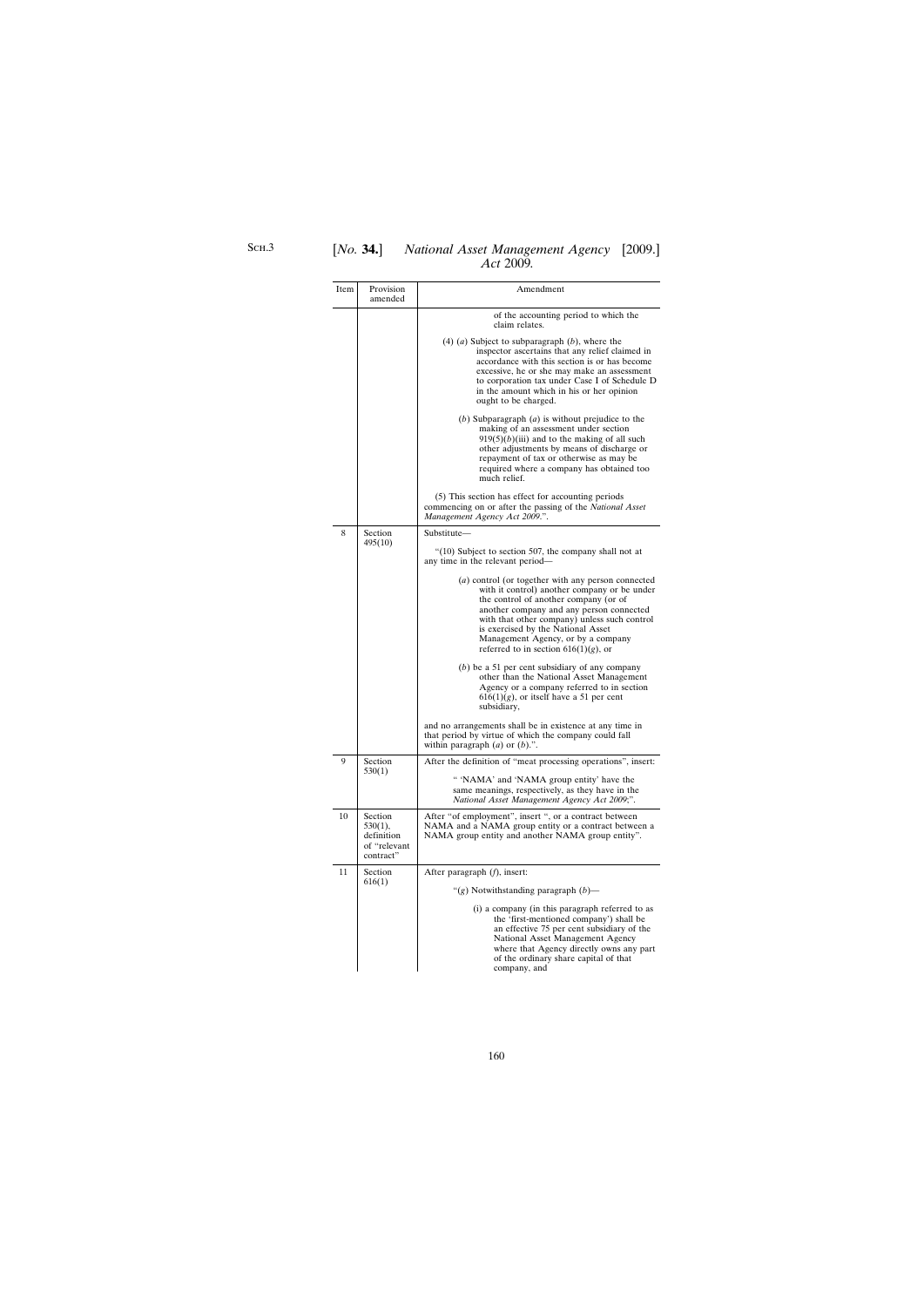| Item | Provision<br>amended | Amendment                                                                                                                                                                                                                                                                                                                                                               |
|------|----------------------|-------------------------------------------------------------------------------------------------------------------------------------------------------------------------------------------------------------------------------------------------------------------------------------------------------------------------------------------------------------------------|
|      |                      | (ii) any other company which is an effective 75<br>per cent subsidiary of the first-mentioned<br>company shall be an effective 75 per cent<br>subsidiary of the National Asset<br>Management Agency.".                                                                                                                                                                  |
| 12   | Section<br>623(2)    | Substitute "Subject to subsection (2A), this section applies<br>where—" for "This section applies where—".                                                                                                                                                                                                                                                              |
| 13   | Section 623          | After subsection (2), insert—                                                                                                                                                                                                                                                                                                                                           |
|      |                      | "(2A) ( <i>a</i> ) This section does not apply to a bank<br>asset where that asset is acquired on or after the<br>establishment day by-                                                                                                                                                                                                                                 |
|      |                      | (i) NAMA, or                                                                                                                                                                                                                                                                                                                                                            |
|      |                      | (ii) a company to which section $616(1)(g)$ relates<br>from that Agency or a company to which that<br>paragraph relates.                                                                                                                                                                                                                                                |
|      |                      | $(b)$ In this subsection 'bank asset', 'establishment'<br>day' and 'NAMA' have the same meanings,<br>respectively, as they have in the National<br>Asset Management Agency Act 2009.".                                                                                                                                                                                  |
| 14   |                      | After section 644AA, insert-                                                                                                                                                                                                                                                                                                                                            |
|      |                      | "Treatment of profits or gains from land rezonings.<br>$644AB$ , $-(1)$ In this section-                                                                                                                                                                                                                                                                                |
|      |                      | 'basis period' has the same meaning as in section $127(1)$ ;                                                                                                                                                                                                                                                                                                            |
|      |                      | 'company' has the same meaning as in section 4;                                                                                                                                                                                                                                                                                                                         |
|      |                      | 'construction operations', in relation to land, means<br>operations of any of the descriptions referred to in the<br>definition of 'construction operations' in section $530(1)$ ;                                                                                                                                                                                      |
|      |                      | 'development land-use' means residential, commercial or<br>industrial uses or a mixture of such uses;                                                                                                                                                                                                                                                                   |
|      |                      | 'distribution' has the same meaning as in section $130(2)$ ;                                                                                                                                                                                                                                                                                                            |
|      |                      | 'non-development land-use' means a land-use which is<br>agricultural, open space, recreational or amenity use or a<br>mixture of such uses;                                                                                                                                                                                                                             |
|      |                      | qualifying land' means land which is disposed of at any<br>time in the course of a business, being land—                                                                                                                                                                                                                                                                |
|      |                      | ( <i>a</i> ) disposed of to an authority possessing<br>compulsory purchasing powers where the<br>Revenue Commissioners are satisfied that the<br>disposal would not have been made but for<br>the exercise of those powers or the giving by<br>the authority of formal notice of its intention<br>to exercise those powers, or                                          |
|      |                      | $(b)$ disposed of by a company referred to in<br>section $616(1)(g)$ ;                                                                                                                                                                                                                                                                                                  |
|      |                      | 'rezoning' means a change in the zoning of land in a<br>development plan or local area plan made or varied on or<br>after 30 October 2009 under Part II of the Planning and<br>Development Act 2000 from non-development land-uses to<br>development land-uses or from one development land-use<br>to another development land-use including a mixture of<br>such uses. |
|      |                      | $(2)$ This section applies to-                                                                                                                                                                                                                                                                                                                                          |
|      |                      | $(a)$ profits or gains arising from dealing in, or<br>developing, land in the course of a business<br>consisting of or including dealing in or                                                                                                                                                                                                                          |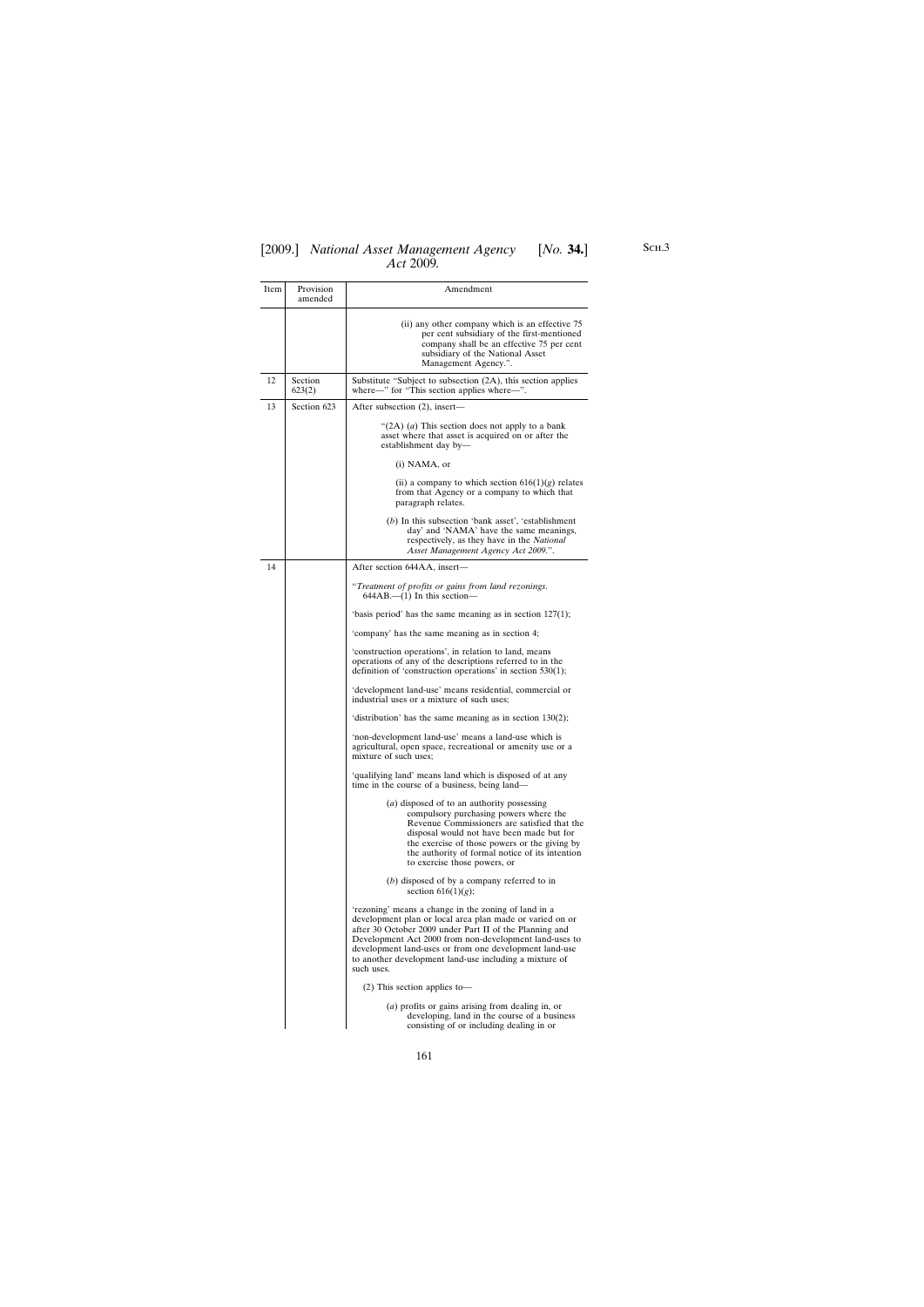| Item | Provision<br>amended | Amendment                                                                                                                                                                                                                                                                                                                                                                             |
|------|----------------------|---------------------------------------------------------------------------------------------------------------------------------------------------------------------------------------------------------------------------------------------------------------------------------------------------------------------------------------------------------------------------------------|
|      |                      | developing land which is, or is regarded as, a<br>trade within Schedule D or part of such a<br>trade, or                                                                                                                                                                                                                                                                              |
|      |                      | $(b)$ any gain of a capital nature arising directly or<br>indirectly from the disposal of land which, by<br>virtue of section 643, constitutes profits or<br>gains chargeable to tax under Case IV of<br>Schedule D,                                                                                                                                                                  |
|      |                      | to the extent to which the profits or gains are attributable<br>to the rezoning of that land.                                                                                                                                                                                                                                                                                         |
|      |                      | (3) Notwithstanding any provision to the contrary in the<br>Corporation Tax Acts, but subject to this section, a<br>company shall not be chargeable to corporation tax in<br>respect of profits or gains to which this section applies and,<br>accordingly, such profits or gains shall not be regarded as<br>profits or gains of the company for the purposes of<br>corporation tax. |
|      |                      | (4) Notwithstanding any other provision of the Tax Acts<br>and subject to subsections $(6)$ and $(7)$ , to the extent to<br>which profits or gains of a basis period for a year of<br>assessment consist of profits or gains to which this section<br>applies—                                                                                                                        |
|      |                      | $(a)$ those profits or gains shall be chargeable to<br>income tax for such year at the rate of 80 per<br>cent, and                                                                                                                                                                                                                                                                    |
|      |                      | $(b)$ those profits or gains shall be disregarded for<br>all the purposes of the Tax Acts, other than<br>those relating to the assessment, collection<br>and recovery of income tax and of any<br>interest or penalties on that tax.                                                                                                                                                  |
|      |                      | $(5)$ (a) To the extent that a loss is attributable to<br>the rezoning of land referred to in subsection<br>$(2)$ , that loss—                                                                                                                                                                                                                                                        |
|      |                      | (i) may be carried forward and may<br>only be deducted from or set off<br>against the amount of profits or<br>gains to which this section applies<br>for any subsequent year of<br>assessment, and                                                                                                                                                                                    |
|      |                      | (ii) in the case of a company, shall be<br>disregarded for the purposes of<br>the Corporation Tax Acts.                                                                                                                                                                                                                                                                               |
|      |                      | (b) Any relief under this subsection shall be given<br>as far as possible against the profits or gains<br>for the first subsequent year of assessment<br>and, in so far as it cannot be so given, from<br>the profits or gains for the next year of<br>assessment and so on for succeeding years.                                                                                     |
|      |                      | (6) Where an individual is chargeable to tax in<br>accordance with subsection (4) in respect of profits or gains,<br>the profits or gains shall not be included in reckonable<br>income—                                                                                                                                                                                              |
|      |                      | ( <i>a</i> ) within the meaning of section $2(1)$ of the Social<br>Welfare Consolidation Act 2005, or                                                                                                                                                                                                                                                                                 |
|      |                      | $(b)$ within the meaning of section 1 of the Health<br>Contributions Act 1979,<br>for the purposes of those Acts or any regulations made<br>under those Acts.                                                                                                                                                                                                                         |
|      |                      | (7) For the purposes of the Tax Acts in computing the<br>profits or gains to which this section applies, no account<br>shall be taken, in determining those profits or gains, of that                                                                                                                                                                                                 |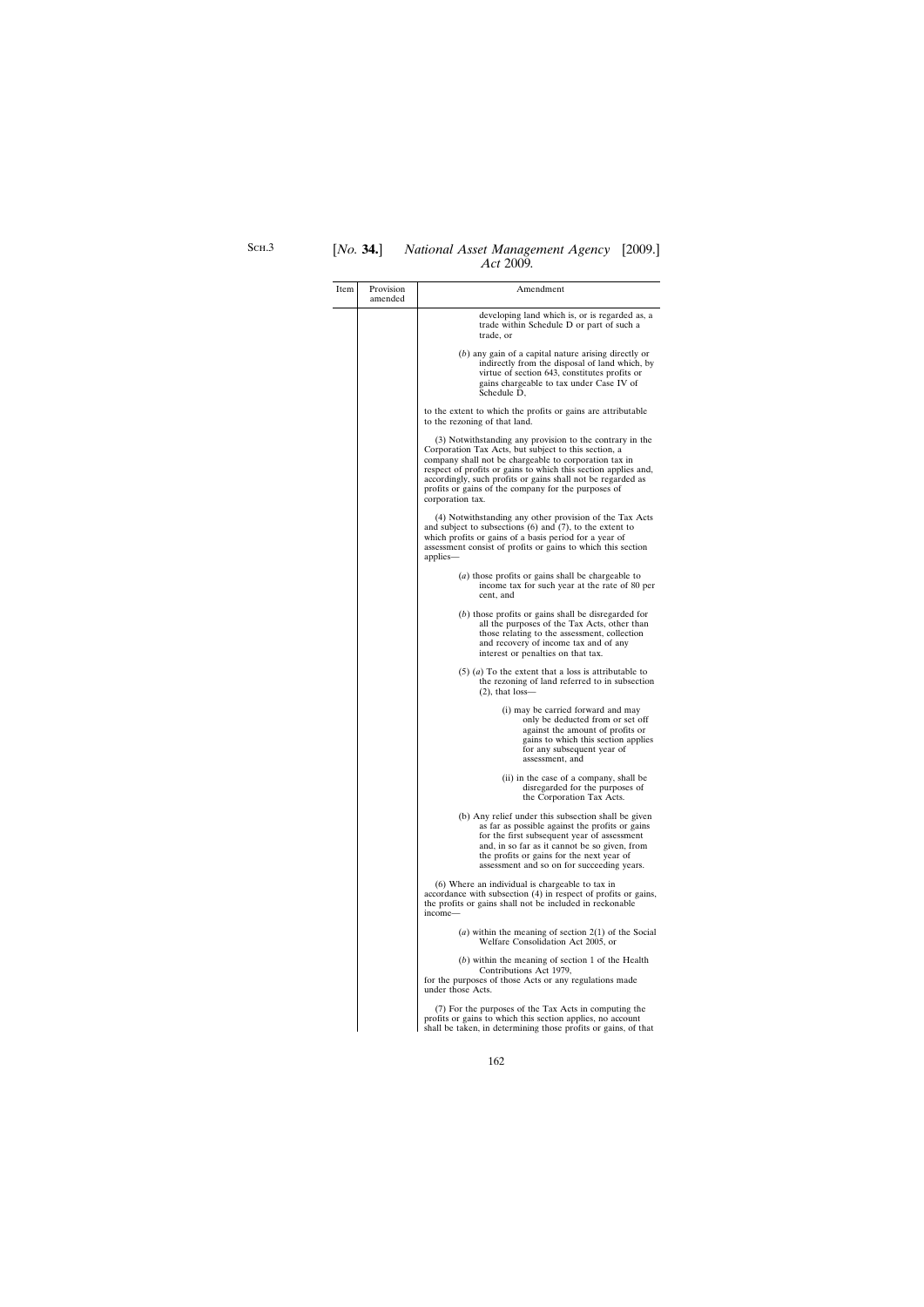| Item | Provision | Amendment                                                                                                                                                                                                                                                                                                                                                               |
|------|-----------|-------------------------------------------------------------------------------------------------------------------------------------------------------------------------------------------------------------------------------------------------------------------------------------------------------------------------------------------------------------------------|
|      | amended   |                                                                                                                                                                                                                                                                                                                                                                         |
|      |           | part, if any, of profits or gains which are attributable to-                                                                                                                                                                                                                                                                                                            |
|      |           | $(a)$ construction operations on the land, or                                                                                                                                                                                                                                                                                                                           |
|      |           | $(b)$ qualifying land.                                                                                                                                                                                                                                                                                                                                                  |
|      |           | (8) Where, in order to give effect to the provisions of<br>subsections $(2)$ , $(4)$ and $(7)$ , an apportionment of profits<br>and gains, amounts receivable or expenses incurred is<br>required to be made, such apportionment shall be made in<br>a manner that is just and reasonable.                                                                              |
|      |           | (9) Where a distribution is made by a company in part<br>out of profits or gains to which this section applies and in<br>part out of other profits or gains, then the distribution shall<br>be treated as if it consisted of 2 distributions respectively<br>made out of the profits or gains to which this section<br>applies and out of other profits or gains.       |
|      |           | (10) So much of any distribution as has been made out<br>of profits or gains to which this section applies shall not be<br>regarded as income for any purpose of the Income Tax<br>Acts or be included in reckonable income—                                                                                                                                            |
|      |           | ( <i>a</i> ) within the meaning of section $2(1)$ of the Social<br>Welfare Consolidation Act 2005, or                                                                                                                                                                                                                                                                   |
|      |           | $(b)$ within the meaning of section 1 of the Health<br>Contributions Act 1979,                                                                                                                                                                                                                                                                                          |
|      |           | for the purposes of those Acts or any regulations made<br>under those Acts.                                                                                                                                                                                                                                                                                             |
|      |           | (11) This section shall apply as respects the year of<br>assessment 2010 and subsequent years of assessment.".                                                                                                                                                                                                                                                          |
| 15   |           | After section 649A, insert—                                                                                                                                                                                                                                                                                                                                             |
|      |           | "Windfall gains from rezonings: rate of charge.                                                                                                                                                                                                                                                                                                                         |
|      |           | $649B$ .— $(1)$ In this section—                                                                                                                                                                                                                                                                                                                                        |
|      |           | 'development land-use' means residential, commercial or<br>industrial uses or a mixture of such uses;                                                                                                                                                                                                                                                                   |
|      |           | loss arising on rezoning' means a loss realised on or after<br>30 October 2009 on a disposal of land to the extent to<br>which that loss is attributable solely to a decrease in the<br>market value of the land arising on a rezoning, and which<br>loss has not otherwise been effectively relieved;                                                                  |
|      |           | 'non-development land-use' means a land-use which is<br>agricultural, open space, recreational or amenity use or a<br>mixture of such uses;                                                                                                                                                                                                                             |
|      |           | 'rezoning' means a change in the zoning of land in a<br>development plan or local area plan made or varied on or<br>after 30 October 2009 under Part II of the Planning and<br>Development Act 2000 from non-development land-uses to<br>development land-uses or from one development land-use<br>to another development land-use including a mixture of<br>such uses. |
|      |           | 'windfall gain' means any increase in the market value of<br>land which is attributable to rezoning.                                                                                                                                                                                                                                                                    |
|      |           | (2) This section applies to a relevant disposal, made on<br>or after 30 October 2009, where the disposal consists of<br>land that-                                                                                                                                                                                                                                      |
|      |           | ( <i>a</i> ) has been the subject of rezoning since its<br>acquisition by the person making the<br>disposal,                                                                                                                                                                                                                                                            |
|      |           | (b) was acquired from a connected person and the<br>acquisition cost for the purposes of the                                                                                                                                                                                                                                                                            |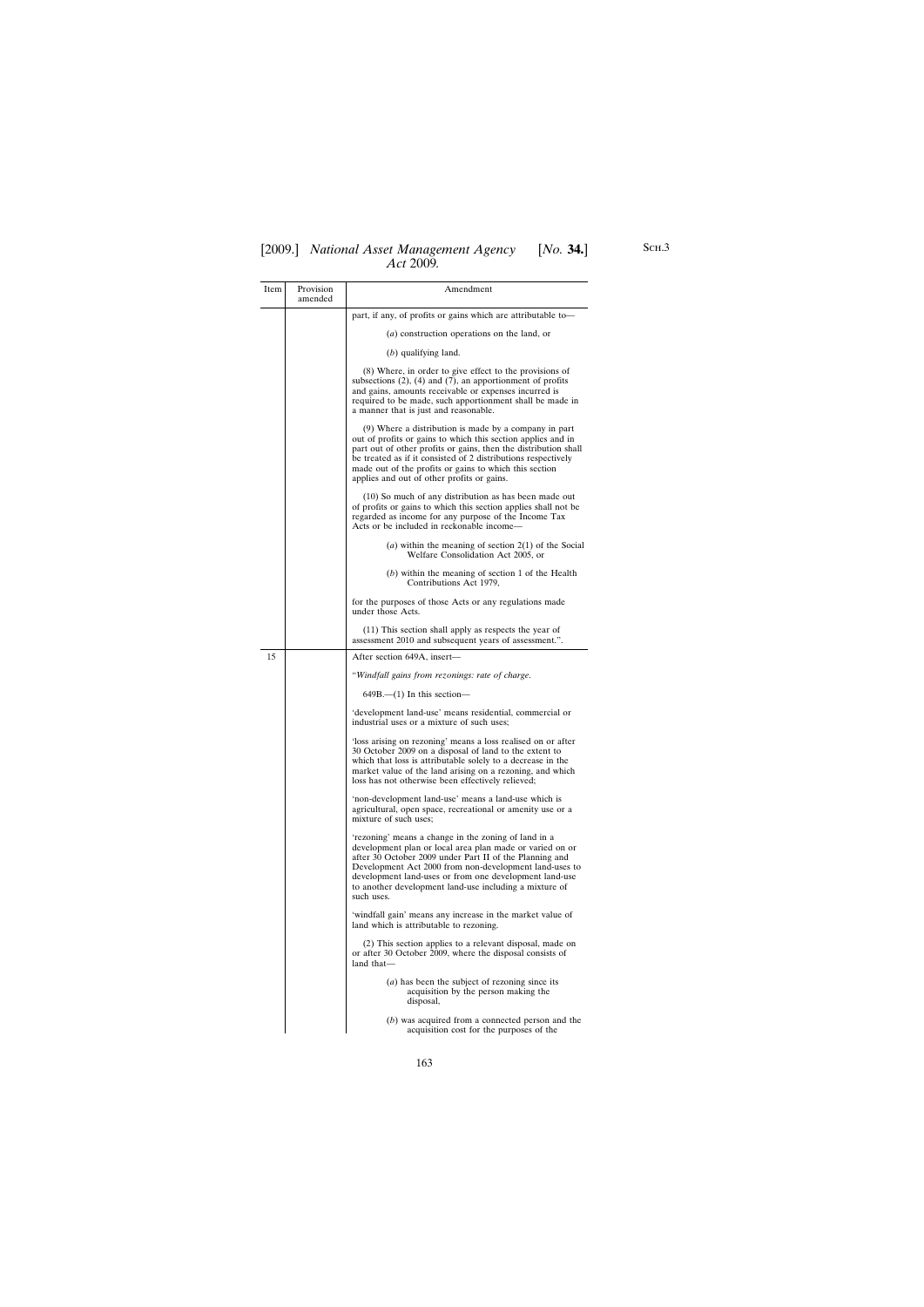| Item | Provision<br>amended          | Amendment                                                                                                                                                                                                                                                                                                                                     |
|------|-------------------------------|-----------------------------------------------------------------------------------------------------------------------------------------------------------------------------------------------------------------------------------------------------------------------------------------------------------------------------------------------|
|      |                               | Capital Gains Tax Acts was other than<br>market value, where the rezoning took place<br>during the ownership period of either person,<br>or                                                                                                                                                                                                   |
|      |                               | $(c)$ was the subject of a sequence of transfers<br>between connected persons, if the rezoning<br>took place during the period between the<br>date of disposal and the latest date at which<br>the acquisition cost, at any step in the<br>sequence, was market value.                                                                        |
|      |                               | $(3)$ Notwithstanding section 28 $(3)$ , the rate of capital<br>gains tax in respect of a chargeable gain, being the lesser of<br>the gain arising on the disposal and the windfall gain,<br>accruing to a person on a relevant disposal to which this<br>section applies shall be 80 per cent.                                               |
|      |                               | (4) This section shall not apply to a disposal of land to<br>which subsection (2) relates where-                                                                                                                                                                                                                                              |
|      |                               | $(a)$ the land is disposed of to an authority<br>possessing compulsory purchasing powers,<br>but only if the Revenue Commissioners are<br>satisfied that the disposal would not have<br>been made but for the exercise of those<br>powers or the giving by the authority of<br>formal notice of its intention to exercise<br>those powers, or |
|      |                               | $(b)$ the disposal is a disposal by a company<br>referred to in section $616(1)(g)$ ,                                                                                                                                                                                                                                                         |
|      |                               | and, accordingly, the rate of capital gains tax in respect of a<br>chargeable gain on a relevant disposal referred to in<br>paragraphs $(a)$ to $(c)$ shall be the rate specified in section<br>$28(3)$ .                                                                                                                                     |
|      |                               | (5) Notwithstanding any provision to the contrary in the<br>Capital Gains Tax Acts, any loss accruing on any disposal<br>shall not be deducted from a chargeable gain to which this<br>section applies except a loss arising on a rezoning.                                                                                                   |
|      |                               | (6) This section shall apply to relevant disposals made on<br>or after 30 October 2009.".                                                                                                                                                                                                                                                     |
| 16   | Section<br>730D(2)(b)<br>(v)  | Delete "or".                                                                                                                                                                                                                                                                                                                                  |
| 17   | Section<br>730D(2)(b)<br>(vi) | After "Court," insert "or".                                                                                                                                                                                                                                                                                                                   |
| 18   | Section                       | After subparagraph (vi), insert-                                                                                                                                                                                                                                                                                                              |
|      | 730D(2)(b)                    | "(vii) the National Asset Management Agency,".                                                                                                                                                                                                                                                                                                |
| 19   | Section<br>730E(3)(e)(v)      | Delete "or".                                                                                                                                                                                                                                                                                                                                  |
| 20   | Section<br>730E(3)(e)(vi)     | After "Court," insert "or".                                                                                                                                                                                                                                                                                                                   |
| 21   | Section<br>730E(3)(e)         | After subparagraph (vi), insert-                                                                                                                                                                                                                                                                                                              |
|      |                               | "(vii) the National Asset Management Agency,".                                                                                                                                                                                                                                                                                                |
| 22   | Section<br>730E(3)(f)         | Substitute "paragraph $(e)$ " for "subparagraph (i) to (v), or<br>(vi) of paragraph $(e)$ ".                                                                                                                                                                                                                                                  |
| 23   | Section<br>739D(6)            | After paragraph $(k)$ , insert—                                                                                                                                                                                                                                                                                                               |
|      |                               | " $(ka)$ is the National Asset Management Agency<br>and has made a declaration to that effect to<br>the investment undertaking,".                                                                                                                                                                                                             |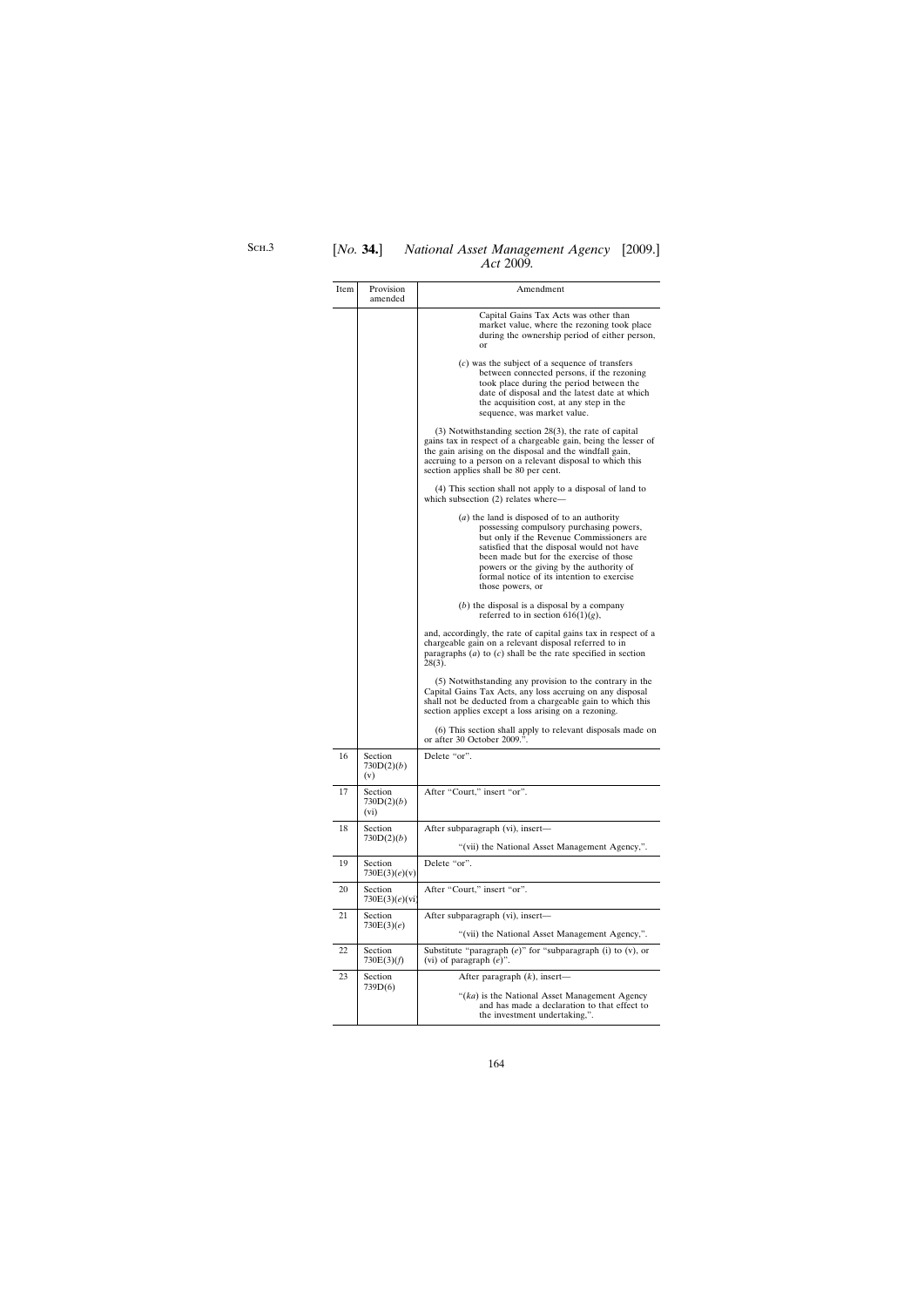| Item | Provision<br>amended   | Amendment                                                                                                                                                                                                                                    |
|------|------------------------|----------------------------------------------------------------------------------------------------------------------------------------------------------------------------------------------------------------------------------------------|
| 24   | Section 980            | After subsection (11), insert—                                                                                                                                                                                                               |
|      |                        | "(12) The enforcement of a debt security by the National<br>Asset Management Agency or by a company to which<br>section $616(1)(g)$ relates does not constitute consideration<br>for the purposes of this section.                           |
|      |                        | (13) Subsection (9) does not apply to the National Asset<br>Management Agency or to a company to which section<br>$616(1)(g)$ relates.                                                                                                       |
|      |                        | (14) This section does not apply to a disposal by a<br>company that would be a company to which section<br>$616(1)(g)$ relates if the reference in that section to a 75 per<br>cent subsidiary were a reference to a 51 per cent subsidiary. |
|      |                        | $(15)$ For the purposes of this section, the enforcement of<br>a debt security by the National Asset Management Agency<br>or by a company to which section $616(1)(g)$ relates shall not<br>be treated as a disposal of an asset.".          |
| 25   | Schedule 13            | After paragraph 173, insert—                                                                                                                                                                                                                 |
|      |                        | "174. The National Asset Management Agency or a<br>company to which section $616(1)(g)$ relates.".                                                                                                                                           |
| 26   | Schedule<br>15, Part 1 | After paragraph 42, insert—                                                                                                                                                                                                                  |
|      |                        | "43. The National Asset Management Agency.".                                                                                                                                                                                                 |

# PART 11

*Section 241*.

#### Amendments of Value-Added Tax Act 1972

| Item           | Provision<br>amended | Amendment                                                                                                                                                                                                                                                                                                                                                                                                                                                                                                                                                                                                 |
|----------------|----------------------|-----------------------------------------------------------------------------------------------------------------------------------------------------------------------------------------------------------------------------------------------------------------------------------------------------------------------------------------------------------------------------------------------------------------------------------------------------------------------------------------------------------------------------------------------------------------------------------------------------------|
| 1              | Section<br>4B(2)     | Substitute "Subject to subsections $(3)$ , $(5)$ , $(7)$ and $(8)$ " for<br>"Subject to subsections $(3)$ , $(5)$ and $(7)$ ".                                                                                                                                                                                                                                                                                                                                                                                                                                                                            |
| 2              | Section<br>4B(5)     | Substitute "Subject to subsection (8), where a taxable<br>person" for "Where a taxable person".                                                                                                                                                                                                                                                                                                                                                                                                                                                                                                           |
| 3              | Section<br>4B(7)     | After paragraph $(b)$ , insert—<br>"(c) Where a relevant supply is a supply of immovable<br>goods to which this subsection would apply, the<br>recipient shall be treated thereafter, for the<br>purposes of this subsection in respect of those<br>immovable goods, as if it were a person connected<br>(within the meaning of section 7A) to the person<br>who developed those immovable goods.<br>(d) In this subsection and in subsection $(8)$ —<br>'recipient' has the meaning assigned to it by<br>section $8(1C)$ ;<br>'relevant supply' has the meaning assigned to it<br>by section $8(1C)$ .". |
| $\overline{4}$ | Section 4B           | After subsection (7), insert—<br>" $(8)$ ( <i>a</i> ) Where a relevant supply occurs and where that<br>supply would otherwise be exempt in accordance<br>with subsection (2) the recipient may opt to tax<br>that supply (in this subsection referred to as an<br>'option for taxation'), and where that option is<br>exercised, tax shall, notwithstanding subsection (2),<br>be chargeable on that supply, and in that case<br>subsection (5) shall not apply. The option for<br>taxation shall not apply to relevant supplies that                                                                     |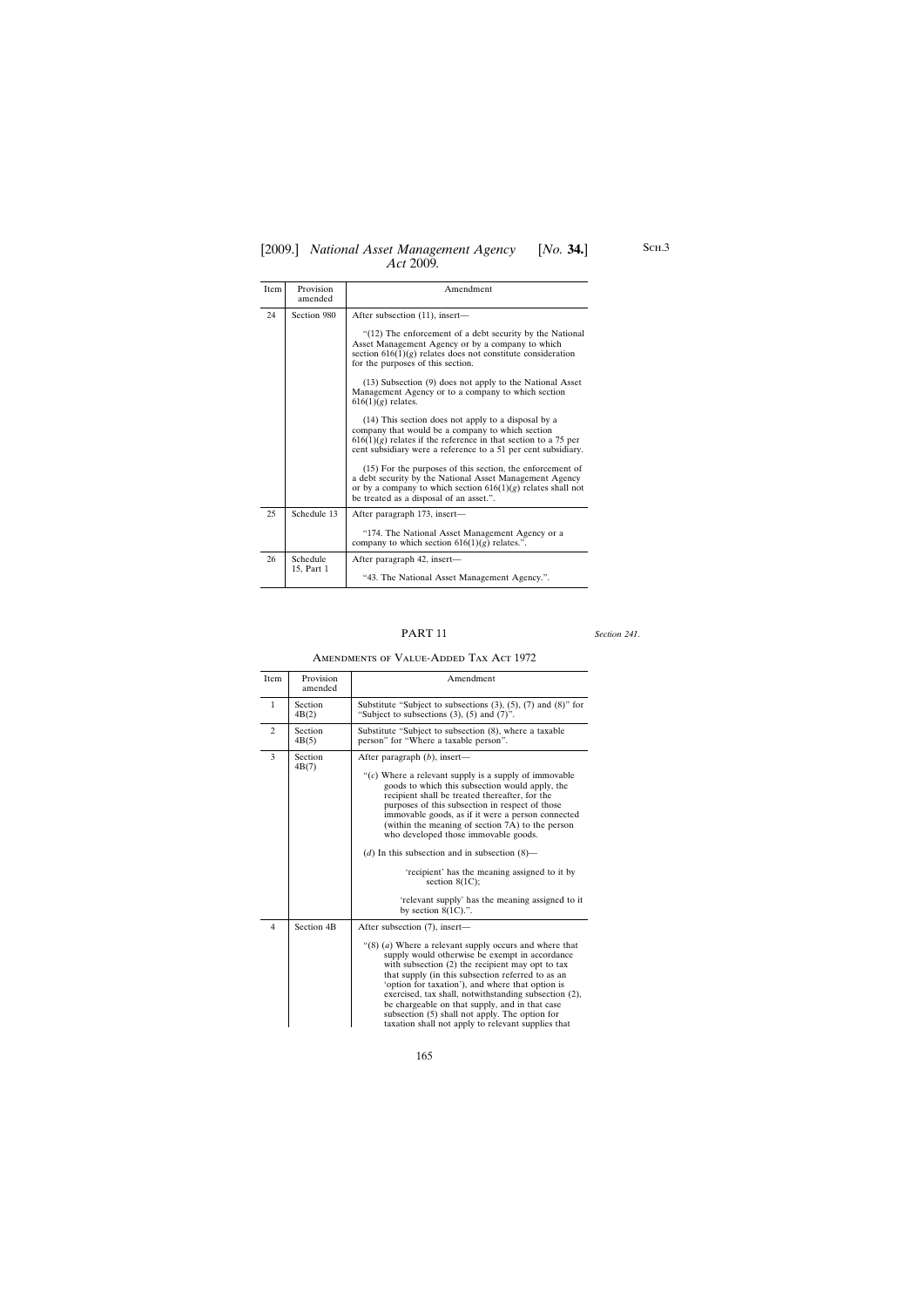| Item | Provision<br>amended     | Amendment                                                                                                                                                                                                                                                                                                                                 |
|------|--------------------------|-------------------------------------------------------------------------------------------------------------------------------------------------------------------------------------------------------------------------------------------------------------------------------------------------------------------------------------------|
|      |                          | are exempt in accordance with section $4(9)$ or<br>subsection (2) or $(6)(b)$ of section 4C.                                                                                                                                                                                                                                              |
|      |                          | $(b)$ The option for taxation shall be deemed to be<br>exercised by the recipient in relation to a relevant<br>supply which would otherwise be exempt in<br>accordance with paragraphs $(b)$ , $(c)$ , $(d)$ and $(e)$ of<br>subsection $(2)$ .".                                                                                         |
| 5    | Section 8                | After subsection (1B), insert—                                                                                                                                                                                                                                                                                                            |
|      |                          | " $(1C)(a)$ Where a relevant supply occurs, then the<br>recipient shall in relation to that supply be an<br>accountable person and shall be liable to pay the<br>tax chargeable in relation to that supply as if that<br>recipient made that supply of goods in the course<br>or furtherance of business.                                 |
|      |                          | (b) Where paragraph $(a)$ applies the supplier shall not<br>be accountable for or liable to pay the tax in<br>relation to the relevant supply.                                                                                                                                                                                            |
|      |                          | $(c)$ In this subsection—                                                                                                                                                                                                                                                                                                                 |
|      |                          | 'NAMA' has the meaning assigned to it by the<br>National Asset Management Agency Act 2009;                                                                                                                                                                                                                                                |
|      |                          | 'NAMA entity' means a person or body of persons<br>to which NAMA is connected within the meaning<br>of section 7A;                                                                                                                                                                                                                        |
|      |                          | 'relevant supply' means a supply of goods being a<br>transfer of ownership of goods effected by a<br>vesting order made in accordance with section 153<br>of the National Asset Management Agency Act<br>2009;                                                                                                                            |
|      |                          | 'recipient' in relation to a relevant supply means<br>NAMA and any NAMA entity;                                                                                                                                                                                                                                                           |
|      |                          | 'supplier' in relation to a relevant supply means<br>the chargor referred to in <i>section</i> 153 of the<br>National Asset Management Agency Act 2009.".                                                                                                                                                                                 |
| 6    | Section<br>12(1)(a)(iii) | Substitute "section $4B(6)(a)$ , $4(8)$ or $8(1C)$ " for "section<br>$4B(6)(a)$ or $4(8)$ ".                                                                                                                                                                                                                                              |
| 7    | Section 12E              | After subsection (9), insert—                                                                                                                                                                                                                                                                                                             |
|      |                          | "(9A) $(a)$ Subsection $(9)$ shall not apply where-                                                                                                                                                                                                                                                                                       |
|      |                          | (i) a connected supply occurs and the seller<br>enters into a written agreement with the<br>purchaser to the effect that that<br>purchaser shall be responsible for all<br>obligations under this section in relation<br>to the capital good from the date of the<br>supply or transfer of that capital good,<br>$\frac{1}{\text{as if}}$ |
|      |                          | (I) the total tax incurred and the amount<br>deducted by that seller in relation to<br>that capital good were the total tax<br>incurred and the amount deducted<br>by that purchaser, and                                                                                                                                                 |
|      |                          | (II) any adjustments required to be made<br>under this section by that purchaser<br>were made,                                                                                                                                                                                                                                            |
|      |                          | and                                                                                                                                                                                                                                                                                                                                       |
|      |                          | (ii) the seller issues a copy of the capital good<br>record in respect of the capital good<br>referred to in subparagraph (i) to the<br>purchaser.                                                                                                                                                                                        |